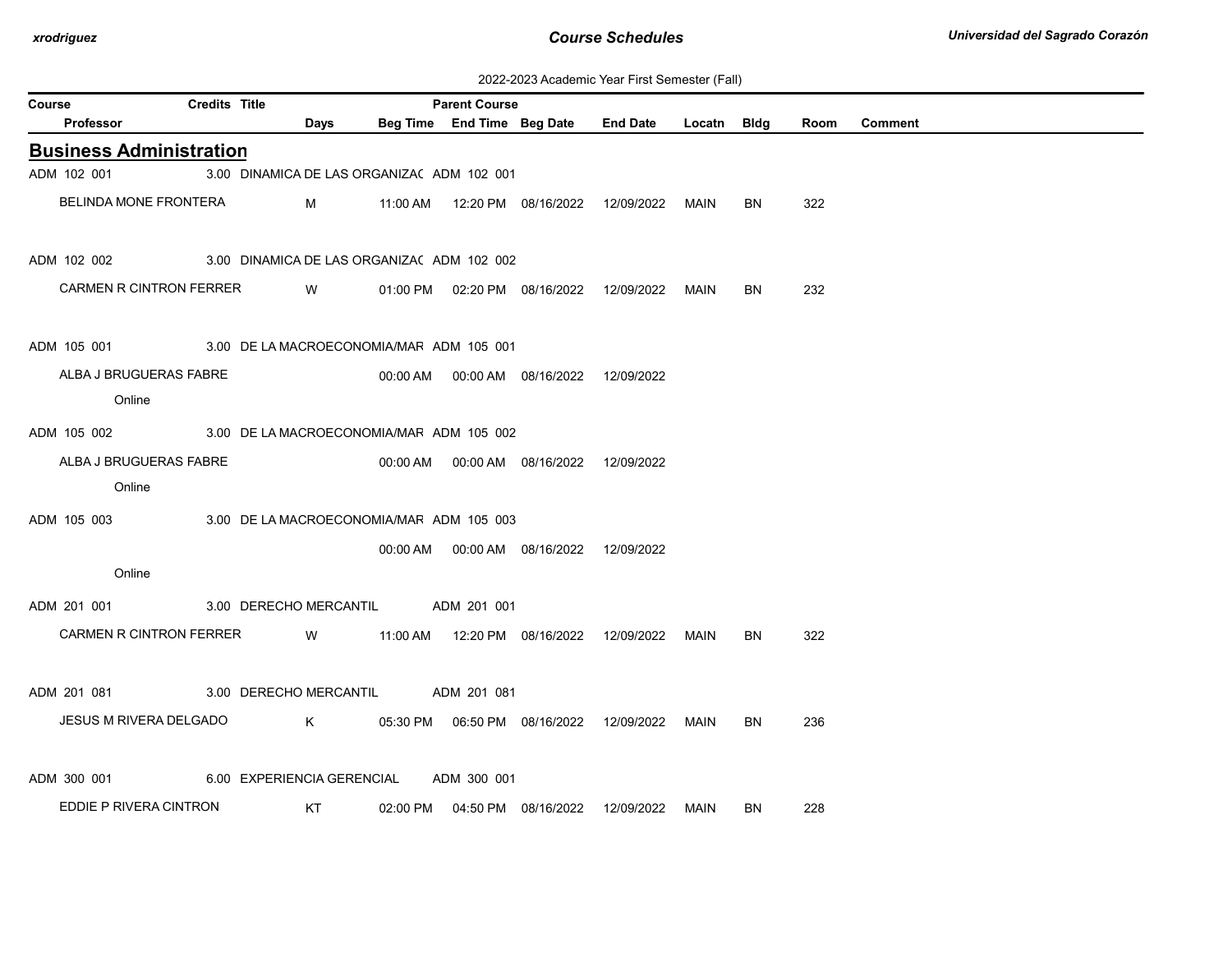| 2022-2023 Academic Year First Semester (Fall) |  |  |  |  |
|-----------------------------------------------|--|--|--|--|
|-----------------------------------------------|--|--|--|--|

| <b>Credits Title</b><br><b>Parent Course</b><br><b>Course</b>         |  |                                                |                                                 |  |                                            |                                                  |  |     |      |                |
|-----------------------------------------------------------------------|--|------------------------------------------------|-------------------------------------------------|--|--------------------------------------------|--------------------------------------------------|--|-----|------|----------------|
| Professor                                                             |  | <b>Days</b>                                    |                                                 |  |                                            | Beg Time End Time Beg Date End Date Locatn Bldg  |  |     | Room | <b>Comment</b> |
| <b>Business Administration</b>                                        |  |                                                |                                                 |  |                                            |                                                  |  |     |      |                |
| ADM 301 001                                                           |  | 3.00 ADMINIS DE RECURSOS HUM/ ADM 301 001      |                                                 |  |                                            |                                                  |  |     |      |                |
| ELIEZER J PEREZ SOTO W                                                |  |                                                |                                                 |  |                                            | 02:00 PM  04:50 PM  08/16/2022  12/09/2022  MAIN |  | BN  | 236  |                |
| ADM 390 001 3.00 TEMAS ESPECIALES ADM 390 001                         |  |                                                |                                                 |  |                                            |                                                  |  |     |      |                |
| REINA DELUCCA TIRADO                                                  |  | W   03:30 PM  04:50 PM  08/16/2022  12/09/2022 |                                                 |  |                                            |                                                  |  |     |      |                |
| ADM 410 001 1.00 HERRAMIENTAS EMPRESARIA ADM 410 001                  |  |                                                |                                                 |  |                                            |                                                  |  |     |      |                |
| <b>GERMARILIS RUIZ GALLOZA</b><br>Online                              |  |                                                |                                                 |  |                                            |                                                  |  |     |      |                |
| ADM 411 001 1.00 HERRAMIENTAS EMPRESARIA ADM 411 001                  |  |                                                |                                                 |  |                                            |                                                  |  |     |      |                |
| <b>GERMARILIS RUIZ GALLOZA</b>                                        |  |                                                |                                                 |  | 00:00 AM  00:00 AM  08/16/2022  12/09/2022 |                                                  |  |     |      |                |
| Online                                                                |  |                                                |                                                 |  |                                            |                                                  |  |     |      |                |
| ADM 450 001 3.00 TOMA DE DECISIONES ADM 450 001                       |  |                                                |                                                 |  |                                            |                                                  |  |     |      |                |
| ARTURO FIGUEROA MIRANDA                                               |  |                                                | MW 12:30 PM 01:50 PM 08/16/2022 12/09/2022 MAIN |  |                                            |                                                  |  | BS. | 313  |                |
| ADM 475 001 3.00 INNOVACION Y CRECIMIENTO ADM 475 001                 |  |                                                |                                                 |  |                                            |                                                  |  |     |      |                |
| ELIADES L MORENO REYES K 41:00 AM 12:20 PM 08/16/2022 12/09/2022 MAIN |  |                                                |                                                 |  |                                            |                                                  |  | BS  | 313  |                |
| ADM 480 001 3.00 GERENCIA ESTRATEGICA ADM 480 001                     |  |                                                |                                                 |  |                                            |                                                  |  |     |      |                |
| EDDIE P RIVERA CINTRON W 11:00 AM 01:50 PM 08/16/2022 12/09/2022 MAIN |  |                                                |                                                 |  |                                            |                                                  |  | BS  | 219  |                |
| ADM 498 001 3.00 PRACTICA ADMINISTRACION LADM 498 001                 |  |                                                |                                                 |  |                                            |                                                  |  |     |      |                |
| ROLANDO RIVERA VELEZ                                                  |  | K                                              |                                                 |  | 02:30 PM  03:50 PM  08/16/2022  12/09/2022 |                                                  |  |     |      |                |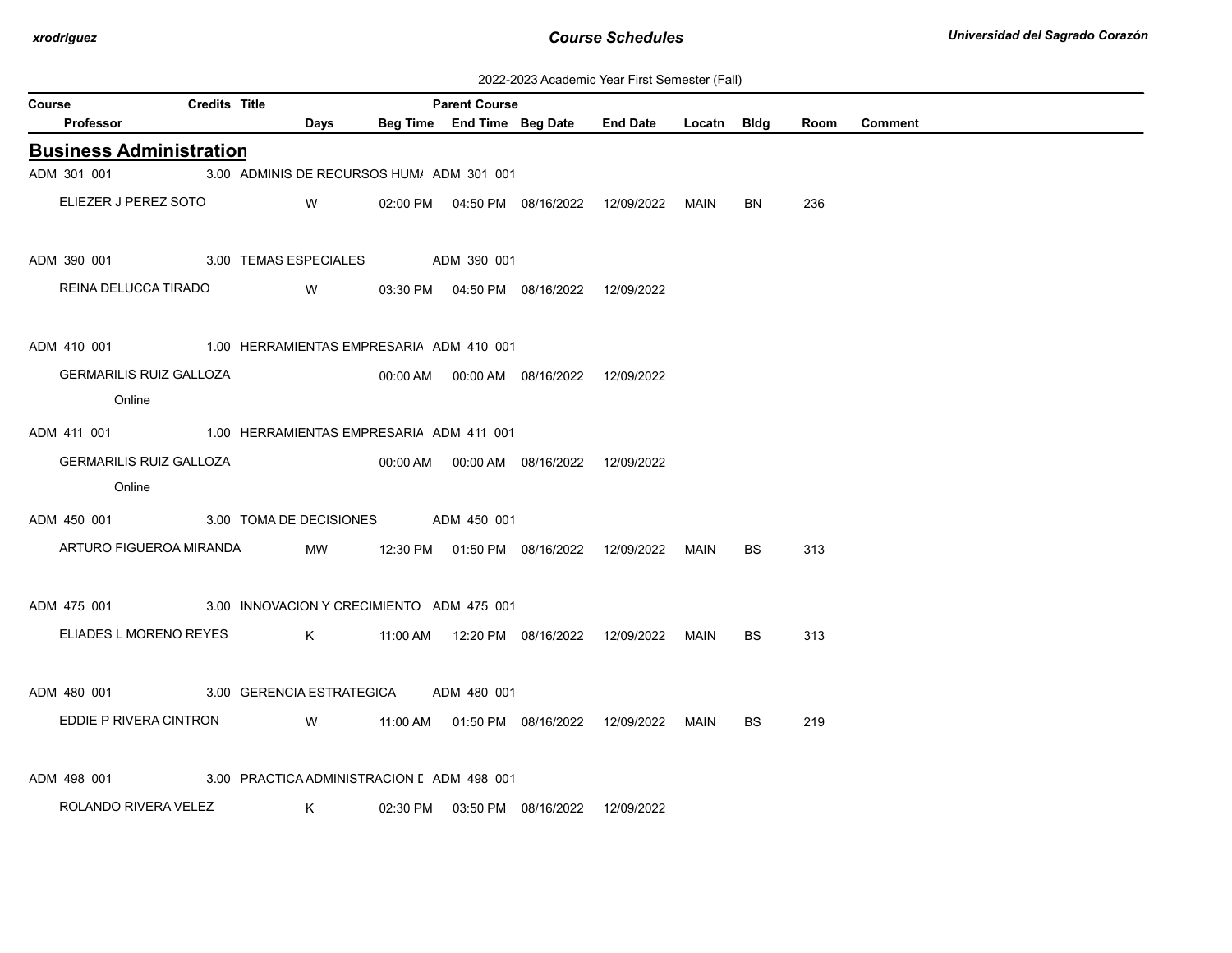| 2022-2023 Academic Year First Semester (Fall) |  |  |  |  |
|-----------------------------------------------|--|--|--|--|
|-----------------------------------------------|--|--|--|--|

|                                                        | ZUZZ-ZUZ3 ACAdemic Year First Semester (Fail) |  |              |                                             |                            |                                            |                                                  |             |           |      |                |
|--------------------------------------------------------|-----------------------------------------------|--|--------------|---------------------------------------------|----------------------------|--------------------------------------------|--------------------------------------------------|-------------|-----------|------|----------------|
| <b>Course</b>                                          | <b>Credits Title</b>                          |  |              |                                             | <b>Parent Course</b>       |                                            |                                                  |             |           |      |                |
| Professor                                              |                                               |  | Days         |                                             | Beg Time End Time Beg Date |                                            | <b>End Date</b>                                  | Locatn Bldg |           | Room | <b>Comment</b> |
| <b>Business Administration</b>                         |                                               |  |              |                                             |                            |                                            |                                                  |             |           |      |                |
| ADM 498 081                                            |                                               |  |              | 3.00 PRACTICA ADMINISTRACION [ ADM 498 081  |                            |                                            |                                                  |             |           |      |                |
| ROLANDO RIVERA VELEZ                                   |                                               |  | W            |                                             |                            |                                            |                                                  |             |           |      |                |
|                                                        |                                               |  |              |                                             |                            |                                            |                                                  |             |           |      |                |
| <b>3D Animation</b>                                    |                                               |  |              |                                             |                            |                                            |                                                  |             |           |      |                |
| ADT 101 001                                            |                                               |  |              | 3.00 MANIPU Y EDICION DE IMAGE ADT 101 001  |                            |                                            |                                                  |             |           |      |                |
| LUIS R SALAS RIVERA                                    |                                               |  | T            |                                             |                            | 08:00 AM  10:50 AM  08/16/2022  12/09/2022 |                                                  | MAIN        | <b>BS</b> | 311  |                |
|                                                        |                                               |  |              |                                             |                            |                                            |                                                  |             |           |      |                |
| ADT 101 002 3.00 MANIPU Y EDICION DE IMAGE ADT 101 002 |                                               |  |              |                                             |                            |                                            |                                                  |             |           |      |                |
| LUIS R SALAS RIVERA                                    |                                               |  | F            |                                             |                            | 10:30 AM  01:20 PM  08/16/2022  12/09/2022 |                                                  | MAIN        | <b>BS</b> | 311  |                |
|                                                        |                                               |  |              |                                             |                            |                                            |                                                  |             |           |      |                |
| ADT 101 003                                            |                                               |  |              | 3.00 MANIPU Y EDICION DE IMAGE ADT 101 003  |                            |                                            |                                                  |             |           |      |                |
|                                                        |                                               |  | W            | 08:00 AM                                    |                            | 10:50 AM  08/16/2022                       | 12/09/2022                                       | MAIN        | BS        | 311  |                |
|                                                        |                                               |  |              |                                             |                            |                                            |                                                  |             |           |      |                |
| ADT 101 004                                            |                                               |  |              | 3.00 MANIPU Y EDICION DE IMAGE ADT 101 004  |                            |                                            |                                                  |             |           |      |                |
|                                                        |                                               |  | K            |                                             |                            |                                            | 11:00 AM  01:50 PM  08/16/2022  12/09/2022  MAIN |             | BS        | 214  |                |
|                                                        |                                               |  |              |                                             |                            |                                            |                                                  |             |           |      |                |
| ADT 201 001                                            |                                               |  |              | 3.00 INTR MODELADO/ANIMACION ADT 201 001    |                            |                                            |                                                  |             |           |      |                |
|                                                        |                                               |  |              |                                             |                            |                                            |                                                  |             |           |      |                |
|                                                        |                                               |  | М            |                                             |                            |                                            | 08:30 AM  11:20 AM  08/16/2022  12/09/2022  MAIN |             | BS.       | 202  |                |
|                                                        |                                               |  |              |                                             |                            |                                            |                                                  |             |           |      |                |
| ADT 201 002                                            |                                               |  |              | 3.00 INTR MODELADO/ANIMACION ADT 201 002    |                            |                                            |                                                  |             |           |      |                |
|                                                        |                                               |  | $\mathsf{T}$ |                                             |                            |                                            | 08:30 AM  11:20 AM  08/16/2022  12/09/2022  MAIN |             | BS.       | 202  |                |
|                                                        |                                               |  |              |                                             |                            |                                            |                                                  |             |           |      |                |
| ADT 210 001                                            |                                               |  |              | 4.00 PRE-PRODUC, PRE-VISUAL Y A ADT 210 001 |                            |                                            |                                                  |             |           |      |                |
|                                                        |                                               |  | м            |                                             |                            | 11:30 AM  03:20 PM  08/16/2022  12/09/2022 |                                                  | MAIN        | BS        | 202  |                |
|                                                        |                                               |  |              |                                             |                            |                                            |                                                  |             |           |      |                |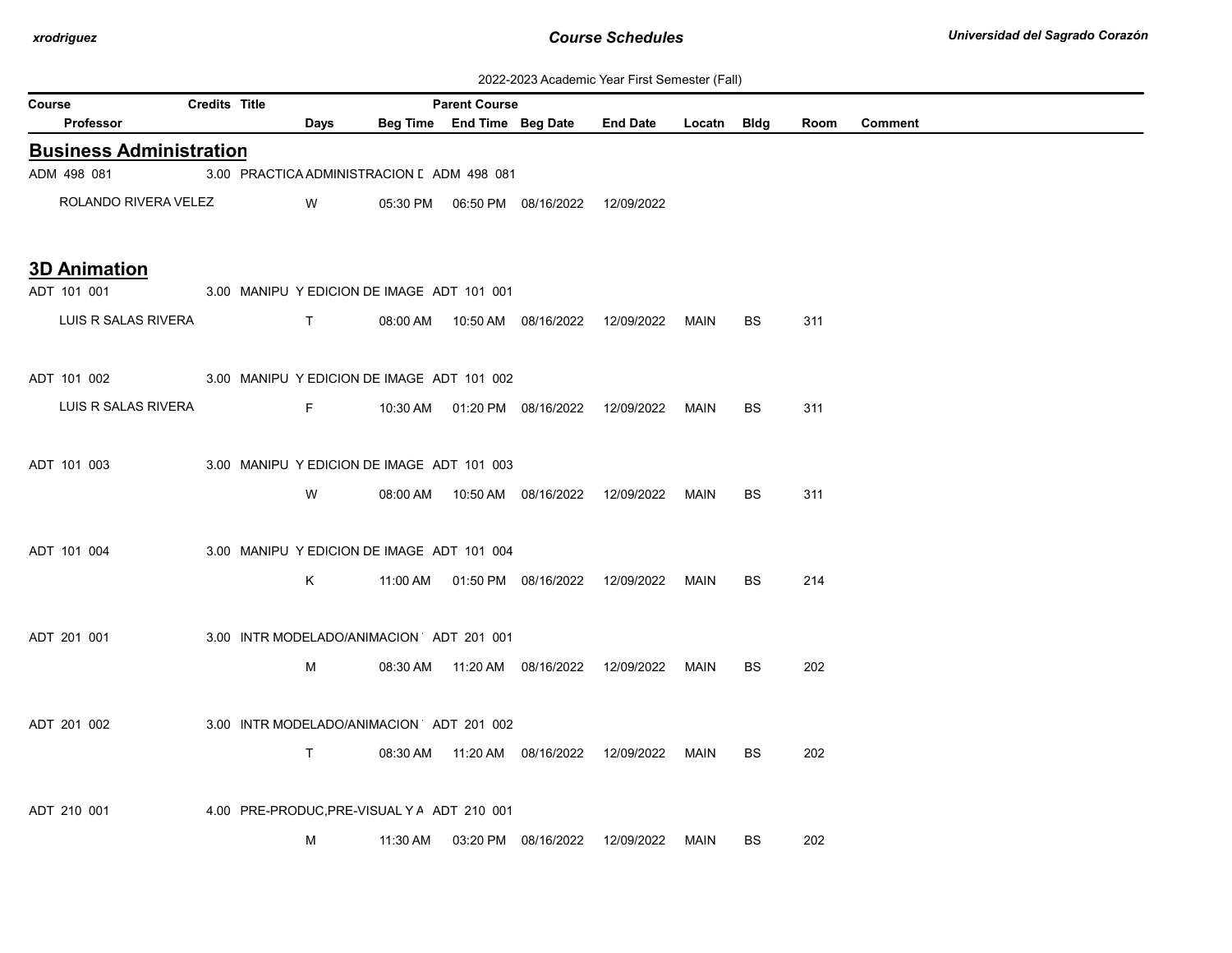| 2022-2023 Academic Year First Semester (Fall) |  |  |  |  |
|-----------------------------------------------|--|--|--|--|
|-----------------------------------------------|--|--|--|--|

| Course                     | <b>Credits Title</b> |             |                                             | <b>Parent Course</b>       |                                  |                 |             |           |      |         |
|----------------------------|----------------------|-------------|---------------------------------------------|----------------------------|----------------------------------|-----------------|-------------|-----------|------|---------|
| Professor                  |                      | <b>Days</b> |                                             | Beg Time End Time Beg Date |                                  | <b>End Date</b> | Locatn Bldg |           | Room | Comment |
| <b>3D Animation</b>        |                      |             |                                             |                            |                                  |                 |             |           |      |         |
| ADT 210 002                |                      |             | 4.00 PRE-PRODUC, PRE-VISUAL Y A ADT 210 002 |                            |                                  |                 |             |           |      |         |
|                            |                      | W           |                                             |                            | 08:30 AM  12:20 PM  08/16/2022   | 12/09/2022      | MAIN        | BS        | 202  |         |
|                            |                      |             |                                             |                            |                                  |                 |             |           |      |         |
| ADT 220 001                |                      |             | 3.00 DISENO Y ANIMACION DE PER ADT 220 001  |                            |                                  |                 |             |           |      |         |
|                            |                      | K           | 08:30 AM                                    |                            | 11:20 AM  08/16/2022             | 12/09/2022      | MAIN        | <b>BS</b> | 202  |         |
|                            |                      |             |                                             |                            |                                  |                 |             |           |      |         |
| ADT 301 001                |                      |             | 4.00 DISEÑO Y ANIMACIÓN PERSOI ADT 301 001  |                            |                                  |                 |             |           |      |         |
|                            |                      | F.          |                                             |                            | 08:30 AM  12:20 PM  08/16/2022   | 12/09/2022      | MAIN        | BS        | 202  |         |
|                            |                      |             |                                             |                            |                                  |                 |             |           |      |         |
| ADT 310 001                |                      |             | 3.00 TEXTURAS ILUMINACION CON ADT 310 001   |                            |                                  |                 |             |           |      |         |
|                            |                      | K           |                                             |                            | 12:30 PM  03:20 PM  08/16/2022   | 12/09/2022      | MAIN        | BS        | 202  |         |
|                            |                      |             |                                             |                            |                                  |                 |             |           |      |         |
| ADT 310 002                |                      |             | 3.00 TEXTURAS ILUMINACION CON ADT 310 002   |                            |                                  |                 |             |           |      |         |
|                            |                      | T.          |                                             |                            | 12:30 PM  03:20 PM  08/16/2022   | 12/09/2022      | MAIN        | BS        | 202  |         |
|                            |                      |             |                                             |                            |                                  |                 |             |           |      |         |
| ADT 401 001                |                      |             | 4.00 PROYECTO ESPECIAL EN ANII ADT 401 001  |                            |                                  |                 |             |           |      |         |
|                            |                      | W           |                                             |                            | 01:00 PM   04:50 PM   08/16/2022 | 12/09/2022      | MAIN        | BS        | 202  |         |
|                            |                      |             |                                             |                            |                                  |                 |             |           |      |         |
| ADT 410 001                |                      |             | 3.00 VISUALIZACION DE DATOS, SI ADT 410 001 |                            |                                  |                 |             |           |      |         |
| FERNANDO J MONTILLA TORRES |                      | M           |                                             |                            |                                  | 12/09/2022      | MAIN        | BS        | 202  |         |
|                            |                      |             |                                             |                            |                                  |                 |             |           |      |         |
| ADT 420 001                |                      |             | 4.00 EFECTOS ESPEC/COMPOSICI ADT 420 001    |                            |                                  |                 |             |           |      |         |
|                            |                      | K           |                                             |                            | 03:30 PM   07:20 PM   08/16/2022 | 12/09/2022      | MAIN        | BS        | 202  |         |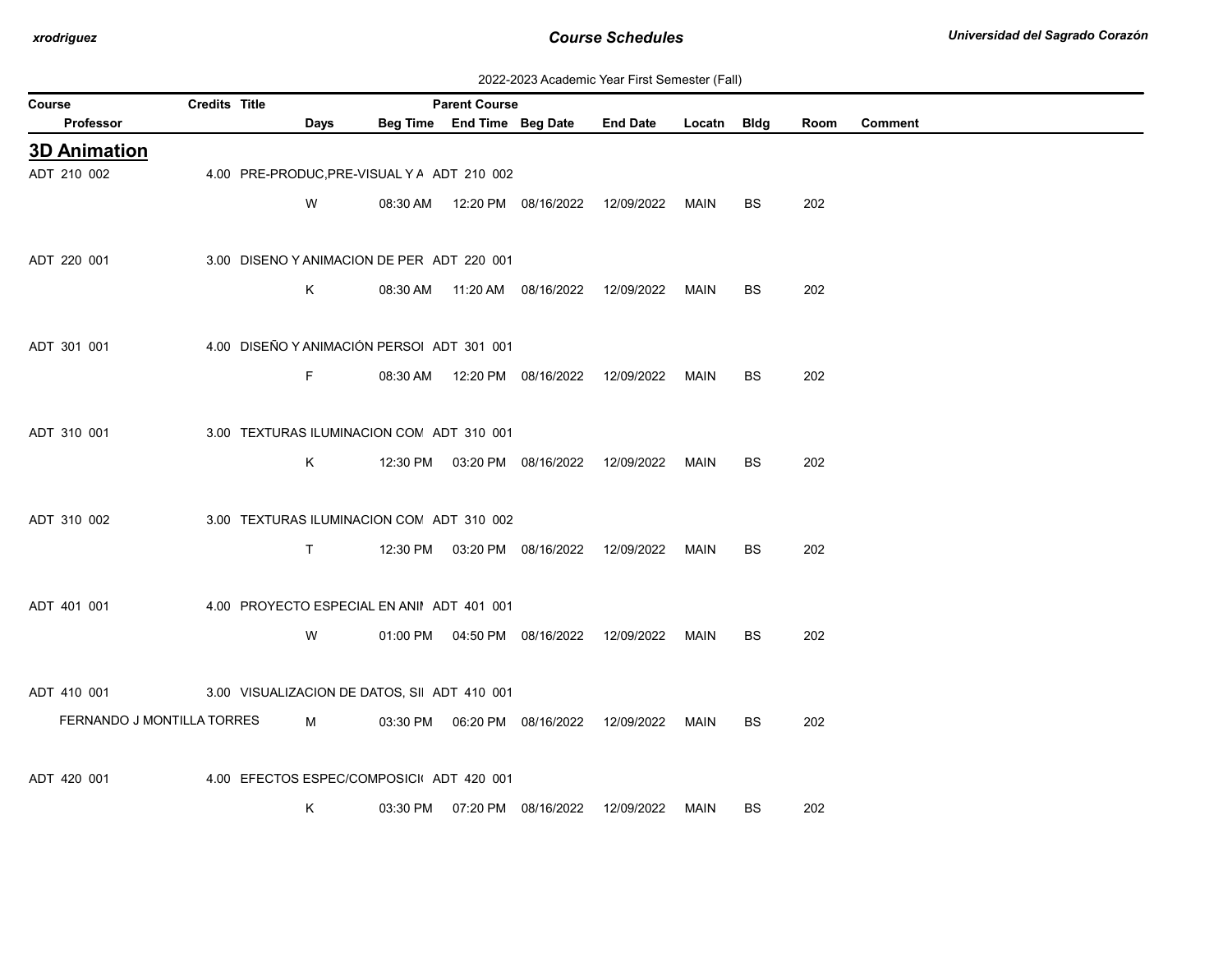| 2022-2023 Academic Year First Semester (Fall) |  |  |  |  |
|-----------------------------------------------|--|--|--|--|
|-----------------------------------------------|--|--|--|--|

| Course | <b>Credits Title</b><br><b>Parent Course</b> |  |  |                                                                                                                                                                                                                                                                                                  |                                            |             |                                            |                                            |             |           |      |                |
|--------|----------------------------------------------|--|--|--------------------------------------------------------------------------------------------------------------------------------------------------------------------------------------------------------------------------------------------------------------------------------------------------|--------------------------------------------|-------------|--------------------------------------------|--------------------------------------------|-------------|-----------|------|----------------|
|        | <b>Professor</b>                             |  |  | Days                                                                                                                                                                                                                                                                                             |                                            |             | Beg Time End Time Beg Date                 | <b>End Date</b>                            | Locatn Bldg |           | Room | <b>Comment</b> |
|        | <b>3D Animation</b>                          |  |  |                                                                                                                                                                                                                                                                                                  |                                            |             |                                            |                                            |             |           |      |                |
|        | ADT 430 001                                  |  |  | 4.00 ANIMACION 3D AVANZADA                                                                                                                                                                                                                                                                       |                                            | ADT 430 001 |                                            |                                            |             |           |      |                |
|        |                                              |  |  | Fig. 10                                                                                                                                                                                                                                                                                          |                                            |             | 01:00 PM  04:50 PM  08/16/2022             | 12/09/2022                                 | MAIN        | <b>BS</b> | 202  |                |
|        |                                              |  |  |                                                                                                                                                                                                                                                                                                  |                                            |             |                                            |                                            |             |           |      |                |
|        | ADT 480 001                                  |  |  |                                                                                                                                                                                                                                                                                                  | 3.00 SEMINARIO INTEGRADOR ANII ADT 480 001 |             |                                            |                                            |             |           |      |                |
|        |                                              |  |  |                                                                                                                                                                                                                                                                                                  |                                            |             |                                            |                                            |             |           |      |                |
|        |                                              |  |  | T                                                                                                                                                                                                                                                                                                |                                            |             |                                            |                                            | MAIN        | <b>BS</b> | 202  |                |
|        |                                              |  |  |                                                                                                                                                                                                                                                                                                  |                                            |             |                                            |                                            |             |           |      |                |
|        | German                                       |  |  |                                                                                                                                                                                                                                                                                                  |                                            |             |                                            |                                            |             |           |      |                |
|        | ALE 101 001                                  |  |  |                                                                                                                                                                                                                                                                                                  | 3.00 ALEMAN ELEMENTAL I ALE 101 001        |             |                                            |                                            |             |           |      |                |
|        | SETARE MILANTCHI YASSAMI                     |  |  | MW                                                                                                                                                                                                                                                                                               |                                            |             | 10:30 AM  11:50 AM  08/16/2022  12/09/2022 |                                            | MAIN        | BN        | 237  |                |
|        |                                              |  |  |                                                                                                                                                                                                                                                                                                  |                                            |             |                                            |                                            |             |           |      |                |
|        | ALE 101L 051                                 |  |  |                                                                                                                                                                                                                                                                                                  | 0.00 ALEMAN ELEMENTAL I ALE 101L 051       |             |                                            |                                            |             |           |      |                |
|        |                                              |  |  |                                                                                                                                                                                                                                                                                                  |                                            |             |                                            |                                            |             |           |      |                |
|        | DANIEL R DUMONT REYES                        |  |  | $M \sim 10^{-10}$                                                                                                                                                                                                                                                                                |                                            |             |                                            | 01:00 PM  01:50 PM  08/16/2022  12/09/2022 | MAIN        | SM        | 102A |                |
|        |                                              |  |  |                                                                                                                                                                                                                                                                                                  |                                            |             |                                            |                                            |             |           |      |                |
|        | ALE 102 001                                  |  |  |                                                                                                                                                                                                                                                                                                  | 3.00 ALEMAN ELEMENTAL II ALE 102 001       |             |                                            |                                            |             |           |      |                |
|        | SETARE MILANTCHI YASSAMI                     |  |  | KT                                                                                                                                                                                                                                                                                               |                                            |             | 10:30 AM  11:50 AM  08/16/2022  12/09/2022 |                                            | MAIN        | <b>BN</b> | 237  |                |
|        |                                              |  |  |                                                                                                                                                                                                                                                                                                  |                                            |             |                                            |                                            |             |           |      |                |
|        | ALE 102L 051                                 |  |  |                                                                                                                                                                                                                                                                                                  | 0.00 ALEMAN ELEMENTAL II ALE 102L 051      |             |                                            |                                            |             |           |      |                |
|        | SETARE MILANTCHI YASSAMI                     |  |  | $\mathsf{K}$ and $\mathsf{K}$ and $\mathsf{K}$ and $\mathsf{K}$ and $\mathsf{K}$ and $\mathsf{K}$ and $\mathsf{K}$ and $\mathsf{K}$ and $\mathsf{K}$ and $\mathsf{K}$ and $\mathsf{K}$ and $\mathsf{K}$ and $\mathsf{K}$ and $\mathsf{K}$ and $\mathsf{K}$ and $\mathsf{K}$ and $\mathsf{K}$ and |                                            |             | 01:00 PM  01:50 PM  08/16/2022  12/09/2022 |                                            | MAIN        | SM        | 102A |                |
|        |                                              |  |  |                                                                                                                                                                                                                                                                                                  |                                            |             |                                            |                                            |             |           |      |                |
|        |                                              |  |  |                                                                                                                                                                                                                                                                                                  |                                            |             |                                            |                                            |             |           |      |                |
|        | <b>Anthropology</b>                          |  |  |                                                                                                                                                                                                                                                                                                  |                                            |             |                                            |                                            |             |           |      |                |
|        | ANT 201 001                                  |  |  |                                                                                                                                                                                                                                                                                                  | 3.00 ANTROPOLOGIA Y CULTURA ANT 201 001    |             |                                            |                                            |             |           |      |                |
|        | <b>JOSE R RIVERA GONZALEZ</b>                |  |  |                                                                                                                                                                                                                                                                                                  | 00:00 AM                                   |             | 00:00 AM  08/16/2022                       | 12/09/2022                                 |             |           |      |                |

By Arrangement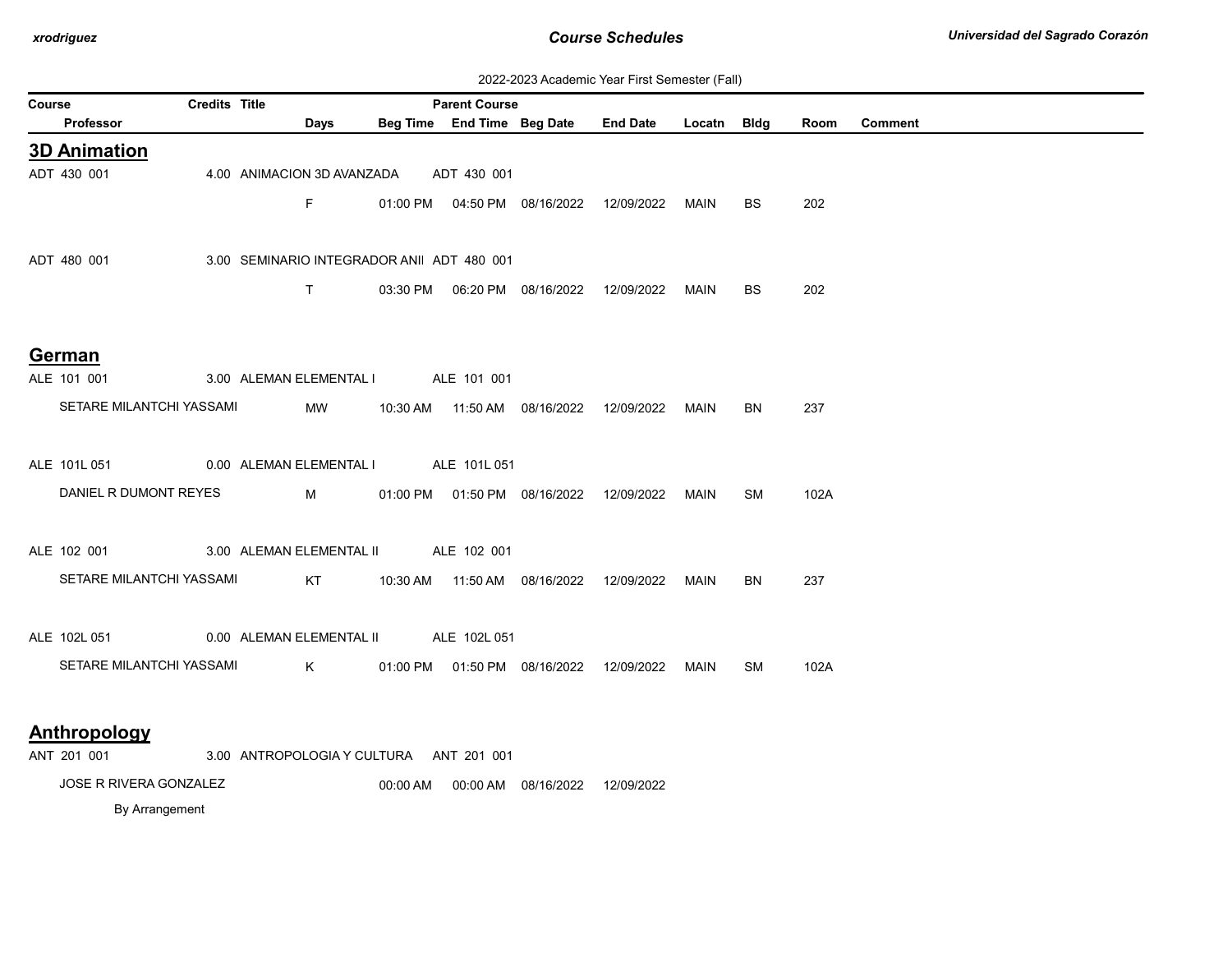| 2022-2023 Academic Year First Semester (Fall) |  |  |  |  |
|-----------------------------------------------|--|--|--|--|
|-----------------------------------------------|--|--|--|--|

|            | <b>Credits Title</b><br><b>Parent Course</b><br>Course  |  |  |           |                                             |  |                                            |                                                 |      |           |      |                |
|------------|---------------------------------------------------------|--|--|-----------|---------------------------------------------|--|--------------------------------------------|-------------------------------------------------|------|-----------|------|----------------|
|            | Professor                                               |  |  | Days      |                                             |  |                                            | Beg Time End Time Beg Date End Date Locatn Bldg |      |           | Room | <b>Comment</b> |
| <u>Art</u> |                                                         |  |  |           |                                             |  |                                            |                                                 |      |           |      |                |
|            | ART 102 068                                             |  |  |           | 3.00 APRECIACION/ARTES VISUALI ART 102 068  |  |                                            |                                                 |      |           |      |                |
|            |                                                         |  |  |           |                                             |  | 00:00 AM  00:00 AM  11/12/2022  12/23/2022 |                                                 |      |           |      |                |
|            | Online                                                  |  |  |           |                                             |  |                                            |                                                 |      |           |      |                |
|            |                                                         |  |  |           |                                             |  |                                            |                                                 |      |           |      |                |
|            | ART 110 001                                             |  |  |           | 3.00 HIST DEL ARTE PUERTORRIQUART 110 001   |  |                                            |                                                 |      |           |      |                |
|            | TERESA LOPEZ MARTINEZ                                   |  |  | M         |                                             |  | 09:30 AM  10:50 AM  08/16/2022  12/09/2022 |                                                 | MAIN | <b>BS</b> | 305  |                |
|            |                                                         |  |  |           |                                             |  |                                            |                                                 |      |           |      |                |
|            | ART 111 001 3.00 TEORIA E HISTORIA DEL ARTE ART 111 001 |  |  |           |                                             |  |                                            |                                                 |      |           |      |                |
|            | TERESA LOPEZ MARTINEZ                                   |  |  |           |                                             |  |                                            | K 02:00 PM 03:20 PM 08/16/2022 12/09/2022 MAIN  |      | BN.       | 236  |                |
|            |                                                         |  |  |           |                                             |  |                                            |                                                 |      |           |      |                |
|            |                                                         |  |  |           |                                             |  |                                            |                                                 |      |           |      |                |
|            | ART 111 002 3.00 TEORIA E HISTORIA DEL ARTE ART 111 002 |  |  |           |                                             |  |                                            |                                                 |      |           |      |                |
|            | JAVIER ACOSTA VELEZ                                     |  |  |           |                                             |  |                                            |                                                 |      | BN        | 228  |                |
|            |                                                         |  |  |           |                                             |  |                                            |                                                 |      |           |      |                |
|            | ART 111 003                                             |  |  |           | 3.00 TEORIA E HISTORIA DEL ARTE ART 111 003 |  |                                            |                                                 |      |           |      |                |
|            |                                                         |  |  | K.        |                                             |  | 09:30 AM  10:50 AM  08/16/2022  12/09/2022 |                                                 | MAIN | <b>BN</b> | 446  |                |
|            |                                                         |  |  |           |                                             |  |                                            |                                                 |      |           |      |                |
|            |                                                         |  |  |           |                                             |  |                                            |                                                 |      |           |      |                |
|            | ART 115 001                                             |  |  |           | 3.00 ESTILOS ARTISTI CONTEMPOI ART 115 001  |  |                                            |                                                 |      |           |      |                |
|            | <b>BEATRIZ RIOS REYES</b>                               |  |  | M         |                                             |  | 09:30 AM  10:50 AM  08/16/2022  12/09/2022 |                                                 |      |           |      |                |
|            |                                                         |  |  |           |                                             |  |                                            |                                                 |      |           |      |                |
|            | ART 116 001                                             |  |  |           | 3.00 LENGUAJE Y PENSAMIENTO V ART 116 001   |  |                                            |                                                 |      |           |      |                |
|            | MAITE GONZALEZ PEREZ                                    |  |  |           |                                             |  |                                            | KT 09:30 AM 12:20 PM 08/16/2022 12/09/2022 MAIN |      | BS.       | 212  |                |
|            |                                                         |  |  |           |                                             |  |                                            |                                                 |      |           |      |                |
|            |                                                         |  |  |           |                                             |  |                                            |                                                 |      |           |      |                |
|            | ART 116 002                                             |  |  |           | 3.00 LENGUAJE Y PENSAMIENTO V ART 116 002   |  |                                            |                                                 |      |           |      |                |
|            | MIGDALIA R UMPIERRE RODRIGUEZ                           |  |  | <b>MW</b> |                                             |  | 09:30 AM  12:20 PM  08/16/2022  12/09/2022 |                                                 | MAIN | <b>BS</b> | 110  |                |
|            |                                                         |  |  |           |                                             |  |                                            |                                                 |      |           |      |                |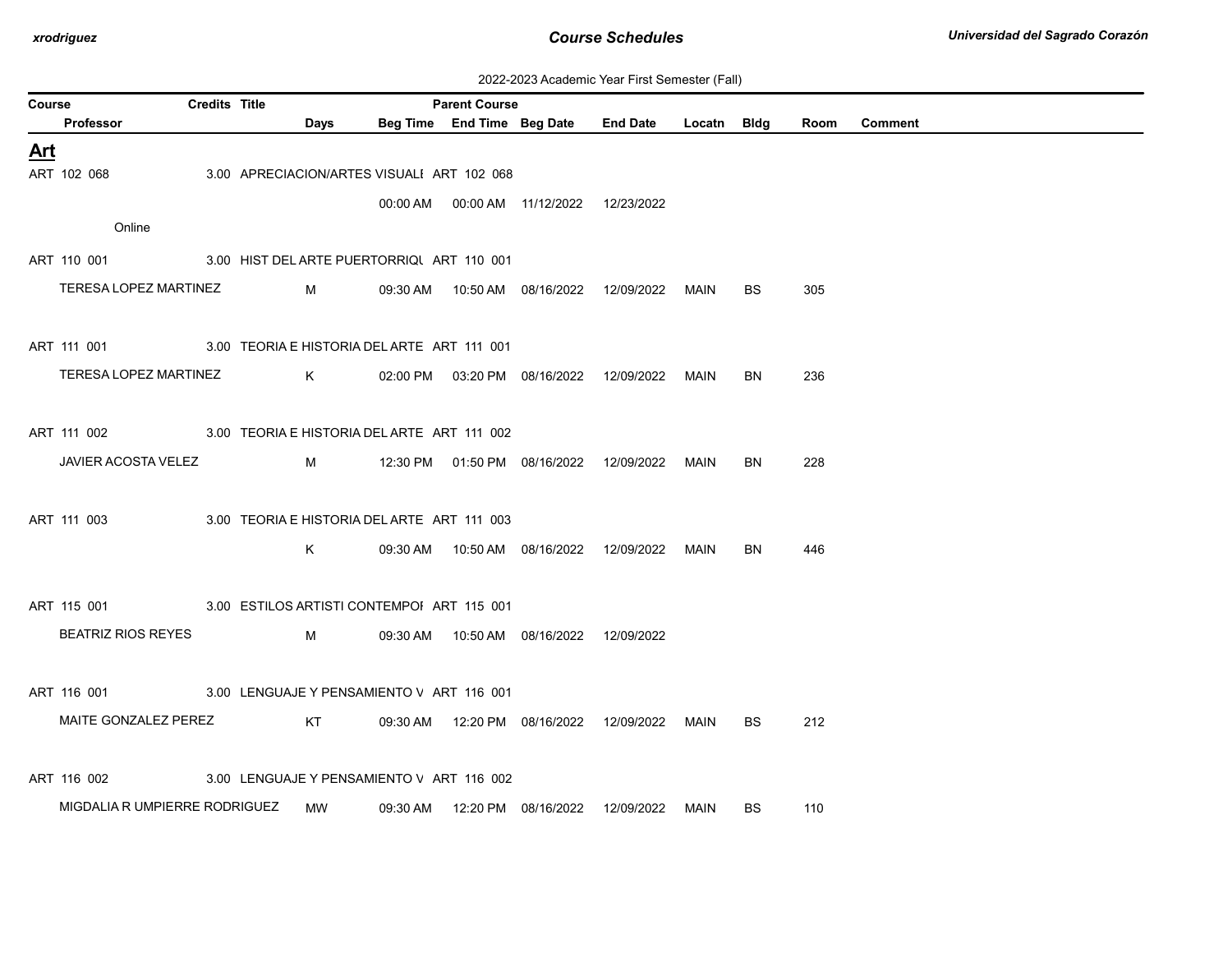| 2022-2023 Academic Year First Semester (Fall) |  |  |  |  |
|-----------------------------------------------|--|--|--|--|
|-----------------------------------------------|--|--|--|--|

| Course     |                                                                          | <b>Credits Title</b> |               |                                             |             | <b>Parent Course</b> |                                                  |      |           |      |                |
|------------|--------------------------------------------------------------------------|----------------------|---------------|---------------------------------------------|-------------|----------------------|--------------------------------------------------|------|-----------|------|----------------|
|            | Professor                                                                |                      |               | Days                                        |             |                      | Beg Time End Time Beg Date End Date Locatn Bldg  |      |           | Room | <b>Comment</b> |
| <u>Art</u> |                                                                          |                      |               |                                             |             |                      |                                                  |      |           |      |                |
|            | ART 125 001                                                              |                      |               | 3.00 FUNDAMENTOS DEL DIBUJO ART 125 001     |             |                      |                                                  |      |           |      |                |
|            | MARILYN TORRECH SANINOCENCIO MW                                          |                      |               |                                             |             |                      | 09:30 AM  12:20 PM  08/16/2022  12/09/2022  MAIN |      | BS        | 112  |                |
|            | ART 125 002 3.00 FUNDAMENTOS DEL DIBUJO ART 125 002                      |                      |               |                                             |             |                      |                                                  |      |           |      |                |
|            | TERESA LOPEZ MARTINEZ                                                    |                      |               | KT <sub>N</sub>                             |             |                      | 09:30 AM  12:20 PM  08/16/2022  12/09/2022  MAIN |      | BS.       | 112  |                |
|            | ART 125 003 3.00 FUNDAMENTOS DEL DIBUJO ART 125 003                      |                      |               |                                             |             |                      |                                                  |      |           |      |                |
|            | JAVIER ACOSTA VELEZ                                                      |                      |               | MW                                          |             |                      | 02:00 PM  04:50 PM  08/16/2022  12/09/2022  MAIN |      | BS.       | 112  |                |
|            | ART 208 001                                                              |                      | 3.00 CERAMICA |                                             |             | ART 208 001          |                                                  |      |           |      |                |
|            |                                                                          |                      |               | MW                                          |             |                      | 09:30 AM  12:20 PM  08/16/2022  12/09/2022       | MAIN | BS        | 001  |                |
|            | ART 208 002                                                              |                      | 3.00 CERAMICA |                                             | ART 208 002 |                      |                                                  |      |           |      |                |
|            |                                                                          |                      |               | MW                                          |             |                      | 02:00 PM  04:50 PM  08/16/2022  12/09/2022  MAIN |      | BS        | 001  |                |
|            | ART 209 001                                                              |                      |               | 3.00 DISEÑO TIPOGRAFICO COMPL ART 209 001   |             |                      |                                                  |      |           |      |                |
|            |                                                                          |                      |               | MW                                          |             |                      | 02:00 PM  04:50 PM  08/16/2022  12/09/2022  MAIN |      | <b>BS</b> | 217  |                |
|            | ART 210 001                                                              |                      |               | 3.00 HISTORIA DE LAS ARTES EN P ART 210 001 |             |                      |                                                  |      |           |      |                |
|            | MIGDALIA R UMPIERRE RODRIGUEZ KT 09:30 AM 10:50 AM 08/16/2022 12/09/2022 |                      |               |                                             |             |                      |                                                  |      |           |      |                |
|            | ART 212 001                                                              |                      |               | 3.00 ASESORIA DE IMAGEN                     |             | ART 212 001          |                                                  |      |           |      |                |
|            |                                                                          |                      |               | м                                           |             |                      | 12:30 PM  03:20 PM  08/16/2022  12/09/2022  MAIN |      | <b>BS</b> | 212  |                |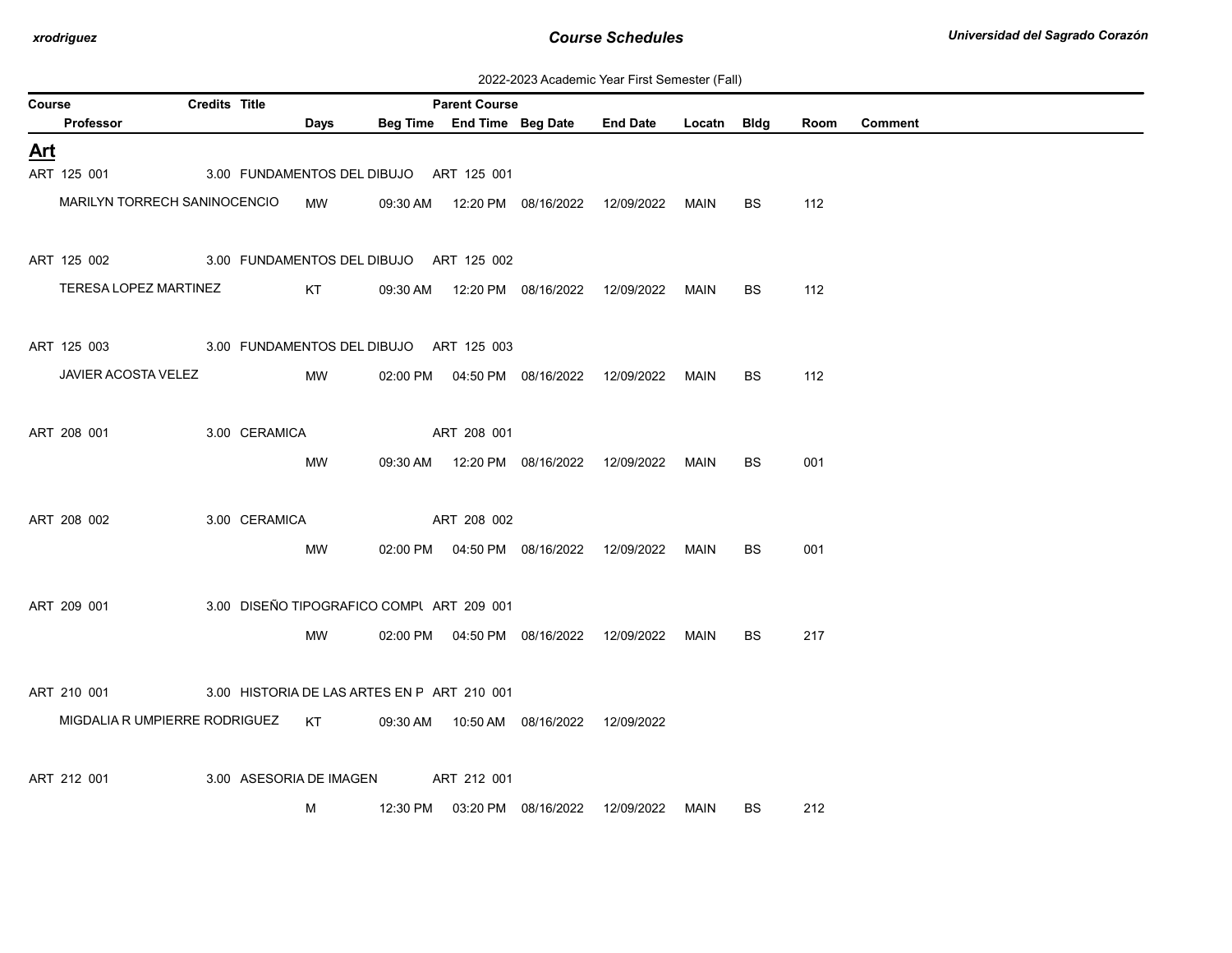| 2022-2023 Academic Year First Semester (Fall) |  |  |  |  |
|-----------------------------------------------|--|--|--|--|
|-----------------------------------------------|--|--|--|--|

| Course     |                                              | Credits Title |                |            |                                          | <b>Parent Course</b> |                                            |                                                  |      |           |      |         |
|------------|----------------------------------------------|---------------|----------------|------------|------------------------------------------|----------------------|--------------------------------------------|--------------------------------------------------|------|-----------|------|---------|
|            | Professor                                    |               |                | Days       |                                          |                      |                                            | Beg Time End Time Beg Date End Date Locatn Bldg  |      |           | Room | Comment |
| <u>Art</u> |                                              |               |                |            |                                          |                      |                                            |                                                  |      |           |      |         |
|            | ART 215 001                                  |               |                |            | 3.00 CREACION BIDIMENSIONAL ART 215 001  |                      |                                            |                                                  |      |           |      |         |
|            | MARILYN TORRECH SANINOCENCIO                 |               |                | <b>MW</b>  |                                          |                      |                                            | 02:00 PM  04:50 PM  08/16/2022  12/09/2022  MAIN |      | BS        | 110  |         |
|            | ART 220 001 3.00 MEDIOS DIGITALES            |               |                |            |                                          | ART 220 001          |                                            |                                                  |      |           |      |         |
|            | LUIS R SALAS RIVERA                          |               |                | KT         |                                          |                      |                                            | 02:00 PM  03:20 PM  08/16/2022  12/09/2022       | MAIN | BS        | 217  |         |
|            | ART 230 001                                  |               |                |            | 3.00 CREACION TRIDIMENSIONAL ART 230 001 |                      |                                            |                                                  |      |           |      |         |
|            |                                              |               |                | F.         |                                          |                      |                                            | 09:00 AM  03:50 PM  08/16/2022  12/09/2022  MAIN |      | BS.       | 113  |         |
|            | ART 303 001                                  |               | 3.00 PINTURA I |            |                                          | ART 303 001          |                                            |                                                  |      |           |      |         |
|            |                                              |               |                | KT         |                                          |                      |                                            | 09:30 AM  12:20 PM  08/16/2022  12/09/2022  MAIN |      | BS.       | 110  |         |
|            | ART 304 001                                  |               | 3.00 PINTURA 2 |            |                                          | ART 304 001          |                                            |                                                  |      |           |      |         |
|            |                                              |               |                | KT         |                                          |                      |                                            |                                                  | MAIN | <b>BS</b> | 110  |         |
|            | ART 310 001                                  |               |                |            | 3.00 NUEVAS TENDENCIAS ART 310 001       |                      |                                            |                                                  |      |           |      |         |
|            |                                              |               |                | MW         |                                          |                      |                                            | 09:30 AM  12:20 PM  08/16/2022  12/09/2022  MAIN |      | <b>BS</b> | 113  |         |
|            | ART 315 001                                  |               |                |            | 3.00 DISENO DE PRODUCTOS ART 315 001     |                      |                                            |                                                  |      |           |      |         |
|            | MIGDALIA RUMPIERRE RODRIGUEZ KT              |               |                |            |                                          |                      |                                            | 02:00 PM  04:50 PM  08/16/2022  12/09/2022  MAIN |      | BS        | 113  |         |
|            | ART 322 001 3.00 DIBUJO AVANZADO ART 322 001 |               |                |            |                                          |                      |                                            |                                                  |      |           |      |         |
|            | MARILYN TORRECH SANINOCENCIO                 |               |                | KT 1999 ST |                                          |                      | 02:00 PM  04:50 PM  08/16/2022  12/09/2022 |                                                  | MAIN | BS        | 112  |         |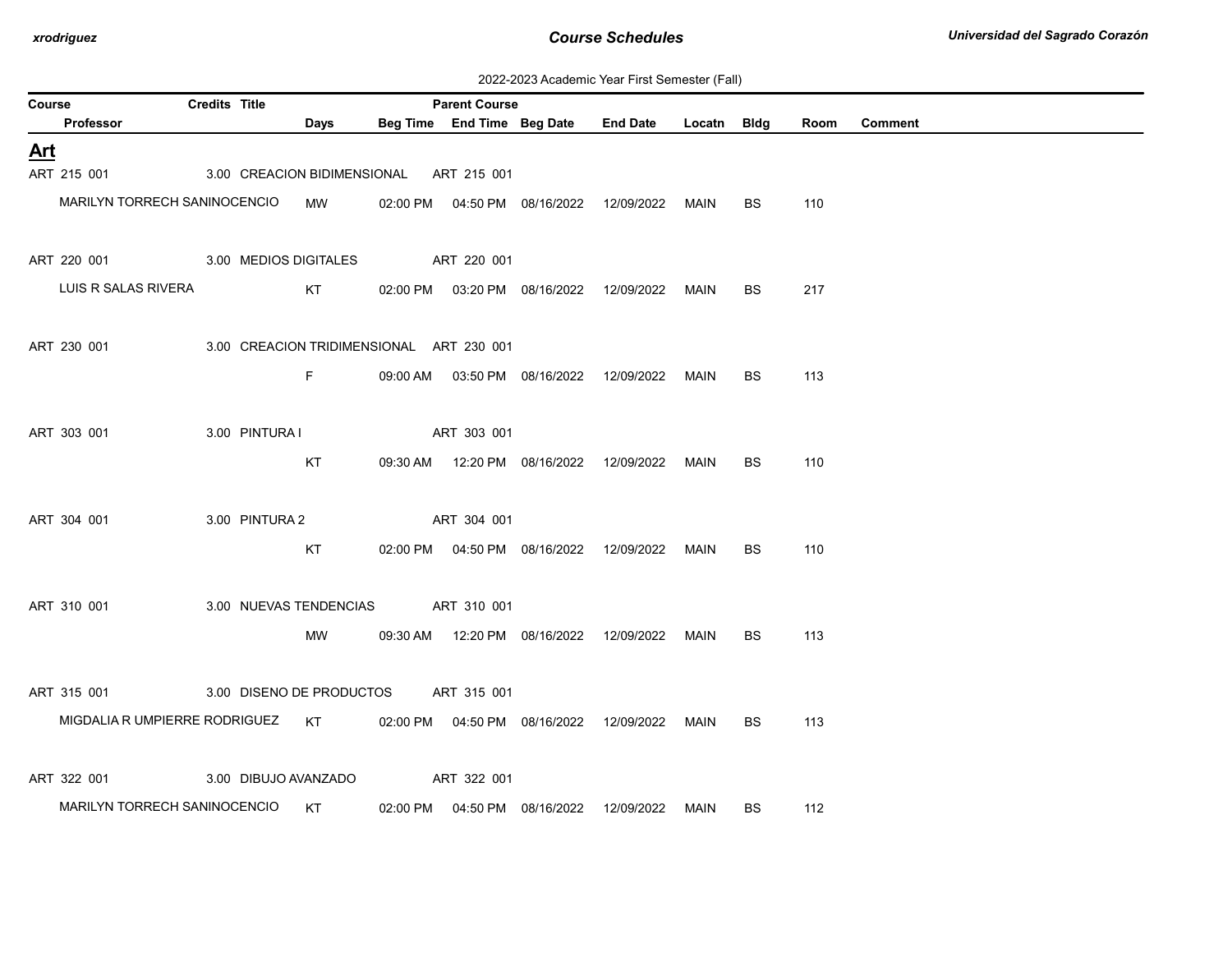| 2022-2023 Academic Year First Semester (Fall) |  |  |  |  |
|-----------------------------------------------|--|--|--|--|
|-----------------------------------------------|--|--|--|--|

| Course     |                          | <b>Credits Title</b><br><b>Parent Course</b> |  |                                            |          |                                           |                                            |                                                  |             |           |      |                |
|------------|--------------------------|----------------------------------------------|--|--------------------------------------------|----------|-------------------------------------------|--------------------------------------------|--------------------------------------------------|-------------|-----------|------|----------------|
|            | Professor                |                                              |  | Days                                       |          |                                           | Beg Time End Time Beg Date                 | <b>End Date</b>                                  | Locatn Bldg |           | Room | <b>Comment</b> |
| <u>Art</u> |                          |                                              |  |                                            |          |                                           |                                            |                                                  |             |           |      |                |
|            | ART 330 001              |                                              |  |                                            |          | 3.00 DISEÑO/ILUSTRACION COMPL ART 330 001 |                                            |                                                  |             |           |      |                |
|            |                          |                                              |  | <b>MW</b>                                  |          |                                           | 09:30 AM  12:20 PM  08/16/2022             | 12/09/2022                                       | MAIN        | <b>BS</b> | 216  |                |
|            |                          |                                              |  |                                            |          |                                           |                                            |                                                  |             |           |      |                |
|            | ART 334 001              |                                              |  |                                            |          | 3.00 FUNDAMENTOS DE SERIGRAF ART 334 001  |                                            |                                                  |             |           |      |                |
|            |                          |                                              |  |                                            |          |                                           |                                            |                                                  |             |           |      |                |
|            |                          |                                              |  | KT                                         |          |                                           | 02:00 PM   04:50 PM   08/16/2022           | 12/09/2022                                       | MAIN        | BS.       | 212  |                |
|            |                          |                                              |  |                                            |          |                                           |                                            |                                                  |             |           |      |                |
|            | ART 480 001              |                                              |  |                                            |          | 3.00 SEMINARIO INTEGRADOR/AR1 ART 480 001 |                                            |                                                  |             |           |      |                |
|            | AURORISA MATEO RODRIGUEZ |                                              |  | $F = 1$                                    | 09:00 AM |                                           | 11:50 AM  08/16/2022                       | 12/09/2022                                       | MAIN        | <b>BS</b> | 212  |                |
|            |                          |                                              |  |                                            |          |                                           |                                            |                                                  |             |           |      |                |
|            | <b>Microbiology Lab</b>  |                                              |  |                                            |          |                                           |                                            |                                                  |             |           |      |                |
|            | BIL 204 051              |                                              |  | 1.00 INTR/MICROBIOLOGIA LABOR/ BIL 204 051 |          |                                           |                                            |                                                  |             |           |      |                |
|            |                          |                                              |  | K.                                         |          |                                           |                                            | 09:30 AM  12:20 PM  08/16/2022  12/09/2022       | MAIN        | SM        | 311  |                |
|            |                          |                                              |  |                                            |          |                                           |                                            |                                                  |             |           |      |                |
|            | BIL 204 068              |                                              |  | 1.00 INTR/MICROBIOLOGIA LABOR/ BIL 204 068 |          |                                           |                                            |                                                  |             |           |      |                |
|            | PETER BARBOSA            |                                              |  |                                            |          |                                           | 00:00 AM  00:00 AM  11/12/2022  12/23/2022 |                                                  |             |           |      |                |
|            | Online                   |                                              |  |                                            |          |                                           |                                            |                                                  |             |           |      |                |
|            |                          |                                              |  |                                            |          |                                           |                                            |                                                  |             |           |      |                |
|            | <b>Biology</b>           |                                              |  |                                            |          |                                           |                                            |                                                  |             |           |      |                |
|            | BIO 101 001              |                                              |  | 3.00 BIOLOGIA HUMANA 1                     |          | BIO 101 001                               |                                            |                                                  |             |           |      |                |
|            | FILIA S GARCIA SANTANA   |                                              |  | M                                          |          |                                           |                                            | 09:30 AM  11:20 AM  08/16/2022  12/09/2022  MAIN |             | SM        | 213  |                |
|            |                          |                                              |  |                                            |          |                                           |                                            |                                                  |             |           |      |                |
|            | BIO 101 002              |                                              |  | 3.00 BIOLOGIA HUMANA 1                     |          | BIO 101 002                               |                                            |                                                  |             |           |      |                |
|            | FILIA S GARCIA SANTANA   |                                              |  | K                                          |          |                                           | 02:30 PM  04:20 PM  08/16/2022  12/09/2022 |                                                  | MAIN        | <b>SM</b> | 213  |                |
|            |                          |                                              |  |                                            |          |                                           |                                            |                                                  |             |           |      |                |
|            | BIO 101 003              |                                              |  | 3.00 BIOLOGIA HUMANA 1                     |          | BIO 101 003                               |                                            |                                                  |             |           |      |                |
|            | FILIA S GARCIA SANTANA   |                                              |  | W                                          |          | 09:30 AM  11:20 AM  08/16/2022            |                                            | 12/09/2022                                       | MAIN        | SM        | 213  |                |
|            |                          |                                              |  |                                            |          |                                           |                                            |                                                  |             |           |      |                |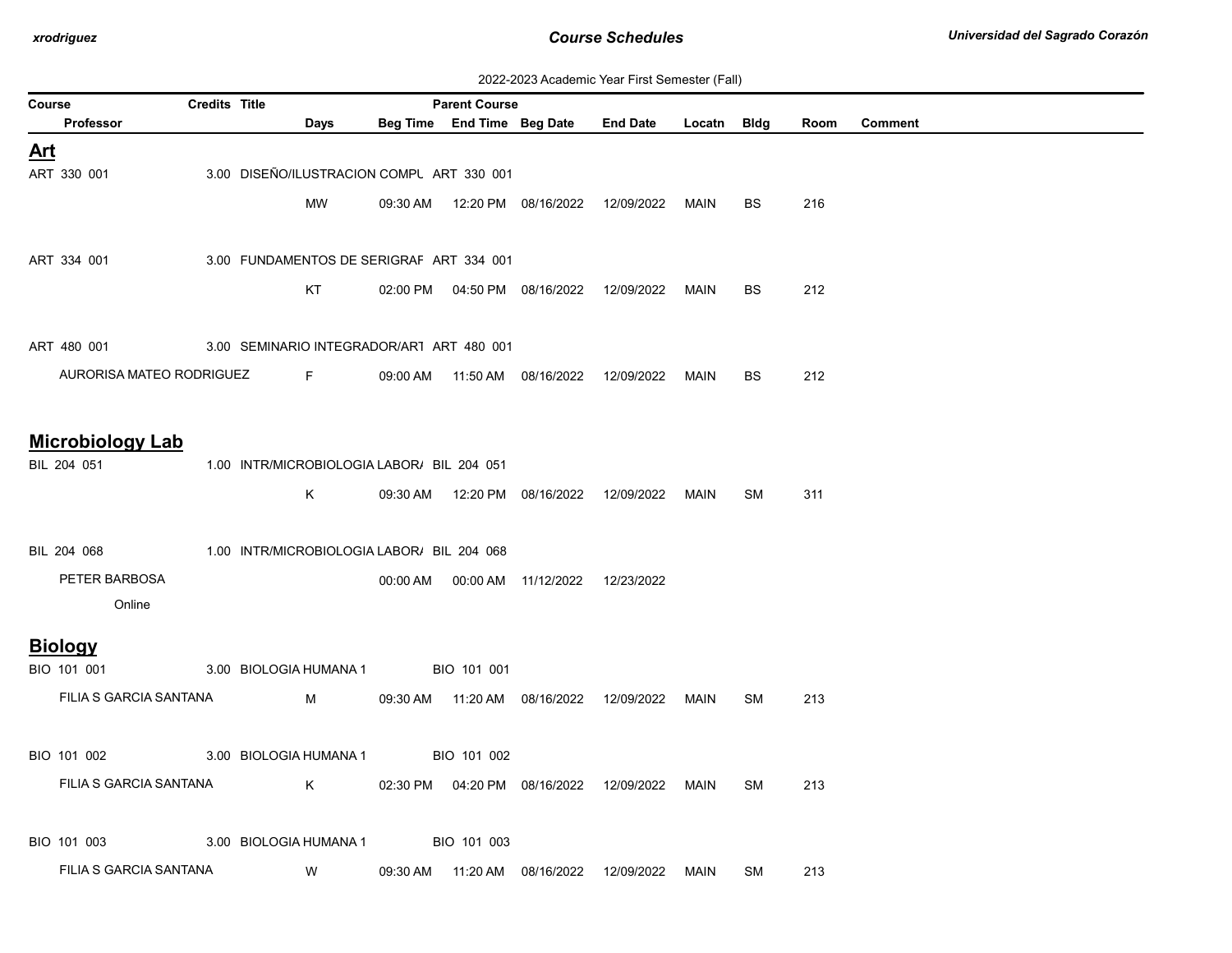| 2022-2023 Academic Year First Semester (Fall) |  |  |  |  |
|-----------------------------------------------|--|--|--|--|
|-----------------------------------------------|--|--|--|--|

| Course |                         | <b>Credits Title</b> |                                                                 | <b>Parent Course</b> |                                            |                                                 |      |           |      |         |
|--------|-------------------------|----------------------|-----------------------------------------------------------------|----------------------|--------------------------------------------|-------------------------------------------------|------|-----------|------|---------|
|        | Professor               |                      | Days                                                            |                      |                                            | Beg Time End Time Beg Date End Date Locatn Bldg |      |           | Room | Comment |
|        | <b>Biology</b>          |                      |                                                                 |                      |                                            |                                                 |      |           |      |         |
|        | BIO 101 068             |                      | 3.00 BIOLOGIA HUMANA 1                                          | BIO 101 068          |                                            |                                                 |      |           |      |         |
|        | SONIA O HERNANDEZ ORTIZ |                      |                                                                 |                      | 00:00 AM  00:00 AM  08/16/2022  12/15/2022 |                                                 |      |           |      |         |
|        | Online                  |                      |                                                                 |                      |                                            |                                                 |      |           |      |         |
|        |                         |                      | BIO 101L 051 0.00 BIOLOGIA HUMANA 1 BIO 101L 051                |                      |                                            |                                                 |      |           |      |         |
|        | FILIA S GARCIA SANTANA  |                      | Fig. 1997                                                       |                      |                                            |                                                 | MAIN | <b>SC</b> | 302C |         |
|        |                         |                      |                                                                 |                      |                                            |                                                 |      |           |      |         |
|        | BIO 101L 052            |                      | 0.00 BIOLOGIA HUMANA 1 BIO 101L 052                             |                      |                                            |                                                 |      |           |      |         |
|        |                         |                      | K.                                                              |                      | 01:00 PM  03:50 PM  08/16/2022  12/09/2022 |                                                 | MAIN | SC        | 302C |         |
|        |                         |                      |                                                                 |                      |                                            |                                                 |      |           |      |         |
|        | BIO 101L 068            |                      | 0.00 BIOLOGIA HUMANA 1                                          | BIO 101L068          |                                            |                                                 |      |           |      |         |
|        | SONIA O HERNANDEZ ORTIZ |                      |                                                                 |                      | 00:00 AM  00:00 AM  08/16/2022  12/15/2022 |                                                 |      |           |      |         |
|        | Online                  |                      |                                                                 |                      |                                            |                                                 |      |           |      |         |
|        | BIO 101L 090            |                      | 0.00 BIOLOGIA HUMANA 1 BIO 101L 090                             |                      |                                            |                                                 |      |           |      |         |
|        | LUIS A GRACIA RUIZ      |                      | <b>W</b>                                                        |                      |                                            | 05:30 PM  08:20 PM  08/16/2022  12/09/2022      | MAIN | SC.       | 302C |         |
|        |                         |                      |                                                                 |                      |                                            |                                                 |      |           |      |         |
|        | BIO 102 001             |                      | 3.00 BIOLOGIA HUMANA 2 BIO 102 001                              |                      |                                            |                                                 |      |           |      |         |
|        | FILIA S GARCIA SANTANA  |                      | $\mathsf K$                                                     |                      | 07:30 AM  09:20 AM  08/16/2022  12/09/2022 |                                                 |      |           |      |         |
|        |                         |                      |                                                                 |                      |                                            |                                                 |      |           |      |         |
|        | BIO 102 068             |                      | 3.00 BIOLOGIA HUMANA 2 BIO 102 068                              |                      |                                            |                                                 |      |           |      |         |
|        | PETER BARBOSA           |                      |                                                                 |                      | 00:00 AM  00:00 AM  08/16/2022  12/15/2022 |                                                 |      |           |      |         |
|        | Online                  |                      |                                                                 |                      |                                            |                                                 |      |           |      |         |
|        |                         |                      |                                                                 |                      |                                            |                                                 |      |           |      |         |
|        | BIO 102L 051            |                      | 0.00 BIOLOGIA HUMANA 2                                          | BIO 102L 051         |                                            |                                                 |      |           |      |         |
|        | FILIA S GARCIA SANTANA  |                      | $\mathbf{T}$ and $\mathbf{T}$ and $\mathbf{T}$ and $\mathbf{T}$ |                      | 07:30 AM  10:20 AM  08/16/2022  12/09/2022 |                                                 | MAIN | SC.       | 302A |         |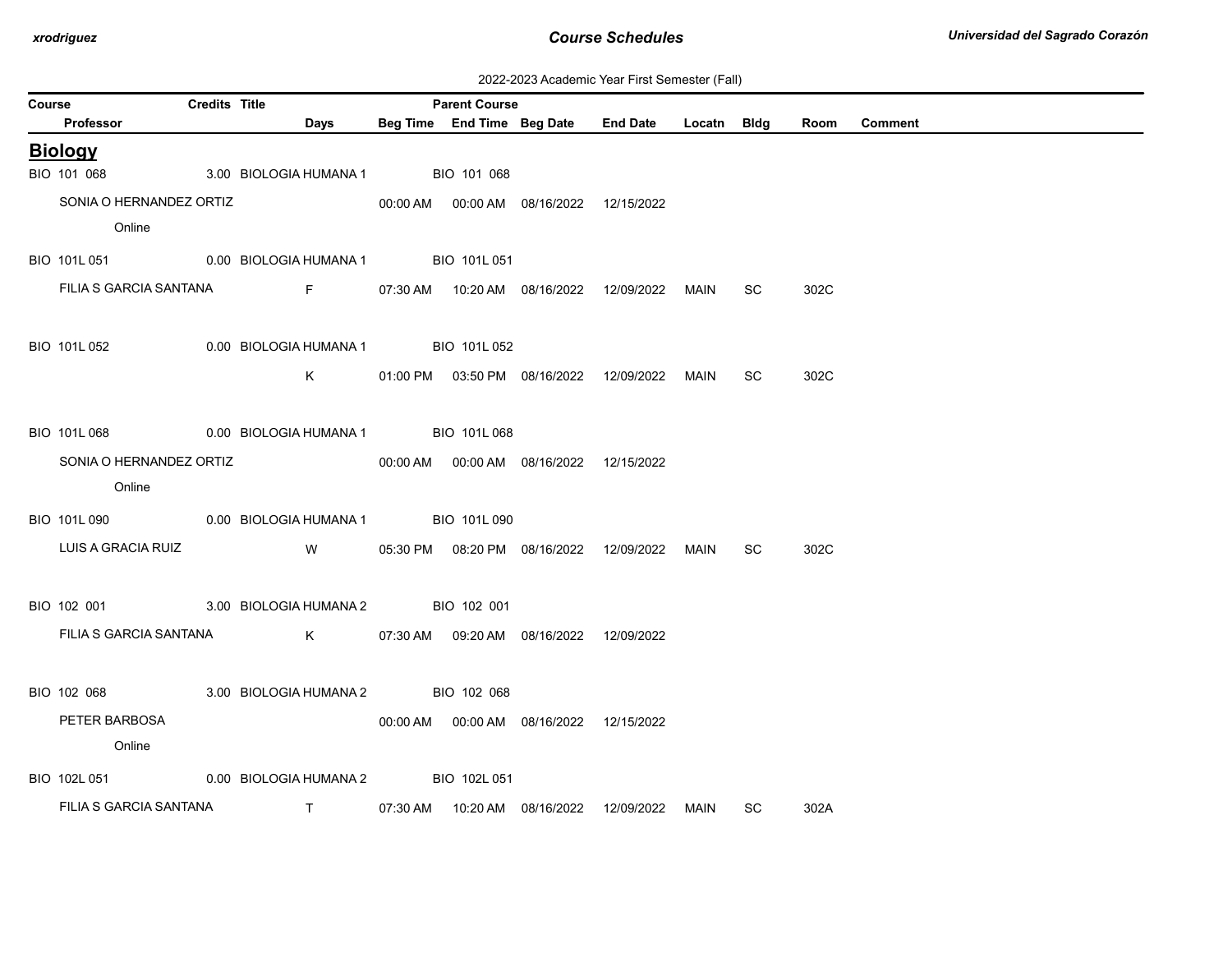| 2022-2023 Academic Year First Semester (Fall) |  |  |  |
|-----------------------------------------------|--|--|--|
|-----------------------------------------------|--|--|--|

|        |                                                   |                      |                                      |                      |                                            | ZUZZ-ZUZ3 ACAGEMIC TEAL FIISL SEMESLEI (FAII)      |      |           |      |                |
|--------|---------------------------------------------------|----------------------|--------------------------------------|----------------------|--------------------------------------------|----------------------------------------------------|------|-----------|------|----------------|
| Course |                                                   | <b>Credits Title</b> |                                      | <b>Parent Course</b> |                                            |                                                    |      |           |      |                |
|        | <b>Professor</b>                                  |                      | Days                                 |                      |                                            | Beg Time End Time Beg Date End Date Locatn Bldg    |      |           | Room | <b>Comment</b> |
|        | <b>Biology</b>                                    |                      |                                      |                      |                                            |                                                    |      |           |      |                |
|        | BIO 102L 068                                      |                      | 0.00 BIOLOGIA HUMANA 2               | BIO 102L 068         |                                            |                                                    |      |           |      |                |
|        | SONIA O HERNANDEZ ORTIZ                           |                      |                                      |                      | 00:00 AM  00:00 AM  08/16/2022  12/15/2022 |                                                    |      |           |      |                |
|        | Online                                            |                      |                                      |                      |                                            |                                                    |      |           |      |                |
|        | BIO 109 001 3.00 BIOLOGIA Y SOCIEDAD BIO 109 001  |                      |                                      |                      |                                            |                                                    |      |           |      |                |
|        |                                                   |                      |                                      |                      |                                            |                                                    |      |           |      |                |
|        | LARRY D MCKINLEY LEBRON                           |                      | MW                                   |                      |                                            |                                                    |      | SC.       | 302C |                |
|        |                                                   |                      |                                      |                      |                                            |                                                    |      |           |      |                |
|        | BIO 111 001 4.00 BIOLOGIA GENERAL 1 BIO 111 001   |                      |                                      |                      |                                            |                                                    |      |           |      |                |
|        | IVELISSE IRIZARRY CARABALLO                       |                      |                                      |                      |                                            | MW 02:30 PM 03:50 PM 08/16/2022 12/09/2022 MAIN    |      | <b>SM</b> | 213  |                |
|        |                                                   |                      |                                      |                      |                                            |                                                    |      |           |      |                |
|        | BIO 111 002                                       |                      | 4.00 BIOLOGIA GENERAL 1 BIO 111 002  |                      |                                            |                                                    |      |           |      |                |
|        | IVELISSE IRIZARRY CARABALLO KT                    |                      |                                      |                      |                                            | 08:00 AM  09:20 AM  08/16/2022  12/09/2022  MAIN   |      | SM        | 213  |                |
|        |                                                   |                      |                                      |                      |                                            |                                                    |      |           |      |                |
|        |                                                   |                      |                                      |                      |                                            |                                                    |      |           |      |                |
|        | BIO 111 003                                       |                      | 4.00 BIOLOGIA GENERAL 1 BIO 111 003  |                      |                                            |                                                    |      |           |      |                |
|        | IVELISSE IRIZARRY CARABALLO                       |                      | MW                                   |                      |                                            |                                                    |      | SC.       | 302B |                |
|        |                                                   |                      |                                      |                      |                                            |                                                    |      |           |      |                |
|        | BIO 111L 051 0.00 BIOLOGIA GENERAL 1 BIO 111L 051 |                      |                                      |                      |                                            |                                                    |      |           |      |                |
|        | EMMANUEL OJEDA VEGA                               |                      |                                      |                      |                                            |                                                    |      | SC        | 302F |                |
|        |                                                   |                      |                                      |                      |                                            |                                                    |      |           |      |                |
|        | BIO 111L 052                                      |                      | 0.00 BIOLOGIA GENERAL 1 BIO 111L 052 |                      |                                            |                                                    |      |           |      |                |
|        | EMMANUEL OJEDA VEGA                               |                      |                                      |                      |                                            | F 09:30 AM  12:20 PM  08/16/2022  12/09/2022  MAIN |      |           |      |                |
|        |                                                   |                      |                                      |                      |                                            |                                                    |      | SC.       | 302E |                |
|        |                                                   |                      |                                      |                      |                                            |                                                    |      |           |      |                |
|        | BIO 111L 053                                      |                      | 0.00 BIOLOGIA GENERAL 1 BIO 111L 053 |                      |                                            |                                                    |      |           |      |                |
|        | EDUARDO L TOSADO RODRIGUEZ                        |                      |                                      |                      | W 09:30 AM 12:20 PM 08/16/2022 12/09/2022  |                                                    | MAIN | SC.       | 302E |                |
|        |                                                   |                      |                                      |                      |                                            |                                                    |      |           |      |                |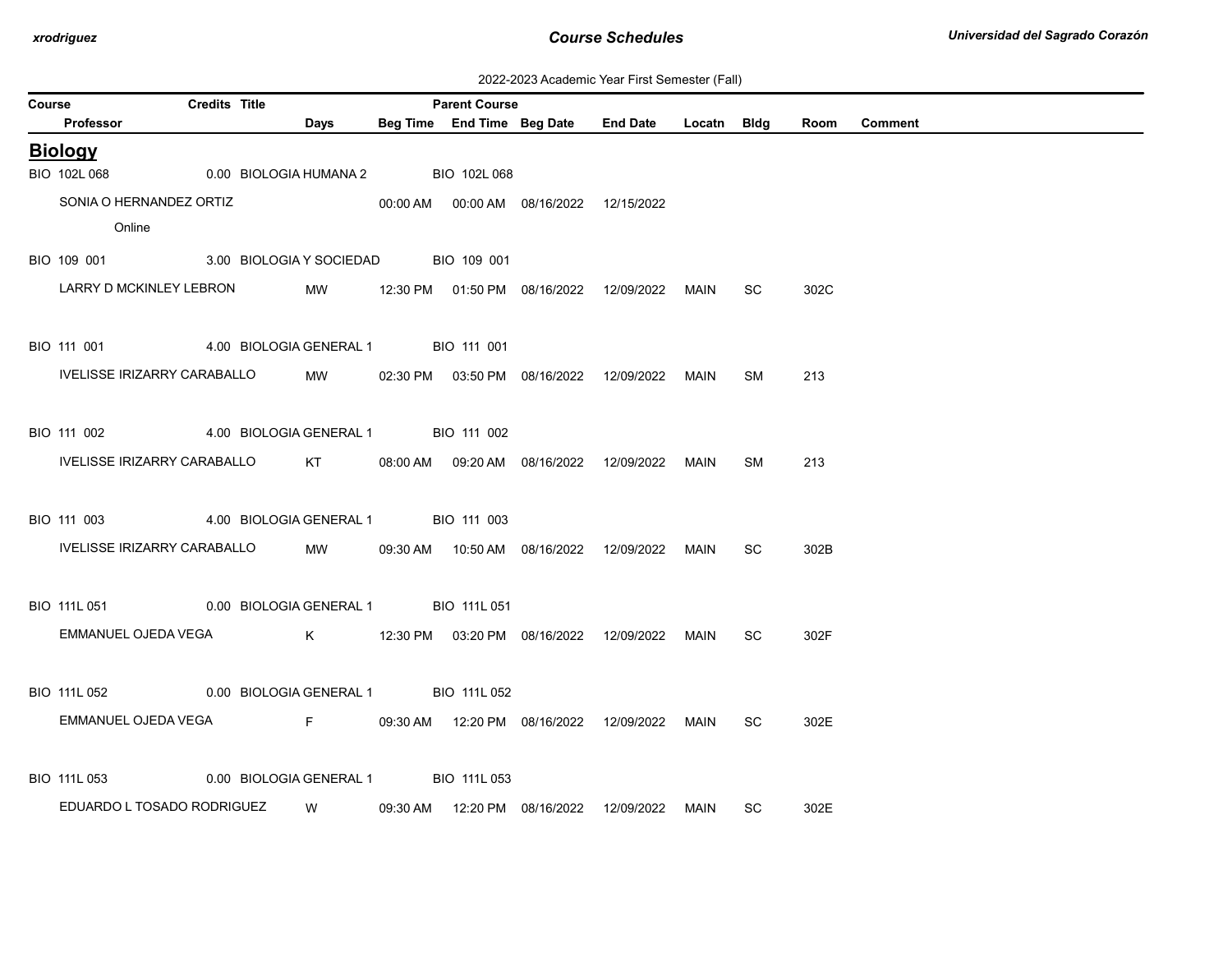2022-2023 Academic Year First Semester (Fall)

| Course | <b>Credits Title</b><br><b>Parent Course</b> |  |                                           |                                                 |                                                 |  |  |      |           |      |                |
|--------|----------------------------------------------|--|-------------------------------------------|-------------------------------------------------|-------------------------------------------------|--|--|------|-----------|------|----------------|
|        | Professor                                    |  | Days                                      |                                                 | Beg Time End Time Beg Date End Date Locatn Bldg |  |  |      |           | Room | <b>Comment</b> |
|        | <b>Biology</b>                               |  |                                           |                                                 |                                                 |  |  |      |           |      |                |
|        | BIO 111L 054                                 |  | 0.00 BIOLOGIA GENERAL 1                   |                                                 | BIO 111L 054                                    |  |  |      |           |      |                |
|        | LARRY D MCKINLEY LEBRON                      |  |                                           | T 12:30 PM 03:20 PM 08/16/2022 12/09/2022       |                                                 |  |  | MAIN | SC.       | 302F |                |
|        | BIO 112 001                                  |  | 4.00 BIOLOGIA GENERAL 2                   |                                                 | BIO 112 001                                     |  |  |      |           |      |                |
|        | IVELISSE IRIZARRY CARABALLO                  |  | MW                                        |                                                 | 08:00 AM  09:20 AM  08/16/2022  12/09/2022      |  |  | MAIN | <b>SC</b> | 302B |                |
|        | BIO 112 002                                  |  | 4.00 BIOLOGIA GENERAL 2 BIO 112 002       |                                                 |                                                 |  |  |      |           |      |                |
|        |                                              |  | KT                                        |                                                 | 11:00 AM  12:20 PM  08/16/2022  12/09/2022      |  |  | MAIN | SC.       | 302A |                |
|        | BIO 112L 051                                 |  | 0.00 BIOLOGIA GENERAL 2 LAB               |                                                 | BIO 112L 051                                    |  |  |      |           |      |                |
|        | SONIA O HERNANDEZ ORTIZ                      |  | $\mathsf K$                               |                                                 | 09:30 AM  12:20 PM  08/16/2022  12/09/2022      |  |  | MAIN | SC.       | 302F |                |
|        | BIO 112L 052                                 |  | 0.00 BIOLOGIA GENERAL 2 LAB               |                                                 | BIO 112L 052                                    |  |  |      |           |      |                |
|        | SONIA O HERNANDEZ ORTIZ                      |  |                                           | W 12:30 PM 03:20 PM 08/16/2022 12/09/2022       |                                                 |  |  | MAIN | <b>SC</b> | 302E |                |
|        | BIO 203 001                                  |  | 4.00 ZOOLOGIA GENERAL BIO 203 001         |                                                 |                                                 |  |  |      |           |      |                |
|        | CARLOS E CONDE COSTAS                        |  |                                           | KT 09:30 AM 10:50 AM 08/16/2022 12/09/2022 MAIN |                                                 |  |  |      | CE        | 208  |                |
|        | BIO 203L 051                                 |  | 0.00 ZOOLOGIA GENERAL                     |                                                 | BIO 203L 051                                    |  |  |      |           |      |                |
|        | CARLOS E CONDE COSTAS                        |  |                                           |                                                 |                                                 |  |  | MAIN | <b>SM</b> | 312  |                |
|        | BIO 204 001                                  |  | 3.00 INTRODUCCION A MICROBIOL BIO 204 001 |                                                 |                                                 |  |  |      |           |      |                |
|        | NOEMI SOTO NIEVES                            |  | MW                                        |                                                 | 08:00 AM  09:20 AM  08/16/2022  12/09/2022      |  |  | MAIN | SC        | 302A |                |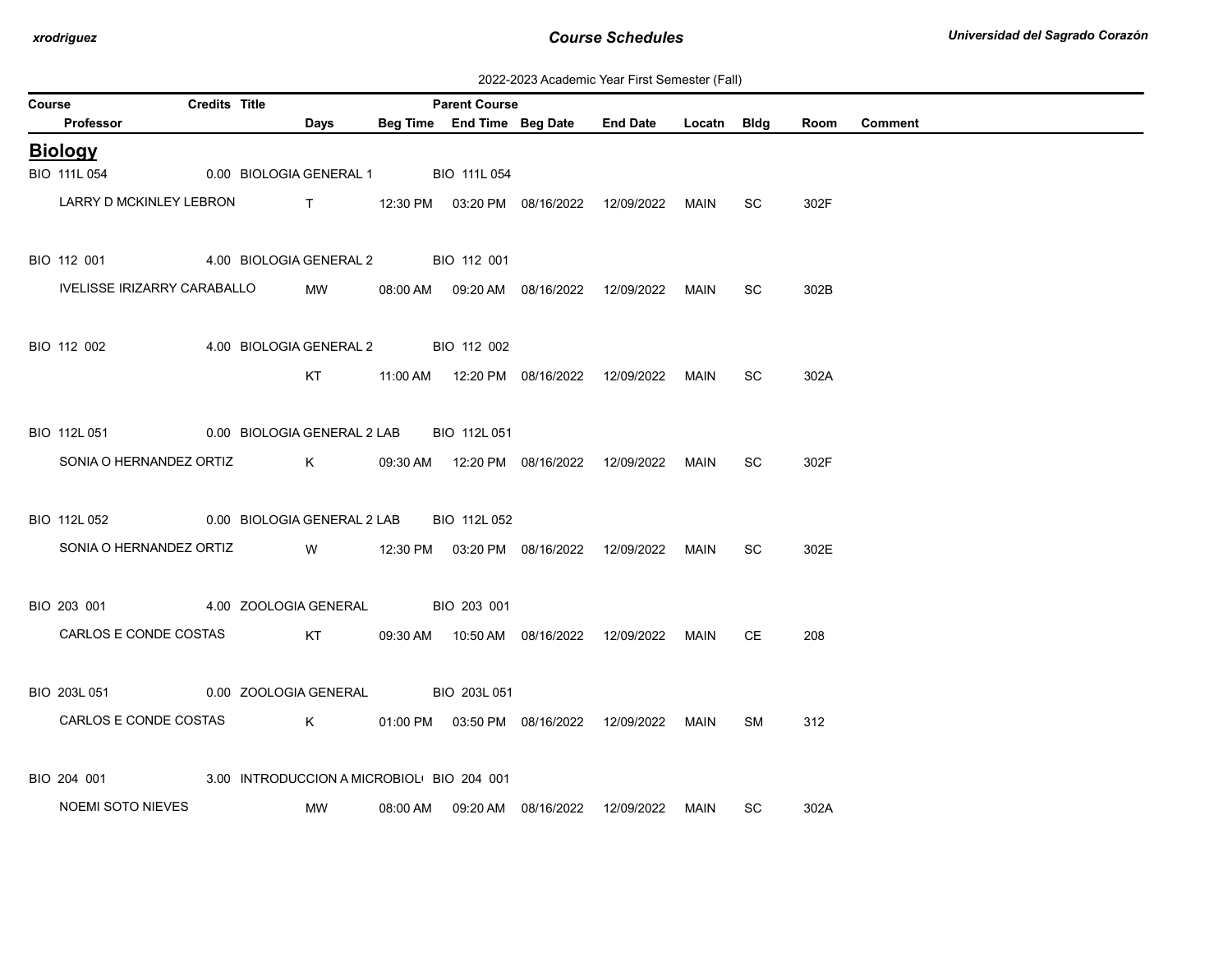| 2022-2023 Academic Year First Semester (Fall) |  |  |  |  |
|-----------------------------------------------|--|--|--|--|
|-----------------------------------------------|--|--|--|--|

| Course |                                         | <b>Credits Title</b> |                                           |              | <b>Parent Course</b> |                                            |                                                  |             |           |      |                |
|--------|-----------------------------------------|----------------------|-------------------------------------------|--------------|----------------------|--------------------------------------------|--------------------------------------------------|-------------|-----------|------|----------------|
|        | Professor                               |                      | <b>Days</b>                               |              |                      |                                            | Beg Time End Time Beg Date End Date              | Locatn Bldg |           | Room | <b>Comment</b> |
|        | <b>Biology</b>                          |                      |                                           |              |                      |                                            |                                                  |             |           |      |                |
|        | BIO 204 068                             |                      | 3.00 INTRODUCCION A MICROBIOL BIO 204 068 |              |                      |                                            |                                                  |             |           |      |                |
|        | PETER BARBOSA                           |                      |                                           |              |                      | 00:00 AM  00:00 AM  08/16/2022  12/16/2022 |                                                  |             |           |      |                |
|        | Online                                  |                      |                                           |              |                      |                                            |                                                  |             |           |      |                |
|        | BIO 206 001 4.00 MICROBIOLOGIA          |                      |                                           |              | BIO 206 001          |                                            |                                                  |             |           |      |                |
|        | NOEMI SOTO NIEVES                       |                      | KT                                        |              |                      |                                            | 02:30 PM  03:50 PM  08/16/2022  12/09/2022  MAIN |             | SM        | 311  |                |
|        |                                         |                      |                                           |              |                      |                                            |                                                  |             |           |      |                |
|        | BIO 206L 051 0.00 MICROBIOLOGIA         |                      |                                           | BIO 206L 051 |                      |                                            |                                                  |             |           |      |                |
|        | NOEMI SOTO NIEVES                       |                      | <b>W</b>                                  |              |                      |                                            | 01:00 PM  03:50 PM  08/16/2022  12/09/2022  MAIN |             | SM        | 311  |                |
|        |                                         |                      |                                           |              |                      |                                            |                                                  |             |           |      |                |
|        | BIO 206L 052                            |                      | 0.00 MICROBIOLOGIA                        |              | BIO 206L 052         |                                            |                                                  |             |           |      |                |
|        | NOEMI SOTO NIEVES                       |                      | M                                         |              |                      |                                            | 09:30 AM  12:20 PM  08/16/2022  12/09/2022       | MAIN        | SM        | 311  |                |
|        |                                         |                      |                                           |              |                      |                                            |                                                  |             |           |      |                |
|        | BIO 217 001 3.00 PRINCIPIOS DE BIOETICA |                      |                                           |              | BIO 217 001          |                                            |                                                  |             |           |      |                |
|        | JUAN A ACEVEDO NIEVES                   |                      | <b>N</b>                                  |              |                      |                                            |                                                  | MAIN        | BS        | 204  |                |
|        |                                         |                      |                                           |              |                      |                                            |                                                  |             |           |      |                |
|        | BIO 223 001                             |                      | 4.00 GENETICA                             |              | BIO 223 001          |                                            |                                                  |             |           |      |                |
|        | SONIA O HERNANDEZ ORTIZ                 |                      |                                           |              |                      |                                            |                                                  |             |           |      |                |
|        |                                         |                      | MW                                        |              |                      |                                            | 04:00 PM  05:20 PM  08/16/2022  12/09/2022       | MAIN        | SM        | 308  |                |
|        |                                         |                      |                                           |              |                      |                                            |                                                  |             |           |      |                |
|        | BIO 223L 091                            |                      | 0.00 GENETICA                             | BIO 223L 091 |                      |                                            |                                                  |             |           |      |                |
|        | SONIA O HERNANDEZ ORTIZ                 |                      | W                                         |              |                      |                                            | 05:30 PM  08:20 PM  08/16/2022  12/09/2022  MAIN |             | <b>SM</b> | 308  |                |
|        |                                         |                      |                                           |              |                      |                                            |                                                  |             |           |      |                |
|        | BIO 230 001                             |                      | 4.00 BOTANICA GENERAL                     |              | BIO 230 001          |                                            |                                                  |             |           |      |                |
|        | <b>IVELISSE IRIZARRY CARABALLO</b>      |                      | <b>MW</b>                                 |              |                      |                                            | 11:00 AM  12:20 PM  08/16/2022  12/09/2022       | MAIN        | SM        | 312  |                |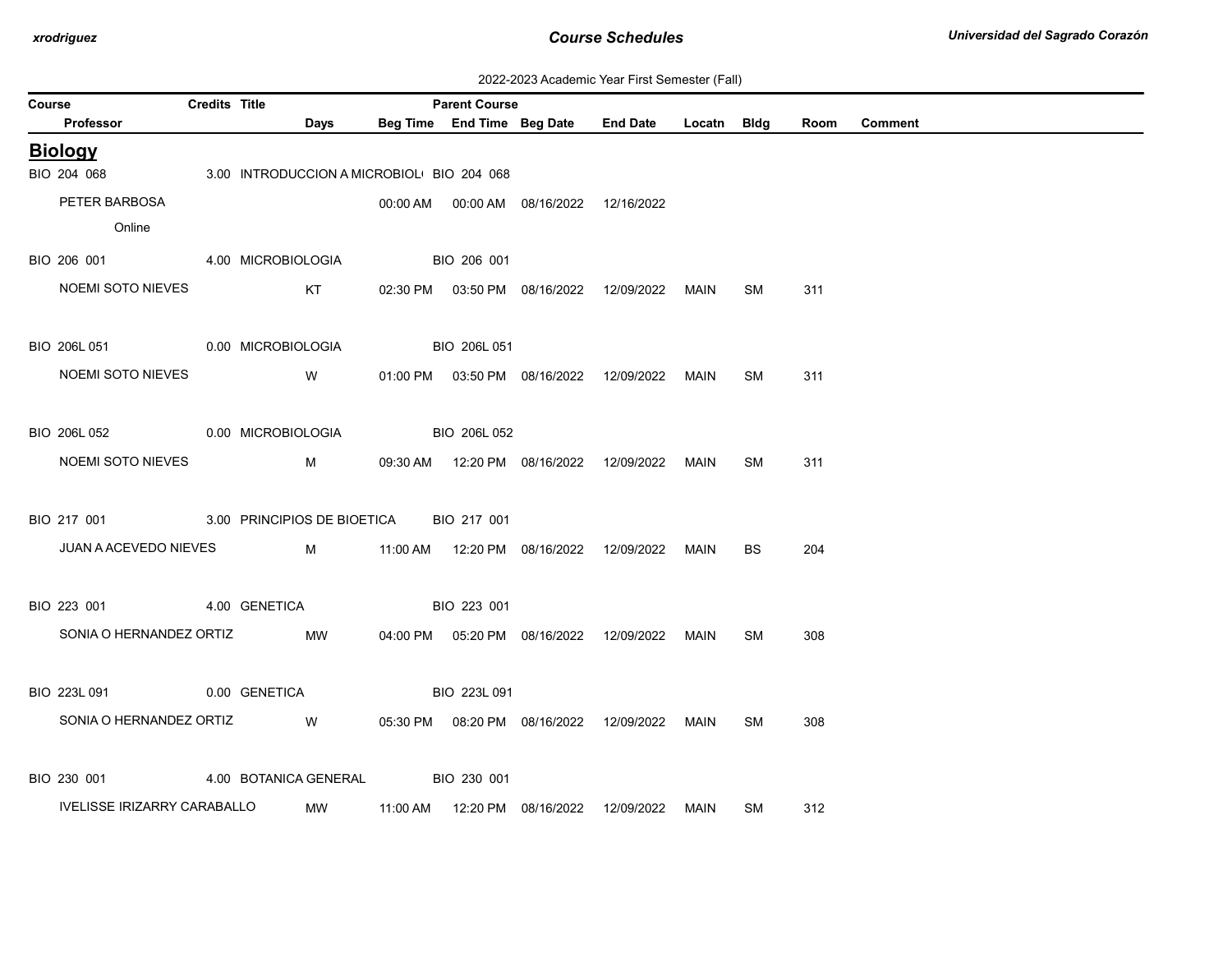| 2022-2023 Academic Year First Semester (Fall) |  |  |  |
|-----------------------------------------------|--|--|--|
|-----------------------------------------------|--|--|--|

| Course |                                                | Credits Title |               |                                                                                                                                                                                                                                |          | <b>Parent Course</b>                      |                                            |                                                  |      |           |      |                |
|--------|------------------------------------------------|---------------|---------------|--------------------------------------------------------------------------------------------------------------------------------------------------------------------------------------------------------------------------------|----------|-------------------------------------------|--------------------------------------------|--------------------------------------------------|------|-----------|------|----------------|
|        | Professor                                      |               |               | Days                                                                                                                                                                                                                           |          |                                           |                                            | Beg Time End Time Beg Date End Date Locatn Bldg  |      |           | Room | <b>Comment</b> |
|        | <b>Biology</b>                                 |               |               |                                                                                                                                                                                                                                |          |                                           |                                            |                                                  |      |           |      |                |
|        | BIO 230L 051                                   |               |               |                                                                                                                                                                                                                                |          | 0.00 LAB DE BOTANICA GENERAL BIO 230L 051 |                                            |                                                  |      |           |      |                |
|        | IVELISSE IRIZARRY CARABALLO                    |               |               | K                                                                                                                                                                                                                              |          |                                           |                                            | 09:30 AM  12:20 PM  08/16/2022  12/09/2022  MAIN |      | SM        | 312  |                |
|        | BIO 302 001                                    |               | 4.00 ECOLOGIA |                                                                                                                                                                                                                                |          | BIO 302 001                               |                                            |                                                  |      |           |      |                |
|        | CARLOS E CONDE COSTAS                          |               |               | W                                                                                                                                                                                                                              |          |                                           | 01:00 PM  03:50 PM  08/16/2022  12/09/2022 |                                                  | MAIN | <b>SM</b> | 312  |                |
|        | BIO 302L 051 0.00 ECOLOGIA                     |               |               |                                                                                                                                                                                                                                |          | BIO 302L 051                              |                                            |                                                  |      |           |      |                |
|        | CARLOS E CONDE COSTAS                          |               |               | and the contract of the contract of the contract of the contract of the contract of the contract of the contract of the contract of the contract of the contract of the contract of the contract of the contract of the contra |          |                                           |                                            | 01:00 PM  03:50 PM  08/16/2022  12/09/2022  MAIN |      | SM        | 312  |                |
|        | BIO 309 001                                    |               |               | 4.00 ANATOMIA HUMANA                                                                                                                                                                                                           |          | BIO 309 001                               |                                            |                                                  |      |           |      |                |
|        | LUIS A GRACIA RUIZ                             |               |               | MW                                                                                                                                                                                                                             |          |                                           |                                            | 02:30 PM  03:50 PM  08/16/2022  12/09/2022  MAIN |      | SM        | 309  |                |
|        | BIO 309L 051 0.00 ANATOMIA HUMANA BIO 309L 051 |               |               |                                                                                                                                                                                                                                |          |                                           |                                            |                                                  |      |           |      |                |
|        | LUIS A GRACIA RUIZ                             |               |               | K                                                                                                                                                                                                                              |          |                                           |                                            |                                                  | MAIN | <b>SM</b> | 309  |                |
|        | BIO 310 001                                    |               |               | 4.00 FISIOLOGIA HUMANA BIO 310 001                                                                                                                                                                                             |          |                                           |                                            |                                                  |      |           |      |                |
|        | FRANCISCO M ARENCIBIA ALBITE                   |               |               | MW                                                                                                                                                                                                                             |          |                                           |                                            | 11:00 AM  12:20 PM  08/16/2022  12/09/2022  MAIN |      | SM.       | 309  |                |
|        | BIO 310L 051                                   |               |               |                                                                                                                                                                                                                                |          | 0.00 FISIOLOGIA HUMANA BIO 310L 051       |                                            |                                                  |      |           |      |                |
|        | LUIS A GRACIA RUIZ                             |               |               |                                                                                                                                                                                                                                |          |                                           |                                            | K 12:30 PM 03:20 PM 08/16/2022 12/09/2022 MAIN   |      | SC.       | 302E |                |
|        | BIO 323 001                                    |               |               | 4.00 BIOLOGIA DEL DESARROLLO BIO 323 001                                                                                                                                                                                       |          |                                           |                                            |                                                  |      |           |      |                |
|        |                                                |               |               | KT                                                                                                                                                                                                                             | 09:30 AM |                                           |                                            |                                                  | MAIN | SM        | 305  |                |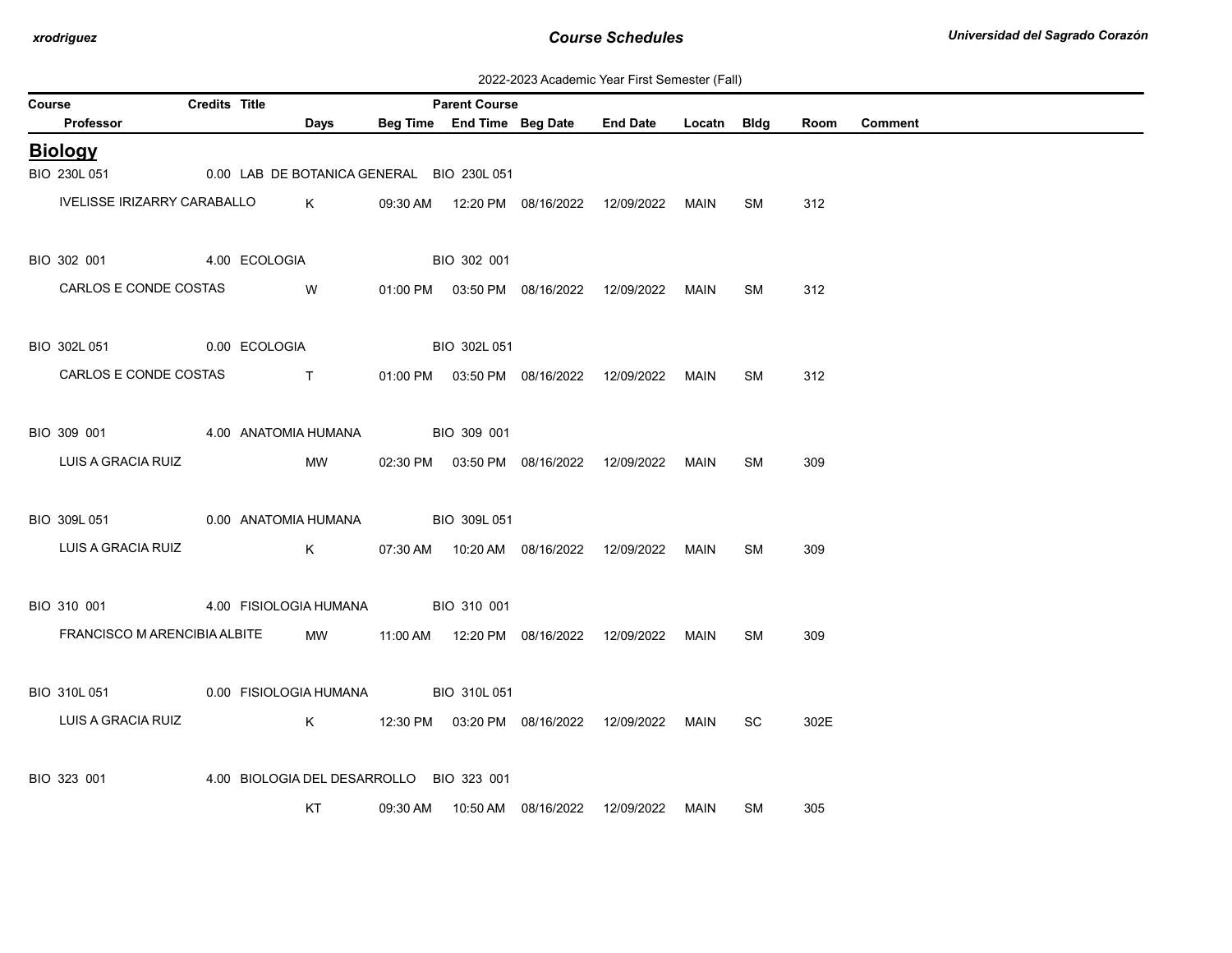| 2022-2023 Academic Year First Semester (Fall) |  |  |  |  |
|-----------------------------------------------|--|--|--|--|
|-----------------------------------------------|--|--|--|--|

| <b>Course</b>                                                            | <b>Credits Title</b> |                            |                                           | <b>Parent Course</b> |                                            |                                                 |      |           |      |                |
|--------------------------------------------------------------------------|----------------------|----------------------------|-------------------------------------------|----------------------|--------------------------------------------|-------------------------------------------------|------|-----------|------|----------------|
| Professor                                                                |                      | Days                       |                                           |                      |                                            | Beg Time End Time Beg Date End Date Locatn Bldg |      |           | Room | <b>Comment</b> |
| <b>Biology</b>                                                           |                      |                            |                                           |                      |                                            |                                                 |      |           |      |                |
| BIO 323L 051                                                             |                      |                            | 0.00 BIOLOGIA DEL DESARROLLO BIO 323L 051 |                      |                                            |                                                 |      |           |      |                |
|                                                                          |                      | W                          | 07:30 AM                                  |                      |                                            | 10:20 AM 08/16/2022 12/09/2022                  | MAIN | <b>SM</b> | 305  |                |
|                                                                          |                      |                            |                                           |                      |                                            |                                                 |      |           |      |                |
| BIO 429 001 4.00 BIOLOGIA CELULAR MOLECUL BIO 429 001                    |                      |                            |                                           |                      |                                            |                                                 |      |           |      |                |
|                                                                          |                      |                            |                                           |                      |                                            |                                                 |      |           |      |                |
| PETER BARBOSA                                                            |                      | KT                         |                                           |                      |                                            | 09:30 AM  10:50 AM  08/16/2022  12/09/2022      | MAIN | SM        | 308  |                |
| BIO 429L 051 0.00 BIOLOGIA CELULAR MOLECUL BIO 429L 051                  |                      |                            |                                           |                      |                                            |                                                 |      |           |      |                |
|                                                                          |                      |                            |                                           |                      |                                            |                                                 |      |           |      |                |
| EDUARDO L TOSADO RODRIGUEZ                                               |                      | <b>Contract Experience</b> |                                           |                      | 07:30 AM  10:20 AM  08/16/2022  12/09/2022 |                                                 | MAIN | <b>SM</b> | 308  |                |
|                                                                          |                      |                            |                                           |                      |                                            |                                                 |      |           |      |                |
| <b>Computer Sciences</b>                                                 |                      |                            |                                           |                      |                                            |                                                 |      |           |      |                |
| CCO 225 001                                                              |                      |                            | 3.00 DESARROLLO EXP USUARIO// CCO 225 001 |                      |                                            |                                                 |      |           |      |                |
| AGDA CORDERO MURILLO                                                     |                      | <b>W</b>                   | 09:30 AM                                  |                      | 10:50 AM  08/16/2022  12/09/2022           |                                                 | MAIN | BN        | 239  |                |
|                                                                          |                      |                            |                                           |                      |                                            |                                                 |      |           |      |                |
| CCO 340 001 3.00 SISTEMAS OPERATIVOS CCO 340 001                         |                      |                            |                                           |                      |                                            |                                                 |      |           |      |                |
| AGDA CORDERO MURILLO                                                     |                      |                            |                                           |                      |                                            |                                                 | MAIN | BN        | 236  |                |
|                                                                          |                      |                            |                                           |                      |                                            |                                                 |      |           |      |                |
|                                                                          |                      |                            |                                           |                      |                                            |                                                 |      |           |      |                |
| <b>Strategic Communication</b>                                           |                      |                            |                                           |                      |                                            |                                                 |      |           |      |                |
| CES 110 001                                                              |                      |                            | 3.00 COMUNICACION ESTRATEGIC CES 110 001  |                      |                                            |                                                 |      |           |      |                |
| MODESTO AGUAYO VILLAFANE KT 12:30 PM 01:50 PM 08/16/2022 12/09/2022 MAIN |                      |                            |                                           |                      |                                            |                                                 |      | BS.       | 305  |                |
|                                                                          |                      |                            |                                           |                      |                                            |                                                 |      |           |      |                |
| CES 110 002                                                              |                      |                            | 3.00 COMUNICACION ESTRATEGIC CES 110 002  |                      |                                            |                                                 |      |           |      |                |
| MODESTO AGUAYO VILLAFANE                                                 |                      | <b>MW</b>                  |                                           |                      |                                            | 12:30 PM  01:50 PM  08/16/2022  12/09/2022      | MAIN | BN.       | 229  |                |
|                                                                          |                      |                            |                                           |                      |                                            |                                                 |      |           |      |                |
| CES 110 081                                                              |                      |                            | 3.00 COMUNICACION ESTRATEGIC CES 110 081  |                      |                                            |                                                 |      |           |      |                |
|                                                                          |                      | KT                         | 05:30 PM                                  |                      | 06:50 PM 08/16/2022                        | 12/09/2022                                      | MAIN | BN        | 242  |                |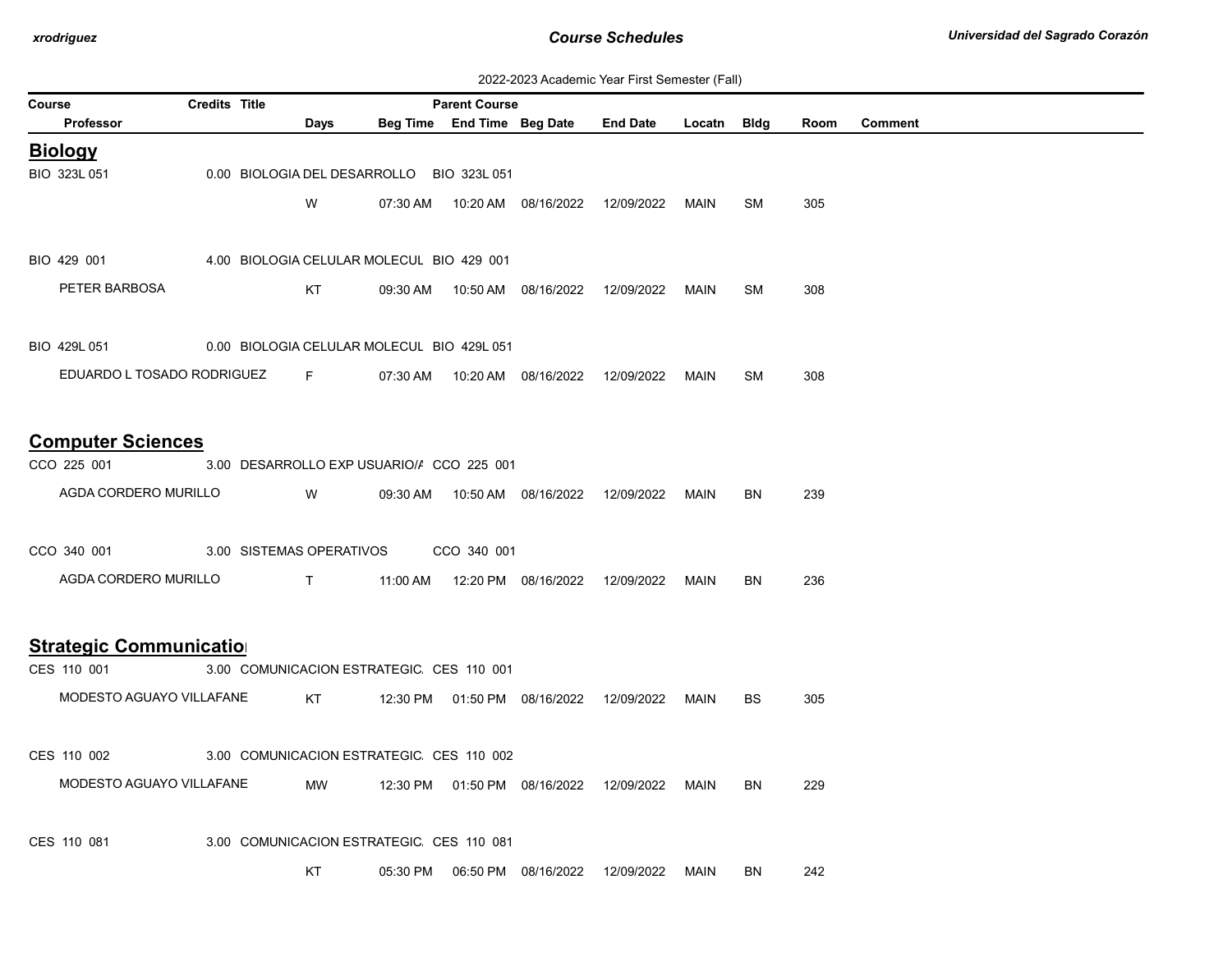| 2022-2023 Academic Year First Semester (Fall) |  |  |  |  |
|-----------------------------------------------|--|--|--|--|
|-----------------------------------------------|--|--|--|--|

| <b>Course</b> |                                                                            | <b>Credits Title</b>                       |   | <b>Parent Course</b> |                                                         |           |      |         |
|---------------|----------------------------------------------------------------------------|--------------------------------------------|---|----------------------|---------------------------------------------------------|-----------|------|---------|
|               | Professor                                                                  | <b>Days</b>                                |   |                      | Beg Time End Time Beg Date End Date Locatn Bldg         |           | Room | Comment |
|               | <b>Strategic Communication</b>                                             |                                            |   |                      |                                                         |           |      |         |
|               | CES 111 001                                                                | 3.00 REDACCION ESTRATEGICA CES 111 001     |   |                      |                                                         |           |      |         |
|               | MODESTO AGUAYO VILLAFANE M 02:30 PM 05:20 PM 08/16/2022 12/09/2022 MAIN    |                                            |   |                      |                                                         | BS.       | 214  |         |
|               | CES 111 081 3.00 REDACCION ESTRATEGICA CES 111 081                         |                                            |   |                      |                                                         |           |      |         |
|               | MODESTO AGUAYO VILLAFANE                                                   |                                            |   |                      | W   05:30 PM   08:20 PM   08/16/2022  12/09/2022  MAIN  | <b>BS</b> | 214  |         |
|               | CES 220 001 3.00 EL PROCESO CREATIVO CES 220 001                           |                                            |   |                      |                                                         |           |      |         |
|               | RADAMES VEGA GUTIERREZ                                                     |                                            |   |                      | MW 11:00 AM 12:20 PM 08/16/2022 12/09/2022 MAIN         | <b>BS</b> | 311  |         |
|               | CES 220 002 3.00 EL PROCESO CREATIVO CES 220 002                           |                                            |   |                      |                                                         |           |      |         |
|               | RADAMES VEGA GUTIERREZ KT                                                  |                                            |   |                      | 02:00 PM  03:20 PM  08/16/2022  12/09/2022  MAIN        | <b>BS</b> | 312  |         |
|               | CES 220 081 3.00 EL PROCESO CREATIVO CES 220 081                           |                                            |   |                      |                                                         |           |      |         |
|               | RADAMES VEGA GUTIERREZ                                                     |                                            |   |                      | MW   05:30 PM   06:50 PM   08/16/2022  12/09/2022  MAIN | <b>BS</b> | 312  |         |
|               | CES 221 001 3.00 BRANDING ESTRATEGICO CES 221 001                          |                                            |   |                      |                                                         |           |      |         |
|               | JOSE CARLOS SANCHEZ CINTRON M 02:30 PM 05:20 PM 08/16/2022 12/09/2022 MAIN |                                            |   |                      |                                                         | BN.       | 446  |         |
|               | CES 310 001 3.00 ESTRATEGIAS DE MEDIOS DIC CES 310 001                     |                                            |   |                      |                                                         |           |      |         |
|               |                                                                            |                                            |   |                      |                                                         | <b>BS</b> | 217  |         |
|               | CES 310 002                                                                | 3.00 ESTRATEGIAS DE MEDIOS DI( CES 310 002 |   |                      |                                                         |           |      |         |
|               |                                                                            |                                            | М |                      | 09:30 AM  12:20 PM  08/16/2022  12/09/2022  MAIN        | BS.       | 214  |         |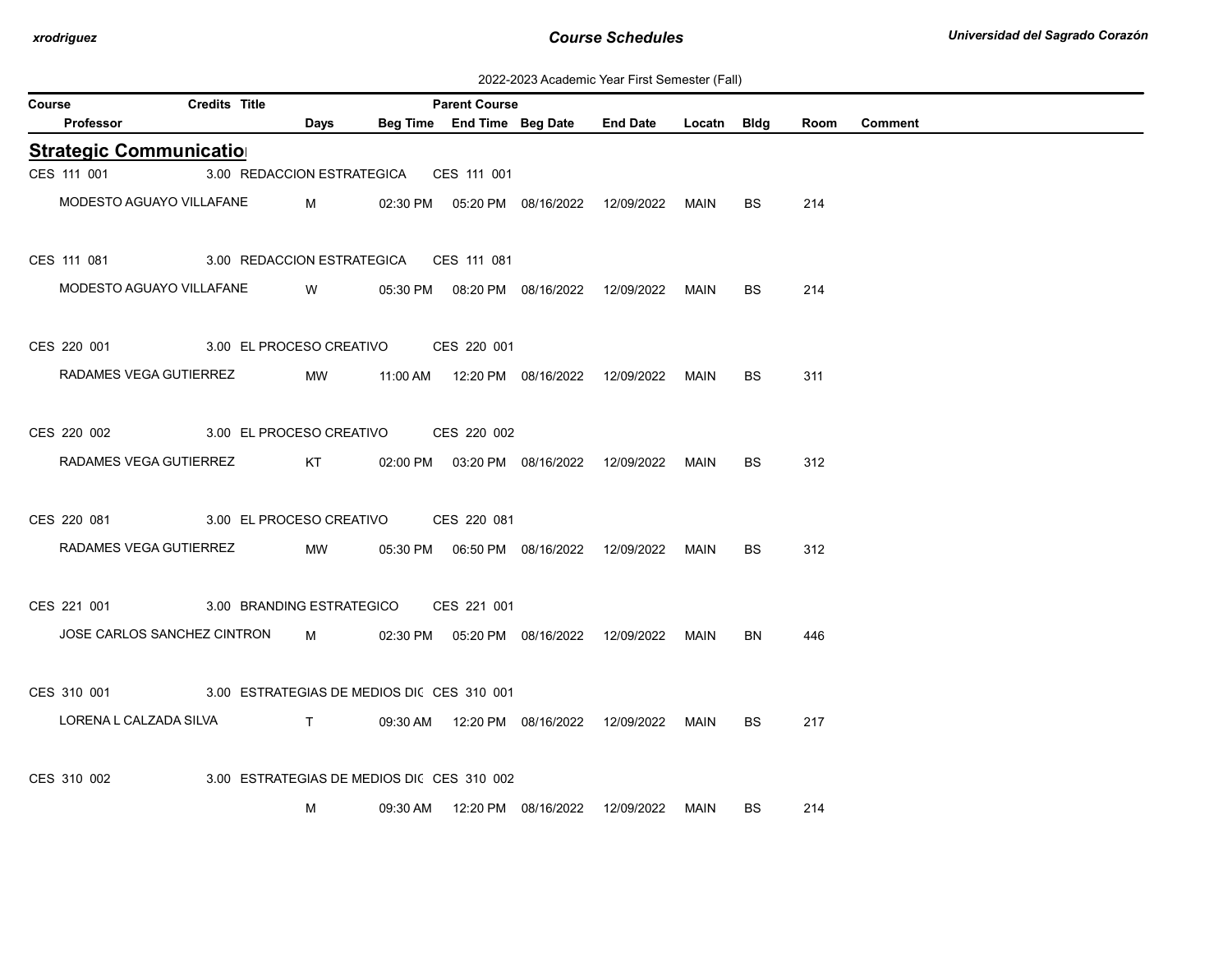| 2022-2023 Academic Year First Semester (Fall) |  |  |  |  |
|-----------------------------------------------|--|--|--|--|
|-----------------------------------------------|--|--|--|--|

|        |                                    |                      |                                             |                      |                                            | <u> ZUZZ-ZUZU AUGUCHIIU TUGI TIIBI OCHICBICI (T.GII)</u> |             |           |      |         |
|--------|------------------------------------|----------------------|---------------------------------------------|----------------------|--------------------------------------------|----------------------------------------------------------|-------------|-----------|------|---------|
| Course |                                    | <b>Credits Title</b> |                                             | <b>Parent Course</b> |                                            |                                                          |             |           |      |         |
|        | Professor                          |                      | Days                                        |                      | Beg Time End Time Beg Date End Date        |                                                          | Locatn Bldg |           | Room | Comment |
|        | <b>Strategic Communication</b>     |                      |                                             |                      |                                            |                                                          |             |           |      |         |
|        | CES 310 081                        |                      | 3.00 ESTRATEGIAS DE MEDIOS DIC CES 310 081  |                      |                                            |                                                          |             |           |      |         |
|        | LORENA L CALZADA SILVA             |                      | M                                           |                      | 05:30 PM  08:20 PM  08/16/2022  12/09/2022 |                                                          | MAIN        | BS        | 214  |         |
|        | CES 390 001                        |                      | 3.00 TEMAS ESPECIALES                       | CES 390 001          |                                            |                                                          |             |           |      |         |
|        | ILIANA BALLESTER PANELLI           |                      |                                             |                      | 00:00 AM  00:00 AM  08/16/2022  12/09/2022 |                                                          |             |           |      |         |
|        | By Arrangement                     |                      |                                             |                      |                                            |                                                          |             |           |      |         |
|        |                                    |                      |                                             |                      |                                            |                                                          |             |           |      |         |
|        | <b>Exerc Scienc &amp; Health P</b> |                      |                                             |                      |                                            |                                                          |             |           |      |         |
|        | CFI 101 001                        |                      | 3.00 ASPEC SOCIAL/PSICOLOG DE CFI 101 001   |                      |                                            |                                                          |             |           |      |         |
|        | LUISA F VELEZ COLON                |                      | MW                                          |                      | 04:00 PM  05:20 PM  08/16/2022  12/09/2022 |                                                          | MAIN        | <b>CE</b> | 206  |         |
|        |                                    |                      |                                             |                      |                                            |                                                          |             |           |      |         |
|        | CFI 105 001                        |                      | 3.00 BIENESTAR, CALIDAD DE VIDA CFI 105 001 |                      |                                            |                                                          |             |           |      |         |
|        | LUISA F VELEZ COLON                |                      | KT                                          |                      | 11:00 AM  12:20 PM  08/16/2022  12/09/2022 |                                                          |             |           |      |         |
|        |                                    |                      |                                             |                      |                                            |                                                          |             |           |      |         |
|        | CFI 105 002                        |                      | 3.00 BIENESTAR, CALIDAD DE VIDA CFI 105 002 |                      |                                            |                                                          |             |           |      |         |
|        |                                    |                      | MW                                          |                      | 11:00 AM  12:20 PM  08/16/2022  12/09/2022 |                                                          |             |           |      |         |
|        |                                    |                      |                                             |                      |                                            |                                                          |             |           |      |         |
|        |                                    |                      |                                             |                      |                                            |                                                          |             |           |      |         |
|        | CFI 111 001                        |                      | 3.00 MASAJE DEPORTIVO                       | CFI 111 001          |                                            |                                                          |             |           |      |         |
|        | MELISSA GONZALEZ LAMOURT           |                      | MW                                          |                      |                                            | 02:30 PM  03:50 PM  08/16/2022  12/09/2022  MAIN         |             | CE.       | 205  |         |
|        |                                    |                      |                                             |                      |                                            |                                                          |             |           |      |         |
|        | CFI 112 001                        |                      | 3.00 MASAJE/TEJIDO PROFUNDO N CFI 112 001   |                      |                                            |                                                          |             |           |      |         |
|        | NORMARY SILVA SOTO                 |                      | F.                                          |                      | 09:00 AM  11:50 AM  08/16/2022  12/09/2022 |                                                          | MAIN        | CE        | 205  |         |
|        |                                    |                      |                                             |                      |                                            |                                                          |             |           |      |         |
|        | CFI 201 001                        |                      | 3.00 DESARROLLO PERCEPTUAL N CFI 201 001    |                      |                                            |                                                          |             |           |      |         |
|        | MELISSA GONZALEZ LAMOURT           |                      | KT                                          |                      | 04:00 PM  05:20 PM  08/16/2022             |                                                          | MAIN        | <b>CE</b> | 205  |         |
|        |                                    |                      |                                             |                      |                                            | 12/09/2022                                               |             |           |      |         |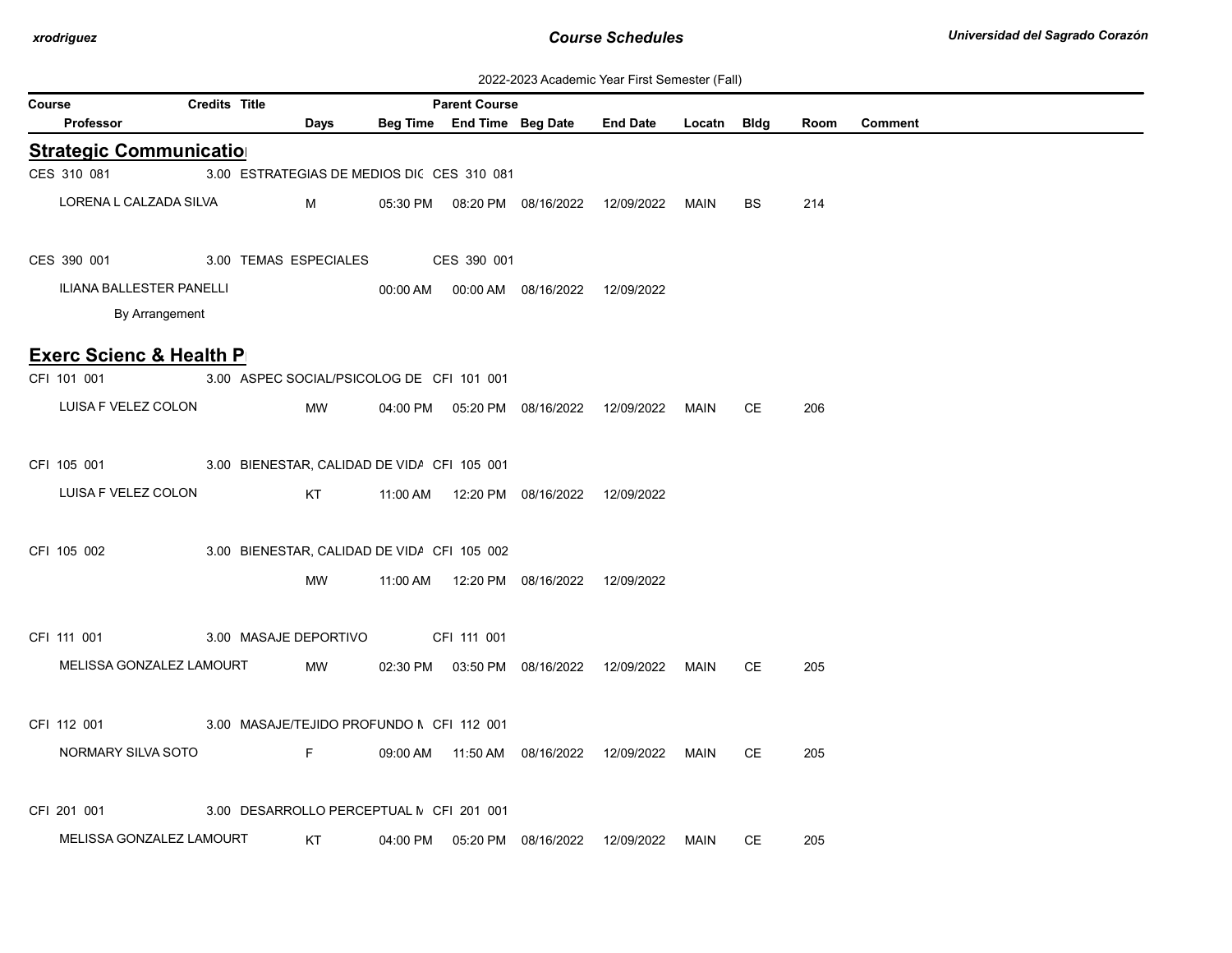| 2022-2023 Academic Year First Semester (Fall) |
|-----------------------------------------------|
|-----------------------------------------------|

| Course |                                    | <b>Credits Title</b> |                                                                                                                                                                                                                                                                                                                               |                                             | <b>Parent Course</b> |                                            |                                            |             |           |      |                |
|--------|------------------------------------|----------------------|-------------------------------------------------------------------------------------------------------------------------------------------------------------------------------------------------------------------------------------------------------------------------------------------------------------------------------|---------------------------------------------|----------------------|--------------------------------------------|--------------------------------------------|-------------|-----------|------|----------------|
|        | Professor                          |                      | Days                                                                                                                                                                                                                                                                                                                          |                                             |                      | Beg Time End Time Beg Date                 | <b>End Date</b>                            | Locatn Bldg |           | Room | <b>Comment</b> |
|        | <b>Exerc Scienc &amp; Health P</b> |                      |                                                                                                                                                                                                                                                                                                                               |                                             |                      |                                            |                                            |             |           |      |                |
|        | CFI 201 002                        |                      |                                                                                                                                                                                                                                                                                                                               | 3.00 DESARROLLO PERCEPTUAL N CFI 201 002    |                      |                                            |                                            |             |           |      |                |
|        | JAVIER BENJAMIN DIAZ               |                      | $\mathbf{T}$ and $\mathbf{T}$ and $\mathbf{T}$ and $\mathbf{T}$ and $\mathbf{T}$ and $\mathbf{T}$ and $\mathbf{T}$ and $\mathbf{T}$ and $\mathbf{T}$ and $\mathbf{T}$ and $\mathbf{T}$ and $\mathbf{T}$ and $\mathbf{T}$ and $\mathbf{T}$ and $\mathbf{T}$ and $\mathbf{T}$ and $\mathbf{T}$ and $\mathbf{T}$ and $\mathbf{T$ |                                             |                      | 04:00 PM  05:20 PM  08/16/2022  12/09/2022 |                                            | MAIN        | СE        | 206  |                |
|        | CFI 202 001                        |                      |                                                                                                                                                                                                                                                                                                                               | 2.00 PREVENCION LESIONES/PRIM CFI 202 001   |                      |                                            |                                            |             |           |      |                |
|        | JAVIER BENJAMIN DIAZ               |                      | MW                                                                                                                                                                                                                                                                                                                            |                                             |                      | 04:00 PM  04:50 PM  08/16/2022  12/09/2022 |                                            | MAIN        | <b>CE</b> | 207  |                |
|        | CFI 203 001                        |                      |                                                                                                                                                                                                                                                                                                                               | 3.00 FISIOLOGIA DEL EJERCICIO 1 CFI 203 001 |                      |                                            |                                            |             |           |      |                |
|        | REYNALDO SOLER LOPEZ               |                      | KT                                                                                                                                                                                                                                                                                                                            |                                             |                      | 09:30 AM  10:50 AM  08/16/2022  12/09/2022 |                                            | <b>MAIN</b> | СE        | 205  |                |
|        | CFI 203 081                        |                      |                                                                                                                                                                                                                                                                                                                               | 3.00 FISIOLOGIA DEL EJERCICIO 1 CFI 203 081 |                      |                                            |                                            |             |           |      |                |
|        | REYNALDO SOLER LOPEZ               |                      | KT                                                                                                                                                                                                                                                                                                                            |                                             |                      |                                            |                                            | <b>MAIN</b> | CE        | 206  |                |
|        | CFI 301 001                        |                      |                                                                                                                                                                                                                                                                                                                               | 3.00 ACONDICIONA CARDIORESPIF CFI 301 001   |                      |                                            |                                            |             |           |      |                |
|        | REYNALDO SOLER LOPEZ               |                      | KT                                                                                                                                                                                                                                                                                                                            | 08:00 AM                                    |                      | 09:20 AM  08/16/2022                       | 12/09/2022                                 | MAIN        | СE        | 205  |                |
|        | CFI 302 001<br>3.00 KINESIOLOGIA   |                      |                                                                                                                                                                                                                                                                                                                               |                                             | CFI 302 001          |                                            |                                            |             |           |      |                |
|        | LUISA F VELEZ COLON                |                      | MW                                                                                                                                                                                                                                                                                                                            |                                             |                      |                                            | 12:30 PM  01:50 PM  08/16/2022  12/09/2022 | MAIN        | СE        | 205  |                |
|        | CFI 305 001                        |                      |                                                                                                                                                                                                                                                                                                                               | 3.00 MODALIDA/ACTIVIDAD FISICA/ CFI 305 001 |                      |                                            |                                            |             |           |      |                |
|        | MELISSA GONZALEZ LAMOURT           |                      | KT                                                                                                                                                                                                                                                                                                                            |                                             |                      | 02:00 PM  03:20 PM  08/16/2022  12/09/2022 |                                            | MAIN        | <b>CE</b> | 206  |                |
|        | CFI 401 001                        |                      |                                                                                                                                                                                                                                                                                                                               | 3.00 METODOLOGIA DEL ENTRENA CFI 401 001    |                      |                                            |                                            |             |           |      |                |
|        | LUIS R LOPEZ ROMAN                 |                      | MW                                                                                                                                                                                                                                                                                                                            | 09:30 AM                                    |                      | 10:50 AM  08/16/2022  12/09/2022           |                                            | MAIN        | СE        | 205  |                |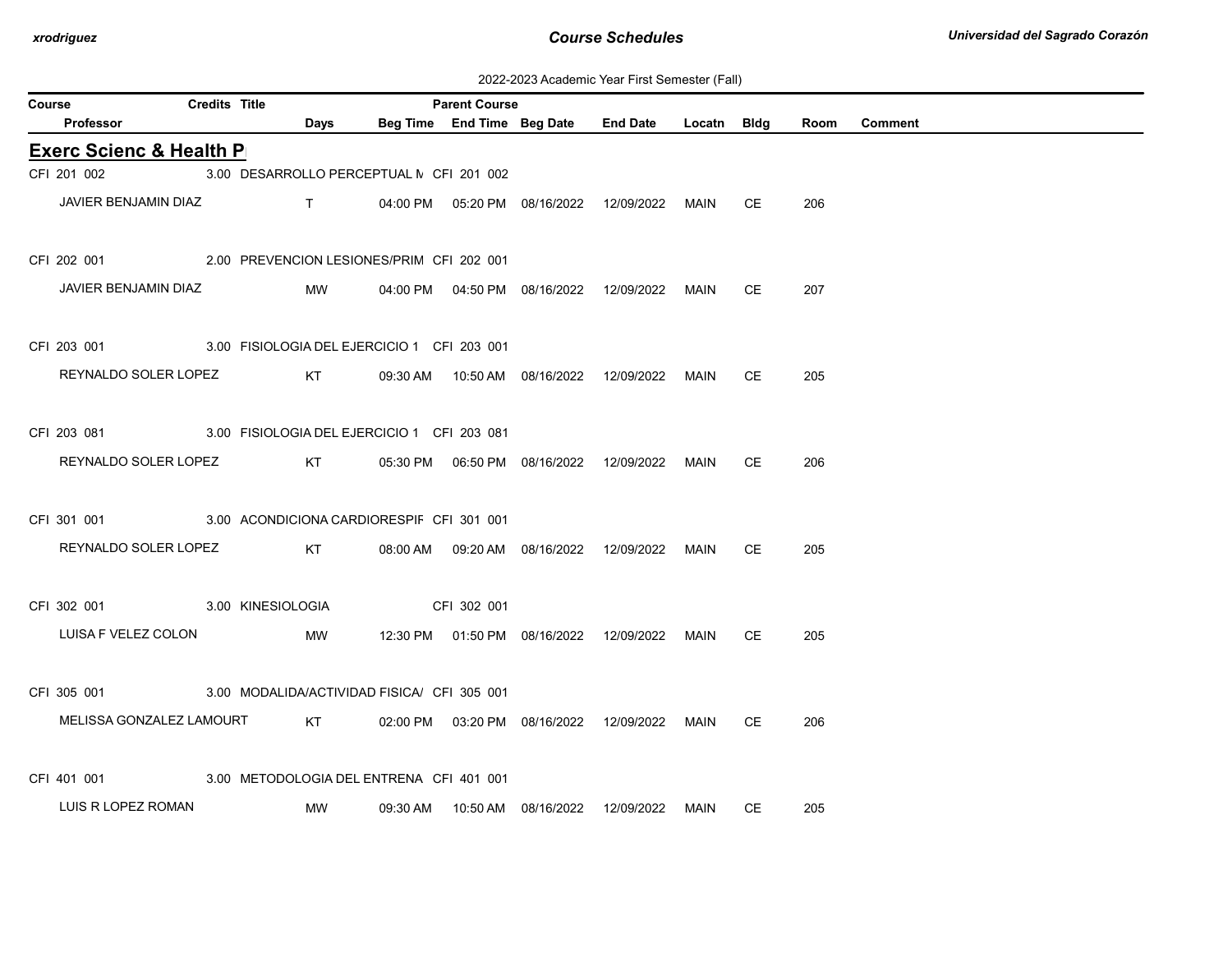| 2022-2023 Academic Year First Semester (Fall) |  |  |  |  |
|-----------------------------------------------|--|--|--|--|
|-----------------------------------------------|--|--|--|--|

|                                    |                      |           |                                            |                      |                                            | $\frac{1}{2}$ . Case in is considered to $\frac{1}{2}$ |             |           |      |         |
|------------------------------------|----------------------|-----------|--------------------------------------------|----------------------|--------------------------------------------|--------------------------------------------------------|-------------|-----------|------|---------|
| Course<br><b>Professor</b>         | <b>Credits Title</b> | Days      |                                            | <b>Parent Course</b> | Beg Time End Time Beg Date                 | <b>End Date</b>                                        | Locatn Bldg |           | Room | Comment |
| <b>Exerc Scienc &amp; Health P</b> |                      |           |                                            |                      |                                            |                                                        |             |           |      |         |
| CFI 411 001                        |                      |           | 3.00 NUTRICION RENDIMIENTO HU CFI 411 001  |                      |                                            |                                                        |             |           |      |         |
| ROXANNA TOSCA VERA                 |                      | Fig. 1997 |                                            |                      |                                            | 11:00 AM  12:20 PM  08/16/2022  12/09/2022  MAIN       |             | СE        | 206  |         |
| CFI 413 001                        |                      |           | 3.00 PRACTICA/CIENCIAS/EJER/PR CFI 413 001 |                      |                                            |                                                        |             |           |      |         |
| REYNALDO SOLER LOPEZ               |                      |           |                                            |                      | 00:00 AM  00:00 AM  08/16/2022  12/09/2022 |                                                        |             |           |      |         |
| By Arrangement                     |                      |           |                                            |                      |                                            |                                                        |             |           |      |         |
| CFI 414 001                        |                      |           | 3.00 MEDICION Y EVALUACION/AC1 CFI 414 001 |                      |                                            |                                                        |             |           |      |         |
|                                    |                      | KT        |                                            |                      | 11:00 AM  12:20 PM  08/16/2022             | 12/09/2022                                             | MAIN        | СE        | 205  |         |
| Communication                      |                      |           |                                            |                      |                                            |                                                        |             |           |      |         |
| CMU 101 001                        |                      |           | 3.00 INTROD MEDIOS COMUNICAC CMU 101 001   |                      |                                            |                                                        |             |           |      |         |
|                                    |                      | KT        |                                            |                      |                                            | 09:30 AM  10:50 AM  08/16/2022  12/09/2022             | MAIN        | <b>BS</b> | 313  |         |
| CMU 101 002                        |                      |           | 3.00 INTROD MEDIOS COMUNICAC CMU 101 002   |                      |                                            |                                                        |             |           |      |         |
|                                    |                      | MW        |                                            |                      | 02:00 PM  03:20 PM  08/16/2022  12/09/2022 |                                                        | MAIN        | <b>BS</b> | 313  |         |
| CMU 110 001                        |                      |           | 3.00 CONVERGENCIA MEDIATICA/C CMU 110 001  |                      |                                            |                                                        |             |           |      |         |
| ROSA SESENTON PEREZ                |                      | MW        |                                            |                      |                                            | 02:30 PM  03:50 PM  08/16/2022  12/09/2022             | MAIN        | <b>BS</b> | 304  |         |
| CMU 232 001                        |                      |           | 3.00 GERENCIA/AUTOGESTION PRI CMU 232 001  |                      |                                            |                                                        |             |           |      |         |
| ROSA SESENTON PEREZ                |                      | KT        |                                            |                      |                                            | 12:30 PM  01:50 PM  08/16/2022  12/09/2022  MAIN       |             | BS.       | 303  |         |
| CMU 240 001                        |                      |           | 3.00 REDACCION MEDIOS/NARRAT CMU 240 001   |                      |                                            |                                                        |             |           |      |         |
| SACHIRA P RODRIGUEZ MEDINA         |                      | M         |                                            |                      | 02:00 PM  03:20 PM  08/16/2022             | 12/09/2022                                             | MAIN        | BS        | 216  |         |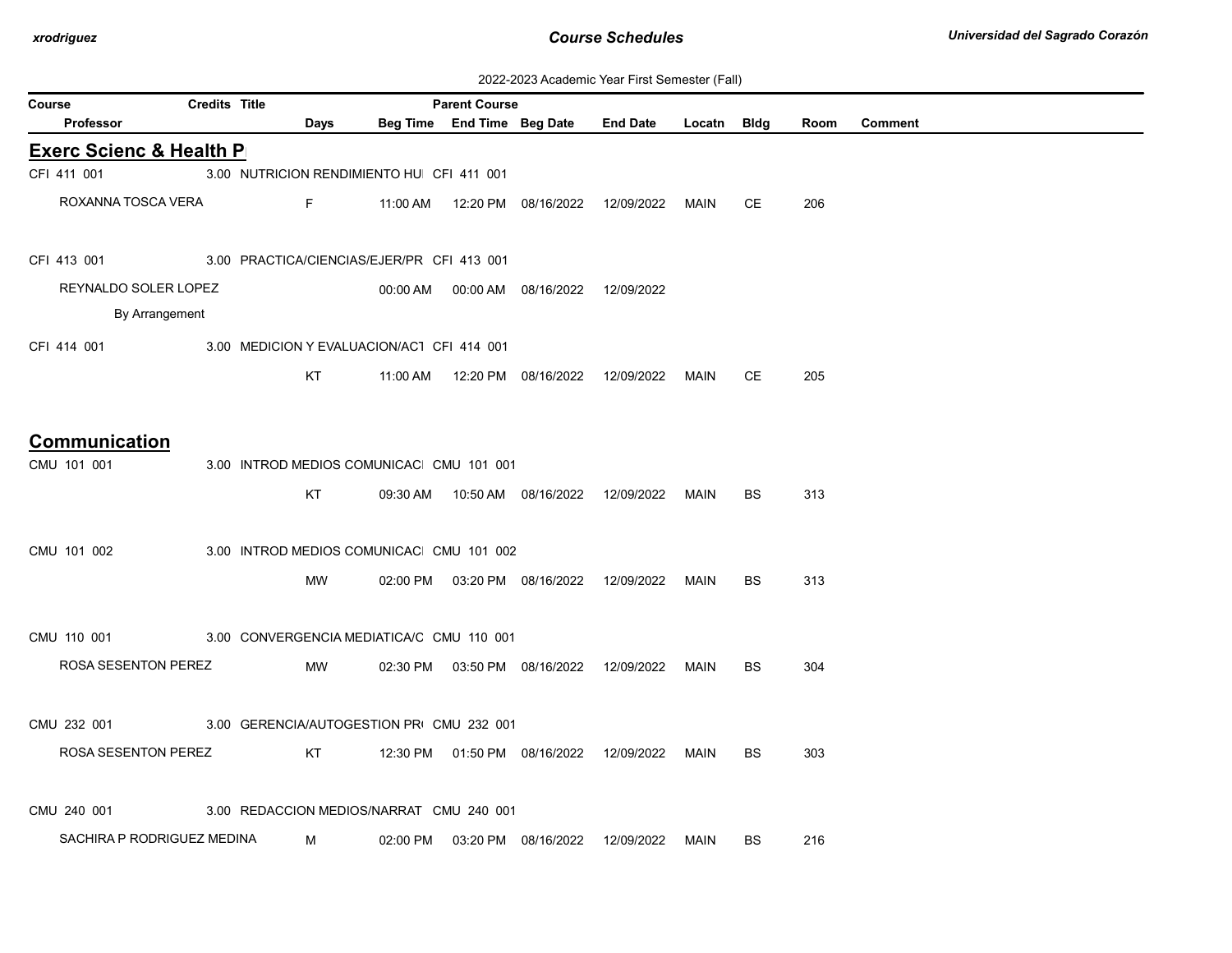| 2022-2023 Academic Year First Semester (Fall) |  |  |  |  |
|-----------------------------------------------|--|--|--|--|
|-----------------------------------------------|--|--|--|--|

| Course |                              | Credits Title |                                            |          | <b>Parent Course</b>       |                                            |                 |             |           |      |         |
|--------|------------------------------|---------------|--------------------------------------------|----------|----------------------------|--------------------------------------------|-----------------|-------------|-----------|------|---------|
|        | Professor                    |               | Days                                       |          | Beg Time End Time Beg Date |                                            | <b>End Date</b> | Locatn Bldg |           | Room | Comment |
|        | Communication                |               |                                            |          |                            |                                            |                 |             |           |      |         |
|        | CMU 240 081                  |               | 3.00 REDACCION MEDIOS/NARRAT CMU 240 081   |          |                            |                                            |                 |             |           |      |         |
|        |                              |               | K                                          |          |                            |                                            |                 | MAIN        | BS        | 216  |         |
|        |                              |               |                                            |          |                            |                                            |                 |             |           |      |         |
|        | CMU 260 001                  |               | 3.00 DIGITAL STORYTELLING                  |          | CMU 260 001                |                                            |                 |             |           |      |         |
|        | ANTONIO VANTAGGIATO          |               | MW                                         |          |                            | 11:00 AM  12:20 PM  08/16/2022  12/09/2022 |                 | MAIN        | <b>BS</b> | 203  |         |
|        |                              |               |                                            |          |                            |                                            |                 |             |           |      |         |
|        | CMU 300 001                  |               | 3.00 INTERNADO/PASANTIA EN COI CMU 300 001 |          |                            |                                            |                 |             |           |      |         |
|        | ALEXANDRA VEGA MERINO        |               |                                            |          |                            | 00:00 AM  00:00 AM  08/16/2022  12/09/2022 |                 |             |           |      |         |
|        | By Arrangement               |               |                                            |          |                            |                                            |                 |             |           |      |         |
|        | CMU 314 001                  |               | 3.00 COMUNICACION PERSUASIVA CMU 314 001   |          |                            |                                            |                 |             |           |      |         |
|        | <b>GABRIEL PAIZY DAMIANI</b> |               | M                                          |          |                            | 08:00 AM  09:20 AM  08/16/2022  12/09/2022 |                 | MAIN        | <b>BS</b> | 313  |         |
|        |                              |               |                                            |          |                            |                                            |                 |             |           |      |         |
|        | CMU 314 081                  |               | 3.00 COMUNICACION PERSUASIVA CMU 314 081   |          |                            |                                            |                 |             |           |      |         |
|        | <b>GABRIEL PAIZY DAMIANI</b> |               | $\mathsf{T}$                               | 05:30 PM |                            | 06:50 PM 08/16/2022 12/09/2022             |                 | MAIN        | BS        | 313  |         |
|        |                              |               |                                            |          |                            |                                            |                 |             |           |      |         |
|        | CMU 350 045                  |               | 3.00 ANALISIS DE DATOS                     |          | CMU 350 045                |                                            |                 |             |           |      |         |
|        |                              |               |                                            |          |                            | 00:00 AM  00:00 AM  08/16/2022  12/09/2022 |                 |             |           |      |         |
|        | By Arrangement               |               |                                            |          |                            |                                            |                 |             |           |      |         |
|        | CMU 390 001                  |               | 3.00 TEMAS ESPECIALES                      |          | CMU 390 001                |                                            |                 |             |           |      |         |
|        |                              |               | KT                                         |          |                            | 02:00 PM  03:20 PM  08/16/2022  12/09/2022 |                 |             |           |      |         |
|        |                              |               |                                            |          |                            |                                            |                 |             |           |      |         |
|        | CMU 480 001                  |               | 3.00 SEMINARIO INTEGRADOR/COI CMU 480 001  |          |                            |                                            |                 |             |           |      |         |
|        |                              |               | м                                          |          |                            | 09:30 AM  12:20 PM  08/16/2022  12/09/2022 |                 | MAIN        | BS        | 313  |         |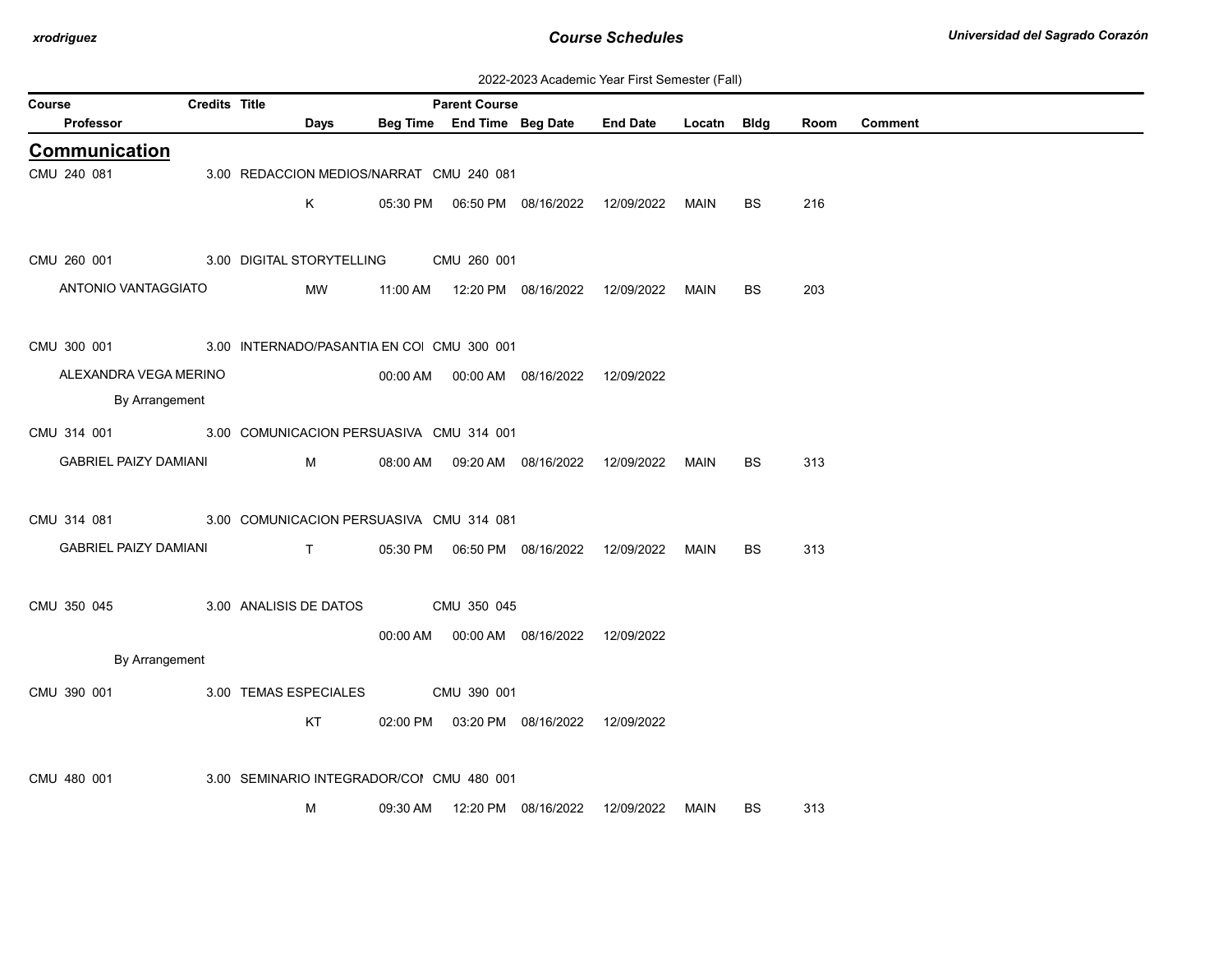| 2022-2023 Academic Year First Semester (Fall) |  |  |  |  |
|-----------------------------------------------|--|--|--|--|
|-----------------------------------------------|--|--|--|--|

| Course                                 | <b>Credits Title</b> |                                            |          | <b>Parent Course</b>       |                                            | $\sigma$ , toddomno Todi Tinot Connoctor (Tan) |             |           |                 |         |
|----------------------------------------|----------------------|--------------------------------------------|----------|----------------------------|--------------------------------------------|------------------------------------------------|-------------|-----------|-----------------|---------|
| <b>Professor</b>                       |                      | Days                                       |          | Beg Time End Time Beg Date |                                            | <b>End Date</b>                                | Locatn Bldg |           | Room            | Comment |
| <b>Communication</b>                   |                      |                                            |          |                            |                                            |                                                |             |           |                 |         |
| CMU 480 002                            |                      | 3.00 SEMINARIO INTEGRADOR/COI CMU 480 002  |          |                            |                                            |                                                |             |           |                 |         |
| MARIA T MARTINEZ DIEZ                  |                      | м                                          | 02:00 PM |                            | 04:50 PM 08/16/2022                        | 12/09/2022                                     |             |           |                 |         |
| CMU 490 001                            |                      | 3.00 PRACTICUM/SEMINARIO                   |          | CMU 490 001                |                                            |                                                |             |           |                 |         |
| ALEXANDRA VEGA MERINO                  |                      |                                            | 00:00 AM |                            | 00:00 AM 08/16/2022                        | 12/09/2022                                     |             |           |                 |         |
| By Arrangement                         |                      |                                            |          |                            |                                            |                                                |             |           |                 |         |
|                                        |                      |                                            |          |                            |                                            |                                                |             |           |                 |         |
| <b>Natural Sciences</b><br>CNA 480 001 |                      | 3.00 SEMINARIO INTEGRADOR                  |          | CNA 480 001                |                                            |                                                |             |           |                 |         |
|                                        |                      |                                            |          |                            |                                            |                                                |             |           |                 |         |
|                                        |                      | MW                                         |          |                            | 04:00 PM  05:20 PM  08/16/2022  12/09/2022 |                                                |             |           |                 |         |
|                                        |                      |                                            |          |                            |                                            |                                                |             |           |                 |         |
| CNA 480 045                            |                      | 3.00 SEMINARIO INTEGRADOR                  |          | CNA 480 045                |                                            |                                                |             |           |                 |         |
|                                        |                      |                                            | 00:00 AM |                            | 00:00 AM 08/16/2022                        | 12/09/2022                                     |             |           |                 |         |
| By Arrangement                         |                      |                                            |          |                            |                                            |                                                |             |           |                 |         |
| <b>Digital Production</b>              |                      |                                            |          |                            |                                            |                                                |             |           |                 |         |
| CNE 390 001                            |                      | 3.00 TEMAS ESPECIALES                      |          | CNE 390 001                |                                            |                                                |             |           |                 |         |
| YAMIL A SAMALOT RIVERA                 |                      | MW                                         | 11:00 AM |                            | 12:20 PM 08/16/2022                        | 12/09/2022                                     | MAIN        | <b>BS</b> | 305             |         |
|                                        |                      |                                            |          |                            |                                            |                                                |             |           |                 |         |
| CNE 391 001                            |                      | 3.00 TEMAS ESPECIALES                      |          | CNE 391 001                |                                            |                                                |             |           |                 |         |
| ANTONIO VANTAGGIATO                    |                      | $\mathsf{T}$                               |          |                            | 02:30 PM  05:20 PM  08/16/2022             | 12/09/2022                                     | MAIN        | <b>BN</b> | 322             |         |
|                                        |                      |                                            |          |                            |                                            |                                                |             |           |                 |         |
| CNE 431D 001                           |                      | 4.00 PRODUCCION AVANZADA DE ( CNE 431D 001 |          |                            |                                            |                                                |             |           |                 |         |
|                                        |                      |                                            |          |                            |                                            |                                                |             |           |                 |         |
| <b>MARIA T PREVIDI ARIAS</b>           |                      | KT                                         | 08:00 AM |                            | 09:50 AM  08/16/2022                       | 12/09/2022                                     | <b>MAIN</b> | <b>BN</b> | TV <sub>2</sub> |         |
|                                        |                      |                                            |          |                            |                                            |                                                |             |           |                 |         |
| CNE 431D 002                           |                      | 4.00 PRODUCCION AVANZADA DE ( CNE 431D 002 |          |                            |                                            |                                                |             |           |                 |         |
| <b>MARIA T PREVIDI ARIAS</b>           |                      | MW                                         | 02:00 PM |                            | 03:50 PM 08/16/2022                        | 12/09/2022                                     | MAIN        | <b>BN</b> | TV <sub>2</sub> |         |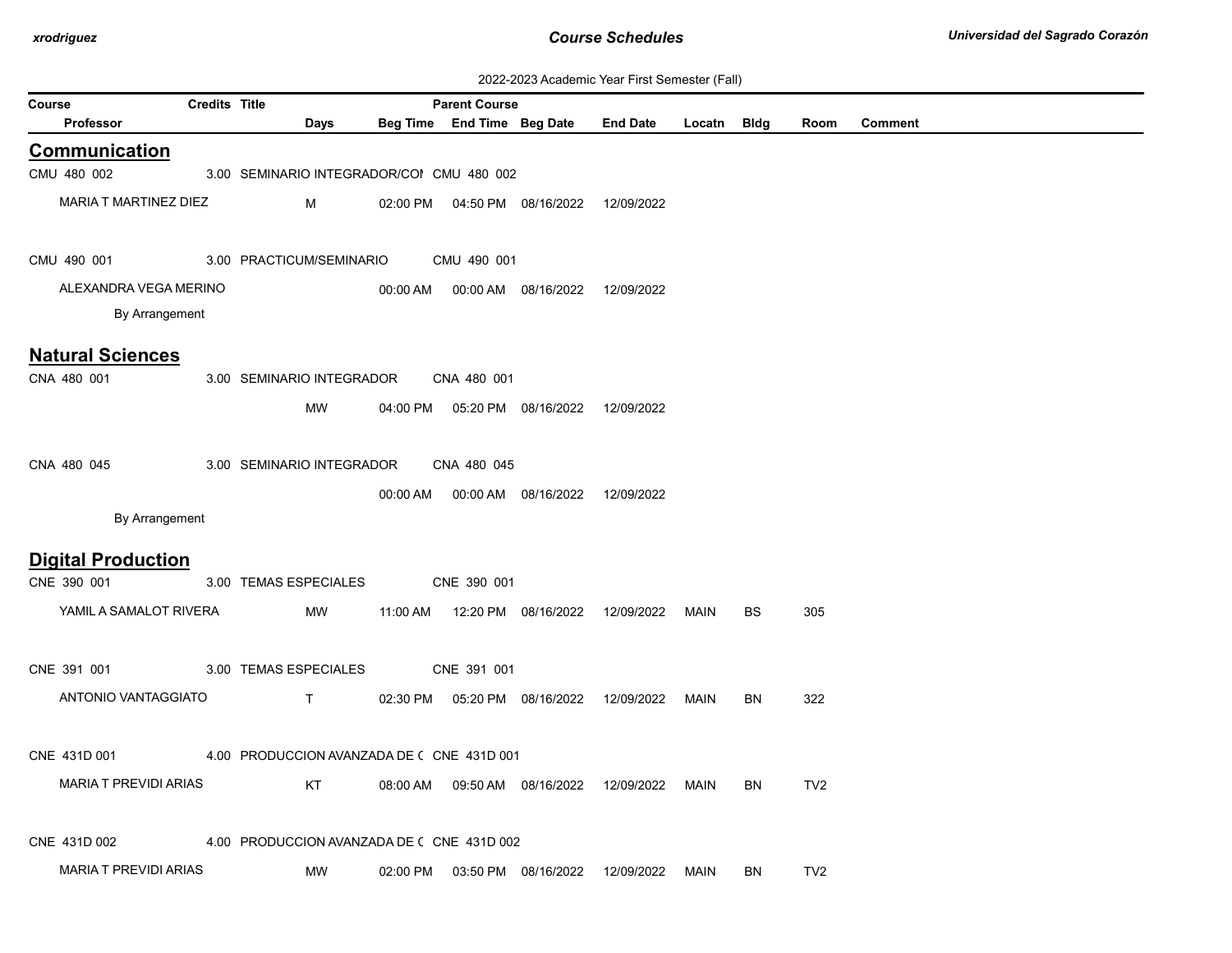| 2022-2023 Academic Year First Semester (Fall) |  |  |  |  |
|-----------------------------------------------|--|--|--|--|
|-----------------------------------------------|--|--|--|--|

| Course                           | <b>Credits Title</b> |                |                                             | <b>Parent Course</b>       |                                  |                 |             |           |                 |                           |
|----------------------------------|----------------------|----------------|---------------------------------------------|----------------------------|----------------------------------|-----------------|-------------|-----------|-----------------|---------------------------|
| Professor                        |                      | Days           |                                             | Beg Time End Time Beg Date |                                  | <b>End Date</b> | Locatn Bldg |           | Room            | <b>Comment</b>            |
| <b>Digital Production</b>        |                      |                |                                             |                            |                                  |                 |             |           |                 |                           |
| CNE 433 001                      |                      |                | 1.00 TALLER DE DIRECCION DE AC CNE 433 001  |                            |                                  |                 |             |           |                 |                           |
| <b>MARIA T PREVIDI ARIAS</b>     |                      | F.             | 00:00 AM                                    |                            | 00:00 AM  08/16/2022  12/09/2022 |                 | MAIN        | <b>BN</b> | TV <sub>2</sub> | 14 y 21 octubre 2022      |
| CNE 433 002                      |                      |                | 1.00 TALLER DE DIRECCION DE AC CNE 433 002  |                            |                                  |                 |             |           |                 |                           |
|                                  |                      | F.             | 00:00 AM                                    |                            | 00:00 AM  08/16/2022             | 12/09/2022      | MAIN        | BN        | TV <sub>2</sub> | 4 y 18 noviembre 2022     |
| CNE 434 001                      |                      |                | 1.00 TALLER DE SONIDO DIRECTO CNE 434 001   |                            |                                  |                 |             |           |                 |                           |
| ERIC K ADAMSONS BODO             |                      | F.             | 00:00 AM                                    |                            | 00:00 AM  08/16/2022  12/09/2022 |                 | MAIN        | <b>BN</b> | 446             | 9 y 16 septiembre 2022    |
| CNE 434 002                      |                      |                | 1.00 TALLER DE SONIDO DIRECTO CNE 434 002   |                            |                                  |                 |             |           |                 |                           |
| ERIC K ADAMSONS BODO             |                      | F.             | 00:00 AM                                    |                            | 00:00 AM  08/16/2022  12/09/2022 |                 | MAIN        | BN        | 446             | 30 sept y 7 oct 2022      |
| CNE 435 001                      |                      |                | 1.00 TALLER DE DISEÑO DE PRODI CNE 435 001  |                            |                                  |                 |             |           |                 |                           |
| GREGORIO BARRETO CARRILLO        |                      | F <sub>a</sub> | 00:00 AM                                    |                            | 00:00 AM  08/16/2022             | 12/09/2022      | MAIN        | <b>BN</b> | 447             | 23 y 30 sept y 7 oct 2022 |
| CNE 435 002                      |                      |                | 1.00 TALLER DE DISEÑO DE PRODI CNE 435 002  |                            |                                  |                 |             |           |                 |                           |
| GREGORIO BARRETO CARRILLO        |                      | <b>Figure</b>  | 00:00 AM                                    |                            |                                  |                 | MAIN        | BN.       | 447             | 14, 21 y 28 octubre 2022  |
| CNE 436 001                      |                      |                | 2.00 TALLER ILUMINA/CAMARA ALT. CNE 436 001 |                            |                                  |                 |             |           |                 |                           |
| CHRISTIAN J ZENGOTITA ALVARADO F |                      |                | 00:00 AM                                    |                            | 00:00 AM  08/16/2022             | 12/09/2022      | <b>MAIN</b> | <b>BN</b> | TV <sub>1</sub> | 19 y 26 ago y 2 sept 2022 |
| CNE 436 002                      |                      |                | 2.00 TALLER ILUMINA/CAMARA ALT. CNE 436 002 |                            |                                  |                 |             |           |                 |                           |
| CHRISTIAN J ZENGOTITA ALVARADO   |                      | F              | 00:00 AM                                    | 00:00 AM                   | 08/16/2022                       | 12/09/2022      | MAIN        | BN        | TV1             | 9, 16 y 23 sept 2022      |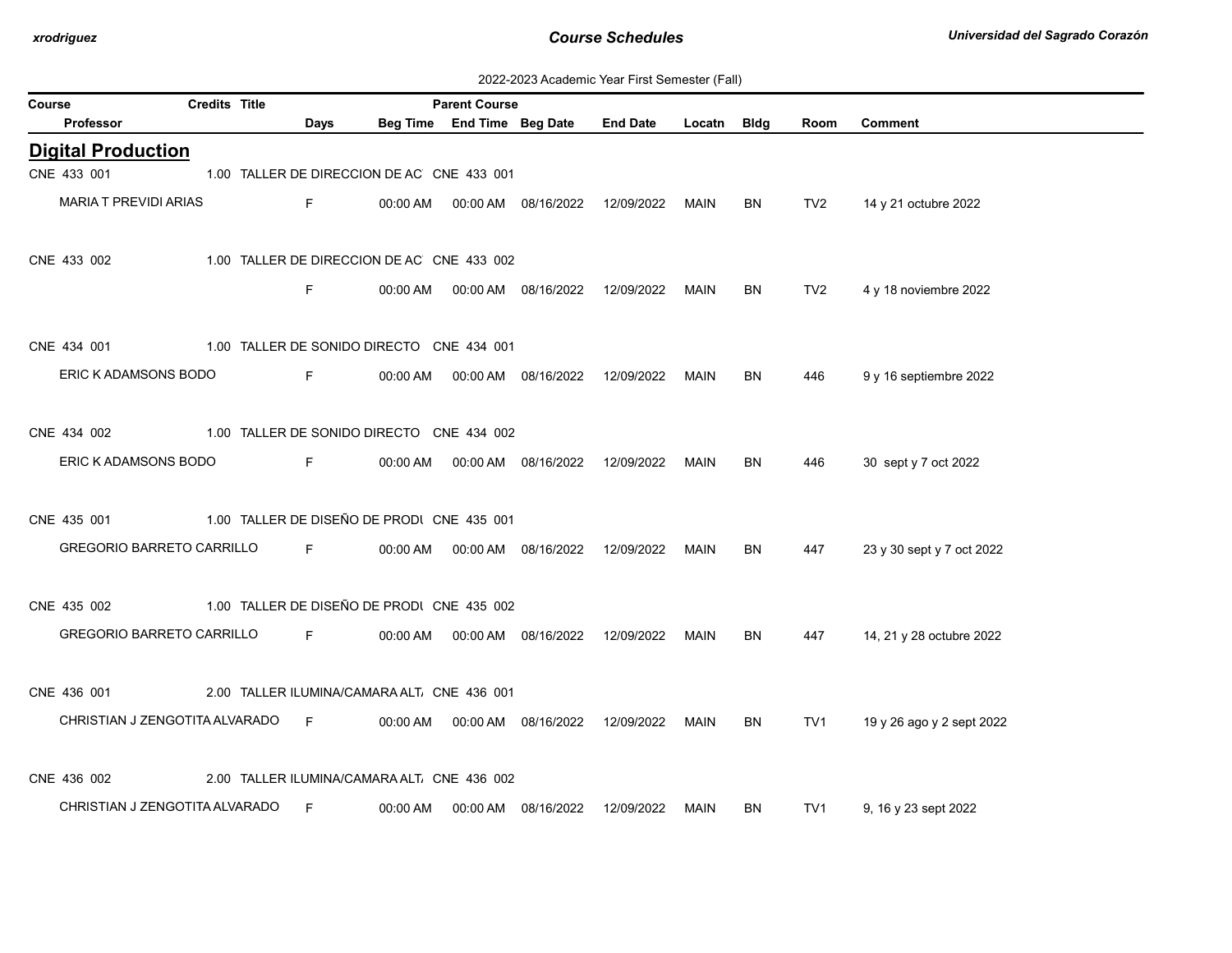| 2022-2023 Academic Year First Semester (Fall) |  |  |  |  |
|-----------------------------------------------|--|--|--|--|
|-----------------------------------------------|--|--|--|--|

| Course |                              | <b>Credits Title</b> |                                            | <b>Parent Course</b> |                                            |                 |             |           |                 |                |
|--------|------------------------------|----------------------|--------------------------------------------|----------------------|--------------------------------------------|-----------------|-------------|-----------|-----------------|----------------|
|        | Professor                    |                      | <b>Days</b>                                |                      | Beg Time End Time Beg Date                 | <b>End Date</b> | Locatn Bldg |           | Room            | <b>Comment</b> |
|        | <b>Digital Production</b>    |                      |                                            |                      |                                            |                 |             |           |                 |                |
|        | CNE 439D 001                 |                      | 4.00 PRODUCCION AVANZADA DE ( CNE 439D 001 |                      |                                            |                 |             |           |                 |                |
|        | MARIA H MALARET BADRENA      |                      | W                                          |                      | 08:00 AM  11:50 AM  08/16/2022             | 12/09/2022      | MAIN        | <b>BN</b> | TV <sub>2</sub> |                |
|        | CNE 439D 002                 |                      | 4.00 PRODUCCION AVANZADA DE (CNE 439D 002  |                      |                                            |                 |             |           |                 |                |
|        | MARIA H MALARET BADRENA      |                      | $K$ and $K$                                |                      | 12:30 PM  04:20 PM  08/16/2022  12/09/2022 |                 | MAIN        | BN        | TV <sub>2</sub> |                |
|        | CNE 480 001                  |                      | 3.00 SEMINARIO INTEGRADOR                  | CNE 480 001          |                                            |                 |             |           |                 |                |
|        | MARIA H MALARET BADRENA      |                      | $M \sim 1$                                 |                      |                                            |                 | MAIN        | BN.       | 242             |                |
|        | CNE 480 002                  |                      | 3.00 SEMINARIO INTEGRADOR                  | CNE 480 002          |                                            |                 |             |           |                 |                |
|        | HAROLD LEONARD NAVARRO       |                      | $K$ and $K$                                |                      | 03:30 PM  04:50 PM  08/16/2022  12/09/2022 |                 | MAIN        | <b>BN</b> | 506             |                |
|        | <b>Accounting</b>            |                      |                                            |                      |                                            |                 |             |           |                 |                |
|        | CON 120 001                  |                      | 4.00 CONTABILIDAD PARA GERENT CON 120 001  |                      |                                            |                 |             |           |                 |                |
|        | EVELYN COLLAZO LOPEZ         |                      | KT                                         |                      | 09:00 AM  10:50 AM  08/16/2022  12/09/2022 |                 | <b>MAIN</b> | <b>SC</b> | 002             |                |
|        | CON 120 002                  |                      | 4.00 CONTABILIDAD PARA GERENT CON 120 002  |                      |                                            |                 |             |           |                 |                |
|        | ARIEL R TIRADO RIVERA        |                      | KT                                         |                      | 12:30 PM  02:20 PM  08/16/2022  12/09/2022 |                 | MAIN        | BN        | 239             |                |
|        | CON 120 081                  |                      | 4.00 CONTABILIDAD PARA GERENT CON 120 081  |                      |                                            |                 |             |           |                 |                |
|        | <b>BELINDA MONE FRONTERA</b> |                      | K                                          |                      | 05:30 PM  07:20 PM  08/16/2022             | 12/09/2022      |             |           |                 |                |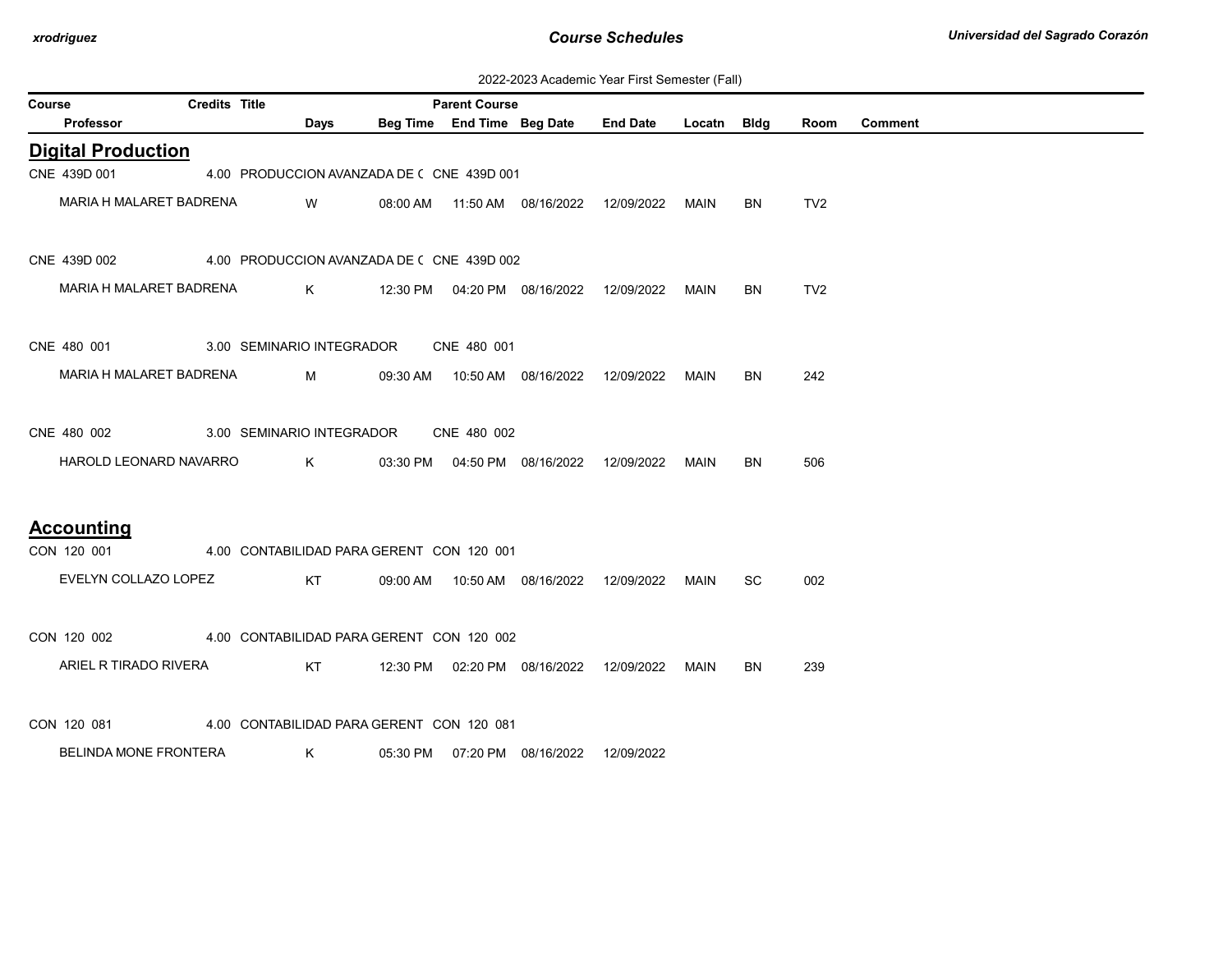| 2022-2023 Academic Year First Semester (Fall) |  |  |  |  |
|-----------------------------------------------|--|--|--|--|
|-----------------------------------------------|--|--|--|--|

| <b>Course</b> |                                                         | <b>Credits Title</b> |                   |                                           | <b>Parent Course</b> |                                            |                                                  |      |           |      |                |
|---------------|---------------------------------------------------------|----------------------|-------------------|-------------------------------------------|----------------------|--------------------------------------------|--------------------------------------------------|------|-----------|------|----------------|
|               | Professor                                               |                      | Days              |                                           |                      |                                            | Beg Time End Time Beg Date End Date Locatn Bldg  |      |           | Room | <b>Comment</b> |
|               | <b>Accounting</b>                                       |                      |                   |                                           |                      |                                            |                                                  |      |           |      |                |
| CON 211 061   |                                                         |                      |                   | 3.00 PRINC CONTABILIDAD/GEREN CON 211 061 |                      |                                            |                                                  |      |           |      |                |
|               |                                                         |                      | F.                |                                           |                      |                                            | 06:00 PM  09:50 PM  08/19/2022  09/17/2022  MAIN |      | <b>BN</b> | 322  |                |
|               |                                                         |                      |                   |                                           |                      |                                            |                                                  |      |           |      |                |
|               |                                                         |                      | S                 |                                           |                      |                                            |                                                  | MAIN | <b>BN</b> | 322  |                |
|               |                                                         |                      |                   |                                           |                      |                                            |                                                  |      |           |      |                |
|               | CON 212 001 3.00 PRINC CONTABILIDAD/GEREN CON 212 001   |                      |                   |                                           |                      |                                            |                                                  |      |           |      |                |
|               | ARIEL R TIRADO RIVERA                                   |                      | KT                |                                           |                      |                                            | 09:30 AM  10:50 AM  08/16/2022  12/09/2022  MAIN |      | <b>BS</b> | 305  |                |
|               |                                                         |                      |                   |                                           |                      |                                            |                                                  |      |           |      |                |
| CON 212 061   |                                                         |                      |                   | 3.00 PRINC CONTABILIDAD/GEREN CON 212 061 |                      |                                            |                                                  |      |           |      |                |
|               |                                                         |                      | F.                |                                           |                      |                                            | 06:00 PM  09:50 PM  09/23/2022  10/22/2022  MAIN |      | BN        | 242  |                |
|               |                                                         |                      |                   |                                           |                      |                                            |                                                  |      |           |      |                |
|               |                                                         |                      | S                 |                                           |                      |                                            | 08:00 AM  11:50 AM  09/23/2022  10/22/2022  MAIN |      | <b>BN</b> | 242  |                |
|               |                                                         |                      |                   |                                           |                      |                                            |                                                  |      |           |      |                |
|               | CON 220 001 3.00 PRINCIPIOS DE CONTABILIDAI CON 220 001 |                      |                   |                                           |                      |                                            |                                                  |      |           |      |                |
|               | EVELYN COLLAZO LOPEZ                                    |                      | MW                |                                           |                      |                                            |                                                  |      | <b>BN</b> | 446  |                |
|               |                                                         |                      |                   |                                           |                      |                                            |                                                  |      |           |      |                |
|               |                                                         |                      |                   |                                           |                      |                                            |                                                  |      |           |      |                |
|               | CON 221 001 3.00 PRINCIPIOS DE CONTABILIDAI CON 221 001 |                      |                   |                                           |                      |                                            |                                                  |      |           |      |                |
|               | EVELYN COLLAZO LOPEZ                                    |                      | MW                |                                           |                      |                                            | 12:30 PM  01:50 PM  08/16/2022  12/09/2022       | MAIN | BN        | 321  |                |
|               |                                                         |                      |                   |                                           |                      |                                            |                                                  |      |           |      |                |
|               | CON 310 081 3.00 CONTABILIDAD INTERMEDIA CON 310 081    |                      |                   |                                           |                      |                                            |                                                  |      |           |      |                |
|               | LILLIAM CEDENO MARCIAL                                  |                      | <b>Example 18</b> |                                           |                      |                                            |                                                  | MAIN | BN        | 322  |                |
|               |                                                         |                      |                   |                                           |                      |                                            |                                                  |      |           |      |                |
| CON 320 081   |                                                         |                      |                   | 3.00 CONTABILIDAD DE COSTOS CON 320 081   |                      |                                            |                                                  |      |           |      |                |
|               | MARIA C RODRIGUEZ SIERRA M                              |                      |                   |                                           |                      | 05:30 PM  06:50 PM  08/16/2022  12/09/2022 |                                                  |      |           |      |                |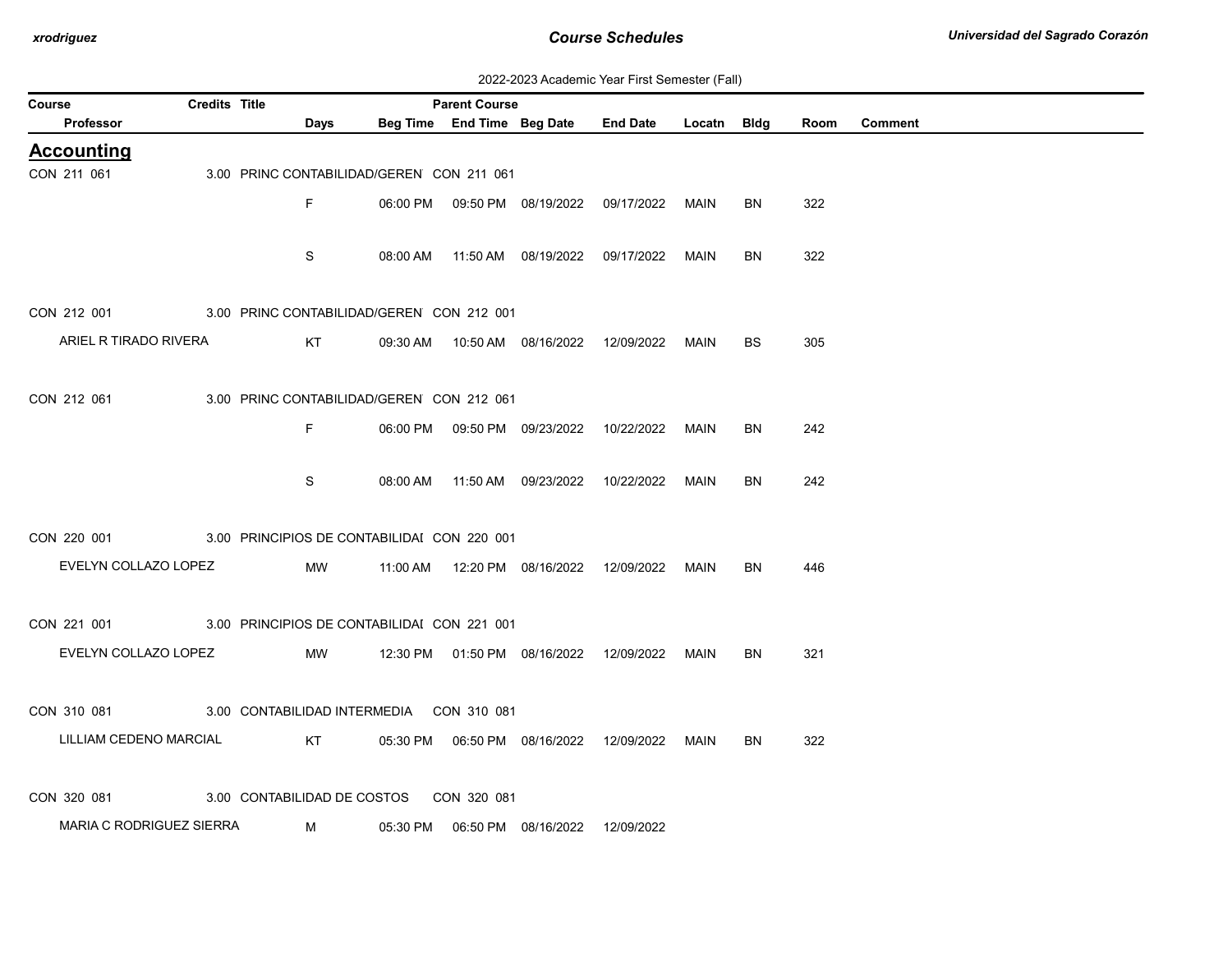| 2022-2023 Academic Year First Semester (Fall) |  |  |  |  |
|-----------------------------------------------|--|--|--|--|
|-----------------------------------------------|--|--|--|--|

|                            | Days                                     |                                                     |                                                                    |                                                                                                                                                                                                                                     |                                                                                                                                                                  |                                                                                                              |      |                |
|----------------------------|------------------------------------------|-----------------------------------------------------|--------------------------------------------------------------------|-------------------------------------------------------------------------------------------------------------------------------------------------------------------------------------------------------------------------------------|------------------------------------------------------------------------------------------------------------------------------------------------------------------|--------------------------------------------------------------------------------------------------------------|------|----------------|
|                            |                                          |                                                     |                                                                    | Beg Time End Time Beg Date End Date Locatn Bldg                                                                                                                                                                                     |                                                                                                                                                                  |                                                                                                              | Room | <b>Comment</b> |
|                            |                                          |                                                     |                                                                    |                                                                                                                                                                                                                                     |                                                                                                                                                                  |                                                                                                              |      |                |
|                            | 3.00 SISTEMAS COMPUTADORI/CO CON 360 001 |                                                     |                                                                    |                                                                                                                                                                                                                                     |                                                                                                                                                                  |                                                                                                              |      |                |
| BELINDA MONE FRONTERA      | M                                        | 09:30 AM                                            |                                                                    |                                                                                                                                                                                                                                     |                                                                                                                                                                  | BS.                                                                                                          | 218  |                |
|                            |                                          |                                                     |                                                                    |                                                                                                                                                                                                                                     |                                                                                                                                                                  |                                                                                                              |      |                |
|                            | $\mathsf{T}$                             | 09:30 AM                                            |                                                                    |                                                                                                                                                                                                                                     | MAIN                                                                                                                                                             | BN                                                                                                           | 506  |                |
|                            |                                          |                                                     |                                                                    |                                                                                                                                                                                                                                     |                                                                                                                                                                  |                                                                                                              |      |                |
|                            |                                          |                                                     |                                                                    |                                                                                                                                                                                                                                     |                                                                                                                                                                  |                                                                                                              |      |                |
|                            |                                          |                                                     |                                                                    |                                                                                                                                                                                                                                     |                                                                                                                                                                  |                                                                                                              |      |                |
| LILLIAM CEDENO MARCIAL     | K                                        |                                                     |                                                                    |                                                                                                                                                                                                                                     |                                                                                                                                                                  | BN                                                                                                           | 322  |                |
|                            |                                          |                                                     |                                                                    |                                                                                                                                                                                                                                     |                                                                                                                                                                  |                                                                                                              |      |                |
|                            |                                          |                                                     |                                                                    |                                                                                                                                                                                                                                     |                                                                                                                                                                  |                                                                                                              |      |                |
|                            | MW                                       |                                                     |                                                                    |                                                                                                                                                                                                                                     |                                                                                                                                                                  | SC.                                                                                                          | 002  |                |
|                            |                                          |                                                     |                                                                    |                                                                                                                                                                                                                                     |                                                                                                                                                                  |                                                                                                              |      |                |
|                            | MW                                       |                                                     |                                                                    |                                                                                                                                                                                                                                     |                                                                                                                                                                  |                                                                                                              |      |                |
|                            |                                          |                                                     |                                                                    |                                                                                                                                                                                                                                     |                                                                                                                                                                  |                                                                                                              |      |                |
|                            |                                          |                                                     |                                                                    |                                                                                                                                                                                                                                     |                                                                                                                                                                  |                                                                                                              |      |                |
| LUIS J CINTRON GUTIERREZ   | MW                                       | 08:00 AM                                            |                                                                    |                                                                                                                                                                                                                                     | MAIN                                                                                                                                                             | BN                                                                                                           | 506  |                |
|                            |                                          |                                                     |                                                                    |                                                                                                                                                                                                                                     |                                                                                                                                                                  |                                                                                                              |      |                |
| <b>Creative Industries</b> |                                          | MARIA C RODRIGUEZ SIERRA<br>MELISSA CORTINA MERCADO | 3.00 TEMAS ESPECIALES<br>4.00 CONTABILIDAD AVANZADA<br>$K$ and $K$ | CON 390 001<br>CON 405 081<br>CON 416 081 3.00 CONTRIBUCIONES/INGRESOS CON 416 081<br>3.00 EMPRENDIMIENTO CREATIVO CRE 201 001<br>CRE 201 002 3.00 EMPRENDIMIENTO CREATIVO CRE 201 002<br>3.00 ANALISIS SOCIAL CONTEMPO CSO 104 001 | 12:20 PM  08/16/2022  12/09/2022<br>05:30 PM  07:20 PM  08/16/2022  12/09/2022<br>02:30 PM  03:50 PM  08/16/2022  12/09/2022<br>09:20 AM  08/16/2022  12/09/2022 | MAIN<br>07:00 PM  08:20 PM  08/16/2022  12/09/2022  MAIN<br>12:30 PM  01:50 PM  08/16/2022  12/09/2022  MAIN |      |                |

CSO 104 002 3.00 ANALISIS SOCIAL CONTEMPO CSO 104 002

MANUEL E MUNIZ FERNANDEZ 00:00 AM 00:00 AM 08/16/2022 12/09/2022

Online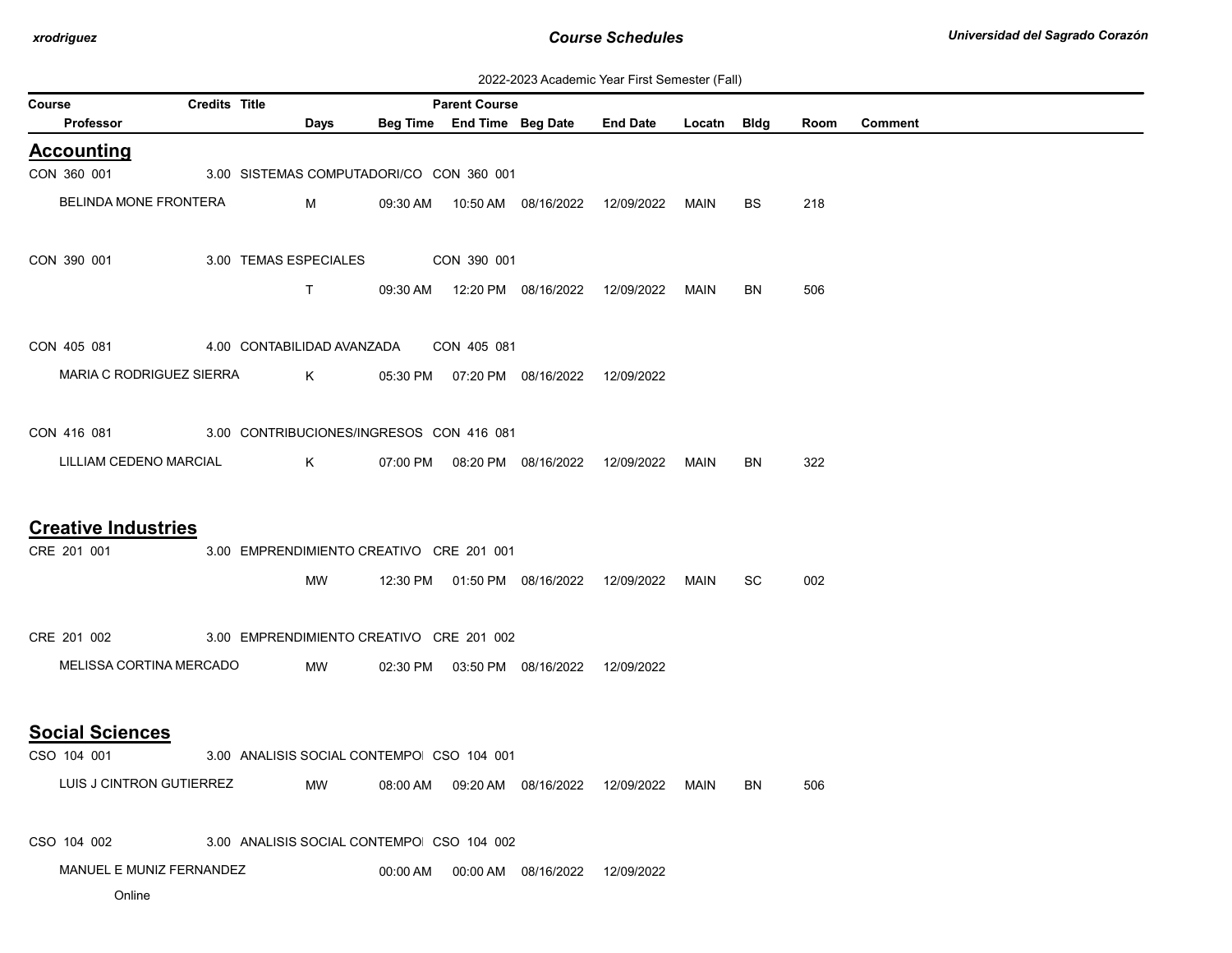| 2022-2023 Academic Year First Semester (Fall) |  |  |  |  |
|-----------------------------------------------|--|--|--|--|
|-----------------------------------------------|--|--|--|--|

| Course                     | <b>Credits Title</b> |                                            | <b>Parent Course</b> |                                            |            |             |           |      |                |
|----------------------------|----------------------|--------------------------------------------|----------------------|--------------------------------------------|------------|-------------|-----------|------|----------------|
| Professor                  |                      | Days                                       |                      | Beg Time End Time Beg Date End Date        |            | Locatn Bldg |           | Room | <b>Comment</b> |
| <b>Social Sciences</b>     |                      |                                            |                      |                                            |            |             |           |      |                |
| CSO 104 068                |                      | 3.00 ANALISIS SOCIAL CONTEMPO CSO 104 068  |                      |                                            |            |             |           |      |                |
| MANUEL E MUNIZ FERNANDEZ   |                      |                                            |                      | 00:00 AM  00:00 AM  08/16/2022  12/15/2022 |            |             |           |      |                |
| Online                     |                      |                                            |                      |                                            |            |             |           |      |                |
| CSO 104 069                |                      | 3.00 ANALISIS SOCIAL CONTEMPO CSO 104 069  |                      |                                            |            |             |           |      |                |
| MANUEL E MUNIZ FERNANDEZ   |                      |                                            |                      | 00:00 AM  00:00 AM  08/16/2022  12/15/2022 |            |             |           |      |                |
| Online                     |                      |                                            |                      |                                            |            |             |           |      |                |
| CSO 203 063                |                      | 3.00 ESTADISTICAS CS.SOCIAL.CO CSO 203 063 |                      |                                            |            |             |           |      |                |
|                            |                      | F                                          |                      | 06:00 PM  09:50 PM  09/23/2022  10/22/2022 |            |             |           |      |                |
|                            |                      |                                            |                      |                                            |            |             |           |      |                |
| CSO 206 001                |                      | 3.00 INVESTIGACION                         | CSO 206 001          |                                            |            |             |           |      |                |
| PETRONILA MENDEZ HERNANDEZ |                      | M                                          |                      | 04:00 PM  05:20 PM  08/16/2022             | 12/09/2022 | MAIN        | BN        | 226  |                |
|                            |                      |                                            |                      |                                            |            |             |           |      |                |
| CSO 206 063                |                      | 3.00 INVESTIGACION                         | CSO 206 063          |                                            |            |             |           |      |                |
|                            |                      |                                            |                      | 00:00 AM  00:00 AM  09/23/2022  10/22/2022 |            |             |           |      |                |
| Online                     |                      |                                            |                      |                                            |            |             |           |      |                |
| CSO 211 001                |                      | 3.00 EXPLORANDO LA SEXUALIDAI CSO 211 001  |                      |                                            |            |             |           |      |                |
| TERESA E GRACIA AGENJO     |                      | KT                                         |                      |                                            |            | <b>MAIN</b> | <b>BN</b> | 446  |                |
|                            |                      |                                            |                      |                                            |            |             |           |      |                |
| CSO 319 001                |                      | 3.00 SALUD MENTAL/DER. HUM. EN CSO 319 001 |                      |                                            |            |             |           |      |                |
| TERESA E GRACIA AGENJO     |                      | KT                                         |                      |                                            |            | MAIN        | <b>BN</b> | 446  |                |
|                            |                      |                                            |                      |                                            |            |             |           |      |                |
| CSO 319 002                |                      | 3.00 SALUD MENTAL/DER. HUM. EN CSO 319 002 |                      |                                            |            |             |           |      |                |
| TERESA E GRACIA AGENJO     |                      | <b>NW</b>                                  |                      | 12:30 PM  01:50 PM  08/16/2022  12/09/2022 |            | MAIN        | <b>BS</b> | 205  |                |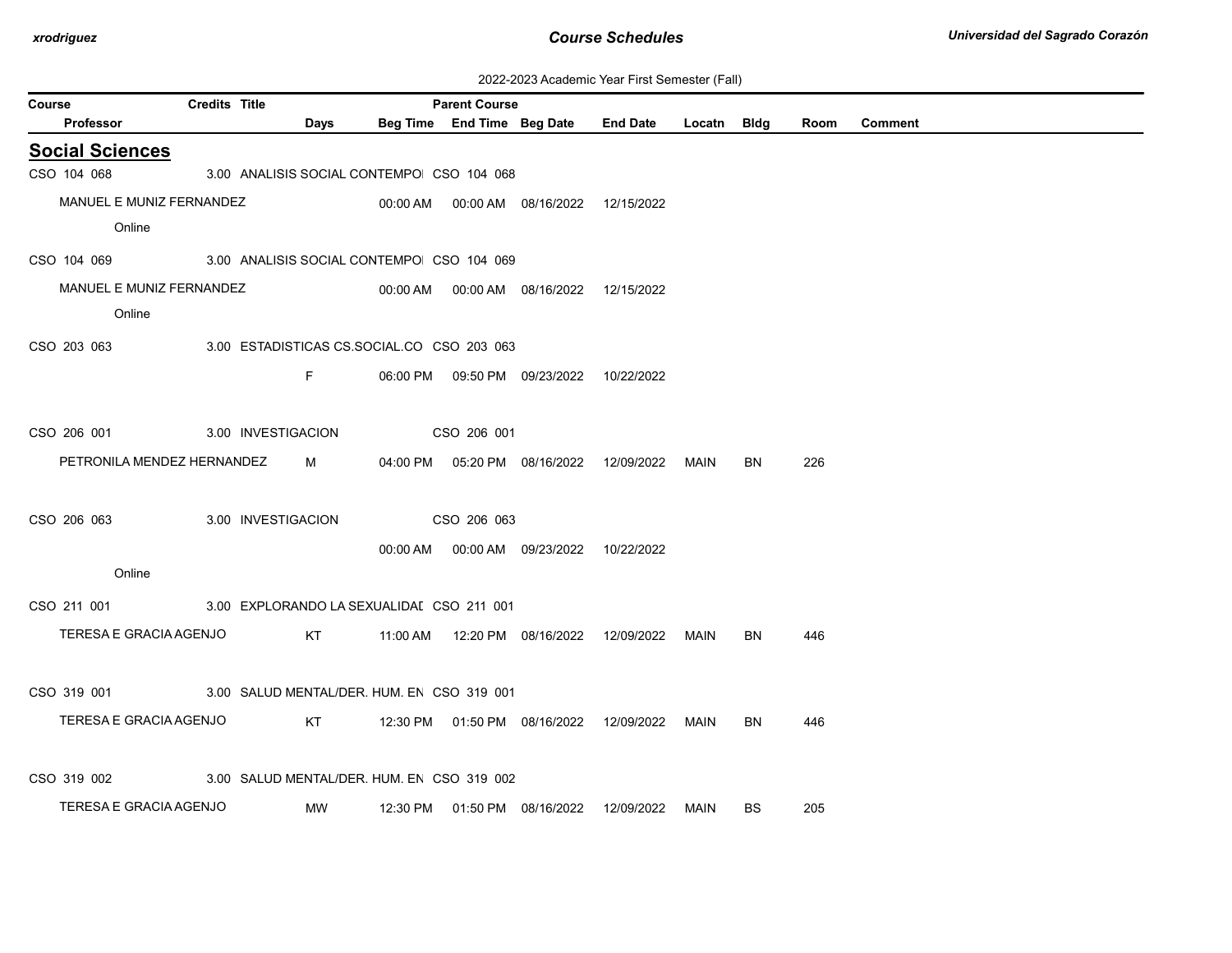| 2022-2023 Academic Year First Semester (Fall) |  |  |  |  |
|-----------------------------------------------|--|--|--|--|
|-----------------------------------------------|--|--|--|--|

|                                       |                      |                               |                                            |                                                    |                                            | ZUZZ-ZUZJ ACQUETIIC TEGI FIISI JEIHESIEI (Faii) |             |           |              |                |
|---------------------------------------|----------------------|-------------------------------|--------------------------------------------|----------------------------------------------------|--------------------------------------------|-------------------------------------------------|-------------|-----------|--------------|----------------|
| Course<br><b>Professor</b>            | <b>Credits Title</b> | Days                          |                                            | <b>Parent Course</b><br>Beg Time End Time Beg Date |                                            | <b>End Date</b>                                 | Locatn Bldg |           | Room         | <b>Comment</b> |
|                                       |                      |                               |                                            |                                                    |                                            |                                                 |             |           |              |                |
| <b>Social Sciences</b><br>CSO 480 001 |                      | 3.00 SEMINARIO INTEGRADOR     |                                            | CSO 480 001                                        |                                            |                                                 |             |           |              |                |
| SOFIA GONZALEZ RIVERA                 |                      |                               |                                            |                                                    | 00:00 AM  00:00 AM  08/16/2022  12/09/2022 |                                                 |             |           |              |                |
| Online                                |                      |                               |                                            |                                                    |                                            |                                                 |             |           |              |                |
|                                       |                      |                               |                                            |                                                    |                                            |                                                 |             |           |              |                |
| <b>Dance</b>                          |                      |                               |                                            |                                                    |                                            |                                                 |             |           |              |                |
| DAN 101 001                           |                      | 2.00 TECNICA CLASICA BASICO I |                                            | DAN 101 001                                        |                                            |                                                 |             |           |              |                |
|                                       |                      | KT                            |                                            |                                                    | 10:30 AM  11:50 AM  08/16/2022  12/09/2022 |                                                 | MAIN        | BN        | <b>ESTUA</b> |                |
|                                       |                      |                               |                                            |                                                    |                                            |                                                 |             |           |              |                |
| DAN 103 001                           |                      |                               | 2.00 TECNICA CONTEMPORANEA: I DAN 103 001  |                                                    |                                            |                                                 |             |           |              |                |
| ROSA L LIMA DE JESUS                  |                      | MW                            |                                            |                                                    | 10:30 AM  11:50 AM  08/16/2022  12/09/2022 |                                                 | MAIN        | BN        | <b>ESTUB</b> |                |
|                                       |                      |                               |                                            |                                                    |                                            |                                                 |             |           |              |                |
|                                       |                      |                               |                                            |                                                    |                                            |                                                 |             |           |              |                |
| DAN 111 001                           |                      |                               | 1.00 LABORATORIO DE IMPROVISA DAN 111 001  |                                                    |                                            |                                                 |             |           |              |                |
|                                       |                      | K                             |                                            |                                                    |                                            | 01:00 PM  02:50 PM  08/16/2022  12/09/2022      | MAIN        | BN        | <b>ESTUA</b> |                |
|                                       |                      |                               |                                            |                                                    |                                            |                                                 |             |           |              |                |
| DAN 201 001                           |                      |                               | 3.00 TECNICA CLASICA INTERMEDI DAN 201 001 |                                                    |                                            |                                                 |             |           |              |                |
|                                       |                      | <b>MWF</b>                    |                                            |                                                    | 10:30 AM  11:50 AM  08/16/2022  12/09/2022 |                                                 | MAIN        | <b>BN</b> | <b>ESTUA</b> |                |
|                                       |                      |                               |                                            |                                                    |                                            |                                                 |             |           |              |                |
| DAN 203 001                           |                      |                               | 3.00 TEC CONTEMPORANEA NIVEL DAN 203 001   |                                                    |                                            |                                                 |             |           |              |                |
| IRCAMAR GARCIA RODRIGUEZ              |                      | <b>MWF</b>                    |                                            |                                                    | 01:00 PM  02:20 PM  08/16/2022  12/09/2022 |                                                 | MAIN        | <b>BN</b> | <b>ESTUB</b> |                |
|                                       |                      |                               |                                            |                                                    |                                            |                                                 |             |           |              |                |
|                                       |                      |                               |                                            |                                                    |                                            |                                                 |             |           |              |                |
| DAN 205 001                           |                      |                               | 3.00 DANZA: PASADO, PRESENTE, DAN 205 001  |                                                    |                                            |                                                 |             |           |              |                |
|                                       |                      | KT                            |                                            |                                                    | 04:00 PM  05:20 PM  08/16/2022  12/09/2022 |                                                 | MAIN        | <b>BN</b> | 236          |                |
|                                       |                      |                               |                                            |                                                    |                                            |                                                 |             |           |              |                |
| DAN 207 001                           |                      | 3.00 ANALISIS DE MOVIMIENTO   |                                            | DAN 207 001                                        |                                            |                                                 |             |           |              |                |
|                                       |                      | <b>KT</b>                     | 09:00 AM                                   |                                                    | 10:20 AM  08/16/2022                       | 12/09/2022                                      | MAIN        | <b>BN</b> | <b>ESTUA</b> |                |
|                                       |                      |                               |                                            |                                                    |                                            |                                                 |             |           |              |                |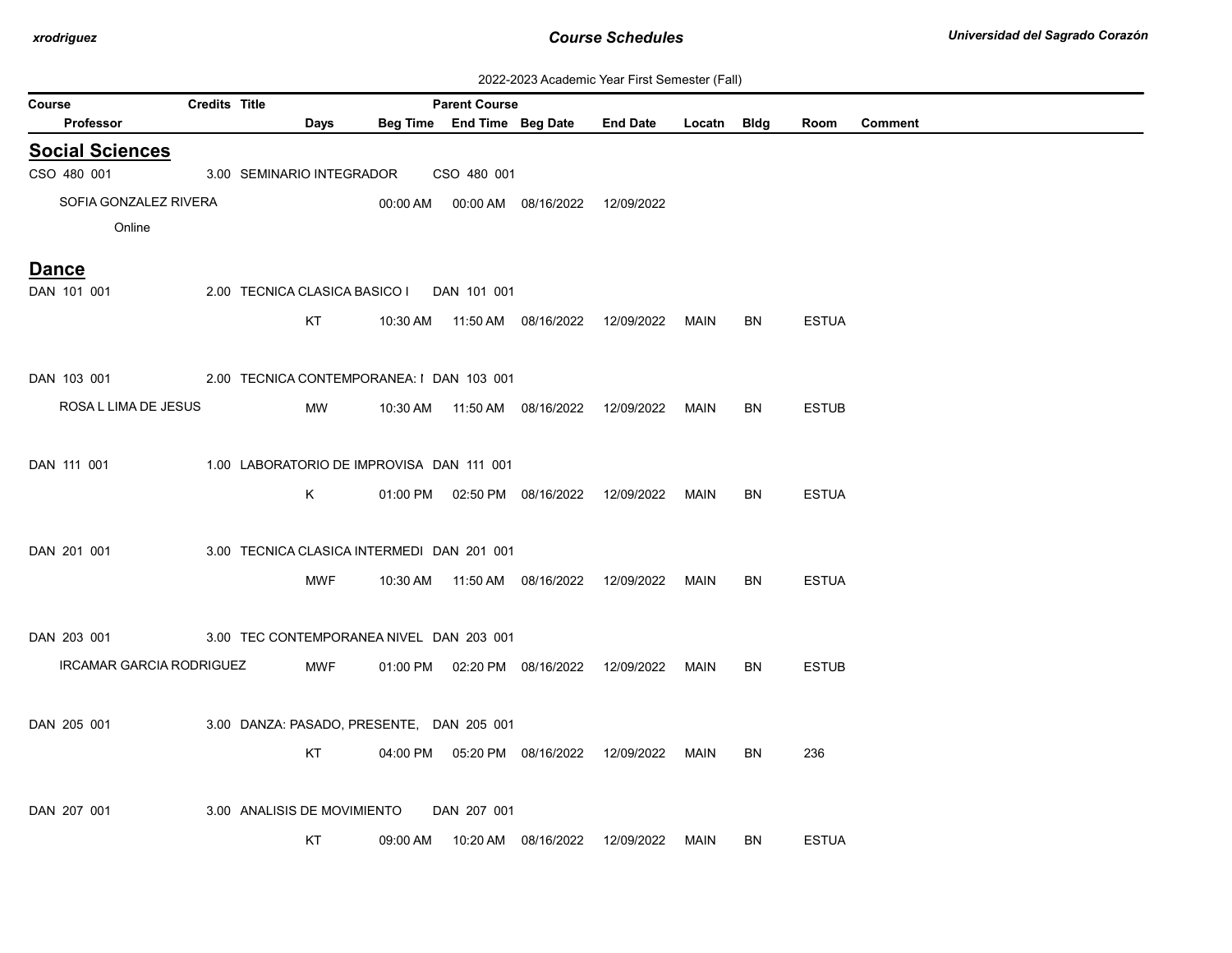| 2022-2023 Academic Year First Semester (Fall) |  |  |  |  |
|-----------------------------------------------|--|--|--|--|
|-----------------------------------------------|--|--|--|--|

| Course |                                                       | <b>Credits Title</b> |                                            |                               |          | <b>Parent Course</b> |                                            |                                            |             |           |              |         |
|--------|-------------------------------------------------------|----------------------|--------------------------------------------|-------------------------------|----------|----------------------|--------------------------------------------|--------------------------------------------|-------------|-----------|--------------|---------|
|        | Professor                                             |                      |                                            | Days                          |          |                      | Beg Time End Time Beg Date                 | <b>End Date</b>                            | Locatn Bldg |           | Room         | Comment |
|        | <b>Dance</b>                                          |                      |                                            |                               |          |                      |                                            |                                            |             |           |              |         |
|        | DAN 211 001                                           |                      | 3.00 ENTRENAMIENTO ECLECTICO DAN 211 001   |                               |          |                      |                                            |                                            |             |           |              |         |
|        |                                                       |                      |                                            | <b>KT</b>                     |          |                      | 01:00 PM  02:20 PM  08/16/2022  12/09/2022 |                                            | MAIN        | BN.       | <b>ESTUB</b> |         |
|        |                                                       |                      |                                            |                               |          |                      |                                            |                                            |             |           |              |         |
|        | DAN 301 001                                           |                      | 3.00 TECNICA CLASICA AVANZADO DAN 301 001  |                               |          |                      |                                            |                                            |             |           |              |         |
|        | VANESSA VACHIER MUJICA                                |                      |                                            | MWF                           |          |                      |                                            | 01:00 PM  02:20 PM  08/16/2022  12/09/2022 | MAIN        | BN        | <b>ESTUA</b> |         |
|        |                                                       |                      |                                            |                               |          |                      |                                            |                                            |             |           |              |         |
|        | DAN 303 001                                           |                      | 3.00 TECNICA CONTEMPORANEA: I DAN 303 001  |                               |          |                      |                                            |                                            |             |           |              |         |
|        |                                                       |                      |                                            | MWF                           | 09:00 AM |                      |                                            | 10:20 AM  08/16/2022  12/09/2022           | MAIN        | <b>BN</b> | <b>ESTUB</b> |         |
|        |                                                       |                      |                                            |                               |          |                      |                                            |                                            |             |           |              |         |
|        | DAN 310 001                                           |                      | 3.00 PROCESOS COREOGRAFICOS DAN 310 001    |                               |          |                      |                                            |                                            |             |           |              |         |
|        |                                                       |                      |                                            |                               |          |                      |                                            |                                            |             |           |              |         |
|        |                                                       |                      |                                            | KT                            |          |                      | 09:00 AM  10:20 AM  08/16/2022  12/09/2022 |                                            | MAIN        | BN        | <b>ESTUB</b> |         |
|        |                                                       |                      |                                            |                               |          |                      |                                            |                                            |             |           |              |         |
|        | <b>Sustainable Developmer</b>                         |                      |                                            |                               |          |                      |                                            |                                            |             |           |              |         |
|        | DES 110 001                                           |                      | 2.00 DESARROLLO SOSTENIBLE Y DES 110 001   |                               |          |                      |                                            |                                            |             |           |              |         |
|        | JOSE G MARTINEZ BORRAS                                |                      |                                            | M                             |          |                      |                                            | 02:00 PM  03:50 PM  08/16/2022  12/09/2022 | MAIN        | BN        | 237          |         |
|        |                                                       |                      |                                            |                               |          |                      |                                            |                                            |             |           |              |         |
|        | DES 111 001 4.00 PILARES DEL DESARROLLO S DES 111 001 |                      |                                            |                               |          |                      |                                            |                                            |             |           |              |         |
|        | ALBA J BRUGUERAS FABRE                                |                      |                                            | $\mathbf{T}$ and $\mathbf{T}$ | 08:00 AM |                      |                                            | 12/09/2022                                 | MAIN        | <b>BN</b> | 236          |         |
|        |                                                       |                      |                                            |                               |          |                      |                                            |                                            |             |           |              |         |
|        | DES 216 001                                           |                      | 2.00 CULTURA Y DESARROLLO SO : DES 216 001 |                               |          |                      |                                            |                                            |             |           |              |         |
|        |                                                       |                      |                                            | W                             |          |                      | 08:30 AM  10:20 AM  08/16/2022  12/09/2022 |                                            | MAIN        | BN.       | 322          |         |
|        |                                                       |                      |                                            |                               |          |                      |                                            |                                            |             |           |              |         |
|        | DES 317 001                                           |                      | 2.00 PLANIFICACION/MONITOREO I DES 317 001 |                               |          |                      |                                            |                                            |             |           |              |         |
|        | ALBA J BRUGUERAS FABRE                                |                      |                                            | $\mathsf{T}$                  |          |                      |                                            |                                            |             |           |              |         |
|        |                                                       |                      |                                            |                               | 10:00 AM |                      |                                            | 10:50 AM  08/16/2022  12/09/2022  MAIN     |             | BN        | 236          |         |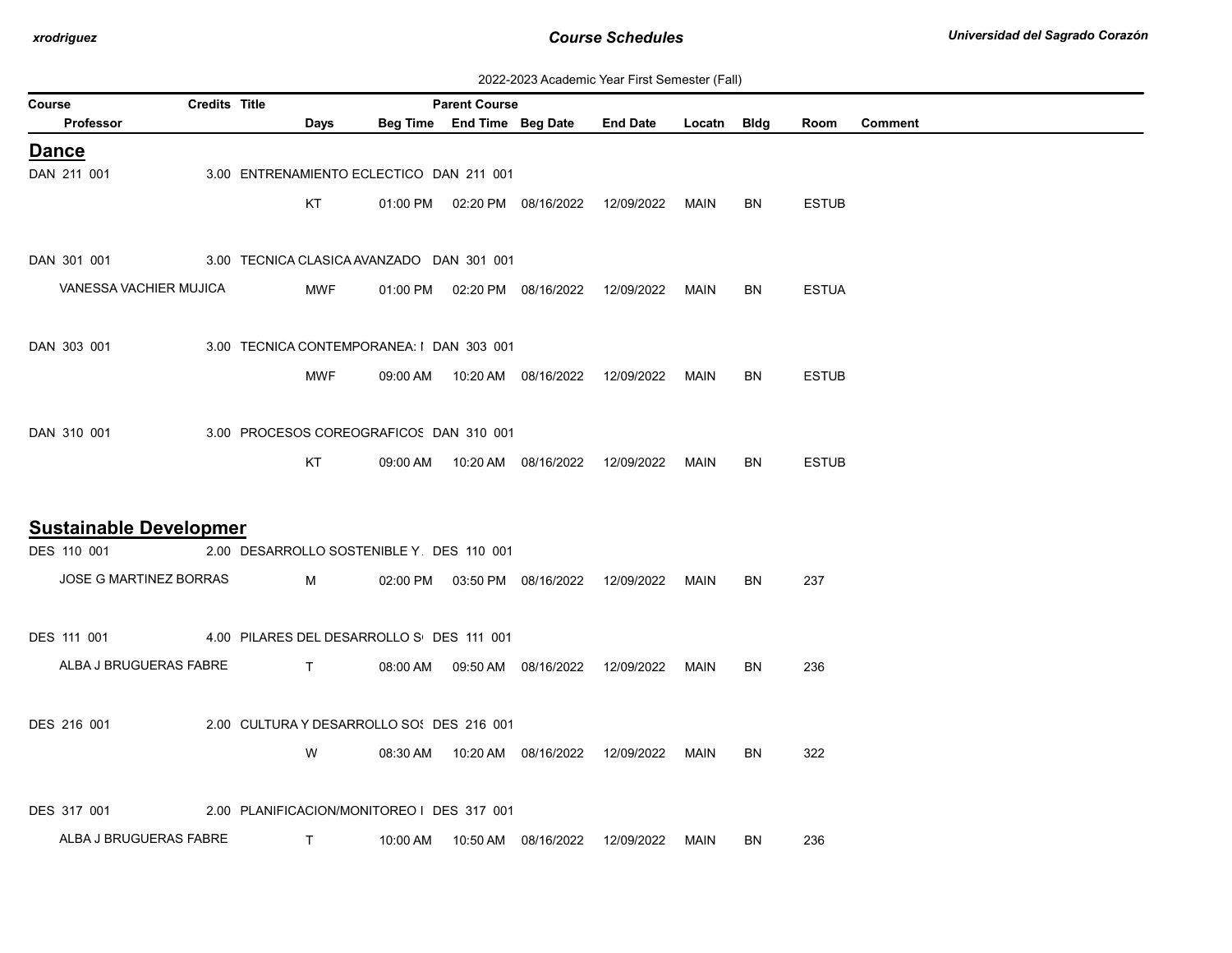| 2022-2023 Academic Year First Semester (Fall) |  |  |  |  |
|-----------------------------------------------|--|--|--|--|
|-----------------------------------------------|--|--|--|--|

| Course |                                                                  | Credits Title |                          |                                           | <b>Parent Course</b> |                                            |                                                  |      |           |      |                |
|--------|------------------------------------------------------------------|---------------|--------------------------|-------------------------------------------|----------------------|--------------------------------------------|--------------------------------------------------|------|-----------|------|----------------|
|        | Professor                                                        |               | Days                     |                                           |                      |                                            | Beg Time End Time Beg Date End Date Locatn Bldg  |      |           | Room | <b>Comment</b> |
|        | <b>Fashion Design and Man</b>                                    |               |                          |                                           |                      |                                            |                                                  |      |           |      |                |
|        | DIS 105 001                                                      |               | 3.00 HISTORIA DEL DISENO |                                           | DIS 105 001          |                                            |                                                  |      |           |      |                |
|        |                                                                  |               | KT.                      |                                           |                      |                                            | 12:30 PM  01:50 PM  08/16/2022  12/09/2022  MAIN |      | SC.       | 002  |                |
|        |                                                                  |               |                          |                                           |                      |                                            |                                                  |      |           |      |                |
|        | DIS 105 002                                                      |               |                          | 3.00 HISTORIA DEL DISENO DIS 105 002      |                      |                                            |                                                  |      |           |      |                |
|        |                                                                  |               | MW                       |                                           |                      | 02:00 PM  03:20 PM  08/16/2022             | 12/09/2022                                       | MAIN | <b>SC</b> | 002  |                |
|        |                                                                  |               |                          |                                           |                      |                                            |                                                  |      |           |      |                |
|        | DIS 110 001                                                      |               |                          | 3.00 PRINCIPIOS DE DISENO DIS 110 001     |                      |                                            |                                                  |      |           |      |                |
|        |                                                                  |               | KT.                      |                                           |                      |                                            |                                                  | MAIN | <b>BS</b> | 113  |                |
|        |                                                                  |               |                          |                                           |                      |                                            |                                                  |      |           |      |                |
|        |                                                                  |               |                          |                                           |                      |                                            |                                                  |      |           |      |                |
|        | <b>Economics</b>                                                 |               |                          |                                           |                      |                                            |                                                  |      |           |      |                |
|        |                                                                  |               |                          |                                           |                      |                                            |                                                  |      |           |      |                |
|        | ALBA J BRUGUERAS FABRE                                           |               |                          | W 11:00 AM 12:20 PM 08/16/2022 12/09/2022 |                      |                                            |                                                  |      |           |      |                |
|        |                                                                  |               |                          |                                           |                      |                                            |                                                  |      |           |      |                |
|        | ECO 310 001 3.00 TEMAS ECONOMICOS CONTEI ECO 310 001             |               |                          |                                           |                      |                                            |                                                  |      |           |      |                |
|        | ALBA J BRUGUERAS FABRE                                           |               | <b>W</b>                 |                                           |                      | 09:30 AM  10:50 AM  08/16/2022  12/09/2022 |                                                  |      |           |      |                |
|        |                                                                  |               |                          |                                           |                      |                                            |                                                  |      |           |      |                |
|        | ECO 310 002                                                      |               |                          | 3.00 TEMAS ECONOMICOS CONTEI ECO 310 002  |                      |                                            |                                                  |      |           |      |                |
|        | ALBA J BRUGUERAS FABRE W 12:30 PM 01:50 PM 08/16/2022 12/09/2022 |               |                          |                                           |                      |                                            |                                                  |      |           |      |                |
|        |                                                                  |               |                          |                                           |                      |                                            |                                                  |      |           |      |                |
|        | ECO 310 081 3.00 TEMAS ECONOMICOS CONTEI ECO 310 081             |               |                          |                                           |                      |                                            |                                                  |      |           |      |                |
|        | EDDIE P RIVERA CINTRON                                           |               | M                        |                                           |                      | 05:30 PM  06:50 PM  08/16/2022  12/09/2022 |                                                  |      |           |      |                |
|        |                                                                  |               |                          |                                           |                      |                                            |                                                  |      |           |      |                |
|        |                                                                  |               |                          |                                           |                      |                                            |                                                  |      |           |      |                |
|        | <b>Creative Writing</b>                                          |               |                          |                                           |                      |                                            |                                                  |      |           |      |                |

ECT 105 001 3.00 INTRODUCCION A LA LITERATI ECT 105 001

KT 08:00 AM 09:20 AM 08/16/2022 12/09/2022 MAIN BS 219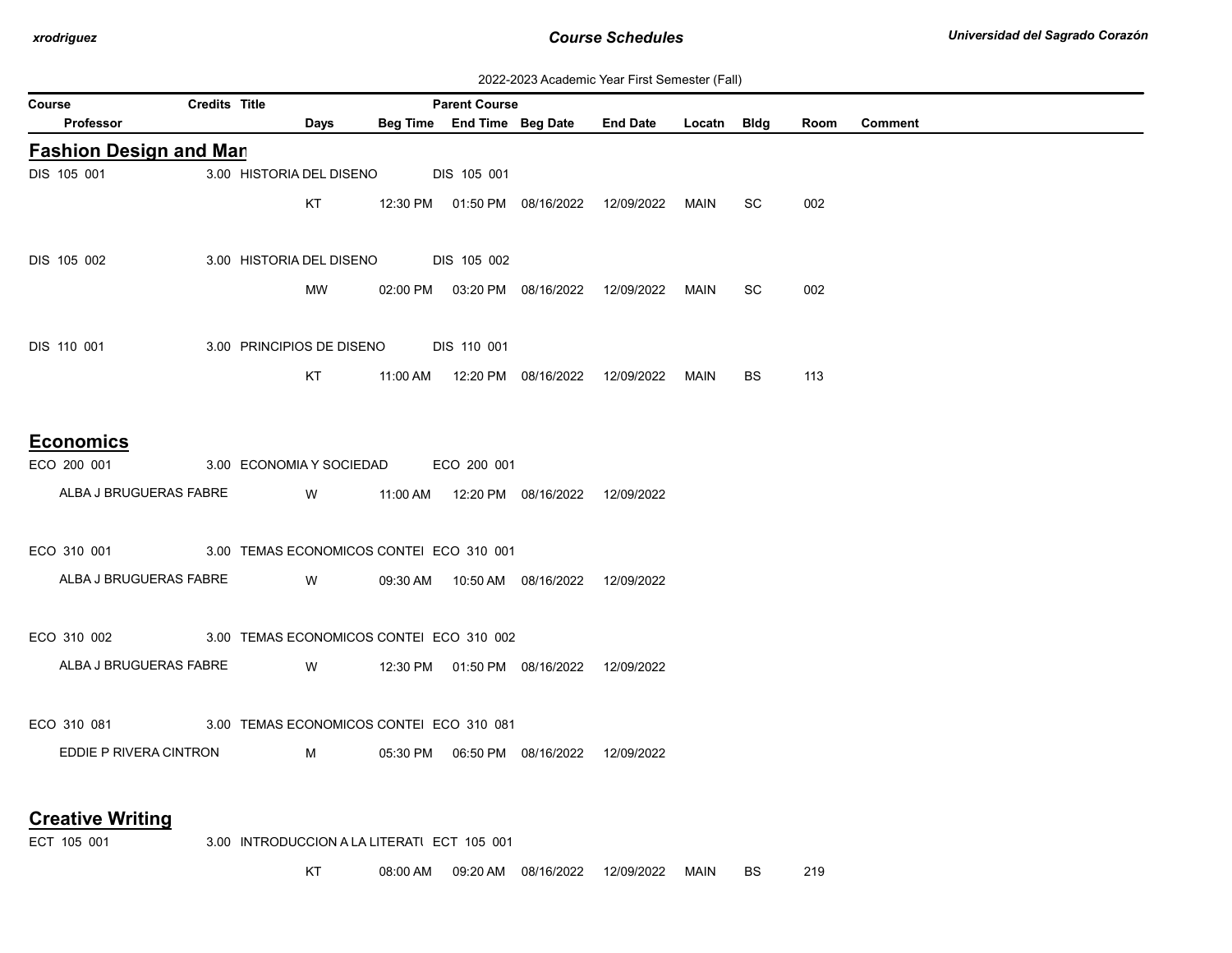| 2022-2023 Academic Year First Semester (Fall) |  |  |  |  |
|-----------------------------------------------|--|--|--|--|
|-----------------------------------------------|--|--|--|--|

| Course                      | <b>Credits Title</b> |                          |      |                                            | <b>Parent Course</b>       |                                            |                 |             |           |      |                |
|-----------------------------|----------------------|--------------------------|------|--------------------------------------------|----------------------------|--------------------------------------------|-----------------|-------------|-----------|------|----------------|
| <b>Professor</b>            |                      |                          | Days |                                            | Beg Time End Time Beg Date |                                            | <b>End Date</b> | Locatn Bidg |           | Room | <b>Comment</b> |
| <b>Education</b>            |                      |                          |      |                                            |                            |                                            |                 |             |           |      |                |
| EDU 201 001                 |                      |                          |      | 3.00 FUNDAMENTOS DE LA EDUCA EDU 201 001   |                            |                                            |                 |             |           |      |                |
| MARGARITA C MORELL LANDAURE |                      |                          | KT   |                                            |                            | 11:00 AM  12:20 PM  08/16/2022  12/09/2022 |                 | <b>MAIN</b> | BS        | 305  |                |
| EDU 212 001                 |                      |                          |      | 3.00 EDUCA DE INFANTES Y MATEF EDU 212 001 |                            |                                            |                 |             |           |      |                |
|                             |                      |                          |      |                                            |                            | 00:00 AM   00:00 AM   08/16/2022           | 12/09/2022      |             |           |      |                |
| Online                      |                      |                          |      |                                            |                            |                                            |                 |             |           |      |                |
| EDU 213 001                 |                      |                          |      | 3.00 DESARRO PERCEP MOTOR/NI EDU 213 001   |                            |                                            |                 |             |           |      |                |
|                             |                      |                          |      | 00:00 AM                                   |                            | 00:00 AM  08/16/2022                       | 12/09/2022      |             |           |      |                |
| Online                      |                      |                          |      |                                            |                            |                                            |                 |             |           |      |                |
| EDU 226 001                 |                      |                          |      | 3.00 PRINC DEL DISEÑO INSTRUC( EDU 226 001 |                            |                                            |                 |             |           |      |                |
| MARGARITA C MORELL LANDAURE |                      |                          | MW   |                                            |                            | 08:00 AM  09:20 AM  08/16/2022  12/09/2022 |                 | MAIN        | BS        | 205  |                |
|                             |                      |                          |      |                                            |                            |                                            |                 |             |           |      |                |
| EDU 304 001                 |                      |                          |      | 3.00 JUEGO COMO ESTRATEGIA EI EDU 304 001  |                            |                                            |                 |             |           |      |                |
|                             |                      | F.                       |      |                                            |                            |                                            |                 |             |           |      |                |
|                             |                      |                          |      |                                            |                            | 09:30 AM  12:20 PM  08/16/2022             | 12/09/2022      | MAIN        | BN        | 232  |                |
|                             |                      |                          |      |                                            |                            |                                            |                 |             |           |      |                |
| EDU 308 001                 |                      | 3.00 LITERATURA INFANTIL |      |                                            | EDU 308 001                |                                            |                 |             |           |      |                |
| MARIA A SCHARRON DEL RIO    |                      |                          | K    |                                            |                            | 02:00 PM  03:20 PM  08/16/2022  12/09/2022 |                 | MAIN        | <b>BS</b> | 204  |                |
|                             |                      |                          |      |                                            |                            |                                            |                 |             |           |      |                |
| EDU 314 001                 |                      |                          |      | 3.00 MATEM PROGRAMA ESCOLAR EDU 314 001    |                            |                                            |                 |             |           |      |                |
|                             |                      | T.                       |      |                                            |                            | 12:30 PM  01:50 PM  08/16/2022             | 12/09/2022      | MAIN        | <b>BS</b> | 308  |                |
|                             |                      |                          |      |                                            |                            |                                            |                 |             |           |      |                |
| EDU 317 001                 |                      |                          |      | 3.00 ESTUDIOS SOCIALES PROG.E EDU 317 001  |                            |                                            |                 |             |           |      |                |
| MARIA A SCHARRON DEL RIO    |                      | K                        |      |                                            |                            | 12:30 PM  01:50 PM  08/16/2022             | 12/09/2022      | MAIN        | BS.       | 204  |                |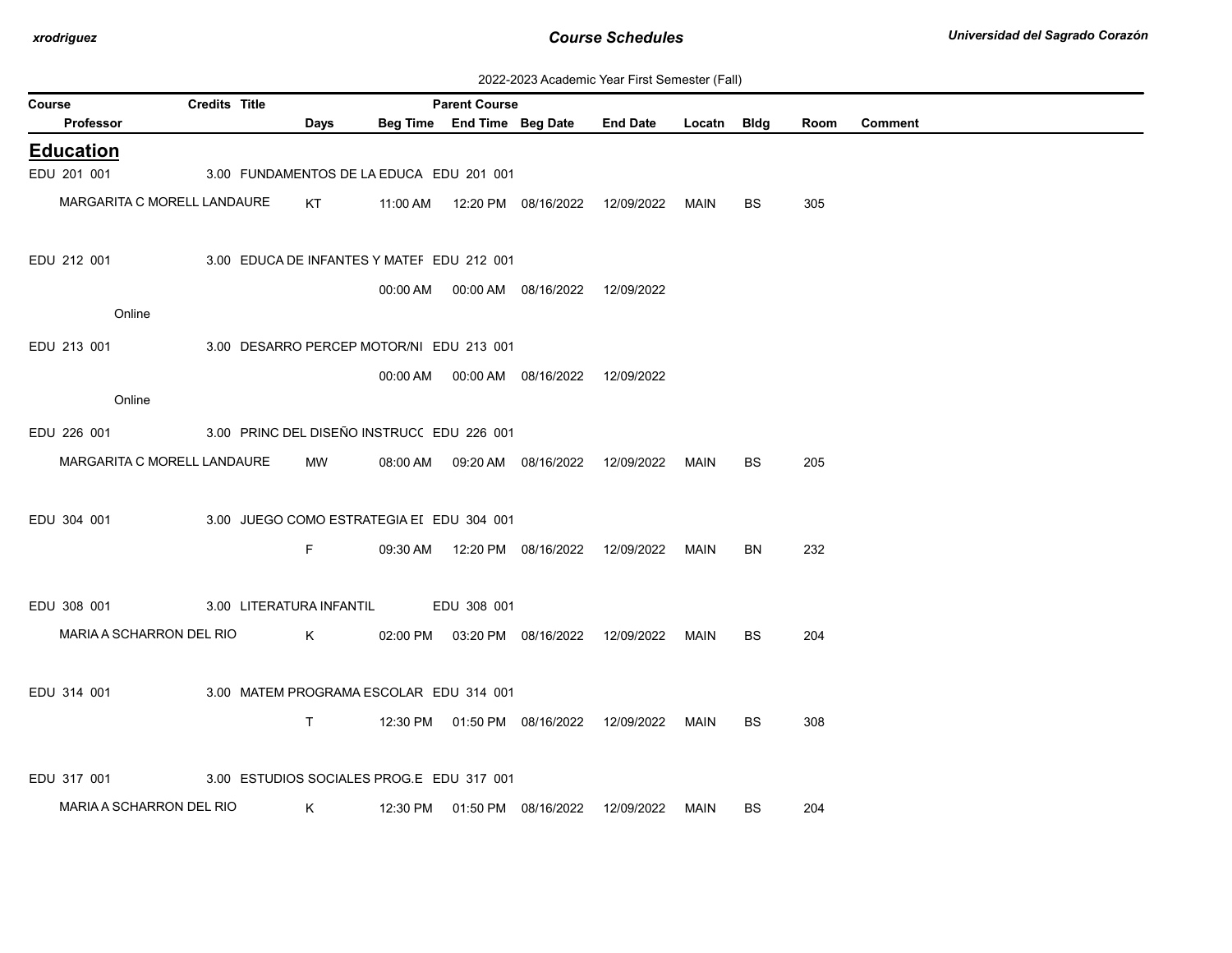| 2022-2023 Academic Year First Semester (Fall) |  |  |  |  |
|-----------------------------------------------|--|--|--|--|
|-----------------------------------------------|--|--|--|--|

|        | ZUZZ-ZUZU ACQUEINIC TEGI TIISI OENIESIGI (T. GII)<br><b>Credits Title</b> |  |                                            |              |          |                                                    |                                  |                 |             |           |      |                |
|--------|---------------------------------------------------------------------------|--|--------------------------------------------|--------------|----------|----------------------------------------------------|----------------------------------|-----------------|-------------|-----------|------|----------------|
| Course | Professor                                                                 |  | Days                                       |              |          | <b>Parent Course</b><br>Beg Time End Time Beg Date |                                  | <b>End Date</b> | Locatn Bldg |           | Room | <b>Comment</b> |
|        | <b>Education</b>                                                          |  |                                            |              |          |                                                    |                                  |                 |             |           |      |                |
|        | EDU 330 001                                                               |  | 3.00 ADQUI/DESARR/LENGUAJE/LE EDU 330 001  |              |          |                                                    |                                  |                 |             |           |      |                |
|        | ROCIO A PARRILLA SANCHEZ                                                  |  |                                            |              | 00:00 AM |                                                    | 00:00 AM  08/16/2022             | 12/09/2022      |             |           |      |                |
|        | Online                                                                    |  |                                            |              |          |                                                    |                                  |                 |             |           |      |                |
|        | EDU 398 001                                                               |  | 3.00 SEMINARIO PREPRACTICA                 |              |          | EDU 398 001                                        |                                  |                 |             |           |      |                |
|        |                                                                           |  | F.                                         |              | 09:00 AM |                                                    | 11:50 AM  08/16/2022             | 12/09/2022      | MAIN        | <b>BS</b> | 305  |                |
|        |                                                                           |  |                                            |              |          |                                                    |                                  |                 |             |           |      |                |
|        | EDU 401 001                                                               |  | 4.00 PRACTICA DOCENTE/SEMI PR EDU 401 001  |              |          |                                                    |                                  |                 |             |           |      |                |
|        |                                                                           |  |                                            | <b>MKWTF</b> | 08:00 AM |                                                    |                                  |                 |             |           |      |                |
|        | By Arrangement                                                            |  |                                            |              |          |                                                    |                                  |                 |             |           |      |                |
|        | EDU 403 001                                                               |  | 4.00 PRACTICA DOCENTE/SEM ES( EDU 403 001  |              |          |                                                    |                                  |                 |             |           |      |                |
|        |                                                                           |  |                                            | <b>MKWTF</b> | 08:00 AM |                                                    | 11:00 AM  08/16/2022  12/09/2022 |                 |             |           |      |                |
|        | By Arrangement                                                            |  |                                            |              |          |                                                    |                                  |                 |             |           |      |                |
|        | EDU 407 001                                                               |  | 4.00 PRACTICA DOCENTE/SEM ES( EDU 407 001  |              |          |                                                    |                                  |                 |             |           |      |                |
|        |                                                                           |  |                                            | <b>MKWTF</b> | 08:00 AM |                                                    | 11:00 AM  08/16/2022  12/09/2022 |                 |             |           |      |                |
|        | By Arrangement                                                            |  |                                            |              |          |                                                    |                                  |                 |             |           |      |                |
|        | <b>Physical Education &amp; Re</b>                                        |  |                                            |              |          |                                                    |                                  |                 |             |           |      |                |
|        | EFI 301 081                                                               |  | 3.00 EDUCACION EN SALUD                    |              |          | EFI 301 081                                        |                                  |                 |             |           |      |                |
|        |                                                                           |  | <b>MW</b>                                  |              | 05:30 PM |                                                    | 06:50 PM 08/16/2022              | 12/09/2022      | MAIN        | CE        | 206  |                |
|        |                                                                           |  |                                            |              |          |                                                    |                                  |                 |             |           |      |                |
|        | <b>International Studies</b>                                              |  |                                            |              |          |                                                    |                                  |                 |             |           |      |                |
|        | EIN 110 001                                                               |  | 3.00 INTR/TEO/REL/INTERNAL/GLO EIN 110 001 |              |          |                                                    |                                  |                 |             |           |      |                |
|        | JOSE G MARTINEZ BORRAS                                                    |  | K                                          |              | 09:30 AM |                                                    | 10:50 AM  08/16/2022  12/09/2022 |                 | MAIN        | <b>BN</b> | 321  |                |
|        |                                                                           |  |                                            |              |          |                                                    |                                  |                 |             |           |      |                |
|        | EIN 202 001                                                               |  | 3.00 INTROD TEORIAS/RELACIONE EIN 202 001  |              |          |                                                    |                                  |                 |             |           |      |                |
|        | JOSE G MARTINEZ BORRAS                                                    |  | $\mathsf{T}$                               |              | 11:00 AM |                                                    | 12:20 PM 08/16/2022              | 12/09/2022      | MAIN        | <b>BS</b> | 313  |                |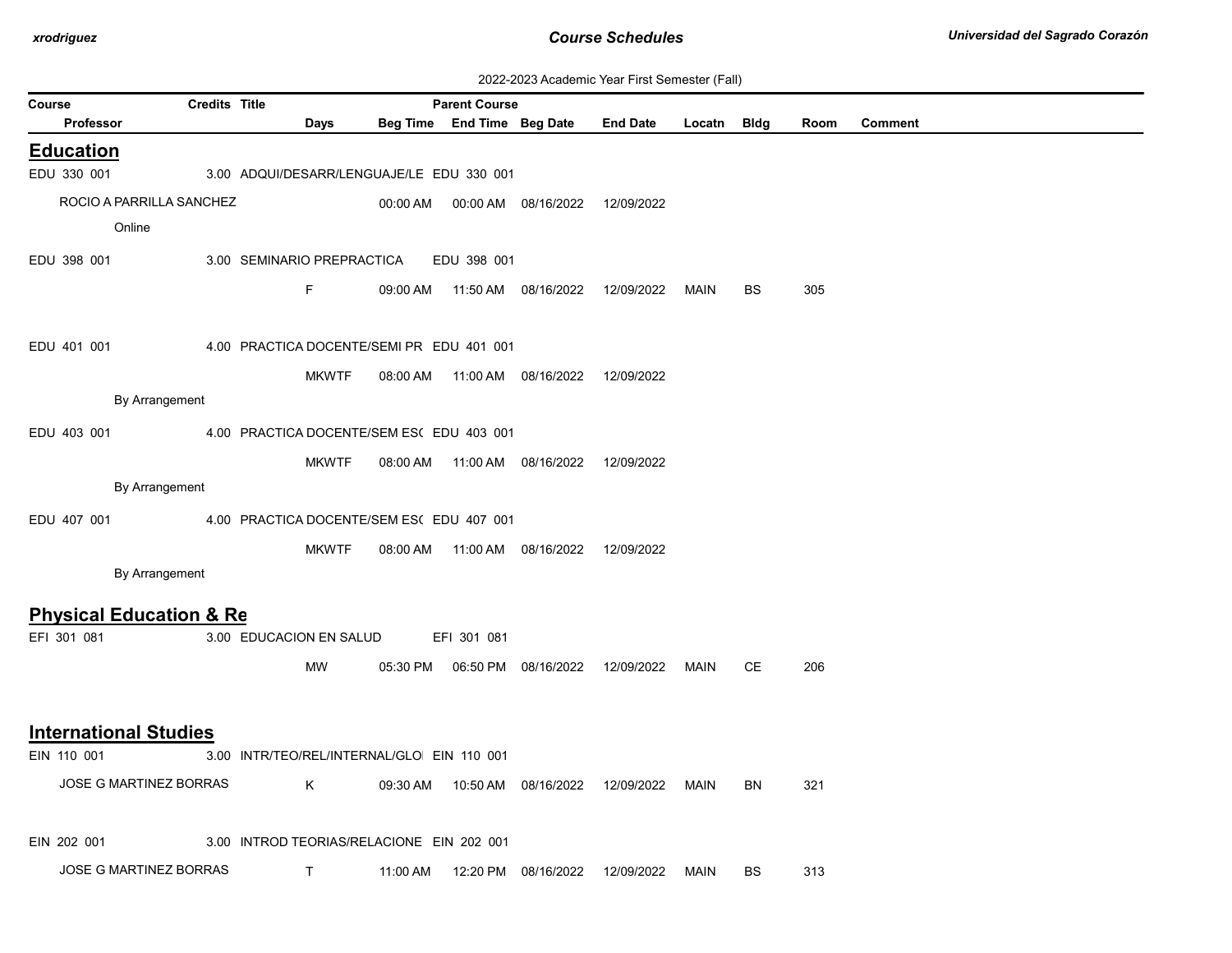| 2022-2023 Academic Year First Semester (Fall) |
|-----------------------------------------------|
|                                               |

| Course |                               | <b>Credits Title</b> |                                             |          | <b>Parent Course</b> |                                            |                 |             |           |      |                |
|--------|-------------------------------|----------------------|---------------------------------------------|----------|----------------------|--------------------------------------------|-----------------|-------------|-----------|------|----------------|
|        | Professor                     |                      | Days                                        |          |                      | Beg Time End Time Beg Date                 | <b>End Date</b> | Locatn Bldg |           | Room | <b>Comment</b> |
|        | <b>International Studies</b>  |                      |                                             |          |                      |                                            |                 |             |           |      |                |
|        | EIN 205 001                   |                      | 3.00 INTRO/TEORIA DE COM. GLOB EIN 205 001  |          |                      |                                            |                 |             |           |      |                |
|        | OJEL L RODRIGUEZ BURGOS       |                      | MW                                          |          |                      | 02:00 PM  03:20 PM  08/16/2022  12/09/2022 |                 | <b>MAIN</b> | <b>BS</b> | 219  |                |
|        | EIN 215 001                   |                      | 3.00 ECONOMIA POLITICA GLOBAL EIN 215 001   |          |                      |                                            |                 |             |           |      |                |
|        | JOSE G MARTINEZ BORRAS        |                      | W                                           |          |                      | 02:30 PM  03:50 PM  08/16/2022  12/09/2022 |                 | MAIN        | BN        | 231  |                |
|        | EIN 300 001                   |                      | 3.00 POLITICAS PUBLICAS Y TEC.D EIN 300 001 |          |                      |                                            |                 |             |           |      |                |
|        | ADA M. ALVAREZ CONDE          |                      | W                                           | 09:30 AM |                      | 10:50 AM  08/16/2022                       | 12/09/2022      | <b>MAIN</b> | BS        | 305  |                |
|        | EIN 301 001                   |                      | 3.00 DERECHO INTERNACIONAL                  |          | EIN 301 001          |                                            |                 |             |           |      |                |
|        | JESUS M RIVERA DELGADO        |                      | K                                           |          |                      | 09:30 AM  10:50 AM  08/16/2022             | 12/09/2022      | <b>MAIN</b> | <b>BN</b> | 322  |                |
|        | EIN 402 001                   |                      | 3.00 ORGANIZACIONES INTERNAC EIN 402 001    |          |                      |                                            |                 |             |           |      |                |
|        | LIZA M MORALES ORTIZ          |                      | W                                           |          |                      | 02:00 PM  03:20 PM  08/16/2022             | 12/09/2022      |             |           |      |                |
|        | EIN 403 001                   |                      | 3.00 POLITICAS AMBIENTALES INTI EIN 403 001 |          |                      |                                            |                 |             |           |      |                |
|        | LIZA M MORALES ORTIZ          |                      | F                                           | 09:30 AM |                      | 10:50 AM  08/16/2022  12/09/2022           |                 |             |           |      |                |
|        | EIN 408 001                   |                      | 3.00 PRACTICA/ESTUDIOS INTERN. EIN 408 001  |          |                      |                                            |                 |             |           |      |                |
|        | <b>JOSE G MARTINEZ BORRAS</b> |                      |                                             |          |                      | 00:00 AM  00:00 AM  08/16/2022  12/09/2022 |                 |             |           |      |                |
|        | By Arrangement                |                      |                                             |          |                      |                                            |                 |             |           |      |                |
|        | EIN 409 001                   |                      | 3.00 DIPLOMACIA EN CIENCIAS TEL EIN 409 001 |          |                      |                                            |                 |             |           |      |                |
|        | OJEL L RODRIGUEZ BURGOS       |                      | MW                                          |          |                      | 12:30 PM  01:50 PM  08/16/2022             | 12/09/2022      | MAIN        | BN        | 446  |                |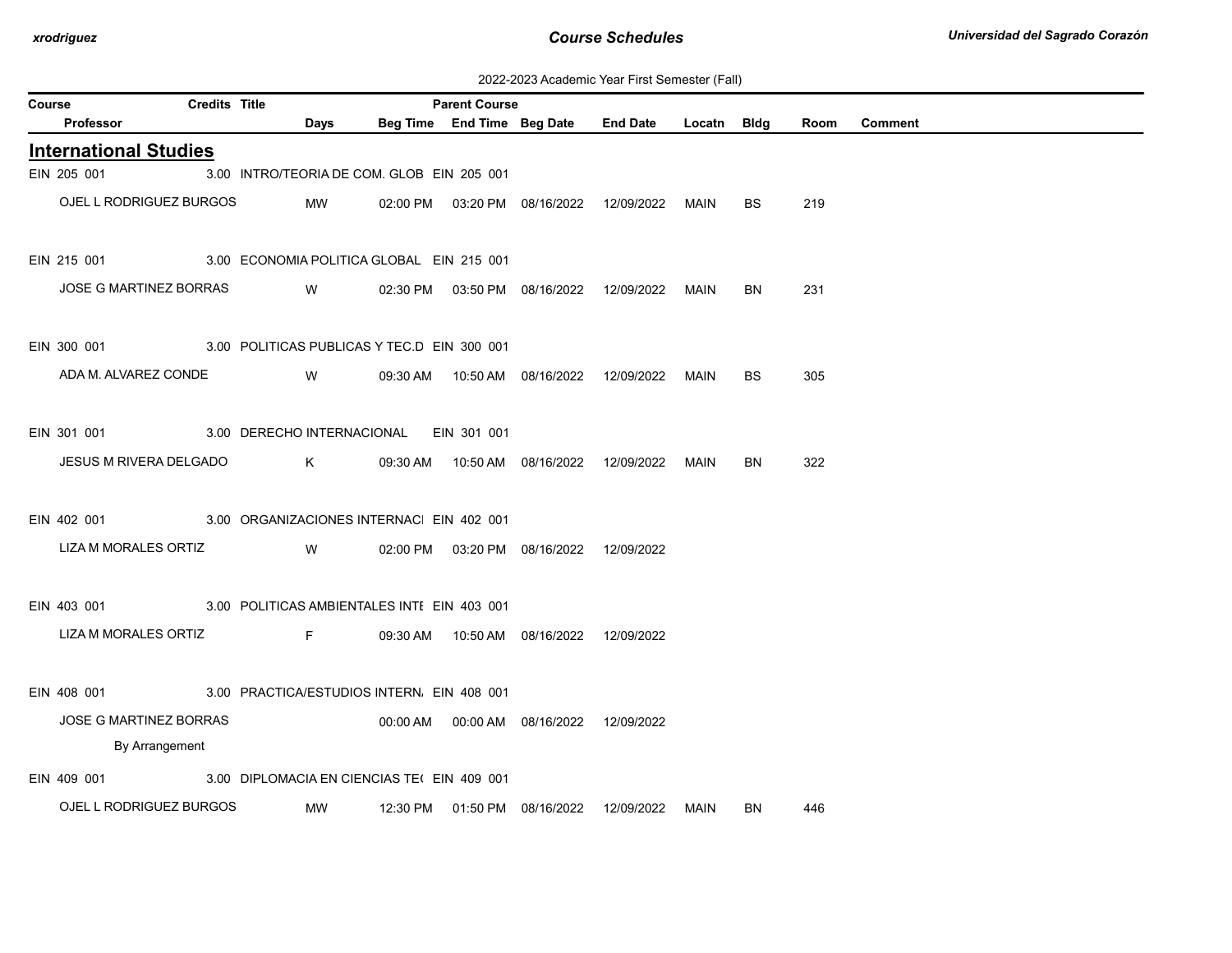| 2022-2023 Academic Year First Semester (Fall) |  |  |  |  |
|-----------------------------------------------|--|--|--|--|
|-----------------------------------------------|--|--|--|--|

| Course |                             | <b>Credits Title</b> |             |                                           | <b>Parent Course</b> |                                            |                                                  |             |           |      |                |
|--------|-----------------------------|----------------------|-------------|-------------------------------------------|----------------------|--------------------------------------------|--------------------------------------------------|-------------|-----------|------|----------------|
|        | Professor                   |                      | <b>Days</b> |                                           |                      | Beg Time End Time Beg Date                 | <b>End Date</b>                                  | Locatn Bldg |           | Room | <b>Comment</b> |
|        | <b>Entrepreneurship</b>     |                      |             |                                           |                      |                                            |                                                  |             |           |      |                |
|        | EMP 113 001                 |                      |             | 3.00 PROYECTO DE EMP: FASE DE EMP 113 001 |                      |                                            |                                                  |             |           |      |                |
|        | YANMARI ALICEA LOPEZ        |                      | MW          |                                           |                      | 09:00 AM  10:20 AM  08/16/2022  12/09/2022 |                                                  | MAIN        | BN.       | 236  |                |
|        | EMP 113 002                 |                      |             | 3.00 PROYECTO DE EMP: FASE DE EMP 113 002 |                      |                                            |                                                  |             |           |      |                |
|        | JOSE CARLOS SANCHEZ CINTRON |                      | MW          |                                           |                      | 11:00 AM  12:20 PM  08/16/2022  12/09/2022 |                                                  | MAIN        | <b>BS</b> | 304  |                |
|        | EMP 113 003                 |                      |             | 3.00 PROYECTO DE EMP: FASE DE EMP 113 003 |                      |                                            |                                                  |             |           |      |                |
|        | JESSICA LUGO MELENDEZ       |                      | MW          |                                           |                      | 12:30 PM  01:50 PM  08/16/2022  12/09/2022 |                                                  | MAIN        | <b>BN</b> | 236  |                |
|        | EMP 113 004                 |                      |             | 3.00 PROYECTO DE EMP: FASE DE EMP 113 004 |                      |                                            |                                                  |             |           |      |                |
|        | YANMARI ALICEA LOPEZ        |                      | KT          |                                           |                      | 09:30 AM  10:50 AM  08/16/2022  12/09/2022 |                                                  | <b>MAIN</b> | BS.       | 204  |                |
|        | EMP 113 005                 |                      |             | 3.00 PROYECTO DE EMP: FASE DE EMP 113 005 |                      |                                            |                                                  |             |           |      |                |
|        | YANMARI ALICEA LOPEZ        |                      | KT          |                                           |                      | 12:30 PM  01:50 PM  08/16/2022  12/09/2022 |                                                  |             |           |      |                |
|        | EMP 113 006                 |                      |             | 3.00 PROYECTO DE EMP: FASE DE EMP 113 006 |                      |                                            |                                                  |             |           |      |                |
|        | VICTOR A GONZALEZ PEREZ     |                      | KT          |                                           |                      | 01:30 PM  02:50 PM  08/16/2022  12/09/2022 |                                                  | MAIN        | BS.       | 307  |                |
|        | EMP 113 007                 |                      |             | 3.00 PROYECTO DE EMP: FASE DE EMP 113 007 |                      |                                            |                                                  |             |           |      |                |
|        | SANDRA R PEDRAZA TORRES     |                      | KT          |                                           |                      | 03:30 PM  04:50 PM  08/16/2022  12/09/2022 |                                                  | MAIN        | <b>BS</b> | 203  |                |
|        | EMP 213 001                 |                      |             | 3.00 PROYECTO DE EMP: FASE DE EMP 213 001 |                      |                                            |                                                  |             |           |      |                |
|        | ARMANDO DIAZ PEREZ          |                      | MW          |                                           |                      |                                            | 08:00 AM  09:20 AM  08/16/2022  12/09/2022  MAIN |             | BS.       | 203  |                |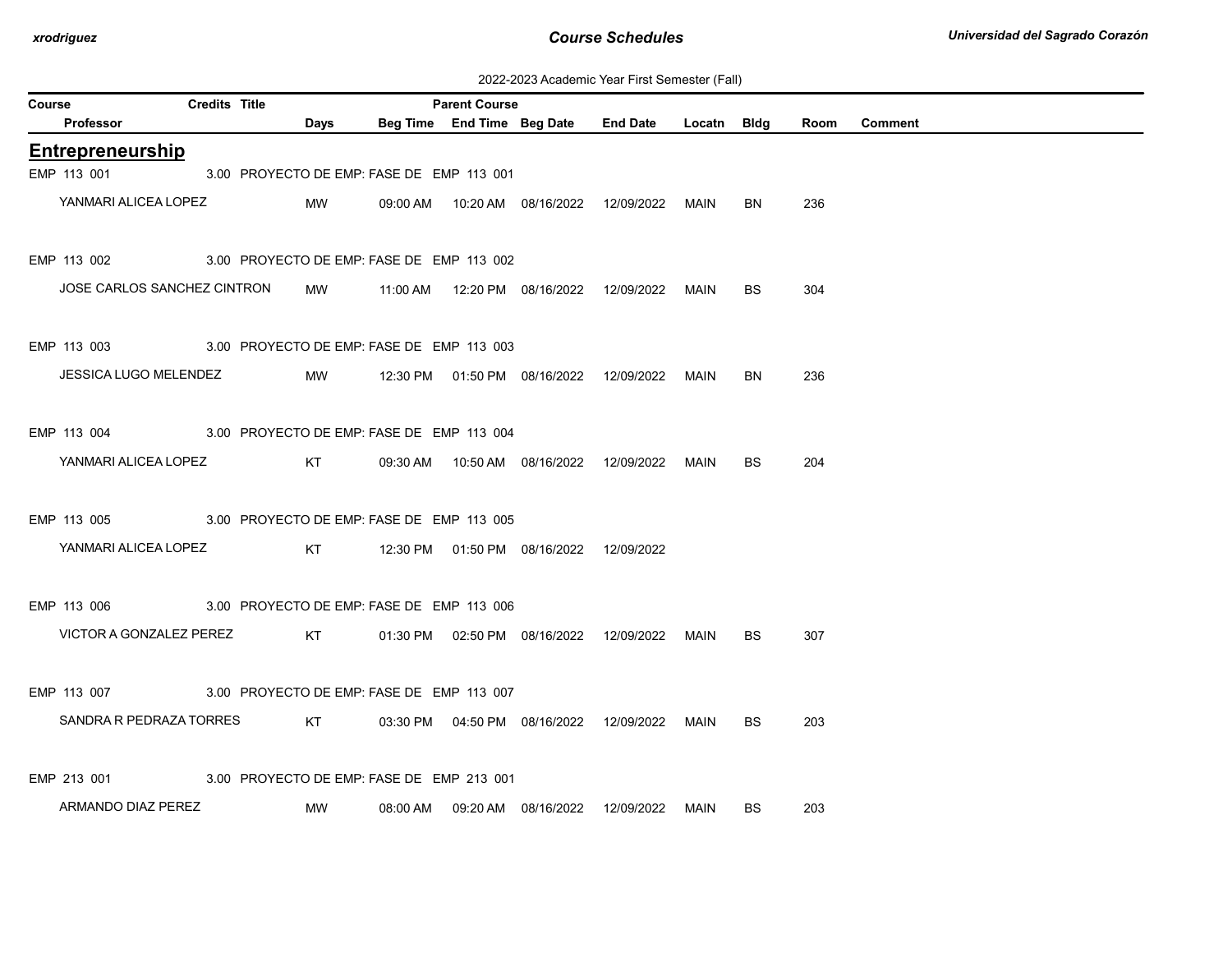| 2022-2023 Academic Year First Semester (Fall) |  |  |  |  |
|-----------------------------------------------|--|--|--|--|
|-----------------------------------------------|--|--|--|--|

| Course |                          | <b>Credits Title</b> |      |                                           | <b>Parent Course</b> |                                            |                 |        |           |      |                |
|--------|--------------------------|----------------------|------|-------------------------------------------|----------------------|--------------------------------------------|-----------------|--------|-----------|------|----------------|
|        | Professor                |                      | Days |                                           |                      | Beg Time End Time Beg Date                 | <b>End Date</b> | Locatn | Bldg      | Room | <b>Comment</b> |
|        | <b>Entrepreneurship</b>  |                      |      |                                           |                      |                                            |                 |        |           |      |                |
|        | EMP 213 002              |                      |      | 3.00 PROYECTO DE EMP: FASE DE EMP 213 002 |                      |                                            |                 |        |           |      |                |
|        | ARMANDO DIAZ PEREZ       |                      | MW   |                                           |                      | 09:30 AM  10:50 AM  08/16/2022  12/09/2022 |                 | MAIN   | BS.       | 203  |                |
|        | EMP 213 003              |                      |      | 3.00 PROYECTO DE EMP: FASE DE EMP 213 003 |                      |                                            |                 |        |           |      |                |
|        | LUIS G TIRADO SOTO       |                      | MW   | 09:30 AM                                  |                      | 10:50 AM  08/16/2022                       | 12/09/2022      | MAIN   | BS        | 307  |                |
|        | EMP 213 004              |                      |      | 3.00 PROYECTO DE EMP: FASE DE EMP 213 004 |                      |                                            |                 |        |           |      |                |
|        | ARMANDO DIAZ PEREZ       |                      | MW   |                                           |                      | 12:30 PM  01:50 PM  08/16/2022  12/09/2022 |                 | MAIN   | BS.       | 203  |                |
|        | EMP 213 005              |                      |      | 3.00 PROYECTO DE EMP: FASE DE EMP 213 005 |                      |                                            |                 |        |           |      |                |
|        |                          |                      | KT   |                                           |                      | 09:30 AM  10:50 AM  08/16/2022  12/09/2022 |                 | MAIN   | <b>BS</b> | 203  |                |
|        | EMP 213 006              |                      |      | 3.00 PROYECTO DE EMP: FASE DE EMP 213 006 |                      |                                            |                 |        |           |      |                |
|        | CAROLINA QUINTERO RIVERA |                      | KT   |                                           |                      |                                            |                 | MAIN   | <b>BS</b> | 308  |                |
|        | EMP 213 007              |                      |      | 3.00 PROYECTO DE EMP: FASE DE EMP 213 007 |                      |                                            |                 |        |           |      |                |
|        | KEREN E ACEVEDO SUAREZ   |                      | KT   |                                           |                      | 11:00 AM  12:20 PM  08/16/2022  12/09/2022 |                 | MAIN   | BS.       | 204  |                |
|        | EMP 213 008              |                      |      | 3.00 PROYECTO DE EMP: FASE DE EMP 213 008 |                      |                                            |                 |        |           |      |                |
|        | JESSICA LUGO MELENDEZ    |                      | KT   |                                           |                      | 12:30 PM  01:50 PM  08/16/2022  12/09/2022 |                 | MAIN   | BS.       | 203  |                |
|        | EMP 213 009              |                      |      | 3.00 PROYECTO DE EMP: FASE DE EMP 213 009 |                      |                                            |                 |        |           |      |                |
|        |                          |                      |      |                                           |                      |                                            |                 |        |           |      |                |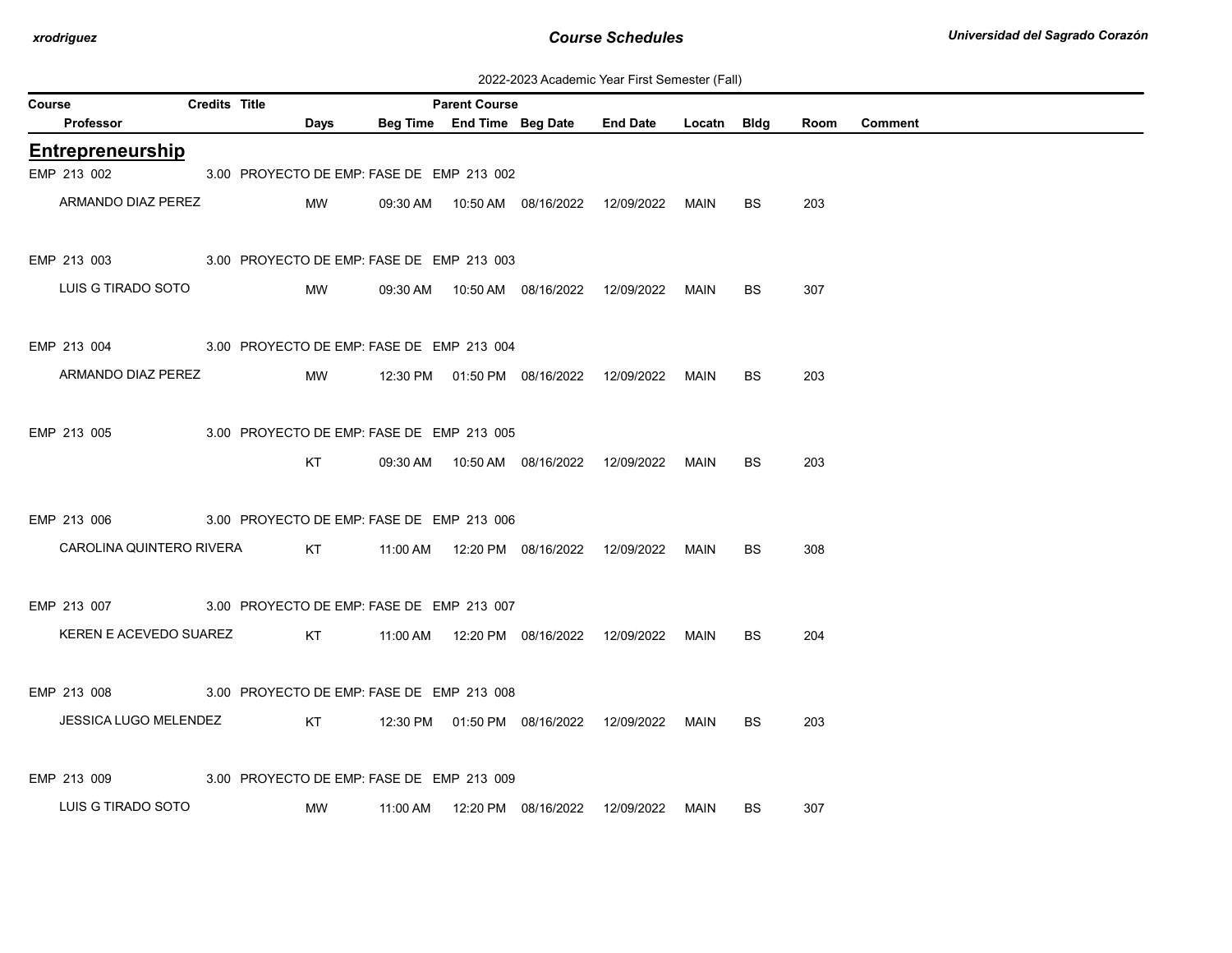| 2022-2023 Academic Year First Semester (Fall) |  |  |  |  |
|-----------------------------------------------|--|--|--|--|
|-----------------------------------------------|--|--|--|--|

| <b>Credits Title</b><br><b>Parent Course</b><br>Course |  |  |                                           |  |  |                                            |                                                 |      |           |      |         |
|--------------------------------------------------------|--|--|-------------------------------------------|--|--|--------------------------------------------|-------------------------------------------------|------|-----------|------|---------|
| Professor                                              |  |  | Days                                      |  |  |                                            | Beg Time End Time Beg Date End Date Locatn Bldg |      |           | Room | Comment |
| <b>Entrepreneurship</b>                                |  |  |                                           |  |  |                                            |                                                 |      |           |      |         |
| EMP 213 081                                            |  |  | 3.00 PROYECTO DE EMP: FASE DE EMP 213 081 |  |  |                                            |                                                 |      |           |      |         |
| LUIS G TIRADO SOTO                                     |  |  | KT                                        |  |  | 05:30 PM  06:50 PM  08/16/2022  12/09/2022 |                                                 |      |           |      |         |
| EMP 213 082                                            |  |  | 3.00 PROYECTO DE EMP: FASE DE EMP 213 082 |  |  |                                            |                                                 |      |           |      |         |
| CAROLINA QUINTERO RIVERA                               |  |  | KT                                        |  |  | 05:30 PM  06:50 PM  08/16/2022  12/09/2022 |                                                 |      |           |      |         |
| EMP 311 001 3.00 PROY EMPRENDIMIENTO FASI EMP 311 001  |  |  |                                           |  |  |                                            |                                                 |      |           |      |         |
| ALEJANDRO H SILVA DIAZ                                 |  |  | MW                                        |  |  |                                            |                                                 |      | <b>BS</b> | 303  |         |
| EMP 311 002                                            |  |  | 3.00 PROY EMPRENDIMIENTO FASI EMP 311 002 |  |  |                                            |                                                 |      |           |      |         |
|                                                        |  |  | MW                                        |  |  |                                            |                                                 |      | <b>BS</b> | 303  |         |
| EMP 311 003                                            |  |  | 3.00 PROY EMPRENDIMIENTO FASI EMP 311 003 |  |  |                                            |                                                 |      |           |      |         |
|                                                        |  |  | MW                                        |  |  | 12:30 PM  01:50 PM  08/16/2022  12/09/2022 |                                                 | MAIN | <b>BS</b> | 307  |         |
| EMP 311 004                                            |  |  | 3.00 PROY EMPRENDIMIENTO FASI EMP 311 004 |  |  |                                            |                                                 |      |           |      |         |
|                                                        |  |  | MW                                        |  |  | 12:30 PM  01:50 PM  08/16/2022  12/09/2022 |                                                 |      |           |      |         |
| EMP 311 005                                            |  |  | 3.00 PROY EMPRENDIMIENTO FASI EMP 311 005 |  |  |                                            |                                                 |      |           |      |         |
|                                                        |  |  | MW                                        |  |  | 11:00 AM  12:20 PM  08/16/2022  12/09/2022 |                                                 |      |           |      |         |
| EMP 311 006                                            |  |  | 3.00 PROY EMPRENDIMIENTO FASI EMP 311 006 |  |  |                                            |                                                 |      |           |      |         |
|                                                        |  |  | MW                                        |  |  | 12:30 PM  01:50 PM  08/16/2022  12/09/2022 |                                                 |      |           |      |         |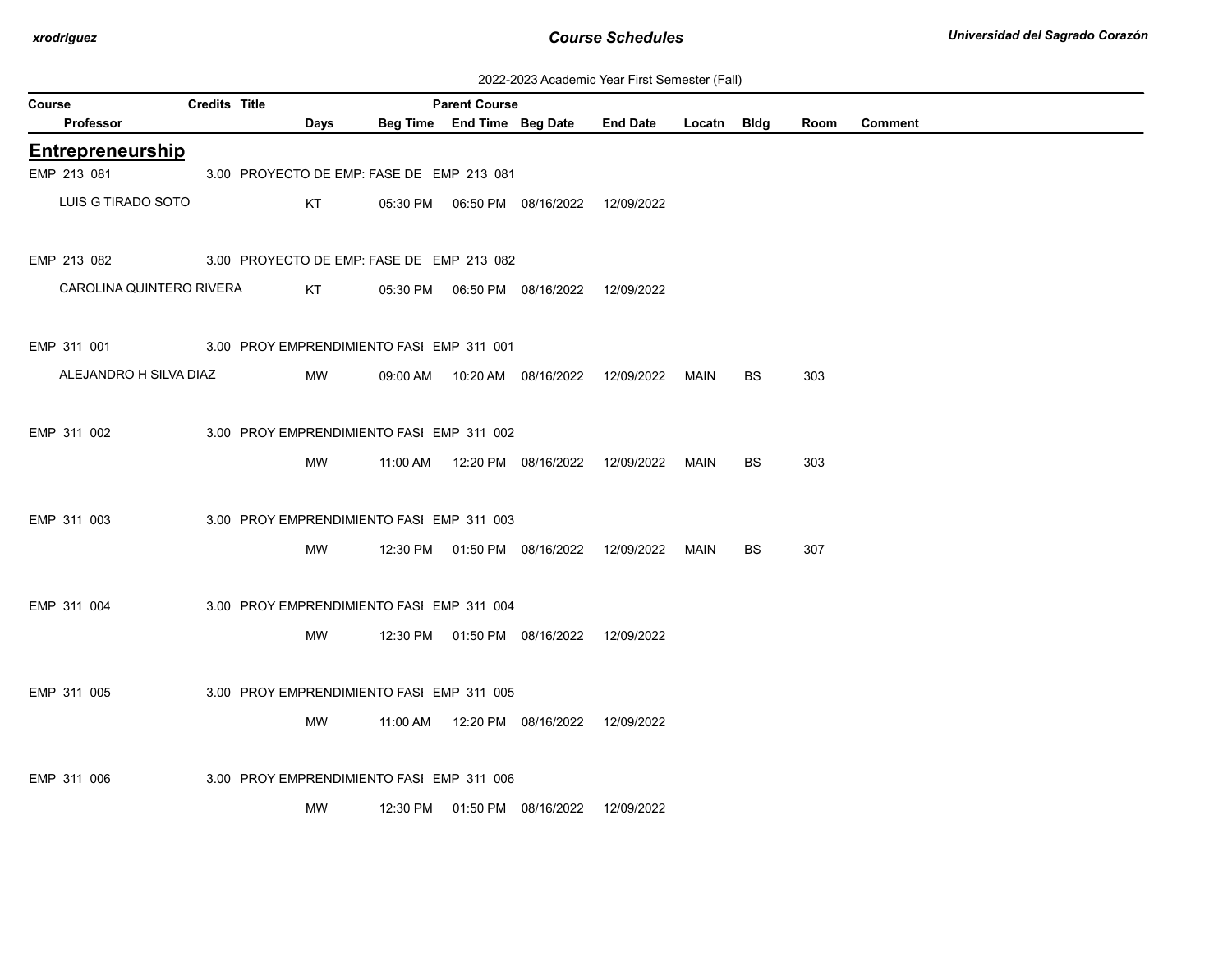| 2022-2023 Academic Year First Semester (Fall) |  |  |  |  |
|-----------------------------------------------|--|--|--|--|
|-----------------------------------------------|--|--|--|--|

| Credits Title<br><b>Parent Course</b><br>Course |                         |  |  |                                           |          |  |                                            |                                                  |      |           |      |                |
|-------------------------------------------------|-------------------------|--|--|-------------------------------------------|----------|--|--------------------------------------------|--------------------------------------------------|------|-----------|------|----------------|
|                                                 | Professor               |  |  | Days                                      |          |  | Beg Time End Time Beg Date                 | End Date Locatn Bldg                             |      |           | Room | <b>Comment</b> |
|                                                 | <b>Entrepreneurship</b> |  |  |                                           |          |  |                                            |                                                  |      |           |      |                |
| EMP 311 007                                     |                         |  |  | 3.00 PROY EMPRENDIMIENTO FASI EMP 311 007 |          |  |                                            |                                                  |      |           |      |                |
|                                                 |                         |  |  | KT                                        | 09:30 AM |  | 10:50 AM  08/16/2022  12/09/2022           |                                                  | MAIN | <b>BS</b> | 303  |                |
|                                                 |                         |  |  |                                           |          |  |                                            |                                                  |      |           |      |                |
| EMP 311 008                                     |                         |  |  | 3.00 PROY EMPRENDIMIENTO FASI EMP 311 008 |          |  |                                            |                                                  |      |           |      |                |
|                                                 |                         |  |  | KT                                        | 11:00 AM |  | 12:20 PM 08/16/2022                        | 12/09/2022                                       | MAIN | BS        | 303  |                |
|                                                 |                         |  |  |                                           |          |  |                                            |                                                  |      |           |      |                |
| EMP 311 009                                     |                         |  |  | 3.00 PROY EMPRENDIMIENTO FASI EMP 311 009 |          |  |                                            |                                                  |      |           |      |                |
|                                                 |                         |  |  | KT                                        |          |  | 12:30 PM  01:50 PM  08/16/2022  12/09/2022 |                                                  | MAIN | BS.       | 205  |                |
|                                                 |                         |  |  |                                           |          |  |                                            |                                                  |      |           |      |                |
| EMP 311 010                                     |                         |  |  | 3.00 PROY EMPRENDIMIENTO FASI EMP 311 010 |          |  |                                            |                                                  |      |           |      |                |
|                                                 |                         |  |  | KT                                        |          |  | 09:30 AM  10:50 AM  08/16/2022  12/09/2022 |                                                  |      |           |      |                |
|                                                 |                         |  |  |                                           |          |  |                                            |                                                  |      |           |      |                |
| EMP 311 011                                     |                         |  |  | 3.00 PROY EMPRENDIMIENTO FASI EMP 311 011 |          |  |                                            |                                                  |      |           |      |                |
|                                                 |                         |  |  |                                           |          |  |                                            |                                                  |      |           |      |                |
|                                                 |                         |  |  | KT                                        |          |  | 11:00 AM  12:20 PM  08/16/2022  12/09/2022 |                                                  |      |           |      |                |
|                                                 |                         |  |  |                                           |          |  |                                            |                                                  |      |           |      |                |
| EMP 311 012                                     |                         |  |  | 3.00 PROY EMPRENDIMIENTO FASI EMP 311 012 |          |  |                                            |                                                  |      |           |      |                |
|                                                 |                         |  |  | KT                                        |          |  | 12:30 PM  01:50 PM  08/16/2022  12/09/2022 |                                                  |      |           |      |                |
|                                                 |                         |  |  |                                           |          |  |                                            |                                                  |      |           |      |                |
| EMP 311 013                                     |                         |  |  | 3.00 PROY EMPRENDIMIENTO FASI EMP 311 013 |          |  |                                            |                                                  |      |           |      |                |
|                                                 |                         |  |  | MW                                        |          |  |                                            | 09:30 AM  10:50 AM  08/16/2022  12/09/2022  MAIN |      | BS.       | 308  |                |
|                                                 |                         |  |  |                                           |          |  |                                            |                                                  |      |           |      |                |
| EMP 311 014                                     |                         |  |  | 3.00 PROY EMPRENDIMIENTO FASI EMP 311 014 |          |  |                                            |                                                  |      |           |      |                |
|                                                 | MARIA V LOPEZ TORRES    |  |  | MW                                        |          |  | 03:30 PM  04:50 PM  08/16/2022             | 12/09/2022                                       |      |           |      |                |
|                                                 |                         |  |  |                                           |          |  |                                            |                                                  |      |           |      |                |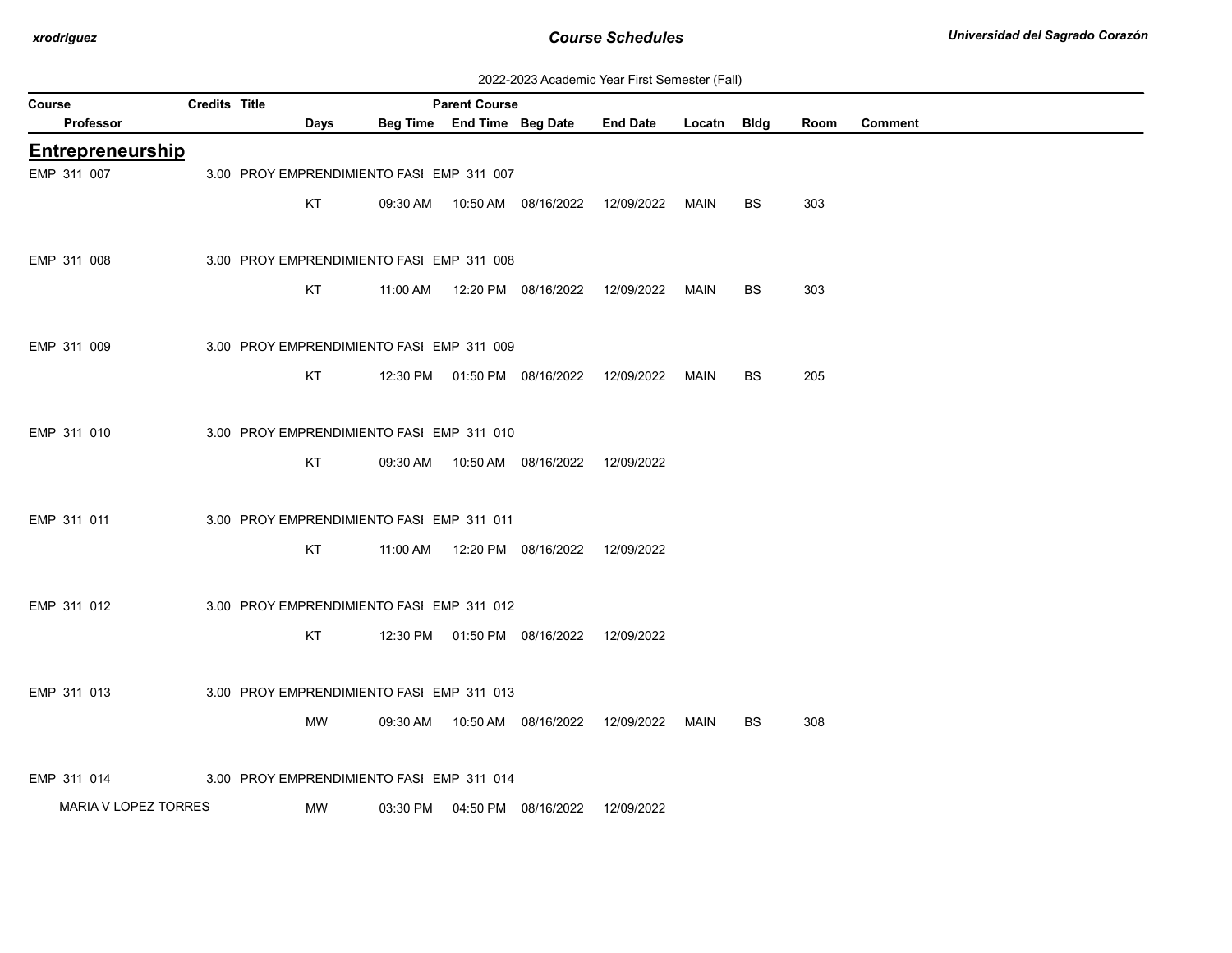| 2022-2023 Academic Year First Semester (Fall) |  |  |  |  |
|-----------------------------------------------|--|--|--|--|
|-----------------------------------------------|--|--|--|--|

|        | ZUZZ-ZUZ3 ACAGEMIC TEAL FILSE SEMESTER (FAII)         |                                           |           |  |                            |                                            |                                                  |             |           |      |                   |  |
|--------|-------------------------------------------------------|-------------------------------------------|-----------|--|----------------------------|--------------------------------------------|--------------------------------------------------|-------------|-----------|------|-------------------|--|
| Course |                                                       | <b>Credits Title</b>                      |           |  | <b>Parent Course</b>       |                                            |                                                  |             |           |      |                   |  |
|        | Professor                                             |                                           | Days      |  | Beg Time End Time Beg Date |                                            | <b>End Date</b>                                  | Locatn Bldg |           | Room | <b>Comment</b>    |  |
|        | <b>Entrepreneurship</b>                               |                                           |           |  |                            |                                            |                                                  |             |           |      |                   |  |
|        | EMP 311 015                                           | 3.00 PROY EMPRENDIMIENTO FASI EMP 311 015 |           |  |                            |                                            |                                                  |             |           |      |                   |  |
|        | SUGEILL M BONILLA CARDONA                             |                                           | MW        |  |                            | 03:30 PM  04:50 PM  08/16/2022  12/09/2022 |                                                  |             |           |      |                   |  |
|        | EMP 311 016                                           | 3.00 PROY EMPRENDIMIENTO FASI EMP 311 016 |           |  |                            |                                            |                                                  |             |           |      |                   |  |
|        | SUGEILL M BONILLA CARDONA                             |                                           | KT.       |  |                            | 03:30 PM  04:50 PM  08/16/2022  12/09/2022 |                                                  |             |           |      |                   |  |
|        | EMP 311 017                                           | 3.00 PROY EMPRENDIMIENTO FASI EMP 311 017 |           |  |                            |                                            |                                                  |             |           |      |                   |  |
|        | EDDIE P RIVERA CINTRON                                |                                           | <b>KT</b> |  |                            | 09:30 AM  10:50 AM  08/16/2022  12/09/2022 |                                                  | MAIN        | <b>BS</b> | 308  | Programa Mercadeo |  |
|        | EMP 311 081 3.00 PROY EMPRENDIMIENTO FASI EMP 311 081 |                                           |           |  |                            |                                            |                                                  |             |           |      |                   |  |
|        | SUGEILL M BONILLA CARDONA                             |                                           | KT        |  |                            | 05:30 PM  06:50 PM  08/16/2022  12/09/2022 |                                                  |             |           |      |                   |  |
|        | EMP 311 082                                           | 3.00 PROY EMPRENDIMIENTO FASI EMP 311 082 |           |  |                            |                                            |                                                  |             |           |      |                   |  |
|        | RAFAEL J GUZMAN PEREIRA                               |                                           | KT        |  |                            | 05:30 PM  06:50 PM  08/16/2022  12/09/2022 |                                                  |             |           |      |                   |  |
|        | EMP 312 001                                           | 3.00 PROY EMPRENDI FASE DESAF EMP 312 001 |           |  |                            |                                            |                                                  |             |           |      |                   |  |
|        | MIGUEL A RODRIGUEZ CARRASQUILL KT                     |                                           |           |  |                            | 09:30 AM  10:50 AM  08/16/2022  12/09/2022 |                                                  | MAIN        | <b>BS</b> | 307  |                   |  |
|        | EMP 312 002                                           | 3.00 PROY EMPRENDI FASE DESAF EMP 312 002 |           |  |                            |                                            |                                                  |             |           |      |                   |  |
|        |                                                       |                                           | MW        |  |                            |                                            | 09:30 AM  10:50 AM  08/16/2022  12/09/2022  MAIN |             | <b>BS</b> | 309  |                   |  |
|        | EMP 312 003                                           | 3.00 PROY EMPRENDI FASE DESAF EMP 312 003 |           |  |                            |                                            |                                                  |             |           |      |                   |  |
|        | MIGUEL A RODRIGUEZ CARRASQUILL KT                     |                                           |           |  |                            | 11:00 AM  12:20 PM  08/16/2022  12/09/2022 |                                                  | MAIN        | <b>BS</b> | 307  |                   |  |
|        |                                                       |                                           |           |  |                            |                                            |                                                  |             |           |      |                   |  |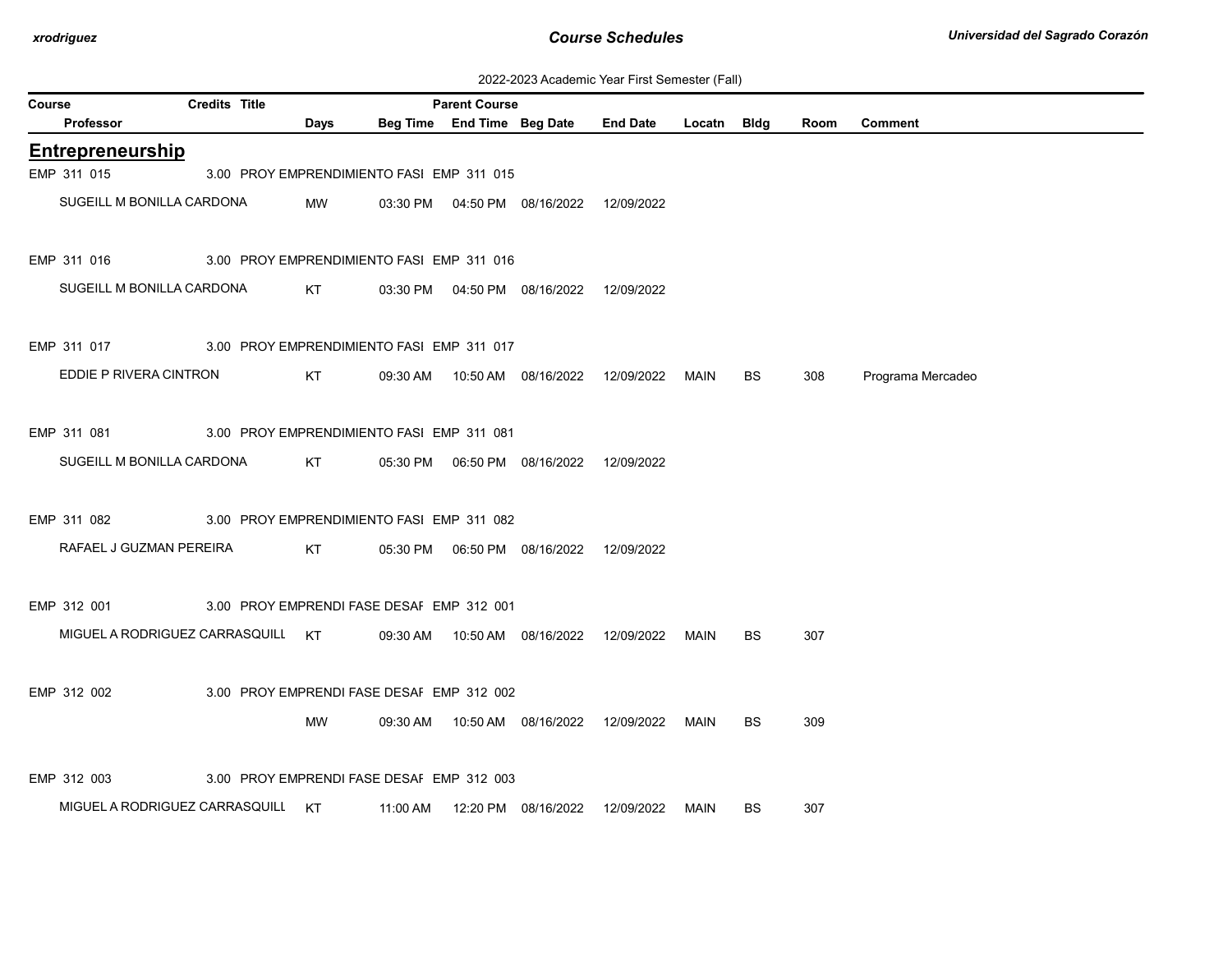| 2022-2023 Academic Year First Semester (Fall) |  |  |  |  |
|-----------------------------------------------|--|--|--|--|
|-----------------------------------------------|--|--|--|--|

|        | ZUZZ-ZUZ3 ACAGEMIC TEAL FILSE SEMESTER (FAII)         |                      |  |                                                                                                                 |                                           |                      |                                            |  |             |  |      |                |
|--------|-------------------------------------------------------|----------------------|--|-----------------------------------------------------------------------------------------------------------------|-------------------------------------------|----------------------|--------------------------------------------|--|-------------|--|------|----------------|
| Course |                                                       | <b>Credits Title</b> |  |                                                                                                                 |                                           | <b>Parent Course</b> |                                            |  |             |  |      |                |
|        | <b>Professor</b>                                      |                      |  | <b>Days</b>                                                                                                     |                                           |                      | Beg Time End Time Beg Date End Date        |  | Locatn Bldg |  | Room | <b>Comment</b> |
|        | <b>Entrepreneurship</b>                               |                      |  |                                                                                                                 |                                           |                      |                                            |  |             |  |      |                |
|        | EMP 312 004                                           |                      |  |                                                                                                                 | 3.00 PROY EMPRENDI FASE DESAI EMP 312 004 |                      |                                            |  |             |  |      |                |
|        | JAIME SANTIAGO ROMAN                                  |                      |  | Fig. 1997                                                                                                       |                                           |                      | 09:00 AM  11:50 AM  08/16/2022  12/09/2022 |  |             |  |      |                |
|        | EMP 312 081 3.00 PROY EMPRENDI FASE DESAF EMP 312 081 |                      |  |                                                                                                                 |                                           |                      |                                            |  |             |  |      |                |
|        | JOREL M LOPEZ VILLAMIL                                |                      |  | MW                                                                                                              |                                           |                      |                                            |  |             |  |      |                |
|        | EMP 312 082 3.00 PROY EMPRENDI FASE DESAF EMP 312 082 |                      |  |                                                                                                                 |                                           |                      |                                            |  |             |  |      |                |
|        | JOREL M LOPEZ VILLAMIL                                |                      |  | KT                                                                                                              |                                           |                      |                                            |  |             |  |      |                |
|        | EMP 312 083                                           |                      |  |                                                                                                                 | 3.00 PROY EMPRENDI FASE DESAF EMP 312 083 |                      |                                            |  |             |  |      |                |
|        |                                                       |                      |  | KT                                                                                                              |                                           |                      | 05:30 PM  06:50 PM  08/16/2022  12/09/2022 |  |             |  |      |                |
|        | EMP 411 081                                           |                      |  |                                                                                                                 | 3.00 PROY EMPRENDIMIEN FASE E EMP 411 081 |                      |                                            |  |             |  |      |                |
|        | RAFAEL E MARIN MARQUEZ                                |                      |  | MW                                                                                                              |                                           |                      | 07:00 PM  08:20 PM  08/16/2022  12/09/2022 |  |             |  |      |                |
|        | EMP 411 082                                           |                      |  |                                                                                                                 | 3.00 PROY EMPRENDIMIEN FASE E EMP 411 082 |                      |                                            |  |             |  |      |                |
|        | RAFAEL E MARIN MARQUEZ                                |                      |  | KT                                                                                                              |                                           |                      | 07:00 PM  08:20 PM  08/16/2022  12/09/2022 |  |             |  |      |                |
|        | EMP 413 001 6.00 PROY EMPREN/FASE DE EJEC EMP 413 001 |                      |  |                                                                                                                 |                                           |                      |                                            |  |             |  |      |                |
|        | WILFREDO ORAMA GONZALEZ                               |                      |  | KT the set of the set of the set of the set of the set of the set of the set of the set of the set of the set o |                                           |                      | 12:30 PM  01:50 PM  08/16/2022  12/09/2022 |  |             |  |      |                |
|        | <b>Nursing</b>                                        |                      |  |                                                                                                                 |                                           |                      |                                            |  |             |  |      |                |
|        | ENF 101 001                                           |                      |  |                                                                                                                 | 3.00 FUNDAMENTOS EN ENFERME ENF 101 001   |                      |                                            |  |             |  |      |                |

FRANCES M PONTE SANCHEZ W 01:30 PM 04:20 PM 08/16/2022 12/09/2022 MAIN BN 502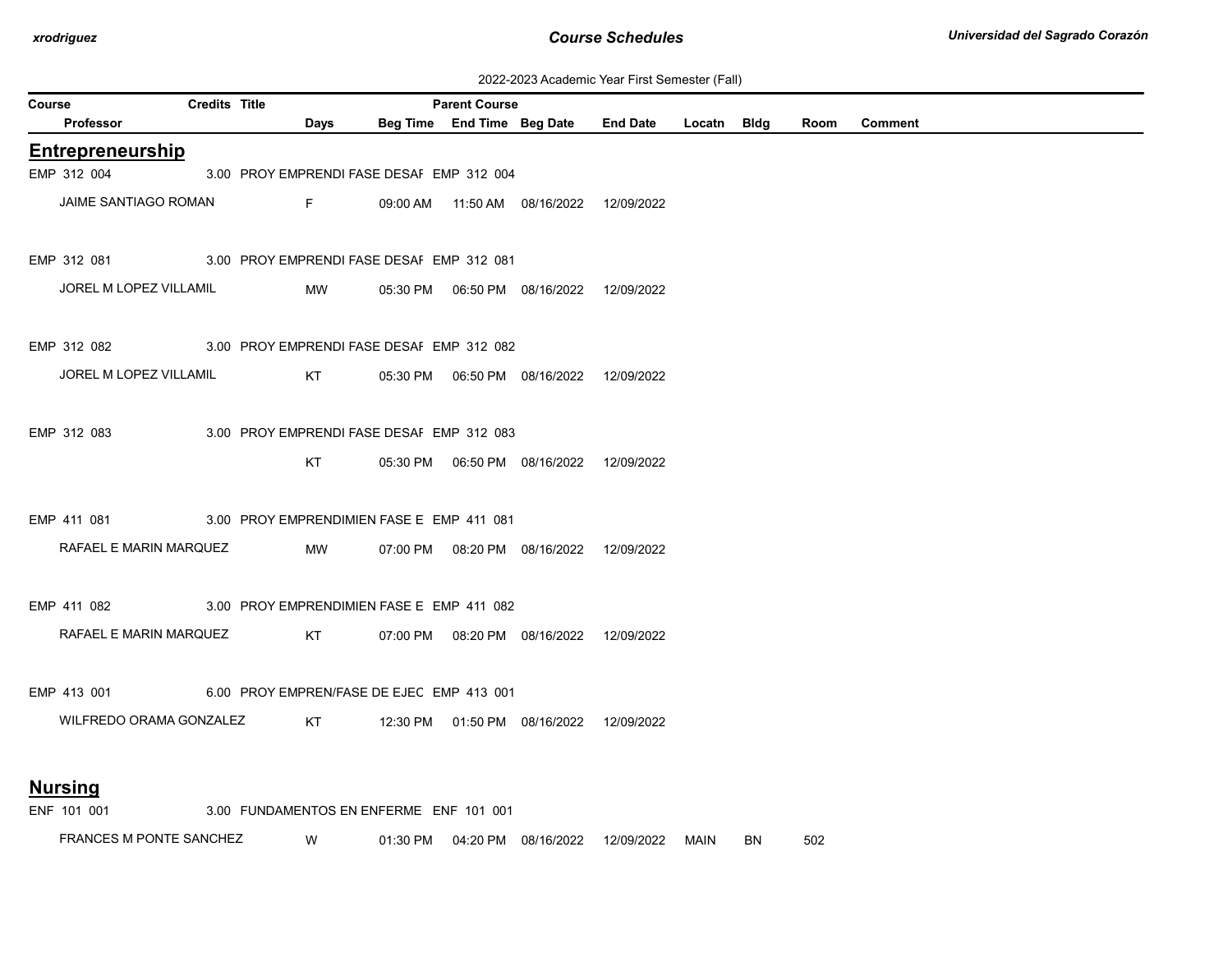| 2022-2023 Academic Year First Semester (Fall) |  |  |  |  |
|-----------------------------------------------|--|--|--|--|
|-----------------------------------------------|--|--|--|--|

| Course |                                  | <b>Credits Title</b> |                                                                                                                                                                                                                                     |              | <b>Parent Course</b> |                                                  |      |           |      |                |
|--------|----------------------------------|----------------------|-------------------------------------------------------------------------------------------------------------------------------------------------------------------------------------------------------------------------------------|--------------|----------------------|--------------------------------------------------|------|-----------|------|----------------|
|        | Professor                        |                      | Days                                                                                                                                                                                                                                |              |                      | Beg Time End Time Beg Date End Date Locatn Bldg  |      |           | Room | <b>Comment</b> |
|        | <u>Nursing</u>                   |                      |                                                                                                                                                                                                                                     |              |                      |                                                  |      |           |      |                |
|        | ENF 101T 071                     |                      | 0.00 FUNDAMENTOS EN ENFERME ENF 101T 071                                                                                                                                                                                            |              |                      |                                                  |      |           |      |                |
|        | LIZ YANIRA VIDAL SANJURJOS       |                      | $M_{\rm H}$                                                                                                                                                                                                                         |              |                      | 01:30 PM  03:30 PM  08/16/2022  12/09/2022  MAIN |      | BS.       | 314B |                |
|        | ENF 206 001 2.00 ESTIMADO FISICO |                      |                                                                                                                                                                                                                                     | ENF 206 001  |                      |                                                  |      |           |      |                |
|        | ANA V SANTIAGO SIERRA            |                      | <b>W</b> and the set of the set of the set of the set of the set of the set of the set of the set of the set of the set of the set of the set of the set of the set of the set of the set of the set of the set of the set of the s |              |                      | 01:30 PM  03:20 PM  08/16/2022  12/09/2022       | MAIN | BN        | 503  |                |
|        | ENF 230 001 3.00 FISIOPATOLOGIA  |                      |                                                                                                                                                                                                                                     | ENF 230 001  |                      |                                                  |      |           |      |                |
|        | LOURDES RAMOS RAMOS              |                      | $M_{\rm H}$ and $M_{\rm H}$ and $M_{\rm H}$ and $M_{\rm H}$                                                                                                                                                                         |              |                      | 01:30 PM  04:30 PM  08/16/2022  12/09/2022       | MAIN | BN        | 502  |                |
|        | ENF 231 001 3.00 FARMACOLOGIA    |                      |                                                                                                                                                                                                                                     | ENF 231 001  |                      |                                                  |      |           |      |                |
|        | FRANCES M PONTE SANCHEZ          |                      | $\mathsf K$                                                                                                                                                                                                                         |              |                      | 09:00 AM  11:50 AM  08/16/2022  12/09/2022       | MAIN | BN        | 502  |                |
|        | ENF 231T 071 0.00 FARMACOLOGIA   |                      |                                                                                                                                                                                                                                     | ENF 231T 071 |                      |                                                  |      |           |      |                |
|        | ZULETTEVY MEDINA BETANCOURT W    |                      |                                                                                                                                                                                                                                     |              |                      | 01:30 PM  03:30 PM  08/16/2022  12/09/2022       | MAIN | <b>BS</b> | 314M |                |
|        | ENF 301 001 3.00 MATERNIDAD      |                      |                                                                                                                                                                                                                                     |              | ENF 301 001          |                                                  |      |           |      |                |
|        | FRANCES M PONTE SANCHEZ M        |                      |                                                                                                                                                                                                                                     |              |                      | 01:30 PM  04:20 PM  08/16/2022  12/09/2022  MAIN |      | BN.       | 503  |                |
|        | ENF 301T 071 0.00 MATERNIDAD     |                      |                                                                                                                                                                                                                                     |              | ENF 301T 071         |                                                  |      |           |      |                |
|        | FRANCES M PONTE SANCHEZ          |                      | W                                                                                                                                                                                                                                   |              |                      | 09:00 AM  11:00 AM  08/16/2022  12/09/2022       | MAIN | <b>BS</b> | 314L |                |
|        | ENF 341 001                      |                      | 3.00 MEDICINA Y CIRUGIA I ENF 341 001                                                                                                                                                                                               |              |                      |                                                  |      |           |      |                |
|        | ZULETTEVY MEDINA BETANCOURT      |                      | M   01:30 PM   04:20 PM   08/16/2022  12/09/2022  MAIN                                                                                                                                                                              |              |                      |                                                  |      | BN.       | 504  |                |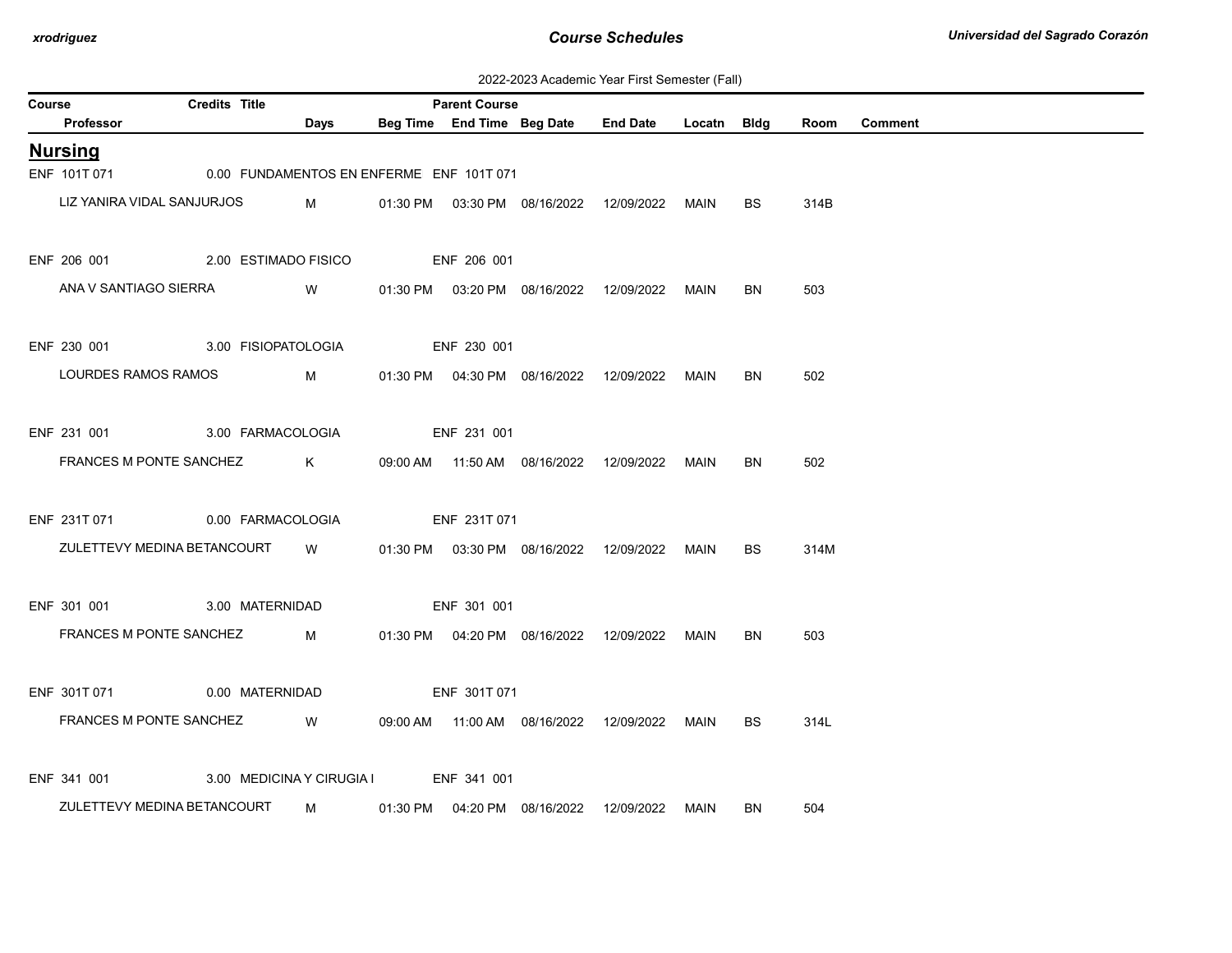| 2022-2023 Academic Year First Semester (Fall) |  |  |  |  |
|-----------------------------------------------|--|--|--|--|
|-----------------------------------------------|--|--|--|--|

| Room Comment |
|--------------|
|              |
|              |
|              |
|              |
|              |
|              |
|              |
|              |
|              |
|              |
|              |
|              |
|              |
|              |
|              |
|              |
|              |
|              |
|              |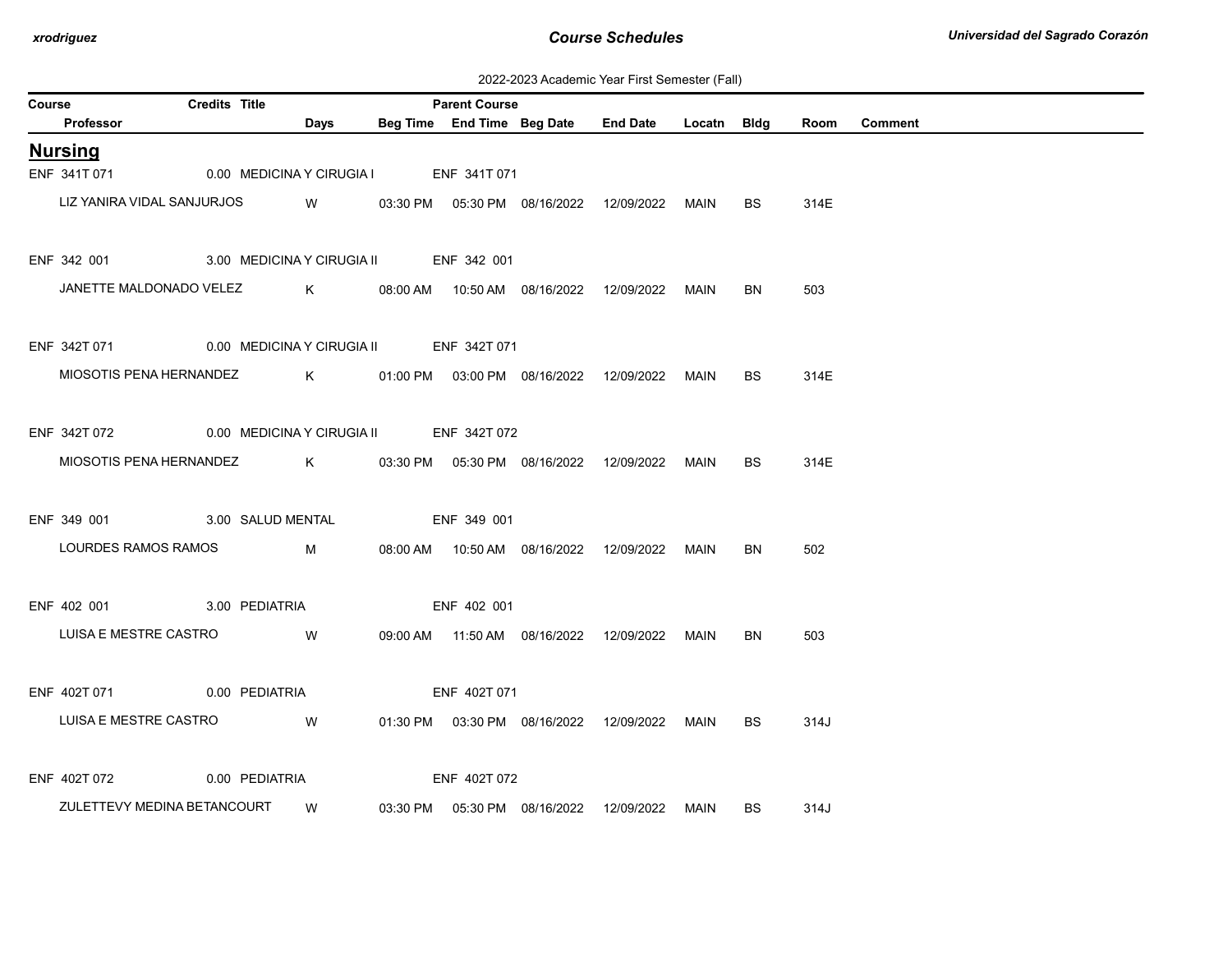| 2022-2023 Academic Year First Semester (Fall) |  |  |  |  |
|-----------------------------------------------|--|--|--|--|
|-----------------------------------------------|--|--|--|--|

| Course |                                                | Credits Title |                                                                                                                                                                                                                                      | <b>Parent Course</b> |                                |                                                   |             |           |      |                |
|--------|------------------------------------------------|---------------|--------------------------------------------------------------------------------------------------------------------------------------------------------------------------------------------------------------------------------------|----------------------|--------------------------------|---------------------------------------------------|-------------|-----------|------|----------------|
|        | Professor                                      |               | Days                                                                                                                                                                                                                                 |                      | Beg Time End Time Beg Date     | <b>End Date</b>                                   | Locatn Bldg |           | Room | <b>Comment</b> |
|        | <b>Nursing</b>                                 |               |                                                                                                                                                                                                                                      |                      |                                |                                                   |             |           |      |                |
|        | ENF 434 001                                    |               | 3.00 TEORIA/PRACTICA ADM/SERV ENF 434 001                                                                                                                                                                                            |                      |                                |                                                   |             |           |      |                |
|        | LUISA E MESTRE CASTRO                          |               | $M_{\rm H}$ and $M_{\rm H}$ and $M_{\rm H}$ and $M_{\rm H}$                                                                                                                                                                          |                      |                                | 09:00 AM  11:50 AM  08/16/2022  12/09/2022        | MAIN        | BN        | 503  |                |
|        |                                                |               |                                                                                                                                                                                                                                      |                      |                                |                                                   |             |           |      |                |
|        | ENF 440 001 3.00 SALUD COMUNITARIA ENF 440 001 |               |                                                                                                                                                                                                                                      |                      |                                |                                                   |             |           |      |                |
|        | ANA V SANTIAGO SIERRA                          |               | M                                                                                                                                                                                                                                    |                      |                                | 09:00 AM  11:50 AM  08/16/2022  12/09/2022        | MAIN        | BN        | 504  |                |
|        |                                                |               |                                                                                                                                                                                                                                      |                      |                                |                                                   |             |           |      |                |
|        | ENF 480 001                                    |               | 3.00 SEMINARIO EN CIENCIAS DE E ENF 480 001                                                                                                                                                                                          |                      |                                |                                                   |             |           |      |                |
|        | LOURDES RAMOS RAMOS                            |               | <b>Solution</b> Service Service Service Service Service Service Service Service Service Service Service Service Service                                                                                                              |                      |                                | 09:00 AM  11:50 AM  08/16/2022  12/09/2022        | MAIN        | BN        | 502  |                |
|        |                                                |               |                                                                                                                                                                                                                                      |                      |                                |                                                   |             |           |      |                |
|        | <b>Nursing Clinical</b>                        |               |                                                                                                                                                                                                                                      |                      |                                |                                                   |             |           |      |                |
|        | ENL 101 002                                    |               | 4.00 FUNDAMENTOS DE ENFERME ENL 101 002                                                                                                                                                                                              |                      |                                |                                                   |             |           |      |                |
|        | LIZ YANIRA VIDAL SANJURJOS                     |               | $\mathsf K$ . The set of $\mathsf K$                                                                                                                                                                                                 |                      |                                | 07:00 AM   03:00 PM  08/16/2022  12/09/2022  MAIN |             | BS.       | 314C |                |
|        |                                                |               |                                                                                                                                                                                                                                      |                      |                                |                                                   |             |           |      |                |
|        | ENL 206 071                                    |               | 1.00 ESTIMADO FISICO                                                                                                                                                                                                                 | ENL 206 071          |                                |                                                   |             |           |      |                |
|        | JANETTE MALDONADO VELEZ                        |               | <b>Since 19</b>                                                                                                                                                                                                                      |                      |                                | 03:30 PM  05:30 PM  08/16/2022  12/09/2022        | MAIN        | <b>BN</b> | 503  |                |
|        |                                                |               |                                                                                                                                                                                                                                      |                      |                                |                                                   |             |           |      |                |
|        | ENL 206 073 1.00 ESTIMADO FISICO               |               |                                                                                                                                                                                                                                      | ENL 206 073          |                                |                                                   |             |           |      |                |
|        | JANETTE MALDONADO VELEZ                        |               | <b>Since 19 and 19 and 19 and 19 and 19 and 19 and 19 and 19 and 19 and 19 and 19 and 19 and 19 and 19 and 19 and 19 and 19 and 19 and 19 and 19 and 19 and 19 and 19 and 19 and 19 and 19 and 19 and 19 and 19 and 19 and 19 an</b> |                      |                                |                                                   | MAIN        | BN        | 505  |                |
|        |                                                |               |                                                                                                                                                                                                                                      |                      |                                |                                                   |             |           |      |                |
|        | ENL 301 001                                    |               | 4.00 MATERNIDAD CLINICO ENL 301 001                                                                                                                                                                                                  |                      |                                |                                                   |             |           |      |                |
|        | FRANCES M PONTE SANCHEZ                        |               | T 07:00 AM 03:00 PM 08/16/2022 12/09/2022                                                                                                                                                                                            |                      |                                |                                                   | MAIN        | BS        | 314L |                |
|        |                                                |               |                                                                                                                                                                                                                                      |                      |                                |                                                   |             |           |      |                |
|        | ENL 341 002                                    |               | 4.00 MEDICINA Y CIRUGIA I- CLINIC ENL 341 002                                                                                                                                                                                        |                      |                                |                                                   |             |           |      |                |
|        | LIZ YANIRA VIDAL SANJURJOS                     |               | $\mathbf{T}$                                                                                                                                                                                                                         |                      | 07:00 AM  03:00 PM  08/16/2022 | 12/09/2022                                        | MAIN        | BN.       | 502  |                |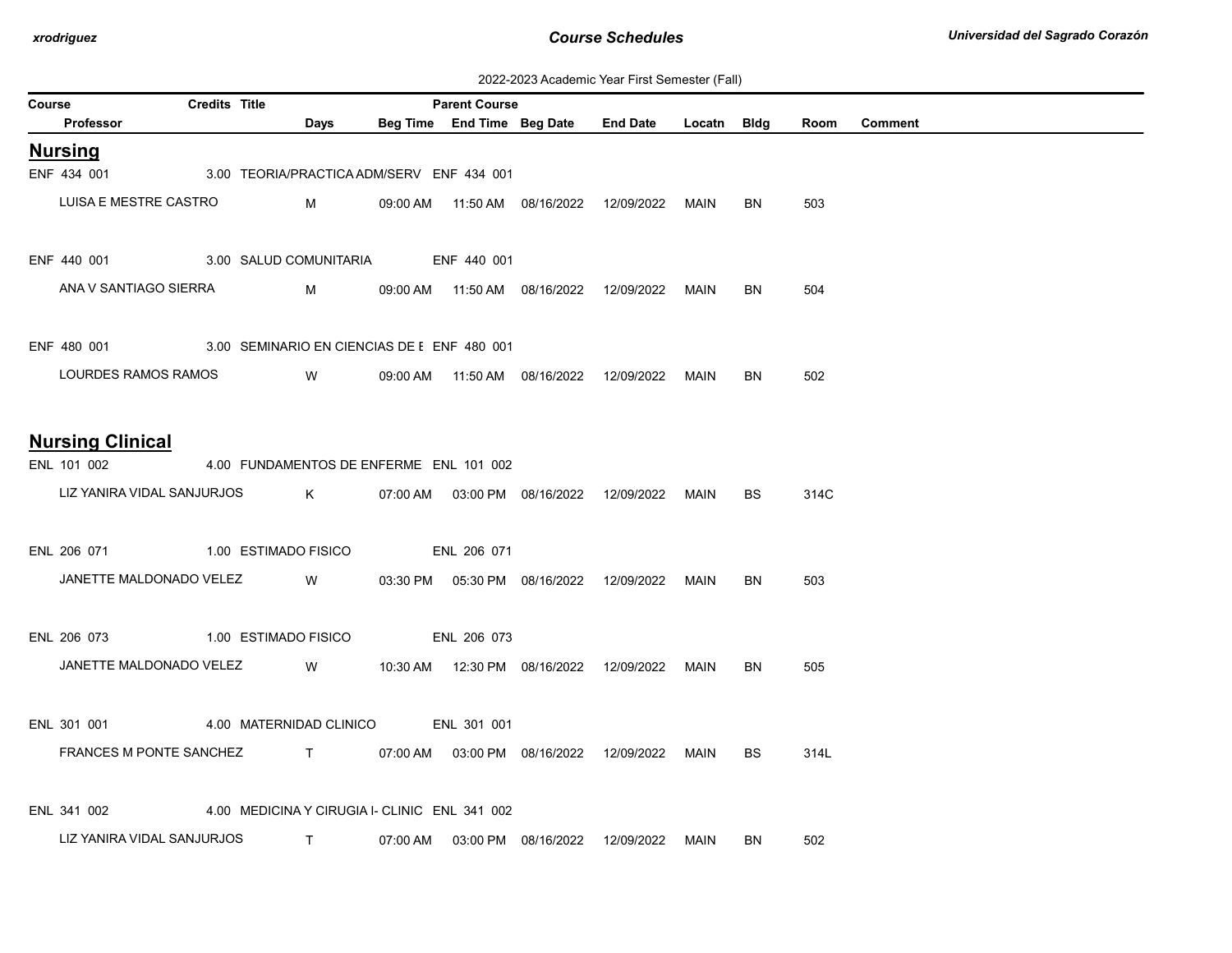| 2022-2023 Academic Year First Semester (Fall) |  |  |  |  |
|-----------------------------------------------|--|--|--|--|
|-----------------------------------------------|--|--|--|--|

| Course |                                                      | <b>Credits Title</b> |                                                                                                                                                                                                                                                                                                  |             | <b>Parent Course</b> |                                             |             |           |      |                |
|--------|------------------------------------------------------|----------------------|--------------------------------------------------------------------------------------------------------------------------------------------------------------------------------------------------------------------------------------------------------------------------------------------------|-------------|----------------------|---------------------------------------------|-------------|-----------|------|----------------|
|        | Professor                                            |                      | Days                                                                                                                                                                                                                                                                                             |             |                      | Beg Time End Time Beg Date End Date         | Locatn Bldg |           | Room | <b>Comment</b> |
|        | <b>Nursing Clinical</b>                              |                      |                                                                                                                                                                                                                                                                                                  |             |                      |                                             |             |           |      |                |
|        | ENL 342 001                                          |                      | 4.00 MEDICINA Y CIRUGIA 2- CLINIC ENL 342 001                                                                                                                                                                                                                                                    |             |                      |                                             |             |           |      |                |
|        | MIOSOTIS PENA HERNANDEZ                              |                      | W                                                                                                                                                                                                                                                                                                |             |                      | 07:00 AM   03:00 PM  08/16/2022  12/09/2022 | MAIN        | BN.       | 504  |                |
|        | ENL 342 002                                          |                      | 4.00 MEDICINA Y CIRUGIA 2- CLINIC ENL 342 002                                                                                                                                                                                                                                                    |             |                      |                                             |             |           |      |                |
|        |                                                      |                      |                                                                                                                                                                                                                                                                                                  |             |                      |                                             |             |           |      |                |
|        | MIOSOTIS PENA HERNANDEZ                              |                      | $\mathbf{T}$ and $\mathbf{T}$                                                                                                                                                                                                                                                                    |             |                      |                                             | MAIN        | BN        | 504  |                |
|        | ENL 349 001<br>3.00 SALUD MENTAL CLINICO ENL 349 001 |                      |                                                                                                                                                                                                                                                                                                  |             |                      |                                             |             |           |      |                |
|        | LOURDES RAMOS RAMOS                                  |                      | $\mathsf{K}$ and $\mathsf{K}$ and $\mathsf{K}$ and $\mathsf{K}$ and $\mathsf{K}$ and $\mathsf{K}$ and $\mathsf{K}$ and $\mathsf{K}$ and $\mathsf{K}$ and $\mathsf{K}$ and $\mathsf{K}$ and $\mathsf{K}$ and $\mathsf{K}$ and $\mathsf{K}$ and $\mathsf{K}$ and $\mathsf{K}$ and $\mathsf{K}$ and |             |                      | 07:00 AM  03:00 PM  08/16/2022  12/09/2022  | MAIN        | <b>BN</b> | 504  |                |
|        |                                                      |                      |                                                                                                                                                                                                                                                                                                  |             |                      |                                             |             |           |      |                |
|        | ENL 402 001<br>4.00 PEDIATRIA CLINICO                |                      |                                                                                                                                                                                                                                                                                                  | ENL 402 001 |                      |                                             |             |           |      |                |
|        | LUISA E MESTRE CASTRO                                |                      | $\mathsf K$                                                                                                                                                                                                                                                                                      |             |                      | 07:00 AM  03:00 PM  08/16/2022  12/09/2022  | MAIN        | <b>BS</b> | 314J |                |
|        | ENL 402 002                                          |                      | 4.00 PEDIATRIA CLINICO                                                                                                                                                                                                                                                                           |             | ENL 402 002          |                                             |             |           |      |                |
|        | RAQUEL ORTIZ BONILLA T                               |                      |                                                                                                                                                                                                                                                                                                  |             |                      | 07:00 AM  03:00 PM  08/16/2022  12/09/2022  | MAIN        | <b>BS</b> | 314J |                |
|        |                                                      |                      |                                                                                                                                                                                                                                                                                                  |             |                      |                                             |             |           |      |                |
|        | ENL 434 001                                          |                      | 3.00 TEOR\PRAC ADM/SERV/ENF C ENL 434 001                                                                                                                                                                                                                                                        |             |                      |                                             |             |           |      |                |
|        | ZULETTEVY MEDINA BETANCOURT K                        |                      |                                                                                                                                                                                                                                                                                                  |             |                      | 07:00 AM  03:00 PM  08/16/2022  12/09/2022  | MAIN        | BN        | 505  |                |
|        |                                                      |                      |                                                                                                                                                                                                                                                                                                  |             |                      |                                             |             |           |      |                |
|        | ENL 440 001                                          |                      | 2.00 SALUD COMUNITARIA CLINICC ENL 440 001                                                                                                                                                                                                                                                       |             |                      |                                             |             |           |      |                |
|        | ANA V SANTIAGO SIERRA                                |                      | $\mathsf K$                                                                                                                                                                                                                                                                                      |             |                      | 07:30 AM  01:30 PM  08/16/2022  12/09/2022  | MAIN        | BN        | 506  |                |
|        |                                                      |                      |                                                                                                                                                                                                                                                                                                  |             |                      |                                             |             |           |      |                |
|        | ENL 440 002                                          |                      | 2.00 SALUD COMUNITARIA CLINICC ENL 440 002                                                                                                                                                                                                                                                       |             |                      |                                             |             |           |      |                |
|        | ANA V SANTIAGO SIERRA                                |                      | T                                                                                                                                                                                                                                                                                                |             |                      | 07:30 AM  01:30 PM  08/16/2022  12/09/2022  | MAIN        | BN.       | 503  |                |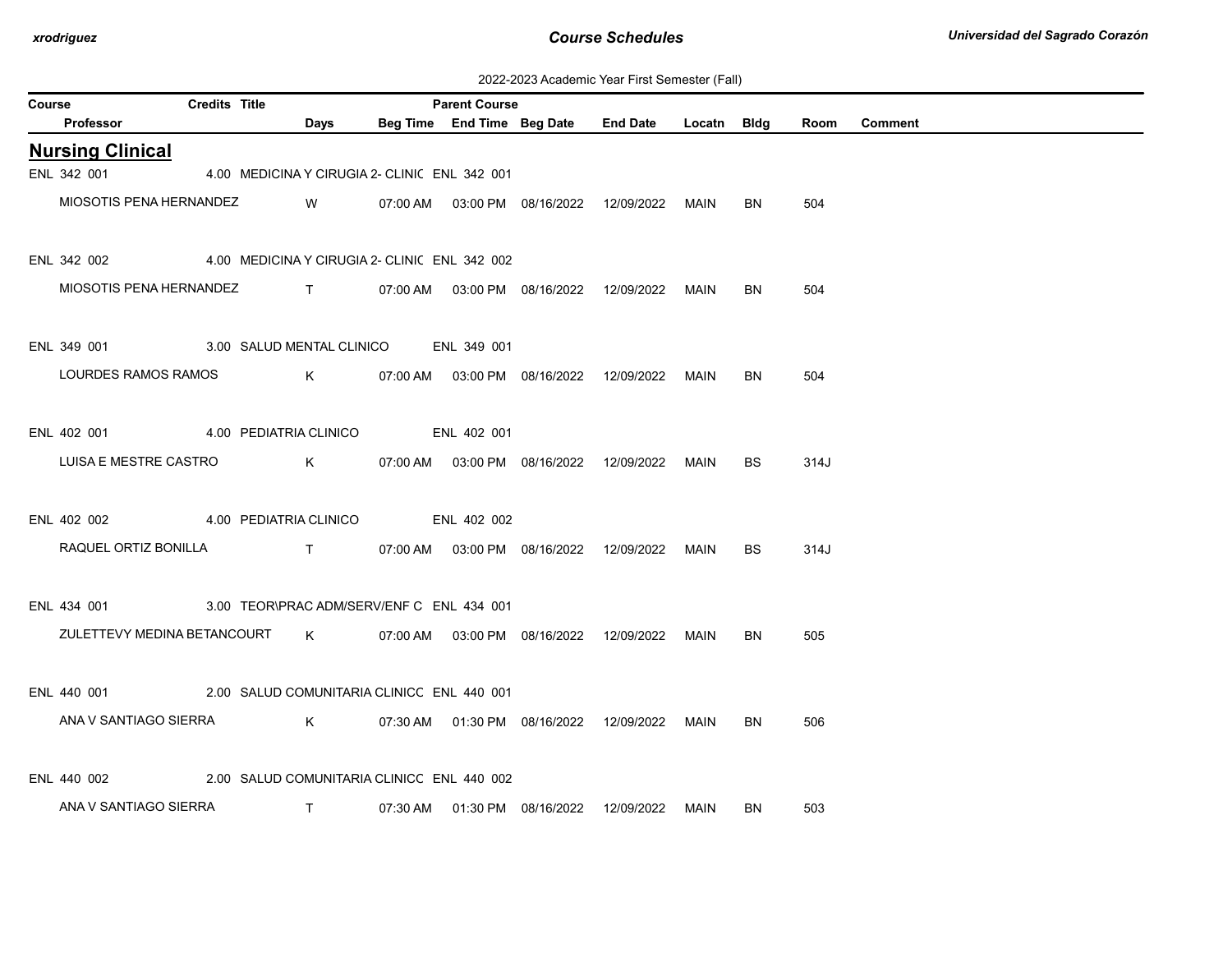| 2022-2023 Academic Year First Semester (Fall) |  |  |  |
|-----------------------------------------------|--|--|--|
|-----------------------------------------------|--|--|--|

|        |                  |                                 |                      |                                            |                      |                                            | ZUZZ-ZUZJ ACQUEINIC TEGI FIISI JENIESIEI (Fali) |      |           |      |                |
|--------|------------------|---------------------------------|----------------------|--------------------------------------------|----------------------|--------------------------------------------|-------------------------------------------------|------|-----------|------|----------------|
| Course |                  |                                 | <b>Credits Title</b> |                                            | <b>Parent Course</b> |                                            |                                                 |      |           |      |                |
|        | <b>Professor</b> |                                 |                      | Days                                       |                      |                                            | Beg Time End Time Beg Date End Date Locatn Bldg |      |           | Room | <b>Comment</b> |
|        |                  | <b>Entertaiment and Arts Bu</b> |                      |                                            |                      |                                            |                                                 |      |           |      |                |
|        | ENT 105 001      |                                 |                      | 3.00 EL NEGOCIO DE LAS ARTES & ENT 105 001 |                      |                                            |                                                 |      |           |      |                |
|        |                  |                                 |                      | KT.                                        |                      |                                            | 12:30 PM  01:50 PM  08/16/2022  12/09/2022      | MAIN | <b>BN</b> | 232  |                |
|        |                  |                                 |                      |                                            |                      |                                            |                                                 |      |           |      |                |
|        | ENT 105 002      |                                 |                      | 3.00 EL NEGOCIO DE LAS ARTES & ENT 105 002 |                      |                                            |                                                 |      |           |      |                |
|        |                  |                                 |                      | KT                                         |                      | 12:30 PM  01:50 PM  08/16/2022  12/09/2022 |                                                 |      |           |      |                |
|        |                  |                                 |                      |                                            |                      |                                            |                                                 |      |           |      |                |
|        | ENT 390 001      |                                 |                      | 3.00 TOPICOS ESPECIALES/ARTES ENT 390 001  |                      |                                            |                                                 |      |           |      |                |
|        |                  |                                 |                      |                                            |                      |                                            |                                                 |      |           |      |                |
|        |                  | JORGE A FLYNN CINTRON           |                      | MW                                         |                      |                                            |                                                 |      | BN        | 238  |                |
|        |                  |                                 |                      |                                            |                      |                                            |                                                 |      |           |      |                |
|        | <b>Spanish</b>   |                                 |                      |                                            |                      |                                            |                                                 |      |           |      |                |
|        | ESP 106 001      |                                 |                      | 3.00 LEER PARA REDACTAR ESP 106 001        |                      |                                            |                                                 |      |           |      |                |
|        |                  | NANNETTE RODRIGUEZ MENDOZA      |                      | KT                                         |                      |                                            |                                                 | MAIN | <b>BN</b> | 226  |                |
|        |                  |                                 |                      |                                            |                      |                                            |                                                 |      |           |      |                |
|        | ESP 106 002      |                                 |                      | 3.00 LEER PARA REDACTAR ESP 106 002        |                      |                                            |                                                 |      |           |      |                |
|        |                  | NANNETTE RODRIGUEZ MENDOZA      |                      | MW                                         |                      |                                            | 11:00 AM  12:20 PM  08/16/2022  12/09/2022      | MAIN | <b>BN</b> | 506  |                |
|        |                  |                                 |                      |                                            |                      |                                            |                                                 |      |           |      |                |
|        |                  |                                 |                      |                                            |                      |                                            |                                                 |      |           |      |                |
|        | ESP 106 061      |                                 |                      | 3.00 LEER PARA REDACTAR ESP 106 061        |                      |                                            |                                                 |      |           |      |                |
|        |                  | TAYRA A WALLE ROSADO            |                      |                                            |                      | 00:00 AM  00:00 AM  08/19/2022  09/17/2022 |                                                 |      |           |      |                |
|        |                  | Online                          |                      |                                            |                      |                                            |                                                 |      |           |      |                |
|        | ESP 106 068      |                                 |                      | 3.00 LEER PARA REDACTAR ESP 106 068        |                      |                                            |                                                 |      |           |      |                |
|        |                  | RICHARD RIVERA CARDONA          |                      |                                            |                      | 00:00 AM  00:00 AM  08/16/2022  12/15/2022 |                                                 |      |           |      |                |
|        |                  | Online                          |                      |                                            |                      |                                            |                                                 |      |           |      |                |
|        | ESP 121 068      |                                 |                      | 3.00 GENEROS LITERARIOS 1                  | ESP 121 068          |                                            |                                                 |      |           |      |                |
|        |                  | <b>GLORIA A MATANZO VICENS</b>  |                      |                                            |                      | 00:00 AM  00:00 AM  09/29/2022  11/09/2022 |                                                 |      |           |      |                |
|        |                  | Online                          |                      |                                            |                      |                                            |                                                 |      |           |      |                |
|        |                  |                                 |                      |                                            |                      |                                            |                                                 |      |           |      |                |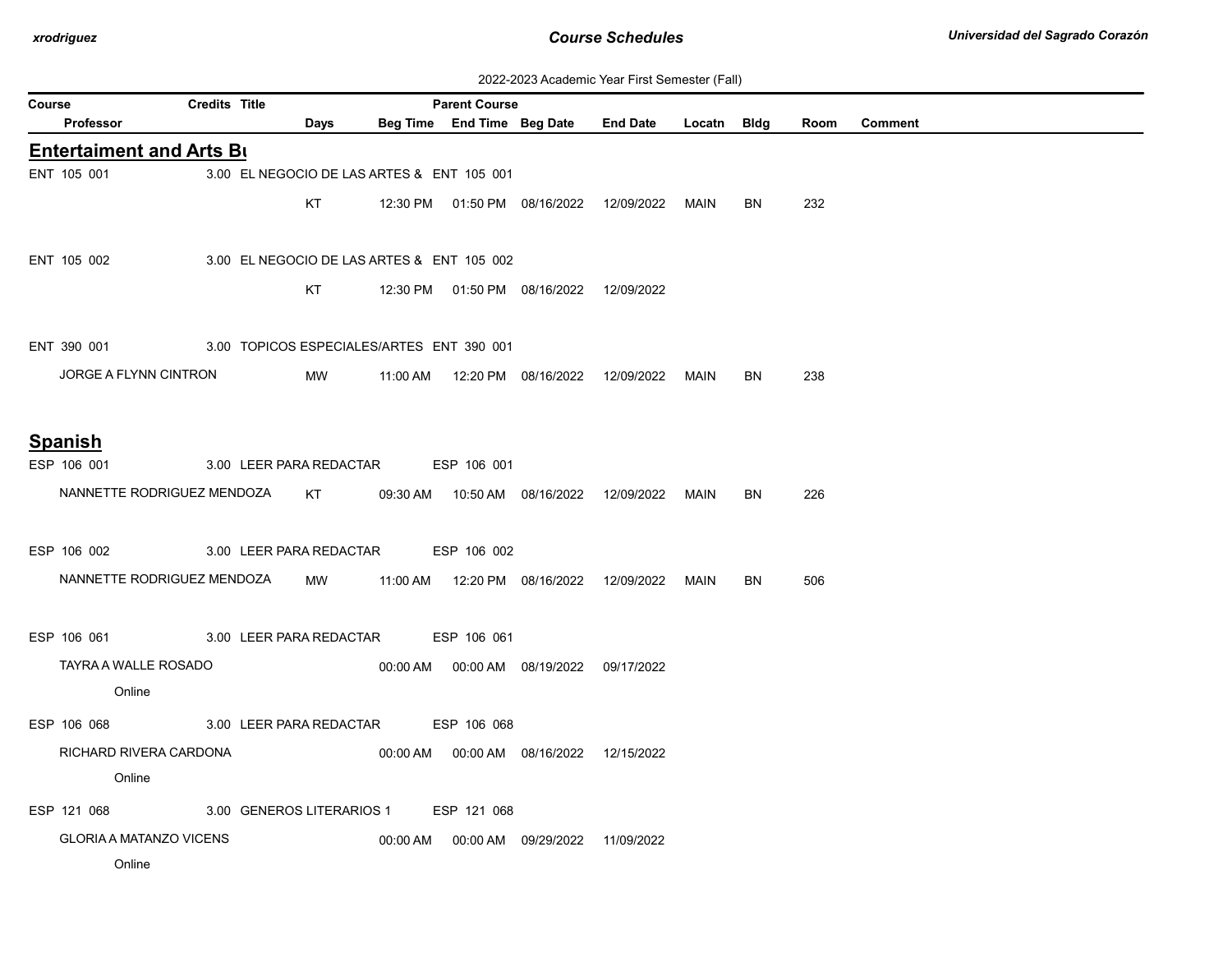| 2022-2023 Academic Year First Semester (Fall) |  |  |  |  |
|-----------------------------------------------|--|--|--|--|
|-----------------------------------------------|--|--|--|--|

|                          | Days        |                                                                                                                                |                                                     |                                                                                                                                                                                                                                                                                                                                                  |                                                                                                                                                                                     |                                                                                                      | Room                                                  | <b>Comment</b> |
|--------------------------|-------------|--------------------------------------------------------------------------------------------------------------------------------|-----------------------------------------------------|--------------------------------------------------------------------------------------------------------------------------------------------------------------------------------------------------------------------------------------------------------------------------------------------------------------------------------------------------|-------------------------------------------------------------------------------------------------------------------------------------------------------------------------------------|------------------------------------------------------------------------------------------------------|-------------------------------------------------------|----------------|
|                          |             |                                                                                                                                |                                                     |                                                                                                                                                                                                                                                                                                                                                  |                                                                                                                                                                                     |                                                                                                      |                                                       |                |
|                          |             |                                                                                                                                |                                                     |                                                                                                                                                                                                                                                                                                                                                  |                                                                                                                                                                                     |                                                                                                      |                                                       |                |
|                          | M           |                                                                                                                                |                                                     |                                                                                                                                                                                                                                                                                                                                                  |                                                                                                                                                                                     | BN                                                                                                   | 502                                                   |                |
|                          |             |                                                                                                                                |                                                     |                                                                                                                                                                                                                                                                                                                                                  |                                                                                                                                                                                     |                                                                                                      |                                                       |                |
|                          |             |                                                                                                                                |                                                     |                                                                                                                                                                                                                                                                                                                                                  |                                                                                                                                                                                     |                                                                                                      |                                                       |                |
|                          |             |                                                                                                                                |                                                     |                                                                                                                                                                                                                                                                                                                                                  | MAIN                                                                                                                                                                                | BN                                                                                                   | 502                                                   |                |
| ESP 124 001              |             |                                                                                                                                |                                                     |                                                                                                                                                                                                                                                                                                                                                  |                                                                                                                                                                                     |                                                                                                      |                                                       |                |
|                          |             |                                                                                                                                |                                                     |                                                                                                                                                                                                                                                                                                                                                  |                                                                                                                                                                                     |                                                                                                      |                                                       |                |
| Online                   |             |                                                                                                                                |                                                     |                                                                                                                                                                                                                                                                                                                                                  |                                                                                                                                                                                     |                                                                                                      |                                                       |                |
|                          |             |                                                                                                                                |                                                     |                                                                                                                                                                                                                                                                                                                                                  |                                                                                                                                                                                     |                                                                                                      |                                                       |                |
|                          |             |                                                                                                                                |                                                     |                                                                                                                                                                                                                                                                                                                                                  |                                                                                                                                                                                     |                                                                                                      |                                                       |                |
|                          |             |                                                                                                                                |                                                     |                                                                                                                                                                                                                                                                                                                                                  |                                                                                                                                                                                     |                                                                                                      |                                                       |                |
|                          |             |                                                                                                                                |                                                     |                                                                                                                                                                                                                                                                                                                                                  |                                                                                                                                                                                     |                                                                                                      |                                                       |                |
| <b>ISABEL YAMIN TODD</b> |             |                                                                                                                                |                                                     |                                                                                                                                                                                                                                                                                                                                                  |                                                                                                                                                                                     |                                                                                                      |                                                       |                |
| Online                   |             |                                                                                                                                |                                                     |                                                                                                                                                                                                                                                                                                                                                  |                                                                                                                                                                                     |                                                                                                      |                                                       |                |
|                          |             |                                                                                                                                |                                                     |                                                                                                                                                                                                                                                                                                                                                  |                                                                                                                                                                                     |                                                                                                      |                                                       |                |
|                          |             |                                                                                                                                |                                                     |                                                                                                                                                                                                                                                                                                                                                  |                                                                                                                                                                                     |                                                                                                      |                                                       |                |
| Online                   |             |                                                                                                                                |                                                     |                                                                                                                                                                                                                                                                                                                                                  |                                                                                                                                                                                     |                                                                                                      |                                                       |                |
|                          |             |                                                                                                                                |                                                     |                                                                                                                                                                                                                                                                                                                                                  |                                                                                                                                                                                     |                                                                                                      |                                                       |                |
|                          |             |                                                                                                                                |                                                     |                                                                                                                                                                                                                                                                                                                                                  |                                                                                                                                                                                     |                                                                                                      |                                                       |                |
| Online                   |             |                                                                                                                                |                                                     |                                                                                                                                                                                                                                                                                                                                                  |                                                                                                                                                                                     |                                                                                                      |                                                       |                |
|                          |             |                                                                                                                                |                                                     |                                                                                                                                                                                                                                                                                                                                                  |                                                                                                                                                                                     |                                                                                                      |                                                       |                |
|                          |             |                                                                                                                                |                                                     |                                                                                                                                                                                                                                                                                                                                                  |                                                                                                                                                                                     |                                                                                                      |                                                       |                |
|                          | ESP 124 002 | <b>Credits Title</b><br><b>GLORIA A MATANZO VICENS</b><br>KT<br><b>GLORIA A MATANZO VICENS</b><br>ANNETTE M RODRIGUEZ MARTINEZ | 3.00 GENEROS LITERARIOS 1<br>3.00 CINE Y LITERATURA | <b>Parent Course</b><br>ESP 121 081<br>3.00 GENEROS LITERARIOS 2 ESP 122 081<br>3.00 CINE Y LITERATURA ESP 124 001<br>ESP 124 002<br>ESP 124 061 3.00 CINE Y LITERATURA ESP 124 061<br>ESP 124 068 3.00 CINE Y LITERATURA ESP 124 068<br>ESP 216 063 3.00 LITERATURA PUERTORRIQUEI ESP 216 063<br>ESP 225 001 3.00 COMUNICACION ORAL ESP 225 001 | K 05:30 PM 06:50 PM 08/16/2022 12/09/2022<br>00:00 AM  00:00 AM  08/16/2022  12/09/2022<br>00:00 AM  00:00 AM  08/19/2022  09/17/2022<br>00:00 AM  00:00 AM  11/12/2022  12/23/2022 | 05:30 PM  06:50 PM  08/16/2022  12/09/2022  MAIN<br>02:00 PM  03:20 PM  08/16/2022  12/09/2022  MAIN | Beg Time End Time Beg Date End Date Locatn Bldg<br>BS | 203            |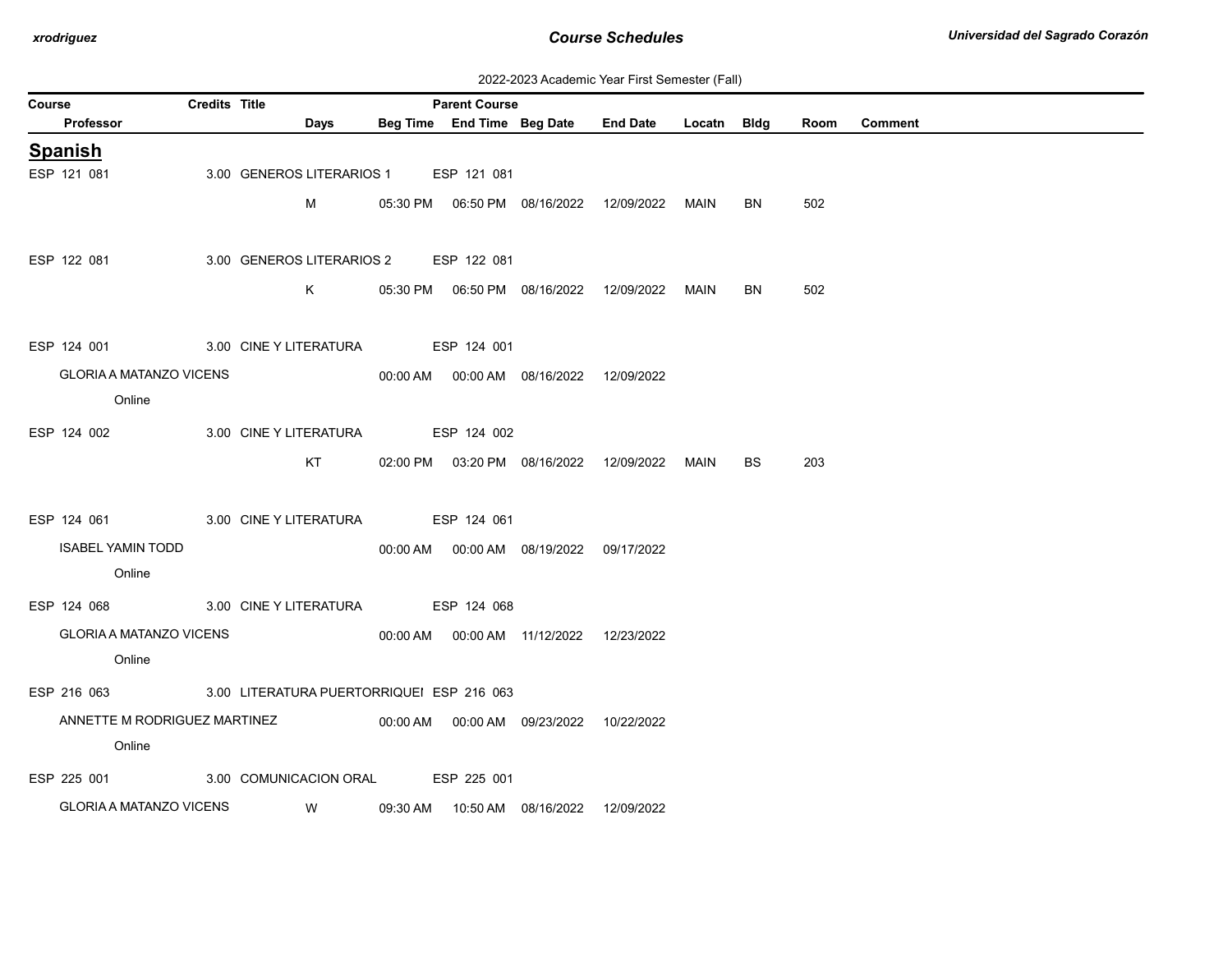## 2022-2023 Academic Year First Semester (Fall)

|        |                                                       |                      |                                            |          |                            |                                            | 2022-2023 Academic Year First Semester (Fail) |             |           |      |                |
|--------|-------------------------------------------------------|----------------------|--------------------------------------------|----------|----------------------------|--------------------------------------------|-----------------------------------------------|-------------|-----------|------|----------------|
| Course |                                                       | <b>Credits Title</b> |                                            |          | <b>Parent Course</b>       |                                            |                                               |             |           |      |                |
|        | <b>Professor</b>                                      |                      | Days                                       |          | Beg Time End Time Beg Date |                                            | <b>End Date</b>                               | Locatn Bldg |           | Room | <b>Comment</b> |
|        | <b>Spanish</b>                                        |                      |                                            |          |                            |                                            |                                               |             |           |      |                |
|        | ESP 227 068                                           |                      | 3.00 REDACCION AVANZADA                    |          | ESP 227 068                |                                            |                                               |             |           |      |                |
|        | <b>GLORIA A MATANZO VICENS</b>                        |                      |                                            |          |                            | 00:00 AM  00:00 AM  08/16/2022  12/15/2022 |                                               |             |           |      |                |
|        | Online                                                |                      |                                            |          |                            |                                            |                                               |             |           |      |                |
|        | <b>Experiences Tourism and</b>                        |                      |                                            |          |                            |                                            |                                               |             |           |      |                |
|        | EXP 100 001                                           |                      | 3.00 EL PANORAMA DE LA ECO DEI EXP 100 001 |          |                            |                                            |                                               |             |           |      |                |
|        | SANTIAGO I LEBRON DELGADO                             |                      | <b>W</b>                                   |          |                            | 09:30 AM  10:50 AM  08/16/2022  12/09/2022 |                                               |             |           |      |                |
|        | EXP 150 001                                           |                      | 2.00 LA ECONOMIA DE LOS EVENT(EXP 150 001  |          |                            |                                            |                                               |             |           |      |                |
|        | SONIA M MENDEZ CINTRON                                |                      | M                                          |          |                            | 09:30 AM  10:20 AM  08/16/2022  12/09/2022 |                                               |             |           |      |                |
|        | EXP 225 001                                           |                      | 3.00 DISENO Y DESARROLLO DE E EXP 225 001  |          |                            |                                            |                                               |             |           |      |                |
|        |                                                       |                      |                                            |          |                            |                                            |                                               |             |           |      |                |
|        | CHRISTIAN LOPEZ CAMACHO                               |                      | M                                          |          |                            | 11:00 AM  12:20 PM  08/16/2022  12/09/2022 |                                               |             |           |      |                |
|        | EXP 275 081                                           |                      | 3.00 IMAGEN MARCA Y GESTION D EXP 275 081  |          |                            |                                            |                                               |             |           |      |                |
|        |                                                       |                      |                                            |          |                            |                                            |                                               |             |           |      |                |
|        |                                                       |                      | K                                          |          |                            |                                            |                                               | MAIN        | <b>BN</b> | 232  |                |
|        | EXP 290 081                                           |                      | 2.00 SEMINARIO DE OPORTUNIDAI EXP 290 081  |          |                            |                                            |                                               |             |           |      |                |
|        | MARILYN RODRIGUEZ CRUZ                                |                      | K                                          |          |                            |                                            |                                               | MAIN        | BN        | 226  |                |
|        |                                                       |                      |                                            |          |                            |                                            |                                               |             |           |      |                |
|        | EXP 291 001 2.00 SEMINARIO DE OPORTUNIDAI EXP 291 001 |                      |                                            |          |                            |                                            |                                               |             |           |      |                |
|        | SANTIAGO I LEBRON DELGADO                             |                      | <b>W</b>                                   | 11:00 AM |                            | 11:50 AM  08/16/2022  12/09/2022           |                                               |             |           |      |                |
|        |                                                       |                      |                                            |          |                            |                                            |                                               |             |           |      |                |
|        | EXP 315 001                                           |                      | 4.00 PRODUCCION DE EVENTOS                 |          | EXP 315 001                |                                            |                                               |             |           |      |                |
|        | ZORAIDA FOURNIER DASTA                                |                      | K                                          |          |                            | 09:30 AM  11:20 AM  08/16/2022  12/09/2022 |                                               |             |           |      |                |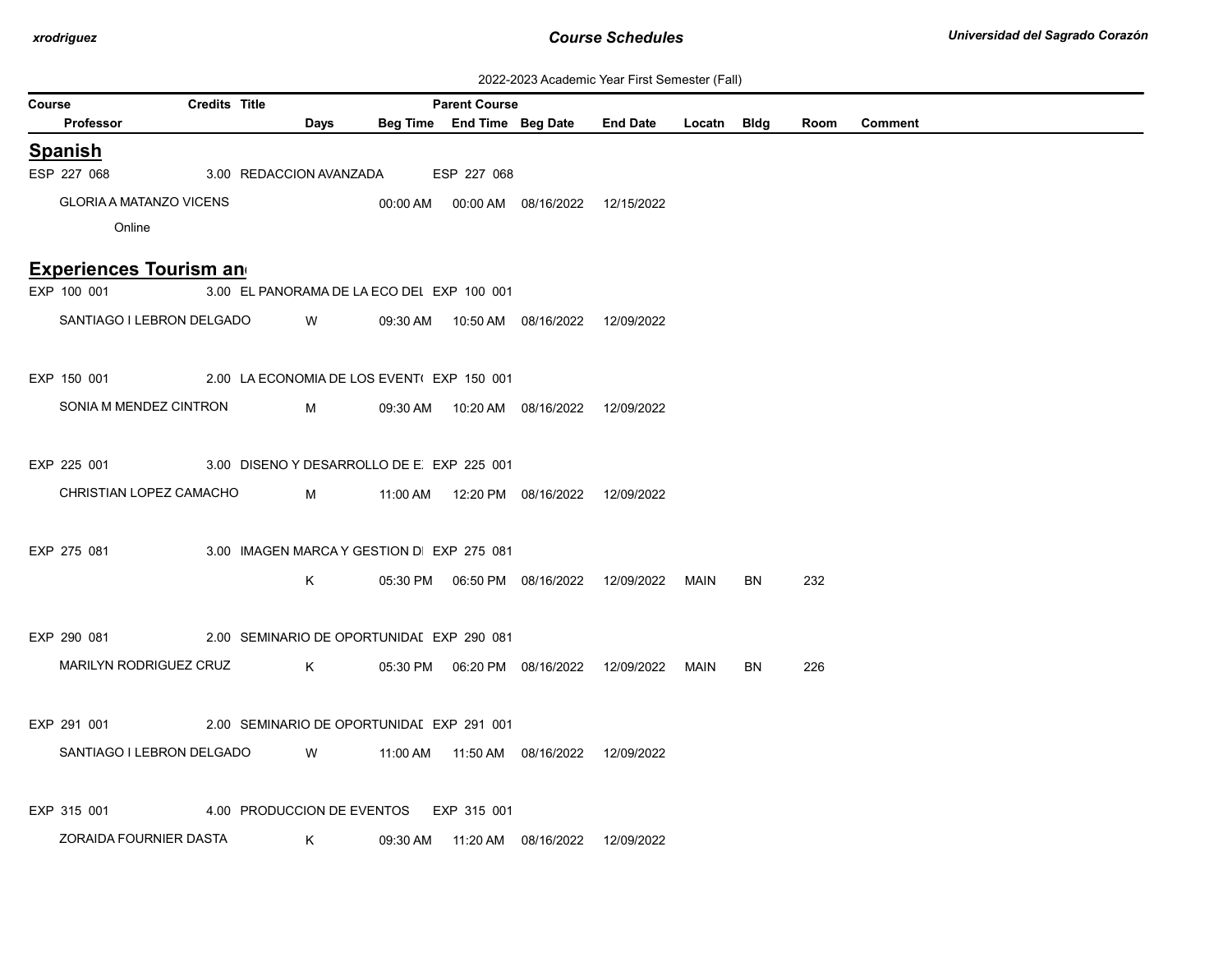| 2022-2023 Academic Year First Semester (Fall) |  |  |  |  |
|-----------------------------------------------|--|--|--|--|
|-----------------------------------------------|--|--|--|--|

|                            |                                |                      |            |                                             |          |                      |                                            | <u> ZUZZ-ZUZJ ACAGENIIC TEAL FIISLOENIESIEI (FAII)</u> |             |           |      |                |
|----------------------------|--------------------------------|----------------------|------------|---------------------------------------------|----------|----------------------|--------------------------------------------|--------------------------------------------------------|-------------|-----------|------|----------------|
| Course<br><b>Professor</b> |                                | <b>Credits Title</b> |            | Days                                        |          | <b>Parent Course</b> | Beg Time End Time Beg Date                 | <b>End Date</b>                                        | Locatn Bldg |           | Room | <b>Comment</b> |
|                            | <b>Experiences Tourism and</b> |                      |            |                                             |          |                      |                                            |                                                        |             |           |      |                |
| EXP 315 002                |                                |                      |            | 4.00 PRODUCCION DE EVENTOS                  |          | EXP 315 002          |                                            |                                                        |             |           |      |                |
|                            |                                |                      |            | K                                           |          |                      | 02:30 PM  04:20 PM  08/16/2022  12/09/2022 |                                                        |             |           |      |                |
|                            |                                |                      |            |                                             |          |                      |                                            |                                                        |             |           |      |                |
|                            | <b>Freshmen experience</b>     |                      |            |                                             |          |                      |                                            |                                                        |             |           |      |                |
| FEP 100 001                |                                |                      |            | 3.00 SEMINARIO DE EXP. UNIVERSI FEP 100 001 |          |                      |                                            |                                                        |             |           |      |                |
|                            |                                |                      |            | MW                                          |          |                      | 12:30 PM  01:50 PM  08/16/2022  12/09/2022 |                                                        | MAIN        | <b>BN</b> | 506  |                |
|                            |                                |                      |            |                                             |          |                      |                                            |                                                        |             |           |      |                |
| FEP 100 002                |                                |                      |            | 3.00 SEMINARIO DE EXP. UNIVERSI FEP 100 002 |          |                      |                                            |                                                        |             |           |      |                |
|                            |                                |                      |            | MW                                          |          |                      | 02:00 PM  03:20 PM  08/16/2022  12/09/2022 |                                                        | MAIN        | BN        | 506  |                |
|                            |                                |                      |            |                                             |          |                      |                                            |                                                        |             |           |      |                |
| FEP 100 068                |                                |                      |            | 3.00 SEMINARIO DE EXP. UNIVERSI FEP 100 068 |          |                      |                                            |                                                        |             |           |      |                |
|                            | ROCIO A PARRILLA SANCHEZ       |                      |            |                                             |          |                      | 00:00 AM  00:00 AM  08/16/2022  12/16/2022 |                                                        |             |           |      |                |
|                            | Online                         |                      |            |                                             |          |                      |                                            |                                                        |             |           |      |                |
| FEP 100 069                |                                |                      |            | 3.00 SEMINARIO DE EXP. UNIVERSI FEP 100 069 |          |                      |                                            |                                                        |             |           |      |                |
|                            | ROCIO A PARRILLA SANCHEZ       |                      |            |                                             |          |                      | 00:00 AM  00:00 AM  08/16/2022             | 12/15/2022                                             |             |           |      |                |
|                            |                                |                      |            |                                             |          |                      |                                            |                                                        |             |           |      |                |
| FEP 100 070                |                                |                      |            | 3.00 SEMINARIO DE EXP. UNIVERSI FEP 100 070 |          |                      |                                            |                                                        |             |           |      |                |
|                            |                                |                      |            |                                             | 00:00 AM |                      | 00:00 AM 09/29/2022 11/09/2022             |                                                        |             |           |      |                |
|                            | Online                         |                      |            |                                             |          |                      |                                            |                                                        |             |           |      |                |
| Philosophy                 |                                |                      |            |                                             |          |                      |                                            |                                                        |             |           |      |                |
| FIL 106 001                |                                |                      | 3.00 ETICA |                                             |          | FIL 106 001          |                                            |                                                        |             |           |      |                |
|                            | JUAN A ACEVEDO NIEVES          |                      |            | MW                                          | 08:00 AM |                      | 09:20 AM  08/16/2022  12/09/2022           |                                                        |             |           |      |                |
|                            |                                |                      |            |                                             |          |                      |                                            |                                                        |             |           |      |                |
| FIL 106 002                |                                |                      | 3.00 ETICA |                                             |          | FIL 106 002          |                                            |                                                        |             |           |      |                |
|                            | <b>JUAN A ACEVEDO NIEVES</b>   |                      |            | KT                                          |          |                      | 09:30 AM  10:50 AM  08/16/2022             | 12/09/2022                                             |             |           |      |                |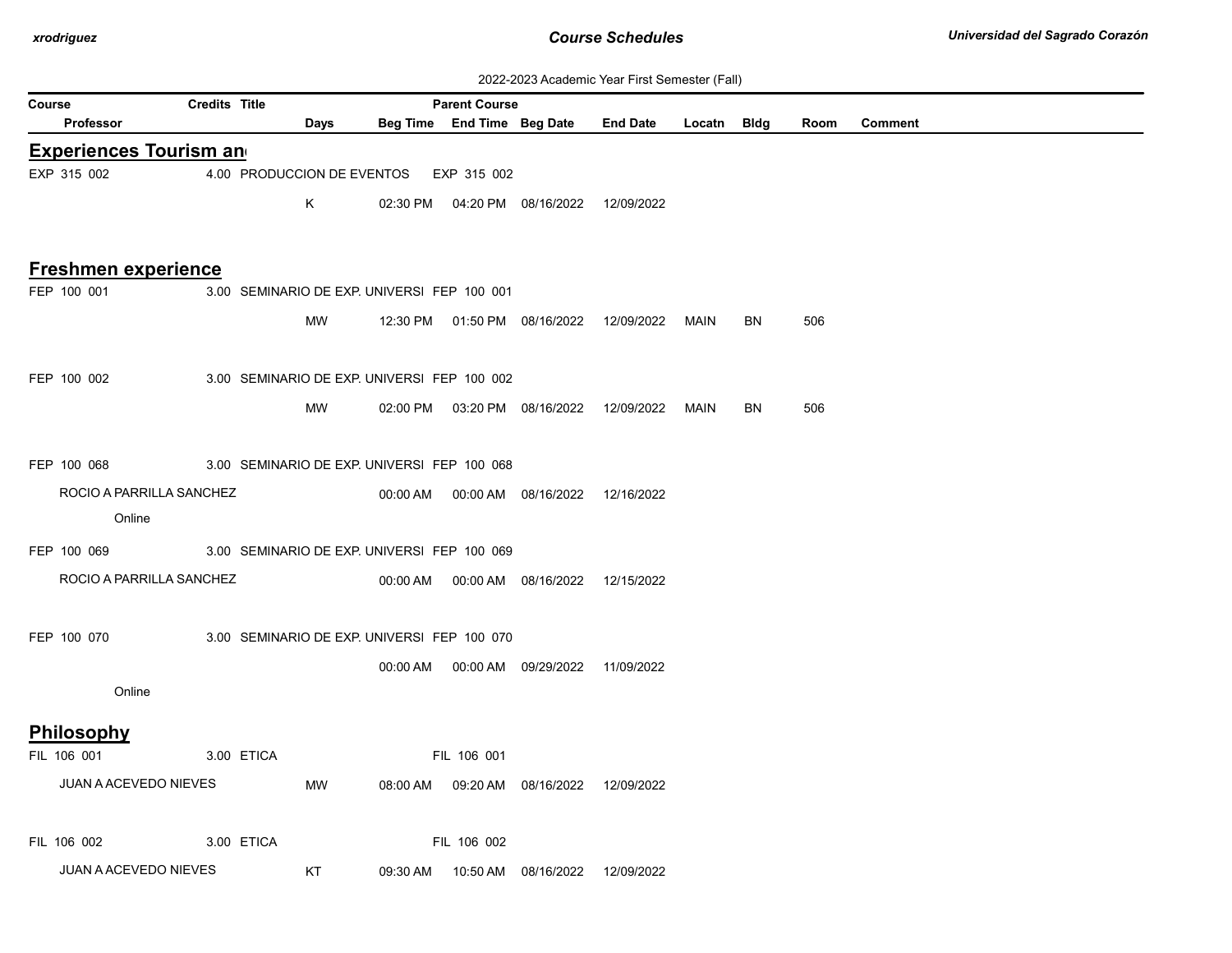| 2022-2023 Academic Year First Semester (Fall) |  |  |  |  |
|-----------------------------------------------|--|--|--|--|
|-----------------------------------------------|--|--|--|--|

|                |                                                                   |                      |          |                                                                                                                                                                                                                                                                                                  |                      |                                            | ZUZZ-ZUZJ ACQUENIIC TEGI FIISI JENIESIEI (Fail)  |             |     |      |                |
|----------------|-------------------------------------------------------------------|----------------------|----------|--------------------------------------------------------------------------------------------------------------------------------------------------------------------------------------------------------------------------------------------------------------------------------------------------|----------------------|--------------------------------------------|--------------------------------------------------|-------------|-----|------|----------------|
| Course         | <b>Professor</b>                                                  | <b>Credits Title</b> |          | Days                                                                                                                                                                                                                                                                                             | <b>Parent Course</b> | Beg Time End Time Beg Date End Date        |                                                  | Locatn Bldg |     | Room | <b>Comment</b> |
| Philosophy     |                                                                   |                      |          |                                                                                                                                                                                                                                                                                                  |                      |                                            |                                                  |             |     |      |                |
| FIL 106 063    | 3.00 ETICA                                                        |                      |          |                                                                                                                                                                                                                                                                                                  | FIL 106 063          |                                            |                                                  |             |     |      |                |
|                | JUAN A ACEVEDO NIEVES                                             |                      |          |                                                                                                                                                                                                                                                                                                  |                      | 00:00 AM  00:00 AM  08/19/2022  09/17/2022 |                                                  |             |     |      |                |
|                | Online                                                            |                      |          |                                                                                                                                                                                                                                                                                                  |                      |                                            |                                                  |             |     |      |                |
|                | FIL 114 001 3.00 MUJERES FILOSOFAS FIL 114 001                    |                      |          |                                                                                                                                                                                                                                                                                                  |                      |                                            |                                                  |             |     |      |                |
|                | JORGE A GRATEROLE ROA F                                           |                      |          |                                                                                                                                                                                                                                                                                                  |                      |                                            | 09:30 AM  12:20 PM  08/16/2022  12/09/2022  MAIN |             | SC. | 002  |                |
| FIL 122 001    |                                                                   |                      |          | 3.00 FILOSOFIA DEL ARTE FIL 122 001                                                                                                                                                                                                                                                              |                      |                                            |                                                  |             |     |      |                |
|                | SAHIR PUJOLS VAZQUEZ                                              |                      | <b>N</b> |                                                                                                                                                                                                                                                                                                  |                      | 04:00 PM  05:20 PM  08/16/2022  12/09/2022 |                                                  |             |     |      |                |
|                | FIL 122 002 3.00 FILOSOFIA DEL ARTE FIL 122 002                   |                      |          |                                                                                                                                                                                                                                                                                                  |                      |                                            |                                                  |             |     |      |                |
|                | SAHIR PUJOLS VAZQUEZ                                              |                      |          | $K$ and $K$                                                                                                                                                                                                                                                                                      |                      | 08:00 AM  09:20 AM  08/16/2022  12/09/2022 |                                                  |             |     |      |                |
| <b>Finance</b> |                                                                   |                      |          |                                                                                                                                                                                                                                                                                                  |                      |                                            |                                                  |             |     |      |                |
| FIN 305 001    |                                                                   |                      |          | 3.00 FINANZA MERCANTIL FIN 305 001                                                                                                                                                                                                                                                               |                      |                                            |                                                  |             |     |      |                |
|                | ARTURO FIGUEROA MIRANDA K 11:00 AM 12:20 PM 08/16/2022 12/09/2022 |                      |          |                                                                                                                                                                                                                                                                                                  |                      |                                            |                                                  |             |     |      |                |
| FIN 305 002    |                                                                   |                      |          | 3.00 FINANZA MERCANTIL FIN 305 002                                                                                                                                                                                                                                                               |                      |                                            |                                                  |             |     |      |                |
|                | ARTURO FIGUEROA MIRANDA                                           |                      |          | $M_{\rm{max}}$                                                                                                                                                                                                                                                                                   |                      | 03:30 PM  04:50 PM  08/16/2022  12/09/2022 |                                                  |             |     |      |                |
| FIN 305 003    |                                                                   |                      |          | 3.00 FINANZA MERCANTIL FIN 305 003                                                                                                                                                                                                                                                               |                      |                                            |                                                  |             |     |      |                |
|                | JAIME L TORRES GEORGE                                             |                      |          | $\mathsf{K}$ and $\mathsf{K}$ and $\mathsf{K}$ and $\mathsf{K}$ and $\mathsf{K}$ and $\mathsf{K}$ and $\mathsf{K}$ and $\mathsf{K}$ and $\mathsf{K}$ and $\mathsf{K}$ and $\mathsf{K}$ and $\mathsf{K}$ and $\mathsf{K}$ and $\mathsf{K}$ and $\mathsf{K}$ and $\mathsf{K}$ and $\mathsf{K}$ and |                      | 02:00 PM  03:20 PM  08/16/2022  12/09/2022 |                                                  |             |     |      |                |
|                | FIN 305 081 3.00 FINANZA MERCANTIL FIN 305 081                    |                      |          |                                                                                                                                                                                                                                                                                                  |                      |                                            |                                                  |             |     |      |                |
|                | ARTURO FIGUEROA MIRANDA                                           |                      |          | $\mathsf{K}$                                                                                                                                                                                                                                                                                     |                      | 05:30 PM  06:50 PM  08/16/2022  12/09/2022 |                                                  |             |     |      |                |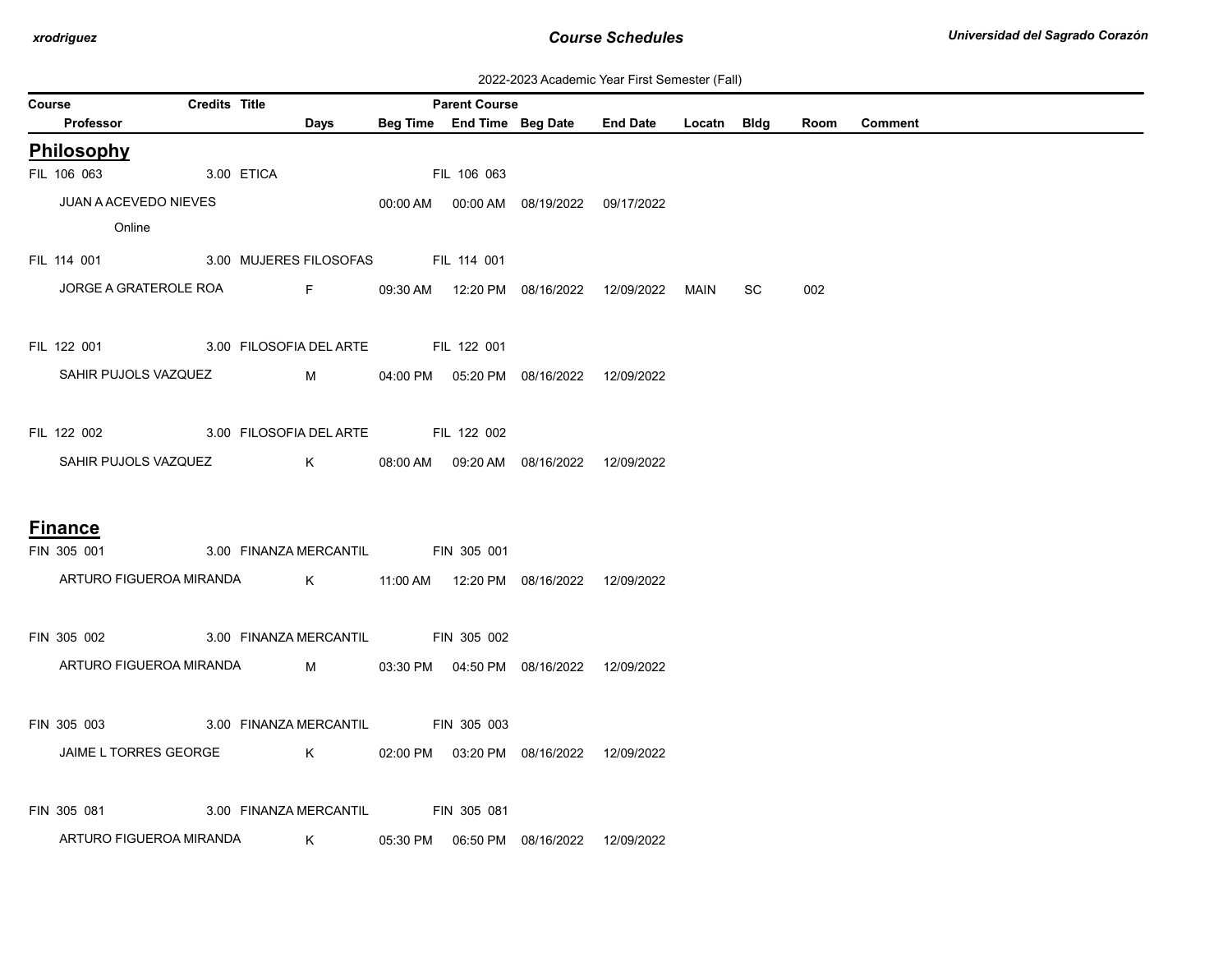| 2022-2023 Academic Year First Semester (Fall) |  |  |  |  |
|-----------------------------------------------|--|--|--|--|
|-----------------------------------------------|--|--|--|--|

| <b>Credits Title</b><br><b>Parent Course</b><br>Course |  |                                                        |                     |                     |                                |                                                  |             |    |      |                |
|--------------------------------------------------------|--|--------------------------------------------------------|---------------------|---------------------|--------------------------------|--------------------------------------------------|-------------|----|------|----------------|
| Professor                                              |  | Days                                                   |                     |                     | Beg Time End Time Beg Date     | <b>End Date</b>                                  | Locatn Bldg |    | Room | <b>Comment</b> |
| <b>Finance</b>                                         |  |                                                        |                     |                     |                                |                                                  |             |    |      |                |
| FIN 305 082                                            |  | 3.00 FINANZA MERCANTIL                                 |                     | <b>FIN 305 082</b>  |                                |                                                  |             |    |      |                |
| JAIME L TORRES GEORGE                                  |  | <b>The Community of the Community of the Community</b> |                     |                     |                                |                                                  |             |    |      |                |
|                                                        |  |                                                        |                     |                     |                                |                                                  |             |    |      |                |
| <b>Physics</b>                                         |  |                                                        |                     |                     |                                |                                                  |             |    |      |                |
| FIS 203 001                                            |  | 4.00 FISICA GENERAL 1                                  | <b>EIS 203 001</b>  |                     |                                |                                                  |             |    |      |                |
|                                                        |  | MW                                                     |                     |                     |                                | 12:30 PM  01:50 PM  08/16/2022  12/09/2022       | MAIN        |    |      |                |
|                                                        |  |                                                        |                     |                     |                                |                                                  |             |    |      |                |
| FIS 203L 051                                           |  | 0.00 FISICA GENERAL 1                                  | <b>EIS 203L 051</b> |                     |                                |                                                  |             |    |      |                |
| JAVIER A WU LI                                         |  | K                                                      |                     |                     | 07:30 AM  10:20 AM  08/16/2022 | 12/09/2022                                       | MAIN        | SM | 310  |                |
|                                                        |  |                                                        |                     |                     |                                |                                                  |             |    |      |                |
| FIS 203L 052                                           |  | 0.00 FISICA GENERAL 1                                  |                     | <b>FIS 203L 052</b> |                                |                                                  |             |    |      |                |
| JAVIER A WU LI                                         |  | T                                                      |                     |                     |                                | 07:30 AM  10:20 AM  08/16/2022  12/09/2022       | MAIN        | SM | 310  |                |
|                                                        |  |                                                        |                     |                     |                                |                                                  |             |    |      |                |
| FIS 204 001                                            |  | 4.00 FISICA GENERAL 2                                  | FIS 204 001         |                     |                                |                                                  |             |    |      |                |
|                                                        |  | MW                                                     |                     |                     |                                | 08:00 AM  09:20 AM  08/16/2022  12/09/2022  MAIN |             |    |      |                |
|                                                        |  |                                                        |                     |                     |                                |                                                  |             |    |      |                |
| FIS 204L 051                                           |  | 0.00 FISICA GENERAL 2 FIS 204L 051                     |                     |                     |                                |                                                  |             |    |      |                |
| JAVIER A WU LI                                         |  | F                                                      |                     |                     |                                | 07:30 AM  10:20 AM  08/16/2022  12/09/2022       | MAIN        | SM | 310  |                |
|                                                        |  |                                                        |                     |                     |                                |                                                  |             |    |      |                |
|                                                        |  |                                                        |                     |                     |                                |                                                  |             |    |      |                |
| Photography                                            |  |                                                        |                     |                     |                                |                                                  |             |    |      |                |
| FOT 110 001                                            |  | 3.00 PASADO Y PRESENTE DE LA II FOT 110 001            |                     |                     |                                |                                                  |             |    |      |                |
| MARISEL SURILLO LUNA                                   |  | $K$ and $K$                                            |                     |                     |                                | 09:30 AM  10:50 AM  08/16/2022  12/09/2022       | MAIN        | BN | 401  |                |
|                                                        |  |                                                        |                     |                     |                                |                                                  |             |    |      |                |
| FOT 110 002                                            |  | 3.00 PASADO Y PRESENTE DE LA II FOT 110 002            |                     |                     |                                |                                                  |             |    |      |                |
| MARISEL SURILLO LUNA                                   |  | K .                                                    | 11:00 AM            |                     | 12:20 PM 08/16/2022            | 12/09/2022                                       | MAIN        | BN | 401  |                |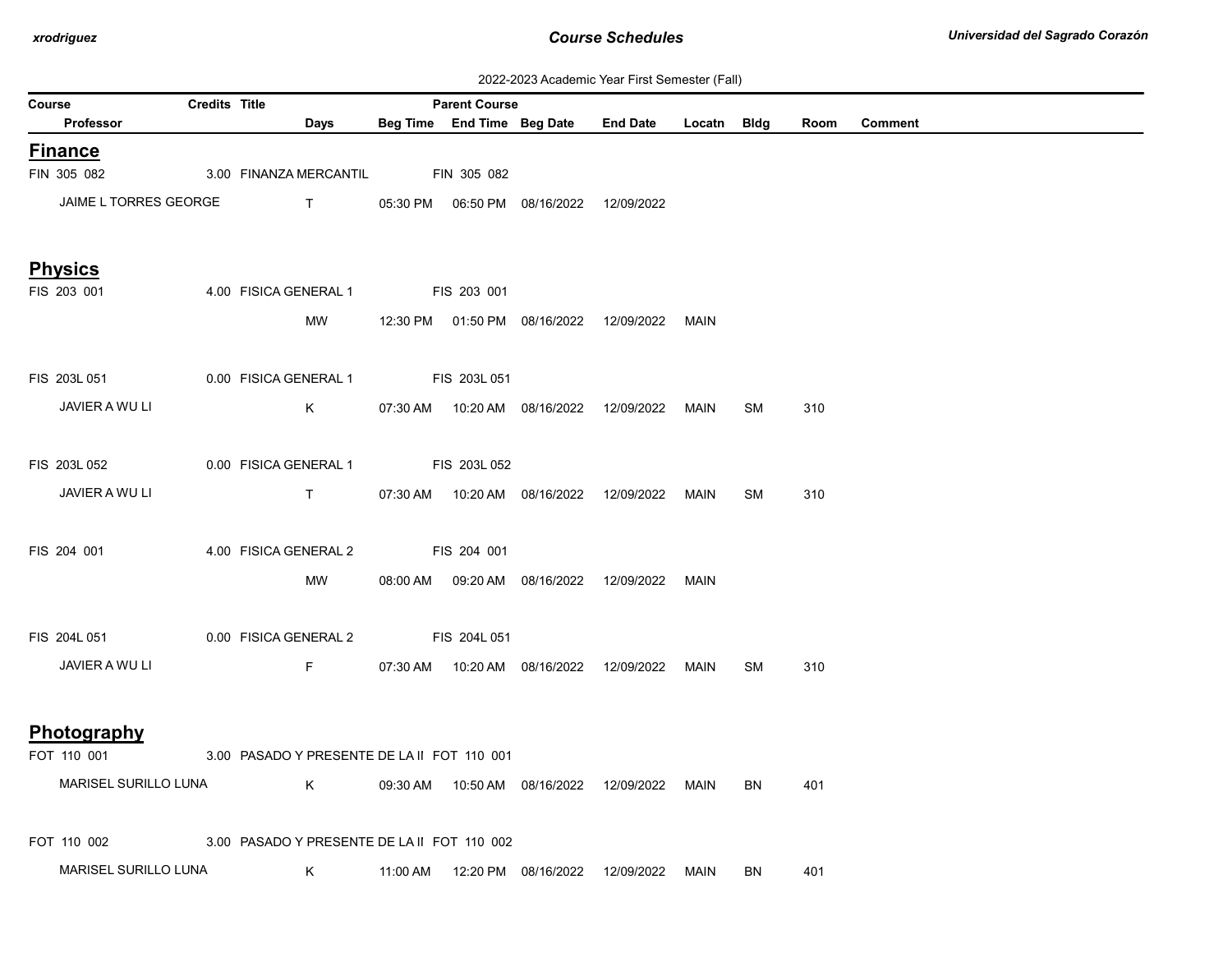| 2022-2023 Academic Year First Semester (Fall) |  |  |  |  |
|-----------------------------------------------|--|--|--|--|
|-----------------------------------------------|--|--|--|--|

| Course |                                                         | <b>Credits Title</b> |             | <b>Parent Course</b> |                                            |                                                  |             |           |      |                 |
|--------|---------------------------------------------------------|----------------------|-------------|----------------------|--------------------------------------------|--------------------------------------------------|-------------|-----------|------|-----------------|
|        | Professor                                               |                      | Days        |                      |                                            | Beg Time End Time Beg Date End Date              | Locatn Bldg |           | Room | <b>Comment</b>  |
|        | Photography                                             |                      |             |                      |                                            |                                                  |             |           |      |                 |
|        | FOT 110 003 3.00 PASADO Y PRESENTE DE LA II FOT 110 003 |                      |             |                      |                                            |                                                  |             |           |      |                 |
|        | MARISEL SURILLO LUNA                                    |                      | K           |                      |                                            | 08:00 AM  09:20 AM  08/16/2022  12/09/2022  MAIN |             | BN        | 401  |                 |
|        | FOT 115 001 3.00 NEGATIVO/IMPRESION Y SU A FOT 115 001  |                      |             |                      |                                            |                                                  |             |           |      |                 |
|        | NITZA E LUNA PADILLA                                    |                      | <b>W</b>    |                      | 09:30 AM  12:20 PM  08/16/2022  12/09/2022 |                                                  | MAIN        | <b>BN</b> | 401  |                 |
|        | FOT 115 002 3.00 NEGATIVO/IMPRESION Y SU A FOT 115 002  |                      |             |                      |                                            |                                                  |             |           |      |                 |
|        | NITZA E LUNA PADILLA                                    |                      | <b>W</b>    |                      | 01:30 PM  04:20 PM  08/16/2022  12/09/2022 |                                                  | MAIN        | <b>BN</b> | 401  |                 |
|        | FOT 115 003 3.00 NEGATIVO/IMPRESION Y SU A FOT 115 003  |                      |             |                      |                                            |                                                  |             |           |      |                 |
|        | IRMA Y HERNANDEZ PICO                                   |                      |             |                      |                                            | K 12:30 PM 03:20 PM 08/16/2022 12/09/2022 MAIN   |             | <b>BN</b> | 401  | Curso en inglés |
|        | FOT 115 081 3.00 NEGATIVO/IMPRESION Y SU A FOT 115 081  |                      |             |                      |                                            |                                                  |             |           |      |                 |
|        | NITZA E LUNA PADILLA VV                                 |                      |             |                      | 05:30 PM  08:20 PM  08/16/2022  12/09/2022 |                                                  | MAIN        | <b>BN</b> | 401  |                 |
|        | FOT 210 001 3.00 LENGUAJE DIGITAL FOT 210 001           |                      |             |                      |                                            |                                                  |             |           |      |                 |
|        | NITZA E LUNA PADILLA                                    |                      | $\mathsf K$ |                      |                                            | 09:30 AM  12:20 PM  08/16/2022  12/09/2022  MAIN |             | BS        | 311  |                 |
|        | FOT 210 002 3.00 LENGUAJE DIGITAL FOT 210 002           |                      |             |                      |                                            |                                                  |             |           |      |                 |
|        | NITZA E LUNA PADILLA K                                  |                      |             |                      |                                            | 01:30 PM  04:20 PM  08/16/2022  12/09/2022  MAIN |             | <b>BS</b> | 311  |                 |
|        | FOT 210 081 3.00 LENGUAJE DIGITAL                       |                      |             | FOT 210 081          |                                            |                                                  |             |           |      |                 |
|        | NELSON L REYES FARIA                                    |                      | M           |                      | 05:30 PM  08:20 PM  08/16/2022             | 12/09/2022                                       | MAIN        | BS        | 311  |                 |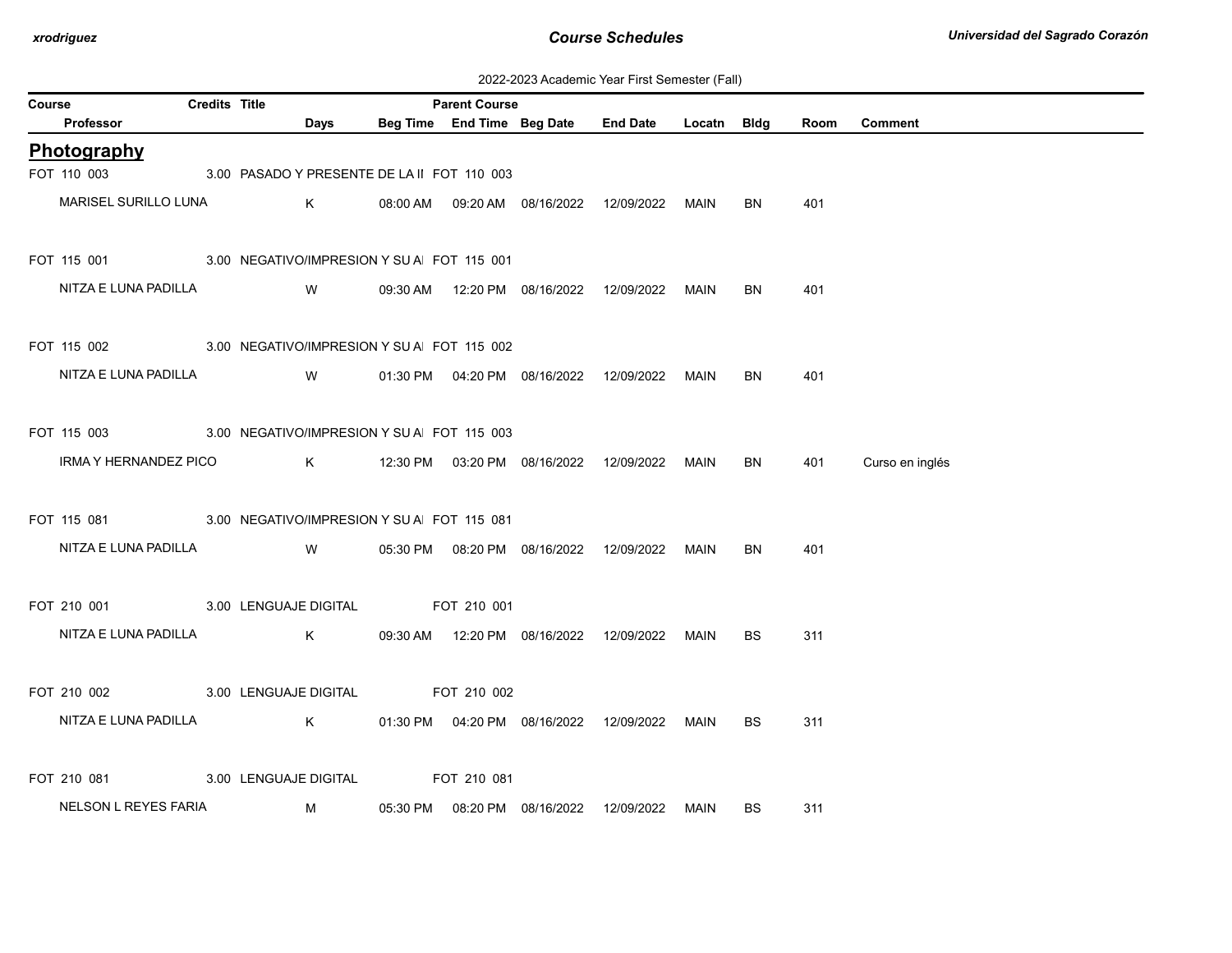| 2022-2023 Academic Year First Semester (Fall) |  |  |  |  |
|-----------------------------------------------|--|--|--|--|
|-----------------------------------------------|--|--|--|--|

| Course                                                | <b>Credits Title</b> |                                                                                                                                                                                                                                                                                                  |                     | <b>Parent Course</b> |                                                  |           |      |         |
|-------------------------------------------------------|----------------------|--------------------------------------------------------------------------------------------------------------------------------------------------------------------------------------------------------------------------------------------------------------------------------------------------|---------------------|----------------------|--------------------------------------------------|-----------|------|---------|
| Professor                                             |                      | Days                                                                                                                                                                                                                                                                                             |                     |                      | Beg Time End Time Beg Date End Date Locatn Bldg  |           | Room | Comment |
| Photography                                           |                      |                                                                                                                                                                                                                                                                                                  |                     |                      |                                                  |           |      |         |
| FOT 215 001                                           |                      | 3.00 ILUMINACION PARA LA IMAGEI FOT 215 001                                                                                                                                                                                                                                                      |                     |                      |                                                  |           |      |         |
| KEVIN A SANTIAGO COLON                                |                      | $\mathbf{S}$ and $\mathbf{S}$ and $\mathbf{S}$ and $\mathbf{S}$ and $\mathbf{S}$ and $\mathbf{S}$ and $\mathbf{S}$ and $\mathbf{S}$ and $\mathbf{S}$ and $\mathbf{S}$ and $\mathbf{S}$ and $\mathbf{S}$ and $\mathbf{S}$ and $\mathbf{S}$ and $\mathbf{S}$ and $\mathbf{S}$ and $\mathbf{S}$ and |                     |                      | 08:00 AM  10:50 AM  08/16/2022  12/09/2022  MAIN | <b>BN</b> | 401  |         |
| FOT 310 001                                           |                      | 3.00 IMAGINERIA DIGITAL FOT 310 001                                                                                                                                                                                                                                                              |                     |                      |                                                  |           |      |         |
|                                                       |                      |                                                                                                                                                                                                                                                                                                  |                     |                      |                                                  | BN.       | 401  |         |
| FOT 310 002                                           |                      | 3.00 IMAGINERIA DIGITAL FOT 310 002                                                                                                                                                                                                                                                              |                     |                      |                                                  |           |      |         |
|                                                       |                      |                                                                                                                                                                                                                                                                                                  |                     |                      | T 12:30 PM 03:20 PM 08/16/2022 12/09/2022 MAIN   | <b>BN</b> | 401  |         |
| FOT 315 001 3.00 DOCUMENTALISMO CONTEMF FOT 315 001   |                      |                                                                                                                                                                                                                                                                                                  |                     |                      |                                                  |           |      |         |
| IRMA Y HERNANDEZ PICO                                 |                      | M 09:30 AM 12:20 PM 08/16/2022 12/09/2022 MAIN                                                                                                                                                                                                                                                   |                     |                      |                                                  | BN.       | 401  |         |
| FOT 315 002                                           |                      | 3.00 DOCUMENTALISMO CONTEMF FOT 315 002                                                                                                                                                                                                                                                          |                     |                      |                                                  |           |      |         |
|                                                       |                      | F                                                                                                                                                                                                                                                                                                |                     |                      | 08:00 AM  10:50 AM  08/16/2022  12/09/2022  MAIN | <b>BN</b> | 401  |         |
| FOT 360C 081 3.00 RETRATO                             |                      |                                                                                                                                                                                                                                                                                                  | <b>EQT 360C 081</b> |                      |                                                  |           |      |         |
|                                                       |                      | NELSON L REYES FARIA K                                                                                                                                                                                                                                                                           |                     |                      | 05:30 PM  08:20 PM  08/16/2022  12/09/2022  MAIN | <b>BS</b> | 311  |         |
| FOT 405 001 3.00 FOTOPERIODISMO 1 FOT 405 001         |                      |                                                                                                                                                                                                                                                                                                  |                     |                      |                                                  |           |      |         |
|                                                       |                      | IRMA Y HERNANDEZ PICO T T 01:30 PM 04:20 PM 08/16/2022 12/09/2022 MAIN                                                                                                                                                                                                                           |                     |                      |                                                  | BS.       | 311  |         |
| FOT 415C 081 3.00 FOTOGRAFIA COMERCIAL I FOT 415C 081 |                      |                                                                                                                                                                                                                                                                                                  |                     |                      |                                                  |           |      |         |
|                                                       |                      | KEVIN A SANTIAGO COLON T                                                                                                                                                                                                                                                                         |                     |                      | 06:00 PM  08:50 PM  08/16/2022  12/09/2022  MAIN | BN        | 401  |         |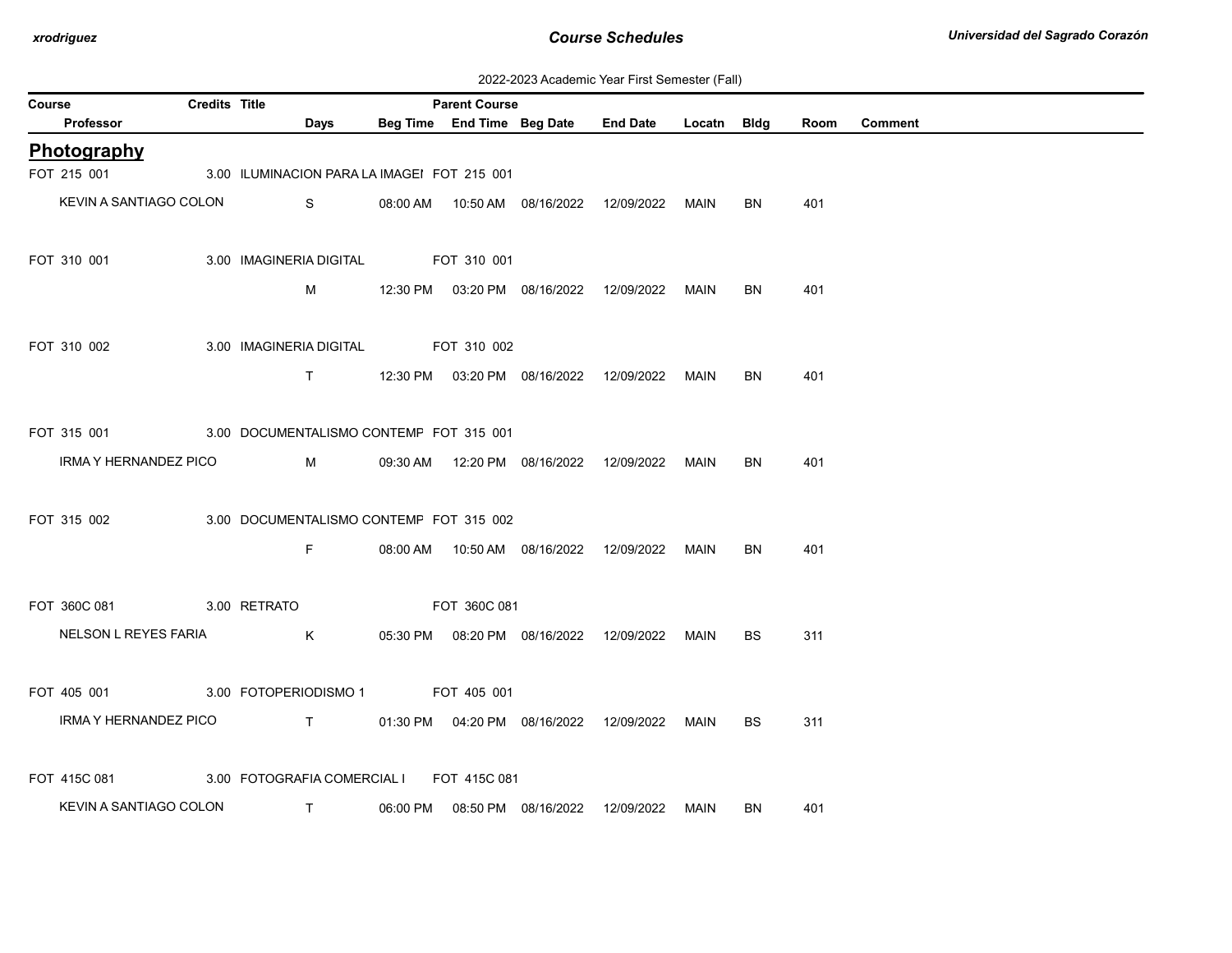| 2022-2023 Academic Year First Semester (Fall) |  |  |  |  |
|-----------------------------------------------|--|--|--|--|
|-----------------------------------------------|--|--|--|--|

| $\sigma$ , loadshind Toal Thot Sonnostor (Fair)<br><b>Credits Title</b><br><b>Parent Course</b><br>Course |  |                                           |                               |  |  |                                            |                                                         |      |           |      |         |
|-----------------------------------------------------------------------------------------------------------|--|-------------------------------------------|-------------------------------|--|--|--------------------------------------------|---------------------------------------------------------|------|-----------|------|---------|
| Professor                                                                                                 |  |                                           | <b>Days</b>                   |  |  |                                            | Beg Time End Time Beg Date End Date Locatn Bldg         |      |           | Room | Comment |
| Photography                                                                                               |  |                                           |                               |  |  |                                            |                                                         |      |           |      |         |
| FOT 460C 081                                                                                              |  | 3.00 VIDEOPERIODISMO DIGITAL FOT 460C 081 |                               |  |  |                                            |                                                         |      |           |      |         |
| ALEX J FIGUEROA CANCEL                                                                                    |  |                                           |                               |  |  |                                            | K      06:30 PM  09:20 PM  08/16/2022  12/09/2022  MAIN |      | BS        | 312  |         |
| <b>French</b>                                                                                             |  |                                           |                               |  |  |                                            |                                                         |      |           |      |         |
| FRA 101 001                                                                                               |  | 3.00 FRANCES ELEMENTAL 1 FRA 101 001      |                               |  |  |                                            |                                                         |      |           |      |         |
| LUIS A RODRIGUEZ GARCIA                                                                                   |  |                                           |                               |  |  |                                            |                                                         |      | <b>BN</b> | 235  |         |
|                                                                                                           |  |                                           |                               |  |  |                                            |                                                         |      |           |      |         |
| FRA 101 002                                                                                               |  | 3.00 FRANCES ELEMENTAL 1 FRA 101 002      |                               |  |  |                                            |                                                         |      |           |      |         |
|                                                                                                           |  |                                           | MW                            |  |  |                                            |                                                         |      | BN        | 235  |         |
|                                                                                                           |  |                                           |                               |  |  |                                            |                                                         |      |           |      |         |
| FRA 101 003                                                                                               |  | 3.00 FRANCES ELEMENTAL 1 FRA 101 003      |                               |  |  |                                            |                                                         |      |           |      |         |
| LUIS A RODRIGUEZ GARCIA                                                                                   |  |                                           |                               |  |  |                                            | MW 12:30 PM 01:50 PM 08/16/2022 12/09/2022 MAIN         |      | BN        | 235  |         |
|                                                                                                           |  |                                           |                               |  |  |                                            |                                                         |      |           |      |         |
| FRA 101L 051 0.00 FRANCES ELEMENTAL 1 FRA 101L 051                                                        |  |                                           |                               |  |  |                                            |                                                         |      |           |      |         |
| LUIS A RODRIGUEZ GARCIA                                                                                   |  |                                           |                               |  |  |                                            | M 02:00 PM 02:50 PM 08/16/2022 12/09/2022 MAIN          |      | SM        | 103  |         |
| FRA 101L 052                                                                                              |  | 0.00 FRANCES ELEMENTAL 1 FRA 101L 052     |                               |  |  |                                            |                                                         |      |           |      |         |
|                                                                                                           |  |                                           |                               |  |  |                                            |                                                         |      |           |      |         |
| ANAINES CORBET MOLINA                                                                                     |  |                                           |                               |  |  |                                            | T      11:00 AM  11:50 AM  08/16/2022  12/09/2022  MAIN |      | SM        | 103  |         |
| FRA 101L 053                                                                                              |  | 0.00 FRANCES ELEMENTAL 1 FRA 101L 053     |                               |  |  |                                            |                                                         |      |           |      |         |
|                                                                                                           |  |                                           | $\mathbf{T}$ and $\mathbf{T}$ |  |  |                                            | 12:30 PM  01:20 PM  08/16/2022  12/09/2022  MAIN        |      | SM        | 103  |         |
|                                                                                                           |  |                                           |                               |  |  |                                            |                                                         |      |           |      |         |
| FRA 102 001                                                                                               |  | 3.00 FRANCES ELEMENTAL 2 FRA 102 001      |                               |  |  |                                            |                                                         |      |           |      |         |
| ANAINES CORBET MOLINA                                                                                     |  |                                           | MW                            |  |  | 12:30 PM  01:50 PM  08/16/2022  12/09/2022 |                                                         | MAIN | BN        | 237  |         |
|                                                                                                           |  |                                           |                               |  |  |                                            |                                                         |      |           |      |         |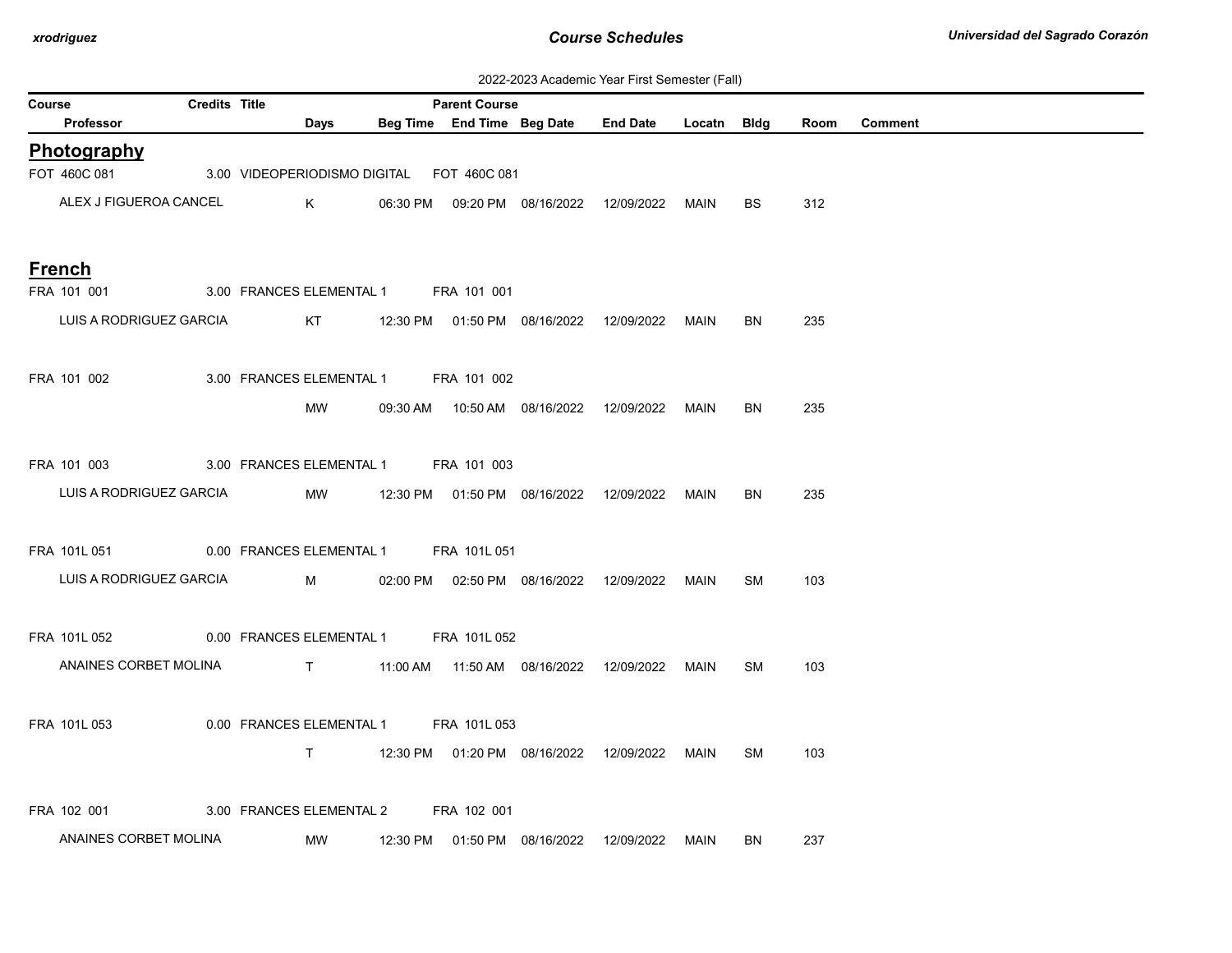| 2022-2023 Academic Year First Semester (Fall) |  |  |  |  |
|-----------------------------------------------|--|--|--|--|
|-----------------------------------------------|--|--|--|--|

|                                        | 2022-2023 Academic Year First Semester (Fail)<br><b>Credits Title</b> |  |                                                                                                                                                                                                                                                                                                                               |                                          |                      |                                                  |  |  |           |      |                |
|----------------------------------------|-----------------------------------------------------------------------|--|-------------------------------------------------------------------------------------------------------------------------------------------------------------------------------------------------------------------------------------------------------------------------------------------------------------------------------|------------------------------------------|----------------------|--------------------------------------------------|--|--|-----------|------|----------------|
| Course<br><b>Professor</b>             |                                                                       |  | Days                                                                                                                                                                                                                                                                                                                          |                                          | <b>Parent Course</b> | Beg Time End Time Beg Date End Date Locatn Bldg  |  |  |           | Room | <b>Comment</b> |
| <b>French</b>                          |                                                                       |  |                                                                                                                                                                                                                                                                                                                               |                                          |                      |                                                  |  |  |           |      |                |
| FRA 102 002                            |                                                                       |  | 3.00 FRANCES ELEMENTAL 2                                                                                                                                                                                                                                                                                                      |                                          | FRA 102 002          |                                                  |  |  |           |      |                |
|                                        |                                                                       |  | KT                                                                                                                                                                                                                                                                                                                            |                                          |                      | 02:00 PM  03:20 PM  08/16/2022  12/09/2022  MAIN |  |  | BN.       | 237  |                |
|                                        |                                                                       |  |                                                                                                                                                                                                                                                                                                                               |                                          |                      |                                                  |  |  |           |      |                |
| FRA 102L 051                           |                                                                       |  |                                                                                                                                                                                                                                                                                                                               | 0.00 FRANCES ELEMENTAL 2 FRA 102L 051    |                      |                                                  |  |  |           |      |                |
| ANAINES CORBET MOLINA                  |                                                                       |  | <b>The Contract of Contract Contract of Contract Contract Contract Oriental</b>                                                                                                                                                                                                                                               |                                          |                      | 02:00 PM  02:50 PM  08/16/2022  12/09/2022  MAIN |  |  | <b>SM</b> | 103  |                |
|                                        |                                                                       |  |                                                                                                                                                                                                                                                                                                                               |                                          |                      |                                                  |  |  |           |      |                |
| FRA 102L 052                           |                                                                       |  |                                                                                                                                                                                                                                                                                                                               | 0.00 FRANCES ELEMENTAL 2 FRA 102L 052    |                      |                                                  |  |  |           |      |                |
|                                        |                                                                       |  | M                                                                                                                                                                                                                                                                                                                             |                                          |                      | 03:30 PM  04:20 PM  08/16/2022  12/09/2022  MAIN |  |  | <b>SM</b> | 103  |                |
|                                        |                                                                       |  |                                                                                                                                                                                                                                                                                                                               |                                          |                      |                                                  |  |  |           |      |                |
| FRA 103 001                            |                                                                       |  | 3.00 FRANCES INTERMEDIO 1                                                                                                                                                                                                                                                                                                     |                                          | FRA 103 001          |                                                  |  |  |           |      |                |
| ANAINES CORBET MOLINA                  |                                                                       |  | MW                                                                                                                                                                                                                                                                                                                            |                                          |                      | 02:00 PM  03:20 PM  08/16/2022  12/09/2022  MAIN |  |  | BN        | 238  |                |
|                                        |                                                                       |  |                                                                                                                                                                                                                                                                                                                               |                                          |                      |                                                  |  |  |           |      |                |
| FRA 103L 051 0.00 FRANCES INTERMEDIO 1 |                                                                       |  |                                                                                                                                                                                                                                                                                                                               |                                          | FRA 103L 051         |                                                  |  |  |           |      |                |
| ANAINES CORBET MOLINA                  |                                                                       |  | $\mathbf{T}$ and $\mathbf{T}$ and $\mathbf{T}$ and $\mathbf{T}$ and $\mathbf{T}$ and $\mathbf{T}$ and $\mathbf{T}$ and $\mathbf{T}$ and $\mathbf{T}$ and $\mathbf{T}$ and $\mathbf{T}$ and $\mathbf{T}$ and $\mathbf{T}$ and $\mathbf{T}$ and $\mathbf{T}$ and $\mathbf{T}$ and $\mathbf{T}$ and $\mathbf{T}$ and $\mathbf{T$ |                                          |                      | 03:30 PM  04:20 PM  08/16/2022  12/09/2022  MAIN |  |  | SM        | 103  |                |
|                                        |                                                                       |  |                                                                                                                                                                                                                                                                                                                               |                                          |                      |                                                  |  |  |           |      |                |
| <b>Critical Thinking</b>               |                                                                       |  |                                                                                                                                                                                                                                                                                                                               |                                          |                      |                                                  |  |  |           |      |                |
| GCC 101 001                            |                                                                       |  |                                                                                                                                                                                                                                                                                                                               | 3.00 DESARROLLO/ECOS ORIGEN GCC 101 001  |                      |                                                  |  |  |           |      |                |
| CARLOS G LAGO GARCIA                   |                                                                       |  | MW                                                                                                                                                                                                                                                                                                                            |                                          |                      | 09:30 AM  10:50 AM  08/16/2022  12/09/2022  MAIN |  |  | <b>BN</b> | 226  |                |
|                                        |                                                                       |  |                                                                                                                                                                                                                                                                                                                               |                                          |                      |                                                  |  |  |           |      |                |
| GCC 101 002                            |                                                                       |  |                                                                                                                                                                                                                                                                                                                               | 3.00 DESARROLLO/ECOS ORIGEN GCC 101 002  |                      |                                                  |  |  |           |      |                |
| ANDRES LOPEZ ROMAN                     |                                                                       |  | KT                                                                                                                                                                                                                                                                                                                            |                                          |                      | 11:00 AM  12:20 PM  08/16/2022  12/09/2022       |  |  |           |      |                |
|                                        |                                                                       |  |                                                                                                                                                                                                                                                                                                                               |                                          |                      |                                                  |  |  |           |      |                |
| GCC 101 003                            |                                                                       |  |                                                                                                                                                                                                                                                                                                                               | 3.00 DESARROLLO/ECOS ORIGEN, GCC 101 003 |                      |                                                  |  |  |           |      |                |
| EDWIN A SIERRA GONZALEZ                |                                                                       |  |                                                                                                                                                                                                                                                                                                                               |                                          |                      | 00:00 AM  00:00 AM  08/16/2022  12/09/2022       |  |  |           |      |                |
| Online                                 |                                                                       |  |                                                                                                                                                                                                                                                                                                                               |                                          |                      |                                                  |  |  |           |      |                |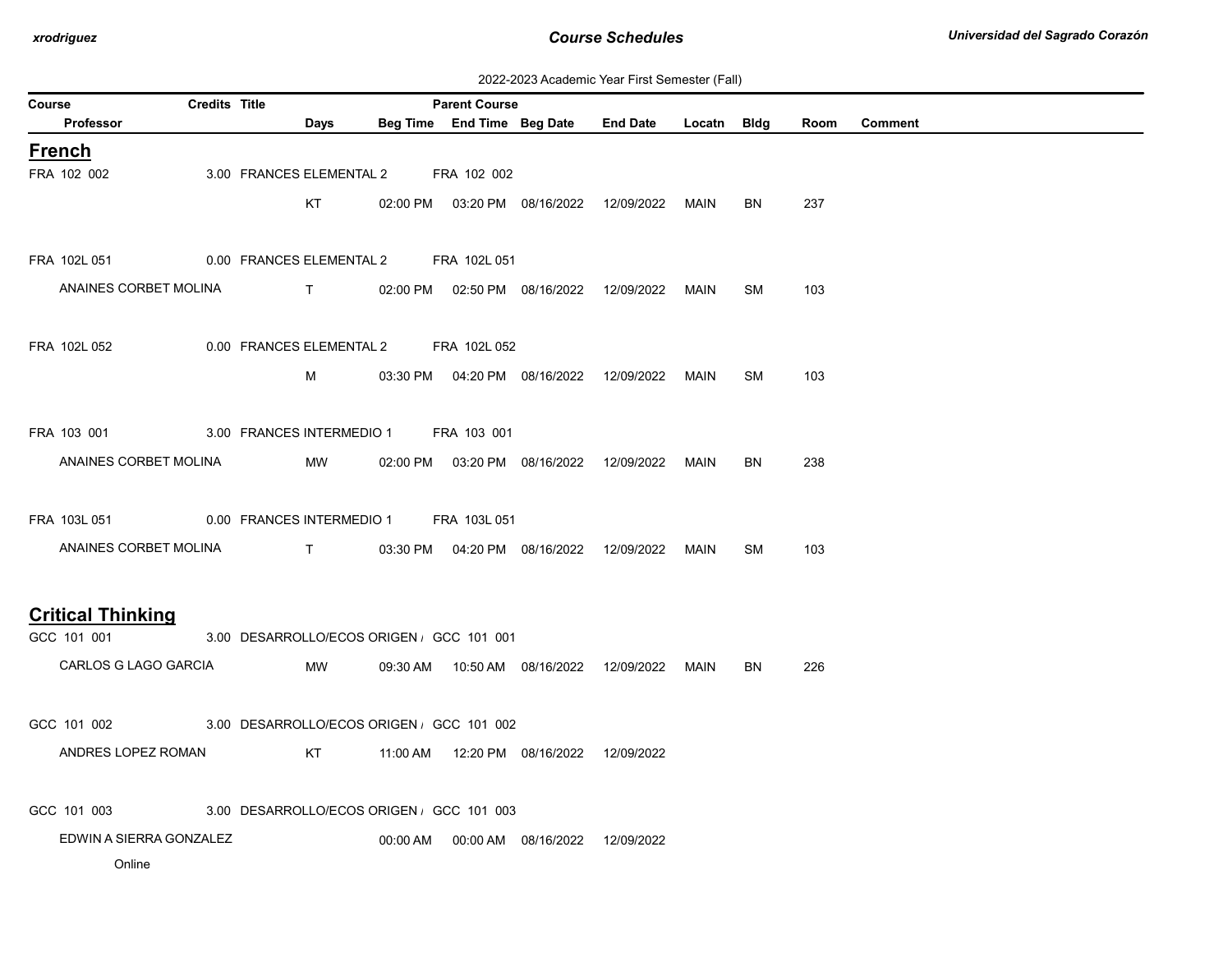| 2022-2023 Academic Year First Semester (Fall) |  |  |  |  |
|-----------------------------------------------|--|--|--|--|
|-----------------------------------------------|--|--|--|--|

| Course                    | Credits Title |      |                                           | <b>Parent Course</b> |                                            |                                                  |      |     |      |                |
|---------------------------|---------------|------|-------------------------------------------|----------------------|--------------------------------------------|--------------------------------------------------|------|-----|------|----------------|
| Professor                 |               | Days |                                           |                      |                                            | Beg Time End Time Beg Date End Date Locatn Bldg  |      |     | Room | <b>Comment</b> |
| <b>Critical Thinking</b>  |               |      |                                           |                      |                                            |                                                  |      |     |      |                |
| GCC 101 004               |               |      | 3.00 DESARROLLO/ECOS ORIGEN , GCC 101 004 |                      |                                            |                                                  |      |     |      |                |
|                           |               | F.   |                                           |                      |                                            | 09:30 AM  12:20 PM  08/16/2022  12/09/2022  MAIN |      | BN. | 236  |                |
| GCC 201 001               |               |      | 3.00 CONSTRUCCION DE UNA SOC GCC 201 001  |                      |                                            |                                                  |      |     |      |                |
|                           |               | MW   |                                           |                      | 08:00 AM  09:20 AM  08/16/2022  12/09/2022 |                                                  |      |     |      |                |
| GCC 201 002               |               |      | 3.00 CONSTRUCCION DE UNA SOC GCC 201 002  |                      |                                            |                                                  |      |     |      |                |
| LUCIA ORSANIC             |               | M    |                                           |                      |                                            |                                                  | MAIN | BN  | 505  |                |
| GCC 201 003               |               |      | 3.00 CONSTRUCCION DE UNA SOC GCC 201 003  |                      |                                            |                                                  |      |     |      |                |
| ANDRES LOPEZ ROMAN        |               | M    |                                           |                      |                                            | 02:00 PM  03:20 PM  08/16/2022  12/09/2022  MAIN |      | BN  | 229  |                |
| GCC 201 004               |               |      | 3.00 CONSTRUCCION DE UNA SOC GCC 201 004  |                      |                                            |                                                  |      |     |      |                |
|                           |               | KT   |                                           |                      | 08:00 AM  09:20 AM  08/16/2022  12/09/2022 |                                                  | MAIN | BN  | 235  |                |
| GCC 201 005               |               |      | 3.00 CONSTRUCCION DE UNA SOC GCC 201 005  |                      |                                            |                                                  |      |     |      |                |
| OMAR A ALVAREZ FRANCESCHI |               | KT   |                                           |                      | 02:00 PM  03:20 PM  08/16/2022  12/09/2022 |                                                  |      |     |      |                |
| GCC 201 006               |               |      | 3.00 CONSTRUCCION DE UNA SOC GCC 201 006  |                      |                                            |                                                  |      |     |      |                |
| CARLOS G LAGO GARCIA      |               | W    |                                           |                      |                                            | 08:00 AM  09:20 AM  08/16/2022  12/09/2022  MAIN |      | BN. | 226  |                |
| GCC 201 007               |               |      | 3.00 CONSTRUCCION DE UNA SOC GCC 201 007  |                      |                                            |                                                  |      |     |      |                |
|                           |               | W    |                                           |                      |                                            |                                                  |      |     |      |                |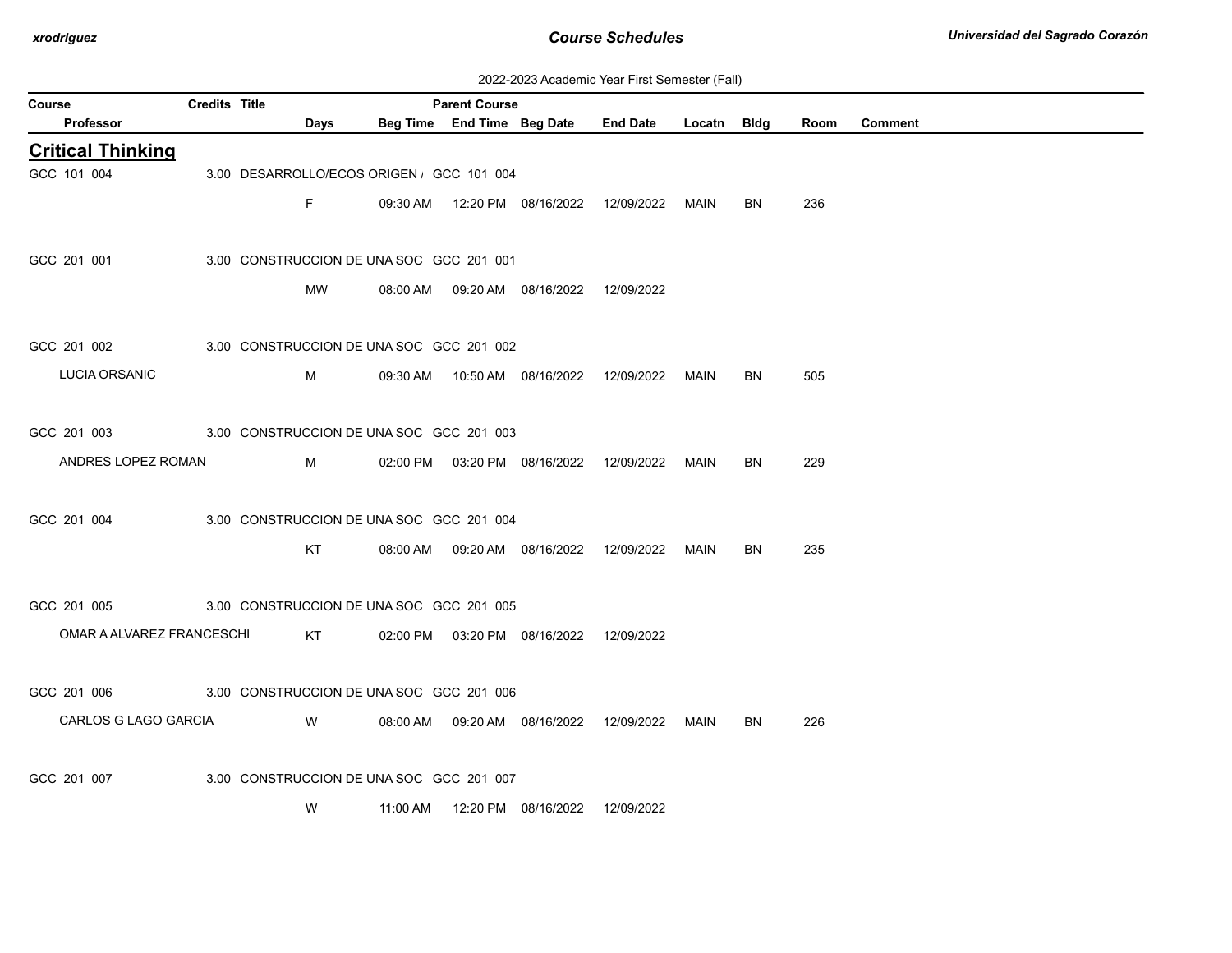| 2022-2023 Academic Year First Semester (Fall) |  |  |  |  |
|-----------------------------------------------|--|--|--|--|
|-----------------------------------------------|--|--|--|--|

| Course                   | Credits Title |                                          |          | <b>Parent Course</b> |                                            |                 |             |           |      |                |
|--------------------------|---------------|------------------------------------------|----------|----------------------|--------------------------------------------|-----------------|-------------|-----------|------|----------------|
| Professor                |               | Days                                     |          |                      | Beg Time End Time Beg Date                 | <b>End Date</b> | Locatn Bldg |           | Room | <b>Comment</b> |
| <b>Critical Thinking</b> |               |                                          |          |                      |                                            |                 |             |           |      |                |
| GCC 201 008              |               | 3.00 CONSTRUCCION DE UNA SOC GCC 201 008 |          |                      |                                            |                 |             |           |      |                |
|                          |               | T.                                       |          |                      | 08:00 AM  09:20 AM  08/16/2022  12/09/2022 |                 | MAIN        | BN        | 229  |                |
|                          |               |                                          |          |                      |                                            |                 |             |           |      |                |
| GCC 201 009              |               | 3.00 CONSTRUCCION DE UNA SOC GCC 201 009 |          |                      |                                            |                 |             |           |      |                |
|                          |               | $\mathsf{T}$                             |          |                      | 11:00 AM  12:20 PM  08/16/2022  12/09/2022 |                 | MAIN        | BN        | 229  |                |
|                          |               |                                          |          |                      |                                            |                 |             |           |      |                |
| GCC 201 010              |               | 3.00 CONSTRUCCION DE UNA SOC GCC 201 010 |          |                      |                                            |                 |             |           |      |                |
|                          |               | $\mathsf{T}$                             |          |                      |                                            |                 |             |           |      |                |
|                          |               |                                          |          |                      | 02:00 PM  03:20 PM  08/16/2022  12/09/2022 |                 | MAIN        | BN        | 506  |                |
|                          |               |                                          |          |                      |                                            |                 |             |           |      |                |
| GCC 201 011              |               | 3.00 CONSTRUCCION DE UNA SOC GCC 201 011 |          |                      |                                            |                 |             |           |      |                |
| CARLOS G LAGO GARCIA     |               | MW                                       |          |                      | 12:30 PM  01:50 PM  08/16/2022  12/09/2022 |                 | <b>MAIN</b> | BN        | 226  |                |
|                          |               |                                          |          |                      |                                            |                 |             |           |      |                |
| GCC 201 012              |               | 3.00 CONSTRUCCION DE UNA SOC GCC 201 012 |          |                      |                                            |                 |             |           |      |                |
|                          |               | K.                                       | 08:00 AM |                      |                                            |                 | MAIN        | <b>BN</b> | 229  |                |
|                          |               |                                          |          |                      |                                            |                 |             |           |      |                |
| GCC 201 013              |               | 3.00 CONSTRUCCION DE UNA SOC GCC 201 013 |          |                      |                                            |                 |             |           |      |                |
|                          |               | KT                                       | 09:30 AM |                      | 10:50 AM  08/16/2022  12/09/2022           |                 | MAIN        | BN        | 242  |                |
|                          |               |                                          |          |                      |                                            |                 |             |           |      |                |
| GCC 201 014              |               | 3.00 CONSTRUCCION DE UNA SOC GCC 201 014 |          |                      |                                            |                 |             |           |      |                |
|                          |               | Κ                                        |          |                      |                                            |                 | <b>MAIN</b> | BN        | 236  |                |
|                          |               |                                          |          |                      | 10:30 AM  11:50 AM  08/16/2022  12/09/2022 |                 |             |           |      |                |
|                          |               |                                          |          |                      |                                            |                 |             |           |      |                |
| GCC 201 015              |               | 3.00 CONSTRUCCION DE UNA SOC GCC 201 015 |          |                      |                                            |                 |             |           |      |                |
| ANDRES LOPEZ ROMAN       |               | W                                        | 11:30 AM |                      | 12:50 PM 08/16/2022                        | 12/09/2022      | MAIN        | CE        | 206  |                |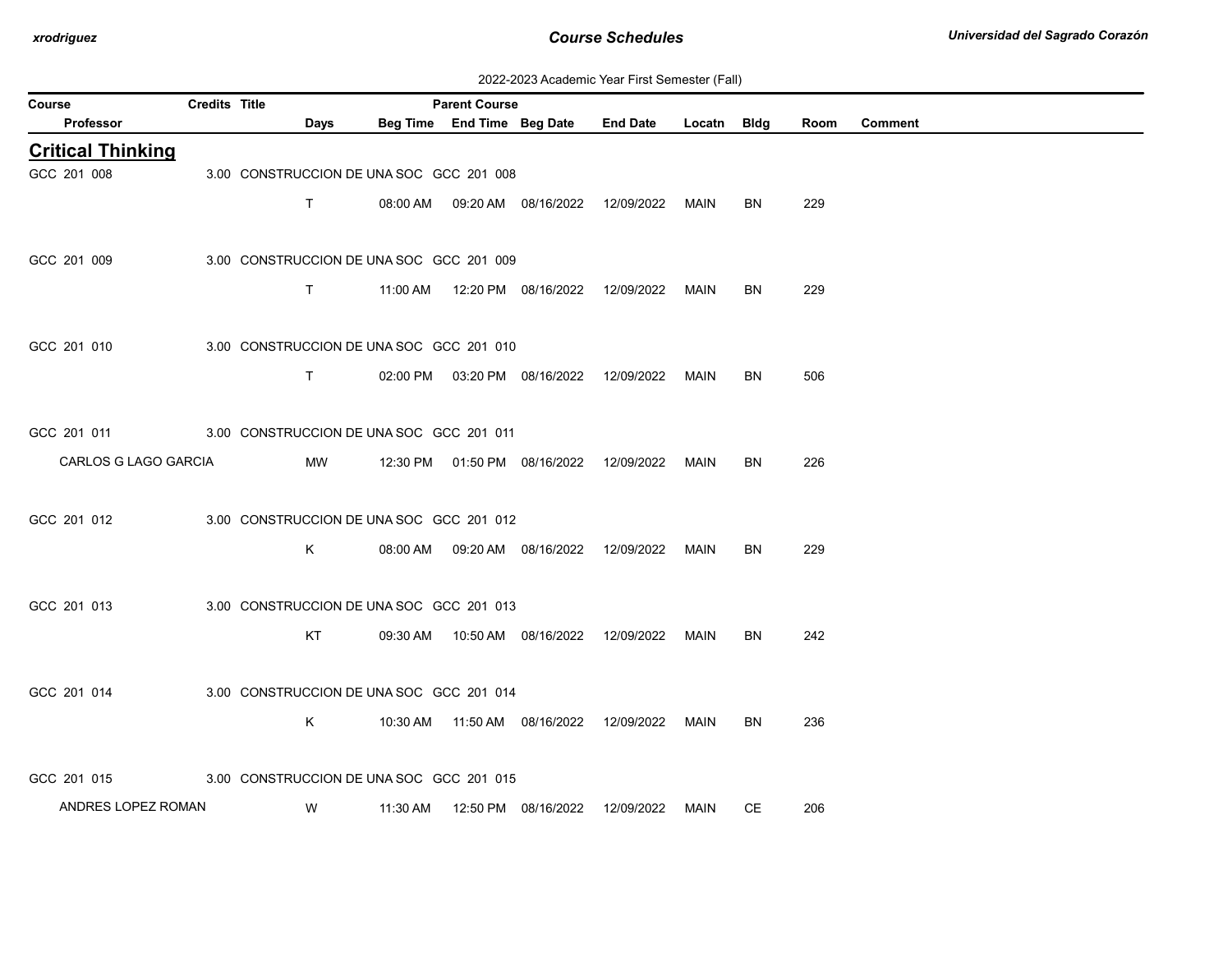| 2022-2023 Academic Year First Semester (Fall) |  |  |  |  |
|-----------------------------------------------|--|--|--|--|
|-----------------------------------------------|--|--|--|--|

|                           |                                              |      |          |                            |                                              | 2022-2023 Academic Tear First Semester (Fail) |             |     |      |         |
|---------------------------|----------------------------------------------|------|----------|----------------------------|----------------------------------------------|-----------------------------------------------|-------------|-----|------|---------|
| <b>Course</b>             | <b>Credits Title</b>                         |      |          | <b>Parent Course</b>       |                                              |                                               |             |     |      |         |
| <b>Professor</b>          |                                              | Days |          | Beg Time End Time Beg Date |                                              | <b>End Date</b>                               | Locatn Bidg |     | Room | Comment |
| <b>Critical Thinking</b>  |                                              |      |          |                            |                                              |                                               |             |     |      |         |
| GCC 201 016               | 3.00 CONSTRUCCION DE UNA SOC GCC 201 016     |      |          |                            |                                              |                                               |             |     |      |         |
| OMAR A ALVAREZ FRANCESCHI |                                              |      |          |                            | 00:00 AM  00:00 AM  08/16/2022  12/09/2022   |                                               |             |     |      |         |
| Online                    |                                              |      |          |                            |                                              |                                               |             |     |      |         |
| GCC 201 017               | 3.00 CONSTRUCCION DE UNA SOC GCC 201 017     |      |          |                            |                                              |                                               |             |     |      |         |
|                           |                                              |      |          |                            |                                              |                                               |             |     |      |         |
|                           |                                              | MW   |          |                            |                                              |                                               |             |     |      |         |
|                           |                                              |      |          |                            |                                              |                                               |             |     |      |         |
| GCC 201 018               | 3.00 CONSTRUCCION DE UNA SOC GCC 201 018     |      |          |                            |                                              |                                               |             |     |      |         |
|                           |                                              |      |          |                            | 00:00 AM   00:00 AM   08/16/2022  12/09/2022 |                                               |             |     |      |         |
| Online                    |                                              |      |          |                            |                                              |                                               |             |     |      |         |
| GCC 202 001               | 3.00 RETOS DE LA SOCIEDAD CON GCC 202 001    |      |          |                            |                                              |                                               |             |     |      |         |
| STEPHANIE NEGRON MARCHANY |                                              | W    | 08:00 AM |                            | 09:20 AM  08/16/2022                         | 12/09/2022                                    | MAIN        | BN  | 242  |         |
|                           |                                              |      |          |                            |                                              |                                               |             |     |      |         |
| GCC 202 002               | 3.00 RETOS DE LA SOCIEDAD CON GCC 202 002    |      |          |                            |                                              |                                               |             |     |      |         |
|                           |                                              |      |          |                            |                                              |                                               |             |     |      |         |
| STEPHANIE NEGRON MARCHANY |                                              | M    |          |                            | 12:30 PM  01:50 PM  08/16/2022  12/09/2022   |                                               |             |     |      |         |
|                           |                                              |      |          |                            |                                              |                                               |             |     |      |         |
| <b>Communication</b>      |                                              |      |          |                            |                                              |                                               |             |     |      |         |
| GCM 100 001               | 3.00 INTRODUCCION A LA COMUNI GCM 100 001    |      |          |                            |                                              |                                               |             |     |      |         |
| YESSICA ALBINO BASCO      |                                              | KT   |          |                            | 12:30 PM  01:50 PM  08/16/2022  12/09/2022   |                                               | MAIN        | BS. | 219  |         |
|                           |                                              |      |          |                            |                                              |                                               |             |     |      |         |
| GCM 100L 051              | 0.00 LAB INTRO INGLES EN LAS CI GCM 100L 051 |      |          |                            |                                              |                                               |             |     |      |         |
| MARTHA A DAMACELA PEREZ T |                                              |      |          |                            |                                              |                                               |             |     |      |         |
|                           |                                              |      |          |                            |                                              |                                               | MAIN        | SJ  | 204  |         |
|                           |                                              |      |          |                            |                                              |                                               |             |     |      |         |
| GCM 100L 052              | 0.00 LAB INTRO INGLES EN LAS CI GCM 100L 052 |      |          |                            |                                              |                                               |             |     |      |         |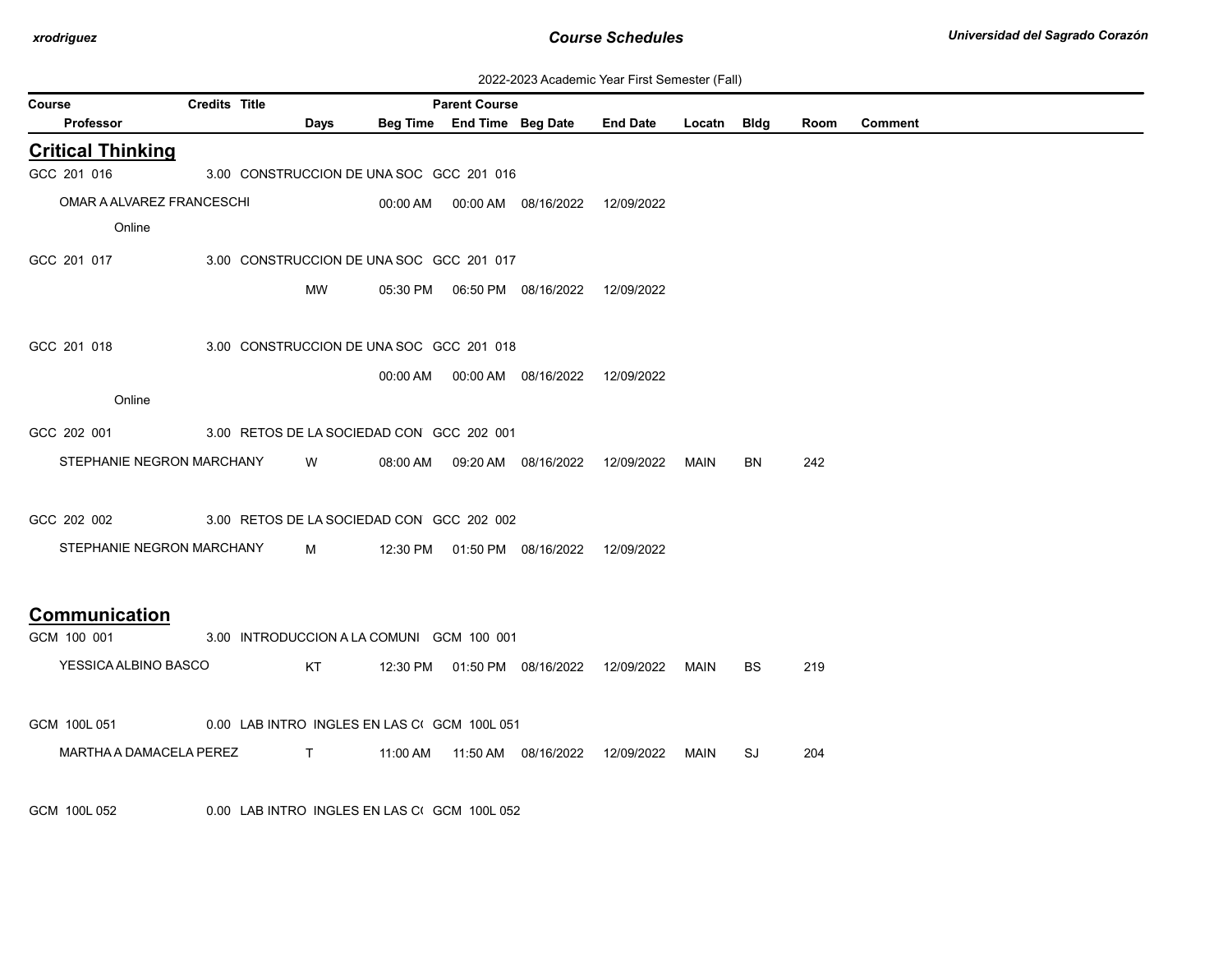| 2022-2023 Academic Year First Semester (Fall) |  |  |  |  |
|-----------------------------------------------|--|--|--|--|
|-----------------------------------------------|--|--|--|--|

| Course |                             | <b>Credits Title</b> |                                            |          | <b>Parent Course</b>       |                                            |                 |             |           |      |                |
|--------|-----------------------------|----------------------|--------------------------------------------|----------|----------------------------|--------------------------------------------|-----------------|-------------|-----------|------|----------------|
|        | Professor                   |                      | Days                                       |          | Beg Time End Time Beg Date |                                            | <b>End Date</b> | Locatn Bldg |           | Room | <b>Comment</b> |
|        | <b>Communication</b>        |                      |                                            |          |                            |                                            |                 |             |           |      |                |
|        | GCM 101 001                 |                      | 3.00 EL TEXTO EN LA CULTURA CO GCM 101 001 |          |                            |                                            |                 |             |           |      |                |
|        |                             |                      | М                                          |          |                            | 07:30 AM   08:50 AM   08/16/2022           | 12/09/2022      | MAIN        | BN        | 226  |                |
|        |                             |                      |                                            |          |                            |                                            |                 |             |           |      |                |
|        | GCM 101 002                 |                      | 3.00 EL TEXTO EN LA CULTURA CO GCM 101 002 |          |                            |                                            |                 |             |           |      |                |
|        | YASMARIE HERNANDEZ GONZALEZ |                      | M                                          | 08:00 AM |                            | 09:20 AM  08/16/2022  12/09/2022           |                 | MAIN        | BN        | 242  |                |
|        |                             |                      |                                            |          |                            |                                            |                 |             |           |      |                |
|        | GCM 101 003                 |                      | 3.00 EL TEXTO EN LA CULTURA CO GCM 101 003 |          |                            |                                            |                 |             |           |      |                |
|        |                             |                      | W                                          | 08:00 AM |                            | 09:20 AM  08/16/2022                       | 12/09/2022      |             |           |      |                |
|        |                             |                      |                                            |          |                            |                                            |                 |             |           |      |                |
|        | GCM 101 004                 |                      | 3.00 EL TEXTO EN LA CULTURA CO GCM 101 004 |          |                            |                                            |                 |             |           |      |                |
|        | MARIA E. CALDERON RODRIGUEZ |                      | M                                          |          |                            | 09:30 AM  10:50 AM  08/16/2022  12/09/2022 |                 |             |           |      |                |
|        |                             |                      |                                            |          |                            |                                            |                 |             |           |      |                |
|        | GCM 101 005                 |                      | 3.00 EL TEXTO EN LA CULTURA CO GCM 101 005 |          |                            |                                            |                 |             |           |      |                |
|        |                             |                      |                                            |          |                            |                                            |                 |             |           |      |                |
|        | MARIA E. CALDERON RODRIGUEZ |                      | W                                          | 09:30 AM |                            | 10:50 AM  08/16/2022  12/09/2022           |                 | MAIN        | <b>BS</b> | 205  |                |
|        |                             |                      |                                            |          |                            |                                            |                 |             |           |      |                |
|        | GCM 101 006                 |                      | 3.00 EL TEXTO EN LA CULTURA CO GCM 101 006 |          |                            |                                            |                 |             |           |      |                |
|        | LUCIA ORSANIC               |                      | M                                          | 11:00 AM |                            | 12:20 PM 08/16/2022                        | 12/09/2022      | MAIN        | BN        | 505  |                |
|        |                             |                      |                                            |          |                            |                                            |                 |             |           |      |                |
|        | GCM 101 007                 |                      | 3.00 EL TEXTO EN LA CULTURA CO GCM 101 007 |          |                            |                                            |                 |             |           |      |                |
|        | MARIA E. CALDERON RODRIGUEZ |                      | W                                          |          |                            | 11:00 AM  12:20 PM  08/16/2022  12/09/2022 |                 | MAIN        | <b>BS</b> | 205  |                |
|        |                             |                      |                                            |          |                            |                                            |                 |             |           |      |                |
|        | GCM 101 008                 |                      | 3.00 EL TEXTO EN LA CULTURA CO GCM 101 008 |          |                            |                                            |                 |             |           |      |                |
|        | LUCIA ORSANIC               |                      | м                                          |          |                            | 12:30 PM  01:50 PM  08/16/2022             | 12/09/2022      | MAIN        | <b>BN</b> | 505  |                |
|        |                             |                      |                                            |          |                            |                                            |                 |             |           |      |                |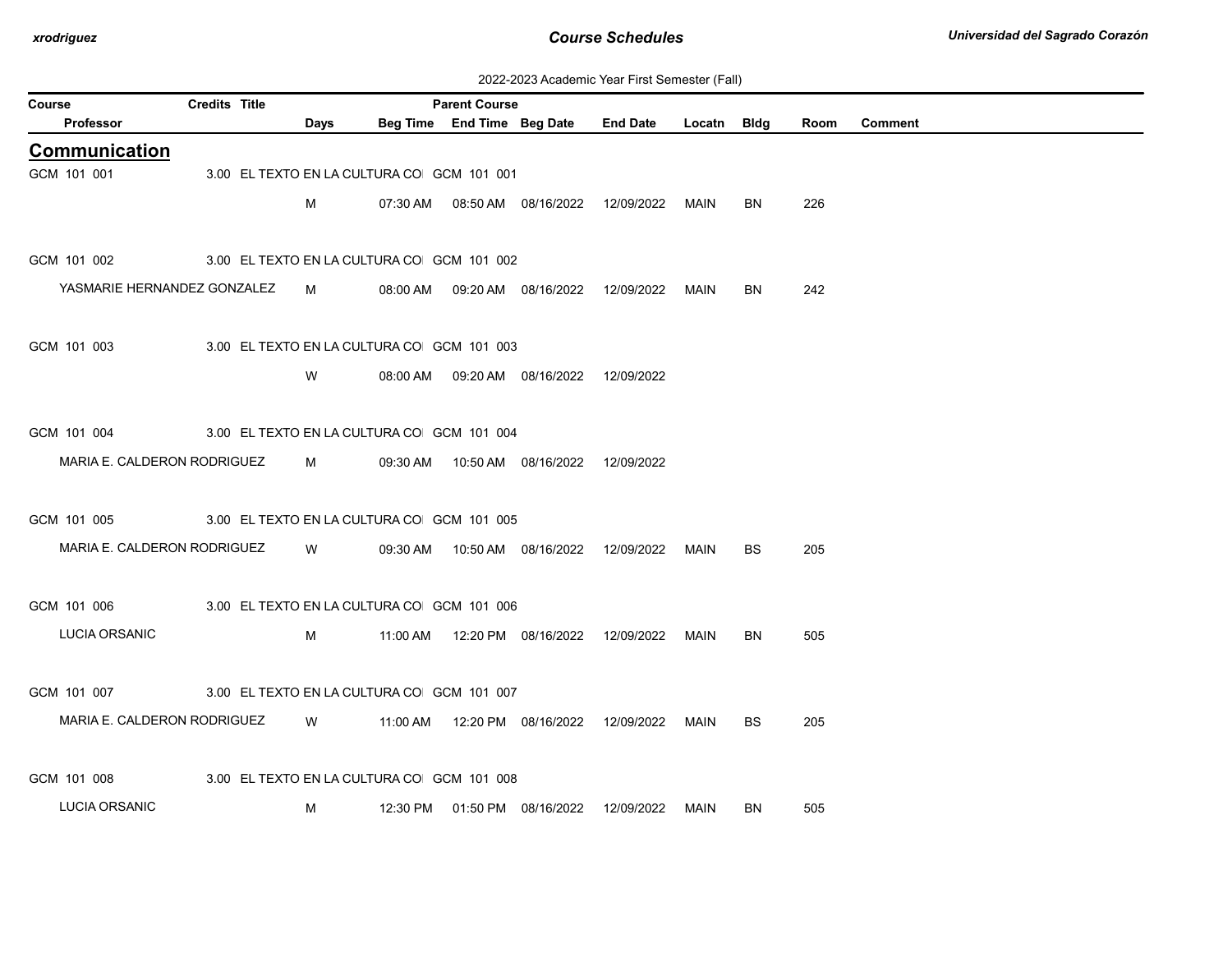| 2022-2023 Academic Year First Semester (Fall) |  |  |  |  |
|-----------------------------------------------|--|--|--|--|
|-----------------------------------------------|--|--|--|--|

| Course |                                                                       | <b>Credits Title</b> |                                            | <b>Parent Course</b> |                                            |                                                  |      |    |      |                |
|--------|-----------------------------------------------------------------------|----------------------|--------------------------------------------|----------------------|--------------------------------------------|--------------------------------------------------|------|----|------|----------------|
|        | Professor                                                             |                      | Days                                       |                      |                                            | Beg Time End Time Beg Date End Date Locatn Bldg  |      |    | Room | <b>Comment</b> |
|        | <b>Communication</b>                                                  |                      |                                            |                      |                                            |                                                  |      |    |      |                |
|        | GCM 101 009                                                           |                      | 3.00 EL TEXTO EN LA CULTURA CO GCM 101 009 |                      |                                            |                                                  |      |    |      |                |
|        |                                                                       |                      | W                                          |                      | 12:30 PM  01:50 PM  08/16/2022  12/09/2022 |                                                  |      |    |      |                |
|        |                                                                       |                      |                                            |                      |                                            |                                                  |      |    |      |                |
|        | GCM 101 010                                                           |                      | 3.00 EL TEXTO EN LA CULTURA CO GCM 101 010 |                      |                                            |                                                  |      |    |      |                |
|        |                                                                       |                      | W                                          |                      |                                            | 02:30 PM  03:50 PM  08/16/2022  12/09/2022  MAIN |      | BN | 226  |                |
|        |                                                                       |                      |                                            |                      |                                            |                                                  |      |    |      |                |
|        | GCM 101 011                                                           |                      | 3.00 EL TEXTO EN LA CULTURA CO GCM 101 011 |                      |                                            |                                                  |      |    |      |                |
|        |                                                                       |                      | K.                                         |                      |                                            |                                                  | MAIN | BN | 226  |                |
|        |                                                                       |                      |                                            |                      |                                            |                                                  |      |    |      |                |
|        | GCM 101 012                                                           |                      | 3.00 EL TEXTO EN LA CULTURA CO GCM 101 012 |                      |                                            |                                                  |      |    |      |                |
|        |                                                                       |                      |                                            |                      |                                            |                                                  |      |    |      |                |
|        |                                                                       |                      | $\mathsf{T}$                               |                      |                                            | 09:30 AM  10:50 AM  08/16/2022  12/09/2022  MAIN |      | BN | 229  |                |
|        |                                                                       |                      |                                            |                      |                                            |                                                  |      |    |      |                |
|        | GCM 101 013                                                           |                      | 3.00 EL TEXTO EN LA CULTURA CO GCM 101 013 |                      |                                            |                                                  |      |    |      |                |
|        | YASMARIE HERNANDEZ GONZALEZ K                                         |                      |                                            |                      |                                            | 09:30 AM  10:50 AM  08/16/2022  12/09/2022  MAIN |      | BN | 229  |                |
|        |                                                                       |                      |                                            |                      |                                            |                                                  |      |    |      |                |
|        | GCM 101 014                                                           |                      | 3.00 EL TEXTO EN LA CULTURA CO GCM 101 014 |                      |                                            |                                                  |      |    |      |                |
|        |                                                                       |                      | T.                                         |                      | 09:30 AM  10:50 AM  08/16/2022  12/09/2022 |                                                  | MAIN | BN | 505  |                |
|        |                                                                       |                      |                                            |                      |                                            |                                                  |      |    |      |                |
|        | GCM 101 015                                                           |                      | 3.00 EL TEXTO EN LA CULTURA CO GCM 101 015 |                      |                                            |                                                  |      |    |      |                |
|        | YASMARIE HERNANDEZ GONZALEZ K 11:00 AM 12:20 PM 08/16/2022 12/09/2022 |                      |                                            |                      |                                            |                                                  | MAIN | BN | 503  |                |
|        |                                                                       |                      |                                            |                      |                                            |                                                  |      |    |      |                |
|        | GCM 101 016                                                           |                      | 3.00 EL TEXTO EN LA CULTURA CO GCM 101 016 |                      |                                            |                                                  |      |    |      |                |
|        |                                                                       |                      | $\mathsf{T}$                               |                      | 11:00 AM  12:20 PM  08/16/2022  12/09/2022 |                                                  | MAIN | BN | 241  |                |
|        |                                                                       |                      |                                            |                      |                                            |                                                  |      |    |      |                |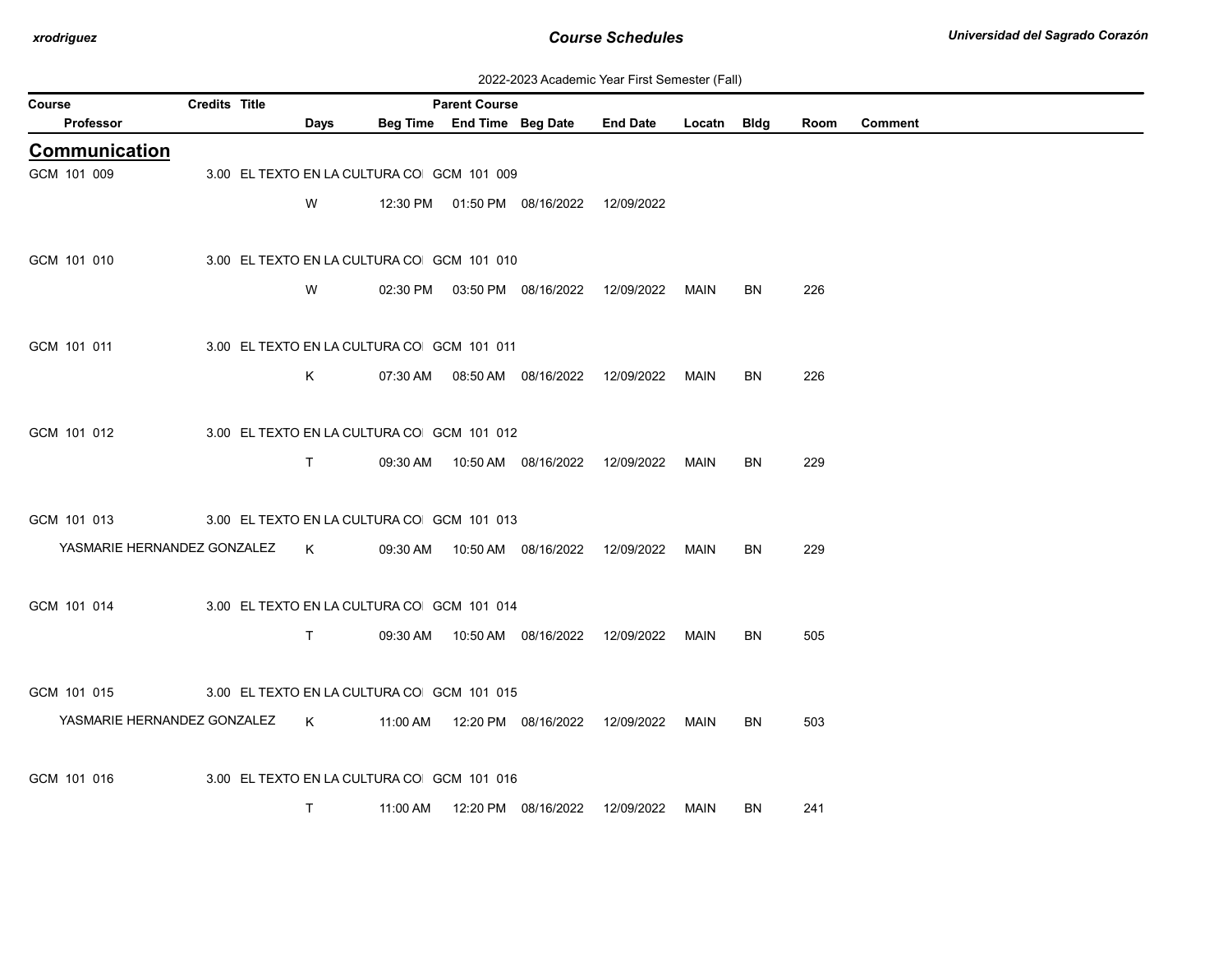| 2022-2023 Academic Year First Semester (Fall) |  |  |  |  |
|-----------------------------------------------|--|--|--|--|
|-----------------------------------------------|--|--|--|--|

| <b>Course</b>        | <b>Credits Title</b> |              |                                            | <b>Parent Course</b> |                                            |                                            |             |     |      |                |
|----------------------|----------------------|--------------|--------------------------------------------|----------------------|--------------------------------------------|--------------------------------------------|-------------|-----|------|----------------|
| Professor            |                      | Days         |                                            |                      | Beg Time End Time Beg Date                 | <b>End Date</b>                            | Locatn Bldg |     | Room | <b>Comment</b> |
| <b>Communication</b> |                      |              |                                            |                      |                                            |                                            |             |     |      |                |
| GCM 101 017          |                      |              | 3.00 EL TEXTO EN LA CULTURA CO GCM 101 017 |                      |                                            |                                            |             |     |      |                |
|                      |                      | W            |                                            |                      |                                            | 12:30 PM  01:50 PM  08/16/2022  12/09/2022 | MAIN        | BN. | 505  |                |
|                      |                      |              |                                            |                      |                                            |                                            |             |     |      |                |
| GCM 101 018          |                      |              | 3.00 EL TEXTO EN LA CULTURA CO GCM 101 018 |                      |                                            |                                            |             |     |      |                |
|                      |                      | K            |                                            |                      | 02:00 PM  03:20 PM  08/16/2022  12/09/2022 |                                            | MAIN        | BN  | 503  |                |
|                      |                      |              |                                            |                      |                                            |                                            |             |     |      |                |
| GCM 101 019          |                      |              | 3.00 EL TEXTO EN LA CULTURA CO GCM 101 019 |                      |                                            |                                            |             |     |      |                |
|                      |                      | $\mathsf{T}$ |                                            |                      | 04:00 PM  05:20 PM  08/16/2022             | 12/09/2022                                 |             |     |      |                |
|                      |                      |              |                                            |                      |                                            |                                            |             |     |      |                |
| GCM 101 020          |                      |              | 3.00 EL TEXTO EN LA CULTURA CO GCM 101 020 |                      |                                            |                                            |             |     |      |                |
|                      |                      |              |                                            |                      |                                            |                                            |             |     |      |                |
|                      |                      | F.           |                                            |                      | 08:00 AM  09:30 AM  08/16/2022  12/09/2022 |                                            | MAIN        | BN  | 502  |                |
|                      |                      |              |                                            |                      |                                            |                                            |             |     |      |                |
| GCM 101 021          |                      |              | 3.00 EL TEXTO EN LA CULTURA CO GCM 101 021 |                      |                                            |                                            |             |     |      |                |
|                      |                      | W            |                                            |                      | 07:30 AM  08:50 AM  08/16/2022  12/09/2022 |                                            |             |     |      |                |
|                      |                      |              |                                            |                      |                                            |                                            |             |     |      |                |
| GCM 101 022          |                      |              | 3.00 EL TEXTO EN LA CULTURA CO GCM 101 022 |                      |                                            |                                            |             |     |      |                |
|                      |                      | F.           |                                            |                      | 10:00 AM   10:50 AM   08/16/2022           | 12/09/2022                                 | MAIN        | BN  | 242  |                |
|                      |                      |              |                                            |                      |                                            |                                            |             |     |      |                |
| GCM 101 023          |                      |              | 3.00 EL TEXTO EN LA CULTURA CO GCM 101 023 |                      |                                            |                                            |             |     |      |                |
|                      |                      | $\mathsf{T}$ |                                            |                      | 12:30 PM  01:50 PM  08/16/2022  12/09/2022 |                                            |             |     |      |                |
|                      |                      |              |                                            |                      |                                            |                                            |             |     |      |                |
| GCM 101 024          |                      |              | 3.00 EL TEXTO EN LA CULTURA CO GCM 101 024 |                      |                                            |                                            |             |     |      |                |
|                      |                      | М            |                                            |                      | 02:00 PM  03:20 PM  08/16/2022             | 12/09/2022                                 | MAIN        | BN. | 226  |                |
|                      |                      |              |                                            |                      |                                            |                                            |             |     |      |                |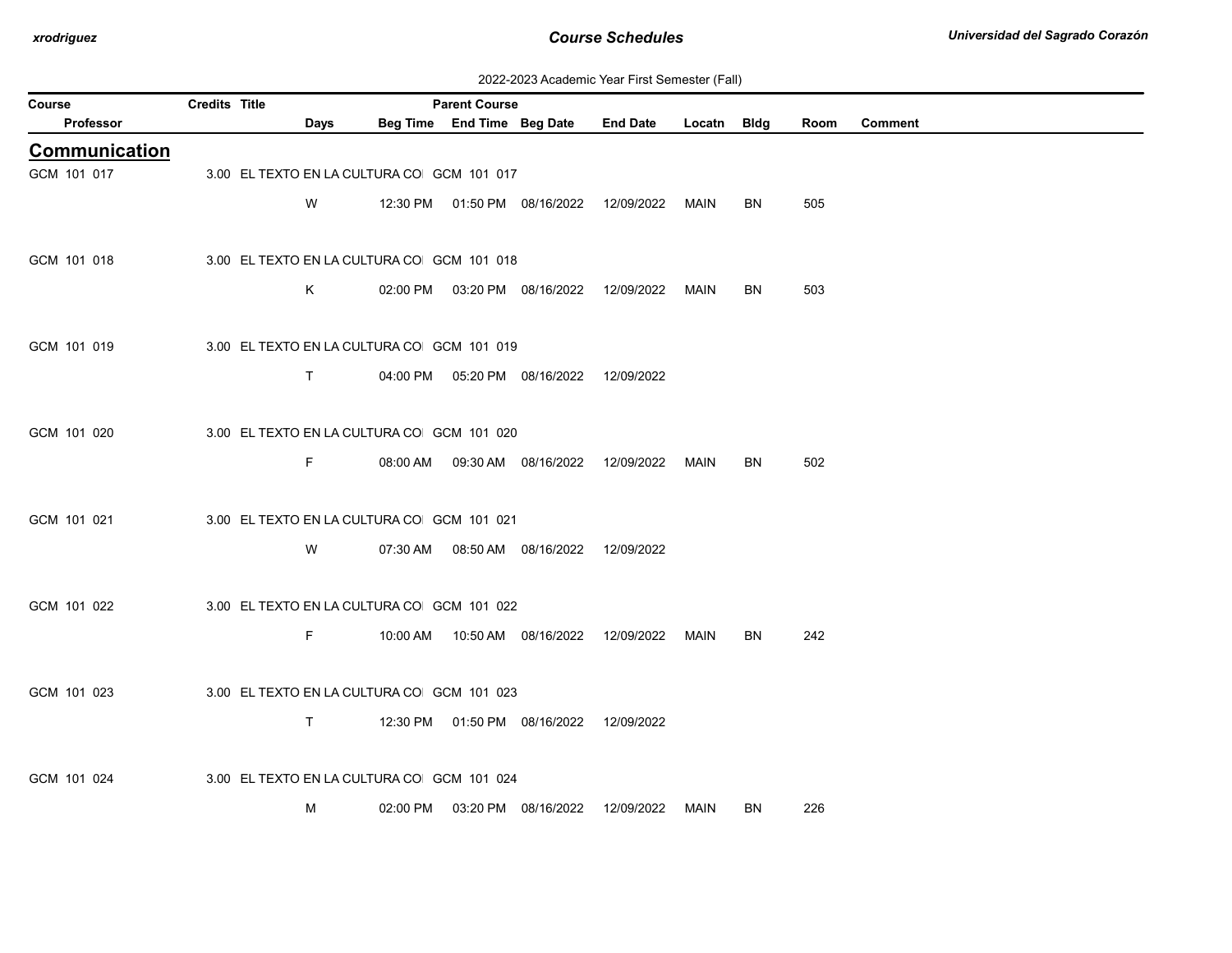| 2022-2023 Academic Year First Semester (Fall) |  |  |  |  |
|-----------------------------------------------|--|--|--|--|
|-----------------------------------------------|--|--|--|--|

| Course |                                                           | <b>Credits Title</b> |              |          | <b>Parent Course</b>                         |                                            |                 |             |    |      |                |
|--------|-----------------------------------------------------------|----------------------|--------------|----------|----------------------------------------------|--------------------------------------------|-----------------|-------------|----|------|----------------|
|        | Professor                                                 |                      | Days         |          |                                              | Beg Time End Time Beg Date                 | <b>End Date</b> | Locatn Bldg |    | Room | <b>Comment</b> |
|        | <b>Communication</b>                                      |                      |              |          |                                              |                                            |                 |             |    |      |                |
|        | GCM 101 026                                               |                      |              |          | 3.00 EL TEXTO EN LA CULTURA CO GCM 101 026   |                                            |                 |             |    |      |                |
|        |                                                           |                      | $\mathsf{T}$ |          |                                              | 12:30 PM  01:50 PM  08/16/2022  12/09/2022 |                 |             |    |      |                |
|        |                                                           |                      |              |          |                                              |                                            |                 |             |    |      |                |
|        | GCM 101L 051                                              |                      |              |          | 0.00 LAB EL TEXTO EN LA CULTUR/ GCM 101L 051 |                                            |                 |             |    |      |                |
|        | TAYRA A WALLE ROSADO                                      |                      | M            |          |                                              | 09:00 AM  09:50 AM  08/16/2022             | 12/09/2022      | MAIN        | SJ | 203  |                |
|        |                                                           |                      |              |          |                                              |                                            |                 |             |    |      |                |
|        | GCM 101L 052                                              |                      |              |          | 0.00 LAB EL TEXTO EN LA CULTUR/ GCM 101L 052 |                                            |                 |             |    |      |                |
|        | RICHARD RIVERA CARDONA                                    |                      | M            |          |                                              |                                            |                 | MAIN        | SJ | 203  |                |
|        |                                                           |                      |              |          |                                              |                                            |                 |             |    |      |                |
|        | GCM 101L 053                                              |                      |              |          | 0.00 LAB EL TEXTO EN LA CULTUR/ GCM 101L 053 |                                            |                 |             |    |      |                |
|        | TAYRA A WALLE ROSADO                                      |                      | M            |          |                                              |                                            |                 |             | SJ | 204  |                |
|        |                                                           |                      |              |          |                                              |                                            |                 |             |    |      |                |
|        | GCM 101L 054                                              |                      |              |          | 0.00 LAB EL TEXTO EN LA CULTUR/ GCM 101L 054 |                                            |                 |             |    |      |                |
|        | RICHARD RIVERA CARDONA                                    |                      | M            |          |                                              | 01:00 PM  01:50 PM  08/16/2022  12/09/2022 |                 | MAIN        | SJ | 204  |                |
|        |                                                           |                      |              |          |                                              |                                            |                 |             |    |      |                |
|        | GCM 101L 055 0.00 LAB EL TEXTO EN LA CULTUR/ GCM 101L 055 |                      |              |          |                                              |                                            |                 |             |    |      |                |
|        | TAYRA A WALLE ROSADO                                      |                      | M            |          |                                              | 03:00 PM  03:50 PM  08/16/2022  12/09/2022 |                 | MAIN        | SJ | 203  |                |
|        |                                                           |                      |              |          |                                              |                                            |                 |             |    |      |                |
|        | GCM 101L 056                                              |                      |              |          | 0.00 LAB EL TEXTO EN LA CULTUR/ GCM 101L 056 |                                            |                 |             |    |      |                |
|        | TAYRA A WALLE ROSADO                                      |                      | K.           |          |                                              |                                            |                 |             | SJ | 205  |                |
|        |                                                           |                      |              |          |                                              |                                            |                 |             |    |      |                |
|        | GCM 101L 057                                              |                      |              |          | 0.00 LAB EL TEXTO EN LA CULTUR/ GCM 101L 057 |                                            |                 |             |    |      |                |
|        | RICHARD RIVERA CARDONA                                    |                      | K            | 10:00 AM |                                              |                                            | 12/09/2022      | MAIN        | SJ | 204  |                |
|        |                                                           |                      |              |          |                                              |                                            |                 |             |    |      |                |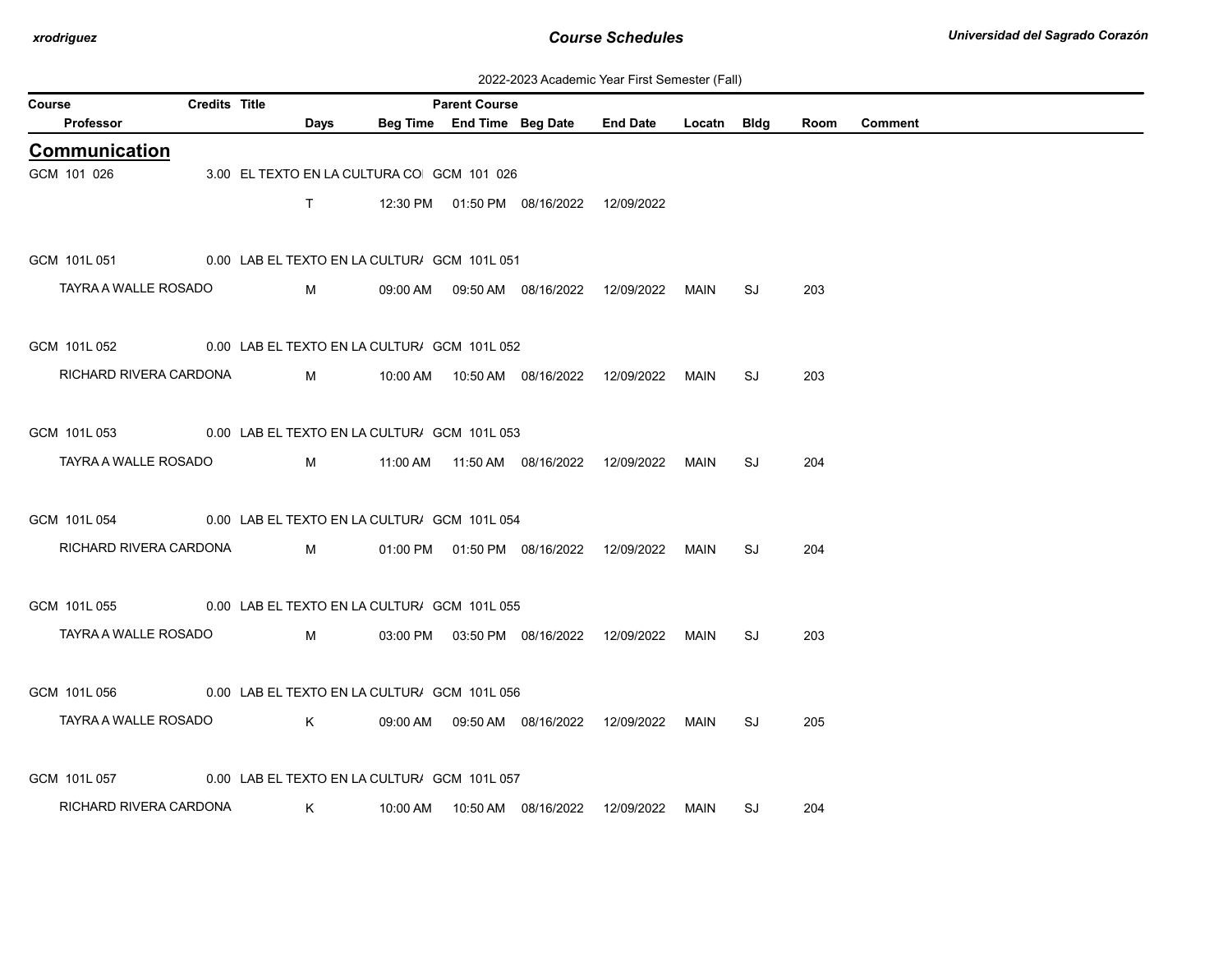| 2022-2023 Academic Year First Semester (Fall) |  |  |  |  |
|-----------------------------------------------|--|--|--|--|
|-----------------------------------------------|--|--|--|--|

| <b>Course</b> |                        | <b>Credits Title</b> |                                                           |                                           | <b>Parent Course</b> |                                            |             |    |      |         |
|---------------|------------------------|----------------------|-----------------------------------------------------------|-------------------------------------------|----------------------|--------------------------------------------|-------------|----|------|---------|
|               | <b>Professor</b>       |                      | Days                                                      |                                           |                      | Beg Time End Time Beg Date End Date        | Locatn Bldg |    | Room | Comment |
|               | Communication          |                      |                                                           |                                           |                      |                                            |             |    |      |         |
|               | GCM 101L 058           |                      | 0.00 LAB EL TEXTO EN LA CULTUR/ GCM 101L 058              |                                           |                      |                                            |             |    |      |         |
|               | TAYRA A WALLE ROSADO   |                      | K                                                         |                                           |                      |                                            | MAIN        | SJ | 205  |         |
|               | GCM 101L 059           |                      | 0.00 LAB EL TEXTO EN LA CULTUR/ GCM 101L 059              |                                           |                      |                                            |             |    |      |         |
|               | RICHARD RIVERA CARDONA |                      |                                                           | K 11:00 AM                                |                      |                                            |             |    |      |         |
|               | GCM 101L 060           |                      | 0.00 LAB EL TEXTO EN LA CULTUR/ GCM 101L 060              |                                           |                      |                                            |             |    |      |         |
|               | RICHARD RIVERA CARDONA |                      |                                                           | K 01:00 PM 01:50 PM 08/16/2022 12/09/2022 |                      |                                            | MAIN        | SJ | 203  |         |
|               |                        |                      | GCM 101L 061 0.00 LAB EL TEXTO EN LA CULTUR/ GCM 101L 061 |                                           |                      |                                            |             |    |      |         |
|               | TAYRA A WALLE ROSADO   |                      | $K$ and $K$                                               |                                           |                      | 02:00 PM  02:50 PM  08/16/2022  12/09/2022 |             |    |      |         |
|               | GCM 101L 062           |                      | 0.00 LAB EL TEXTO EN LA CULTUR/ GCM 101L 062              |                                           |                      |                                            |             |    |      |         |
|               | RICHARD RIVERA CARDONA |                      |                                                           | K 03:00 PM 03:50 PM 08/16/2022 12/09/2022 |                      |                                            | MAIN        | SJ | 205  |         |
|               | GCM 101L 063           |                      | 0.00 LAB EL TEXTO EN LA CULTUR/ GCM 101L 063              |                                           |                      |                                            |             |    |      |         |
|               | TAYRA A WALLE ROSADO   |                      | W l                                                       |                                           |                      | 09:00 AM  09:50 AM  08/16/2022  12/09/2022 | MAIN        | SJ | 204  |         |
|               | GCM 101L 064           |                      | 0.00 LAB EL TEXTO EN LA CULTUR/ GCM 101L 064              |                                           |                      |                                            |             |    |      |         |
|               | RICHARD RIVERA CARDONA |                      | W                                                         |                                           |                      |                                            |             |    |      |         |
|               | GCM 101L 065           |                      | 0.00 LAB EL TEXTO EN LA CULTUR/ GCM 101L 065              |                                           |                      |                                            |             |    |      |         |
|               | RICHARD RIVERA CARDONA |                      | M                                                         |                                           |                      | 11:00 AM  11:50 AM  08/16/2022  12/09/2022 |             |    |      |         |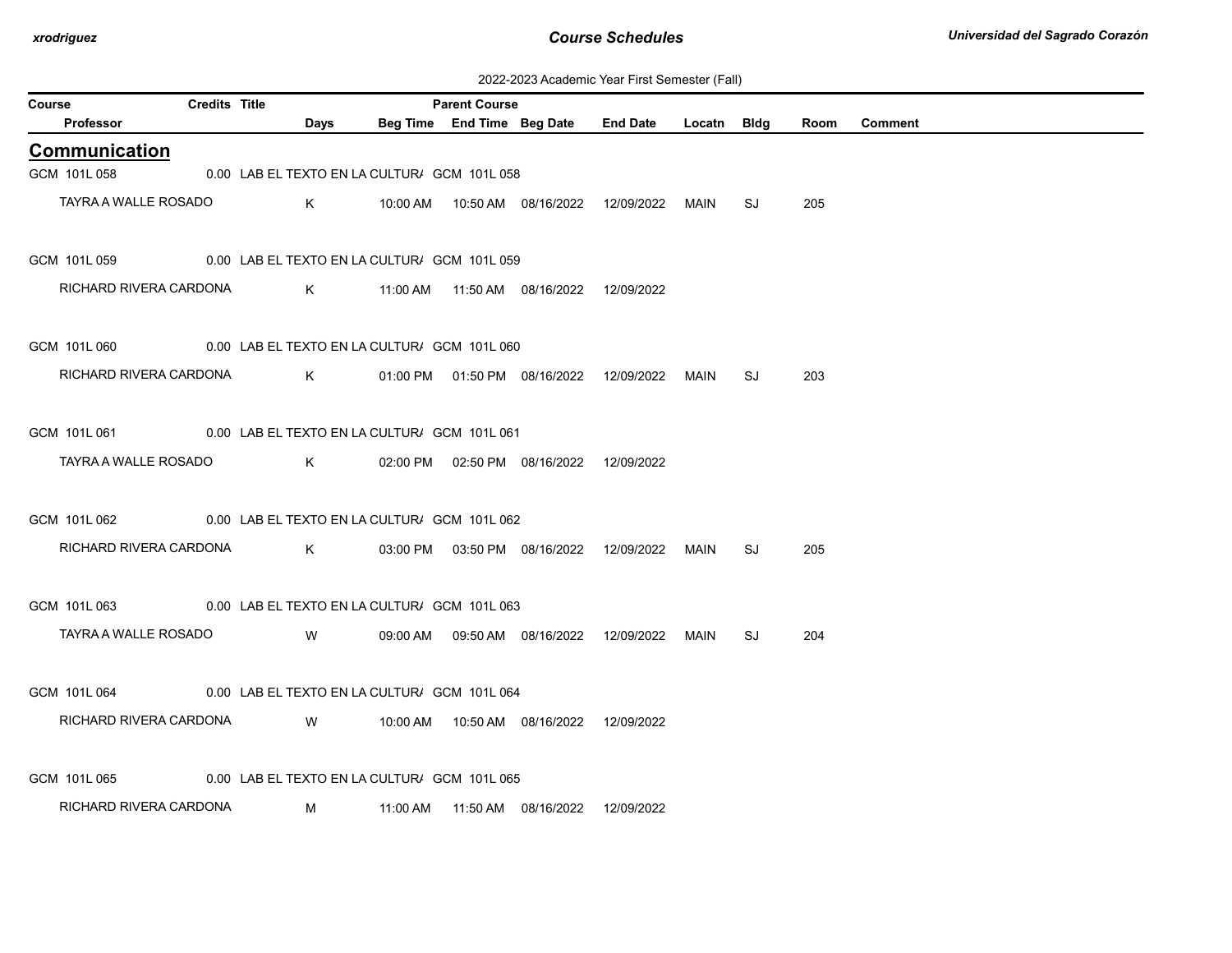| 2022-2023 Academic Year First Semester (Fall) |  |  |  |  |
|-----------------------------------------------|--|--|--|--|
|-----------------------------------------------|--|--|--|--|

| Course |                                                           | <b>Credits Title</b> |                                                |                                              | <b>Parent Course</b> |                                            |                 |             |    |      |         |
|--------|-----------------------------------------------------------|----------------------|------------------------------------------------|----------------------------------------------|----------------------|--------------------------------------------|-----------------|-------------|----|------|---------|
|        | <b>Professor</b>                                          |                      | Days                                           |                                              |                      | Beg Time End Time Beg Date                 | <b>End Date</b> | Locatn Bldg |    | Room | Comment |
|        | Communication                                             |                      |                                                |                                              |                      |                                            |                 |             |    |      |         |
|        | GCM 101L 066                                              |                      |                                                | 0.00 LAB EL TEXTO EN LA CULTUR/ GCM 101L 066 |                      |                                            |                 |             |    |      |         |
|        | TAYRA A WALLE ROSADO                                      |                      | W                                              |                                              |                      | 01:00 PM  01:50 PM  08/16/2022  12/09/2022 |                 | MAIN        | SJ | 203  |         |
|        | GCM 101L 067                                              |                      |                                                | 0.00 LAB EL TEXTO EN LA CULTUR/ GCM 101L 067 |                      |                                            |                 |             |    |      |         |
|        | RICHARD RIVERA CARDONA                                    |                      | K                                              |                                              |                      | 02:00 PM  02:50 PM  08/16/2022  12/09/2022 |                 | <b>MAIN</b> | SJ | 203  |         |
|        | GCM 101L 068                                              |                      |                                                | 0.00 LAB EL TEXTO EN LA CULTUR/ GCM 101L 068 |                      |                                            |                 |             |    |      |         |
|        | TAYRA A WALLE ROSADO                                      |                      | W                                              |                                              |                      |                                            |                 | MAIN        | SJ | 205  |         |
|        | GCM 101L 069                                              |                      |                                                | 0.00 LAB EL TEXTO EN LA CULTUR/ GCM 101L 069 |                      |                                            |                 |             |    |      |         |
|        | RICHARD RIVERA CARDONA                                    |                      | W                                              |                                              |                      | 01:00 PM  01:50 PM  08/16/2022  12/09/2022 |                 | <b>MAIN</b> | SJ | 204  |         |
|        | GCM 101L 070                                              |                      |                                                | 0.00 LAB EL TEXTO EN LA CULTUR/ GCM 101L 070 |                      |                                            |                 |             |    |      |         |
|        | RICHARD RIVERA CARDONA                                    |                      |                                                | $\mathsf{T}$                                 |                      | 02:00 PM  02:50 PM  08/16/2022  12/09/2022 |                 | MAIN        | SJ | 203  |         |
|        | GCM 101L 071                                              |                      |                                                | 0.00 LAB EL TEXTO EN LA CULTUR/ GCM 101L 071 |                      |                                            |                 |             |    |      |         |
|        | RICHARD RIVERA CARDONA                                    |                      | W                                              |                                              |                      | 02:00 PM  02:50 PM  08/16/2022  12/09/2022 |                 | MAIN        | SJ | 204  |         |
|        | GCM 101L 072                                              |                      |                                                | 0.00 LAB EL TEXTO EN LA CULTUR/ GCM 101L 072 |                      |                                            |                 |             |    |      |         |
|        | RICHARD RIVERA CARDONA                                    |                      | $\mathbf{T}$ and $\mathbf{T}$ and $\mathbf{T}$ |                                              |                      | 09:00 AM  09:50 AM  08/16/2022  12/09/2022 |                 | MAIN        | SJ | 205  |         |
|        | GCM 101L 073 0.00 LAB EL TEXTO EN LA CULTUR/ GCM 101L 073 |                      |                                                |                                              |                      |                                            |                 |             |    |      |         |
|        | TAYRA A WALLE ROSADO                                      |                      | $\top$                                         |                                              |                      |                                            | 12/09/2022      | MAIN        | SJ | 205  |         |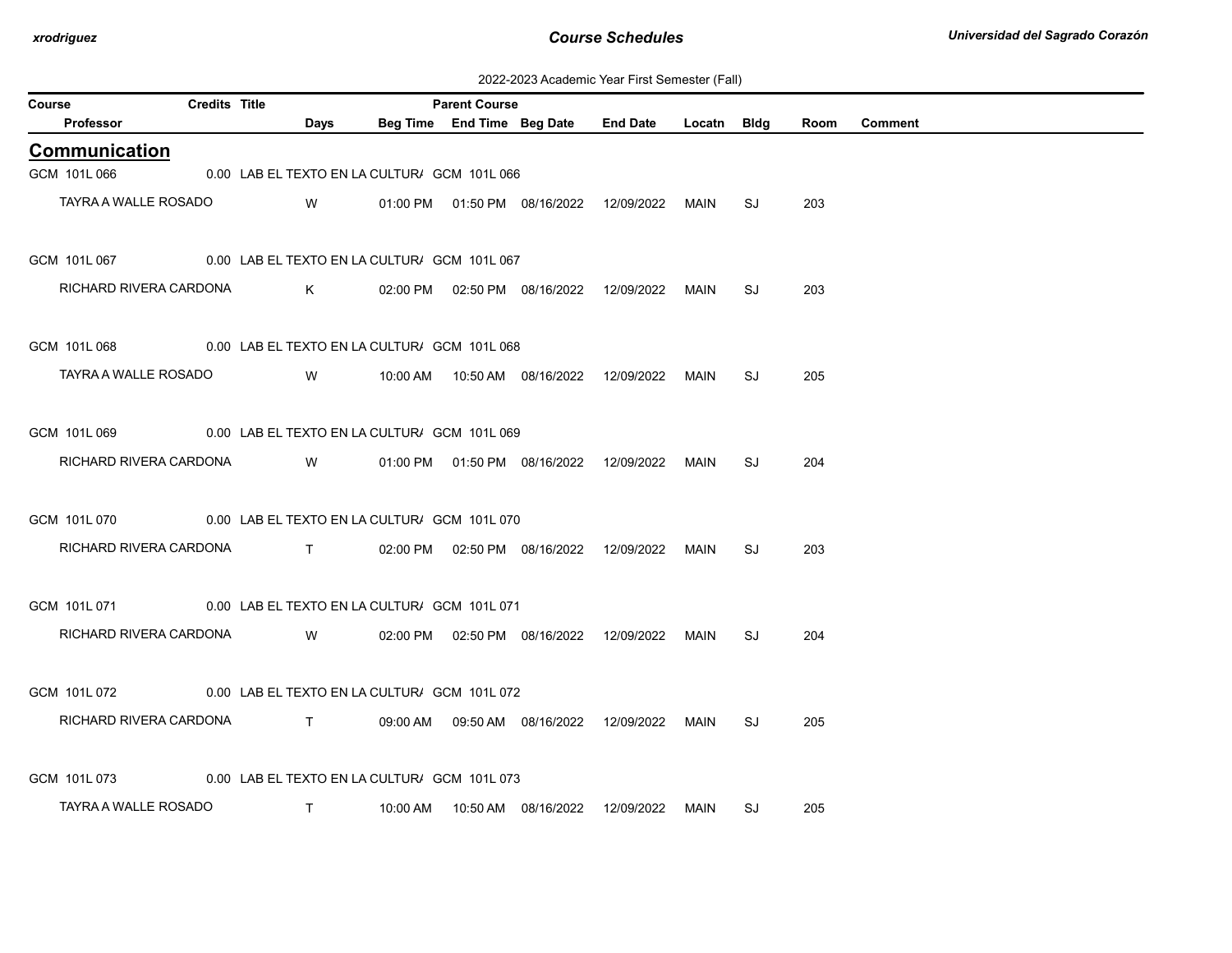| 2022-2023 Academic Year First Semester (Fall) |  |  |  |  |
|-----------------------------------------------|--|--|--|--|
|-----------------------------------------------|--|--|--|--|

| Course                                                           | <b>Credits Title</b> |                                                                                  | <b>Parent Course</b> |                                            |                                            |             |    |      |                |
|------------------------------------------------------------------|----------------------|----------------------------------------------------------------------------------|----------------------|--------------------------------------------|--------------------------------------------|-------------|----|------|----------------|
| Professor                                                        |                      | Days                                                                             |                      |                                            | Beg Time End Time Beg Date End Date        | Locatn Bldg |    | Room | <b>Comment</b> |
| Communication                                                    |                      |                                                                                  |                      |                                            |                                            |             |    |      |                |
| GCM 101L 074                                                     |                      | 0.00 LAB EL TEXTO EN LA CULTUR/ GCM 101L 074                                     |                      |                                            |                                            |             |    |      |                |
| RICHARD RIVERA CARDONA                                           |                      |                                                                                  |                      |                                            |                                            |             | SJ | 203  |                |
| GCM 101L 075                                                     |                      | 0.00 LAB EL TEXTO EN LA CULTUR/ GCM 101L 075                                     |                      |                                            |                                            |             |    |      |                |
| TAYRA A WALLE ROSADO                                             |                      | $M \sim 1$                                                                       |                      |                                            | 02:00 PM  02:50 PM  08/16/2022  12/09/2022 | MAIN        | SJ | 204  |                |
| GCM 101L 076                                                     |                      | 0.00 LAB EL TEXTO EN LA CULTUR/ GCM 101L 076                                     |                      |                                            |                                            |             |    |      |                |
| RICHARD RIVERA CARDONA                                           |                      | $M \sim 1$                                                                       |                      | 02:00 PM  02:50 PM  08/16/2022  12/09/2022 |                                            |             |    |      |                |
| GCM 101L 077 0.00 LAB EL TEXTO EN LA CULTUR/ GCM 101L 077        |                      |                                                                                  |                      |                                            |                                            |             |    |      |                |
| TAYRA A WALLE ROSADO                                             |                      | $\mathbf{T}$ and $\mathbf{T}$ and $\mathbf{T}$ and $\mathbf{T}$ and $\mathbf{T}$ |                      | 03:00 PM  03:50 PM  08/16/2022  12/09/2022 |                                            |             |    |      |                |
| GCM 101L 078 0.00 LAB EL TEXTO EN LA CULTUR/ GCM 101L 078        |                      |                                                                                  |                      |                                            |                                            |             |    |      |                |
| TAYRA A WALLE ROSADO                                             |                      | $\mathbf{T}$ and $\mathbf{T}$                                                    |                      |                                            |                                            | MAIN        | SJ | 204  |                |
| GCM 101L 079                                                     |                      | 0.00 LAB EL TEXTO EN LA CULTUR/ GCM 101L 079                                     |                      |                                            |                                            |             |    |      |                |
| RICHARD RIVERA CARDONA T 01:00 PM 01:50 PM 08/16/2022 12/09/2022 |                      |                                                                                  |                      |                                            |                                            |             |    |      |                |
| GCM 101L 080 0.00 LAB EL TEXTO EN LA CULTUR/ GCM 101L 080        |                      |                                                                                  |                      |                                            |                                            |             |    |      |                |
| TAYRA A WALLE ROSADO                                             |                      | M                                                                                |                      |                                            |                                            | MAIN        | SJ | 205  |                |
| GCM 101L 081                                                     |                      | 0.00 LAB EL TEXTO EN LA CULTUR/ GCM 101L 081                                     |                      |                                            |                                            |             |    |      |                |
| TAYRA A WALLE ROSADO                                             |                      | K .                                                                              |                      |                                            |                                            | MAIN        | SJ | 205  |                |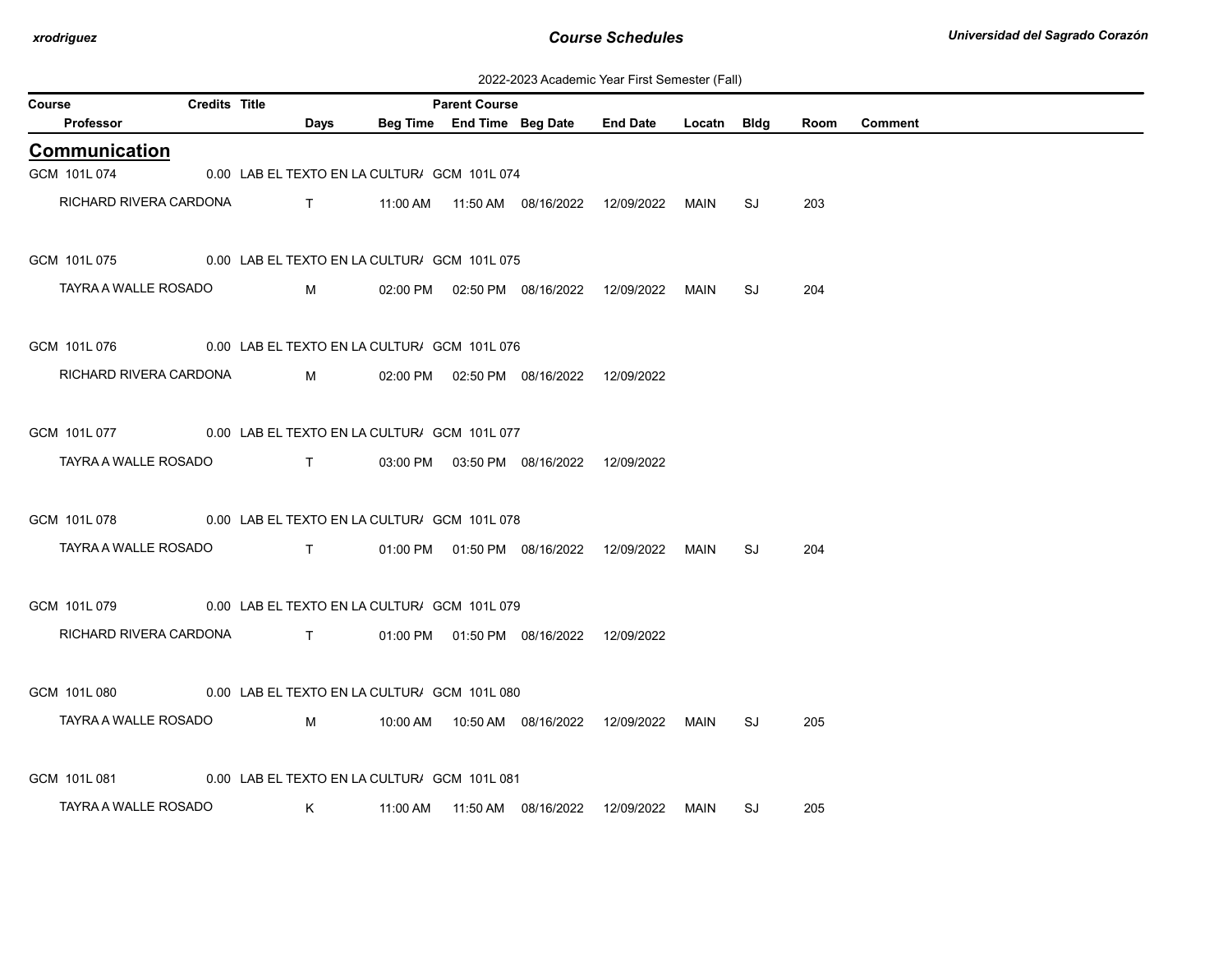| 2022-2023 Academic Year First Semester (Fall) |  |  |  |  |
|-----------------------------------------------|--|--|--|--|
|-----------------------------------------------|--|--|--|--|

| Course |                                  | <b>Credits Title</b> |                                              |          | <b>Parent Course</b>       |                                            |                 |             |    |      |                |
|--------|----------------------------------|----------------------|----------------------------------------------|----------|----------------------------|--------------------------------------------|-----------------|-------------|----|------|----------------|
|        | Professor                        |                      | Days                                         |          | Beg Time End Time Beg Date |                                            | <b>End Date</b> | Locatn Bldg |    | Room | <b>Comment</b> |
|        | <b>Communication</b>             |                      |                                              |          |                            |                                            |                 |             |    |      |                |
|        | GCM 101L 082                     |                      | 0.00 LAB EL TEXTO EN LA CULTUR/ GCM 101L 082 |          |                            |                                            |                 |             |    |      |                |
|        | TAYRA A WALLE ROSADO             |                      | K                                            |          |                            | 01:00 PM   01:50 PM   08/16/2022           | 12/09/2022      | MAIN        | SJ | 205  |                |
|        | GCM 101L 083                     |                      | 0.00 LAB EL TEXTO EN LA CULTUR/ GCM 101L 083 |          |                            |                                            |                 |             |    |      |                |
|        | TAYRA A WALLE ROSADO             |                      | W                                            | 11:00 AM |                            |                                            | 12/09/2022      |             |    |      |                |
|        | GCM 102 001                      |                      | 3.00 PERCEPCIONES Y NOCIONES GCM 102 001     |          |                            |                                            |                 |             |    |      |                |
|        |                                  |                      | МW                                           |          |                            | 07:30 AM  08:50 AM  08/16/2022  12/09/2022 |                 | MAIN        | CE | 205  |                |
|        | GCM 102 002                      |                      | 3.00 PERCEPCIONES Y NOCIONES GCM 102 002     |          |                            |                                            |                 |             |    |      |                |
|        |                                  |                      | MW                                           | 11:00 AM |                            | 12:20 PM 08/16/2022                        | 12/09/2022      | <b>MAIN</b> | CE | 207  |                |
|        | GCM 102 003                      |                      | 3.00 PERCEPCIONES Y NOCIONES GCM 102 003     |          |                            |                                            |                 |             |    |      |                |
|        | YOLANDA MERCADO FRETTS           |                      | KT                                           |          |                            | 09:30 AM  10:50 AM  08/16/2022  12/09/2022 |                 | <b>MAIN</b> | СE | 207  |                |
|        | GCM 102 004                      |                      | 3.00 PERCEPCIONES Y NOCIONES GCM 102 004     |          |                            |                                            |                 |             |    |      |                |
|        | STELLA M RAMIREZ RODRIGUEZ       |                      | KT                                           |          |                            | 02:30 PM  03:50 PM  08/16/2022  12/09/2022 |                 |             |    |      |                |
|        | GCM 102 005                      |                      | 3.00 PERCEPCIONES Y NOCIONES GCM 102 005     |          |                            |                                            |                 |             |    |      |                |
|        | WILFREDO R SANTIAGO HERNANDEZ MW |                      |                                              |          |                            | 02:00 PM  03:20 PM  08/16/2022             | 12/09/2022      |             |    |      |                |
|        | GCM 102A 051                     |                      | 0.00 LAB PERCEPCIONES/ NOCION GCM 102A 051   |          |                            |                                            |                 |             |    |      |                |
|        | MARTHA A DAMACELA PEREZ          |                      | M                                            | 09:00 AM |                            | 09:50 AM  08/16/2022                       | 12/09/2022      | MAIN        | SJ | 204  |                |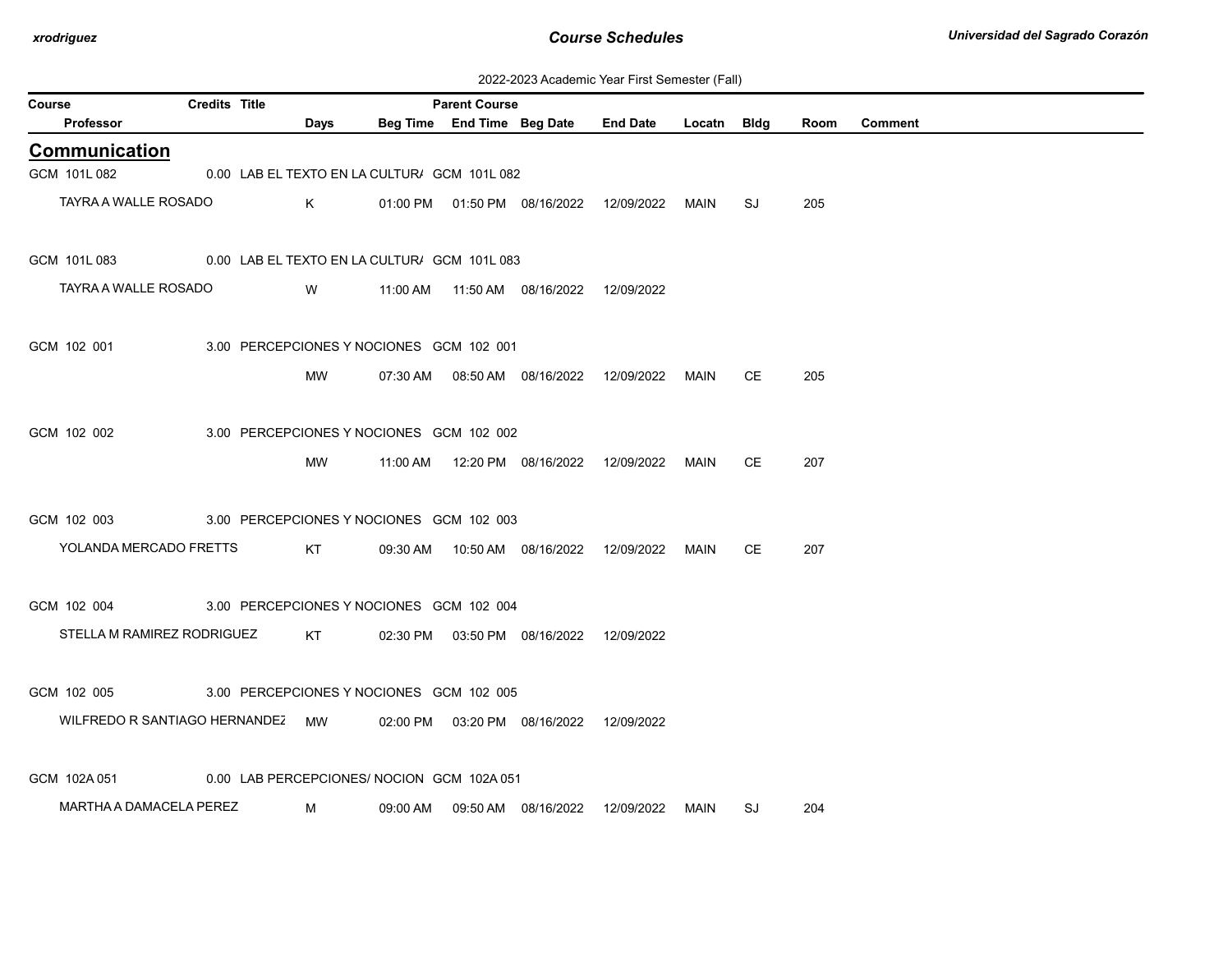| 2022-2023 Academic Year First Semester (Fall) |
|-----------------------------------------------|
|-----------------------------------------------|

| <b>Credits Title</b><br>Course |  |  |                                            |          | <b>Parent Course</b> |                                            |                 |             |     |      |                |
|--------------------------------|--|--|--------------------------------------------|----------|----------------------|--------------------------------------------|-----------------|-------------|-----|------|----------------|
| Professor                      |  |  | Days                                       |          |                      | Beg Time End Time Beg Date                 | <b>End Date</b> | Locatn Bldg |     | Room | <b>Comment</b> |
| <b>Communication</b>           |  |  |                                            |          |                      |                                            |                 |             |     |      |                |
| GCM 102A 052                   |  |  | 0.00 LAB PERCEPCIONES/ NOCION GCM 102A 052 |          |                      |                                            |                 |             |     |      |                |
| KARLA M. AYALA LEBRON          |  |  | K                                          |          |                      |                                            |                 | MAIN        | SJ  | 203  |                |
| GCM 102A 053                   |  |  | 0.00 LAB PERCEPCIONES/NOCION GCM 102A 053  |          |                      |                                            |                 |             |     |      |                |
| KARLA M. AYALA LEBRON          |  |  | W                                          | 10:00 AM |                      |                                            | 12/09/2022      | MAIN        | SJ  | 204  |                |
| GCM 102A 054                   |  |  | 0.00 LAB PERCEPCIONES/ NOCION GCM 102A 054 |          |                      |                                            |                 |             |     |      |                |
| MARTHA A DAMACELA PEREZ        |  |  | M                                          |          |                      |                                            |                 |             |     |      |                |
| GCM 102B 051                   |  |  | 0.00 LAB PERCEPCIONES/NOCIONI GCM 102B 051 |          |                      |                                            |                 |             |     |      |                |
| MARTHA A DAMACELA PEREZ        |  |  | K                                          |          |                      | 01:00 PM  01:50 PM  08/16/2022  12/09/2022 |                 |             |     |      |                |
| GCM 102B 052                   |  |  | 0.00 LAB PERCEPCIONES/NOCIONI GCM 102B 052 |          |                      |                                            |                 |             |     |      |                |
| MARTHA A DAMACELA PEREZ        |  |  | $\mathbf{T}$ and $\mathbf{T}$              |          |                      | 01:00 PM   01:50 PM   08/16/2022           | 12/09/2022      |             |     |      |                |
| GCM 201 001                    |  |  | 3.00 EL PODER DE LOS ARGUMENT GCM 201 001  |          |                      |                                            |                 |             |     |      |                |
|                                |  |  | MW                                         |          |                      | 07:30 AM  08:50 AM  08/16/2022  12/09/2022 |                 | MAIN        | BN  | 236  |                |
| GCM 201 002                    |  |  | 3.00 EL PODER DE LOS ARGUMENT GCM 201 002  |          |                      |                                            |                 |             |     |      |                |
| YOLANDA MERCADO FRETTS         |  |  | MW                                         |          |                      |                                            |                 | MAIN        | BN  | 238  |                |
| GCM 201 003                    |  |  | 3.00 EL PODER DE LOS ARGUMENT GCM 201 003  |          |                      |                                            |                 |             |     |      |                |
| LAURA A VAZQUEZ LOPEZ          |  |  | MW                                         | 08:00 AM |                      | 09:20 AM  08/16/2022                       | 12/09/2022      | MAIN        | BN. | 231  |                |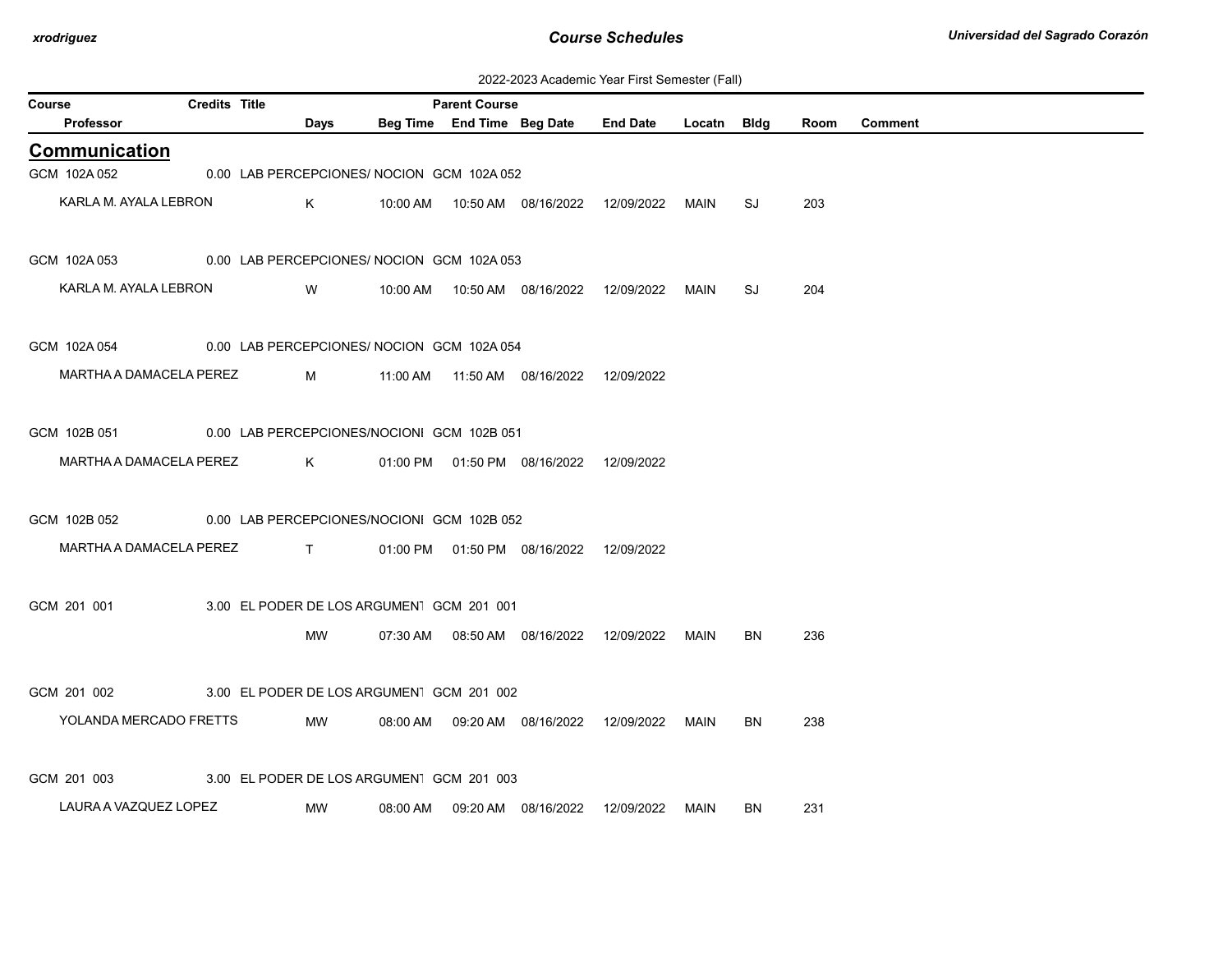| 2022-2023 Academic Year First Semester (Fall) |  |  |  |
|-----------------------------------------------|--|--|--|
|-----------------------------------------------|--|--|--|

|                            | ZUZZ-ZUZJ ACQUENTIC TEGI T IISL OCHICSICI (1 GII)<br><b>Credits Title</b><br><b>Parent Course</b> |                                           |          |                            |                                            |                                            |        |             |      |                |  |  |
|----------------------------|---------------------------------------------------------------------------------------------------|-------------------------------------------|----------|----------------------------|--------------------------------------------|--------------------------------------------|--------|-------------|------|----------------|--|--|
| Course<br><b>Professor</b> |                                                                                                   | <b>Days</b>                               |          | Beg Time End Time Beg Date |                                            | <b>End Date</b>                            | Locatn | <b>Bldg</b> | Room | <b>Comment</b> |  |  |
| Communication              |                                                                                                   |                                           |          |                            |                                            |                                            |        |             |      |                |  |  |
| GCM 201 004                |                                                                                                   | 3.00 EL PODER DE LOS ARGUMENT GCM 201 004 |          |                            |                                            |                                            |        |             |      |                |  |  |
| YOLANDA MERCADO FRETTS     |                                                                                                   |                                           |          |                            |                                            |                                            |        |             |      |                |  |  |
|                            |                                                                                                   | MW                                        |          |                            |                                            | 09:30 AM  10:50 AM  08/16/2022  12/09/2022 | MAIN   | BN          | 238  |                |  |  |
| GCM 201 005                |                                                                                                   | 3.00 EL PODER DE LOS ARGUMENT GCM 201 005 |          |                            |                                            |                                            |        |             |      |                |  |  |
|                            |                                                                                                   | MW                                        |          |                            | 09:30 AM  10:50 AM  08/16/2022  12/09/2022 |                                            |        |             |      |                |  |  |
|                            |                                                                                                   |                                           |          |                            |                                            |                                            |        |             |      |                |  |  |
| GCM 201 006                |                                                                                                   | 3.00 EL PODER DE LOS ARGUMENT GCM 201 006 |          |                            |                                            |                                            |        |             |      |                |  |  |
| LAURA A VAZQUEZ LOPEZ      |                                                                                                   | MW                                        | 11:00 AM |                            |                                            | 12:20 PM  08/16/2022  12/09/2022           | MAIN   | BS          | 309  |                |  |  |
|                            |                                                                                                   |                                           |          |                            |                                            |                                            |        |             |      |                |  |  |
| GCM 201 007                |                                                                                                   | 3.00 EL PODER DE LOS ARGUMENT GCM 201 007 |          |                            |                                            |                                            |        |             |      |                |  |  |
|                            |                                                                                                   | MW                                        |          |                            | 11:00 AM  12:20 PM  08/16/2022  12/09/2022 |                                            |        |             |      |                |  |  |
|                            |                                                                                                   |                                           |          |                            |                                            |                                            |        |             |      |                |  |  |
| GCM 201 008                |                                                                                                   | 3.00 EL PODER DE LOS ARGUMENT GCM 201 008 |          |                            |                                            |                                            |        |             |      |                |  |  |
| LAURA A VAZQUEZ LOPEZ      |                                                                                                   | MW                                        |          |                            | 12:30 PM  01:50 PM  08/16/2022  12/09/2022 |                                            | MAIN   | BS          | 309  |                |  |  |
|                            |                                                                                                   |                                           |          |                            |                                            |                                            |        |             |      |                |  |  |
| GCM 201 009                |                                                                                                   | 3.00 EL PODER DE LOS ARGUMENT GCM 201 009 |          |                            |                                            |                                            |        |             |      |                |  |  |
|                            |                                                                                                   | MW                                        |          |                            |                                            | 02:30 PM  03:50 PM  08/16/2022  12/09/2022 | MAIN   | <b>BN</b>   | 505  |                |  |  |
|                            |                                                                                                   |                                           |          |                            |                                            |                                            |        |             |      |                |  |  |
| GCM 201 010                |                                                                                                   | 3.00 EL PODER DE LOS ARGUMENT GCM 201 010 |          |                            |                                            |                                            |        |             |      |                |  |  |
| YOLANDA MERCADO FRETTS     |                                                                                                   | KT                                        |          |                            | 08:00 AM  09:20 AM  08/16/2022             | 12/09/2022                                 | MAIN   | BS          | 303  |                |  |  |
|                            |                                                                                                   |                                           |          |                            |                                            |                                            |        |             |      |                |  |  |
| GCM 201 011                |                                                                                                   | 3.00 EL PODER DE LOS ARGUMENT GCM 201 011 |          |                            |                                            |                                            |        |             |      |                |  |  |
|                            |                                                                                                   | KT                                        | 09:30 AM |                            | 10:50 AM  08/16/2022                       | 12/09/2022                                 |        |             |      |                |  |  |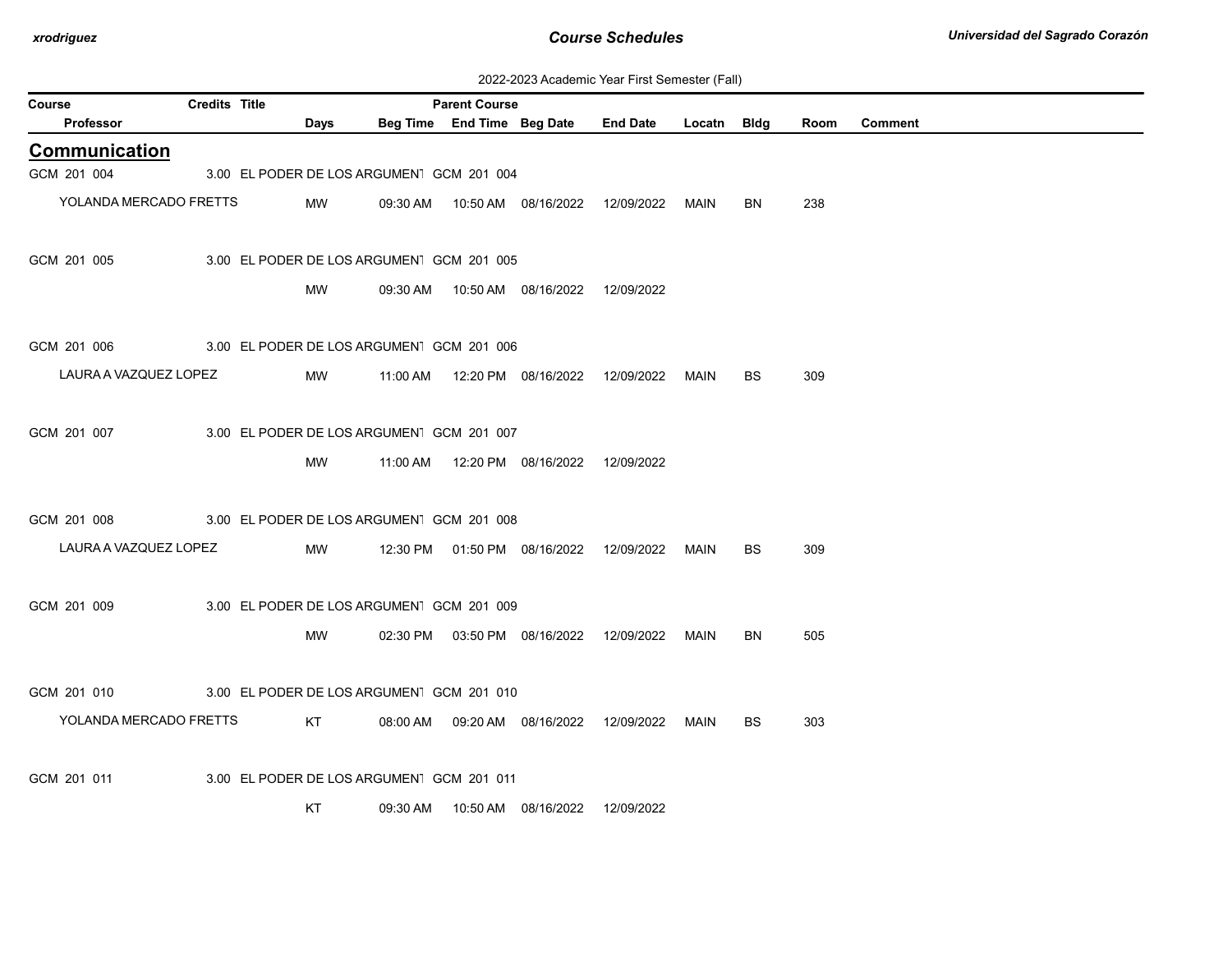| Course |                         | <b>Credits Title</b> |      |                                             | <b>Parent Course</b> |                                            |            |             |           |      |                |
|--------|-------------------------|----------------------|------|---------------------------------------------|----------------------|--------------------------------------------|------------|-------------|-----------|------|----------------|
|        | Professor               |                      | Days |                                             |                      | Beg Time End Time Beg Date End Date        |            | Locatn Bldg |           | Room | <b>Comment</b> |
|        | Communication           |                      |      |                                             |                      |                                            |            |             |           |      |                |
|        | GCM 201 012             |                      |      | 3.00 EL PODER DE LOS ARGUMENT GCM 201 012   |                      |                                            |            |             |           |      |                |
|        | YESSICA ALBINO BASCO    |                      | KT   |                                             |                      | 09:30 AM  10:50 AM  08/16/2022  12/09/2022 |            | MAIN        | BS.       | 219  |                |
|        | GCM 201 013             |                      |      | 3.00 EL PODER DE LOS ARGUMENT GCM 201 013   |                      |                                            |            |             |           |      |                |
|        | YOLANDA MERCADO FRETTS  |                      | KT   | 11:00 AM                                    |                      | 12:20 PM  08/16/2022                       | 12/09/2022 | MAIN        | <b>CE</b> | 207  |                |
|        | GCM 201 014             |                      |      | 3.00 EL PODER DE LOS ARGUMENT GCM 201 014   |                      |                                            |            |             |           |      |                |
|        | YESSICA ALBINO BASCO    |                      | KT   |                                             |                      | 02:00 PM  03:20 PM  08/16/2022  12/09/2022 |            | MAIN        | <b>BS</b> | 219  |                |
|        | GCM 201 015             |                      |      | 3.00 EL PODER DE LOS ARGUMENT GCM 201 015   |                      |                                            |            |             |           |      |                |
|        |                         |                      | MW   |                                             |                      | 04:00 PM  05:20 PM  08/16/2022  12/09/2022 |            | MAIN        | BN        | 506  |                |
|        | GCM 201 016             |                      |      | 3.00 EL PODER DE LOS ARGUMENT GCM 201 016   |                      |                                            |            |             |           |      |                |
|        |                         |                      | KT   |                                             |                      |                                            |            | MAIN        | BN        | 231  |                |
|        | GCM 201A 051            |                      |      | 0.00 LAB EL PODER DE LOS ARGUI GCM 201A 051 |                      |                                            |            |             |           |      |                |
|        | MARTHA A DAMACELA PEREZ |                      | M    |                                             |                      |                                            |            | MAIN        | SJ        | 204  |                |
|        | GCM 201A 052            |                      |      | 0.00 LAB EL PODER DE LOS ARGUI GCM 201A 052 |                      |                                            |            |             |           |      |                |
|        | KARLA M. AYALA LEBRON   |                      | M    |                                             |                      | 10:00 AM  10:50 AM  08/16/2022  12/09/2022 |            |             |           |      |                |
|        | GCM 201A053             |                      |      | 0.00 LAB EL PODER DE LOS ARGUI GCM 201A 053 |                      |                                            |            |             |           |      |                |
|        | MARTHA A DAMACELA PEREZ |                      | K    |                                             |                      | 02:00 PM  02:50 PM  08/16/2022             | 12/09/2022 | MAIN        | SJ        | 204  |                |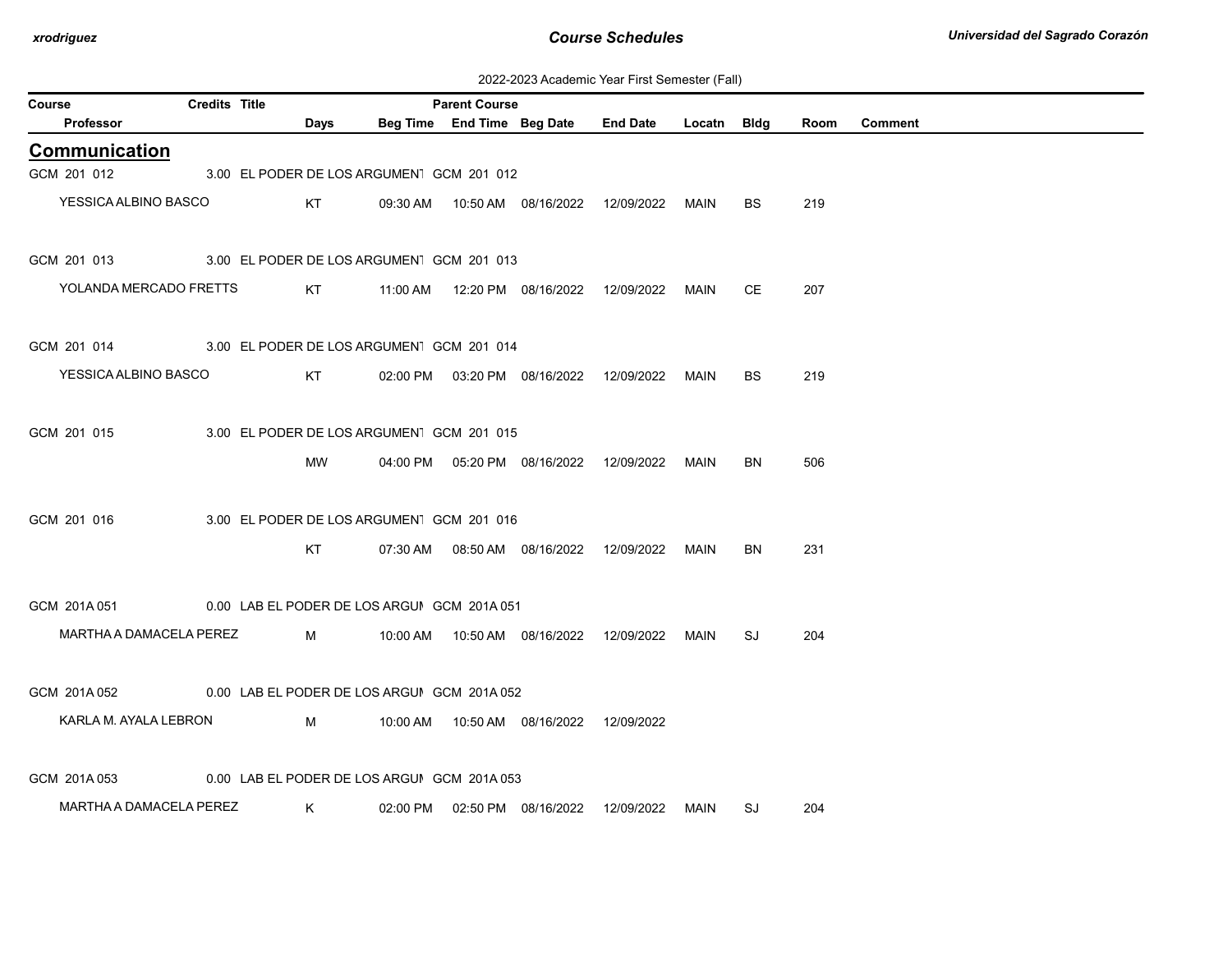| 2022-2023 Academic Year First Semester (Fall) |  |  |  |  |
|-----------------------------------------------|--|--|--|--|
|-----------------------------------------------|--|--|--|--|

| Course |                         | <b>Credits Title</b> |                                                                                                                                                                                                                                                                                                                               |                                             | <b>Parent Course</b> |                                            |                 |        |      |      |                |
|--------|-------------------------|----------------------|-------------------------------------------------------------------------------------------------------------------------------------------------------------------------------------------------------------------------------------------------------------------------------------------------------------------------------|---------------------------------------------|----------------------|--------------------------------------------|-----------------|--------|------|------|----------------|
|        | Professor               |                      | Days                                                                                                                                                                                                                                                                                                                          |                                             |                      | Beg Time End Time Beg Date                 | <b>End Date</b> | Locatn | Bldg | Room | <b>Comment</b> |
|        | <b>Communication</b>    |                      |                                                                                                                                                                                                                                                                                                                               |                                             |                      |                                            |                 |        |      |      |                |
|        | GCM 201A 054            |                      |                                                                                                                                                                                                                                                                                                                               | 0.00 LAB EL PODER DE LOS ARGUI GCM 201A 054 |                      |                                            |                 |        |      |      |                |
|        | KARLA M. AYALA LEBRON   |                      | M                                                                                                                                                                                                                                                                                                                             |                                             |                      |                                            |                 | MAIN   | SJ   | 203  |                |
|        | GCM 201A 055            |                      |                                                                                                                                                                                                                                                                                                                               | 0.00 LAB EL PODER DE LOS ARGUIGCM 201A 055  |                      |                                            |                 |        |      |      |                |
|        | MARTHA A DAMACELA PEREZ |                      | M                                                                                                                                                                                                                                                                                                                             |                                             |                      | 01:00 PM  01:50 PM  08/16/2022  12/09/2022 |                 | MAIN   | SJ   | 203  |                |
|        | GCM 201A056             |                      |                                                                                                                                                                                                                                                                                                                               | 0.00 LAB EL PODER DE LOS ARGUI GCM 201A 056 |                      |                                            |                 |        |      |      |                |
|        | KARLA M. AYALA LEBRON   |                      | K                                                                                                                                                                                                                                                                                                                             |                                             |                      | 01:00 PM  01:50 PM  08/16/2022  12/09/2022 |                 | MAIN   | SJ   | 204  |                |
|        | GCM 201A 057            |                      |                                                                                                                                                                                                                                                                                                                               | 0.00 LAB EL PODER DE LOS ARGUI GCM 201A 057 |                      |                                            |                 |        |      |      |                |
|        | MARTHA A DAMACELA PEREZ |                      | W                                                                                                                                                                                                                                                                                                                             |                                             |                      | 09:00 AM  09:50 AM  08/16/2022  12/09/2022 |                 | MAIN   | SJ   | 203  |                |
|        | GCM 201A058             |                      |                                                                                                                                                                                                                                                                                                                               | 0.00 LAB EL PODER DE LOS ARGUI GCM 201A 058 |                      |                                            |                 |        |      |      |                |
|        | MARTHA A DAMACELA PEREZ |                      | $\mathbf{T}$ and $\mathbf{T}$ and $\mathbf{T}$ and $\mathbf{T}$ and $\mathbf{T}$ and $\mathbf{T}$ and $\mathbf{T}$ and $\mathbf{T}$ and $\mathbf{T}$ and $\mathbf{T}$ and $\mathbf{T}$ and $\mathbf{T}$ and $\mathbf{T}$ and $\mathbf{T}$ and $\mathbf{T}$ and $\mathbf{T}$ and $\mathbf{T}$ and $\mathbf{T}$ and $\mathbf{T$ |                                             |                      | 10:00 AM  10:50 AM  08/16/2022  12/09/2022 |                 | MAIN   | SJ   | 203  |                |
|        | GCM 201A059             |                      |                                                                                                                                                                                                                                                                                                                               | 0.00 LAB EL PODER DE LOS ARGUI GCM 201A 059 |                      |                                            |                 |        |      |      |                |
|        | KARLA M. AYALA LEBRON   |                      | T                                                                                                                                                                                                                                                                                                                             |                                             |                      | 10:00 AM  10:50 AM  08/16/2022  12/09/2022 |                 | MAIN   | SJ   | 204  |                |
|        | GCM 201A 060            |                      |                                                                                                                                                                                                                                                                                                                               | 0.00 LAB EL PODER DE LOS ARGUIGCM 201A 060  |                      |                                            |                 |        |      |      |                |
|        | KARLA M. AYALA LEBRON   |                      | $\mathbf{T}$ and $\mathbf{T}$ and $\mathbf{T}$ and $\mathbf{T}$                                                                                                                                                                                                                                                               |                                             |                      |                                            |                 | MAIN   | SJ   | 205  |                |
|        | GCM 201A061             |                      |                                                                                                                                                                                                                                                                                                                               | 0.00 LAB EL PODER DE LOS ARGUIGCM 201A 061  |                      |                                            |                 |        |      |      |                |
|        | KARLA M. AYALA LEBRON   |                      | м                                                                                                                                                                                                                                                                                                                             |                                             |                      | 02:00 PM   02:50 PM   08/16/2022           | 12/09/2022      | MAIN   | SJ   | 203  |                |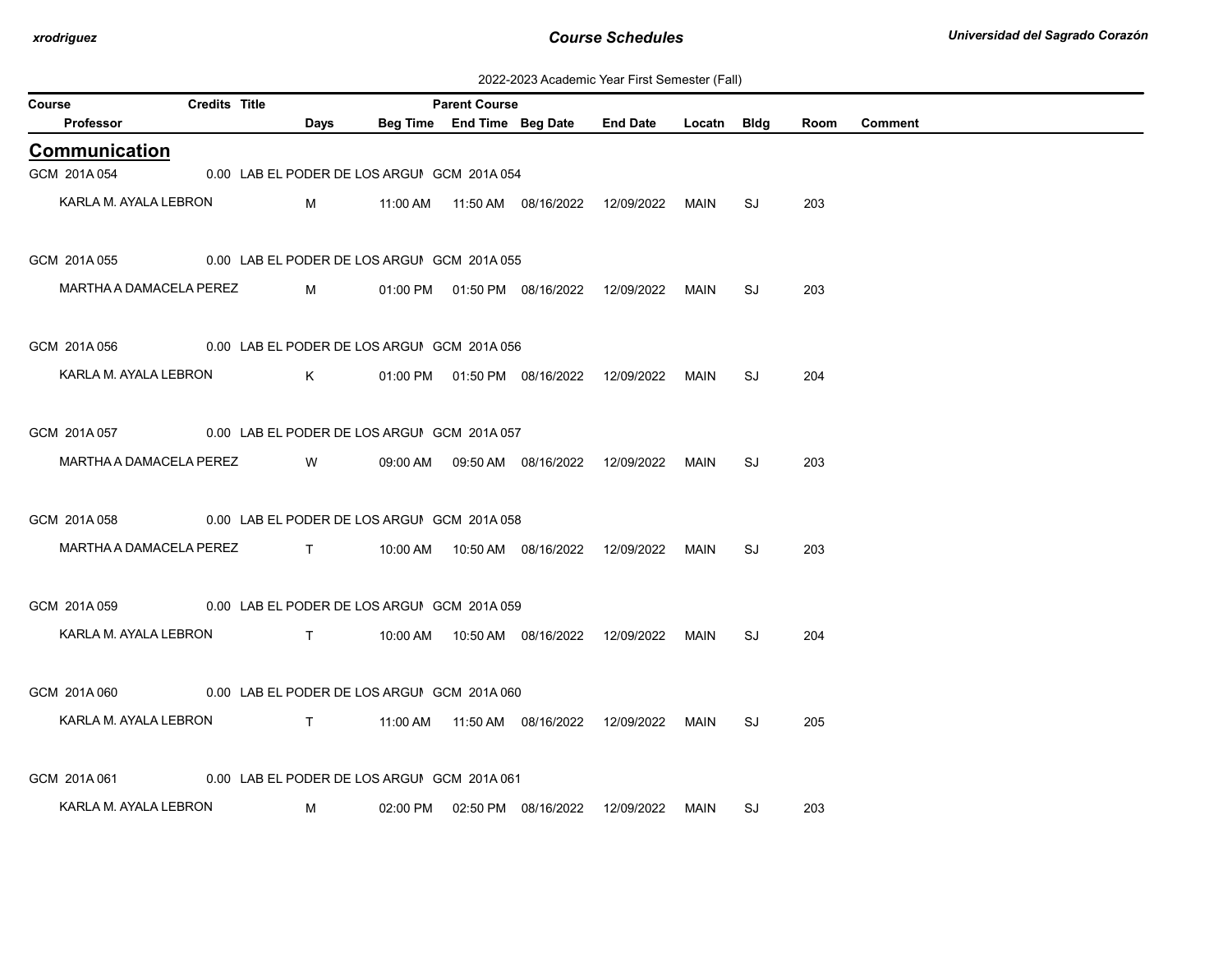| 2022-2023 Academic Year First Semester (Fall) |  |  |  |  |
|-----------------------------------------------|--|--|--|--|
|-----------------------------------------------|--|--|--|--|

| Course       |                         | <b>Credits Title</b> |                                                                                                                                                                                                                                                                                                  |                                             | <b>Parent Course</b>       |                                              |                 |             |    |      |                |
|--------------|-------------------------|----------------------|--------------------------------------------------------------------------------------------------------------------------------------------------------------------------------------------------------------------------------------------------------------------------------------------------|---------------------------------------------|----------------------------|----------------------------------------------|-----------------|-------------|----|------|----------------|
|              | Professor               |                      | Days                                                                                                                                                                                                                                                                                             |                                             | Beg Time End Time Beg Date |                                              | <b>End Date</b> | Locatn Bldg |    | Room | <b>Comment</b> |
|              | <b>Communication</b>    |                      |                                                                                                                                                                                                                                                                                                  |                                             |                            |                                              |                 |             |    |      |                |
| GCM 201A 062 |                         |                      |                                                                                                                                                                                                                                                                                                  | 0.00 LAB EL PODER DE LOS ARGUI GCM 201A 062 |                            |                                              |                 |             |    |      |                |
|              | MARTHA A DAMACELA PEREZ |                      | <b>Example 19</b> For the 19 Hours                                                                                                                                                                                                                                                               |                                             |                            | 09:00 AM  09:50 AM  08/16/2022  12/09/2022   |                 | MAIN        | SJ | 204  |                |
| GCM 201A063  |                         |                      |                                                                                                                                                                                                                                                                                                  | 0.00 LAB EL PODER DE LOS ARGUIGCM 201A 063  |                            |                                              |                 |             |    |      |                |
|              | MARTHA A DAMACELA PEREZ |                      | K                                                                                                                                                                                                                                                                                                |                                             |                            | 03:00 PM  03:50 PM  08/16/2022  12/09/2022   |                 |             |    |      |                |
| GCM 201B 051 |                         |                      |                                                                                                                                                                                                                                                                                                  | 0.00 LAB EL PODER DE LOS ARGUI GCM 201B 051 |                            |                                              |                 |             |    |      |                |
|              | MARTHA A DAMACELA PEREZ |                      | $\mathsf{K}$ and $\mathsf{K}$ and $\mathsf{K}$ and $\mathsf{K}$ and $\mathsf{K}$ and $\mathsf{K}$ and $\mathsf{K}$ and $\mathsf{K}$ and $\mathsf{K}$ and $\mathsf{K}$ and $\mathsf{K}$ and $\mathsf{K}$ and $\mathsf{K}$ and $\mathsf{K}$ and $\mathsf{K}$ and $\mathsf{K}$ and $\mathsf{K}$ and |                                             |                            |                                              |                 | MAIN        | SJ | 203  |                |
| GCM 201B 052 |                         |                      |                                                                                                                                                                                                                                                                                                  | 0.00 LAB EL PODER DE LOS ARGUIGCM 201B 052  |                            |                                              |                 |             |    |      |                |
|              | MARTHA A DAMACELA PEREZ |                      | $\mathsf{K}$ and $\mathsf{K}$ and $\mathsf{K}$ and $\mathsf{K}$ and $\mathsf{K}$ and $\mathsf{K}$ and $\mathsf{K}$ and $\mathsf{K}$ and $\mathsf{K}$ and $\mathsf{K}$ and $\mathsf{K}$ and $\mathsf{K}$ and $\mathsf{K}$ and $\mathsf{K}$ and $\mathsf{K}$ and $\mathsf{K}$ and $\mathsf{K}$ and |                                             |                            | 11:00 AM  11:50 AM  08/16/2022  12/09/2022   |                 | MAIN        | SJ | 203  |                |
| GCM 201B 053 |                         |                      |                                                                                                                                                                                                                                                                                                  | 0.00 LAB EL PODER DE LOS ARGUI GCM 201B 053 |                            |                                              |                 |             |    |      |                |
|              | KARLA M. AYALA LEBRON   |                      | $K$ and $K$                                                                                                                                                                                                                                                                                      |                                             |                            |                                              |                 | MAIN        | SJ | 204  |                |
| GCM 201B 054 |                         |                      |                                                                                                                                                                                                                                                                                                  | 0.00 LAB EL PODER DE LOS ARGUI GCM 201B 054 |                            |                                              |                 |             |    |      |                |
|              | MARTHA A DAMACELA PEREZ |                      | <b>Since the Contract of the Contract of the Contract of the Contract of the Contract of the Contract of the Contract of the Contract of the Contract of the Contract of the Contract of the Contract of the Contract of the Con</b>                                                             |                                             |                            | 11:00 AM  11:50 AM  08/16/2022  12/09/2022   |                 |             |    |      |                |
| GCM 201B 055 |                         |                      |                                                                                                                                                                                                                                                                                                  | 0.00 LAB EL PODER DE LOS ARGUI GCM 201B 055 |                            |                                              |                 |             |    |      |                |
|              | KARLA M. AYALA LEBRON   |                      | W                                                                                                                                                                                                                                                                                                |                                             |                            | 11:00 AM  11:50 AM  08/16/2022               | 12/09/2022      | MAIN        | SJ | 203  |                |
| GCM 201B 056 |                         |                      |                                                                                                                                                                                                                                                                                                  | 0.00 LAB EL PODER DE LOS ARGUIGCM 201B 056  |                            |                                              |                 |             |    |      |                |
|              | MARTHA A DAMACELA PEREZ |                      | W                                                                                                                                                                                                                                                                                                |                                             |                            | 02:00 PM   02:50 PM   08/16/2022  12/09/2022 |                 | MAIN        | SJ | 203  |                |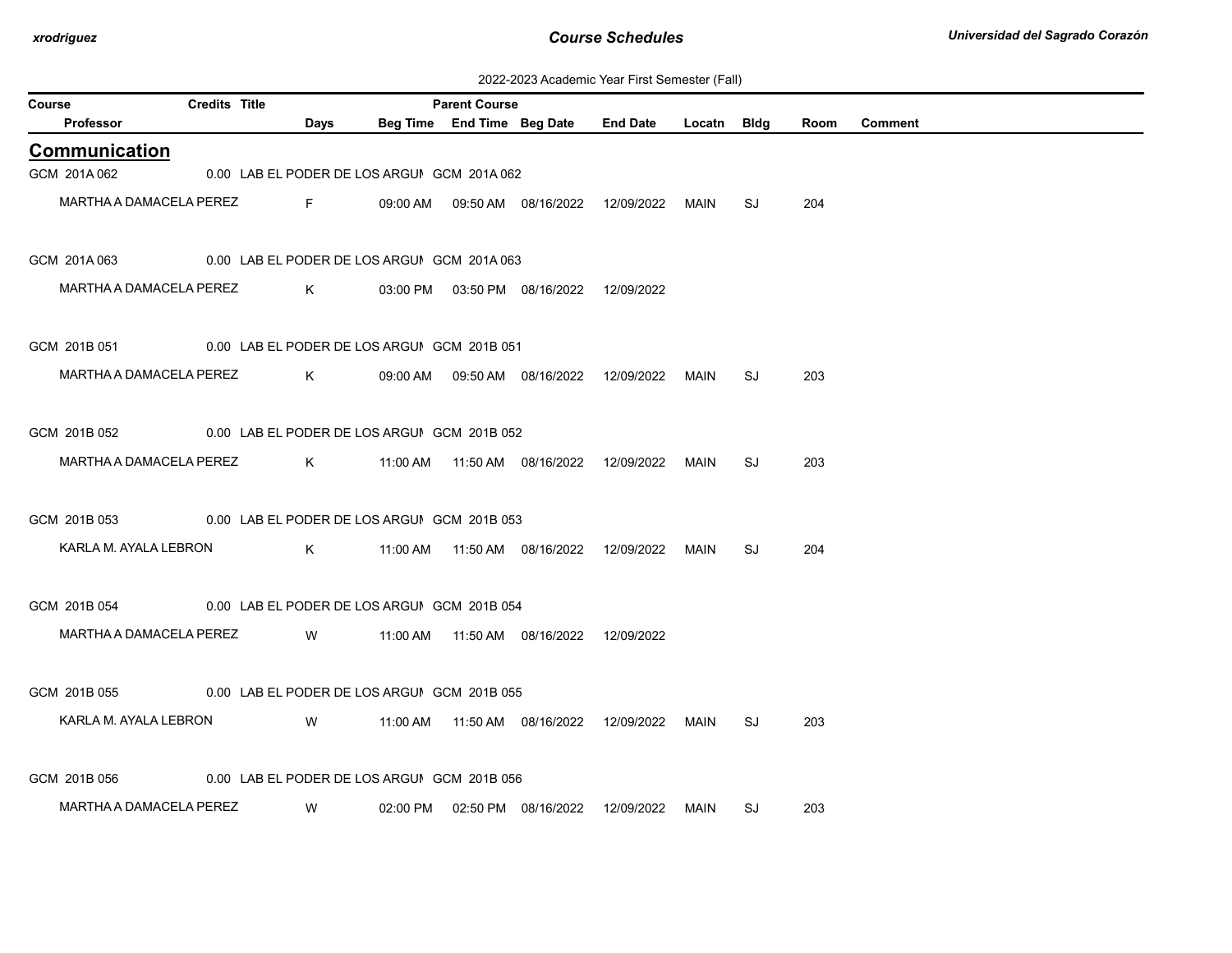| 2022-2023 Academic Year First Semester (Fall) |  |  |  |  |
|-----------------------------------------------|--|--|--|--|
|-----------------------------------------------|--|--|--|--|

| Course                  | <b>Credits Title</b><br><b>Parent Course</b> |                                             |          |             |                                            |                                            |      |           |      |                |
|-------------------------|----------------------------------------------|---------------------------------------------|----------|-------------|--------------------------------------------|--------------------------------------------|------|-----------|------|----------------|
| Professor               |                                              | Days                                        |          |             | Beg Time End Time Beg Date                 | End Date Locatn Bldg                       |      |           | Room | <b>Comment</b> |
| <b>Communication</b>    |                                              |                                             |          |             |                                            |                                            |      |           |      |                |
| GCM 201B 057            |                                              | 0.00 LAB EL PODER DE LOS ARGUI GCM 201B 057 |          |             |                                            |                                            |      |           |      |                |
| KARLA M. AYALA LEBRON   |                                              | T.                                          |          |             | 02:00 PM  02:50 PM  08/16/2022  12/09/2022 |                                            | MAIN | SJ        | 204  |                |
| GCM 201B 058            |                                              | 0.00 LAB EL PODER DE LOS ARGUI GCM 201B 058 |          |             |                                            |                                            |      |           |      |                |
| MARTHA A DAMACELA PEREZ |                                              | $\mathsf{T}$                                |          |             | 02:00 PM  02:50 PM  08/16/2022  12/09/2022 |                                            |      |           |      |                |
| Geography               |                                              |                                             |          |             |                                            |                                            |      |           |      |                |
| GEO 201 001             |                                              | 3.00 GEOGRAFIA POLITICA                     |          | GEO 201 001 |                                            |                                            |      |           |      |                |
|                         |                                              | W                                           |          |             | 02:00 PM  03:20 PM  08/16/2022  12/09/2022 |                                            |      |           |      |                |
| Innovation/Entrepreneu  |                                              |                                             |          |             |                                            |                                            |      |           |      |                |
| GIE 101 001             |                                              | 3.00 ORGANIZACIONES, TRABAJO/ GIE 101 001   |          |             |                                            |                                            |      |           |      |                |
|                         |                                              | MW                                          |          |             |                                            | 07:30 AM  08:50 AM  08/16/2022  12/09/2022 | MAIN | BN        | 227  |                |
| GIE 101 002             |                                              | 3.00 ORGANIZACIONES, TRABAJO/ GIE 101 002   |          |             |                                            |                                            |      |           |      |                |
|                         |                                              | MW                                          |          |             | 08:00 AM  09:20 AM  08/16/2022  12/09/2022 |                                            |      |           |      |                |
| GIE 101 003             |                                              | 3.00 ORGANIZACIONES, TRABAJO/ GIE 101 003   |          |             |                                            |                                            |      |           |      |                |
|                         |                                              | MW                                          |          |             | 08:00 AM  09:20 AM  08/16/2022  12/09/2022 |                                            | MAIN | <b>BN</b> | 505  |                |
| GIE 101 004             |                                              | 3.00 ORGANIZACIONES, TRABAJO/ GIE 101 004   |          |             |                                            |                                            |      |           |      |                |
|                         |                                              | MW                                          |          |             | 09:30 AM  10:50 AM  08/16/2022  12/09/2022 |                                            | MAIN | <b>BN</b> | 447  |                |
| GIE 101 005             |                                              | 3.00 ORGANIZACIONES, TRABAJO/ GIE 101 005   |          |             |                                            |                                            |      |           |      |                |
|                         |                                              | MW                                          | 09:30 AM |             | 10:50 AM  08/16/2022                       | 12/09/2022                                 |      |           |      |                |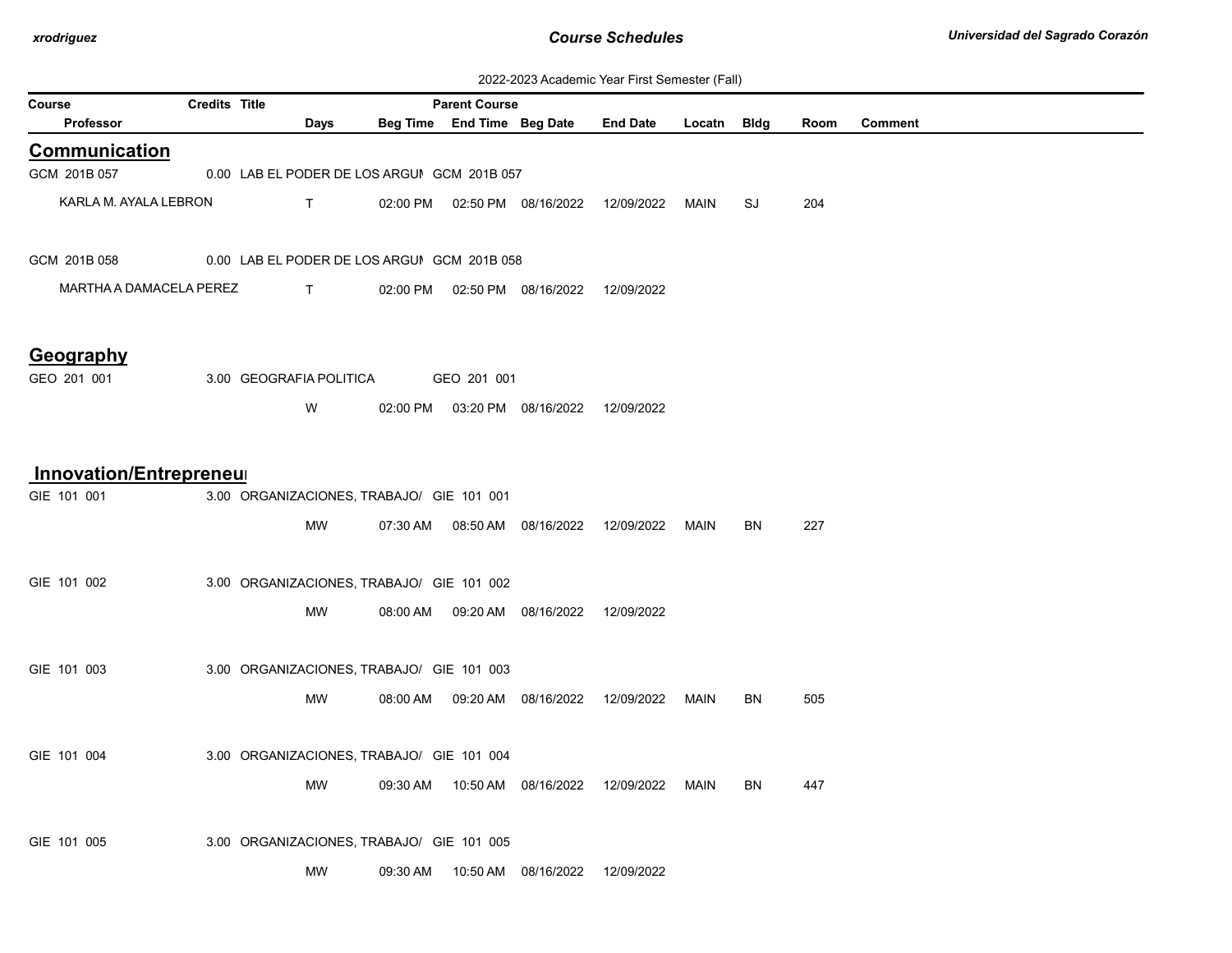| 2022-2023 Academic Year First Semester (Fall) |  |  |  |  |
|-----------------------------------------------|--|--|--|--|
|-----------------------------------------------|--|--|--|--|

| <b>Credits Title</b><br>Course<br><b>Parent Course</b> |  |                                           |            |  |                            |                                            |                      |      |           |      |                |
|--------------------------------------------------------|--|-------------------------------------------|------------|--|----------------------------|--------------------------------------------|----------------------|------|-----------|------|----------------|
| <b>Professor</b>                                       |  | Days                                      |            |  | Beg Time End Time Beg Date |                                            | End Date Locatn Bldg |      |           | Room | <b>Comment</b> |
| Innovation/Entrepreneur                                |  |                                           |            |  |                            |                                            |                      |      |           |      |                |
| GIE 101 006                                            |  | 3.00 ORGANIZACIONES, TRABAJO/ GIE 101 006 |            |  |                            |                                            |                      |      |           |      |                |
| JOSE R RIVERA GONZALEZ                                 |  | MW                                        |            |  |                            |                                            |                      | MAIN | BN        | 227  |                |
| GIE 101 007                                            |  | 3.00 ORGANIZACIONES, TRABAJO/ GIE 101 007 |            |  |                            |                                            |                      |      |           |      |                |
|                                                        |  | W                                         |            |  |                            | 11:00 AM  12:20 PM  08/16/2022  12/09/2022 |                      | MAIN | BN        | 226  |                |
| GIE 101 008                                            |  | 3.00 ORGANIZACIONES, TRABAJO/ GIE 101 008 |            |  |                            |                                            |                      |      |           |      |                |
| JOSE R RIVERA GONZALEZ                                 |  | MW                                        |            |  |                            |                                            |                      | MAIN | BN        | 227  |                |
| GIE 101 009                                            |  | 3.00 ORGANIZACIONES, TRABAJO/ GIE 101 009 |            |  |                            |                                            |                      |      |           |      |                |
| WILFREDO ORAMA GONZALEZ                                |  |                                           | $M \sim 1$ |  |                            | 12:30 PM  01:50 PM  08/16/2022  12/09/2022 |                      |      |           |      |                |
| GIE 101 010 3.00 ORGANIZACIONES, TRABAJO/ GIE 101 010  |  |                                           |            |  |                            |                                            |                      |      |           |      |                |
| JOSE R RIVERA GONZALEZ                                 |  | MW                                        |            |  |                            | 02:30 PM  03:50 PM  08/16/2022  12/09/2022 |                      | MAIN | BN        | 227  |                |
| GIE 101 011                                            |  | 3.00 ORGANIZACIONES, TRABAJO/ GIE 101 011 |            |  |                            |                                            |                      |      |           |      |                |
|                                                        |  | KT                                        |            |  |                            | 08:00 AM  09:20 AM  08/16/2022  12/09/2022 |                      |      |           |      |                |
| GIE 101 012                                            |  | 3.00 ORGANIZACIONES, TRABAJO/ GIE 101 012 |            |  |                            |                                            |                      |      |           |      |                |
| EDWIN ROMAN PEREZ                                      |  | KT                                        |            |  |                            | 08:00 AM  09:20 AM  08/16/2022  12/09/2022 |                      | MAIN | <b>BN</b> | 227  |                |
| GIE 101 013                                            |  | 3.00 ORGANIZACIONES, TRABAJO/ GIE 101 013 |            |  |                            |                                            |                      |      |           |      |                |
|                                                        |  | F                                         |            |  |                            | 08:00 AM  10:50 AM  08/16/2022  12/09/2022 |                      | MAIN | BN        | 231  |                |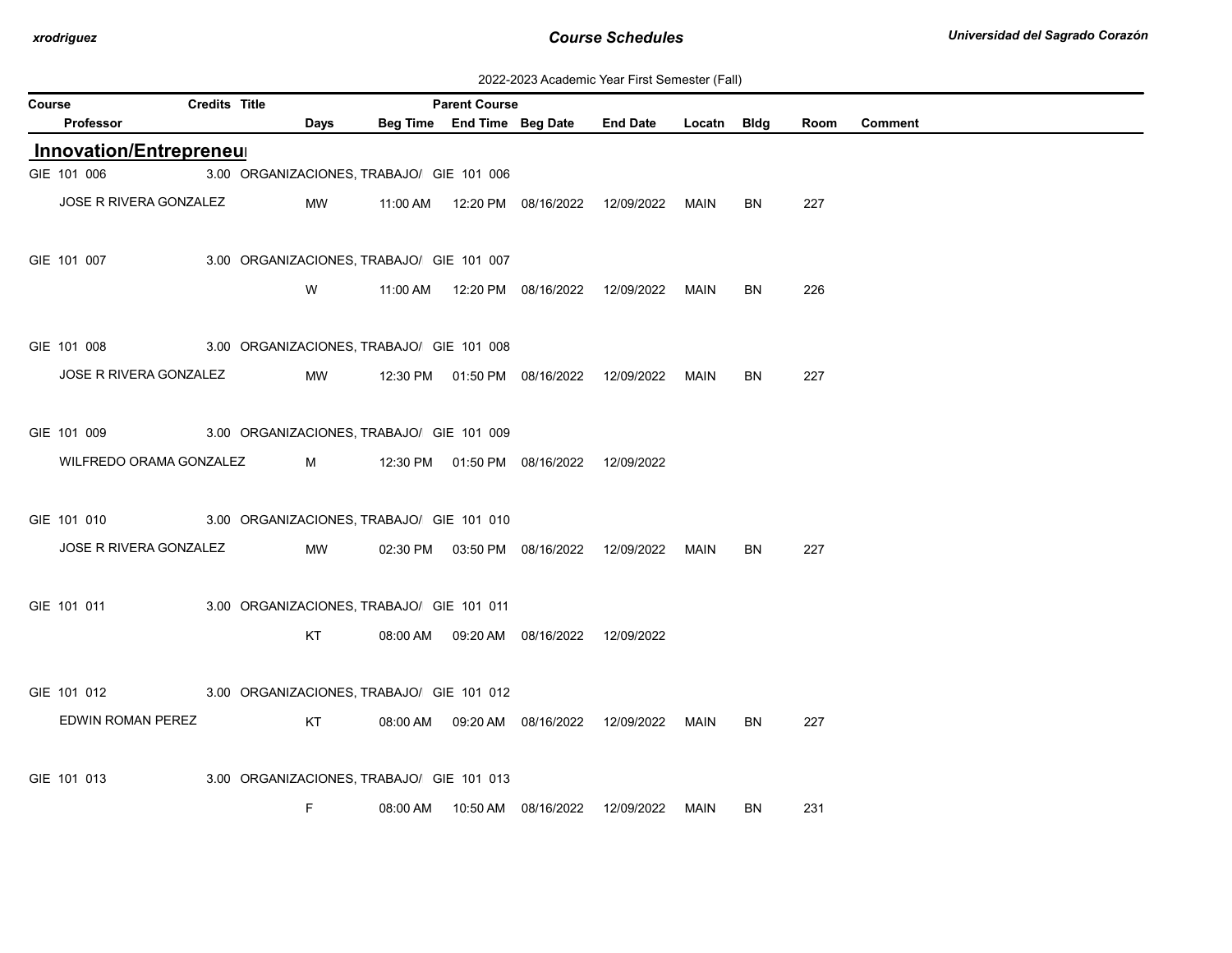| 2022-2023 Academic Year First Semester (Fall) |  |  |  |  |
|-----------------------------------------------|--|--|--|--|
|-----------------------------------------------|--|--|--|--|

| Course | <b>Credits Title</b>                                  | <b>Parent Course</b> |                                           |  |                                            |                                                  |             |           |      |                |
|--------|-------------------------------------------------------|----------------------|-------------------------------------------|--|--------------------------------------------|--------------------------------------------------|-------------|-----------|------|----------------|
|        | Professor                                             | <b>Days</b>          |                                           |  | Beg Time End Time Beg Date                 | <b>End Date</b>                                  | Locatn Bldg |           | Room | <b>Comment</b> |
|        | <b>Innovation/Entrepreneur</b>                        |                      |                                           |  |                                            |                                                  |             |           |      |                |
|        | GIE 101 014                                           |                      | 3.00 ORGANIZACIONES, TRABAJO/ GIE 101 014 |  |                                            |                                                  |             |           |      |                |
|        | EDWIN ROMAN PEREZ                                     | KT                   |                                           |  |                                            |                                                  | MAIN        | BN        | 227  |                |
|        | GIE 101 015 3.00 ORGANIZACIONES, TRABAJO/ GIE 101 015 |                      |                                           |  |                                            |                                                  |             |           |      |                |
|        | ANA M MARRERO DIAZ                                    | KT                   |                                           |  | 09:30 AM  10:50 AM  08/16/2022  12/09/2022 |                                                  |             |           |      |                |
|        | GIE 101 016 3.00 ORGANIZACIONES, TRABAJO/ GIE 101 016 |                      |                                           |  |                                            |                                                  |             |           |      |                |
|        | EDWIN ROMAN PEREZ                                     | KT                   |                                           |  |                                            |                                                  | MAIN        | BN        | 227  |                |
|        | GIE 101 017                                           |                      | 3.00 ORGANIZACIONES, TRABAJO/ GIE 101 017 |  |                                            |                                                  |             |           |      |                |
|        |                                                       | KT.                  |                                           |  |                                            | 04:00 PM  05:20 PM  08/16/2022  12/09/2022  MAIN |             | <b>BN</b> | 321  |                |
|        | GIE 101 018                                           |                      | 3.00 ORGANIZACIONES, TRABAJO/ GIE 101 018 |  |                                            |                                                  |             |           |      |                |
|        |                                                       | KT                   |                                           |  |                                            | 12:30 PM  01:50 PM  08/16/2022  12/09/2022  MAIN |             | <b>BN</b> | 227  |                |
|        | GIE 101 019                                           |                      | 3.00 ORGANIZACIONES, TRABAJO/ GIE 101 019 |  |                                            |                                                  |             |           |      |                |
|        | ANA M MARRERO DIAZ                                    | KT                   |                                           |  | 02:30 PM  03:50 PM  08/16/2022  12/09/2022 |                                                  |             |           |      |                |
|        | GIE 101 020                                           |                      | 3.00 ORGANIZACIONES, TRABAJO/ GIE 101 020 |  |                                            |                                                  |             |           |      |                |
|        |                                                       | F.                   |                                           |  |                                            | 09:30 AM  12:20 PM  08/16/2022  12/09/2022  MAIN |             | <b>BN</b> | 241  |                |
|        | GIE 101 021                                           |                      | 3.00 ORGANIZACIONES, TRABAJO/ GIE 101 021 |  |                                            |                                                  |             |           |      |                |
|        | MAYRA HERNANDEZ FELIX                                 |                      |                                           |  | 00:00 AM  00:00 AM  08/16/2022  12/09/2022 |                                                  |             |           |      |                |
|        | Online                                                |                      |                                           |  |                                            |                                                  |             |           |      |                |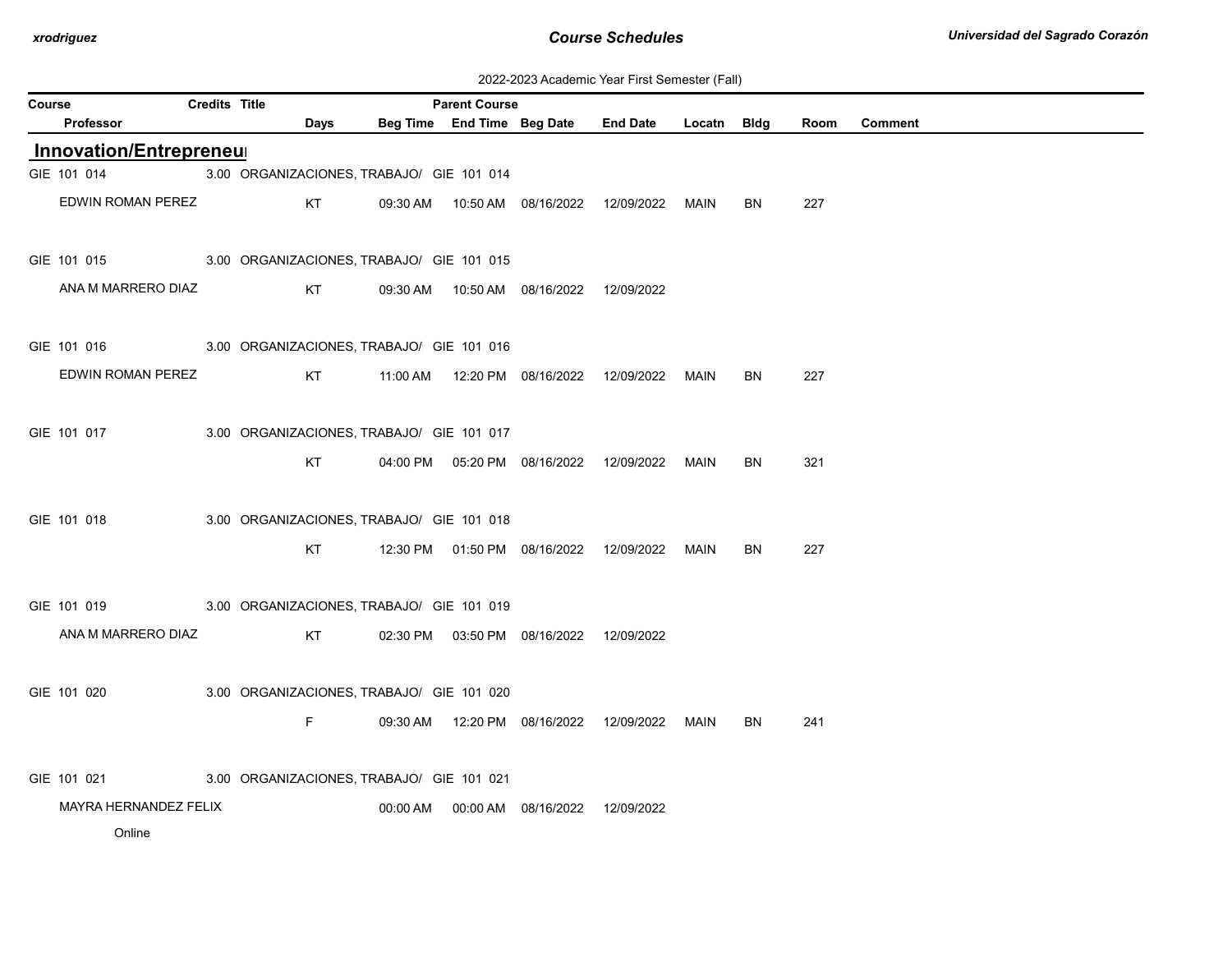| 2022-2023 Academic Year First Semester (Fall) |  |  |  |  |
|-----------------------------------------------|--|--|--|--|
|-----------------------------------------------|--|--|--|--|

| ZUZZ-ZUZU AUGUCHIIU TUGI TIISTOCHIUSTUI (Tail)<br><b>Credits Title</b><br><b>Parent Course</b> |  |                                            |          |                            |                                            |                 |             |           |      |                |
|------------------------------------------------------------------------------------------------|--|--------------------------------------------|----------|----------------------------|--------------------------------------------|-----------------|-------------|-----------|------|----------------|
| Course<br>Professor                                                                            |  | Days                                       |          | Beg Time End Time Beg Date |                                            | <b>End Date</b> | Locatn Bldg |           | Room | <b>Comment</b> |
| <b>Innovation/Entrepreneur</b>                                                                 |  |                                            |          |                            |                                            |                 |             |           |      |                |
| GIE 101 022                                                                                    |  | 3.00 ORGANIZACIONES, TRABAJO/ GIE 101 022  |          |                            |                                            |                 |             |           |      |                |
|                                                                                                |  | MW                                         |          |                            | 04:00 PM  05:20 PM  08/16/2022  12/09/2022 |                 | MAIN        | BN.       | 505  |                |
| GIE 101 023                                                                                    |  | 3.00 ORGANIZACIONES, TRABAJO/ GIE 101 023  |          |                            |                                            |                 |             |           |      |                |
| MAYRA HERNANDEZ FELIX                                                                          |  |                                            |          |                            | 00:00 AM  00:00 AM  08/16/2022  12/09/2022 |                 |             |           |      |                |
| Online                                                                                         |  |                                            |          |                            |                                            |                 |             |           |      |                |
| GIE 101 024                                                                                    |  | 3.00 ORGANIZACIONES, TRABAJO/ GIE 101 024  |          |                            |                                            |                 |             |           |      |                |
| ANA M MARRERO DIAZ                                                                             |  | KT.                                        |          |                            | 04:00 PM  05:20 PM  08/16/2022             | 12/09/2022      |             |           |      |                |
| GIE 101 025                                                                                    |  | 3.00 ORGANIZACIONES, TRABAJO/ GIE 101 025  |          |                            |                                            |                 |             |           |      |                |
|                                                                                                |  | МW                                         |          |                            | 08:00 AM  09:20 AM  08/16/2022             | 12/09/2022      | MAIN        | BN        | 228  |                |
| GIE 101 026                                                                                    |  | 3.00 ORGANIZACIONES, TRABAJO/ GIE 101 026  |          |                            |                                            |                 |             |           |      |                |
|                                                                                                |  | W                                          |          |                            | 02:00 PM  03:20 PM  08/16/2022             | 12/09/2022      | MAIN        | BN        | 242  |                |
| GIE 101 027                                                                                    |  | 3.00 ORGANIZACIONES, TRABAJO/ GIE 101 027  |          |                            |                                            |                 |             |           |      |                |
|                                                                                                |  | KT                                         | 11:00 AM |                            | 12:20 PM 08/16/2022                        | 12/09/2022      | <b>MAIN</b> | BN        | 232  |                |
| <b>Research and Exploratio</b>                                                                 |  |                                            |          |                            |                                            |                 |             |           |      |                |
| GIV 201 001                                                                                    |  | 3.00 TECNO INF Y COMUNIC/EPOC. GIV 201 001 |          |                            |                                            |                 |             |           |      |                |
|                                                                                                |  | м                                          |          |                            | 07:30 AM  08:50 AM  08/16/2022             | 12/09/2022      | MAIN        | <b>BN</b> | 229  |                |
| GIV 201 002                                                                                    |  | 3.00 TECNO INF Y COMUNIC/EPOC. GIV 201 002 |          |                            |                                            |                 |             |           |      |                |
|                                                                                                |  | W                                          | 07:30 AM |                            | 08:50 AM  08/16/2022                       | 12/09/2022      | MAIN        | BN        | 229  |                |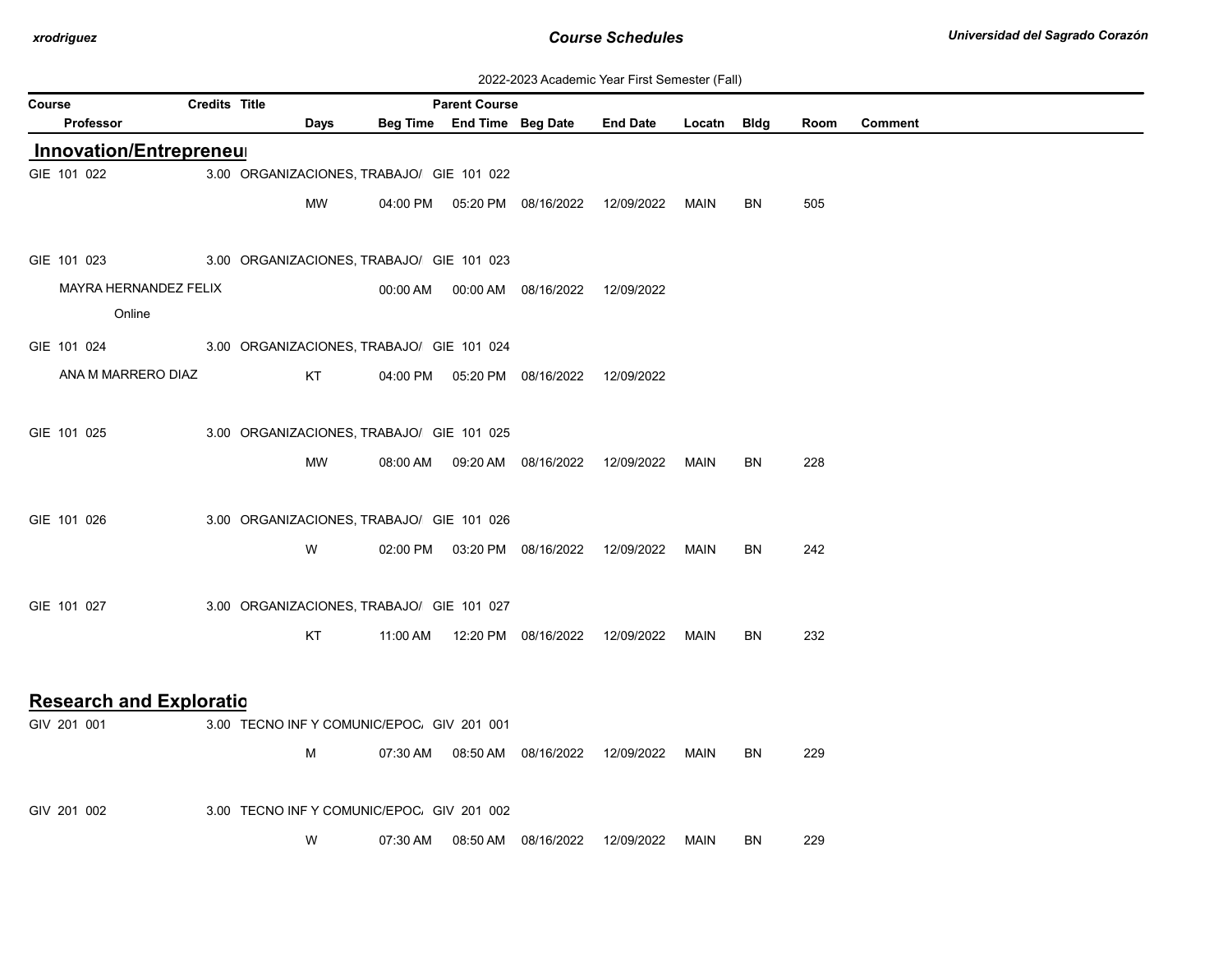| 2022-2023 Academic Year First Semester (Fall) |  |  |  |  |
|-----------------------------------------------|--|--|--|--|
|-----------------------------------------------|--|--|--|--|

| Course                         | Credits Title |             |                                            | <b>Parent Course</b>       |                                            |                 |             |    |      |                |
|--------------------------------|---------------|-------------|--------------------------------------------|----------------------------|--------------------------------------------|-----------------|-------------|----|------|----------------|
| Professor                      |               | <b>Days</b> |                                            | Beg Time End Time Beg Date |                                            | <b>End Date</b> | Locatn Bldg |    | Room | <b>Comment</b> |
| <b>Research and Exploratio</b> |               |             |                                            |                            |                                            |                 |             |    |      |                |
| GIV 201 003                    |               |             | 3.00 TECNO INF Y COMUNIC/EPOC. GIV 201 003 |                            |                                            |                 |             |    |      |                |
|                                |               | KT          |                                            |                            | 08:00 AM  09:20 AM  08/16/2022  12/09/2022 |                 | MAIN        | BS | 304  |                |
|                                |               |             |                                            |                            |                                            |                 |             |    |      |                |
| GIV 201 004                    |               |             | 3.00 TECNO INFY COMUNIC/EPOC. GIV 201 004  |                            |                                            |                 |             |    |      |                |
|                                |               | MW          |                                            |                            | 09:30 AM  10:50 AM  08/16/2022  12/09/2022 |                 | MAIN        | BN | 321  |                |
|                                |               |             |                                            |                            |                                            |                 |             |    |      |                |
| GIV 201 005                    |               |             | 3.00 TECNO INF Y COMUNIC/EPOC. GIV 201 005 |                            |                                            |                 |             |    |      |                |
|                                |               | K           | 11:00 AM                                   |                            | 12:20 PM 08/16/2022                        | 12/09/2022      | MAIN        | BN | 229  |                |
|                                |               |             |                                            |                            |                                            |                 |             |    |      |                |
| GIV 201 006                    |               |             | 3.00 TECNO INF Y COMUNIC/EPOC. GIV 201 006 |                            |                                            |                 |             |    |      |                |
|                                |               | KT          |                                            |                            | 12:30 PM  01:50 PM  08/16/2022  12/09/2022 |                 | MAIN        | BN | 236  |                |
|                                |               |             |                                            |                            |                                            |                 |             |    |      |                |
| GIV 201 007                    |               |             | 3.00 TECNO INF Y COMUNIC/EPOC. GIV 201 007 |                            |                                            |                 |             |    |      |                |
|                                |               | MW          |                                            |                            | 08:00 AM  09:20 AM  08/16/2022  12/09/2022 |                 | MAIN        | BN | 237  |                |
|                                |               |             |                                            |                            |                                            |                 |             |    |      |                |
| GIV 201 008                    |               |             | 3.00 TECNO INF Y COMUNIC/EPOC. GIV 201 008 |                            |                                            |                 |             |    |      |                |
| PETRONILA MENDEZ HERNANDEZ     |               | MW          |                                            |                            | 02:30 PM  03:50 PM  08/16/2022             | 12/09/2022      | MAIN        | BN | 321  |                |
|                                |               |             |                                            |                            |                                            |                 |             |    |      |                |
| GIV 201 009                    |               |             | 3.00 TECNO INF Y COMUNIC/EPOC. GIV 201 009 |                            |                                            |                 |             |    |      |                |
|                                |               | MW          |                                            |                            | 04:00 PM  05:20 PM  08/16/2022  12/09/2022 |                 | MAIN        | BN | 238  |                |
|                                |               |             |                                            |                            |                                            |                 |             |    |      |                |
| GIV 201 010                    |               |             | 3.00 TECNO INFY COMUNIC/EPOC. GIV 201 010  |                            |                                            |                 |             |    |      |                |
|                                |               |             |                                            |                            |                                            |                 |             |    |      |                |
|                                |               | KT          | 08:00 AM                                   |                            |                                            | 12/09/2022      | MAIN        | BN | 237  |                |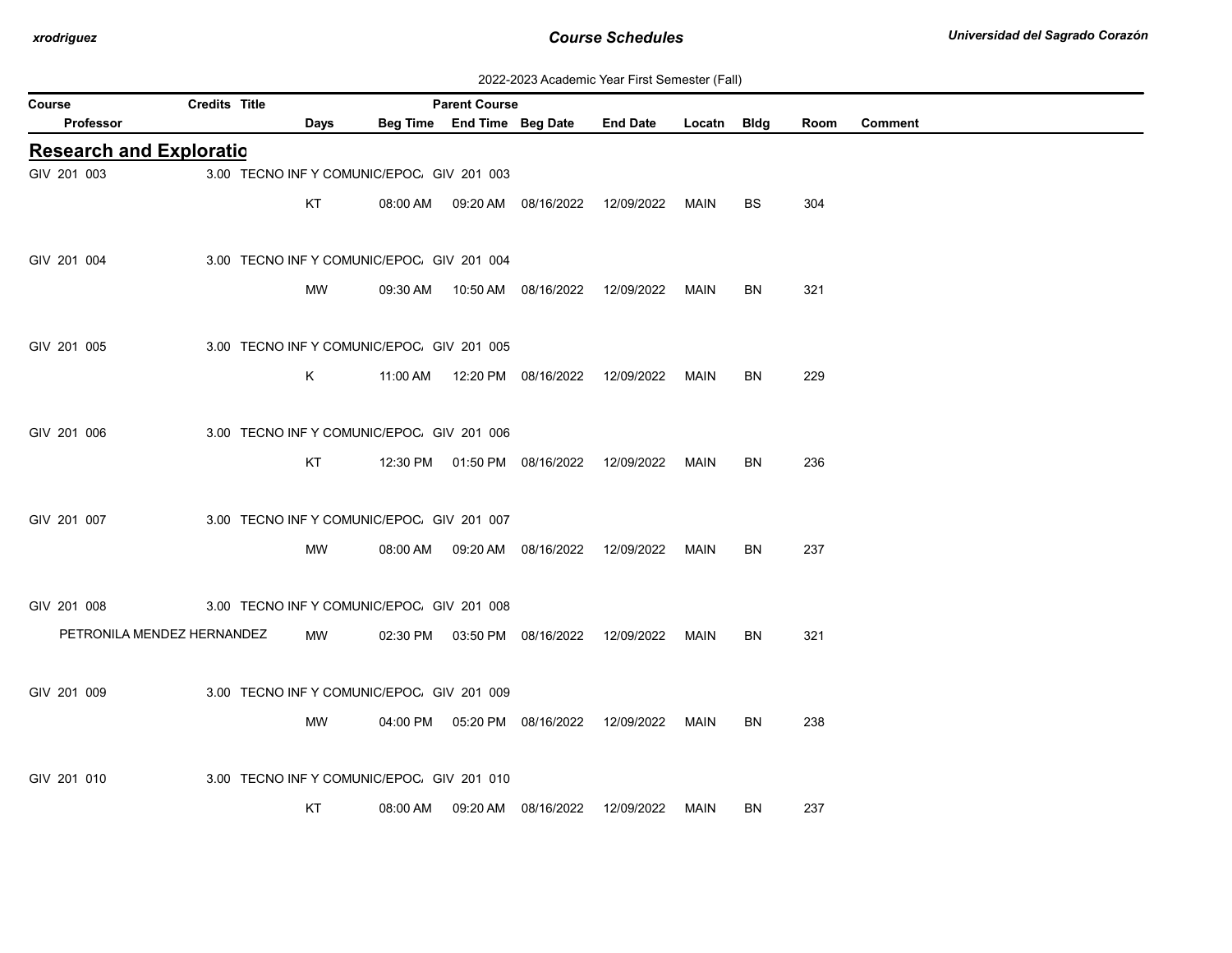| 2022-2023 Academic Year First Semester (Fall) |  |  |  |  |
|-----------------------------------------------|--|--|--|--|
|-----------------------------------------------|--|--|--|--|

| Course                         | Credits Title |                                            |          | <b>Parent Course</b>       |                                            |                 |             |           |      |                |
|--------------------------------|---------------|--------------------------------------------|----------|----------------------------|--------------------------------------------|-----------------|-------------|-----------|------|----------------|
| <b>Professor</b>               |               | Days                                       |          | Beg Time End Time Beg Date |                                            | <b>End Date</b> | Locatn Bldg |           | Room | <b>Comment</b> |
| <b>Research and Exploratio</b> |               |                                            |          |                            |                                            |                 |             |           |      |                |
| GIV 201 011                    |               | 3.00 TECNO INF Y COMUNIC/EPOC. GIV 201 011 |          |                            |                                            |                 |             |           |      |                |
|                                |               | Κ                                          |          |                            | 02:00 PM  03:20 PM  08/16/2022  12/09/2022 |                 | MAIN        | <b>BS</b> | 303  |                |
|                                |               |                                            |          |                            |                                            |                 |             |           |      |                |
| GIV 201 012                    |               | 3.00 TECNO INF Y COMUNIC/EPOC. GIV 201 012 |          |                            |                                            |                 |             |           |      |                |
|                                |               | KT                                         |          |                            | 11:00 AM  12:20 PM  08/16/2022  12/09/2022 |                 | <b>MAIN</b> | BN        | 238  |                |
| GIV 201 013                    |               | 3.00 TECNO INF Y COMUNIC/EPOC. GIV 201 013 |          |                            |                                            |                 |             |           |      |                |
|                                |               | T.                                         |          |                            | 09:30 AM  10:50 AM  08/16/2022             | 12/09/2022      | MAIN        | BN        | 321  |                |
|                                |               |                                            |          |                            |                                            |                 |             |           |      |                |
| GIV 201 014                    |               | 3.00 TECNO INF Y COMUNIC/EPOC. GIV 201 014 |          |                            |                                            |                 |             |           |      |                |
|                                |               | KT                                         |          |                            | 12:30 PM  01:50 PM  08/16/2022  12/09/2022 |                 | MAIN        | BN        | 321  |                |
|                                |               |                                            |          |                            |                                            |                 |             |           |      |                |
| GIV 201 015                    |               | 3.00 TECNO INF Y COMUNIC/EPOC. GIV 201 015 |          |                            |                                            |                 |             |           |      |                |
|                                |               | KT                                         |          |                            | 02:30 PM  03:50 PM  08/16/2022  12/09/2022 |                 | <b>MAIN</b> | <b>BN</b> | 321  |                |
| GIV 201 016                    |               | 3.00 TECNO INF Y COMUNIC/EPOC. GIV 201 016 |          |                            |                                            |                 |             |           |      |                |
|                                |               | Κ                                          |          |                            | 04:00 PM  05:20 PM  08/16/2022  12/09/2022 |                 | MAIN        | BN        | 238  |                |
|                                |               |                                            |          |                            |                                            |                 |             |           |      |                |
| GIV 201 017                    |               | 3.00 TECNO INF Y COMUNIC/EPOC. GIV 201 017 |          |                            |                                            |                 |             |           |      |                |
|                                |               | KT                                         |          |                            |                                            |                 | MAIN        | BN        | 238  |                |
|                                |               |                                            |          |                            |                                            |                 |             |           |      |                |
| GIV 201 018                    |               | 3.00 TECNO INF Y COMUNIC/EPOC. GIV 201 018 |          |                            |                                            |                 |             |           |      |                |
|                                |               | W                                          | 11:00 AM |                            | 12:20 PM 08/16/2022                        | 12/09/2022      | MAIN        | BN        | 229  |                |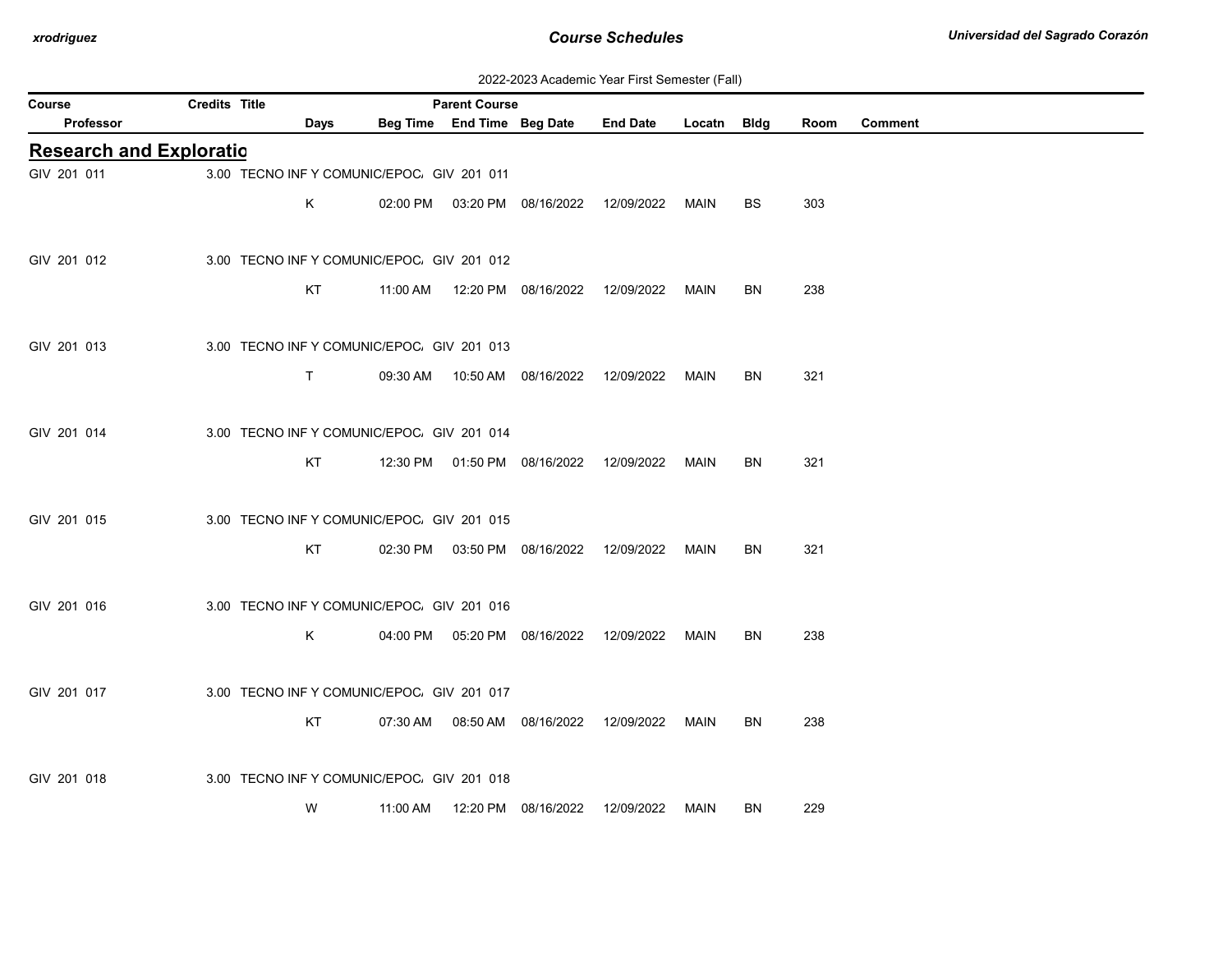| 2022-2023 Academic Year First Semester (Fall) |  |  |  |  |
|-----------------------------------------------|--|--|--|--|
|-----------------------------------------------|--|--|--|--|

| Course                         | Credits Title |             |                                            | <b>Parent Course</b> |                                            |                 |             |           |      |                |
|--------------------------------|---------------|-------------|--------------------------------------------|----------------------|--------------------------------------------|-----------------|-------------|-----------|------|----------------|
| Professor                      |               | <b>Days</b> |                                            |                      | Beg Time End Time Beg Date                 | <b>End Date</b> | Locatn Bldg |           | Room | <b>Comment</b> |
| <b>Research and Exploratio</b> |               |             |                                            |                      |                                            |                 |             |           |      |                |
| GIV 201 019                    |               |             | 3.00 TECNO INF Y COMUNIC/EPOC. GIV 201 019 |                      |                                            |                 |             |           |      |                |
|                                |               | T.          |                                            |                      | 02:00 PM  03:20 PM  08/16/2022  12/09/2022 |                 | MAIN        | BN        | 238  |                |
| GIV 201 020                    |               |             | 3.00 TECNO INF Y COMUNIC/EPOC. GIV 201 020 |                      |                                            |                 |             |           |      |                |
| LUIS A MATOS GONZALEZ          |               | MW          |                                            |                      | 02:00 PM  03:20 PM  08/16/2022             | 12/09/2022      | MAIN        | СE        | 207  |                |
| GIV 201 021                    |               |             | 3.00 TECNO INF Y COMUNIC/EPOC. GIV 201 021 |                      |                                            |                 |             |           |      |                |
| LUIS A MATOS GONZALEZ          |               | MW          |                                            |                      | 12:30 PM  01:50 PM  08/16/2022  12/09/2022 |                 | MAIN        | BS        | 304  |                |
| GIV 301 001                    |               |             | 3.00 DISENO Y METODOLOGIAS DE GIV 301 001  |                      |                                            |                 |             |           |      |                |
|                                |               | MW          |                                            |                      | 07:30 AM  08:50 AM  08/16/2022  12/09/2022 |                 | MAIN        | BN        | 327  |                |
| GIV 301 002                    |               |             | 3.00 DISENO Y METODOLOGIAS DE GIV 301 002  |                      |                                            |                 |             |           |      |                |
|                                |               | МW          |                                            |                      | 08:00 AM  09:20 AM  08/16/2022  12/09/2022 |                 | MAIN        | <b>BS</b> | 204  |                |
| GIV 301 003                    |               |             | 3.00 DISENO Y METODOLOGIAS DE GIV 301 003  |                      |                                            |                 |             |           |      |                |
| LUIS J CINTRON GUTIERREZ       |               | MW          |                                            |                      | 09:30 AM  10:50 AM  08/16/2022             | 12/09/2022      | MAIN        | BN        | 327  |                |
| GIV 301 004                    |               |             | 3.00 DISENO Y METODOLOGIAS DE GIV 301 004  |                      |                                            |                 |             |           |      |                |
| LUIS J CINTRON GUTIERREZ       |               | MW          |                                            |                      | 11:00 AM  12:20 PM  08/16/2022  12/09/2022 |                 | MAIN        | BN        | 327  |                |
| GIV 301 005                    |               |             | 3.00 DISENO Y METODOLOGIAS DE GIV 301 005  |                      |                                            |                 |             |           |      |                |
|                                |               | MW          |                                            |                      | 12:30 PM  01:50 PM  08/16/2022             | 12/09/2022      | MAIN        | <b>BN</b> | 327  |                |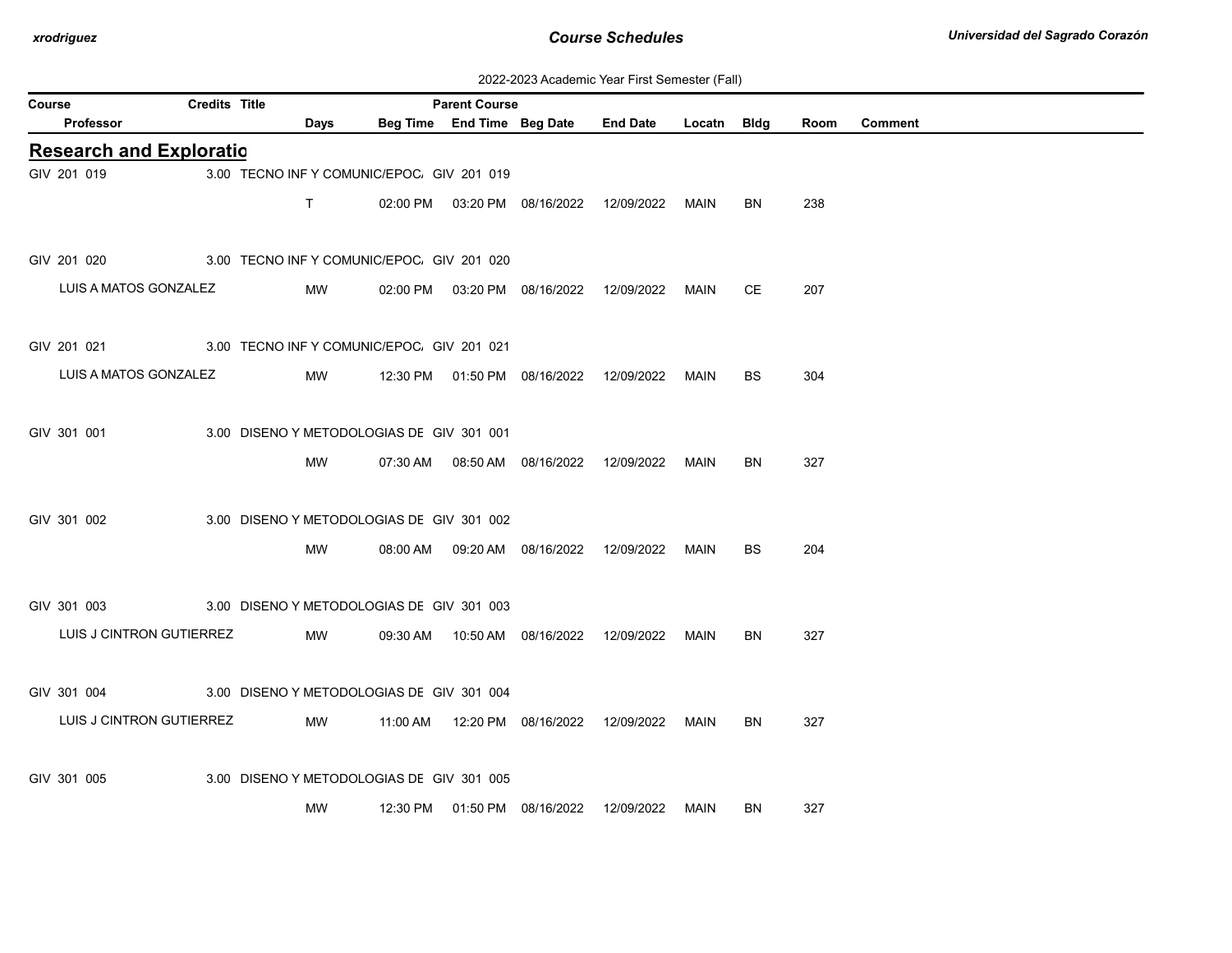| 2022-2023 Academic Year First Semester (Fall) |  |  |  |  |
|-----------------------------------------------|--|--|--|--|
|-----------------------------------------------|--|--|--|--|

| Course |                                | <b>Credits Title</b> |                                           | <b>Parent Course</b> |                                            |                                                  |             |           |      |                |
|--------|--------------------------------|----------------------|-------------------------------------------|----------------------|--------------------------------------------|--------------------------------------------------|-------------|-----------|------|----------------|
|        | Professor                      |                      | Days                                      |                      | Beg Time End Time Beg Date                 | <b>End Date</b>                                  | Locatn Bldg |           | Room | <b>Comment</b> |
|        | <b>Research and Exploratio</b> |                      |                                           |                      |                                            |                                                  |             |           |      |                |
|        | GIV 301 006                    |                      | 3.00 DISENO Y METODOLOGIAS DE GIV 301 006 |                      |                                            |                                                  |             |           |      |                |
|        |                                |                      | MW                                        |                      |                                            |                                                  | MAIN        | <b>BS</b> | 203  |                |
|        |                                |                      |                                           |                      |                                            |                                                  |             |           |      |                |
|        | GIV 301 007                    |                      | 3.00 DISENO Y METODOLOGIAS DE GIV 301 007 |                      |                                            |                                                  |             |           |      |                |
|        |                                |                      | KT                                        |                      |                                            | 08:00 AM  09:20 AM  08/16/2022  12/09/2022       | MAIN        | <b>BN</b> | 327  |                |
|        |                                |                      |                                           |                      |                                            |                                                  |             |           |      |                |
|        | GIV 301 008                    |                      | 3.00 DISENO Y METODOLOGIAS DE GIV 301 008 |                      |                                            |                                                  |             |           |      |                |
|        | ALEXANDRA RIVERA GONZALEZ      |                      | KT                                        |                      |                                            |                                                  | <b>MAIN</b> | BN        | 327  |                |
|        |                                |                      |                                           |                      |                                            |                                                  |             |           |      |                |
|        |                                |                      |                                           |                      |                                            |                                                  |             |           |      |                |
|        | GIV 301 009                    |                      | 3.00 DISENO Y METODOLOGIAS DE GIV 301 009 |                      |                                            |                                                  |             |           |      |                |
|        | ALEXANDRA RIVERA GONZALEZ      |                      | KT                                        |                      |                                            | 11:00 AM  12:20 PM  08/16/2022  12/09/2022  MAIN |             | <b>BN</b> | 327  |                |
|        |                                |                      |                                           |                      |                                            |                                                  |             |           |      |                |
|        | GIV 301 010                    |                      | 3.00 DISENO Y METODOLOGIAS DE GIV 301 010 |                      |                                            |                                                  |             |           |      |                |
|        | ALEXANDRA RIVERA GONZALEZ      |                      | KT                                        |                      |                                            | 12:30 PM  01:50 PM  08/16/2022  12/09/2022       | MAIN        | BN        | 327  |                |
|        |                                |                      |                                           |                      |                                            |                                                  |             |           |      |                |
|        | GIV 301 011                    |                      | 3.00 DISENO Y METODOLOGIAS DE GIV 301 011 |                      |                                            |                                                  |             |           |      |                |
|        |                                |                      | KT                                        |                      | 02:00 PM  03:20 PM  08/16/2022  12/09/2022 |                                                  | MAIN        | BS        | 205  |                |
|        |                                |                      |                                           |                      |                                            |                                                  |             |           |      |                |
|        | GIV 301 012                    |                      | 3.00 DISENO Y METODOLOGIAS DE GIV 301 012 |                      |                                            |                                                  |             |           |      |                |
|        |                                |                      | KT                                        |                      | 02:30 PM  03:50 PM  08/16/2022  12/09/2022 |                                                  | MAIN        | BN        | 327  |                |
|        |                                |                      |                                           |                      |                                            |                                                  |             |           |      |                |
|        | GIV 301 013                    |                      | 3.00 DISENO Y METODOLOGIAS DE GIV 301 013 |                      |                                            |                                                  |             |           |      |                |
|        |                                |                      | MW                                        |                      | 02:00 PM  03:20 PM  08/16/2022  12/09/2022 |                                                  |             | <b>BS</b> | 303  |                |
|        |                                |                      |                                           |                      |                                            |                                                  | MAIN        |           |      |                |
|        |                                |                      |                                           |                      |                                            |                                                  |             |           |      |                |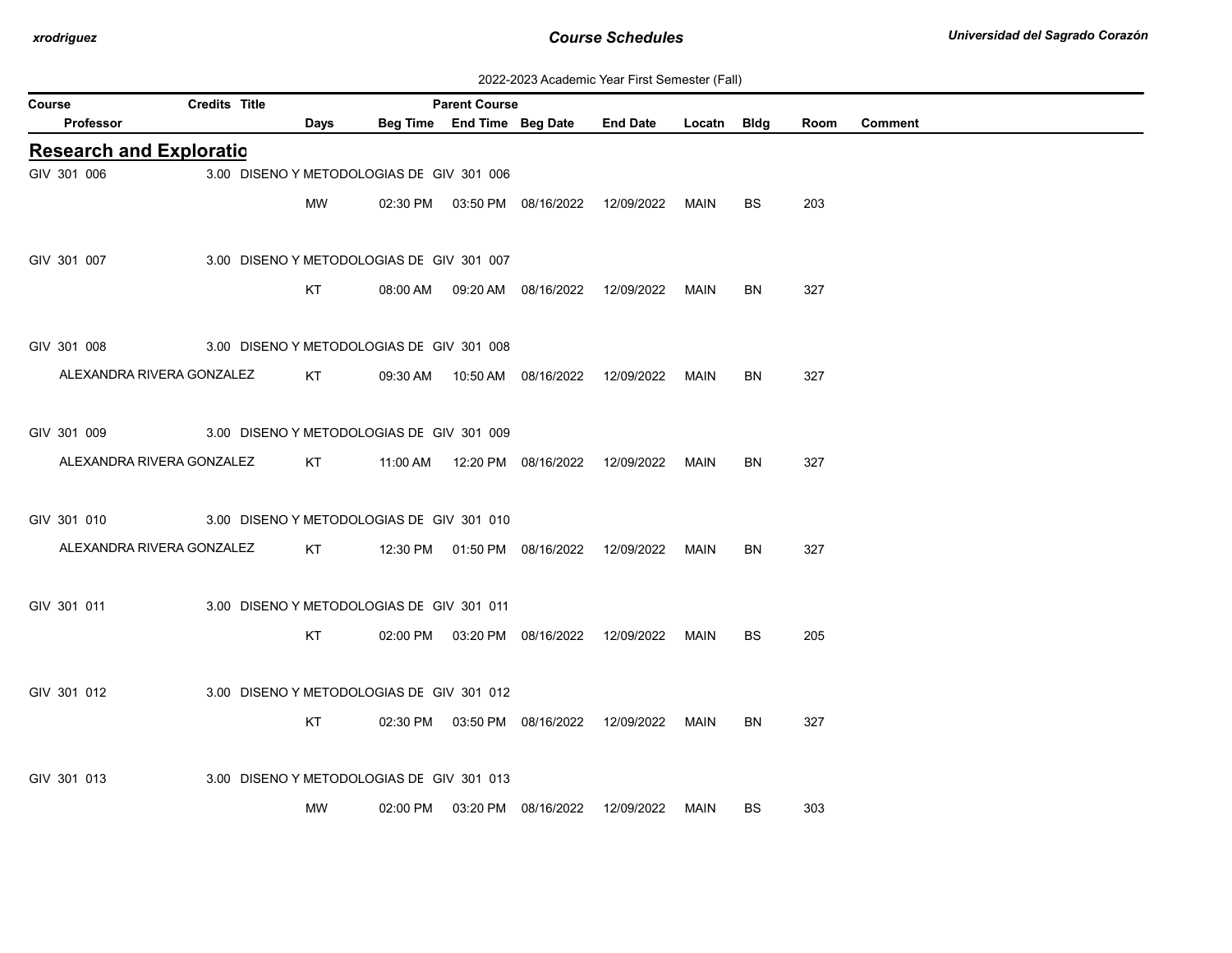| 2022-2023 Academic Year First Semester (Fall) |  |  |  |  |
|-----------------------------------------------|--|--|--|--|
|-----------------------------------------------|--|--|--|--|

| Course                         | Credits Title |                                           |          | <b>Parent Course</b>       |                                            |                 |             |           |      |                |
|--------------------------------|---------------|-------------------------------------------|----------|----------------------------|--------------------------------------------|-----------------|-------------|-----------|------|----------------|
| Professor                      |               | Days                                      |          | Beg Time End Time Beg Date |                                            | <b>End Date</b> | Locatn Bldg |           | Room | <b>Comment</b> |
| <b>Research and Exploratio</b> |               |                                           |          |                            |                                            |                 |             |           |      |                |
| GIV 301 014                    |               | 3.00 DISENO Y METODOLOGIAS DE GIV 301 014 |          |                            |                                            |                 |             |           |      |                |
|                                |               | KT                                        |          |                            | 07:30 AM  08:50 AM  08/16/2022  12/09/2022 |                 | MAIN        | <b>BS</b> | 305  |                |
|                                |               |                                           |          |                            |                                            |                 |             |           |      |                |
| GIV 301 015                    |               | 3.00 DISENO Y METODOLOGIAS DE GIV 301 015 |          |                            |                                            |                 |             |           |      |                |
|                                |               | MW                                        |          |                            | 04:00 PM  05:20 PM  08/16/2022  12/09/2022 |                 | <b>MAIN</b> | BN        | 242  |                |
|                                |               |                                           |          |                            |                                            |                 |             |           |      |                |
| GIV 301 016                    |               | 3.00 DISENO Y METODOLOGIAS DE GIV 301 016 |          |                            |                                            |                 |             |           |      |                |
|                                |               | K.                                        | 08:00 AM |                            | 09:30 AM  08/16/2022                       | 12/09/2022      | MAIN        | BS        | 309  |                |
|                                |               |                                           |          |                            |                                            |                 |             |           |      |                |
| GIV 301 017                    |               | 3.00 DISENO Y METODOLOGIAS DE GIV 301 017 |          |                            |                                            |                 |             |           |      |                |
|                                |               | T.                                        |          |                            | 08:00 AM  09:20 AM  08/16/2022  12/09/2022 |                 | MAIN        | BN        | 242  |                |
|                                |               |                                           |          |                            |                                            |                 |             |           |      |                |
| GIV 301 018                    |               | 3.00 DISENO Y METODOLOGIAS DE GIV 301 018 |          |                            |                                            |                 |             |           |      |                |
|                                |               | м                                         |          |                            | 02:00 PM  03:20 PM  08/16/2022  12/09/2022 |                 | MAIN        | <b>BN</b> | 327  |                |
|                                |               |                                           |          |                            |                                            |                 |             |           |      |                |
| GIV 301 019                    |               | 3.00 DISENO Y METODOLOGIAS DE GIV 301 019 |          |                            |                                            |                 |             |           |      |                |
|                                |               | W                                         |          |                            |                                            | 12/09/2022      | MAIN        | <b>BN</b> | 327  |                |
|                                |               |                                           |          |                            | 02:00 PM  03:20 PM  08/16/2022             |                 |             |           |      |                |
| GIV 301 020                    |               | 3.00 DISENO Y METODOLOGIAS DE GIV 301 020 |          |                            |                                            |                 |             |           |      |                |
|                                |               |                                           |          |                            |                                            |                 |             |           |      |                |
|                                |               | W                                         |          |                            | 09:30 AM  10:50 AM  08/16/2022             | 12/09/2022      | <b>MAIN</b> | BS        | 204  |                |
|                                |               |                                           |          |                            |                                            |                 |             |           |      |                |
| GIV 301 021                    |               | 3.00 DISENO Y METODOLOGIAS DE GIV 301 021 |          |                            |                                            |                 |             |           |      |                |
|                                |               | М                                         | 09:30 AM |                            | 10:50 AM  08/16/2022                       | 12/09/2022      | MAIN        | BS        | 204  |                |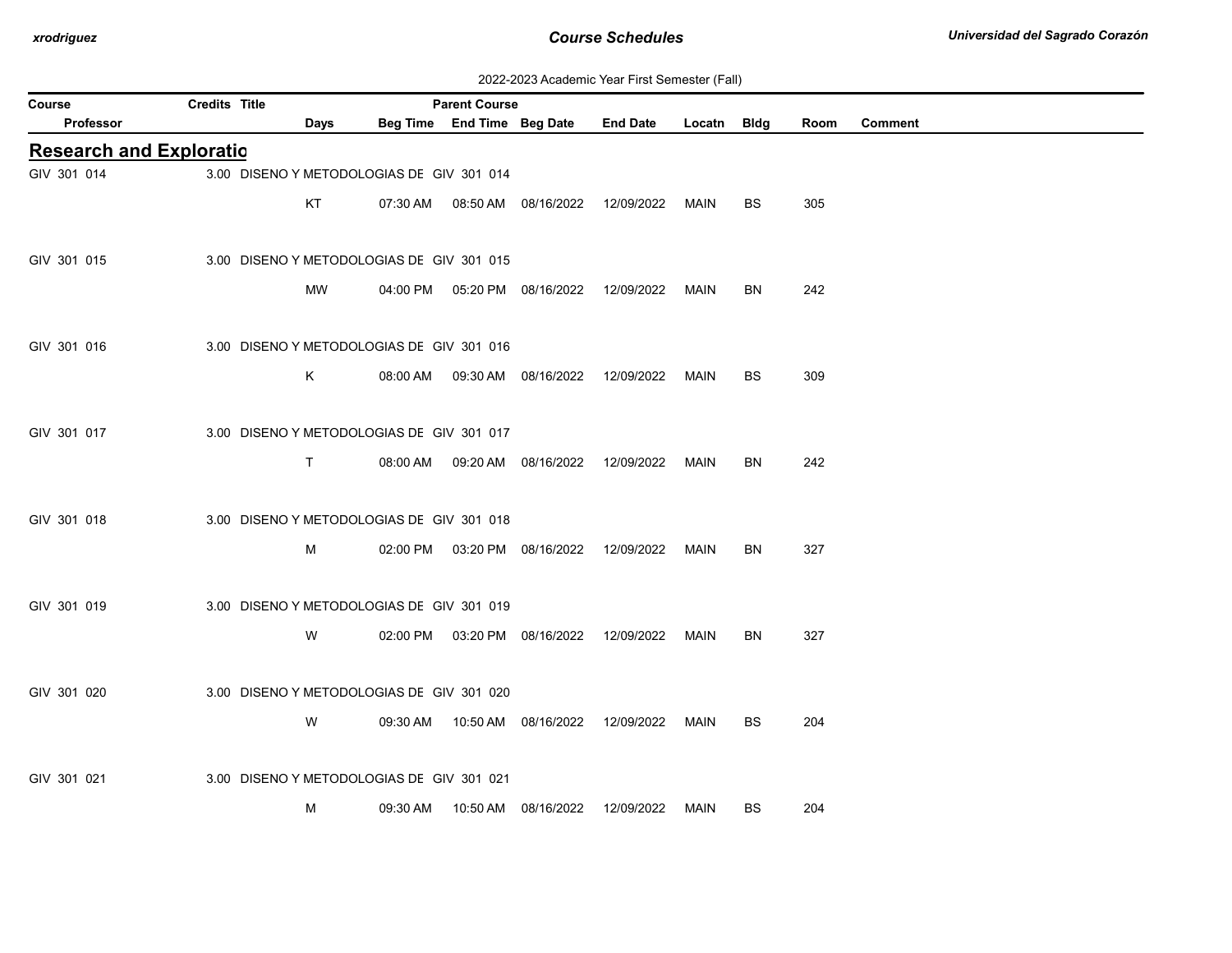| 2022-2023 Academic Year First Semester (Fall) |  |  |  |  |
|-----------------------------------------------|--|--|--|--|
|-----------------------------------------------|--|--|--|--|

| Course                                               | Credits Title |                                         | <b>Parent Course</b> |                                            |                                                  |             |           |      |                |
|------------------------------------------------------|---------------|-----------------------------------------|----------------------|--------------------------------------------|--------------------------------------------------|-------------|-----------|------|----------------|
| Professor                                            |               | Days                                    |                      |                                            | Beg Time End Time Beg Date End Date              | Locatn Bldg |           | Room | <b>Comment</b> |
| <b>Marketing</b>                                     |               |                                         |                      |                                            |                                                  |             |           |      |                |
| GME 101 001                                          |               | 3.00 PRINCIPIOS DE MERCADEO             | GME 101 001          |                                            |                                                  |             |           |      |                |
| MARTA J FORMARIZ ESCANELLAS                          |               | MW                                      |                      |                                            | 09:30 AM  10:50 AM  08/16/2022  12/09/2022  MAIN |             | SC        | 002  |                |
| GME 101 002                                          |               | 3.00 PRINCIPIOS DE MERCADEO GME 101 002 |                      |                                            |                                                  |             |           |      |                |
| REINA DELUCCA TIRADO                                 |               | $M \sim 1$                              |                      |                                            | 12:30 PM  01:50 PM  08/16/2022  12/09/2022       | MAIN        | <b>BN</b> | 239  |                |
| GME 101 003                                          |               | 3.00 PRINCIPIOS DE MERCADEO GME 101 003 |                      |                                            |                                                  |             |           |      |                |
|                                                      |               | K                                       |                      | 08:30 AM  09:50 AM  08/16/2022  12/09/2022 |                                                  |             |           |      |                |
|                                                      |               |                                         |                      |                                            |                                                  |             |           |      |                |
| GME 101 081                                          |               | 3.00 PRINCIPIOS DE MERCADEO GME 101 081 |                      |                                            |                                                  |             |           |      |                |
| REINA DELUCCA TIRADO                                 |               | M                                       |                      | 05:30 PM  06:50 PM  08/16/2022  12/09/2022 |                                                  |             |           |      |                |
| GME 101 082                                          |               | 3.00 PRINCIPIOS DE MERCADEO GME 101 082 |                      |                                            |                                                  |             |           |      |                |
| ZAYDA L ABADIA ARROYO                                |               | MW                                      |                      |                                            |                                                  |             | BN        | 236  |                |
| GME 202 001 3.00 CONDUCTA DEL CONSUMIDOF GME 202 001 |               |                                         |                      |                                            |                                                  |             |           |      |                |
| REINA DELUCCA TIRADO                                 |               | M                                       |                      | 04:00 PM  05:20 PM  08/16/2022  12/09/2022 |                                                  |             |           |      |                |
|                                                      |               |                                         |                      |                                            |                                                  |             |           |      |                |
| GME 301 081 3.00 ESTRATEGIAS DE PROMOCIO GME 301 081 |               |                                         |                      |                                            |                                                  |             |           |      |                |
| MARTA J FORMARIZ ESCANELLAS T                        |               |                                         |                      | 05:30 PM  06:50 PM  08/16/2022  12/09/2022 |                                                  |             |           |      |                |
| GME 305 081                                          |               | 3.00 VENTAS AL DETAL                    | GME 305 081          |                                            |                                                  |             |           |      |                |
| CARMEN A VELEZ DIAZ                                  |               | <b>W</b>                                |                      |                                            |                                                  |             |           |      |                |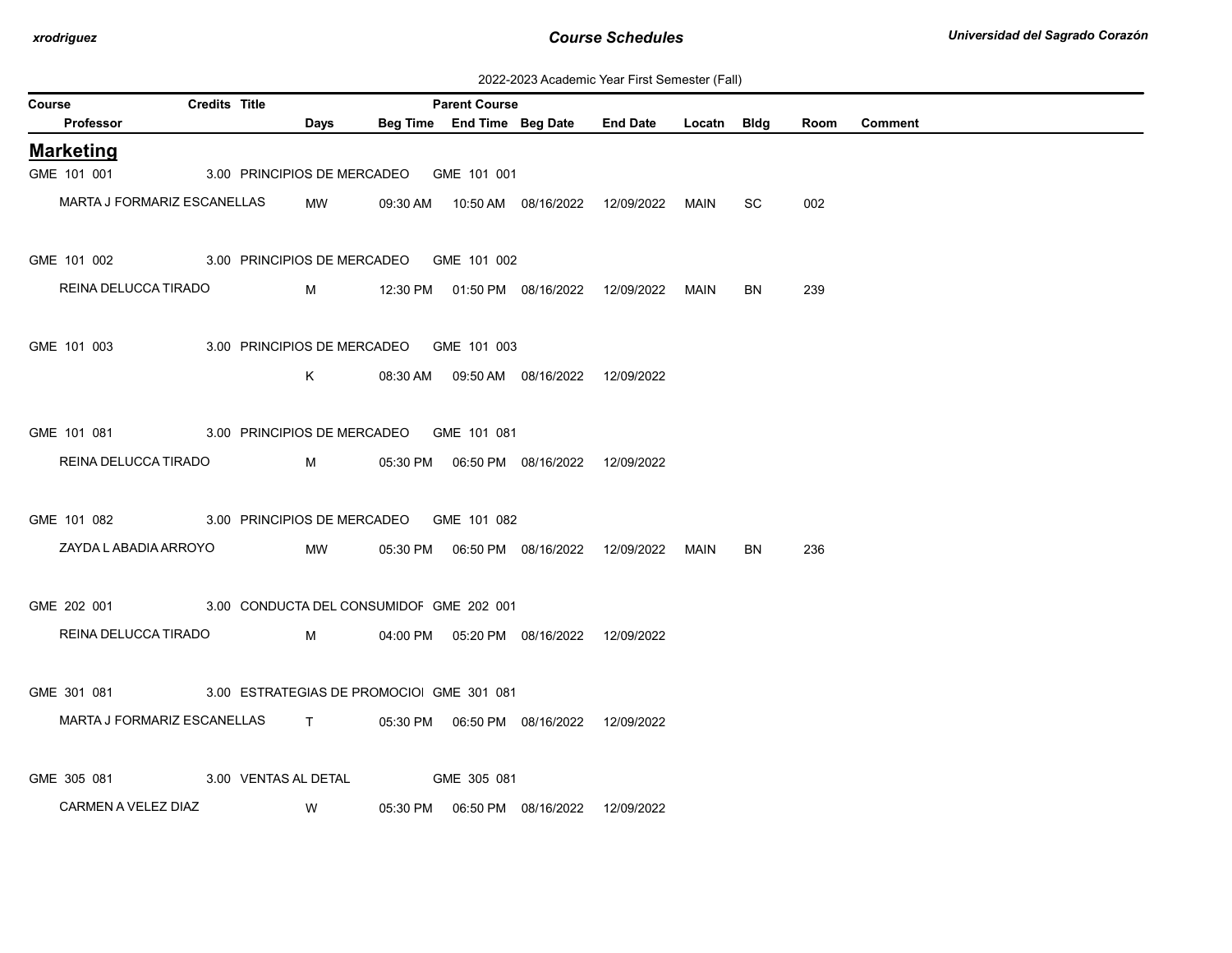| 2022-2023 Academic Year First Semester (Fall) |  |  |  |  |
|-----------------------------------------------|--|--|--|--|
|-----------------------------------------------|--|--|--|--|

| Course                                                | <b>Credits Title</b> |                                                                                                                                                                                                                                     |                                             | <b>Parent Course</b> |                                            |                                                 |      |           |      |                |
|-------------------------------------------------------|----------------------|-------------------------------------------------------------------------------------------------------------------------------------------------------------------------------------------------------------------------------------|---------------------------------------------|----------------------|--------------------------------------------|-------------------------------------------------|------|-----------|------|----------------|
| Professor                                             |                      | Days                                                                                                                                                                                                                                |                                             |                      |                                            | Beg Time End Time Beg Date End Date Locatn Bldg |      |           | Room | <b>Comment</b> |
| <b>Marketing</b>                                      |                      |                                                                                                                                                                                                                                     |                                             |                      |                                            |                                                 |      |           |      |                |
| GME 318 001                                           |                      |                                                                                                                                                                                                                                     | 3.00 GERENCIA COMUNIDAD Y REL GME 318 001   |                      |                                            |                                                 |      |           |      |                |
| MARTA J FORMARIZ ESCANELLAS                           |                      | MW                                                                                                                                                                                                                                  | 11:00 AM                                    |                      |                                            | 12:20 PM  08/16/2022  12/09/2022  MAIN          |      | SC        | 002  |                |
| GME 400 001 3.00 MERCADEO ESTRATEGICO GME 400 001     |                      |                                                                                                                                                                                                                                     |                                             |                      |                                            |                                                 |      |           |      |                |
| EDDIE P RIVERA CINTRON                                |                      | <b>M</b> and the state of the state of the state of the state of the state of the state of the state of the state of the state of the state of the state of the state of the state of the state of the state of the state of the st |                                             |                      | 02:30 PM  03:50 PM  08/16/2022  12/09/2022 |                                                 |      |           |      |                |
| GME 400 081                                           |                      |                                                                                                                                                                                                                                     | 3.00 MERCADEO ESTRATEGICO GME 400 081       |                      |                                            |                                                 |      |           |      |                |
|                                                       |                      | W                                                                                                                                                                                                                                   |                                             |                      | 05:30 PM  06:50 PM  08/16/2022  12/09/2022 |                                                 |      |           |      |                |
| GME 410 001 3.00 MERCADEO Y EXPOTACIÓN DI GME 410 001 |                      |                                                                                                                                                                                                                                     |                                             |                      |                                            |                                                 |      |           |      |                |
| REINA DELUCCA TIRADO                                  |                      | <b>W</b>                                                                                                                                                                                                                            |                                             |                      | 02:00 PM  03:20 PM  08/16/2022  12/09/2022 |                                                 |      |           |      |                |
| GME 410 081 3.00 MERCADEO Y EXPOTACIÓN DI GME 410 081 |                      |                                                                                                                                                                                                                                     |                                             |                      |                                            |                                                 |      |           |      |                |
| CARMEN A VELEZ DIAZ                                   |                      | $K$ and $K$                                                                                                                                                                                                                         |                                             |                      |                                            |                                                 |      |           |      |                |
| GME 411 081 3.00 MARKETING ANALYTICS GME 411 081      |                      |                                                                                                                                                                                                                                     |                                             |                      |                                            |                                                 |      |           |      |                |
| JOSE A JORGE PAGAN                                    |                      | $M \sim 1$                                                                                                                                                                                                                          |                                             |                      | 06:00 PM  09:00 PM  08/16/2022  12/09/2022 |                                                 |      |           |      |                |
| GME 420 001                                           |                      |                                                                                                                                                                                                                                     | 3.00 GERENCIA DE MERCADEO                   | GME 420 001          |                                            |                                                 |      |           |      |                |
|                                                       |                      | M                                                                                                                                                                                                                                   |                                             |                      | 02:00 PM  03:20 PM  08/16/2022  12/09/2022 |                                                 | MAIN | <b>BN</b> | 232  |                |
| <b>Ethical Sense/Social Jus</b>                       |                      |                                                                                                                                                                                                                                     |                                             |                      |                                            |                                                 |      |           |      |                |
| GSE 301 001                                           |                      |                                                                                                                                                                                                                                     | 3.00 ETICA RETOS POLITICOS JUS' GSE 301 001 |                      |                                            |                                                 |      |           |      |                |

SAHIR PUJOLS VAZQUEZ MW 08:00 AM 09:20 AM 08/16/2022 12/09/2022 MAIN BS 307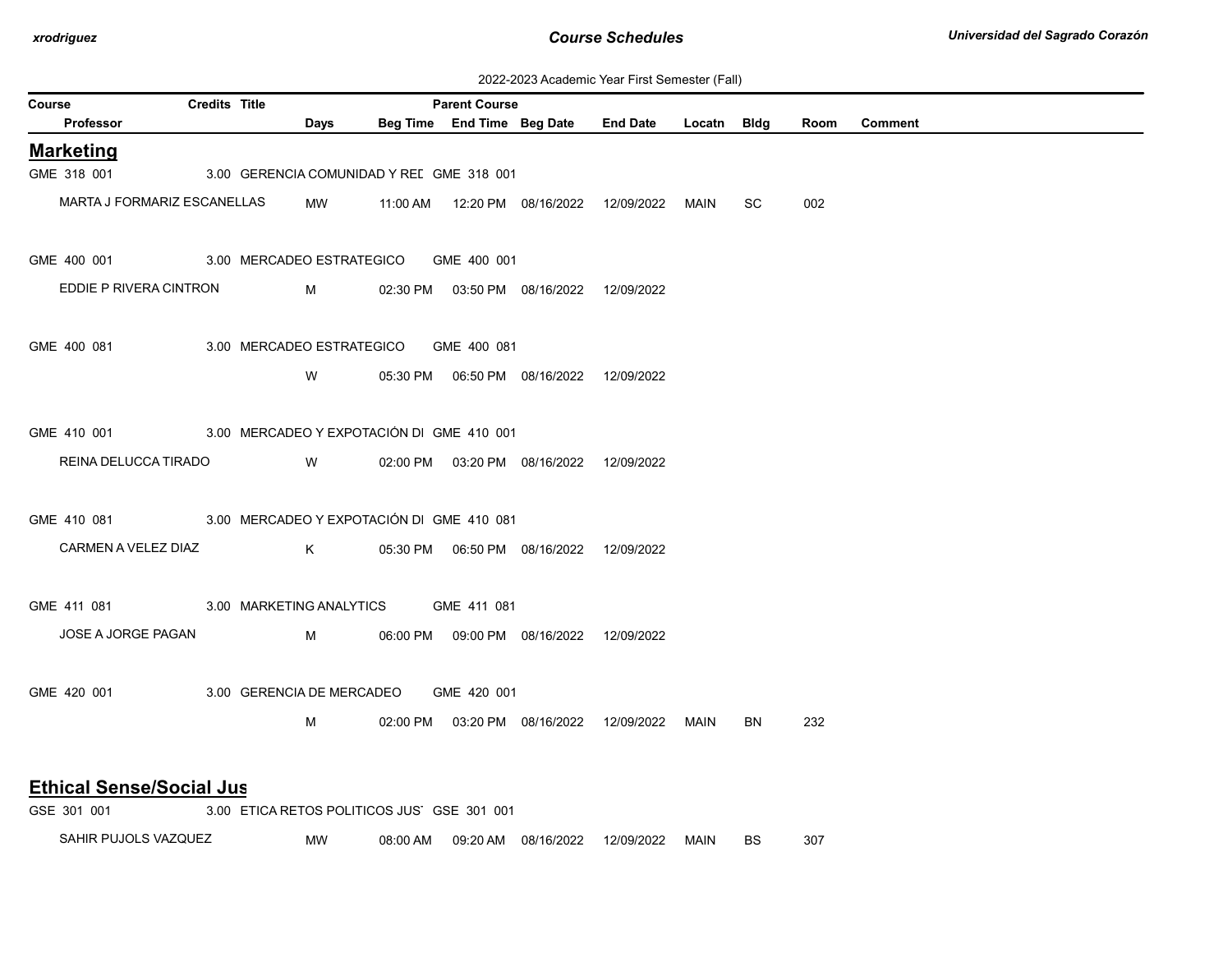| 2022-2023 Academic Year First Semester (Fall) |  |  |  |  |
|-----------------------------------------------|--|--|--|--|
|-----------------------------------------------|--|--|--|--|

| Course                          | <b>Credits Title</b> |                                             |          | <b>Parent Course</b> |                                            |                                                 |      |           |      |                |
|---------------------------------|----------------------|---------------------------------------------|----------|----------------------|--------------------------------------------|-------------------------------------------------|------|-----------|------|----------------|
| Professor                       |                      | Days                                        |          |                      |                                            | Beg Time End Time Beg Date End Date Locatn Bldg |      |           | Room | <b>Comment</b> |
| <b>Ethical Sense/Social Jus</b> |                      |                                             |          |                      |                                            |                                                 |      |           |      |                |
| GSE 301 002                     |                      | 3.00 ETICA RETOS POLITICOS JUS' GSE 301 002 |          |                      |                                            |                                                 |      |           |      |                |
|                                 |                      | M                                           |          |                      |                                            |                                                 |      | <b>BS</b> | 205  |                |
|                                 |                      |                                             |          |                      |                                            |                                                 |      |           |      |                |
| GSE 301 003                     |                      | 3.00 ETICA RETOS POLITICOS JUS' GSE 301 003 |          |                      |                                            |                                                 |      |           |      |                |
|                                 |                      | W                                           |          |                      | 09:30 AM  10:50 AM  08/16/2022  12/09/2022 |                                                 | MAIN | BN        | 242  |                |
|                                 |                      |                                             |          |                      |                                            |                                                 |      |           |      |                |
| GSE 301 004                     |                      | 3.00 ETICA RETOS POLITICOS JUS' GSE 301 004 |          |                      |                                            |                                                 |      |           |      |                |
|                                 |                      | <b>MW</b>                                   |          |                      | 11:00 AM  12:20 PM  08/16/2022  12/09/2022 |                                                 | MAIN | BN        | 242  |                |
|                                 |                      |                                             |          |                      |                                            |                                                 |      |           |      |                |
| GSE 301 005                     |                      | 3.00 ETICA RETOS POLITICOS JUS' GSE 301 005 |          |                      |                                            |                                                 |      |           |      |                |
|                                 |                      | <b>MW</b>                                   |          |                      | 12:30 PM  01:50 PM  08/16/2022  12/09/2022 |                                                 | MAIN | BN.       | 242  |                |
|                                 |                      |                                             |          |                      |                                            |                                                 |      |           |      |                |
| GSE 301 006                     |                      | 3.00 ETICA RETOS POLITICOS JUS' GSE 301 006 |          |                      |                                            |                                                 |      |           |      |                |
| JORGE A GRATEROLE ROA           |                      | KT                                          |          |                      | 02:30 PM  03:50 PM  08/16/2022  12/09/2022 |                                                 | MAIN | <b>BN</b> | 227  |                |
|                                 |                      |                                             |          |                      |                                            |                                                 |      |           |      |                |
| GSE 301 007                     |                      | 3.00 ETICA RETOS POLITICOS JUS' GSE 301 007 |          |                      |                                            |                                                 |      |           |      |                |
|                                 |                      | KT                                          |          |                      | 08:00 AM  09:20 AM  08/16/2022  12/09/2022 |                                                 |      |           |      |                |
|                                 |                      |                                             |          |                      |                                            |                                                 |      |           |      |                |
| GSE 301 008                     |                      | 3.00 ETICA RETOS POLITICOS JUS' GSE 301 008 |          |                      |                                            |                                                 |      |           |      |                |
|                                 |                      | KT                                          |          |                      |                                            |                                                 | MAIN | BN.       | 447  |                |
|                                 |                      |                                             |          |                      |                                            |                                                 |      |           |      |                |
| GSE 301 009                     |                      | 3.00 ETICA RETOS POLITICOS JUS' GSE 301 009 |          |                      |                                            |                                                 |      |           |      |                |
|                                 |                      | Κ                                           | 11:00 AM |                      | 12:20 PM 08/16/2022                        | 12/09/2022                                      | MAIN | BN        | 226  |                |
|                                 |                      |                                             |          |                      |                                            |                                                 |      |           |      |                |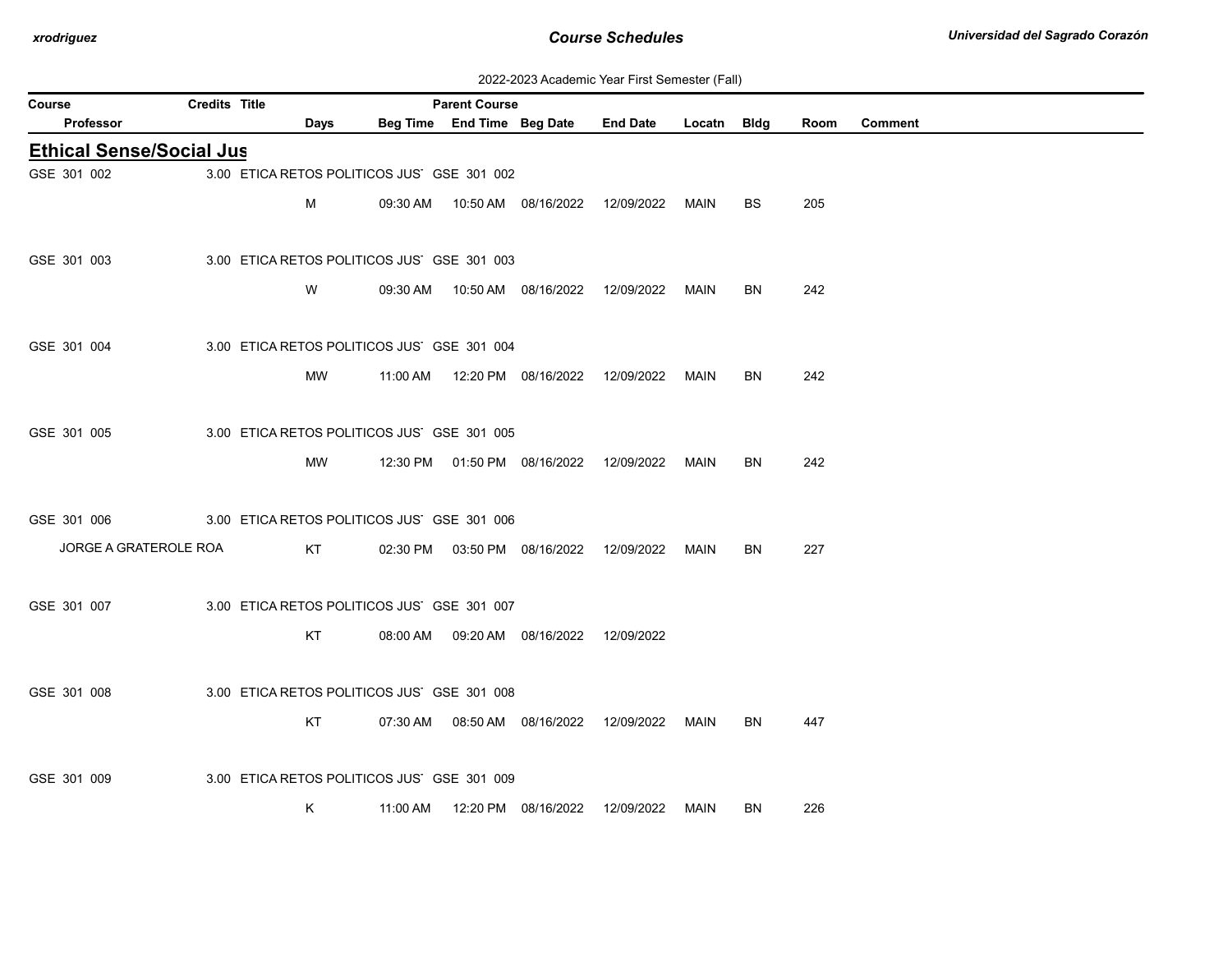| 2022-2023 Academic Year First Semester (Fall) |  |  |  |
|-----------------------------------------------|--|--|--|
|-----------------------------------------------|--|--|--|

| Course                                                  | <b>Credits Title</b> |              | <b>Parent Course</b>                        |                                            | EULL LULU NUGGUINU TUGI THUI UUNIUUTI (TUM)      |      |    |      |                |
|---------------------------------------------------------|----------------------|--------------|---------------------------------------------|--------------------------------------------|--------------------------------------------------|------|----|------|----------------|
| <b>Professor</b>                                        |                      | <b>Days</b>  |                                             |                                            | Beg Time End Time Beg Date End Date Locatn Bldg  |      |    | Room | <b>Comment</b> |
| <b>Ethical Sense/Social Jus</b>                         |                      |              |                                             |                                            |                                                  |      |    |      |                |
| GSE 301 010                                             |                      |              | 3.00 ETICA RETOS POLITICOS JUS' GSE 301 010 |                                            |                                                  |      |    |      |                |
|                                                         |                      | $\mathsf{T}$ |                                             |                                            | 11:00 AM  12:20 PM  08/16/2022  12/09/2022  MAIN |      | BN | 226  |                |
| GSE 301 011 3.00 ETICA RETOS POLITICOS JUS' GSE 301 011 |                      |              |                                             |                                            |                                                  |      |    |      |                |
| JORGE A GRATEROLE ROA                                   |                      | KT           |                                             | 12:30 PM  01:50 PM  08/16/2022  12/09/2022 |                                                  | MAIN | СE | 205  |                |
| GSE 301 012                                             |                      |              | 3.00 ETICA RETOS POLITICOS JUS' GSE 301 012 |                                            |                                                  |      |    |      |                |
|                                                         |                      | MW           |                                             |                                            | 04:00 PM  05:20 PM  08/16/2022  12/09/2022  MAIN |      | BN | 327  |                |
| GSE 301 013                                             |                      |              | 3.00 ETICA RETOS POLITICOS JUS' GSE 301 013 |                                            |                                                  |      |    |      |                |
|                                                         |                      | F.           |                                             |                                            | 08:00 AM  10:50 AM  08/16/2022  12/09/2022  MAIN |      | BN | 321  |                |
| GSE 301 014                                             |                      |              | 3.00 ETICA RETOS POLITICOS JUS' GSE 301 014 |                                            |                                                  |      |    |      |                |
|                                                         |                      | F.           |                                             |                                            | 09:30 AM  12:20 PM  08/16/2022  12/09/2022  MAIN |      | BN | 229  |                |
| GSE 301 015                                             |                      |              | 3.00 ETICA RETOS POLITICOS JUS' GSE 301 015 |                                            |                                                  |      |    |      |                |
|                                                         |                      | KT           |                                             |                                            | 07:30 AM  08:50 AM  08/16/2022  12/09/2022  MAIN |      | BN | 232  |                |
| GSE 302 001                                             |                      |              | 3.00 CONCIENCIA ECOLOGICA INCI GSE 302 001  |                                            |                                                  |      |    |      |                |
|                                                         |                      | MW           |                                             | 11:00 AM  12:20 PM  08/16/2022  12/09/2022 |                                                  |      |    |      |                |
| GSE 302 002                                             |                      |              | 3.00 CONCIENCIA ECOLOGICA INCI GSE 302 002  |                                            |                                                  |      |    |      |                |
|                                                         |                      | F            |                                             | 09:30 AM  12:20 PM  08/16/2022             | 12/09/2022                                       | MAIN | BN | 503  |                |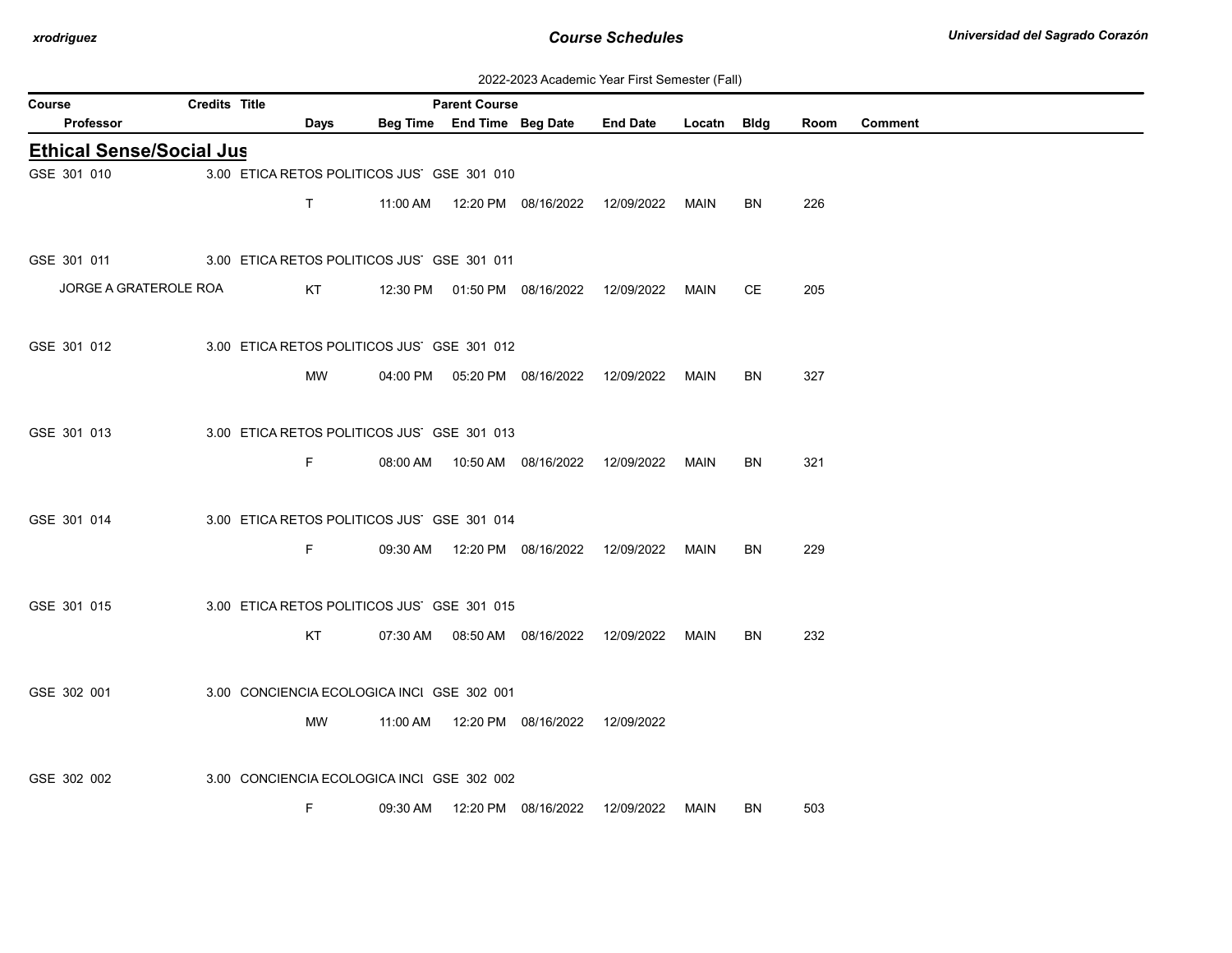| 2022-2023 Academic Year First Semester (Fall) |  |  |  |  |
|-----------------------------------------------|--|--|--|--|
|-----------------------------------------------|--|--|--|--|

| <b>Course</b>                                        | <b>Credits Title</b> |                                            | <b>Parent Course</b> |                                            |                                                  |             |           |      |                |
|------------------------------------------------------|----------------------|--------------------------------------------|----------------------|--------------------------------------------|--------------------------------------------------|-------------|-----------|------|----------------|
| Professor                                            |                      | Days                                       |                      |                                            | Beg Time End Time Beg Date End Date              | Locatn Bldg |           | Room | <b>Comment</b> |
| <b>History</b>                                       |                      |                                            |                      |                                            |                                                  |             |           |      |                |
| HIS 212 001                                          |                      | 3.00 DESARR NACION PUERTORRI HIS 212 001   |                      |                                            |                                                  |             |           |      |                |
| <b>GRICEL M SURILLO LUNA</b>                         |                      | KT                                         |                      |                                            | 04:00 PM  05:20 PM  08/16/2022  12/09/2022       | MAIN        | <b>BS</b> | 309  |                |
|                                                      |                      |                                            |                      |                                            |                                                  |             |           |      |                |
| HIS 212 002 3.00 DESARR NACION PUERTORRI HIS 212 002 |                      |                                            |                      |                                            |                                                  |             |           |      |                |
| <b>JUAN A REYES RODRIGUEZ</b>                        |                      | MW                                         |                      |                                            | 12:30 PM  01:50 PM  08/16/2022  12/09/2022       | MAIN        | <b>BS</b> | 308  |                |
|                                                      |                      |                                            |                      |                                            |                                                  |             |           |      |                |
| HIS 212 063 3.00 DESARR NACION PUERTORRI HIS 212 063 |                      |                                            |                      |                                            |                                                  |             |           |      |                |
| <b>GRICEL M SURILLO LUNA</b>                         |                      |                                            |                      | 00:00 AM  00:00 AM  09/23/2022  10/22/2022 |                                                  |             |           |      |                |
| Online                                               |                      |                                            |                      |                                            |                                                  |             |           |      |                |
| HIS 230 068                                          |                      | 3.00 DESARROLLO DE LA SALUD E HIS 230 068  |                      |                                            |                                                  |             |           |      |                |
| <b>GRICEL M SURILLO LUNA</b>                         |                      |                                            |                      | 00:00 AM  00:00 AM  08/16/2022  12/15/2022 |                                                  |             |           |      |                |
| Online                                               |                      |                                            |                      |                                            |                                                  |             |           |      |                |
| HIS 339 001                                          |                      | 3.00 SOCIEDAD Y CULTURA DE E.U HIS 339 001 |                      |                                            |                                                  |             |           |      |                |
|                                                      |                      | KT                                         |                      |                                            | 02:30 PM  03:50 PM  08/16/2022  12/09/2022  MAIN |             | <b>BN</b> | 226  |                |
|                                                      |                      |                                            |                      |                                            |                                                  |             |           |      |                |
| <b>Humanities</b>                                    |                      |                                            |                      |                                            |                                                  |             |           |      |                |
| HUM 111 001                                          |                      | 3.00 EL SER HUMANO/CIRCUNSTAI HUM 111 001  |                      |                                            |                                                  |             |           |      |                |
|                                                      |                      | W                                          |                      |                                            | 12:30 PM  01:50 PM  08/16/2022  12/09/2022  MAIN |             | BN        | 238  |                |
|                                                      |                      |                                            |                      |                                            |                                                  |             |           |      |                |
| HUM 111 061                                          |                      | 3.00 EL SER HUMANO/CIRCUNSTAI HUM 111 061  |                      |                                            |                                                  |             |           |      |                |
| EDWIN A SIERRA GONZALEZ                              |                      |                                            |                      | 00:00 AM  00:00 AM  08/19/2022  09/17/2022 |                                                  |             |           |      |                |
| Online                                               |                      |                                            |                      |                                            |                                                  |             |           |      |                |
| HUM 111 068                                          |                      | 3.00 EL SER HUMANO/CIRCUNSTAI HUM 111 068  |                      |                                            |                                                  |             |           |      |                |
| MARIA DE F BARCELO MILLER                            |                      |                                            |                      | 00:00 AM  00:00 AM  08/16/2022  12/15/2022 |                                                  |             |           |      |                |
| Online                                               |                      |                                            |                      |                                            |                                                  |             |           |      |                |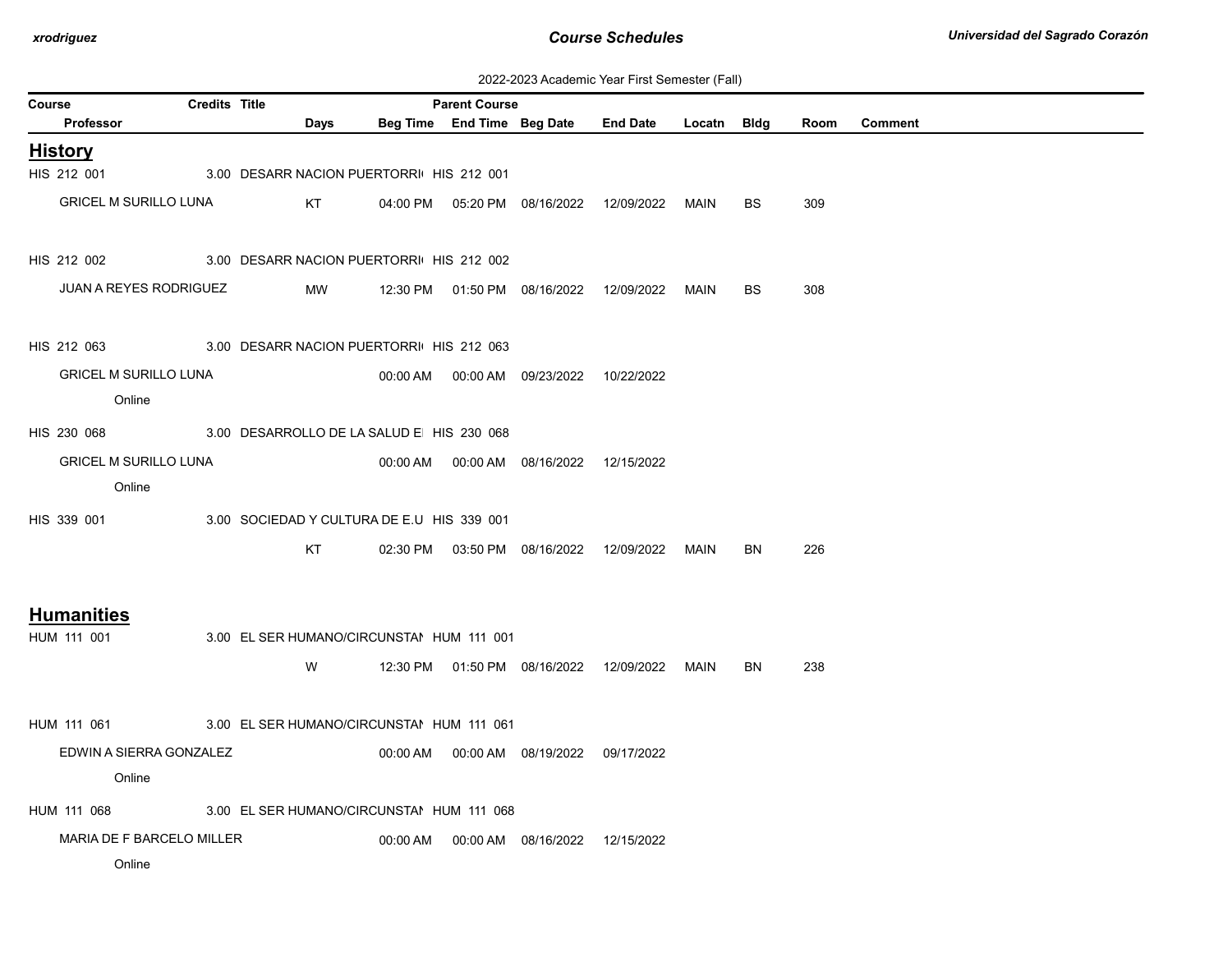| 2022-2023 Academic Year First Semester (Fall) |  |  |  |  |
|-----------------------------------------------|--|--|--|--|
|-----------------------------------------------|--|--|--|--|

|                                 |                      |                           |                                             |                                                    |                                            | ZUZZ-ZUZ3 ACAGEMIC TEAL FIIST SEMESTER (FAII) |             |           |      |                |
|---------------------------------|----------------------|---------------------------|---------------------------------------------|----------------------------------------------------|--------------------------------------------|-----------------------------------------------|-------------|-----------|------|----------------|
| Course<br>Professor             | <b>Credits Title</b> | Days                      |                                             | <b>Parent Course</b><br>Beg Time End Time Beg Date |                                            | <b>End Date</b>                               | Locatn Bldg |           | Room | <b>Comment</b> |
|                                 |                      |                           |                                             |                                                    |                                            |                                               |             |           |      |                |
| <b>Humanities</b>               |                      |                           |                                             |                                                    |                                            |                                               |             |           |      |                |
| HUM 111 069                     |                      |                           | 3.00 EL SER HUMANO/CIRCUNSTAI HUM 111 069   |                                                    |                                            |                                               |             |           |      |                |
| MARIA DE F BARCELO MILLER       |                      |                           |                                             |                                                    | 00:00 AM  00:00 AM  08/16/2022  12/15/2022 |                                               |             |           |      |                |
| Online                          |                      |                           |                                             |                                                    |                                            |                                               |             |           |      |                |
| HUM 111 070                     |                      |                           | 3.00 EL SER HUMANO/CIRCUNSTAI HUM 111 070   |                                                    |                                            |                                               |             |           |      |                |
| MARIA DE F BARCELO MILLER       |                      |                           |                                             |                                                    | 00:00 AM  00:00 AM  08/16/2022  12/15/2022 |                                               |             |           |      |                |
| Online                          |                      |                           |                                             |                                                    |                                            |                                               |             |           |      |                |
| HUM 130 001                     |                      |                           | 3.00 EL AMOR: TRAYECTORIA HIST( HUM 130 001 |                                                    |                                            |                                               |             |           |      |                |
|                                 |                      | K                         |                                             |                                                    | 09:30 AM  10:50 AM  08/16/2022             | 12/09/2022                                    | MAIN        | BN        | 238  |                |
|                                 |                      |                           |                                             |                                                    |                                            |                                               |             |           |      |                |
| HUM 130 065                     |                      |                           | 3.00 EL AMOR: TRAYECTORIA HIST( HUM 130 065 |                                                    |                                            |                                               |             |           |      |                |
| EDWIN A SIERRA GONZALEZ         |                      |                           |                                             |                                                    | 00:00 AM   00:00 AM   10/28/2022           | 12/03/2022                                    |             |           |      |                |
| Online                          |                      |                           |                                             |                                                    |                                            |                                               |             |           |      |                |
|                                 |                      |                           |                                             |                                                    |                                            |                                               |             |           |      |                |
| HUM 480 001                     |                      | 3.00 SEMINARIO INTEGRADOR |                                             | HUM 480 001                                        |                                            |                                               |             |           |      |                |
|                                 |                      | T.                        | 09:30 AM                                    |                                                    |                                            | 12/09/2022                                    | MAIN        | <b>BN</b> | 238  |                |
|                                 |                      |                           |                                             |                                                    |                                            |                                               |             |           |      |                |
| <b>Informatics</b>              |                      |                           |                                             |                                                    |                                            |                                               |             |           |      |                |
| INF 104 001                     |                      |                           | 3.00 FUNDAMENTOS INFORMATICA INF 104 001    |                                                    |                                            |                                               |             |           |      |                |
| MARIA DE LA PAZ FERNANDEZ POSDI |                      |                           |                                             |                                                    | 00:00 AM   00:00 AM   08/16/2022           | 12/09/2022                                    |             |           |      |                |
| Online                          |                      |                           |                                             |                                                    |                                            |                                               |             |           |      |                |
|                                 |                      |                           |                                             |                                                    |                                            |                                               |             |           |      |                |
| INF 105 001                     |                      |                           | 3.00 FUNDAMENTOS DE LA INFORN INF 105 001   |                                                    |                                            |                                               |             |           |      |                |
| DORIBEL RODRIGUEZ               |                      | KT                        |                                             |                                                    |                                            | 12/09/2022                                    | MAIN        | <b>BS</b> | 215  |                |
|                                 |                      |                           |                                             |                                                    |                                            |                                               |             |           |      |                |
| INF 105 068                     |                      |                           | 3.00 FUNDAMENTOS DE LA INFORN INF 105 068   |                                                    |                                            |                                               |             |           |      |                |
|                                 |                      |                           | 00:00 AM                                    |                                                    | 00:00 AM 08/16/2022                        | 09/26/2022                                    |             |           |      |                |
|                                 |                      |                           |                                             |                                                    |                                            |                                               |             |           |      |                |

Online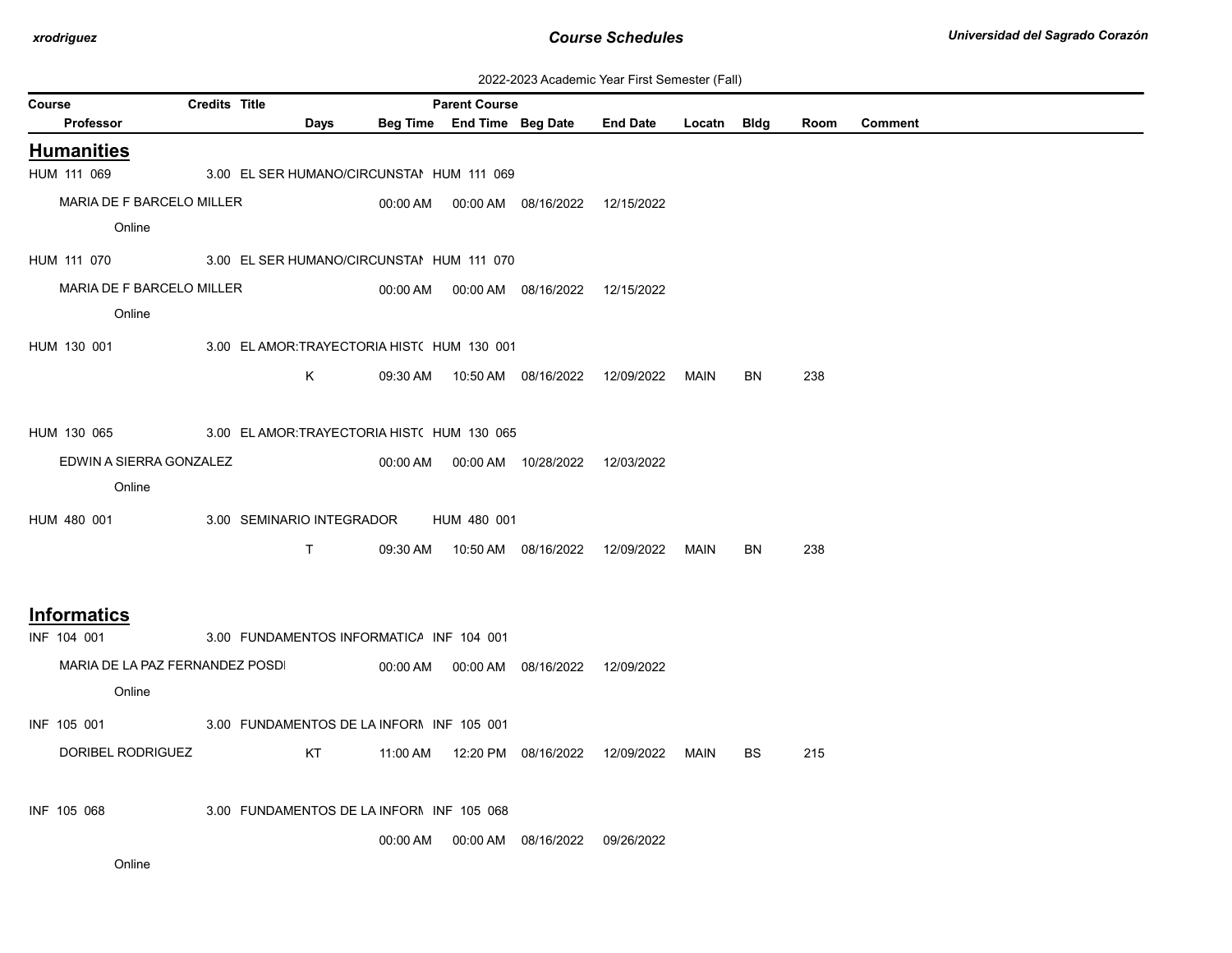| 2022-2023 Academic Year First Semester (Fall) |  |  |  |  |
|-----------------------------------------------|--|--|--|--|
|-----------------------------------------------|--|--|--|--|

| Course |                                                           | <b>Credits Title</b> |                                           | <b>Parent Course</b> |                                                  |             |           |      |                |
|--------|-----------------------------------------------------------|----------------------|-------------------------------------------|----------------------|--------------------------------------------------|-------------|-----------|------|----------------|
|        | Professor                                                 |                      | Days                                      |                      | Beg Time End Time Beg Date End Date              | Locatn Bldg |           | Room | <b>Comment</b> |
|        | <b>Informatics</b>                                        |                      |                                           |                      |                                                  |             |           |      |                |
|        | INF 110 001                                               |                      | 2.00 INFORMATICA                          | INF 110 001          |                                                  |             |           |      |                |
|        | BELINDA MONE FRONTERA                                     |                      | K                                         |                      |                                                  |             | BS.       | 218  |                |
|        | INF 110 002                                               |                      | 2.00 INFORMATICA                          | INF 110 002          |                                                  |             |           |      |                |
|        | BELINDA MONE FRONTERA                                     |                      | K                                         |                      |                                                  | MAIN        | <b>BS</b> | 218  |                |
|        | INF 110 003                                               |                      | 2.00 INFORMATICA                          | INF 110 003          |                                                  |             |           |      |                |
|        | BELINDA MONE FRONTERA                                     |                      | M                                         |                      | 01:00 PM  01:50 PM  08/16/2022  12/09/2022  MAIN |             | BS        | 218  |                |
|        | INF 120 001                                               |                      | 4.00 ALGORITMOS Y CREACIÓN CF INF 120 001 |                      |                                                  |             |           |      |                |
|        | AGDA CORDERO MURILLO                                      |                      | MW                                        |                      |                                                  | MAIN        | BS        | 215  |                |
|        | INF 120L 051 0.00 LAB ALGORITMOS Y CREACIO INF 120L 051   |                      |                                           |                      |                                                  |             |           |      |                |
|        | AGDA CORDERO MURILLO                                      |                      | <b>W</b>                                  |                      | 01:00 PM  03:50 PM  08/16/2022  12/09/2022  MAIN |             | <b>BS</b> | 215  |                |
|        | INF 125 001                                               |                      | 4.00 PROGRAMACION CREATIVA S(INF 125 001  |                      |                                                  |             |           |      |                |
|        | ANTONIO VANTAGGIATO                                       |                      | MW                                        |                      |                                                  | MAIN        | BS.       | 215  |                |
|        | INF 125L 051 0.00 LAB PROG CREATIVA SOL DE I INF 125L 051 |                      |                                           |                      |                                                  |             |           |      |                |
|        | AGDA CORDERO MURILLO                                      |                      | $M \sim 1$                                |                      | 01:00 PM  03:50 PM  08/16/2022  12/09/2022       | MAIN        | BS.       | 215  |                |
|        | INF 201 001                                               |                      | 3.00 ESTRUCTURAS DE DATOS                 | INF 201 001          |                                                  |             |           |      |                |
|        | AGDA CORDERO MURILLO                                      |                      | <b>KT</b>                                 |                      | 09:30 AM  10:50 AM  08/16/2022  12/09/2022       | MAIN        | <b>BS</b> | 215  |                |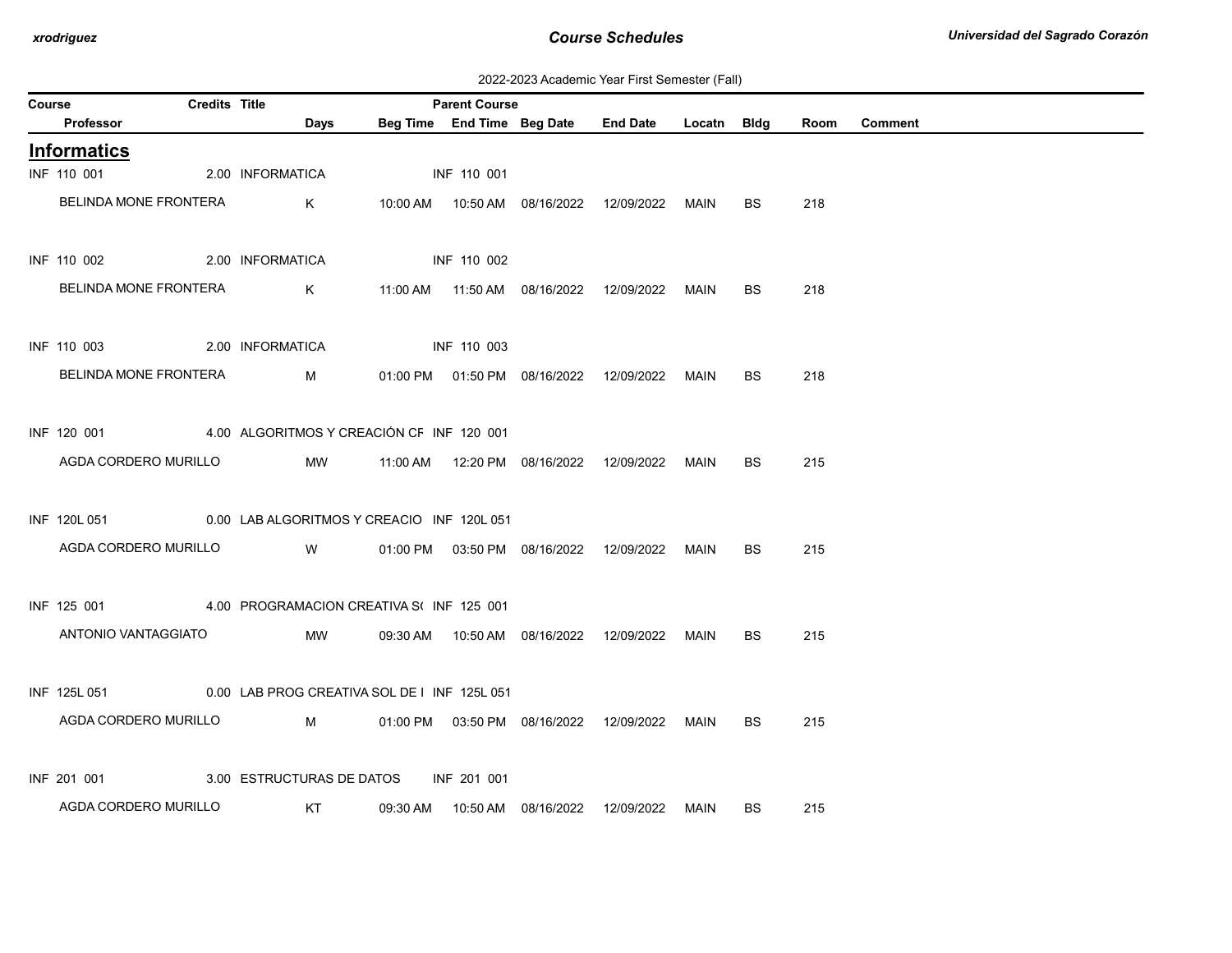| 2022-2023 Academic Year First Semester (Fall) |  |  |  |  |
|-----------------------------------------------|--|--|--|--|
|-----------------------------------------------|--|--|--|--|

| Course |                               | <b>Credits Title</b> |                        |                                              | <b>Parent Course</b> |                                              | <b>EULL-LULU AUGUCHIIU TUGI T IIU OCHICULI (I GII)</b> |             |    |      |                |
|--------|-------------------------------|----------------------|------------------------|----------------------------------------------|----------------------|----------------------------------------------|--------------------------------------------------------|-------------|----|------|----------------|
|        | <b>Professor</b>              |                      | Days                   |                                              |                      | Beg Time End Time Beg Date                   | <b>End Date</b>                                        | Locatn Bldg |    | Room | <b>Comment</b> |
|        | <b>Informatics</b>            |                      |                        |                                              |                      |                                              |                                                        |             |    |      |                |
|        | INF 252 001                   |                      |                        | 3.00 INTROD A LOS BANCOS DE DA INF 252 001   |                      |                                              |                                                        |             |    |      |                |
|        | DORIBEL RODRIGUEZ             |                      | MW                     |                                              |                      | 08:00 AM  09:20 AM  08/16/2022  12/09/2022   |                                                        | MAIN        | BS | 215  |                |
|        |                               |                      |                        |                                              |                      |                                              |                                                        |             |    |      |                |
|        | <b>English</b>                |                      |                        |                                              |                      |                                              |                                                        |             |    |      |                |
|        | ING 110 068                   |                      |                        | 3.00 INGLES PARA PROFESIONALE ING 110 068    |                      |                                              |                                                        |             |    |      |                |
|        | KARLA M. AYALA LEBRON         |                      |                        |                                              |                      | 00:00 AM  00:00 AM  08/16/2022  12/15/2022   |                                                        |             |    |      |                |
|        | Online                        |                      |                        |                                              |                      |                                              |                                                        |             |    |      |                |
|        | ING 117 081                   |                      | 3.00 COMUNICACION ORAL |                                              | <b>ING 117 081</b>   |                                              |                                                        |             |    |      |                |
|        | MARTHA A DAMACELA PEREZ       |                      | MW                     |                                              |                      | 05:30 PM   06:50 PM   08/16/2022             | 12/09/2022                                             | MAIN        | BS | 203  |                |
|        |                               |                      |                        |                                              |                      |                                              |                                                        |             |    |      |                |
|        | ING 117L 051                  |                      |                        | 0.00 LABORATORIO COMUNICACI( ING 117L 051    |                      |                                              |                                                        |             |    |      |                |
|        |                               |                      | W                      |                                              |                      | 04:00 PM   04:50 PM   08/16/2022  12/09/2022 |                                                        | MAIN        | SJ | 203  |                |
|        |                               |                      |                        |                                              |                      |                                              |                                                        |             |    |      |                |
|        | ING 120 068                   |                      |                        | 3.00 INGLES/PROFESIONALES SAL ING 120 068    |                      |                                              |                                                        |             |    |      |                |
|        | NAIZA CHINEA APONTE           |                      |                        |                                              |                      | 00:00 AM  00:00 AM  08/16/2022  12/15/2022   |                                                        |             |    |      |                |
|        | Online                        |                      |                        |                                              |                      |                                              |                                                        |             |    |      |                |
|        | ING 121 001                   |                      |                        | 3.00 GENER LITERA 1: POESIA Y DI ING 121 001 |                      |                                              |                                                        |             |    |      |                |
|        |                               |                      |                        |                                              |                      | 00:00 AM  00:00 AM  08/16/2022  12/09/2022   |                                                        |             |    |      |                |
|        | Online                        |                      |                        |                                              |                      |                                              |                                                        |             |    |      |                |
|        | ING 122 001                   |                      |                        | 3.00 GENER LITERAR 2: CUENTO/N ING 122 001   |                      |                                              |                                                        |             |    |      |                |
|        | WILFREDO R SANTIAGO HERNANDEZ |                      |                        |                                              |                      |                                              |                                                        |             |    |      |                |
|        | Online                        |                      |                        |                                              |                      | 00:00 AM  00:00 AM  08/16/2022  12/09/2022   |                                                        |             |    |      |                |
|        |                               |                      |                        |                                              |                      |                                              |                                                        |             |    |      |                |
|        | ING 122 063                   |                      |                        | 3.00 GENER LITERAR 2: CUENTO/N ING 122 063   |                      |                                              |                                                        |             |    |      |                |
|        |                               |                      |                        |                                              |                      | 00:00 AM   00:00 AM   09/23/2022             | 10/22/2022                                             |             |    |      |                |
|        | Online                        |                      |                        |                                              |                      |                                              |                                                        |             |    |      |                |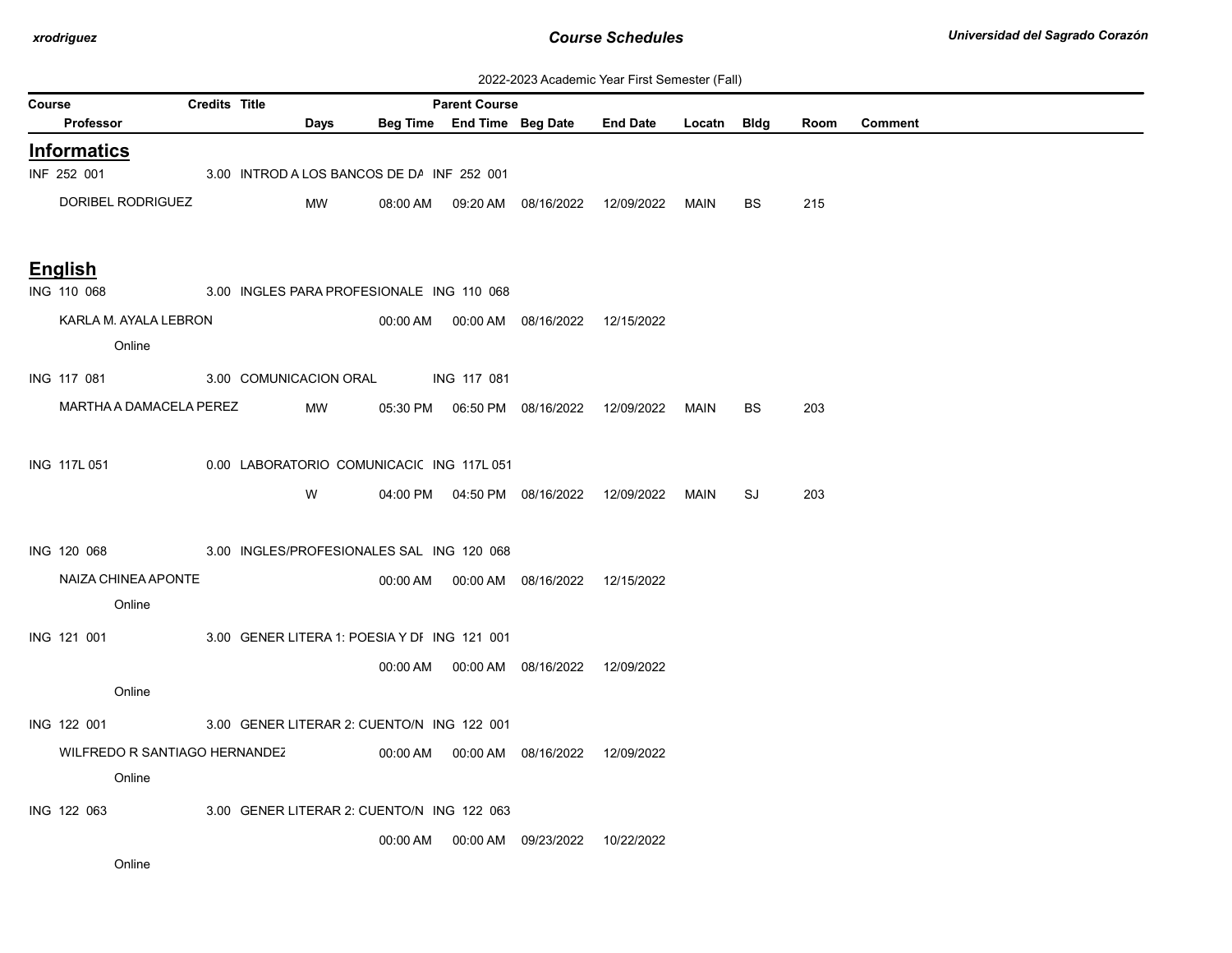| 2022-2023 Academic Year First Semester (Fall) |  |  |  |  |
|-----------------------------------------------|--|--|--|--|
|-----------------------------------------------|--|--|--|--|

| <b>Course</b> |                                                        | <b>Credits Title</b><br><b>Parent Course</b> |                                                                                                                |          |                    |                                            |                                  |              |                        |            |                |
|---------------|--------------------------------------------------------|----------------------------------------------|----------------------------------------------------------------------------------------------------------------|----------|--------------------|--------------------------------------------|----------------------------------|--------------|------------------------|------------|----------------|
|               | Professor                                              |                                              | Days                                                                                                           |          |                    | Beg Time End Time Beg Date                 | End Date Locatn Bldg             |              |                        | Room       | <b>Comment</b> |
|               | <b>English</b>                                         |                                              |                                                                                                                |          |                    |                                            |                                  |              |                        |            |                |
|               | ING 124 001                                            |                                              | 3.00 CINE Y LITERATURA                                                                                         |          | ING 124 001        |                                            |                                  |              |                        |            |                |
|               |                                                        |                                              | MW                                                                                                             |          |                    | 11:00 AM  12:30 PM  08/16/2022  12/09/2022 |                                  | MAIN         | CE.                    | 208        |                |
|               |                                                        |                                              |                                                                                                                |          |                    |                                            |                                  |              |                        |            |                |
|               | ING 124 002                                            |                                              | 3.00 CINE Y LITERATURA                                                                                         |          | ING 124 002        |                                            |                                  |              |                        |            |                |
|               |                                                        |                                              |                                                                                                                |          |                    | 00:00 AM  00:00 AM  08/16/2022  12/09/2022 |                                  |              |                        |            |                |
|               | Online                                                 |                                              |                                                                                                                |          |                    |                                            |                                  |              |                        |            |                |
|               | ING 124 064 3.00 CINE Y LITERATURA                     |                                              |                                                                                                                |          | <b>ING 124 064</b> |                                            |                                  |              |                        |            |                |
|               | MYRNA MONLLOR JIMENEZ                                  |                                              |                                                                                                                |          |                    | 00:00 AM  00:00 AM  10/28/2022             | 12/03/2022                       |              |                        |            |                |
|               | Online                                                 |                                              |                                                                                                                |          |                    |                                            |                                  |              |                        |            |                |
|               |                                                        |                                              |                                                                                                                |          |                    |                                            |                                  |              |                        |            |                |
|               | ING 126 001 3.00 LITERATURA/CULTURA DEL C/ ING 126 001 |                                              |                                                                                                                |          |                    |                                            |                                  |              |                        |            |                |
|               | STELLA M RAMIREZ RODRIGUEZ                             |                                              | KT to the set of the set of the set of the set of the set of the set of the set of the set of the set of the s | 08:00 AM |                    | 09:20 AM  08/16/2022                       | 12/09/2022                       | MAIN         | BS.                    | 308        |                |
|               |                                                        |                                              |                                                                                                                |          |                    |                                            |                                  |              |                        |            |                |
|               | ING 204 068 3.00 COMUNICA PROFESIONAL/SIC ING 204 068  |                                              |                                                                                                                |          |                    |                                            |                                  |              |                        |            |                |
|               | NAIZA CHINEA APONTE                                    |                                              |                                                                                                                |          |                    | 00:00 AM  00:00 AM  08/16/2022  12/15/2022 |                                  |              |                        |            |                |
|               | Online                                                 |                                              |                                                                                                                |          |                    |                                            |                                  |              |                        |            |                |
|               | <b>Italian</b>                                         |                                              |                                                                                                                |          |                    |                                            |                                  |              |                        |            |                |
|               | ITA 101 001                                            |                                              | 3.00 ITALIANO BASICO ITA 101 001                                                                               |          |                    |                                            |                                  |              |                        |            |                |
|               | NAOMY DE LEON PIZARRO                                  |                                              | KT                                                                                                             |          |                    | 12:30 PM  01:50 PM  08/16/2022  12/09/2022 |                                  | MAIN         | BN                     | 238        |                |
|               |                                                        |                                              |                                                                                                                |          |                    |                                            |                                  |              |                        |            |                |
|               | ITA 101 002                                            |                                              | 3.00 ITALIANO BASICO                                                                                           |          | <b>ITA 101 002</b> |                                            |                                  |              |                        |            |                |
|               | NAOMY DE LEON PIZARRO                                  |                                              |                                                                                                                |          |                    |                                            |                                  |              |                        |            |                |
|               |                                                        |                                              |                                                                                                                |          |                    |                                            |                                  |              |                        |            |                |
|               |                                                        |                                              |                                                                                                                |          |                    |                                            |                                  |              |                        |            |                |
|               |                                                        |                                              |                                                                                                                |          |                    |                                            |                                  |              |                        |            |                |
|               | ITA 101L 051<br>NAOMY DE LEON PIZARRO                  |                                              | MW<br>0.00 ITALIANO BASICO<br><b>W</b>                                                                         | 11:00 AM | ITA 101L 051       | 02:30 PM  03:50 PM  08/16/2022  12/09/2022 | 11:50 AM  08/16/2022  12/09/2022 | MAIN<br>MAIN | <b>BN</b><br><b>SM</b> | 239<br>103 |                |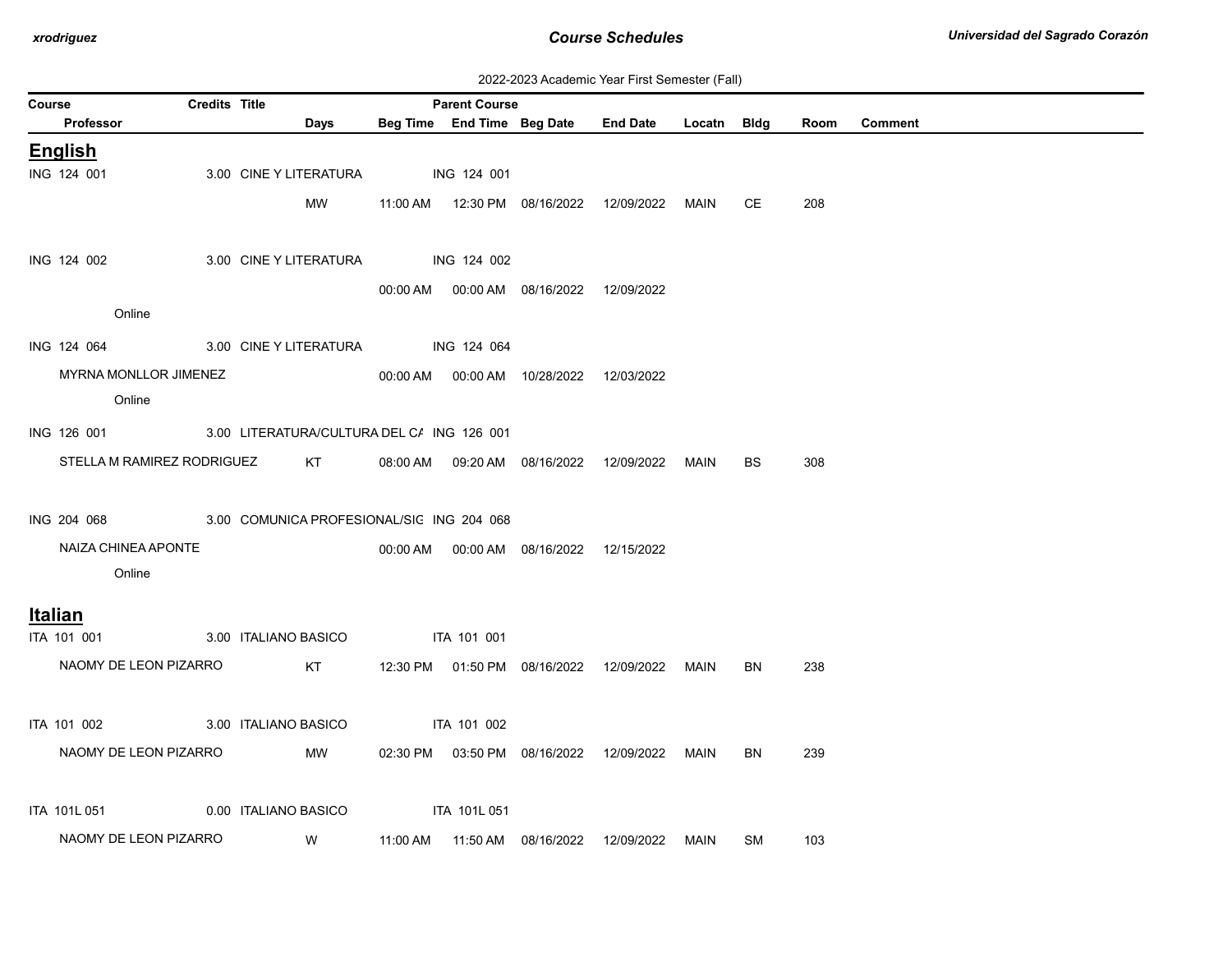| 2022-2023 Academic Year First Semester (Fall) |  |  |  |  |
|-----------------------------------------------|--|--|--|--|
|-----------------------------------------------|--|--|--|--|

| <b>Course</b>             | <b>Credits Title</b> |                                       | <b>Parent Course</b> |                                | $\epsilon$ . $\epsilon$ . $\epsilon$ . $\epsilon$ . $\epsilon$ . $\epsilon$ . $\epsilon$ . $\epsilon$ . $\epsilon$ . $\epsilon$ . $\epsilon$ . $\epsilon$ . $\epsilon$ . $\epsilon$ . $\epsilon$ . $\epsilon$ . $\epsilon$ . $\epsilon$ . $\epsilon$ . $\epsilon$ . $\epsilon$ . $\epsilon$ . $\epsilon$ . $\epsilon$ . $\epsilon$ . $\epsilon$ . $\epsilon$ . $\epsilon$ . $\epsilon$ . $\epsilon$ . $\epsilon$ . $\epsilon$ |      |           |      |                |
|---------------------------|----------------------|---------------------------------------|----------------------|--------------------------------|-------------------------------------------------------------------------------------------------------------------------------------------------------------------------------------------------------------------------------------------------------------------------------------------------------------------------------------------------------------------------------------------------------------------------------|------|-----------|------|----------------|
| Professor                 |                      | Days                                  |                      | Beg Time End Time Beg Date     | End Date Locatn Bldg                                                                                                                                                                                                                                                                                                                                                                                                          |      |           | Room | <b>Comment</b> |
| Italian                   |                      |                                       |                      |                                |                                                                                                                                                                                                                                                                                                                                                                                                                               |      |           |      |                |
| ITA 101L 052              |                      | 0.00 ITALIANO BASICO                  | ITA 101L 052         |                                |                                                                                                                                                                                                                                                                                                                                                                                                                               |      |           |      |                |
| NAOMY DE LEON PIZARRO     |                      | $\mathsf{K}^-$                        |                      |                                | 04:00 PM  04:50 PM  08/16/2022  12/09/2022  MAIN                                                                                                                                                                                                                                                                                                                                                                              |      | SM        | 102A |                |
| ITA 102 001               |                      | 3.00 ITALIANO INTERMEDIO ITA 102 001  |                      |                                |                                                                                                                                                                                                                                                                                                                                                                                                                               |      |           |      |                |
|                           |                      | KT                                    |                      |                                | 09:30 AM  10:50 AM  08/16/2022  12/09/2022                                                                                                                                                                                                                                                                                                                                                                                    | MAIN | BN        | 239  |                |
| ITA 102L 051              |                      | 0.00 ITALIANO INTERMEDIO ITA 102L 051 |                      |                                |                                                                                                                                                                                                                                                                                                                                                                                                                               |      |           |      |                |
|                           |                      | W                                     |                      | 12:30 PM  01:20 PM  08/16/2022 | 12/09/2022                                                                                                                                                                                                                                                                                                                                                                                                                    | MAIN | <b>SM</b> | 102A |                |
| ITA 103 001               |                      | 3.00 ITALIANO INTERMEDIO 1            | ITA 103 001          |                                |                                                                                                                                                                                                                                                                                                                                                                                                                               |      |           |      |                |
|                           |                      | KT                                    |                      |                                | 02:30 PM  03:50 PM  08/16/2022  12/09/2022                                                                                                                                                                                                                                                                                                                                                                                    | MAIN | BN        | 239  |                |
| ITA 103L 051              |                      | 0.00 LAB ITALIANO INTERMEDIO          | ITA 103L 051         |                                |                                                                                                                                                                                                                                                                                                                                                                                                                               |      |           |      |                |
|                           |                      | W                                     |                      |                                | 02:00 PM  02:50 PM  08/16/2022  12/09/2022  MAIN                                                                                                                                                                                                                                                                                                                                                                              |      | SM        | 102A |                |
| Leadership                |                      |                                       |                      |                                |                                                                                                                                                                                                                                                                                                                                                                                                                               |      |           |      |                |
| LID 101 001               |                      | 3.00 LIDERAZGO DE SI I                | LID 101 001          |                                |                                                                                                                                                                                                                                                                                                                                                                                                                               |      |           |      |                |
|                           |                      | MW                                    |                      |                                | 08:00 AM  09:20 AM  08/16/2022  12/09/2022                                                                                                                                                                                                                                                                                                                                                                                    | MAIN | <b>BN</b> | 321  |                |
| LID 101 002               |                      | 3.00 LIDERAZGO DE SI I                | LID 101 002          |                                |                                                                                                                                                                                                                                                                                                                                                                                                                               |      |           |      |                |
|                           |                      | MW                                    |                      |                                | 08:00 AM  09:20 AM  08/16/2022  12/09/2022  MAIN                                                                                                                                                                                                                                                                                                                                                                              |      | CE        | 206  |                |
| LID 101 003               |                      | 3.00 LIDERAZGO DE SI I                | LID 101 003          |                                |                                                                                                                                                                                                                                                                                                                                                                                                                               |      |           |      |                |
| STEPHANIE NEGRON MARCHANY |                      | M                                     |                      | 08:00 AM  10:50 AM  08/16/2022 | 12/09/2022 MAIN                                                                                                                                                                                                                                                                                                                                                                                                               |      | CE        | 207  |                |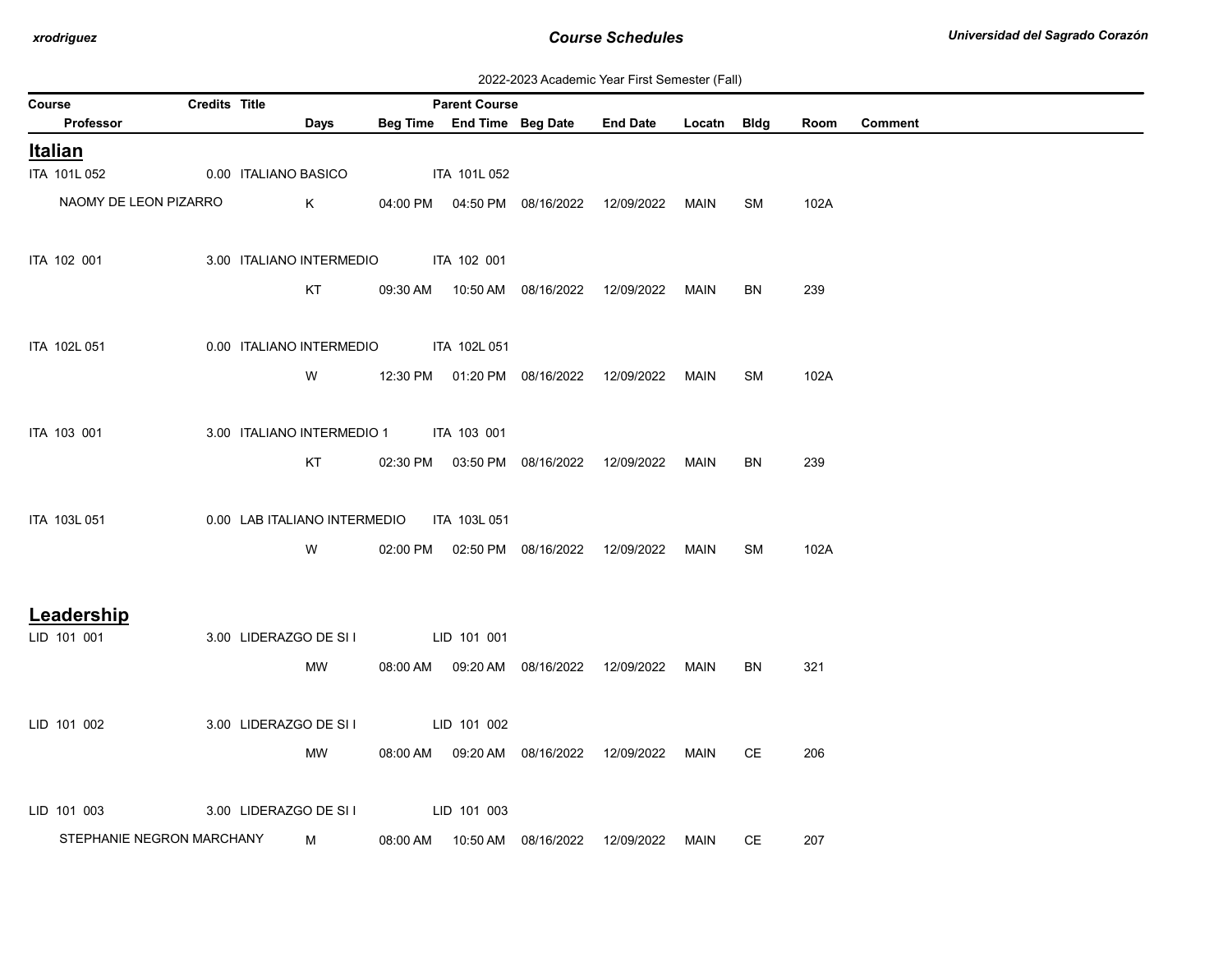| 2022-2023 Academic Year First Semester (Fall) |  |  |  |  |
|-----------------------------------------------|--|--|--|--|
|-----------------------------------------------|--|--|--|--|

| Course      | Credits Title |                        | <b>Parent Course</b> |                                            |                                            |             |           |      |                |
|-------------|---------------|------------------------|----------------------|--------------------------------------------|--------------------------------------------|-------------|-----------|------|----------------|
| Professor   |               | Days                   |                      | Beg Time End Time Beg Date                 | <b>End Date</b>                            | Locatn Bldg |           | Room | <b>Comment</b> |
| Leadership  |               |                        |                      |                                            |                                            |             |           |      |                |
| LID 101 005 |               | 3.00 LIDERAZGO DE SI I | LID 101 005          |                                            |                                            |             |           |      |                |
|             |               | MW                     |                      |                                            | 09:30 AM  10:50 AM  08/16/2022  12/09/2022 | MAIN        | BN        | 228  |                |
|             |               |                        |                      |                                            |                                            |             |           |      |                |
| LID 101 006 |               | 3.00 LIDERAZGO DE SI I | LID 101 006          |                                            |                                            |             |           |      |                |
|             |               | MW                     |                      |                                            | 09:30 AM  10:50 AM  08/16/2022  12/09/2022 | MAIN        | <b>BS</b> | 219  |                |
| LID 101 007 |               | 3.00 LIDERAZGO DE SI I | LID 101 007          |                                            |                                            |             |           |      |                |
|             |               | MW                     |                      |                                            |                                            |             | <b>BN</b> | 227  |                |
|             |               |                        |                      |                                            | 09:30 AM  10:50 AM  08/16/2022  12/09/2022 | MAIN        |           |      |                |
| LID 101 008 |               | 3.00 LIDERAZGO DE SI I | LID 101 008          |                                            |                                            |             |           |      |                |
|             |               | MW                     |                      |                                            | 11:00 AM  12:20 PM  08/16/2022  12/09/2022 | MAIN        | <b>BN</b> | 228  |                |
|             |               |                        |                      |                                            |                                            |             |           |      |                |
| LID 101 009 |               | 3.00 LIDERAZGO DE SI I | LID 101 009          |                                            |                                            |             |           |      |                |
|             |               | MW                     |                      | 09:30 AM  10:50 AM  08/16/2022             | 12/09/2022                                 |             |           |      |                |
|             |               |                        |                      |                                            |                                            |             |           |      |                |
| LID 101 010 |               | 3.00 LIDERAZGO DE SI I | LID 101 010          |                                            |                                            |             |           |      |                |
|             |               | MW                     |                      |                                            | 12:30 PM  01:50 PM  08/16/2022  12/09/2022 | MAIN        | <b>BN</b> | 231  |                |
|             |               |                        |                      |                                            |                                            |             |           |      |                |
| LID 101 011 |               | 3.00 LIDERAZGO DE SI I | LID 101 011          |                                            |                                            |             |           |      |                |
|             |               | MW                     |                      | 11:00 AM  12:20 PM  08/16/2022             | 12/09/2022                                 | MAIN        | <b>BN</b> | 236  |                |
|             |               |                        |                      |                                            |                                            |             |           |      |                |
| LID 101 013 |               | 3.00 LIDERAZGO DE SI I | LID 101 013          |                                            |                                            |             |           |      |                |
|             |               | MW                     |                      | 11:00 AM  12:20 PM  08/16/2022  12/09/2022 |                                            |             |           |      |                |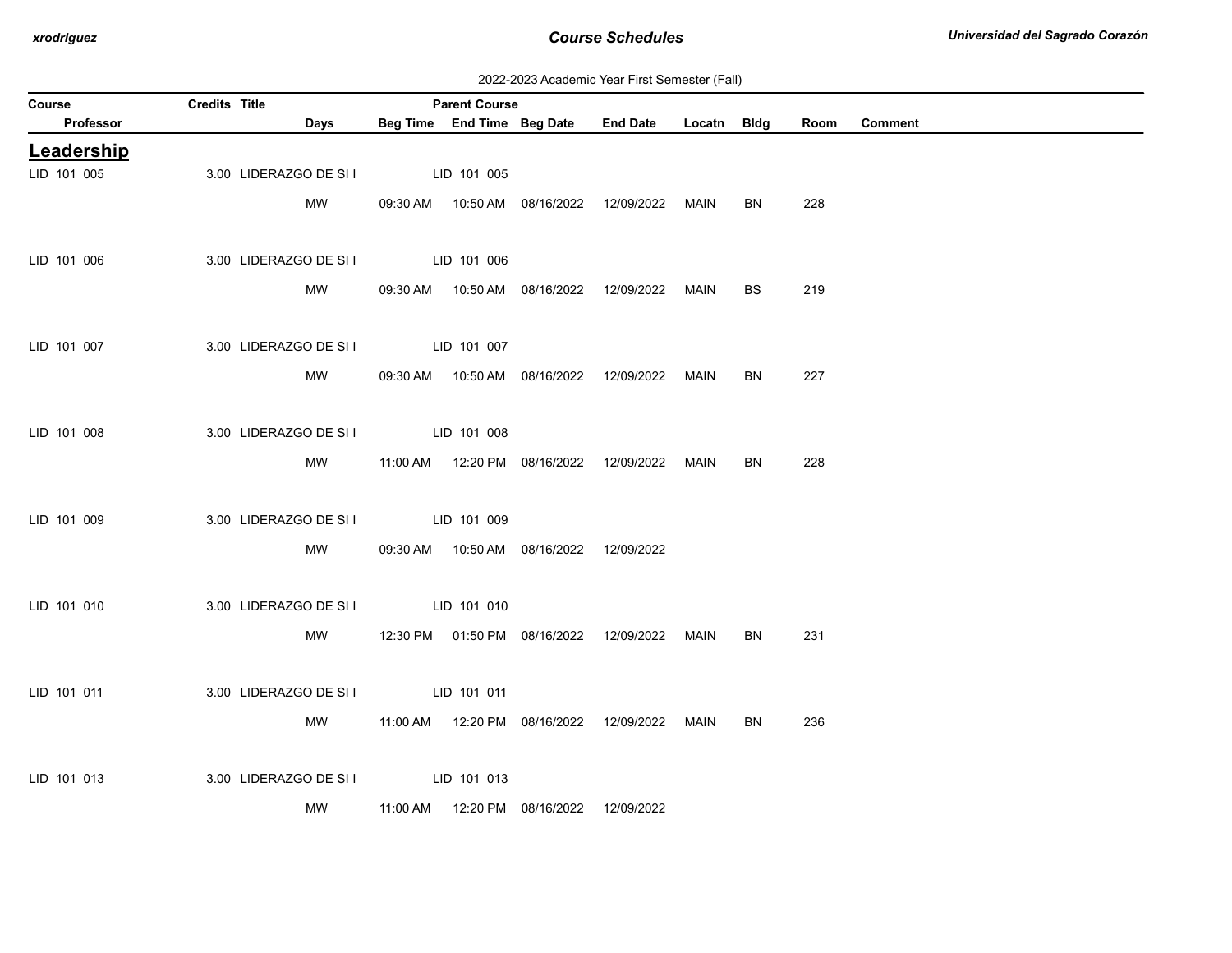2022-2023 Academic Year First Semester (Fall)

| Course      | Credits Title |                                    | <b>Parent Course</b> |                                            |                                            |      |           |      |                |
|-------------|---------------|------------------------------------|----------------------|--------------------------------------------|--------------------------------------------|------|-----------|------|----------------|
| Professor   |               | Days                               |                      | Beg Time End Time Beg Date                 | End Date Locatn Bldg                       |      |           | Room | <b>Comment</b> |
| Leadership  |               |                                    |                      |                                            |                                            |      |           |      |                |
| LID 101 014 |               | 3.00 LIDERAZGO DE SI I             | LID 101 014          |                                            |                                            |      |           |      |                |
|             |               | MW                                 |                      |                                            | 11:00 AM  12:20 PM  08/16/2022  12/09/2022 | MAIN | BN        | 231  |                |
|             |               |                                    |                      |                                            |                                            |      |           |      |                |
| LID 101 016 |               | 3.00 LIDERAZGO DE SI I             | LID 101 016          |                                            |                                            |      |           |      |                |
|             |               | MW                                 |                      | 04:00 PM  05:20 PM  08/16/2022  12/09/2022 |                                            | MAIN | BN        | 321  |                |
|             |               |                                    |                      |                                            |                                            |      |           |      |                |
| LID 101 017 |               | 3.00 LIDERAZGO DE SI I LID 101 017 |                      |                                            |                                            |      |           |      |                |
|             |               | KT                                 |                      |                                            | 08:00 AM  09:20 AM  08/16/2022  12/09/2022 | MAIN | BS.       | 205  |                |
|             |               |                                    |                      |                                            |                                            |      |           |      |                |
| LID 101 018 |               | 3.00 LIDERAZGO DE SI I LID 101 018 |                      |                                            |                                            |      |           |      |                |
|             |               | KT                                 |                      | 08:00 AM  09:20 AM  08/16/2022  12/09/2022 |                                            | MAIN | BN        | 321  |                |
|             |               |                                    |                      |                                            |                                            |      |           |      |                |
| LID 101 019 |               | 3.00 LIDERAZGO DE SI I LID 101 019 |                      |                                            |                                            |      |           |      |                |
|             |               | KT                                 |                      | 08:00 AM  09:20 AM  08/16/2022  12/09/2022 |                                            | MAIN | <b>BN</b> | 228  |                |
|             |               |                                    |                      |                                            |                                            |      |           |      |                |
| LID 101 021 |               | 3.00 LIDERAZGO DE SI I LID 101 021 |                      |                                            |                                            |      |           |      |                |
|             |               | KT                                 |                      |                                            |                                            | MAIN | BN        | 228  |                |
|             |               |                                    |                      |                                            |                                            |      |           |      |                |
| LID 101 022 |               | 3.00 LIDERAZGO DE SI I LID 101 022 |                      |                                            |                                            |      |           |      |                |
|             |               | KT                                 |                      | 09:30 AM  10:50 AM  08/16/2022  12/09/2022 |                                            | MAIN | CE        | 206  |                |
|             |               |                                    |                      |                                            |                                            |      |           |      |                |
| LID 101 023 |               | 3.00 LIDERAZGO DE SI I LID 101 023 |                      |                                            |                                            |      |           |      |                |
|             |               | KT                                 |                      | 12:30 PM  01:50 PM  08/16/2022  12/09/2022 |                                            | MAIN | BN        | 229  |                |
|             |               |                                    |                      |                                            |                                            |      |           |      |                |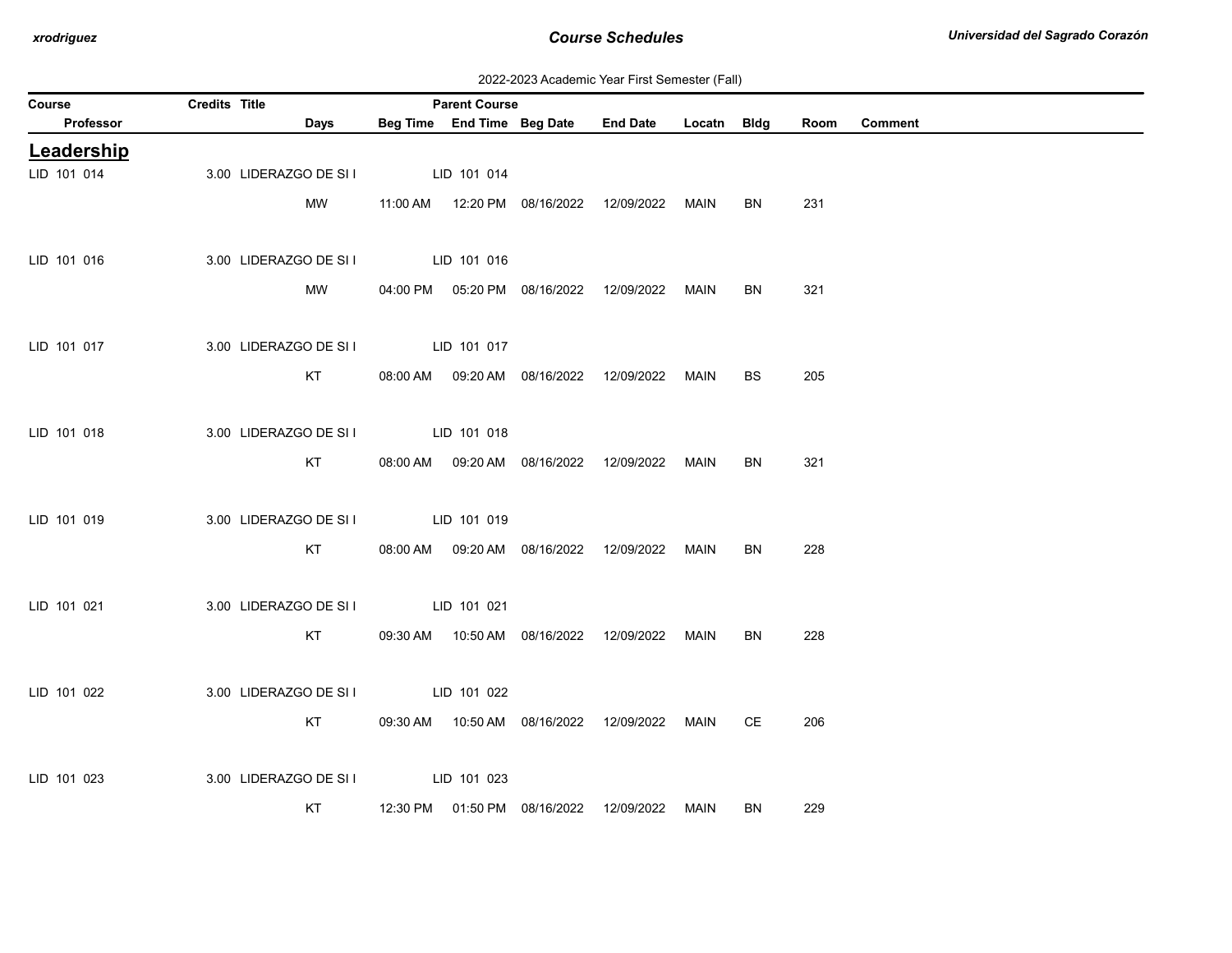| 2022-2023 Academic Year First Semester (Fall) |  |  |  |  |
|-----------------------------------------------|--|--|--|--|
|-----------------------------------------------|--|--|--|--|

| Credits Title<br><b>Parent Course</b><br>Course                                                             |  |
|-------------------------------------------------------------------------------------------------------------|--|
| Beg Time End Time Beg Date<br>Professor<br><b>End Date</b><br><b>Comment</b><br>Days<br>Locatn Bldg<br>Room |  |
| Leadership                                                                                                  |  |
| LID 101 024<br>3.00 LIDERAZGO DE SI I<br>LID 101 024                                                        |  |
| KT<br>09:30 AM  10:50 AM  08/16/2022  12/09/2022                                                            |  |
|                                                                                                             |  |
| LID 101 027<br>3.00 LIDERAZGO DE SI I<br>LID 101 027                                                        |  |
| KT<br>206<br>11:00 AM  12:20 PM  08/16/2022<br>12/09/2022<br>CE<br>MAIN                                     |  |
|                                                                                                             |  |
| LID 101 028<br>3.00 LIDERAZGO DE SI I<br>LID 101 028                                                        |  |
|                                                                                                             |  |
| KT<br><b>BS</b><br>219<br>12/09/2022<br><b>MAIN</b>                                                         |  |
|                                                                                                             |  |
| LID 101 029<br>3.00 LIDERAZGO DE SI I<br>LID 101 029                                                        |  |
| KT<br>12:30 PM  01:50 PM  08/16/2022  12/09/2022<br><b>BN</b><br>231<br>MAIN                                |  |
|                                                                                                             |  |
| LID 101 038<br>3.00 LIDERAZGO DE SI I<br>LID 101 038                                                        |  |
| K<br>231<br>02:00 PM  04:50 PM  08/16/2022  12/09/2022<br>BN<br>MAIN                                        |  |
|                                                                                                             |  |
| LID 101 039<br>3.00 LIDERAZGO DE SI I<br>LID 101 039                                                        |  |
| PETRONILA MENDEZ HERNANDEZ<br>KT<br>02:00 PM  03:20 PM  08/16/2022<br>12/09/2022                            |  |
|                                                                                                             |  |
| LID 101 041<br>3.00 LIDERAZGO DE SI I<br>LID 101 041                                                        |  |
| KT<br>04:00 PM  05:20 PM  08/16/2022  12/09/2022<br>229<br>MAIN<br>BN                                       |  |
|                                                                                                             |  |
|                                                                                                             |  |
| 3.00 LIDERAZGO DE SI I<br>LID 101 042<br>LID 101 042                                                        |  |
| W<br>10:50 AM  08/16/2022<br>CE<br>207<br>08:00 AM<br>12/09/2022<br>MAIN                                    |  |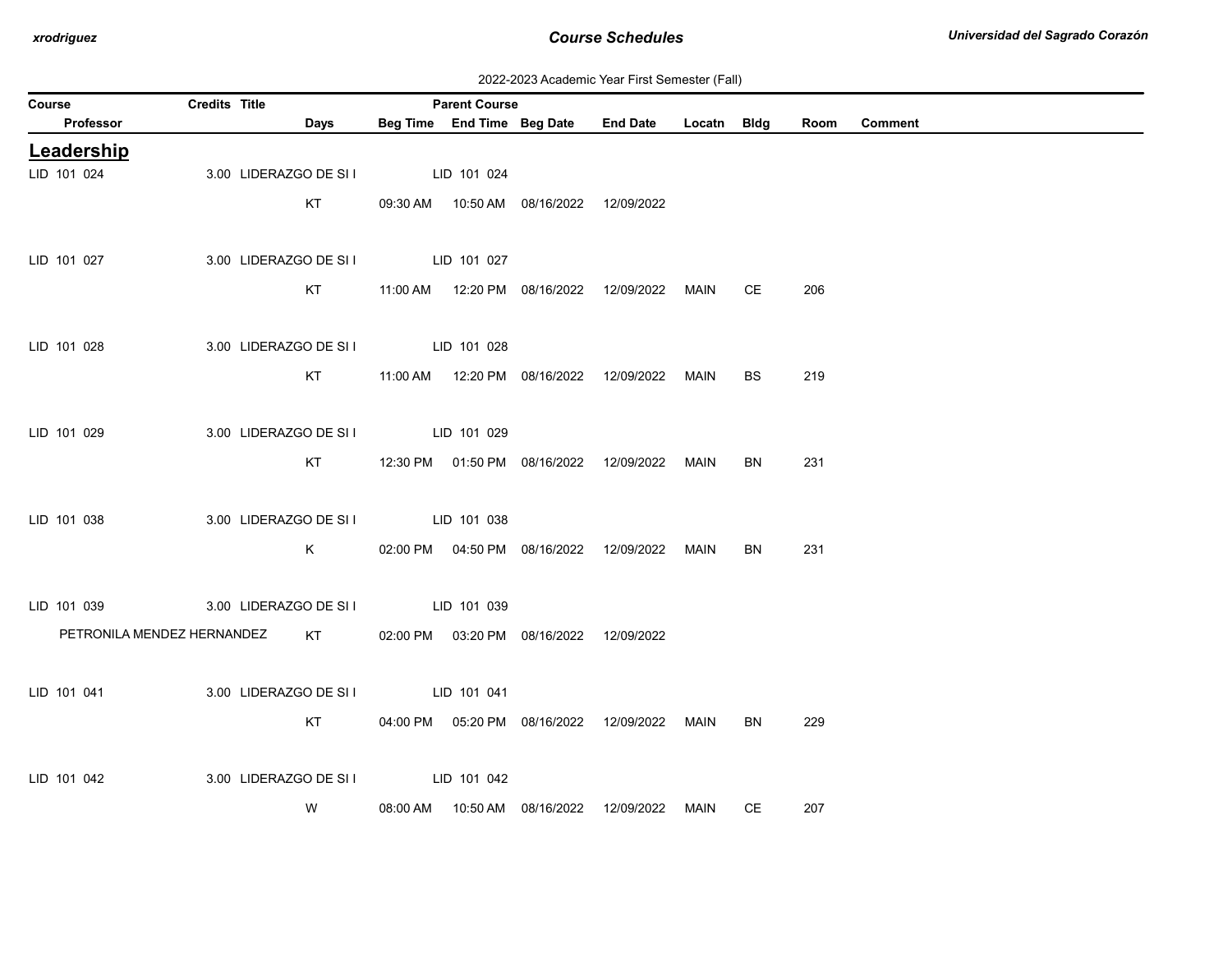| 2022-2023 Academic Year First Semester (Fall) |  |  |  |  |
|-----------------------------------------------|--|--|--|--|
|-----------------------------------------------|--|--|--|--|

| Course      | Credits Title |                                    | <b>Parent Course</b> |                                            |                                            |             |     |      |                |
|-------------|---------------|------------------------------------|----------------------|--------------------------------------------|--------------------------------------------|-------------|-----|------|----------------|
| Professor   |               | <b>Days</b>                        |                      | Beg Time End Time Beg Date                 | <b>End Date</b>                            | Locatn Bldg |     | Room | <b>Comment</b> |
| Leadership  |               |                                    |                      |                                            |                                            |             |     |      |                |
| LID 101 043 |               | 3.00 LIDERAZGO DE SI I             | LID 101 043          |                                            |                                            |             |     |      |                |
|             |               | W                                  |                      |                                            | 02:00 PM  04:50 PM  08/16/2022  12/09/2022 | MAIN        | BN. | 229  |                |
| LID 101 044 |               | 3.00 LIDERAZGO DE SI I LID 101 044 |                      |                                            |                                            |             |     |      |                |
|             |               | KT                                 |                      |                                            | 12:30 PM  01:50 PM  08/16/2022  12/09/2022 | MAIN        | BN  | 228  |                |
| LID 101 046 |               | 3.00 LIDERAZGO DE SI I LID 101 046 |                      |                                            |                                            |             |     |      |                |
|             |               | T                                  |                      |                                            | 02:00 PM  04:50 PM  08/16/2022  12/09/2022 | MAIN        | BN  | 231  |                |
| LID 101 068 |               | 3.00 LIDERAZGO DE SI I             | LID 101 068          |                                            |                                            |             |     |      |                |
|             |               |                                    |                      | 00:00 AM  00:00 AM  08/16/2022  12/15/2022 |                                            |             |     |      |                |
| Online      |               |                                    |                      |                                            |                                            |             |     |      |                |
| LID 101 081 |               | 3.00 LIDERAZGO DE SI I LID 101 081 |                      |                                            |                                            |             |     |      |                |
|             |               |                                    |                      |                                            |                                            |             |     |      |                |
|             |               | MW                                 |                      |                                            |                                            | MAIN        | BN  | 505  |                |
|             |               |                                    |                      |                                            |                                            |             |     |      |                |
| LID 101 082 |               | 3.00 LIDERAZGO DE SI I LID 101 082 |                      |                                            |                                            |             |     |      |                |
|             |               | MW                                 |                      |                                            |                                            | MAIN        | BN. | 231  |                |
| LID 101 083 |               | 3.00 LIDERAZGO DE SI I LID 101 083 |                      |                                            |                                            |             |     |      |                |
|             |               | KT                                 |                      |                                            |                                            |             |     |      |                |
| LID 101 084 |               | 3.00 LIDERAZGO DE SI I             | LID 101 084          |                                            |                                            |             |     |      |                |
|             |               | KT                                 |                      |                                            |                                            | MAIN        | BN. | 231  |                |
|             |               |                                    |                      |                                            |                                            |             |     |      |                |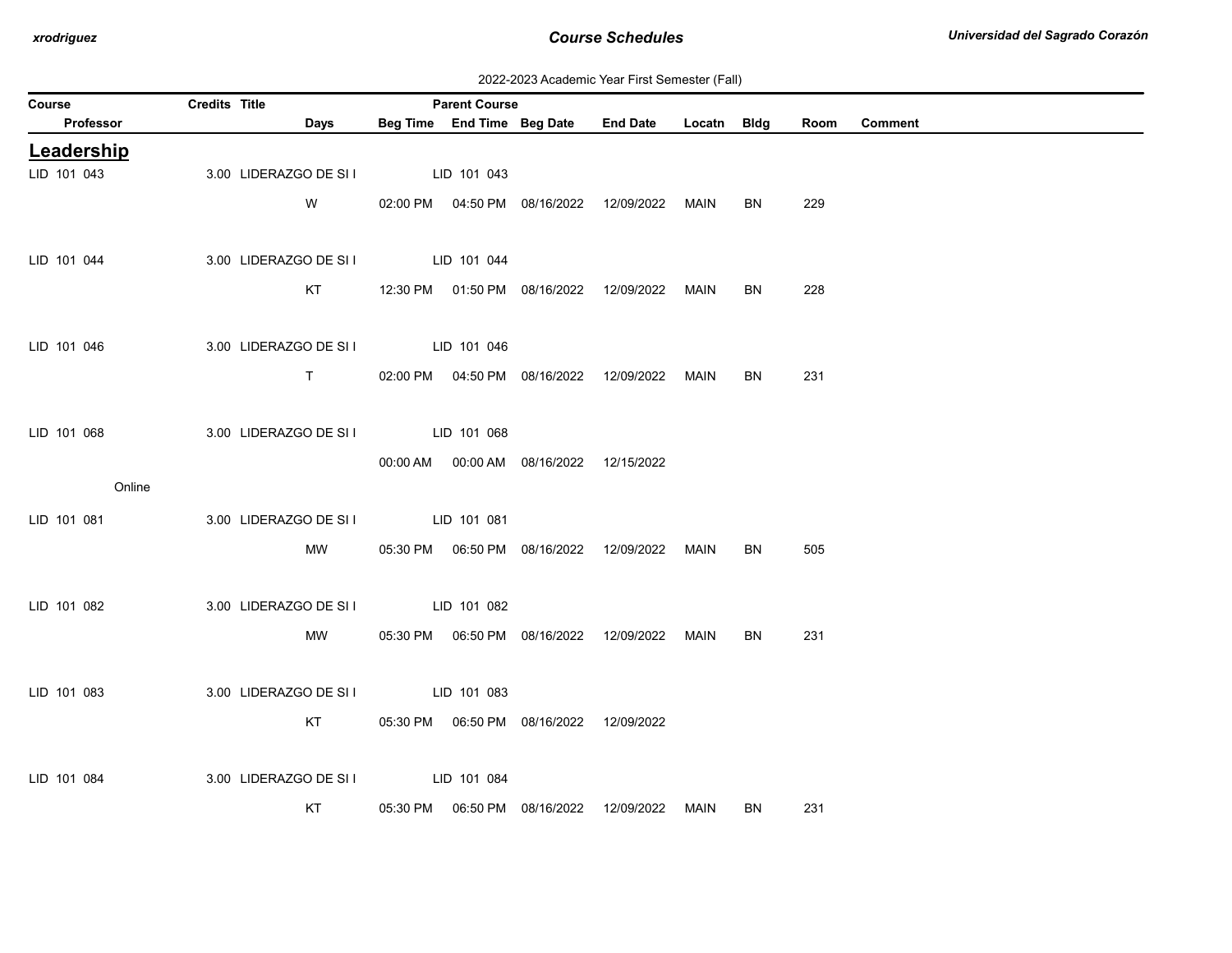| 2022-2023 Academic Year First Semester (Fall) |  |  |  |  |
|-----------------------------------------------|--|--|--|--|
|-----------------------------------------------|--|--|--|--|

|                           |                                |                      |                                                 |             | <b>Parent Course</b> |                                            |                                            |             |    |      |                |
|---------------------------|--------------------------------|----------------------|-------------------------------------------------|-------------|----------------------|--------------------------------------------|--------------------------------------------|-------------|----|------|----------------|
| Course<br>Professor       |                                | <b>Credits Title</b> | Days                                            |             |                      |                                            | Beg Time End Time Beg Date End Date        | Locatn Bldg |    | Room | <b>Comment</b> |
|                           |                                |                      |                                                 |             |                      |                                            |                                            |             |    |      |                |
| Leadership<br>LID 101 085 |                                |                      | 3.00 LIDERAZGO DE SI I                          | LID 101 085 |                      |                                            |                                            |             |    |      |                |
|                           |                                |                      |                                                 |             |                      |                                            |                                            |             |    |      |                |
|                           |                                |                      | F.                                              |             |                      | 05:30 PM  06:50 PM  08/16/2022  12/09/2022 |                                            | MAIN        | BN | 231  |                |
|                           |                                |                      |                                                 |             |                      |                                            |                                            |             |    |      |                |
|                           |                                |                      | S                                               |             |                      |                                            | 08:30 AM  09:50 AM  08/16/2022  12/09/2022 | MAIN        | BN | 231  |                |
|                           |                                |                      |                                                 |             |                      |                                            |                                            |             |    |      |                |
| LID 301 001               |                                |                      | 1.00 LIDERAZGO DE SI II  LID 301 001            |             |                      |                                            |                                            |             |    |      |                |
|                           | JOSE M LOZANO RIVERA           |                      |                                                 |             |                      |                                            |                                            |             |    |      |                |
|                           | Online                         |                      |                                                 |             |                      |                                            |                                            |             |    |      |                |
|                           |                                |                      | LID 301 002 1.00 LIDERAZGO DE SI II LID 301 002 |             |                      |                                            |                                            |             |    |      |                |
|                           |                                |                      |                                                 |             |                      |                                            |                                            |             |    |      |                |
|                           | JOSE M LOZANO RIVERA<br>Online |                      |                                                 |             |                      | 00:00 AM  00:00 AM  08/16/2022  12/09/2022 |                                            |             |    |      |                |
|                           |                                |                      |                                                 |             |                      |                                            |                                            |             |    |      |                |
|                           |                                |                      | LID 301 003 1.00 LIDERAZGO DE SI II LID 301 003 |             |                      |                                            |                                            |             |    |      |                |
|                           | JOSE M LOZANO RIVERA           |                      |                                                 |             |                      | 00:00 AM  00:00 AM  08/16/2022  12/09/2022 |                                            |             |    |      |                |
|                           | Online                         |                      |                                                 |             |                      |                                            |                                            |             |    |      |                |
|                           |                                |                      | LID 301 004 1.00 LIDERAZGO DE SI II LID 301 004 |             |                      |                                            |                                            |             |    |      |                |
|                           | JOSE M LOZANO RIVERA           |                      |                                                 |             |                      |                                            |                                            |             |    |      |                |
|                           | Online                         |                      |                                                 |             |                      |                                            |                                            |             |    |      |                |
|                           |                                |                      |                                                 |             |                      |                                            |                                            |             |    |      |                |
|                           |                                |                      | LID 301 005 1.00 LIDERAZGO DE SI II LID 301 005 |             |                      |                                            |                                            |             |    |      |                |
|                           | JOSE M LOZANO RIVERA           |                      |                                                 |             |                      | 00:00 AM  00:00 AM  08/16/2022  12/09/2022 |                                            |             |    |      |                |
|                           | Online                         |                      |                                                 |             |                      |                                            |                                            |             |    |      |                |
|                           |                                |                      | LID 301 006 1.00 LIDERAZGO DE SI II LID 301 006 |             |                      |                                            |                                            |             |    |      |                |
|                           | JOSE M LOZANO RIVERA           |                      |                                                 |             |                      | 00:00 AM  00:00 AM  08/16/2022  12/09/2022 |                                            |             |    |      |                |
|                           | Online                         |                      |                                                 |             |                      |                                            |                                            |             |    |      |                |
|                           |                                |                      |                                                 |             |                      |                                            |                                            |             |    |      |                |
| LID 401 001               |                                |                      |                                                 |             |                      |                                            |                                            |             |    |      |                |
|                           |                                |                      | M                                               |             |                      |                                            |                                            | MAIN        | CE | 206  |                |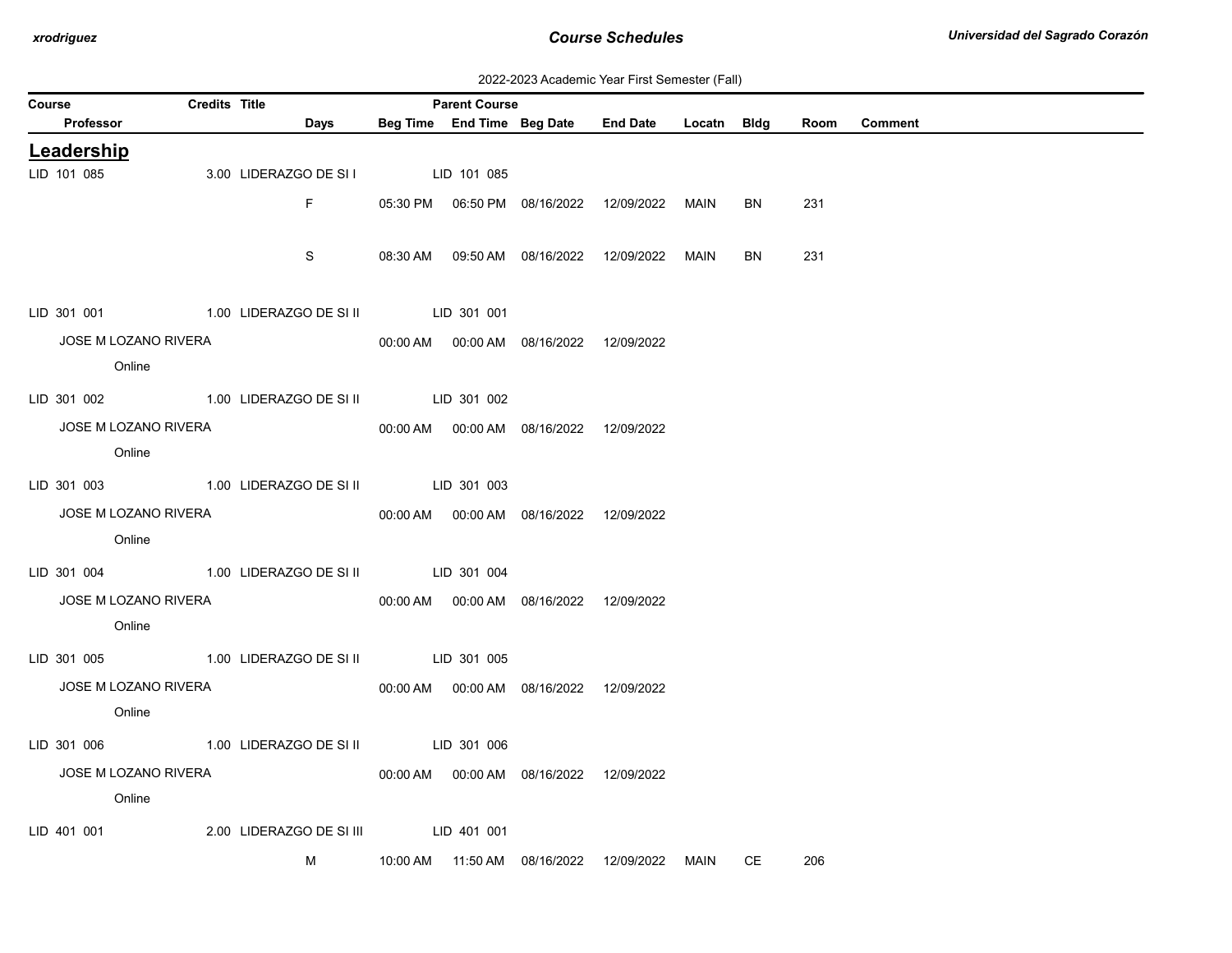| 2022-2023 Academic Year First Semester (Fall) |  |  |  |  |
|-----------------------------------------------|--|--|--|--|
|-----------------------------------------------|--|--|--|--|

| <b>Course</b> |                       | <b>Credits Title</b> |                                            | <b>Parent Course</b> |                                            | $201$ $104$ $104$ $104$ $105$ $100$ $100$        |             |           |      |         |
|---------------|-----------------------|----------------------|--------------------------------------------|----------------------|--------------------------------------------|--------------------------------------------------|-------------|-----------|------|---------|
|               | Professor             |                      | Days                                       |                      | Beg Time End Time Beg Date                 | <b>End Date</b>                                  | Locatn Bldg |           | Room | Comment |
|               | Leadership            |                      |                                            |                      |                                            |                                                  |             |           |      |         |
|               | LID 401 002           |                      | 2.00 LIDERAZGO DE SI III                   | LID 401 002          |                                            |                                                  |             |           |      |         |
|               | JOSE M LOZANO RIVERA  |                      | K                                          |                      |                                            | 03:00 PM  04:50 PM  08/16/2022  12/09/2022       | MAIN        | BN        | 502  |         |
|               | LID 401 081           |                      | 2.00 LIDERAZGO DE SI III                   | LID 401 081          |                                            |                                                  |             |           |      |         |
|               |                       |                      | W                                          |                      |                                            | 05:30 PM  07:20 PM  08/16/2022  12/09/2022  MAIN |             | BN        | 242  |         |
|               | LID 401 082           |                      | 2.00 LIDERAZGO DE SI III LID 401 082       |                      |                                            |                                                  |             |           |      |         |
|               |                       |                      | T                                          |                      | 05:30 PM  07:20 PM  08/16/2022  12/09/2022 |                                                  |             |           |      |         |
|               | <b>Sign Language</b>  |                      |                                            |                      |                                            |                                                  |             |           |      |         |
|               | LSN 105 001           |                      | 3.00 BASIC SIGN LANGUAGE LSN 105 001       |                      |                                            |                                                  |             |           |      |         |
|               | MARIA M LAGUNA DIAZ   |                      | MW                                         |                      |                                            | 09:30 AM  10:50 AM  08/16/2022  12/09/2022  MAIN |             | <b>BN</b> | 231  |         |
|               | LSN 105 002           |                      | 3.00 BASIC SIGN LANGUAGE LSN 105 002       |                      |                                            |                                                  |             |           |      |         |
|               | MARIA M LAGUNA DIAZ   |                      | MW                                         |                      |                                            | 02:30 PM  03:50 PM  08/16/2022  12/09/2022  MAIN |             | <b>BS</b> | 307  |         |
|               | LSN 105L 051          |                      | 0.00 LAB LENGUAJE DE SENAS BA LSN 105L 051 |                      |                                            |                                                  |             |           |      |         |
|               |                       |                      | W                                          |                      |                                            | 04:00 PM   04:50 PM   08/16/2022  12/09/2022     | MAIN        | <b>BS</b> | 307  |         |
|               | LSN 105L 052          |                      | 0.00 LAB LENGUAJE DE SENAS BA LSN 105L 052 |                      |                                            |                                                  |             |           |      |         |
|               |                       |                      | K                                          |                      |                                            |                                                  |             | BN        | 231  |         |
|               | LSN 110 001           |                      | 3.00 LENGUAJE DE SENAS INTERN LSN 110 001  |                      |                                            |                                                  |             |           |      |         |
|               | LUIS H ZAYAS MARTINEZ |                      | MW                                         |                      | 12:30 PM  01:50 PM  08/16/2022             | 12/09/2022                                       | MAIN        | <b>BS</b> | 204  |         |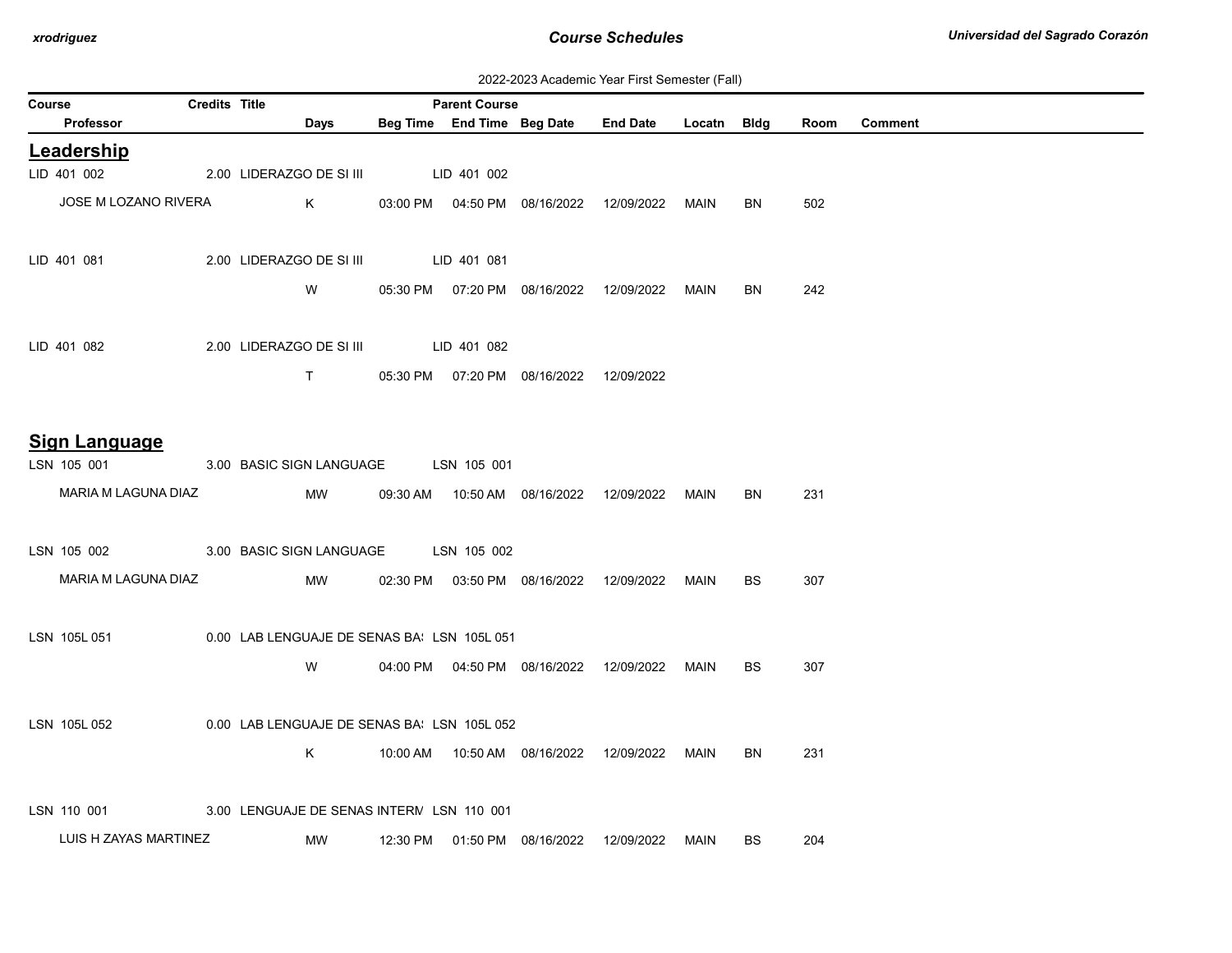| 2022-2023 Academic Year First Semester (Fall) |  |  |  |  |
|-----------------------------------------------|--|--|--|--|
|-----------------------------------------------|--|--|--|--|

| Course |                          | <b>Credits Title</b> |                                             |             |          | <b>Parent Course</b> |                                            |                      |             |           |      |                |
|--------|--------------------------|----------------------|---------------------------------------------|-------------|----------|----------------------|--------------------------------------------|----------------------|-------------|-----------|------|----------------|
|        | Professor                |                      | Days                                        |             |          |                      | Beg Time End Time Beg Date                 | End Date Locatn Bldg |             |           | Room | <b>Comment</b> |
|        | <b>Sign Language</b>     |                      |                                             |             |          |                      |                                            |                      |             |           |      |                |
|        | LSN 110L051              |                      | 0.00 LAB LENGUAJE DE SENAS INT LSN 110L 051 |             |          |                      |                                            |                      |             |           |      |                |
|        | LUIS H ZAYAS MARTINEZ    |                      | W                                           |             |          |                      | 11:00 AM  11:50 AM  08/16/2022  12/09/2022 |                      | <b>MAIN</b> | <b>BS</b> | 204  |                |
|        | LSN 115 001              |                      | 3.00 LENGUAJE DE SENAS AVANZA LSN 115 001   |             |          |                      |                                            |                      |             |           |      |                |
|        |                          |                      | KT                                          |             |          |                      | 04:00 PM  05:20 PM  08/16/2022  12/09/2022 |                      | MAIN        | BN        | 327  |                |
|        | LSN 115L 051             |                      | 0.00 LAB LENGUAJE DE SEÑAS AV/ LSN 115L 051 |             |          |                      |                                            |                      |             |           |      |                |
|        |                          |                      | Κ                                           |             |          |                      |                                            |                      | MAIN        | <b>BN</b> | 327  |                |
|        | <b>Mandarin</b>          |                      |                                             |             |          |                      |                                            |                      |             |           |      |                |
|        | MAN 101 001              |                      | 3.00 MANDARIN BASICO 1                      |             |          | MAN 101 001          |                                            |                      |             |           |      |                |
|        | <b>XUEYIN CHEN</b>       |                      | MW                                          |             |          |                      | 11:00 AM  12:20 PM  08/16/2022  12/09/2022 |                      | MAIN        | BN        | 239  |                |
|        | MAN 101L 051             |                      | 0.00 LAB MANDARIN BASICO 1                  |             |          | MAN 101L 051         |                                            |                      |             |           |      |                |
|        | OSVALDO A CARDONA QUILES |                      |                                             | $K$ and $K$ |          |                      | 04:00 PM  04:50 PM  08/16/2022             | 12/09/2022           | MAIN        | SM        | 103  |                |
|        | MAN 102 001              |                      | 3.00 MANDARIN BASICO 2 MAN 102 001          |             |          |                      |                                            |                      |             |           |      |                |
|        | <b>XUEYIN CHEN</b>       |                      | KT                                          |             |          |                      | 11:00 AM  12:20 PM  08/16/2022  12/09/2022 |                      | MAIN        | <b>BN</b> | 239  |                |
|        | MAN 102L 051             |                      | 0.00 LAB MANDARIN BASICO 2                  |             |          | MAN 102L 051         |                                            |                      |             |           |      |                |
|        | OSVALDO A CARDONA QUILES |                      |                                             |             |          |                      |                                            |                      | MAIN        | SM        | 102A |                |
|        | MAN 103 001              |                      | 3.00 CHINO MANDARIN III                     |             |          | MAN 103 001          |                                            |                      |             |           |      |                |
|        | <b>XUEYIN CHEN</b>       |                      | MW                                          |             | 02:30 PM |                      | 03:50 PM 08/16/2022                        | 12/09/2022           | MAIN        | ВS        | 309  |                |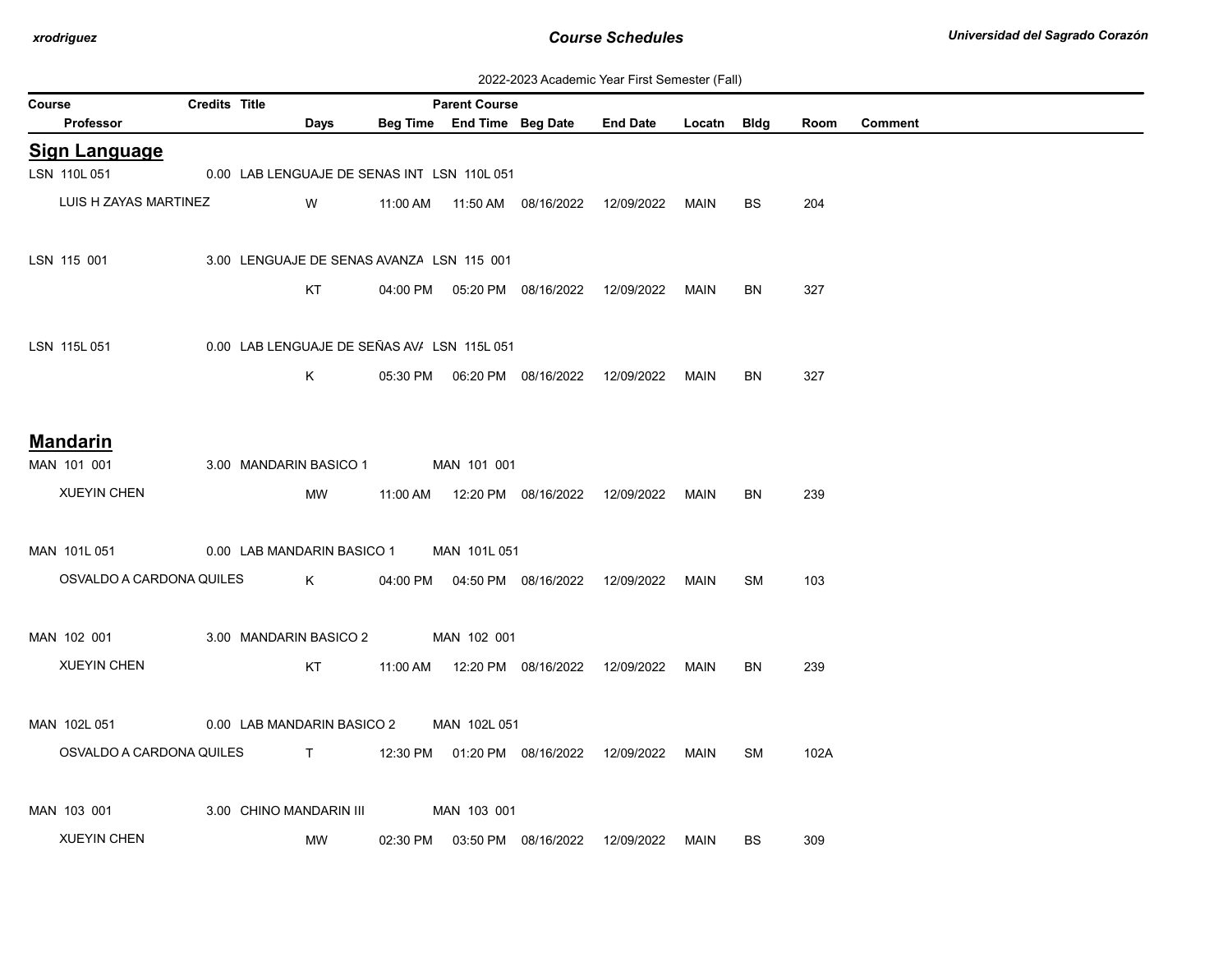| 2022-2023 Academic Year First Semester (Fall) |  |  |  |  |
|-----------------------------------------------|--|--|--|--|
|-----------------------------------------------|--|--|--|--|

| Course |                              | <b>Credits Title</b> |                                            | <b>Parent Course</b> |                                            |                                                  |             |           |      |         |
|--------|------------------------------|----------------------|--------------------------------------------|----------------------|--------------------------------------------|--------------------------------------------------|-------------|-----------|------|---------|
|        | Professor                    |                      | Days                                       |                      |                                            | Beg Time End Time Beg Date End Date              | Locatn Bldg |           | Room | Comment |
|        | <b>Mandarin</b>              |                      |                                            |                      |                                            |                                                  |             |           |      |         |
|        | MAN 103L 091                 |                      | 0.00 LAB LECTURA/ESCRITURA MA MAN 103L 091 |                      |                                            |                                                  |             |           |      |         |
|        | OSVALDO A CARDONA QUILES     |                      | K.                                         |                      |                                            | 05:30 PM  06:20 PM  08/16/2022  12/09/2022       | MAIN        | SM        | 103  |         |
|        |                              |                      |                                            |                      |                                            |                                                  |             |           |      |         |
|        | MAN 104 001                  |                      | 3.00 CHINO MANDARIN IV                     | MAN 104 001          |                                            |                                                  |             |           |      |         |
|        | <b>XUEYIN CHEN</b>           |                      | KT                                         |                      |                                            | 02:30 PM  03:20 PM  08/16/2022  12/09/2022       | MAIN        | BS.       | 309  |         |
|        |                              |                      |                                            |                      |                                            |                                                  |             |           |      |         |
|        | MAN 104L 091                 |                      | 0.00 LAB LECTURA/ESCRITURA MA MAN 104L 091 |                      |                                            |                                                  |             |           |      |         |
|        | OSVALDO A CARDONA QUILES     |                      |                                            |                      |                                            |                                                  |             |           |      |         |
|        |                              |                      | W                                          |                      |                                            | 05:00 PM  05:50 PM  08/16/2022  12/09/2022       | MAIN        | <b>SM</b> | 103  |         |
|        |                              |                      |                                            |                      |                                            |                                                  |             |           |      |         |
|        | <b>Mathematics</b>           |                      |                                            |                      |                                            |                                                  |             |           |      |         |
|        | MAT 101 001                  |                      | 3.00 MATEMATICA FUNDAMENTAL 'MAT 101 001   |                      |                                            |                                                  |             |           |      |         |
|        | DORIBEL RODRIGUEZ            |                      | KT                                         |                      |                                            | 09:30 AM  10:50 AM  08/16/2022  12/09/2022  MAIN |             | <b>BS</b> | 304  |         |
|        |                              |                      |                                            |                      |                                            |                                                  |             |           |      |         |
|        | MAT 101 002                  |                      | 3.00 MATEMATICA FUNDAMENTAL MAT 101 002    |                      |                                            |                                                  |             |           |      |         |
|        | DORIBEL RODRIGUEZ            |                      | MW                                         |                      |                                            | 09:30 AM  10:50 AM  08/16/2022  12/09/2022       | MAIN        | <b>BS</b> | 304  |         |
|        |                              |                      |                                            |                      |                                            |                                                  |             |           |      |         |
|        | MAT 133 001                  |                      | 3.00 PRECALCULO 1                          | MAT 133 001          |                                            |                                                  |             |           |      |         |
|        |                              |                      | MW                                         |                      | 09:30 AM  10:50 AM  08/16/2022  12/09/2022 |                                                  | MAIN        | BN        | 506  |         |
|        |                              |                      |                                            |                      |                                            |                                                  |             |           |      |         |
|        |                              |                      |                                            |                      |                                            |                                                  |             |           |      |         |
|        | MAT 133 002                  |                      | 3.00 PRECALCULO 1                          | MAT 133 002          |                                            |                                                  |             |           |      |         |
|        |                              |                      | KT                                         |                      |                                            | 09:30 AM  10:50 AM  08/16/2022  12/09/2022       | MAIN        | <b>SM</b> | 213  |         |
|        |                              |                      |                                            |                      |                                            |                                                  |             |           |      |         |
|        | MAT 134 001                  |                      | 3.00 PRECALCULO 2                          | MAT 134 001          |                                            |                                                  |             |           |      |         |
|        | FRANCISCO M ARENCIBIA ALBITE |                      | MW                                         |                      | 12:30 PM  01:50 PM  08/16/2022             | 12/09/2022                                       | MAIN        | SM        | 213  |         |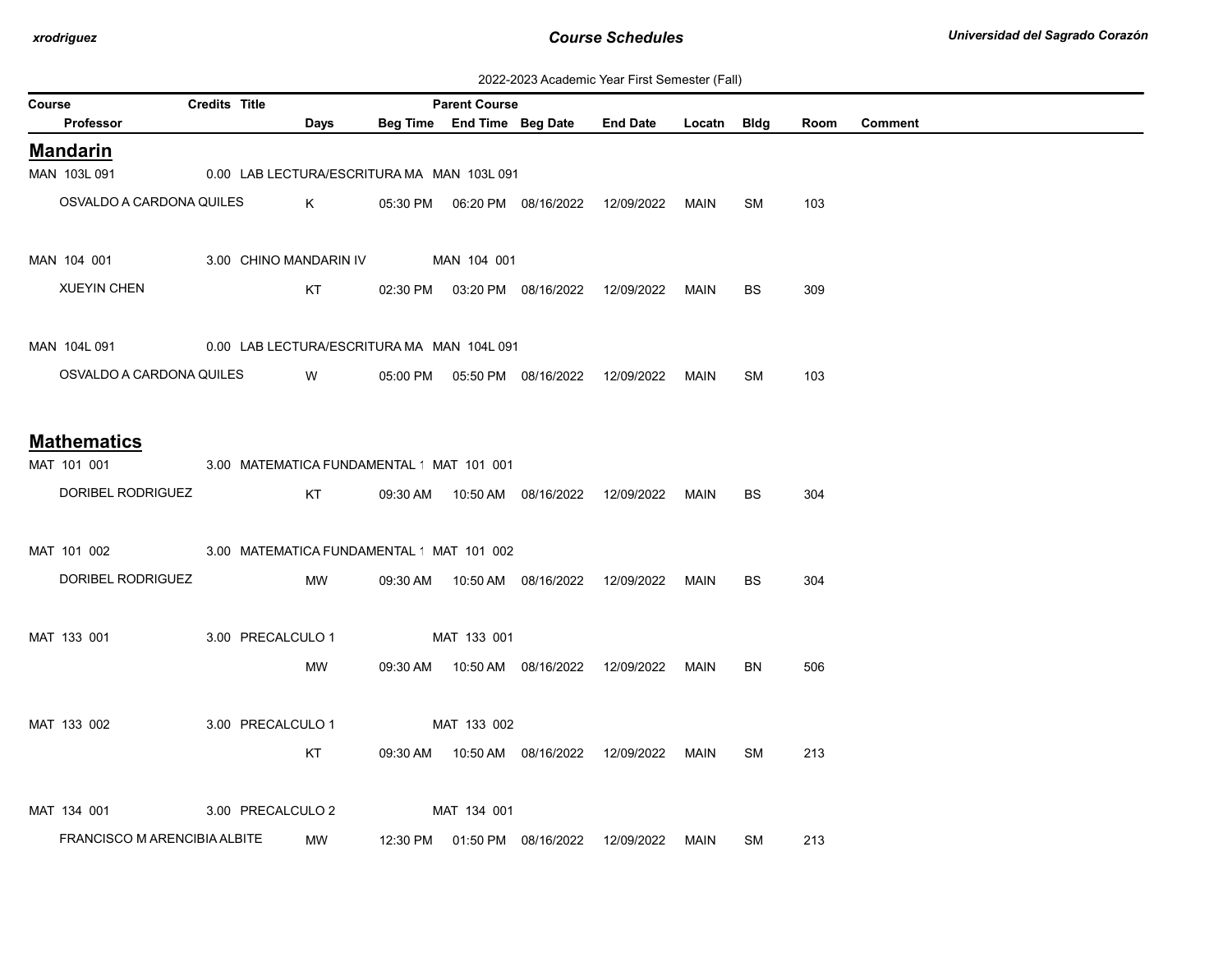| 2022-2023 Academic Year First Semester (Fall) |  |  |  |  |
|-----------------------------------------------|--|--|--|--|
|-----------------------------------------------|--|--|--|--|

| Course                                                | <b>Credits Title</b> |                                           |          | <b>Parent Course</b> |                                            |                                            |             |           |      |                |
|-------------------------------------------------------|----------------------|-------------------------------------------|----------|----------------------|--------------------------------------------|--------------------------------------------|-------------|-----------|------|----------------|
| Professor                                             |                      | Days                                      |          |                      | Beg Time End Time Beg Date                 | <b>End Date</b>                            | Locatn Bldg |           | Room | <b>Comment</b> |
| <b>Mathematics</b>                                    |                      |                                           |          |                      |                                            |                                            |             |           |      |                |
| MAT 134 002                                           |                      | 3.00 PRECALCULO 2                         |          | MAT 134 002          |                                            |                                            |             |           |      |                |
| ELBA RIVERA CARRASQUILLO                              |                      | KT                                        |          |                      | 12:30 PM  01:50 PM  08/16/2022             | 12/09/2022                                 | MAIN        | <b>SM</b> | 213  |                |
| MAT 201 001                                           |                      | 5.00 CALCULO 1                            |          | MAT 201 001          |                                            |                                            |             |           |      |                |
| FRANCISCO M ARENCIBIA ALBITE                          |                      | MW                                        | 08:00 AM |                      | 09:20 AM  08/16/2022                       | 12/09/2022                                 | MAIN        | SM        | 213  |                |
| MAT 201 002                                           |                      | 5.00 CALCULO 1                            |          | MAT 201 002          |                                            |                                            |             |           |      |                |
|                                                       |                      | KT                                        | 08:00 AM |                      |                                            | 09:20 AM  08/16/2022  12/09/2022  MAIN     |             | <b>BS</b> | 204  |                |
| MAT 261 001 3.00 ESTADISTICA COMPUTADORIZ MAT 261 001 |                      |                                           |          |                      |                                            |                                            |             |           |      |                |
| FRANCISCO M ARENCIBIA ALBITE                          |                      | MW                                        |          |                      |                                            | 02:30 PM  03:50 PM  08/16/2022  12/09/2022 | MAIN        | <b>BS</b> | 218  |                |
| <b>Business Mathematics</b>                           |                      |                                           |          |                      |                                            |                                            |             |           |      |                |
| MCO 150 001                                           |                      | 3.00 METOD CUANTITA GESTION E MCO 150 001 |          |                      |                                            |                                            |             |           |      |                |
|                                                       |                      | KT                                        |          |                      | 03:30 PM  04:50 PM  08/16/2022  12/09/2022 |                                            | MAIN        | <b>BN</b> | 505  |                |
| MCO 250 001                                           |                      | 3.00 ANALISIS ESTADISTICO MCO 250 001     |          |                      |                                            |                                            |             |           |      |                |
|                                                       |                      | KT                                        |          |                      | 12:30 PM  01:50 PM  08/16/2022             | 12/09/2022                                 | MAIN        | BN        | 226  |                |
| MCO 250 068                                           |                      | 3.00 ANALISIS ESTADISTICO MCO 250 068     |          |                      |                                            |                                            |             |           |      |                |
| ELBA RIVERA CARRASQUILLO                              |                      |                                           |          |                      | 00:00 AM  00:00 AM  09/29/2022  11/09/2022 |                                            |             |           |      |                |
| Online                                                |                      |                                           |          |                      |                                            |                                            |             |           |      |                |
| MCO 250 069 3.00 ANALISIS ESTADISTICO                 |                      |                                           |          | MCO 250 069          |                                            |                                            |             |           |      |                |
| ELBA RIVERA CARRASQUILLO                              |                      |                                           |          |                      | 00:00 AM   00:00 AM   11/12/2022           | 12/23/2022                                 |             |           |      |                |
| Online                                                |                      |                                           |          |                      |                                            |                                            |             |           |      |                |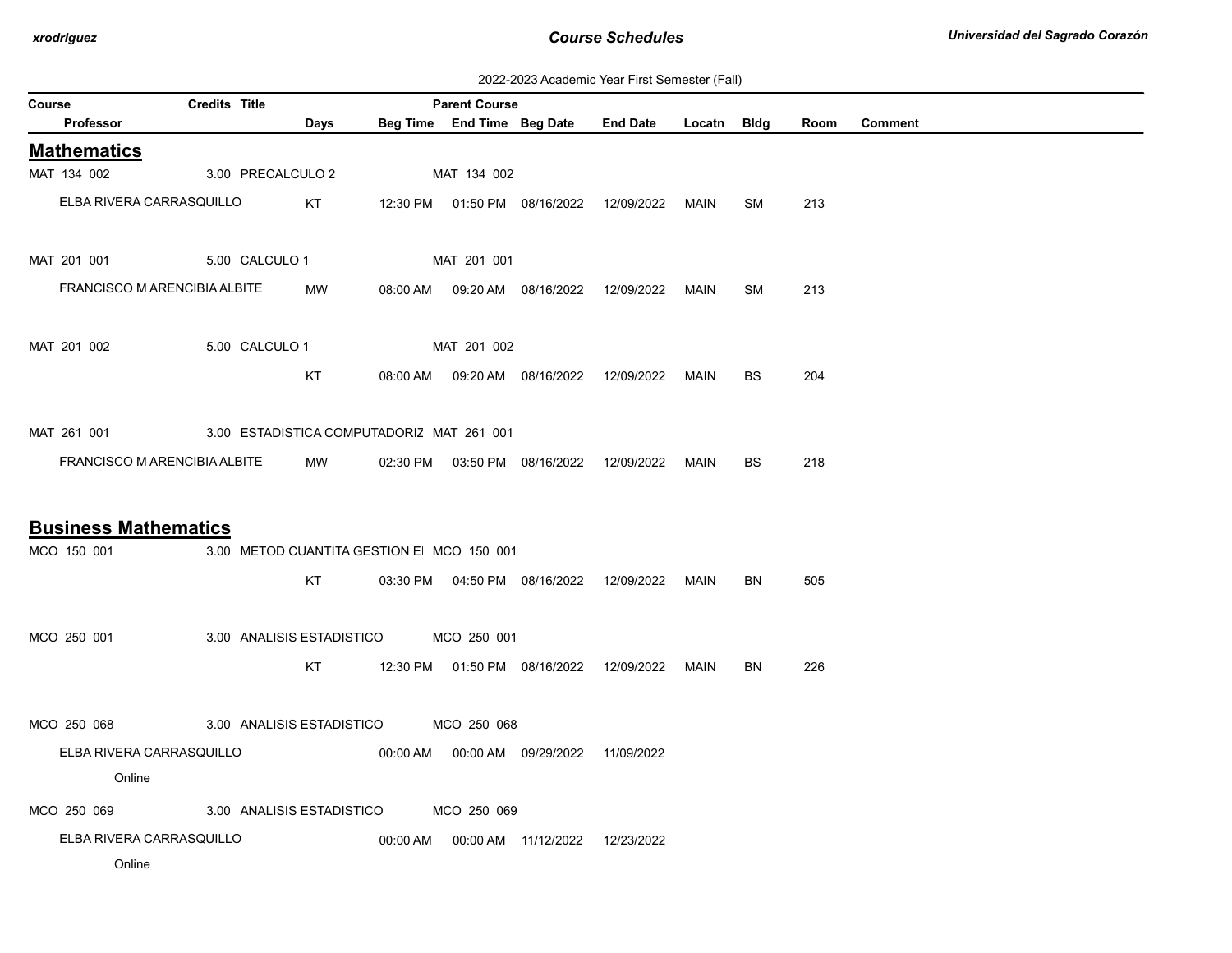| 2022-2023 Academic Year First Semester (Fall) |  |  |  |  |
|-----------------------------------------------|--|--|--|--|
|-----------------------------------------------|--|--|--|--|

| Course                        | <b>Credits Title</b> |                                             |          | <b>Parent Course</b> |                                            | EULL-LULU AUGUCTING TUGHT HUL OCHICULUI (1 GHT |             |           |      |                |
|-------------------------------|----------------------|---------------------------------------------|----------|----------------------|--------------------------------------------|------------------------------------------------|-------------|-----------|------|----------------|
| <b>Professor</b>              |                      | Days                                        |          |                      | Beg Time End Time Beg Date                 | <b>End Date</b>                                | Locatn Bldg |           | Room | <b>Comment</b> |
| <b>Business Mathematics</b>   |                      |                                             |          |                      |                                            |                                                |             |           |      |                |
| MCO 251 001                   |                      | 3.00 ESTADISTICA GERENCIAL                  |          | MCO 251 001          |                                            |                                                |             |           |      |                |
| JAIME L TORRES GEORGE         |                      | K .                                         |          |                      |                                            | 11:00 AM  12:20 PM  08/16/2022  12/09/2022     | MAIN        | BN        | 321  |                |
| MCO 251 061                   |                      | 3.00 ESTADISTICA GERENCIAL                  |          | MCO 251 061          |                                            |                                                |             |           |      |                |
| PEDRO FRAILE ROMEU            |                      | $F =$                                       |          |                      | 06:00 PM  09:50 PM  08/16/2022  12/09/2022 |                                                | MAIN        | BN        | 321  |                |
|                               |                      | S                                           |          |                      | 08:00 AM  11:50 AM  08/16/2022  12/09/2022 |                                                | MAIN        | BN        | 321  |                |
| MCO 251 081                   |                      | 3.00 ESTADISTICA GERENCIAL                  |          | MCO 251 081          |                                            |                                                |             |           |      |                |
| ARTURO FIGUEROA MIRANDA       |                      | $\mathbf{T}$                                |          |                      | 05:30 PM  06:50 PM  08/16/2022  12/09/2022 |                                                |             |           |      |                |
| <b>Fashion Design and Man</b> |                      |                                             |          |                      |                                            |                                                |             |           |      |                |
| MOD 105 001                   |                      | 3.00 INTRO Y FUND DEL SISTEMA [ MOD 105 001 |          |                      |                                            |                                                |             |           |      |                |
|                               |                      | KT                                          |          |                      | 02:00 PM  03:20 PM  08/16/2022  12/09/2022 |                                                | MAIN        | <b>BN</b> | 232  |                |
| MOD 105 002                   |                      | 3.00 INTRO Y FUND DEL SISTEMA [ MOD 105 002 |          |                      |                                            |                                                |             |           |      |                |
|                               |                      | MW                                          |          |                      | 11:00 AM  12:20 PM  08/16/2022  12/09/2022 |                                                | MAIN        | <b>BS</b> | 308  |                |
| <u>Music</u>                  |                      |                                             |          |                      |                                            |                                                |             |           |      |                |
| MUS 103 001                   |                      | 1.00 CONJUNTO MUSICAL I                     |          | MUS 103 001          |                                            |                                                |             |           |      |                |
| MARIA A FERNANDEZ CERRA       |                      | KT                                          |          |                      |                                            |                                                | MAIN        | BS.       | 108  |                |
| MUS 104 003                   |                      | 1.00 CONJUNTO MUSICAL II                    |          | MUS 104 003          |                                            |                                                |             |           |      |                |
| FRANCISCO L ORTIZ RAMOS       |                      | MW                                          | 11:00 AM |                      |                                            | 12:20 PM  08/16/2022  12/09/2022               | MAIN        | BS        | 108  |                |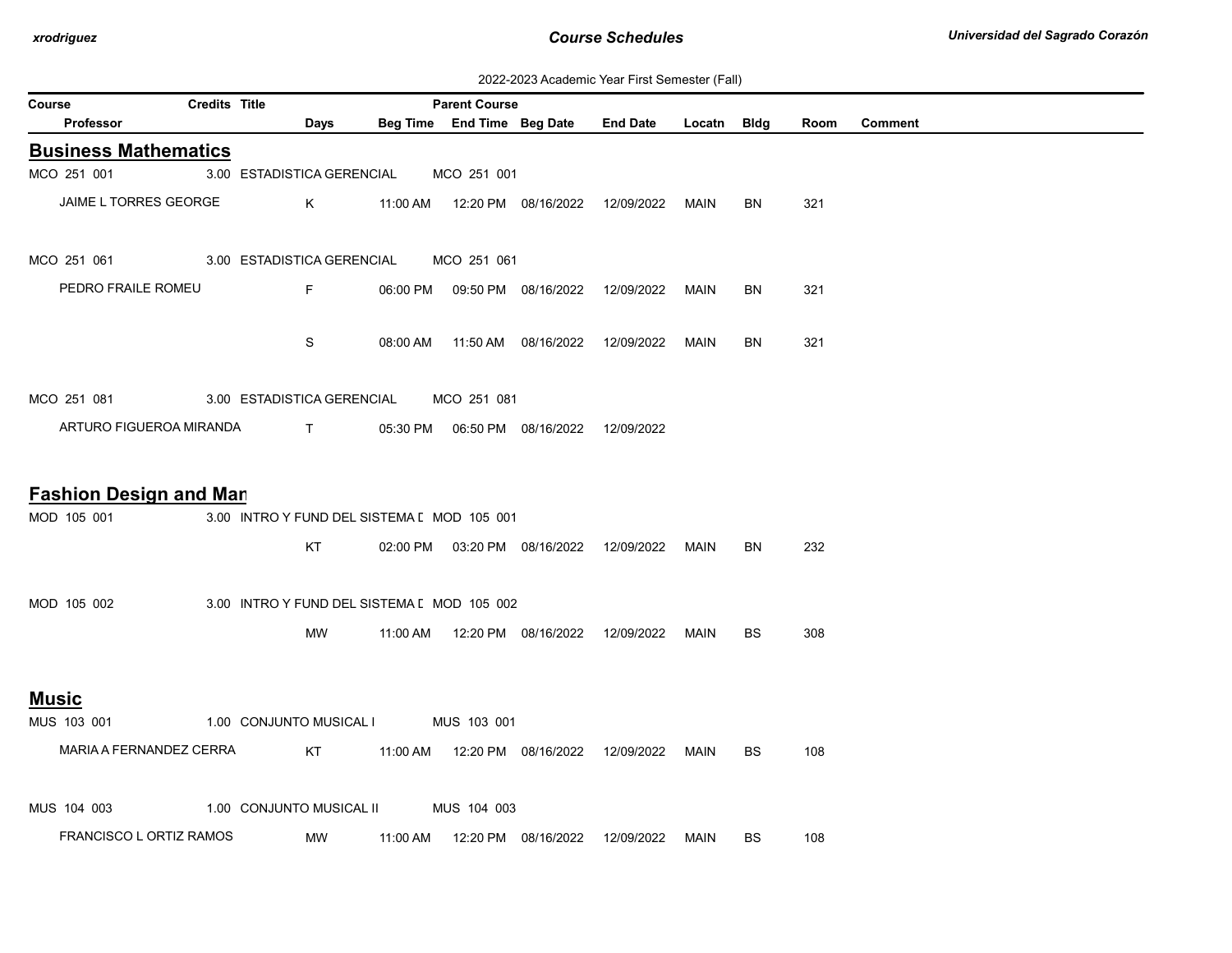| 2022-2023 Academic Year First Semester (Fall) |  |  |  |  |
|-----------------------------------------------|--|--|--|--|
|-----------------------------------------------|--|--|--|--|

| Course       |                            | <b>Credits Title</b> |              |                               |          | <b>Parent Course</b>             |                                  |                 |        |           |      |                |
|--------------|----------------------------|----------------------|--------------|-------------------------------|----------|----------------------------------|----------------------------------|-----------------|--------|-----------|------|----------------|
|              | Professor                  |                      |              | Days                          |          | Beg Time End Time Beg Date       |                                  | <b>End Date</b> | Locatn | Bldg      | Room | <b>Comment</b> |
| <b>Music</b> |                            |                      |              |                               |          |                                  |                                  |                 |        |           |      |                |
|              | MUS 105 001                |                      |              | 1.00 FORO DE PERFORMANCE I    |          | MUS 105 001                      |                                  |                 |        |           |      |                |
|              | FRANCISCO L ORTIZ RAMOS    |                      |              | $F -$                         |          |                                  | 10:00 AM  11:50 AM  08/16/2022   | 12/09/2022      | MAIN   | BS        | 108  |                |
|              |                            |                      |              |                               |          |                                  |                                  |                 |        |           |      |                |
|              | MUS 105 081                |                      |              | 1.00 FORO DE PERFORMANCE I    |          | MUS 105 081                      |                                  |                 |        |           |      |                |
|              | IVANIELL DELGADO MALDONADO |                      |              | M                             | 06:00 PM |                                  | 07:50 PM  08/16/2022  12/09/2022 |                 | MAIN   | BS        | 107  |                |
|              |                            |                      |              |                               |          |                                  |                                  |                 |        |           |      |                |
|              | MUS 105A 051               |                      |              | 0.00 LABORATORIO DE VOZ       |          | MUS 105A 051                     |                                  |                 |        |           |      |                |
|              | EFRAIN L RAMOS RAMOS       |                      | $\mathbf{T}$ |                               | 00:00 AM |                                  | 00:00 AM  08/16/2022             | 12/09/2022      | MAIN   | BS        | 105  |                |
|              | By Arrangement             |                      |              |                               |          |                                  |                                  |                 |        |           |      |                |
|              | MUS 105A 052               |                      |              | 0.00 LABORATORIO DE VOZ       |          | MUS 105A 052                     |                                  |                 |        |           |      |                |
|              | EFRAIN L RAMOS RAMOS       |                      |              | $\mathsf{T}$ and $\mathsf{T}$ |          | 00:00 AM   00:00 AM   08/16/2022 |                                  | 12/09/2022      | MAIN   | BS        | 105  |                |
|              | By Arrangement             |                      |              |                               |          |                                  |                                  |                 |        |           |      |                |
|              | MUS 105A053                |                      |              | 0.00 LABORATORIO DE VOZ       |          | MUS 105A 053                     |                                  |                 |        |           |      |                |
|              | LAURA E REYES MORALES      |                      |              | M                             | 00:00 AM |                                  | 00:00 AM  08/16/2022             | 12/09/2022      | MAIN   | BS        | 105  |                |
|              | By Arrangement             |                      |              |                               |          |                                  |                                  |                 |        |           |      |                |
|              | MUS 105A 054               |                      |              | 0.00 LABORATORIO DE VOZ       |          | MUS 105A 054                     |                                  |                 |        |           |      |                |
|              | FRANCISCO L ORTIZ RAMOS    |                      |              | M                             | 00:00 AM |                                  | 00:00 AM  08/16/2022  12/09/2022 |                 | MAIN   | <b>BS</b> | 105  |                |
|              | By Arrangement             |                      |              |                               |          |                                  |                                  |                 |        |           |      |                |
|              | MUS 105A 055               |                      |              | 0.00 LABORATORIO DE VOZ       |          | MUS 105A 055                     |                                  |                 |        |           |      |                |
|              | EFRAIN L RAMOS RAMOS       |                      |              | W                             |          |                                  | 00:00 AM  00:00 AM  08/16/2022   | 12/09/2022      | MAIN   | BS        | 105  |                |
|              | By Arrangement             |                      |              |                               |          |                                  |                                  |                 |        |           |      |                |
|              | MUS 105A 056               |                      |              | 0.00 LABORATORIO DE VOZ       |          | MUS 105A 056                     |                                  |                 |        |           |      |                |
|              | ALBERT TROCHE TORRES       |                      |              | W                             | 00:00 AM |                                  | 00:00 AM  08/16/2022             | 12/09/2022      | MAIN   | BS        | 105  |                |
|              | By Arrangement             |                      |              |                               |          |                                  |                                  |                 |        |           |      |                |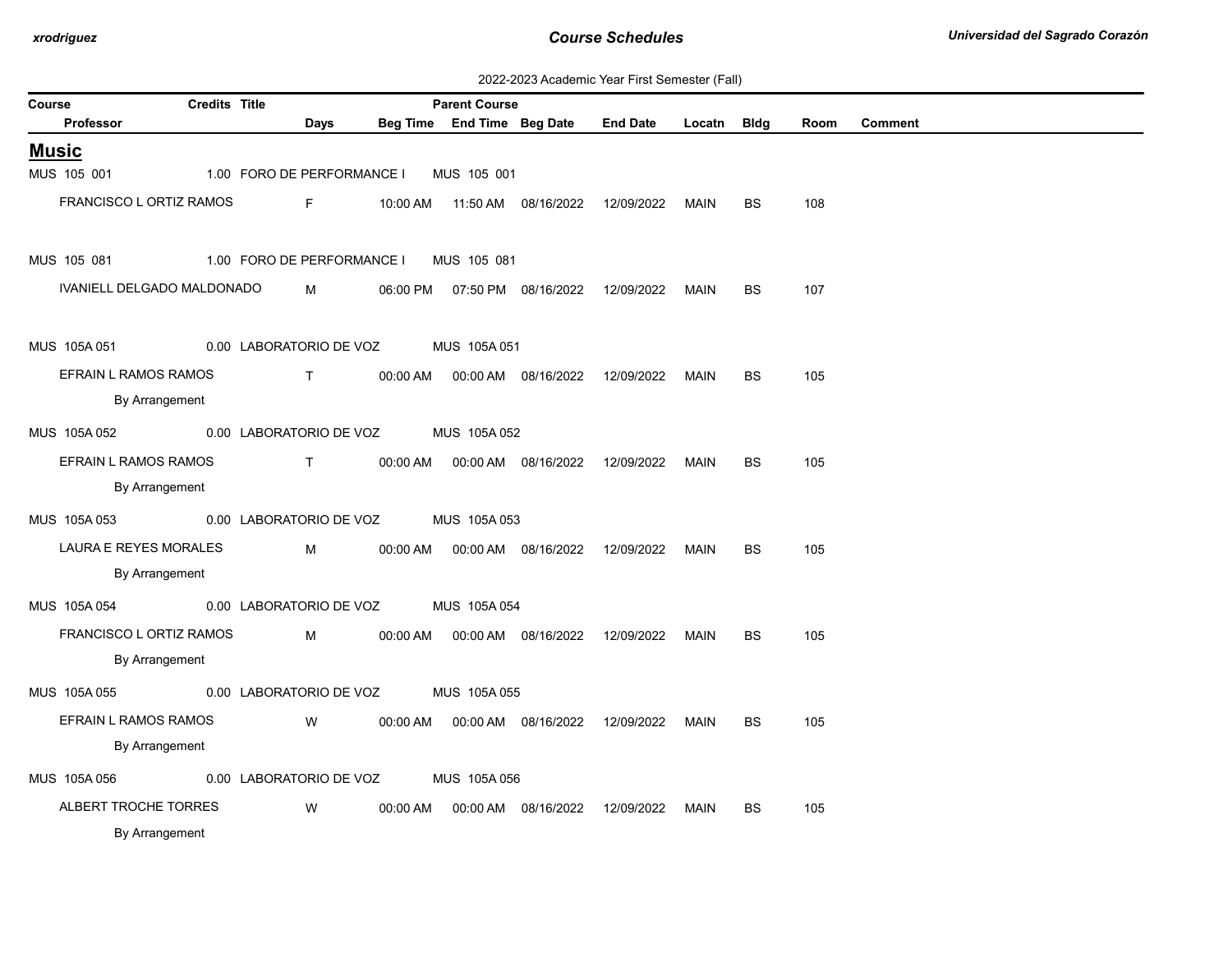| 2022-2023 Academic Year First Semester (Fall) |  |  |  |  |
|-----------------------------------------------|--|--|--|--|
|-----------------------------------------------|--|--|--|--|

| Course       |                            | <b>Credits Title</b> |                             |          | <b>Parent Course</b>                       |                                  |                 |        |             |      |                |
|--------------|----------------------------|----------------------|-----------------------------|----------|--------------------------------------------|----------------------------------|-----------------|--------|-------------|------|----------------|
|              | Professor                  |                      | Days                        |          | Beg Time End Time Beg Date                 |                                  | <b>End Date</b> | Locatn | <b>Bldg</b> | Room | <b>Comment</b> |
| <b>Music</b> |                            |                      |                             |          |                                            |                                  |                 |        |             |      |                |
|              | MUS 105P 051               |                      | 0.00 LABORATORIO DE PIANO   |          | MUS 105P 051                               |                                  |                 |        |             |      |                |
|              | ANGEL L PERSIA SANTIAGO    |                      | F.                          | 00:00 AM |                                            | 00:00 AM  08/16/2022             | 12/09/2022      | MAIN   | BS          | 106  |                |
|              | By Arrangement             |                      |                             |          |                                            |                                  |                 |        |             |      |                |
|              | MUS 105S 051               |                      |                             |          | 0.00 LABORATORIO DE PERCUSIOI MUS 105S 051 |                                  |                 |        |             |      |                |
|              | IVANIELL DELGADO MALDONADO |                      | W                           | 00:00 AM |                                            | 00:00 AM  08/16/2022  12/09/2022 |                 | MAIN   | BS          | 002  |                |
|              | By Arrangement             |                      |                             |          |                                            |                                  |                 |        |             |      |                |
|              | MUS 110 001                |                      | 1.00 FORO DE PERFORMANCE II |          | MUS 110 001                                |                                  |                 |        |             |      |                |
|              | FRANCISCO L ORTIZ RAMOS    |                      | F.                          |          |                                            | 10:00 AM  11:50 AM  08/16/2022   | 12/09/2022      | MAIN   | <b>BS</b>   | 108  |                |
|              |                            |                      |                             |          |                                            |                                  |                 |        |             |      |                |
|              | MUS 110 081                |                      | 1.00 FORO DE PERFORMANCE II |          | MUS 110 081                                |                                  |                 |        |             |      |                |
|              | IVANIELL DELGADO MALDONADO |                      | W                           |          |                                            | 06:00 PM  07:50 PM  08/16/2022   | 12/09/2022      | MAIN   | <b>BS</b>   | 108  |                |
|              |                            |                      |                             |          |                                            |                                  |                 |        |             |      |                |
|              | MUS 110A 051               |                      | 0.00 LABORATORIO DE VOZ     |          | MUS 110A051                                |                                  |                 |        |             |      |                |
|              | FRANCISCO L ORTIZ RAMOS    |                      | W                           | 00:00 AM |                                            | 00:00 AM  08/16/2022             | 12/09/2022      | MAIN   | <b>BS</b>   | 105  |                |
|              | By Arrangement             |                      |                             |          |                                            |                                  |                 |        |             |      |                |
|              | MUS 110A 052               |                      | 0.00 LABORATORIO DE VOZ     |          | MUS 110A 052                               |                                  |                 |        |             |      |                |
|              | LAURA E REYES MORALES      |                      | W                           | 00:00 AM |                                            | 00:00 AM  08/16/2022             | 12/09/2022      | MAIN   | BS          | 105  |                |
|              | By Arrangement             |                      |                             |          |                                            |                                  |                 |        |             |      |                |
|              | MUS 110A 053               |                      | 0.00 LABORATORIO DE VOZ     |          | MUS 110A 053                               |                                  |                 |        |             |      |                |
|              | EFRAIN L RAMOS RAMOS       |                      | M                           | 00:00 AM |                                            | 00:00 AM  08/16/2022             | 12/09/2022      | MAIN   | <b>BS</b>   | 105  |                |
|              | By Arrangement             |                      |                             |          |                                            |                                  |                 |        |             |      |                |
|              | MUS 110A 054               |                      | 0.00 LABORATORIO DE VOZ     |          | MUS 110A 054                               |                                  |                 |        |             |      |                |
|              | LAURA E REYES MORALES      |                      | М                           | 00:00 AM |                                            | 00:00 AM  08/16/2022             | 12/09/2022      | MAIN   | <b>BS</b>   | 105  |                |
|              | By Arrangement             |                      |                             |          |                                            |                                  |                 |        |             |      |                |
|              |                            |                      |                             |          |                                            |                                  |                 |        |             |      |                |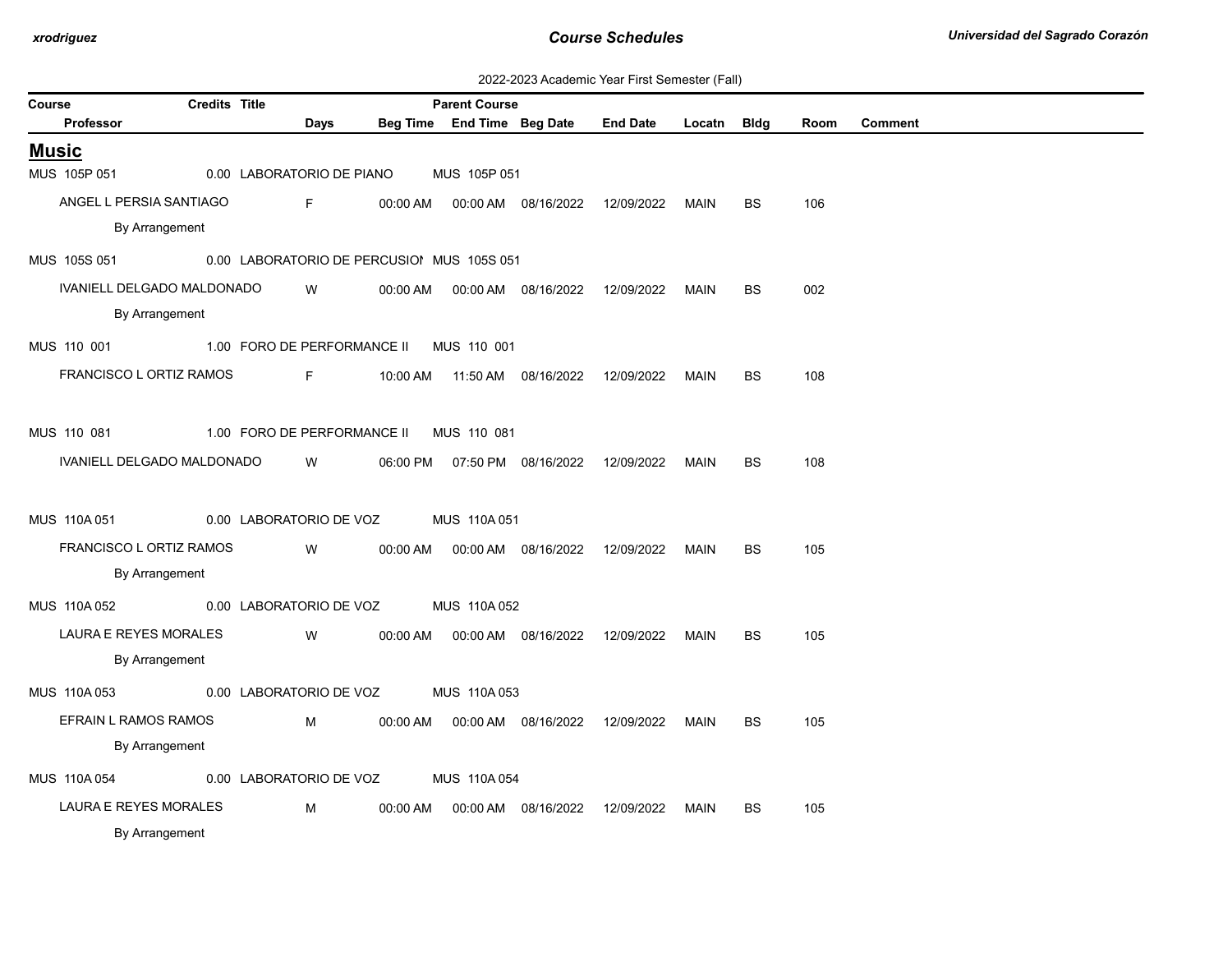| 2022-2023 Academic Year First Semester (Fall) |  |  |  |  |
|-----------------------------------------------|--|--|--|--|
|-----------------------------------------------|--|--|--|--|

| Course |                              | <b>Credits Title</b> |                                                | <b>Parent Course</b> |                                              |                                            |             |           |      |                |
|--------|------------------------------|----------------------|------------------------------------------------|----------------------|----------------------------------------------|--------------------------------------------|-------------|-----------|------|----------------|
|        | Professor                    |                      | Days                                           |                      | Beg Time End Time Beg Date                   | <b>End Date</b>                            | Locatn Bldg |           | Room | <b>Comment</b> |
|        | <b>Music</b>                 |                      |                                                |                      |                                              |                                            |             |           |      |                |
|        | MUS 110A 055                 |                      | 0.00 LABORATORIO DE VOZ                        | MUS 110A 055         |                                              |                                            |             |           |      |                |
|        | LAURA E REYES MORALES        |                      | $\mathbf{T}$ and $\mathbf{T}$ and $\mathbf{T}$ |                      |                                              |                                            | MAIN        | <b>BS</b> | 105  |                |
|        | By Arrangement               |                      |                                                |                      |                                              |                                            |             |           |      |                |
|        | MUS 110B 051                 |                      | 0.00 LABORATORIO DE BAJO                       | MUS 110B 051         |                                              |                                            |             |           |      |                |
|        | IVANIELL DELGADO MALDONADO   |                      |                                                |                      | 00:00 AM   00:00 AM   08/16/2022             | 12/09/2022                                 | <b>MAIN</b> | <b>BS</b> | 002  |                |
|        | By Arrangement               |                      |                                                |                      |                                              |                                            |             |           |      |                |
|        | MUS 110G 051                 |                      | 0.00 LABORATORIO DE GUITARRA MUS 110G 051      |                      |                                              |                                            |             |           |      |                |
|        | KELVIN J ADAMES MENDEZ       |                      | M                                              |                      | 00:00 AM   00:00 AM   08/16/2022  12/09/2022 |                                            | MAIN        | <b>BS</b> | 105  |                |
|        | By Arrangement               |                      |                                                |                      |                                              |                                            |             |           |      |                |
|        | MUS 110G 052                 |                      | 0.00 LABORATORIO DE GUITARRA MUS 110G 052      |                      |                                              |                                            |             |           |      |                |
|        | JOSIANE FELICIANO ROMAN      |                      |                                                |                      | 00:00 AM   00:00 AM   08/16/2022  12/09/2022 |                                            | <b>MAIN</b> | <b>BS</b> | 002  |                |
|        | By Arrangement               |                      |                                                |                      |                                              |                                            |             |           |      |                |
|        | MUS 110P 051                 |                      | 0.00 LABORATORIO DE PIANO                      | MUS 110P 051         |                                              |                                            |             |           |      |                |
|        | ANGEL L PERSIA SANTIAGO      |                      | Fig. 1989                                      |                      | 00:00 AM   00:00 AM   08/16/2022             | 12/09/2022                                 | MAIN        | ВS        | 107  |                |
|        |                              |                      |                                                |                      |                                              |                                            |             |           |      |                |
|        | MUS 131 001                  |                      | 3.00 RUDIMENTOS DE LA MUSICA MUS 131 001       |                      |                                              |                                            |             |           |      |                |
|        |                              |                      |                                                |                      |                                              |                                            |             |           |      |                |
|        | VICENTE PORTALATIN RODRIGUEZ |                      | MW                                             |                      |                                              | 01:00 PM  02:20 PM  08/16/2022  12/09/2022 | MAIN        | <b>BS</b> | 107  |                |
|        | MUS 203 001                  |                      | 1.00 CONJUNTO MUSICAL III                      | MUS 203 001          |                                              |                                            |             |           |      |                |
|        | MARIA A FERNANDEZ CERRA      |                      | KT                                             |                      | 11:00 AM  12:20 PM  08/16/2022  12/09/2022   |                                            | <b>MAIN</b> | BS        | 108  |                |
|        |                              |                      |                                                |                      |                                              |                                            |             |           |      |                |
|        | MUS 210 003                  |                      | 2.00 FORO DE PERFORMANCE II                    | MUS 210 003          |                                              |                                            |             |           |      |                |
|        | LAURA E REYES MORALES        |                      | F                                              |                      | 12:30 PM  02:20 PM  08/16/2022               | 12/09/2022                                 | MAIN        | <b>SM</b> | 106  |                |
|        |                              |                      |                                                |                      |                                              |                                            |             |           |      |                |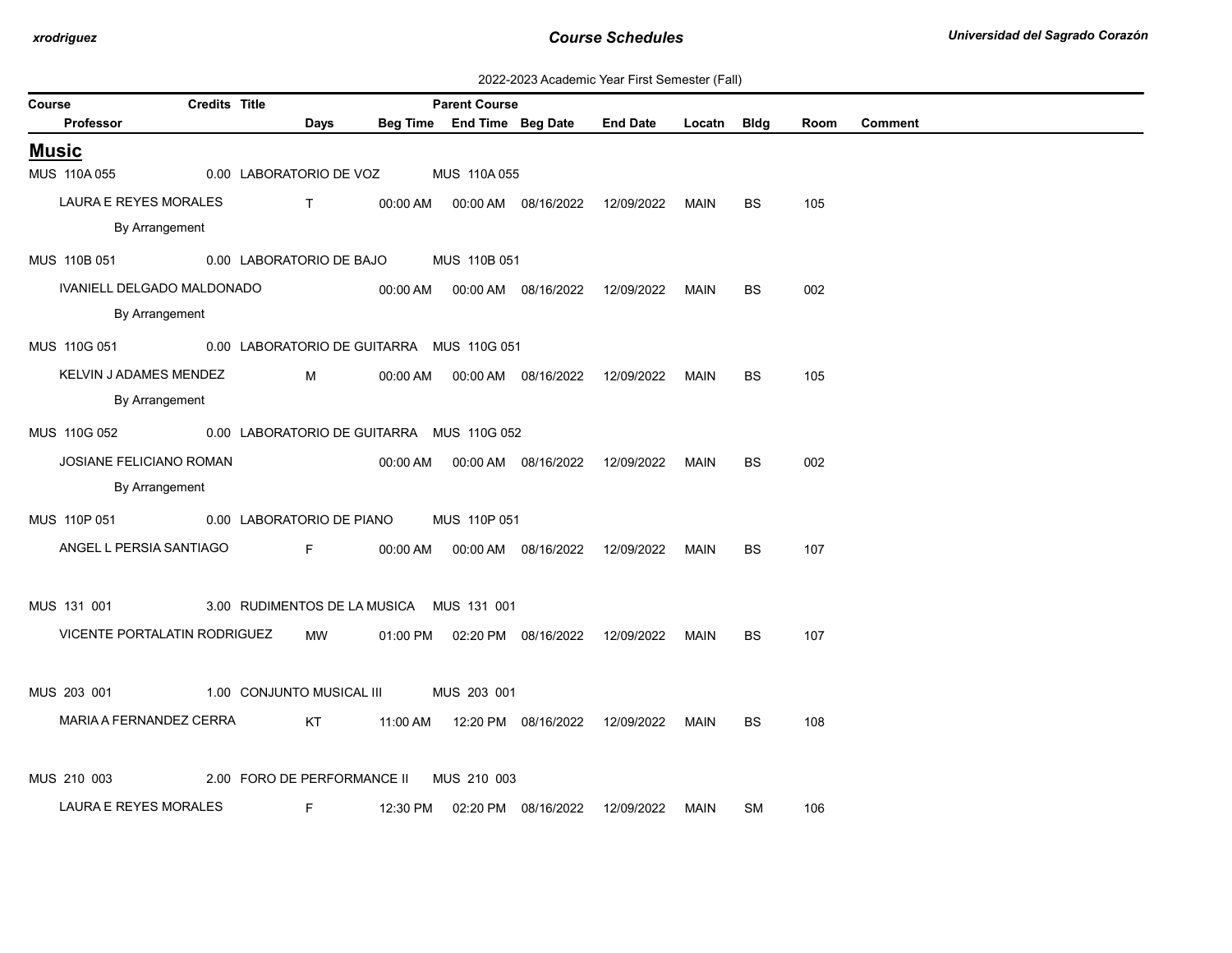| 2022-2023 Academic Year First Semester (Fall) |  |  |  |  |
|-----------------------------------------------|--|--|--|--|
|-----------------------------------------------|--|--|--|--|

| Course |                              | <b>Credits Title</b> |                                              |          | <b>Parent Course</b>       |                                              |                 |        |             |      |                |
|--------|------------------------------|----------------------|----------------------------------------------|----------|----------------------------|----------------------------------------------|-----------------|--------|-------------|------|----------------|
|        | Professor                    |                      | Days                                         |          | Beg Time End Time Beg Date |                                              | <b>End Date</b> | Locatn | <b>Bldg</b> | Room | <b>Comment</b> |
|        | <b>Music</b>                 |                      |                                              |          |                            |                                              |                 |        |             |      |                |
|        | MUS 211 001                  |                      | 1.00 TECNICAS DE EJECUCION MU MUS 211 001    |          |                            |                                              |                 |        |             |      |                |
|        | EFRAIN L RAMOS RAMOS         |                      | K                                            |          |                            | 00:00 AM   00:00 AM   08/16/2022  12/09/2022 |                 | MAIN   | <b>BS</b>   | 105  |                |
|        | By Arrangement               |                      |                                              |          |                            |                                              |                 |        |             |      |                |
|        | MUS 231 001                  |                      | 3.00 FUNDAMENTOS DE LA MUSIC/ MUS 231 001    |          |                            |                                              |                 |        |             |      |                |
|        | VICENTE PORTALATIN RODRIGUEZ |                      | KT                                           |          |                            | 01:00 PM   02:20 PM   08/16/2022             | 12/09/2022      | MAIN   | BS          | 107  |                |
|        | MUS 232 001                  |                      | 3.00 FUNDAMENTOS DE LA MUSIC/ MUS 232 001    |          |                            |                                              |                 |        |             |      |                |
|        | VICENTE PORTALATIN RODRIGUEZ |                      | MW                                           |          |                            | 02:30 PM  03:50 PM  08/16/2022  12/09/2022   |                 | MAIN   | BS.         | 107  |                |
|        |                              |                      | 3.00 TEORIA Y ANALISIS MUSICAL I MUS 241 001 |          |                            |                                              |                 |        |             |      |                |
|        | MUS 241 001                  |                      |                                              |          |                            |                                              |                 |        |             |      |                |
|        | RUBEN TOLEDO TELLADO         |                      | MW                                           |          |                            | 01:00 PM  02:20 PM  08/16/2022  12/09/2022   |                 | MAIN   | <b>BS</b>   | 106  |                |
|        | MUS 242 001                  |                      | 3.00 TEORIA Y ANALISIS MUSICAL I MUS 242 001 |          |                            |                                              |                 |        |             |      |                |
|        | RUBEN TOLEDO TELLADO         |                      | KT                                           |          |                            | 02:30 PM  03:50 PM  08/16/2022  12/09/2022   |                 | MAIN   | <b>BS</b>   | 106  |                |
|        | MUS 243 003                  |                      | 2.00 FORO DE PERFORMANCE IV MUS 243 003      |          |                            |                                              |                 |        |             |      |                |
|        | LAURA E REYES MORALES        |                      | Fig. 1989                                    |          |                            | 12:30 PM  02:20 PM  08/16/2022  12/09/2022   |                 | MAIN   | SM          | 106  |                |
|        | MUS 251 001                  |                      | 3.00 HISTORIA MUSICA/ANTIGUED/ MUS 251 001   |          |                            |                                              |                 |        |             |      |                |
|        | KELVIN J ADAMES MENDEZ       |                      | MW                                           |          |                            | 02:00 PM  03:20 PM  08/16/2022  12/09/2022   |                 | MAIN   | <b>BN</b>   | 235  |                |
|        |                              |                      |                                              |          |                            |                                              |                 |        |             |      |                |
|        | MUS 252 001                  |                      | 3.00 HIS/MUSICA CLASICA, ROMAN MUS 252 001   |          |                            |                                              |                 |        |             |      |                |
|        | KELVIN J ADAMES MENDEZ       |                      | MW                                           | 04:00 PM |                            | 05:20 PM 08/16/2022                          | 12/09/2022      | MAIN   | BN          | 231  |                |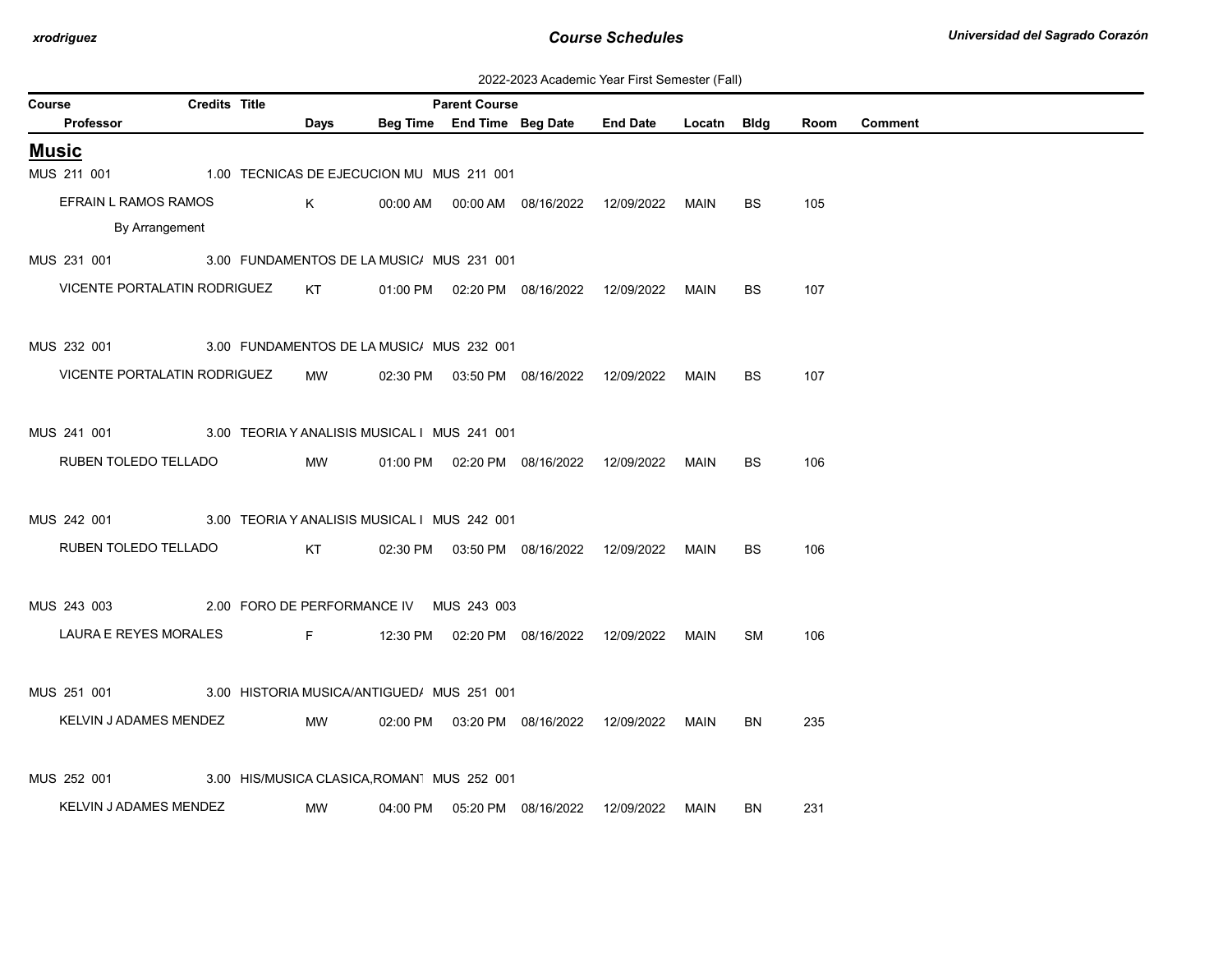| 2022-2023 Academic Year First Semester (Fall) |  |  |  |  |
|-----------------------------------------------|--|--|--|--|
|-----------------------------------------------|--|--|--|--|

| Course                  | <b>Credits Title</b> |                                            |          | <b>Parent Course</b>       |                                  |                 |             |           |      |                |
|-------------------------|----------------------|--------------------------------------------|----------|----------------------------|----------------------------------|-----------------|-------------|-----------|------|----------------|
| Professor               |                      | Days                                       |          | Beg Time End Time Beg Date |                                  | <b>End Date</b> | Locatn Bldg |           | Room | <b>Comment</b> |
| <b>Music</b>            |                      |                                            |          |                            |                                  |                 |             |           |      |                |
| MUS 303 001             |                      | 1.00 CONJUNTO MUSICAL V                    |          | MUS 303 001                |                                  |                 |             |           |      |                |
| MARIA A FERNANDEZ CERRA |                      | KT                                         | 11:00 AM |                            | 12:20 PM 08/16/2022              | 12/09/2022      | MAIN        | BS        | 108  |                |
| MUS 311 001             |                      | 1.00 TECNICAS DE EJECUCION MU MUS 311 001  |          |                            |                                  |                 |             |           |      |                |
| EFRAIN L RAMOS RAMOS    |                      | $\mathsf{T}$                               |          |                            | 00:00 AM   00:00 AM   08/16/2022 | 12/09/2022      | MAIN        | BS        | 105  |                |
| By Arrangement          |                      |                                            |          |                            |                                  |                 |             |           |      |                |
| MUS 311 004             |                      | 1.00 TECNICAS DE EJECUCION MU MUS 311 004  |          |                            |                                  |                 |             |           |      |                |
| FRANCISCO L ORTIZ RAMOS |                      |                                            |          |                            |                                  |                 |             | <b>BS</b> | 105  |                |
| By Arrangement          |                      |                                            |          |                            |                                  |                 |             |           |      |                |
| MUS 312 001             |                      | 1.00 TECNICAS DE EJECUCION MU MUS 312 001  |          |                            |                                  |                 |             |           |      |                |
| EFRAIN L RAMOS RAMOS    |                      | W                                          |          |                            | 00:00 AM   00:00 AM   08/16/2022 | 12/09/2022      | MAIN        | <b>BS</b> | 105  |                |
| By Arrangement          |                      |                                            |          |                            |                                  |                 |             |           |      |                |
| MUS 312 005             |                      | 1.00 TECNICAS DE EJECUCION MU MUS 312 005  |          |                            |                                  |                 |             |           |      |                |
| EFRAIN L RAMOS RAMOS    |                      |                                            |          |                            | 00:00 AM  00:00 AM  08/16/2022   | 12/09/2022      | <b>MAIN</b> | <b>BS</b> | 105  |                |
| By Arrangement          |                      |                                            |          |                            |                                  |                 |             |           |      |                |
|                         |                      |                                            |          |                            |                                  |                 |             |           |      |                |
| MUS 312 008             |                      | 1.00 TECNICAS DE EJECUCION MU MUS 312 008  |          |                            |                                  |                 |             |           |      |                |
| KELVIN J ADAMES MENDEZ  |                      |                                            |          |                            |                                  |                 | MAIN        | <b>BS</b> | 105  |                |
| By Arrangement          |                      |                                            |          |                            |                                  |                 |             |           |      |                |
| MUS 312 082             |                      | 1.00 TECNICAS DE EJECUCION MU MUS 312 082  |          |                            |                                  |                 |             |           |      |                |
| EFRAIN L RAMOS RAMOS    |                      | $\mathsf{T}$ and $\mathsf{T}$              |          |                            | 00:00 AM   00:00 AM   08/16/2022 | 12/09/2022      | MAIN        | BS.       | 105  |                |
| By Arrangement          |                      |                                            |          |                            |                                  |                 |             |           |      |                |
| MUS 315 001             |                      | 3.00 GRABACION Y EDICION DE AU MUS 315 001 |          |                            |                                  |                 |             |           |      |                |
| JOSIANE FELICIANO ROMAN |                      | MW                                         | 01:30 PM |                            | 02:50 PM 08/16/2022              | 12/09/2022      | MAIN        | BS.       | 002  |                |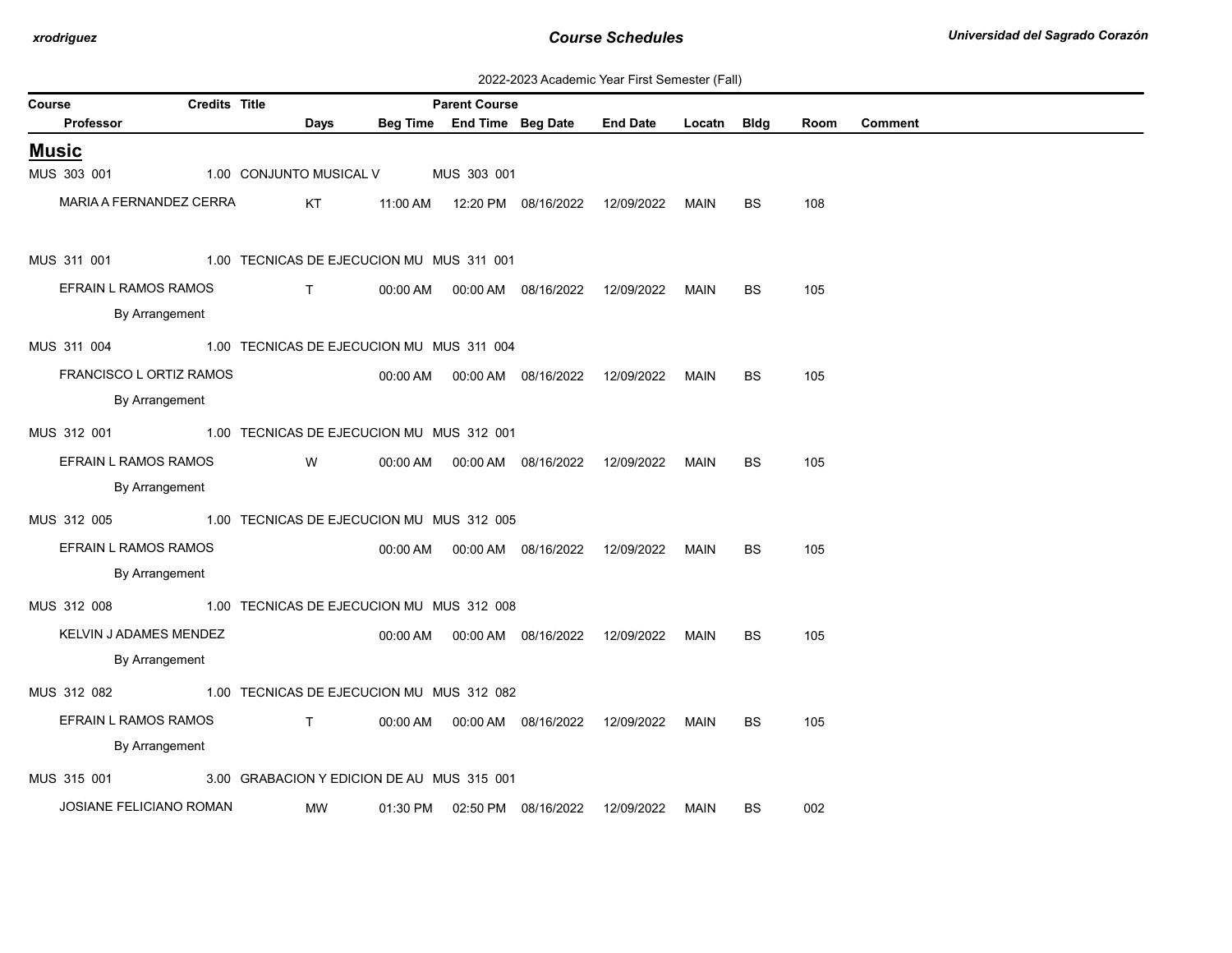| 2022-2023 Academic Year First Semester (Fall) |  |  |  |  |
|-----------------------------------------------|--|--|--|--|
|-----------------------------------------------|--|--|--|--|

| <b>Credits Title</b><br><b>Parent Course</b><br>Course |  |  |                                              |  |  |                                            |                                                    |      |           |      |         |
|--------------------------------------------------------|--|--|----------------------------------------------|--|--|--------------------------------------------|----------------------------------------------------|------|-----------|------|---------|
| Professor                                              |  |  | Days                                         |  |  |                                            | Beg Time End Time Beg Date End Date Locatn Bldg    |      |           | Room | Comment |
| <b>Music</b>                                           |  |  |                                              |  |  |                                            |                                                    |      |           |      |         |
| MUS 321 001 2.00 FORO DE PERFORMANCE V MUS 321 001     |  |  |                                              |  |  |                                            |                                                    |      |           |      |         |
| EFRAIN L RAMOS RAMOS                                   |  |  |                                              |  |  |                                            | F 10:00 AM  11:50 AM  08/16/2022  12/09/2022  MAIN |      | BS.       | 106  |         |
| MUS 322 001 2.00 FORO DE PERFORMANCD VI MUS 322 001    |  |  |                                              |  |  |                                            |                                                    |      |           |      |         |
| EFRAIN L RAMOS RAMOS                                   |  |  |                                              |  |  |                                            |                                                    |      | BS.       | 108  |         |
| MUS 322 081 2.00 FORO DE PERFORMANCD VI MUS 322 081    |  |  |                                              |  |  |                                            |                                                    |      |           |      |         |
| IVANIELL DELGADO MALDONADO T                           |  |  |                                              |  |  |                                            | 05:30 PM  07:20 PM  08/16/2022  12/09/2022  MAIN   |      | <b>BS</b> | 002  |         |
| MUS 341 001                                            |  |  | 3.00 TEORIA Y ANALISIS MUSICAL I MUS 341 001 |  |  |                                            |                                                    |      |           |      |         |
|                                                        |  |  | KT                                           |  |  |                                            | 02:30 PM  03:50 PM  08/16/2022  12/09/2022  MAIN   |      | <b>BS</b> | 108  |         |
| MUS 492 001 3.00 RECITAL 6.00 MUS 492 001              |  |  |                                              |  |  |                                            |                                                    |      |           |      |         |
| JOSE A RODRIGUEZ MORALES                               |  |  | M2                                           |  |  | 09:30 AM  12:20 PM  08/16/2022  12/09/2022 |                                                    | MAIN | <b>BS</b> | 107  |         |
| <b>Audiovisual Production a</b>                        |  |  |                                              |  |  |                                            |                                                    |      |           |      |         |
| PAV 110 001                                            |  |  | 3.00 INFLUENCIAS NARRATIVAS PAV 110 001      |  |  |                                            |                                                    |      |           |      |         |
| MARIA T PREVIDI ARIAS                                  |  |  | MW                                           |  |  |                                            |                                                    |      | BN        | 321  |         |
| PAV 110 002 3.00 INFLUENCIAS NARRATIVAS PAV 110 002    |  |  |                                              |  |  |                                            |                                                    |      |           |      |         |
| MARIA T PREVIDI ARIAS                                  |  |  | <b>MW</b>                                    |  |  |                                            |                                                    |      | BN        | 229  |         |
| PAV 110 003                                            |  |  | 3.00 INFLUENCIAS NARRATIVAS PAV 110 003      |  |  |                                            |                                                    |      |           |      |         |
|                                                        |  |  | KT                                           |  |  |                                            |                                                    | MAIN | BN        | 228  |         |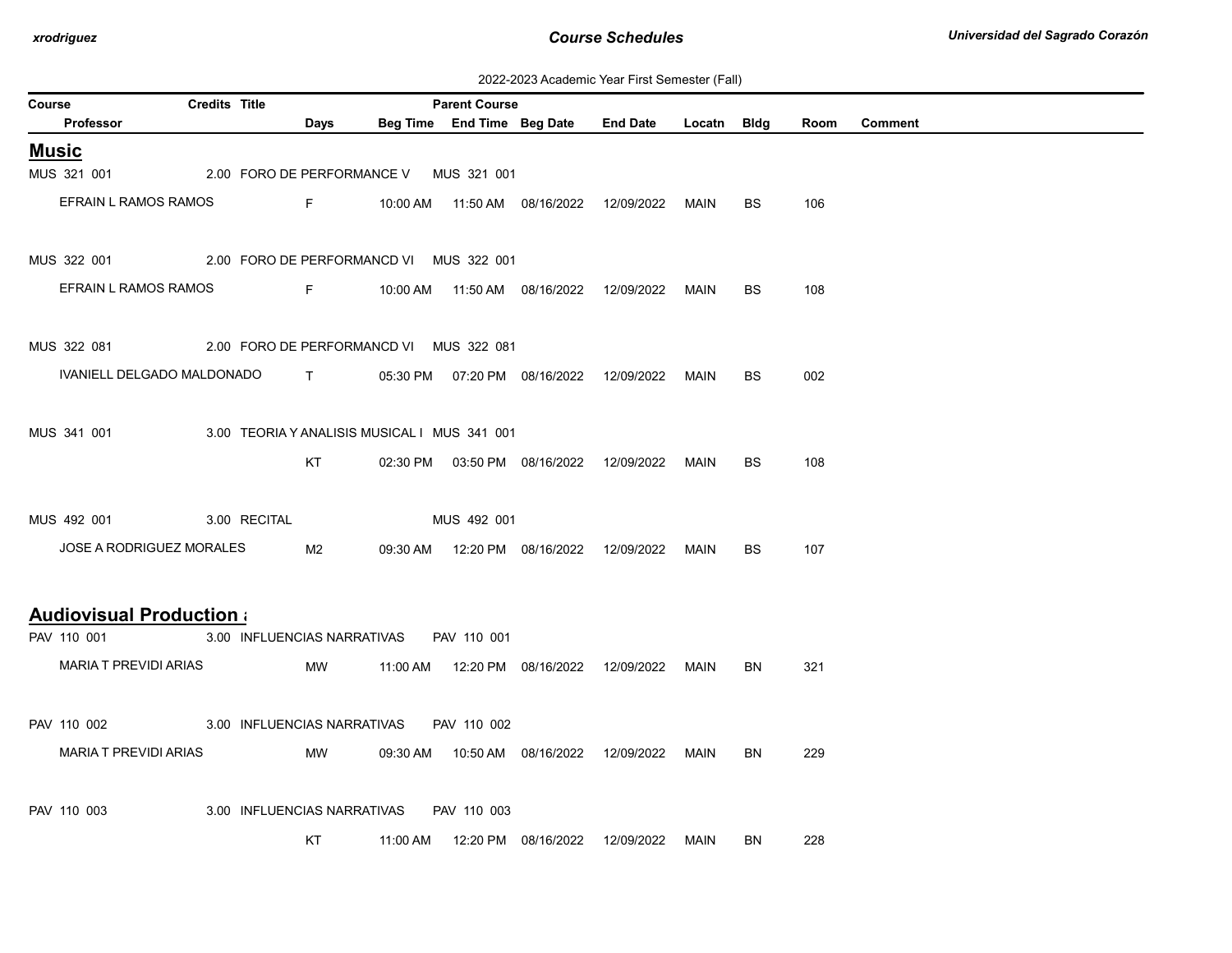| 2022-2023 Academic Year First Semester (Fall) |  |  |  |  |
|-----------------------------------------------|--|--|--|--|
|-----------------------------------------------|--|--|--|--|

| Course |                                 | Credits Title |                                             |          | <b>Parent Course</b>       |                                            |                                            |        |             |      |                |
|--------|---------------------------------|---------------|---------------------------------------------|----------|----------------------------|--------------------------------------------|--------------------------------------------|--------|-------------|------|----------------|
|        | Professor                       |               | Days                                        |          | Beg Time End Time Beg Date |                                            | <b>End Date</b>                            | Locatn | <b>Bldg</b> | Room | <b>Comment</b> |
|        | <b>Audiovisual Production (</b> |               |                                             |          |                            |                                            |                                            |        |             |      |                |
|        | PAV 110 081                     |               | 3.00 INFLUENCIAS NARRATIVAS                 |          | PAV 110 081                |                                            |                                            |        |             |      |                |
|        | MARIA H MALARET BADRENA         |               | KT.                                         |          |                            |                                            |                                            | MAIN   | BN          | 237  |                |
|        | PAV 110 082                     |               | 3.00 INFLUENCIAS NARRATIVAS                 |          | PAV 110 082                |                                            |                                            |        |             |      |                |
|        |                                 |               | MW                                          |          |                            |                                            |                                            | MAIN   | BN          | 237  |                |
|        | PAV 112 001                     |               | 3.00 EL ARTE DE CONTAR HISTORI. PAV 112 001 |          |                            |                                            |                                            |        |             |      |                |
|        | ALEXANDRA VEGA MERINO           |               | K                                           |          |                            |                                            | 12:30 PM  03:20 PM  08/16/2022  12/09/2022 | MAIN   | BS.         | 216  |                |
|        | PAV 112 002                     |               | 3.00 EL ARTE DE CONTAR HISTORI. PAV 112 002 |          |                            |                                            |                                            |        |             |      |                |
|        | ALEXANDRA VEGA MERINO           |               | W                                           |          |                            |                                            | 12:30 PM  03:20 PM  08/16/2022  12/09/2022 | MAIN   | <b>BS</b>   | 214  |                |
|        | PAV 112 003                     |               | 3.00 EL ARTE DE CONTAR HISTORI. PAV 112 003 |          |                            |                                            |                                            |        |             |      |                |
|        | ALEXANDRA VEGA MERINO           |               | K                                           |          |                            |                                            |                                            | MAIN   | <b>BS</b>   | 217  |                |
|        | PAV 220 001                     |               | 4.00 COMPOSICION Y NARATIVA VI PAV 220 001  |          |                            |                                            |                                            |        |             |      |                |
|        |                                 |               | K                                           |          |                            | 08:00 AM  11:50 AM  08/16/2022  12/09/2022 |                                            | MAIN   | BS.         | 312  |                |
|        | PAV 220 002                     |               | 4.00 COMPOSICION Y NARATIVA VI PAV 220 002  |          |                            |                                            |                                            |        |             |      |                |
|        |                                 |               | W                                           |          |                            |                                            | 08:00 AM  11:50 AM  08/16/2022  12/09/2022 | MAIN   | <b>BS</b>   | 312  |                |
|        | PAV 220 003                     |               | 4.00 COMPOSICION Y NARATIVA VI PAV 220 003  |          |                            |                                            |                                            |        |             |      |                |
|        |                                 |               | $\mathsf{T}$                                | 08:30 AM |                            | 12:20 PM 08/16/2022                        | 12/09/2022                                 | MAIN   | <b>BS</b>   | 216  |                |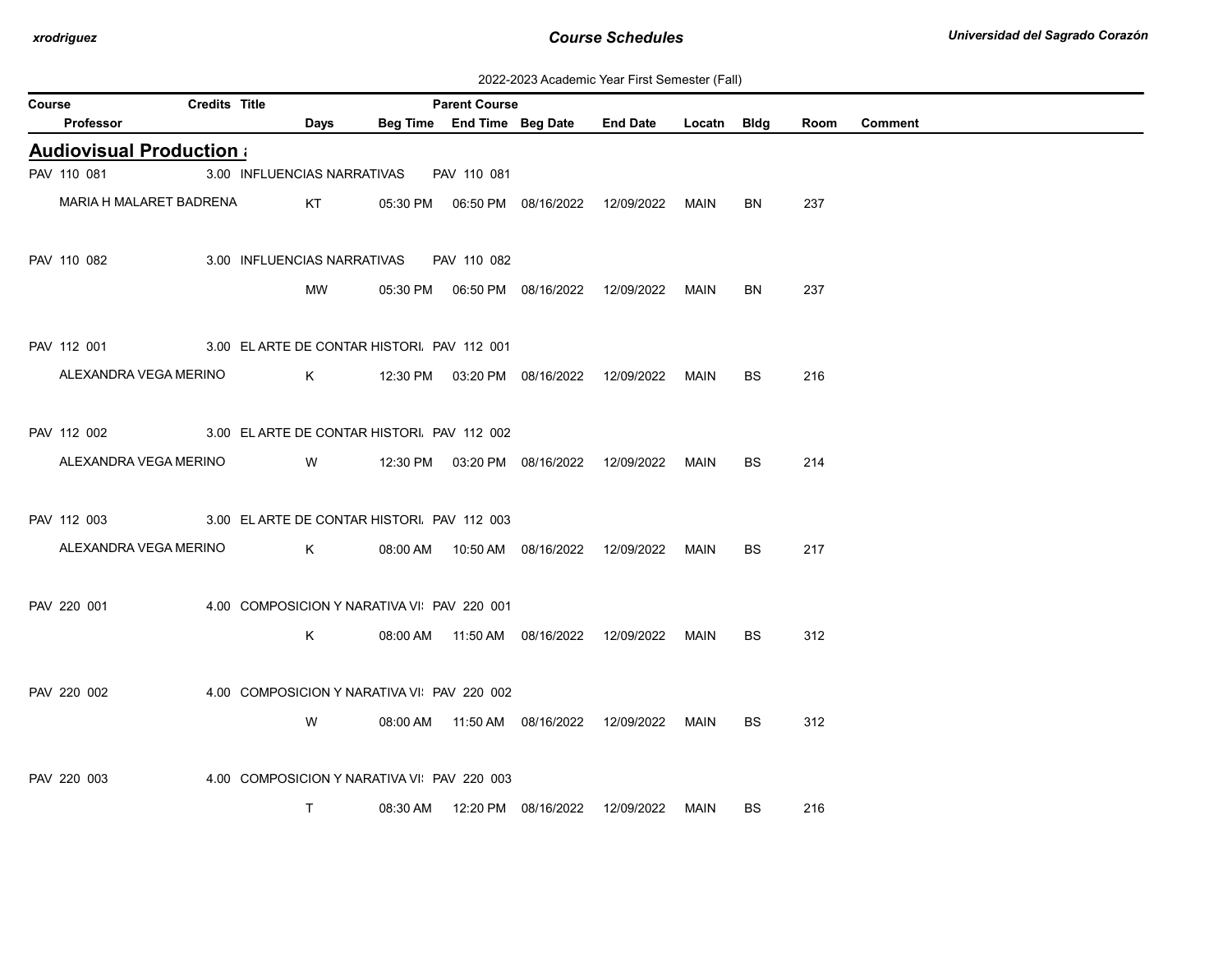| 2022-2023 Academic Year First Semester (Fall) |  |  |  |  |
|-----------------------------------------------|--|--|--|--|
|-----------------------------------------------|--|--|--|--|

| Course |                                 | <b>Credits Title</b> |                                             |          | <b>Parent Course</b> |                                            |                 |             |           |      |                |
|--------|---------------------------------|----------------------|---------------------------------------------|----------|----------------------|--------------------------------------------|-----------------|-------------|-----------|------|----------------|
|        | Professor                       |                      | Days                                        |          |                      | Beg Time End Time Beg Date                 | <b>End Date</b> | Locatn Bldg |           | Room | <b>Comment</b> |
|        | <b>Audiovisual Production a</b> |                      |                                             |          |                      |                                            |                 |             |           |      |                |
|        | PAV 220 004                     |                      | 4.00 COMPOSICION Y NARATIVA VI PAV 220 004  |          |                      |                                            |                 |             |           |      |                |
|        |                                 |                      | F.                                          |          |                      | 08:30 AM  12:20 PM  08/16/2022  12/09/2022 |                 | MAIN        | BS.       | 312  |                |
|        |                                 |                      |                                             |          |                      |                                            |                 |             |           |      |                |
|        | PAV 220 081                     |                      | 4.00 COMPOSICION Y NARATIVA VI PAV 220 081  |          |                      |                                            |                 |             |           |      |                |
|        | PABLO M IMPELLUSO CORTES        |                      | W                                           |          |                      | 05:30 PM  09:20 PM  08/16/2022             | 12/09/2022      | <b>MAIN</b> | BS        | 311  |                |
|        |                                 |                      |                                             |          |                      |                                            |                 |             |           |      |                |
|        | PAV 220 082                     |                      | 4.00 COMPOSICION Y NARATIVA VI PAV 220 082  |          |                      |                                            |                 |             |           |      |                |
|        | PABLO M IMPELLUSO CORTES        |                      | K                                           |          |                      | 05:30 PM  09:20 PM  08/16/2022  12/09/2022 |                 | MAIN        | BS.       | 214  |                |
|        |                                 |                      |                                             |          |                      |                                            |                 |             |           |      |                |
|        | PAV 221 001                     |                      | 4.00 SONIDO PARA PRODUCCION A PAV 221 001   |          |                      |                                            |                 |             |           |      |                |
|        | ERIC K ADAMSONS BODO            |                      | W                                           |          |                      | 08:30 AM  12:20 PM  08/16/2022  12/09/2022 |                 | MAIN        | BN        | 317B |                |
|        |                                 |                      |                                             |          |                      |                                            |                 |             |           |      |                |
|        | PAV 221 002                     |                      | 4.00 SONIDO PARA PRODUCCION A PAV 221 002   |          |                      |                                            |                 |             |           |      |                |
|        | ERIC K ADAMSONS BODO            |                      | K                                           |          |                      | 01:00 PM  04:50 PM  08/16/2022  12/09/2022 |                 | MAIN        | <b>BN</b> | 317B |                |
|        |                                 |                      |                                             |          |                      |                                            |                 |             |           |      |                |
|        | PAV 221 081                     |                      | 4.00 SONIDO PARA PRODUCCION A PAV 221 081   |          |                      |                                            |                 |             |           |      |                |
|        | ERIC K ADAMSONS BODO            |                      | $\mathsf{T}$                                |          |                      | 05:30 PM  09:20 PM  08/16/2022  12/09/2022 |                 | MAIN        | BN        | 317B |                |
|        |                                 |                      |                                             |          |                      |                                            |                 |             |           |      |                |
|        | PAV 320 001                     |                      | 3.00 ARTE Y TECNICA DE LA EDICI(PAV 320 001 |          |                      |                                            |                 |             |           |      |                |
|        | DAVID A MOSCOSO ESPINOZA        |                      | M                                           |          |                      | 08:00 AM  10:50 AM  08/16/2022  12/09/2022 |                 | MAIN        | <b>BS</b> | 312  |                |
|        |                                 |                      |                                             |          |                      |                                            |                 |             |           |      |                |
|        | PAV 320 002                     |                      | 3.00 ARTE Y TECNICA DE LA EDICI(PAV 320 002 |          |                      |                                            |                 |             |           |      |                |
|        | DAVID A MOSCOSO ESPINOZA        |                      | м                                           | 12:30 PM |                      | 03:20 PM 08/16/2022                        | 12/09/2022      | MAIN        | <b>BS</b> | 312  |                |
|        |                                 |                      |                                             |          |                      |                                            |                 |             |           |      |                |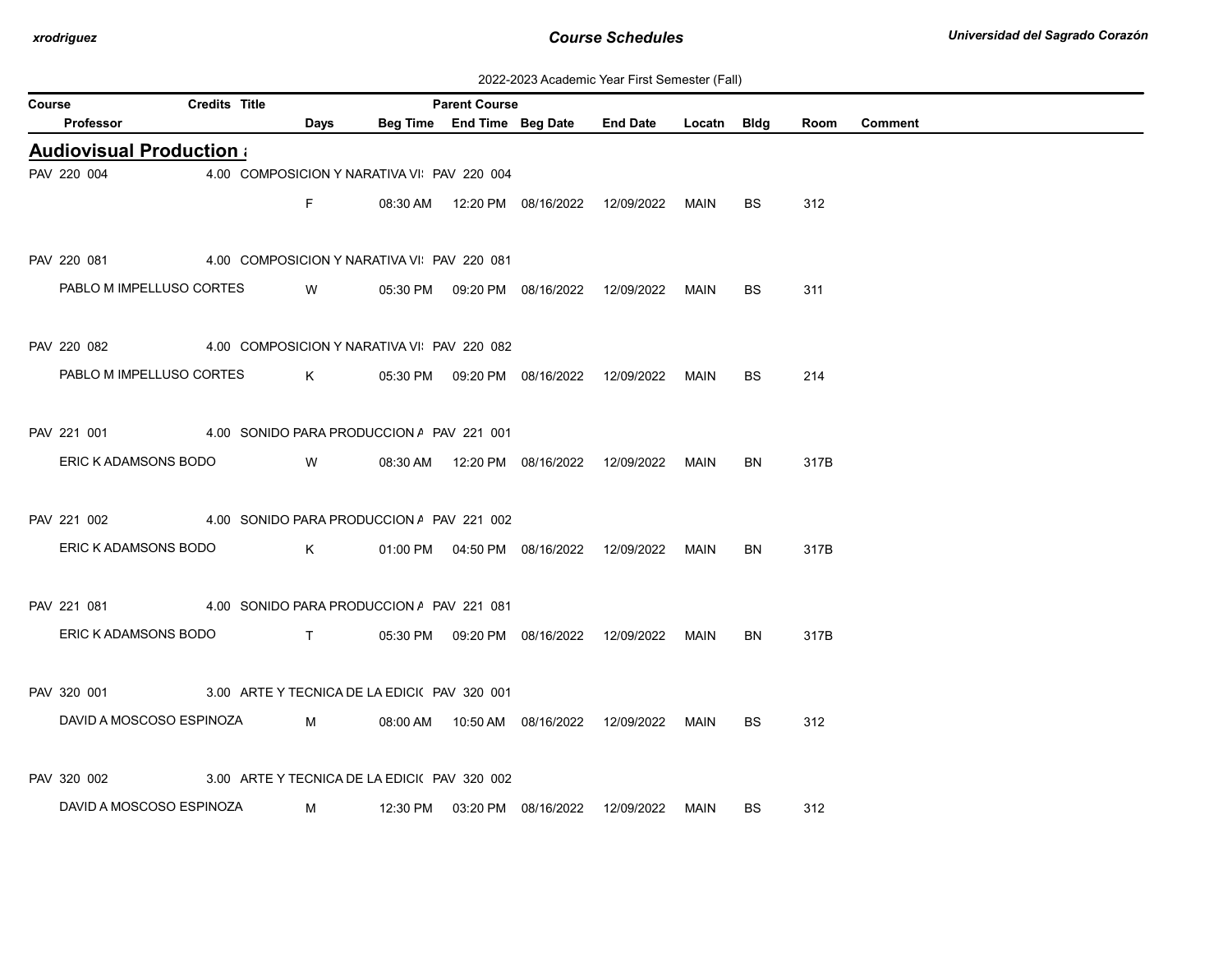| 2022-2023 Academic Year First Semester (Fall) |  |  |  |  |
|-----------------------------------------------|--|--|--|--|
|-----------------------------------------------|--|--|--|--|

| Course | <b>Credits Title</b><br><b>Parent Course</b>            |  |                                              |  |  |  |                                                  |      |           |      |         |
|--------|---------------------------------------------------------|--|----------------------------------------------|--|--|--|--------------------------------------------------|------|-----------|------|---------|
|        | Professor                                               |  | <b>Days</b>                                  |  |  |  | Beg Time End Time Beg Date End Date Locatn Bldg  |      |           | Room | Comment |
|        | <b>Audiovisual Production a</b>                         |  |                                              |  |  |  |                                                  |      |           |      |         |
|        | PAV 320 003                                             |  | 3.00 ARTE Y TECNICA DE LA EDICI( PAV 320 003 |  |  |  |                                                  |      |           |      |         |
|        | DAVID A MOSCOSO ESPINOZA                                |  |                                              |  |  |  |                                                  |      | <b>BS</b> | 312  |         |
|        | PAV 320 081 3.00 ARTE Y TECNICA DE LA EDICI(PAV 320 081 |  |                                              |  |  |  |                                                  |      |           |      |         |
|        | DAVID A MOSCOSO ESPINOZA                                |  | $\mathbf{T}$                                 |  |  |  | 05:30 PM  08:20 PM  08/16/2022  12/09/2022  MAIN |      | BS        | 312  |         |
|        | Journalism                                              |  |                                              |  |  |  |                                                  |      |           |      |         |
|        | PER 110 001 3.00 REPORTAR DESDE PUERTO R PER 110 001    |  |                                              |  |  |  |                                                  |      |           |      |         |
|        | YARITZA MEDINA MONTANEZ W                               |  |                                              |  |  |  |                                                  |      | <b>BS</b> | 313  |         |
|        | PER 110 002 3.00 REPORTAR DESDE PUERTO R PER 110 002    |  |                                              |  |  |  |                                                  |      |           |      |         |
|        | YARITZA MEDINA MONTANEZ                                 |  |                                              |  |  |  |                                                  |      | BN.       | 229  |         |
|        | PER 110 003                                             |  | 3.00 REPORTAR DESDE PUERTO R PER 110 003     |  |  |  |                                                  |      |           |      |         |
|        |                                                         |  | W                                            |  |  |  | 11:00 AM  12:20 PM  08/16/2022  12/09/2022  MAIN |      | <b>BS</b> | 313  |         |
|        | PER 111 001                                             |  | 3.00 REPORTANDO EN PALABRAS PER 111 001      |  |  |  |                                                  |      |           |      |         |
|        |                                                         |  | W                                            |  |  |  | 01:00 PM  03:50 PM  08/16/2022  12/09/2022  MAIN |      | <b>BS</b> | 216  |         |
|        | PER 113 001                                             |  | 3.00 PRENSA: LEY Y ETICA PER 113 001         |  |  |  |                                                  |      |           |      |         |
|        | JESUS M RIVERA DELGADO                                  |  |                                              |  |  |  |                                                  |      | BN.       | 232  |         |
|        | PER 113 081                                             |  | 3.00 PRENSA: LEY Y ETICA PER 113 081         |  |  |  |                                                  |      |           |      |         |
|        | JESUS M RIVERA DELGADO                                  |  | M                                            |  |  |  |                                                  | MAIN | BN        | 232  |         |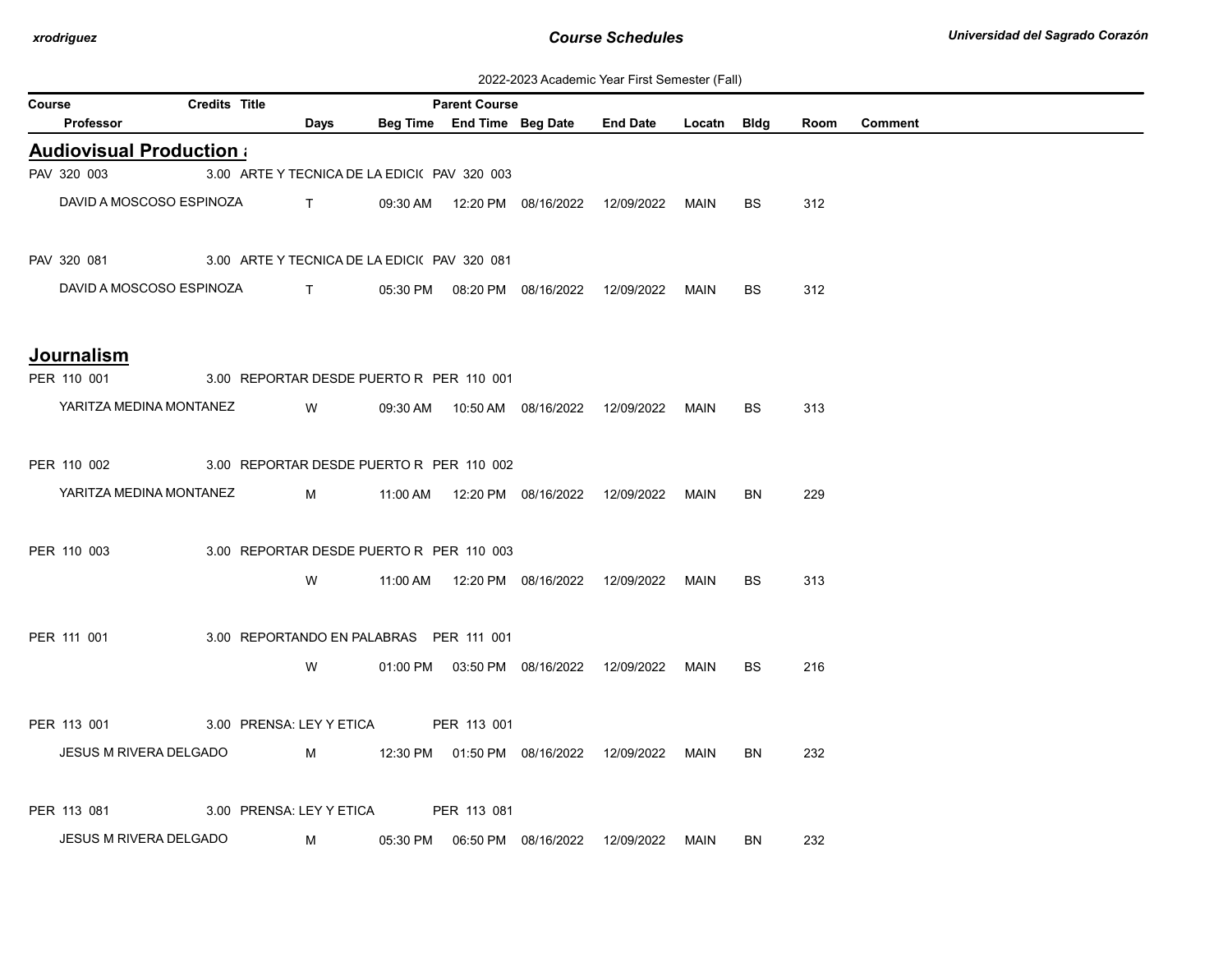| 2022-2023 Academic Year First Semester (Fall) |  |  |  |  |
|-----------------------------------------------|--|--|--|--|
|-----------------------------------------------|--|--|--|--|

| <b>Course</b>               | Credits Title   |                                       |                    | <b>Parent Course</b> |                                            |                                                  |      |           |     |              |
|-----------------------------|-----------------|---------------------------------------|--------------------|----------------------|--------------------------------------------|--------------------------------------------------|------|-----------|-----|--------------|
| Professor                   |                 | Days                                  |                    |                      |                                            | Beg Time End Time Beg Date End Date Locatn Bldg  |      |           |     | Room Comment |
| Journalism                  |                 |                                       |                    |                      |                                            |                                                  |      |           |     |              |
| PER 210 001 3.00 MULTIMEDIA |                 |                                       |                    | PER 210 001          |                                            |                                                  |      |           |     |              |
| JOSE R HERNANDEZ FALCON     |                 | $\mathsf K$                           |                    |                      |                                            |                                                  |      | BS        | 216 |              |
| PER 210 002                 | 3.00 MULTIMEDIA |                                       |                    | PER 210 002          |                                            |                                                  |      |           |     |              |
| JOSE R HERNANDEZ FALCON     |                 | M                                     |                    |                      | 04:00 PM  05:20 PM  08/16/2022  12/09/2022 |                                                  | MAIN | <b>BS</b> | 216 |              |
| PER 210 003 3.00 MULTIMEDIA |                 |                                       | <b>PER 210 003</b> |                      |                                            |                                                  |      |           |     |              |
| JOSE R HERNANDEZ FALCON W   |                 |                                       |                    |                      |                                            | 04:00 PM  05:20 PM  08/16/2022  12/09/2022  MAIN |      | BS.       | 216 |              |
| PER 210 004 3.00 MULTIMEDIA |                 |                                       |                    | PER 210 004          |                                            |                                                  |      |           |     |              |
| JOSE R HERNANDEZ FALCON     |                 | $\mathsf{K}$                          |                    |                      |                                            | 04:00 PM  05:20 PM  08/16/2022  12/09/2022  MAIN |      | BS.       | 216 |              |
| PER 220 001                 |                 | 3.00 PERIODISMO DE DATOS PER 220 001  |                    |                      |                                            |                                                  |      |           |     |              |
|                             |                 | <b>W</b>                              |                    |                      |                                            | 11:00 AM  12:20 PM  08/16/2022  12/09/2022  MAIN |      | BS.       | 214 |              |
| PER 220 002                 |                 | 3.00 PERIODISMO DE DATOS PER 220 002  |                    |                      |                                            |                                                  |      |           |     |              |
|                             |                 | $M \sim 1$                            |                    |                      |                                            | 04:00 PM  05:20 PM  08/16/2022  12/09/2022  MAIN |      | BS.       | 311 |              |
| PER 220 081                 |                 | 3.00 PERIODISMO DE DATOS PER 220 081  |                    |                      |                                            |                                                  |      |           |     |              |
|                             |                 | $\mathsf{T}$ and $\mathsf{T}$         |                    |                      |                                            | 05:30 PM  06:50 PM  08/16/2022  12/09/2022  MAIN |      | <b>BS</b> | 311 |              |
| PER 223 001                 |                 | 3.00 PERIODISMO NARRATIVO PER 223 001 |                    |                      |                                            |                                                  |      |           |     |              |
|                             |                 | M                                     |                    |                      | 12:30 PM  01:50 PM  08/16/2022  12/09/2022 |                                                  | MAIN | <b>BS</b> | 216 |              |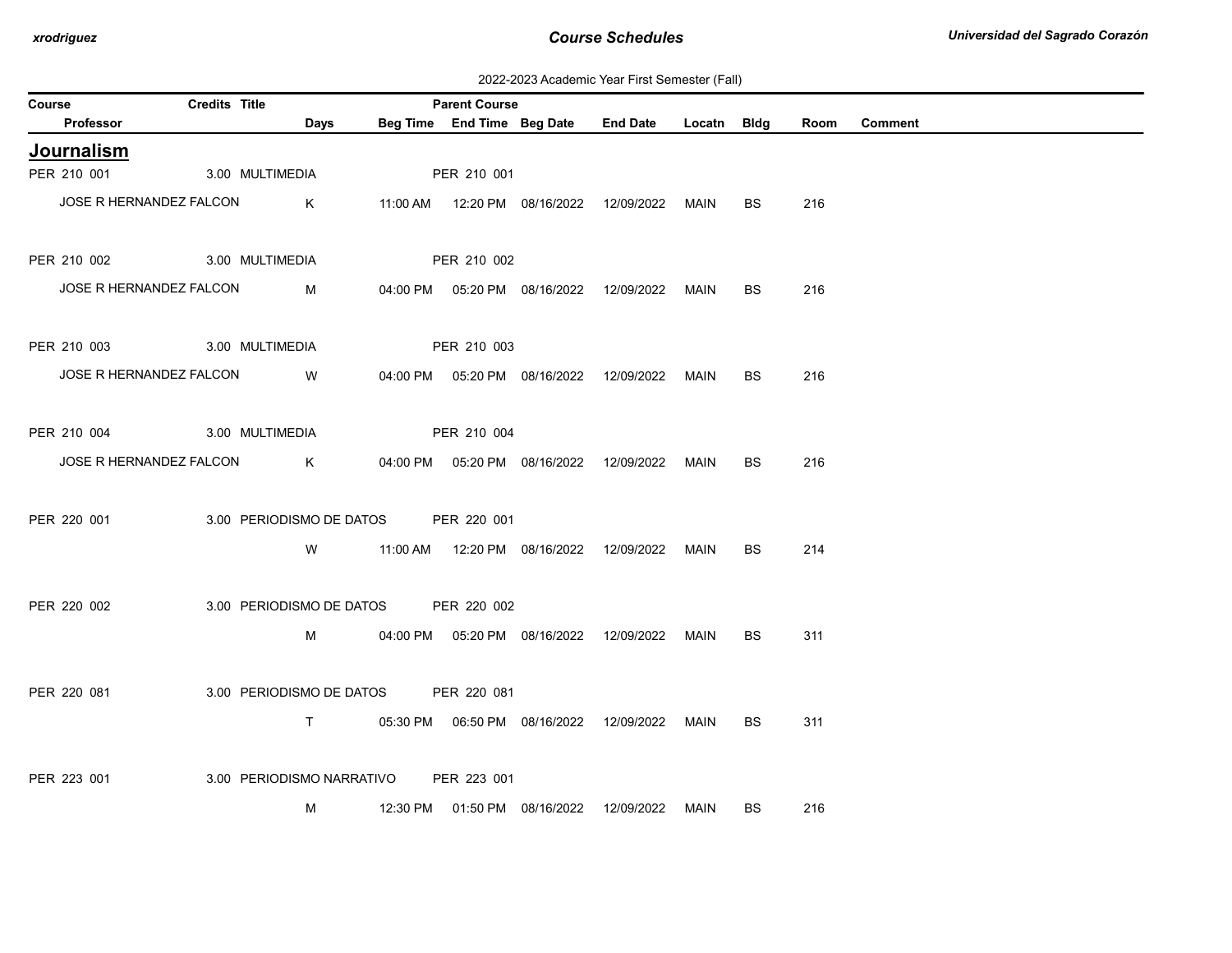| 2022-2023 Academic Year First Semester (Fall) |  |  |  |  |
|-----------------------------------------------|--|--|--|--|
|-----------------------------------------------|--|--|--|--|

| Course |                                  | Credits Title |                                            |          | <b>Parent Course</b> |                                            |                 |             |           |      |                |
|--------|----------------------------------|---------------|--------------------------------------------|----------|----------------------|--------------------------------------------|-----------------|-------------|-----------|------|----------------|
|        | <b>Professor</b>                 |               | <b>Days</b>                                |          |                      | Beg Time End Time Beg Date                 | <b>End Date</b> | Locatn Bldg |           | Room | <b>Comment</b> |
|        | Journalism                       |               |                                            |          |                      |                                            |                 |             |           |      |                |
|        | PER 223 002                      |               | 3.00 PERIODISMO NARRATIVO                  |          | PER 223 002          |                                            |                 |             |           |      |                |
|        | YARITZA MEDINA MONTANEZ          |               | K                                          |          |                      | 09:30 AM  10:50 AM  08/16/2022  12/09/2022 |                 | MAIN        | BS.       | 216  |                |
|        | PER 223 081                      |               | 3.00 PERIODISMO NARRATIVO                  |          | PER 223 081          |                                            |                 |             |           |      |                |
|        |                                  |               | W                                          |          |                      |                                            | 12/09/2022      | MAIN        | BS        | 216  |                |
|        | PER 310 001                      |               | 3.00 PERIODISMO MOVIL Y REDES PER 310 001  |          |                      |                                            |                 |             |           |      |                |
|        |                                  |               | W                                          |          |                      | 12:30 PM  01:50 PM  08/16/2022  12/09/2022 |                 | MAIN        | <b>BS</b> | 312  |                |
|        | PER 310 002                      |               | 3.00 PERIODISMO MOVIL Y REDES PER 310 002  |          |                      |                                            |                 |             |           |      |                |
|        |                                  |               | M                                          |          |                      | 08:30 AM  09:50 AM  08/16/2022  12/09/2022 |                 | MAIN        | BS        | 311  |                |
|        | PER 330 001                      |               | 3.00 TECNICAS PERIODISTICAS                |          | PER 330 001          |                                            |                 |             |           |      |                |
|        | SARA M JUSTICIA DOLL             |               | W                                          |          |                      | 09:30 AM  10:50 AM  08/16/2022             | 12/09/2022      | MAIN        | BS.       | 217  |                |
|        | PER 390 001                      |               | 3.00 TEMAS ESPECIALES                      |          | PER 390 001          |                                            |                 |             |           |      |                |
|        | JENNIFER MICHELLE KANTROW VAZ(KT |               |                                            |          |                      | 12:30 PM  01:50 PM  08/16/2022  12/09/2022 |                 |             |           |      |                |
|        | PER 390C 001                     |               | 3.00 TEMAS ESPECIALES                      |          | PER 390C 001         |                                            |                 |             |           |      |                |
|        | ADA M. ALVAREZ CONDE             |               | KT                                         | 02:00 PM |                      | 03:20 PM 08/16/2022                        | 12/09/2022      | MAIN        | BN        | 447  |                |
|        | PER 420 001                      |               | 3.00 REDACCION PARA RADIO Y TE PER 420 001 |          |                      |                                            |                 |             |           |      |                |
|        | <b>MARILIANA TORRES PAGAN</b>    |               | W                                          |          |                      | 02:00 PM  04:50 PM  08/16/2022             | 12/09/2022      | MAIN        | BS        | 312  |                |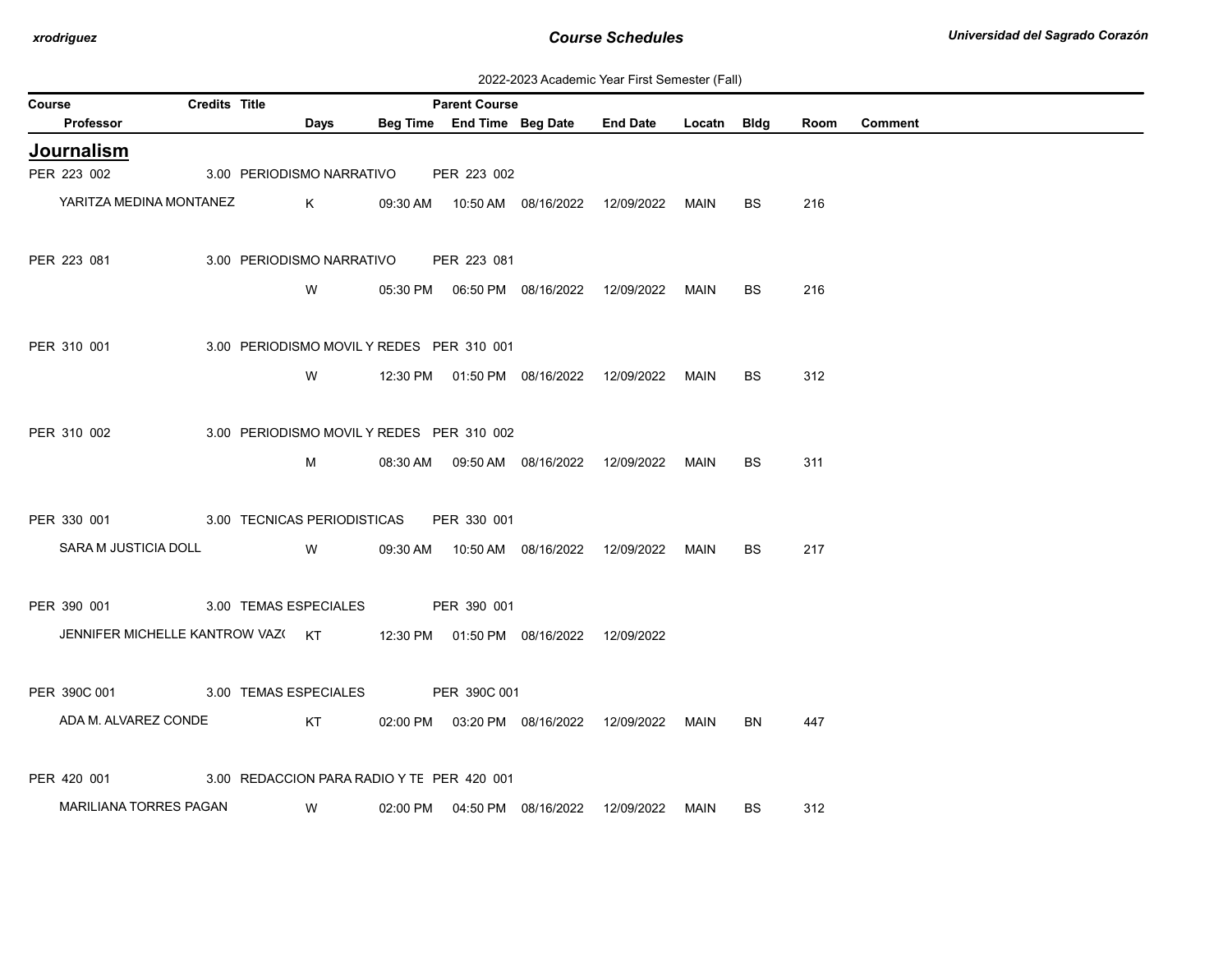| 2022-2023 Academic Year First Semester (Fall) |  |  |  |  |
|-----------------------------------------------|--|--|--|--|
|-----------------------------------------------|--|--|--|--|

| Course |                         | <b>Credits Title</b> |                                                                                                                                                                                                                                                                                                                               | <b>Parent Course</b> |                                            |                                            |             |           |                 |                |
|--------|-------------------------|----------------------|-------------------------------------------------------------------------------------------------------------------------------------------------------------------------------------------------------------------------------------------------------------------------------------------------------------------------------|----------------------|--------------------------------------------|--------------------------------------------|-------------|-----------|-----------------|----------------|
|        | Professor               |                      | Days                                                                                                                                                                                                                                                                                                                          |                      | Beg Time End Time Beg Date                 | <b>End Date</b>                            | Locatn Bldg |           | Room            | <b>Comment</b> |
|        | <b>Journalism</b>       |                      |                                                                                                                                                                                                                                                                                                                               |                      |                                            |                                            |             |           |                 |                |
|        | PER 423 001             |                      | 3.00 REDACCION MEDIOS ELECTRI PER 423 001                                                                                                                                                                                                                                                                                     |                      |                                            |                                            |             |           |                 |                |
|        | ADA M. ALVAREZ CONDE    |                      | M                                                                                                                                                                                                                                                                                                                             |                      | 11:00 AM  01:50 PM  08/16/2022  12/09/2022 |                                            | MAIN        | <b>BS</b> | 217             |                |
|        | PER 425 001             |                      | 3.00 PERIODISMO INVESTIGATIVO PER 425 001                                                                                                                                                                                                                                                                                     |                      |                                            |                                            |             |           |                 |                |
|        | MARISELLIE ORTIZ NIEVES |                      | $\mathbf{T}$ and $\mathbf{T}$ and $\mathbf{T}$ and $\mathbf{T}$ and $\mathbf{T}$ and $\mathbf{T}$ and $\mathbf{T}$ and $\mathbf{T}$ and $\mathbf{T}$ and $\mathbf{T}$ and $\mathbf{T}$ and $\mathbf{T}$ and $\mathbf{T}$ and $\mathbf{T}$ and $\mathbf{T}$ and $\mathbf{T}$ and $\mathbf{T}$ and $\mathbf{T}$ and $\mathbf{T$ |                      | 12:30 PM  03:20 PM  08/16/2022  12/09/2022 |                                            | MAIN        | BS.       | 216             |                |
|        | PER 425 081             |                      | 3.00 PERIODISMO INVESTIGATIVO PER 425 081                                                                                                                                                                                                                                                                                     |                      |                                            |                                            |             |           |                 |                |
|        | MARISELLIE ORTIZ NIEVES |                      | W                                                                                                                                                                                                                                                                                                                             |                      | 05:30 PM  08:20 PM  08/16/2022  12/09/2022 |                                            | MAIN        | BS.       | 217             |                |
|        | PER 427 001             |                      | 3.00 PRODUC DE NOTICIAS RADIO PER 427 001                                                                                                                                                                                                                                                                                     |                      |                                            |                                            |             |           |                 |                |
|        | MARILIANA TORRES PAGAN  |                      | M                                                                                                                                                                                                                                                                                                                             |                      | 02:00 PM  04:50 PM  08/16/2022  12/09/2022 |                                            | MAIN        | BN        | TV <sub>1</sub> |                |
|        | PER 428 001             |                      | 3.00 COMUNICACION Y DISEÑO GF PER 428 001                                                                                                                                                                                                                                                                                     |                      |                                            |                                            |             |           |                 |                |
|        |                         |                      | W                                                                                                                                                                                                                                                                                                                             |                      | 12:30 PM  03:20 PM  08/16/2022  12/09/2022 |                                            | MAIN        | BS.       | 311             |                |
|        | PER 430 001             |                      | 3.00 EDICION DE IMPRESOS                                                                                                                                                                                                                                                                                                      | PER 430 001          |                                            |                                            |             |           |                 |                |
|        |                         |                      | W                                                                                                                                                                                                                                                                                                                             |                      |                                            | 11:00 AM  01:50 PM  08/16/2022  12/09/2022 | MAIN        | <b>BS</b> | 217             |                |
|        | PER 430 002             |                      | 3.00 EDICION DE IMPRESOS                                                                                                                                                                                                                                                                                                      | PER 430 002          |                                            |                                            |             |           |                 |                |
|        |                         |                      | $\mathsf{T}$                                                                                                                                                                                                                                                                                                                  |                      | 11:00 AM  01:50 PM  08/16/2022  12/09/2022 |                                            | MAIN        | BS.       | 214             |                |
|        | PER 450 001             |                      | 3.00 PRODUCCION/NOTICIAS MULT PER 450 001                                                                                                                                                                                                                                                                                     |                      |                                            |                                            |             |           |                 |                |
|        | DAVID CORDERO MERCADO   |                      | K                                                                                                                                                                                                                                                                                                                             |                      | 08:00 AM  10:50 AM  08/16/2022             | 12/09/2022                                 | <b>MAIN</b> | <b>BS</b> | 214             |                |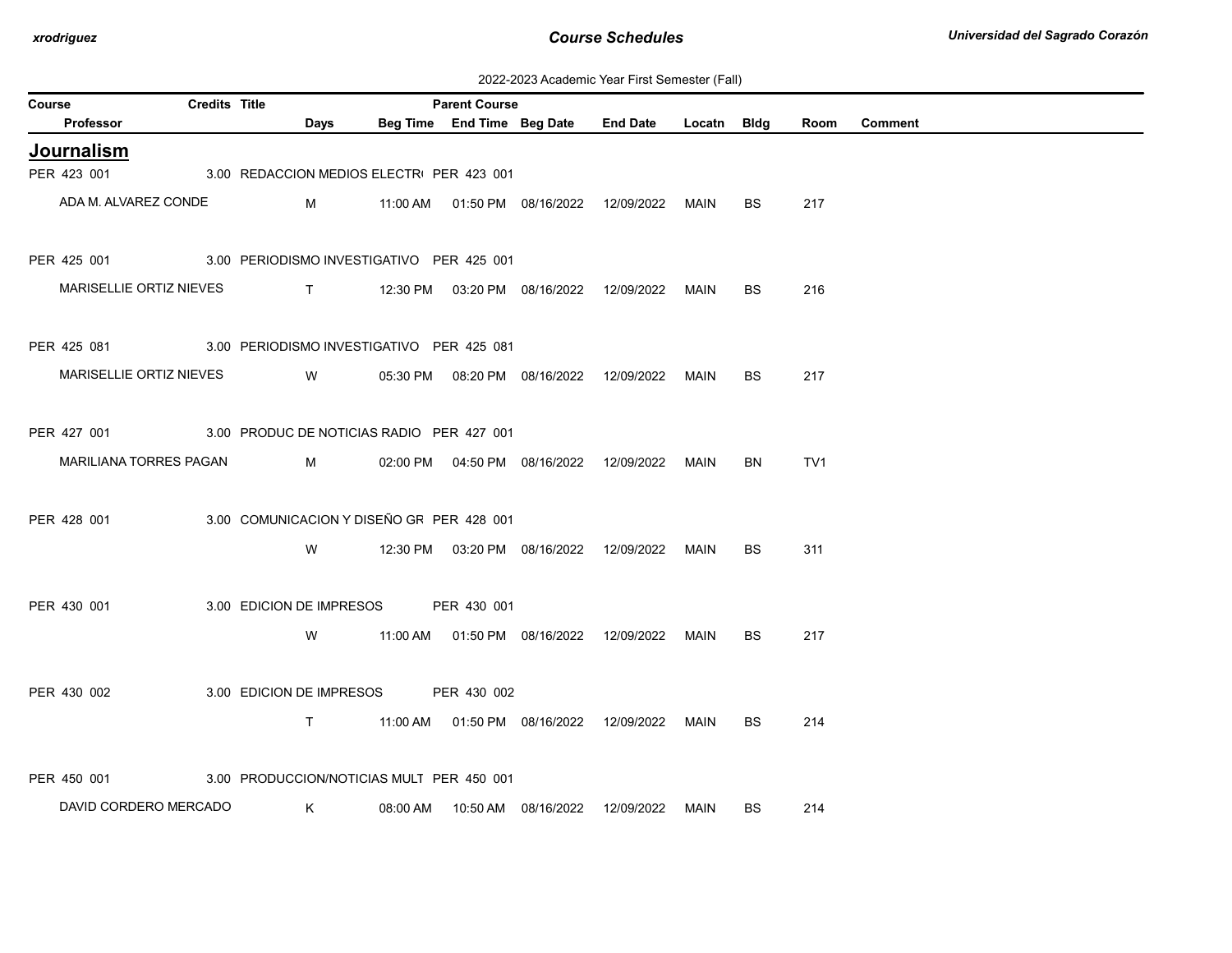| 2022-2023 Academic Year First Semester (Fall) |  |  |  |  |
|-----------------------------------------------|--|--|--|--|
|-----------------------------------------------|--|--|--|--|

| <b>Course</b>                      | <b>Credits Title</b> |                                            |          | <b>Parent Course</b>       |                                            | <u> ZUZZ-ZUZU AUGUCHIIU TUGI TIIBI OCHIUSIUI (1 GII)</u> |             |    |      |                |
|------------------------------------|----------------------|--------------------------------------------|----------|----------------------------|--------------------------------------------|----------------------------------------------------------|-------------|----|------|----------------|
| <b>Professor</b>                   |                      | <b>Days</b>                                |          | Beg Time End Time Beg Date |                                            | <b>End Date</b>                                          | Locatn Bldg |    | Room | <b>Comment</b> |
| Journalism                         |                      |                                            |          |                            |                                            |                                                          |             |    |      |                |
| PER 480 001                        |                      | 3.00 SEMINARIO INTEGRADOR/PEF PER 480 001  |          |                            |                                            |                                                          |             |    |      |                |
|                                    |                      | K                                          |          |                            | 02:30 PM  03:50 PM  08/16/2022  12/09/2022 |                                                          |             |    |      |                |
|                                    |                      |                                            |          |                            |                                            |                                                          |             |    |      |                |
|                                    |                      |                                            |          |                            |                                            |                                                          |             |    |      |                |
| PER 480 002                        |                      | 3.00 SEMINARIO INTEGRADOR/PEF PER 480 002  |          |                            |                                            |                                                          |             |    |      |                |
|                                    |                      | М                                          |          |                            | 02:30 PM  03:50 PM  08/16/2022  12/09/2022 |                                                          |             |    |      |                |
|                                    |                      |                                            |          |                            |                                            |                                                          |             |    |      |                |
|                                    |                      |                                            |          |                            |                                            |                                                          |             |    |      |                |
| <b>Production &amp; Marketing</b>  |                      |                                            |          |                            |                                            |                                                          |             |    |      |                |
| PME 210 081                        |                      | 3.00 TECNICAS EN TRAMOYAS LUC PME 210 081  |          |                            |                                            |                                                          |             |    |      |                |
| MYRNA A RIVERA COMAS               |                      | MW                                         |          |                            | 05:30 PM  06:50 PM  08/16/2022  12/09/2022 |                                                          | MAIN        | SM | 106  |                |
|                                    |                      |                                            |          |                            |                                            |                                                          |             |    |      |                |
| PME 303 081                        |                      | 3.00 INTROD A LA GERENCIA DE D PME 303 081 |          |                            |                                            |                                                          |             |    |      |                |
| ANGEL A CAMACHO CARTAGENA          |                      | $\mathbf{T}$                               | 05:30 PM |                            | 06:50 PM 08/16/2022                        | 12/09/2022                                               |             |    |      |                |
|                                    |                      |                                            |          |                            |                                            |                                                          |             |    |      |                |
|                                    |                      |                                            |          |                            |                                            |                                                          |             |    |      |                |
| PME 390 001                        |                      | 3.00 TEMAS ESPECIALES                      |          | PME 390 001                |                                            |                                                          |             |    |      |                |
|                                    |                      | K                                          | 04:00 PM |                            | 05:20 PM 08/16/2022                        | 12/09/2022                                               |             |    |      |                |
|                                    |                      |                                            |          |                            |                                            |                                                          |             |    |      |                |
| PME 480 001                        |                      | 3.00 SEMINARIO INTEGRADOR                  |          | PME 480 001                |                                            |                                                          |             |    |      |                |
| ANTONIO LEBRON ROLON               |                      | $\top$                                     | 04:00 PM |                            | 05:20 PM 08/16/2022 12/09/2022             |                                                          |             |    |      |                |
|                                    |                      |                                            |          |                            |                                            |                                                          |             |    |      |                |
|                                    |                      |                                            |          |                            |                                            |                                                          |             |    |      |                |
| <b>Radio Production &amp; Marl</b> |                      |                                            |          |                            |                                            |                                                          |             |    |      |                |
| PMR 165 001                        |                      | 1.00 LOCUCION Y MODERA PARA R PMR 165 001  |          |                            |                                            |                                                          |             |    |      |                |

MARIANA M QUILES FABIAN W 02:00 PM 04:50 PM 08/16/2022 12/09/2022 MAIN BN 447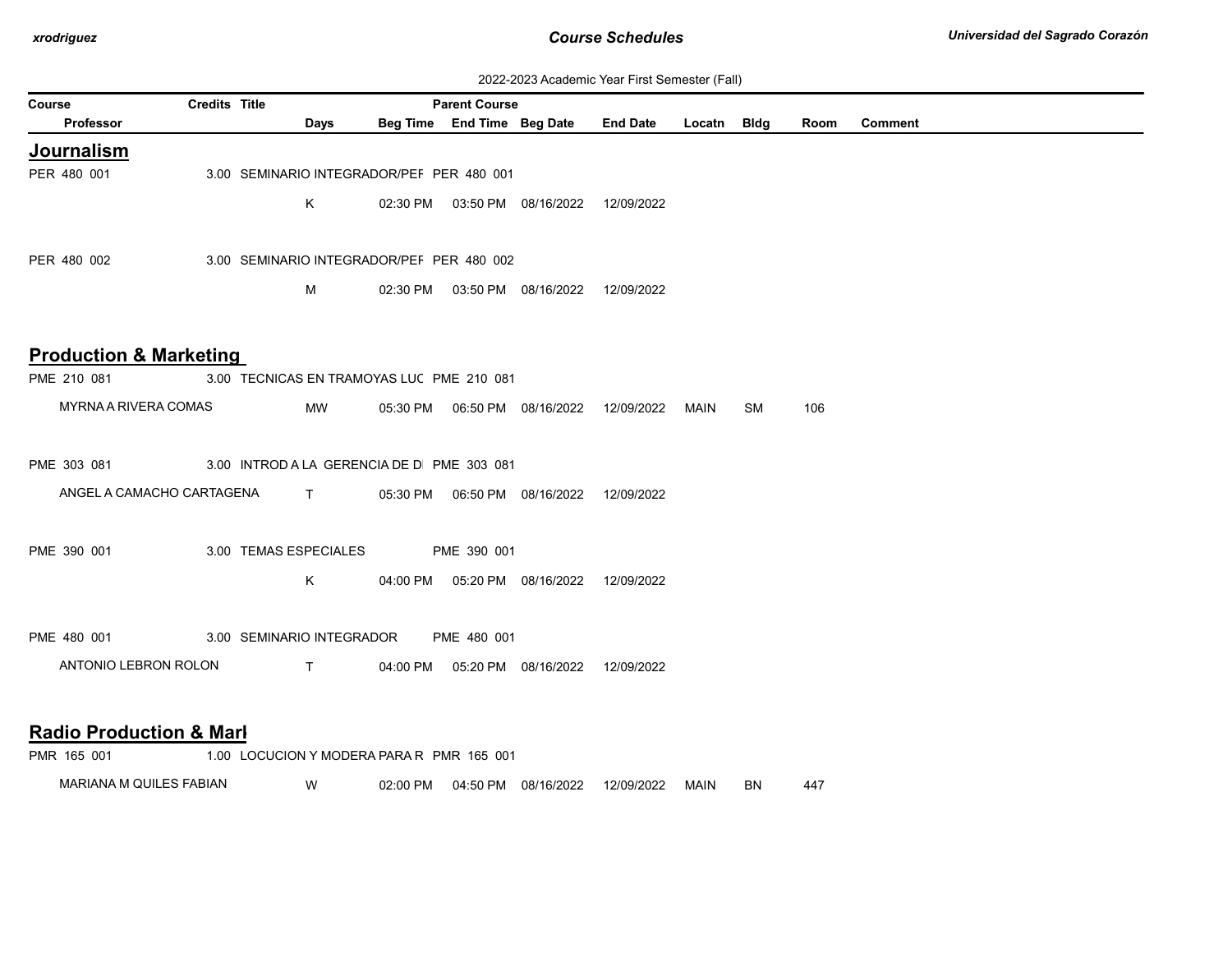| 2022-2023 Academic Year First Semester (Fall) |  |  |  |  |
|-----------------------------------------------|--|--|--|--|
|-----------------------------------------------|--|--|--|--|

| Course                    | <b>Credits Title</b> |                                           |          | <b>Parent Course</b> |                            |                                                  |      |           |                 |                |
|---------------------------|----------------------|-------------------------------------------|----------|----------------------|----------------------------|--------------------------------------------------|------|-----------|-----------------|----------------|
| Professor                 |                      | Days                                      |          |                      | Beg Time End Time Beg Date | End Date Locatn Bldg                             |      |           | Room            | <b>Comment</b> |
| <b>Portuguese</b>         |                      |                                           |          |                      |                            |                                                  |      |           |                 |                |
| POR 101 001               |                      | 3.00 PORTUGUES ELEMENTAL 1                |          | POR 101 001          |                            |                                                  |      |           |                 |                |
|                           |                      | KT                                        |          |                      |                            | 09:30 AM  10:50 AM  08/16/2022  12/09/2022  MAIN |      | BN        | 235             |                |
|                           |                      |                                           |          |                      |                            |                                                  |      |           |                 |                |
| POR 101 002               |                      | 3.00 PORTUGUES ELEMENTAL 1                |          | POR 101 002          |                            |                                                  |      |           |                 |                |
|                           |                      | MW                                        |          |                      |                            | 11:00 AM  12:20 PM  08/16/2022  12/09/2022       | MAIN | BN        | 235             |                |
| POR 101L 051              |                      | 0.00 LAB PORTUGUES ELEMENTAL POR 101L 051 |          |                      |                            |                                                  |      |           |                 |                |
|                           |                      | W                                         |          |                      |                            | 08:00 AM  08:50 AM  08/16/2022  12/09/2022       | MAIN | <b>SM</b> | 103             |                |
|                           |                      |                                           |          |                      |                            |                                                  |      |           |                 |                |
| POR 101L052               |                      | 0.00 LAB PORTUGUES ELEMENTAL POR 101L 052 |          |                      |                            |                                                  |      |           |                 |                |
|                           |                      | K                                         |          |                      |                            | 08:00 AM  08:50 AM  08/16/2022  12/09/2022  MAIN |      | SM        | 102A            |                |
|                           |                      |                                           |          |                      |                            |                                                  |      |           |                 |                |
| POR 102 001               |                      | 3.00 PORTUGUES ELEMENTAL 2                |          | POR 102 001          |                            |                                                  |      |           |                 |                |
|                           |                      | KT                                        |          |                      |                            |                                                  |      | BN        | 235             |                |
| POR 102L 051              |                      | 0.00 LAB PORTUGUES ELEMENTAL POR 102L 051 |          |                      |                            |                                                  |      |           |                 |                |
|                           |                      |                                           |          |                      |                            |                                                  |      |           | 103             |                |
|                           |                      | W                                         |          |                      |                            | 09:00 AM  09:50 AM  08/16/2022  12/09/2022       | MAIN | <b>SM</b> |                 |                |
| <b>Production</b>         |                      |                                           |          |                      |                            |                                                  |      |           |                 |                |
| PRO 335 081               |                      | 3.00 PRODUCCION TEC DE SONID( PRO 335 081 |          |                      |                            |                                                  |      |           |                 |                |
| JOSE R RODRIGUEZ CHICLANA |                      | M                                         |          |                      |                            | 05:30 PM  08:20 PM  08/16/2022  12/09/2022  MAIN |      | <b>BN</b> | 317A            |                |
|                           |                      |                                           |          |                      |                            |                                                  |      |           |                 |                |
| PRO 336 081               |                      | 3.00 PRODUCCION BASICA PARA M PRO 336 081 |          |                      |                            |                                                  |      |           |                 |                |
| ANGEL L CORREA ORTIZ      |                      | M                                         | 05:30 PM |                      | 08:20 PM 08/16/2022        | 12/09/2022                                       | MAIN | BN        | TV <sub>1</sub> |                |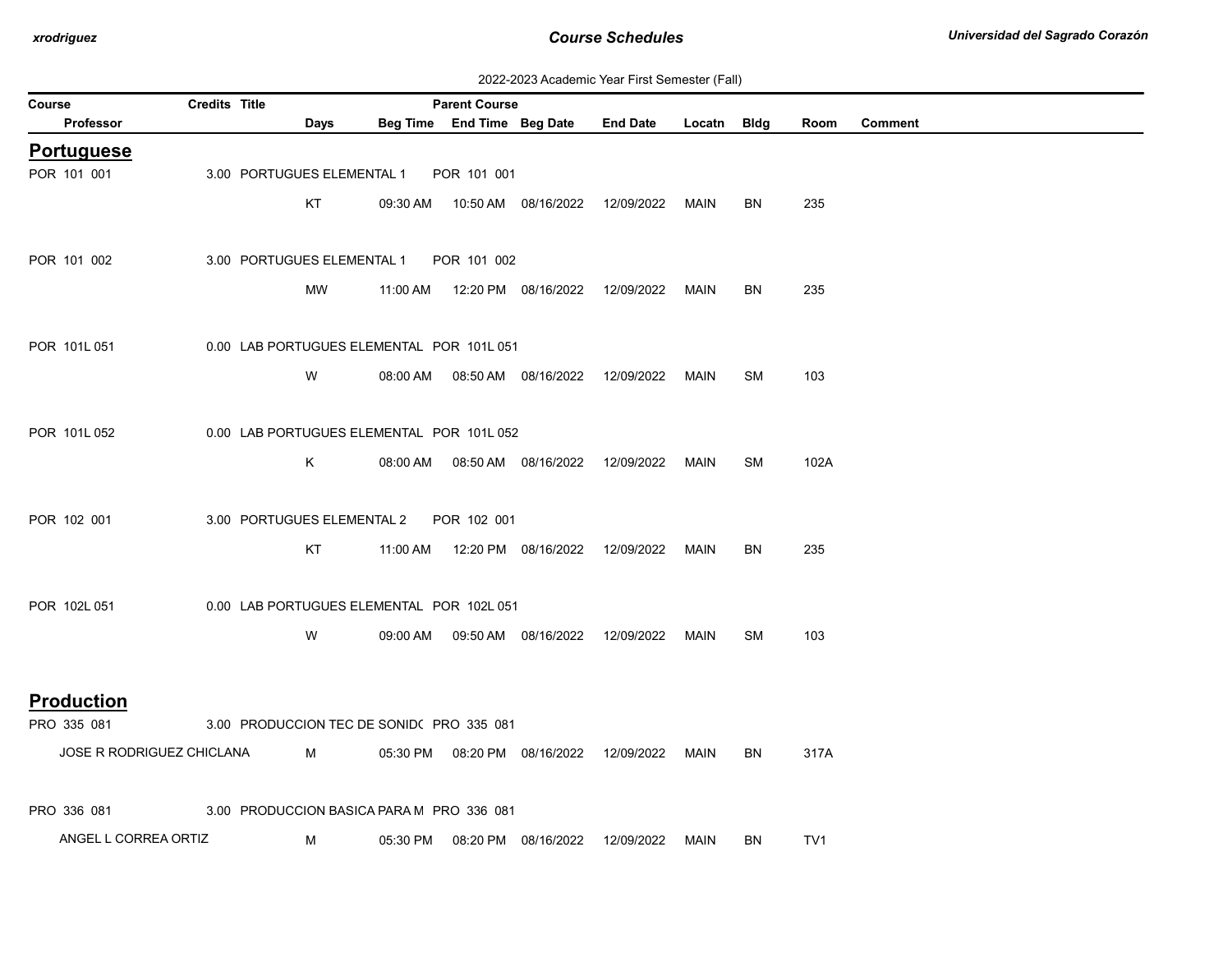| 2022-2023 Academic Year First Semester (Fall) |  |  |  |  |
|-----------------------------------------------|--|--|--|--|
|-----------------------------------------------|--|--|--|--|

| Course            |                      | Credits Title                               |          | <b>Parent Course</b>       |                                            |                 |             |           |                 |         |
|-------------------|----------------------|---------------------------------------------|----------|----------------------------|--------------------------------------------|-----------------|-------------|-----------|-----------------|---------|
| Professor         |                      | <b>Days</b>                                 |          | Beg Time End Time Beg Date |                                            | <b>End Date</b> | Locatn Bldg |           | Room            | Comment |
| <b>Production</b> |                      |                                             |          |                            |                                            |                 |             |           |                 |         |
| PRO 339D 001      |                      | 4.00 PRODUCCION DIGITAL BASIC/ PRO 339D 001 |          |                            |                                            |                 |             |           |                 |         |
|                   | ANGEL L CORREA ORTIZ | T.                                          |          |                            | 08:00 AM  11:50 AM  08/16/2022             | 12/09/2022      | MAIN        | BN        | TV <sub>1</sub> |         |
| PRO 339D 002      |                      | 4.00 PRODUCCION DIGITAL BASIC/ PRO 339D 002 |          |                            |                                            |                 |             |           |                 |         |
|                   | ANGEL L CORREA ORTIZ | K                                           |          |                            | 08:00 AM  11:50 AM  08/16/2022             | 12/09/2022      | MAIN        | BN        | TV <sub>1</sub> |         |
| <b>Phychology</b> |                      |                                             |          |                            |                                            |                 |             |           |                 |         |
| PSI 201 001       |                      | 3.00 PSICOLOGIA GENERAL 1 PSI 201 001       |          |                            |                                            |                 |             |           |                 |         |
|                   |                      | м                                           |          |                            | 02:30 PM  03:50 PM  08/16/2022             | 12/09/2022      | MAIN        | <b>BN</b> | 228             |         |
| PSI 201 002       |                      | 3.00 PSICOLOGIA GENERAL 1                   |          | PSI 201 002                |                                            |                 |             |           |                 |         |
|                   |                      | K                                           |          |                            | 02:30 PM  03:50 PM  08/16/2022             | 12/09/2022      | MAIN        | <b>BN</b> | 229             |         |
| PSI 201 003       |                      | 3.00 PSICOLOGIA GENERAL 1                   |          | PSI 201 003                |                                            |                 |             |           |                 |         |
|                   |                      | $\mathsf{T}$                                |          |                            |                                            | 12/09/2022      | MAIN        | <b>BS</b> | 203             |         |
| PSI 201 061       |                      | 3.00 PSICOLOGIA GENERAL 1                   |          | PSI 201 061                |                                            |                 |             |           |                 |         |
|                   |                      |                                             |          |                            | 00:00 AM   00:00 AM   09/23/2022           | 10/22/2022      |             |           |                 |         |
|                   | Online               |                                             |          |                            |                                            |                 |             |           |                 |         |
| PSI 201 065       |                      | 3.00 PSICOLOGIA GENERAL 1                   |          | PSI 201 065                |                                            |                 |             |           |                 |         |
|                   |                      |                                             |          |                            | 00:00 AM  00:00 AM  10/28/2022  12/03/2022 |                 |             |           |                 |         |
|                   | Online               |                                             |          |                            |                                            |                 |             |           |                 |         |
| PSI 201 068       |                      | 3.00 PSICOLOGIA GENERAL 1                   |          | PSI 201 068                |                                            |                 |             |           |                 |         |
|                   |                      |                                             | 00:00 AM |                            | 00:00 AM 08/16/2022                        | 09/26/2022      |             |           |                 |         |
|                   | Online               |                                             |          |                            |                                            |                 |             |           |                 |         |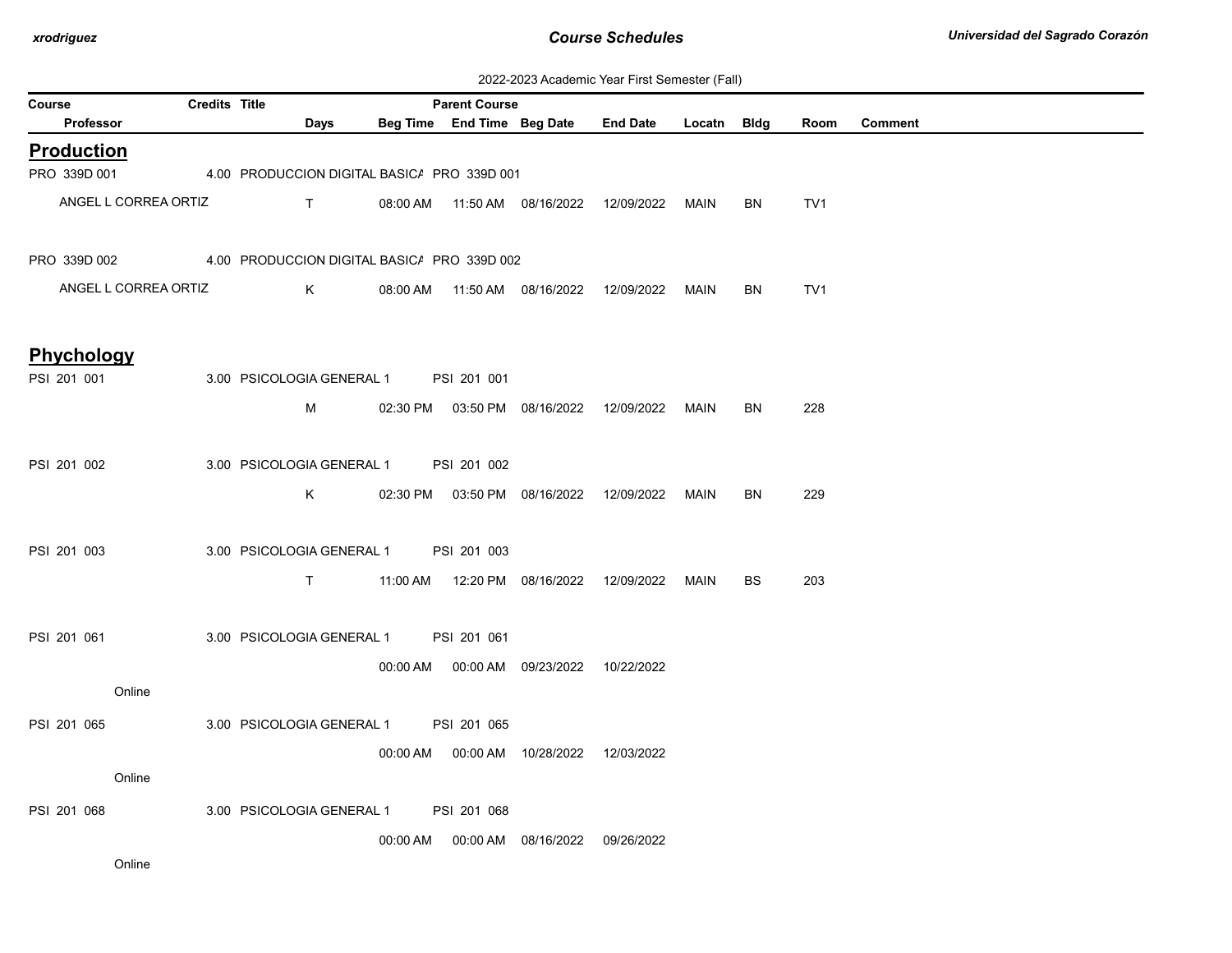| 2022-2023 Academic Year First Semester (Fall) |  |  |  |  |
|-----------------------------------------------|--|--|--|--|
|-----------------------------------------------|--|--|--|--|

| Course                | Credits Title |                                           |          | <b>Parent Course</b> |                                            |                 |             |           |      |         |
|-----------------------|---------------|-------------------------------------------|----------|----------------------|--------------------------------------------|-----------------|-------------|-----------|------|---------|
| Professor             |               | Days                                      |          |                      | Beg Time End Time Beg Date                 | <b>End Date</b> | Locatn Bldg |           | Room | Comment |
| Phychology            |               |                                           |          |                      |                                            |                 |             |           |      |         |
| PSI 203 001           |               | 3.00 PSICOLOGIA DEL DESARROLL PSI 203 001 |          |                      |                                            |                 |             |           |      |         |
|                       |               | K                                         |          |                      |                                            |                 | MAIN        | <b>BS</b> | 309  |         |
|                       |               |                                           |          |                      |                                            |                 |             |           |      |         |
| PSI 204 001           |               | 3.00 PSICOLOGIA DEL DESARROLL PSI 204 001 |          |                      |                                            |                 |             |           |      |         |
|                       |               | KT                                        |          |                      | 12:30 PM  01:50 PM  08/16/2022  12/09/2022 |                 | MAIN        | <b>BS</b> | 309  |         |
|                       |               |                                           |          |                      |                                            |                 |             |           |      |         |
| PSI 205 001           |               | 3.00 PSICOLOGIA SOCIAL                    |          | PSI 205 001          |                                            |                 |             |           |      |         |
|                       |               | KT                                        |          |                      | 11:00 AM  12:20 PM  08/16/2022  12/09/2022 |                 | MAIN        | <b>BS</b> | 205  |         |
|                       |               |                                           |          |                      |                                            |                 |             |           |      |         |
| PSI 205 002           |               | 3.00 PSICOLOGIA SOCIAL                    |          | PSI 205 002          |                                            |                 |             |           |      |         |
|                       |               | KT                                        |          |                      | 09:30 AM  10:50 AM  08/16/2022  12/09/2022 |                 | MAIN        | BS        | 205  |         |
|                       |               |                                           |          |                      |                                            |                 |             |           |      |         |
|                       |               |                                           |          |                      |                                            |                 |             |           |      |         |
| PSI 209 001           |               | 3.00 PSICOLOGIA DEL DESARROLL PSI 209 001 |          |                      |                                            |                 |             |           |      |         |
| LUZ M VELEZ RODRIGUEZ |               | MW                                        |          |                      | 11:00 AM  12:20 PM  08/16/2022  12/09/2022 |                 |             |           |      |         |
|                       |               |                                           |          |                      |                                            |                 |             |           |      |         |
| PSI 209 002           |               | 3.00 PSICOLOGIA DEL DESARROLL PSI 209 002 |          |                      |                                            |                 |             |           |      |         |
| LUZ M VELEZ RODRIGUEZ |               | KT                                        |          |                      | 11:00 AM  12:20 PM  08/16/2022  12/09/2022 |                 |             |           |      |         |
|                       |               |                                           |          |                      |                                            |                 |             |           |      |         |
| PSI 209 068           |               | 3.00 PSICOLOGIA DEL DESARROLL PSI 209 068 |          |                      |                                            |                 |             |           |      |         |
|                       |               |                                           |          |                      | 00:00 AM  00:00 AM  08/16/2022  12/15/2022 |                 |             |           |      |         |
| Online                |               |                                           |          |                      |                                            |                 |             |           |      |         |
| PSI 209 081           |               | 3.00 PSICOLOGIA DEL DESARROLL PSI 209 081 |          |                      |                                            |                 |             |           |      |         |
|                       |               | K                                         | 05:30 PM |                      | 06:50 PM 08/16/2022                        | 12/09/2022      | MAIN        | <b>BS</b> | 203  |         |
|                       |               |                                           |          |                      |                                            |                 |             |           |      |         |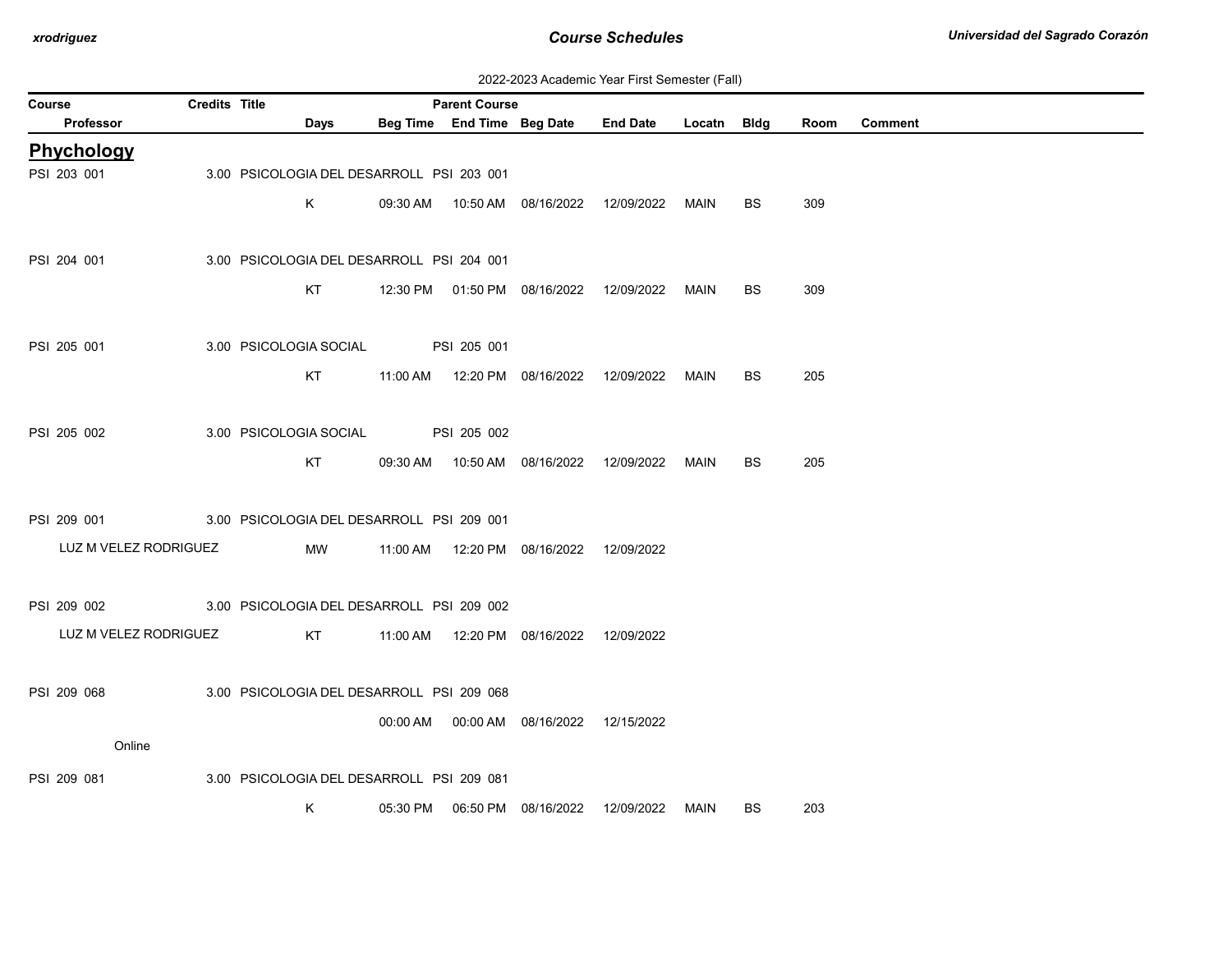| 2022-2023 Academic Year First Semester (Fall) |  |  |  |  |
|-----------------------------------------------|--|--|--|--|
|-----------------------------------------------|--|--|--|--|

| <b>Course</b> |                                                      | Credits Title |                                           |          | <b>Parent Course</b> |                                            |                                                  |             |           |      |                |
|---------------|------------------------------------------------------|---------------|-------------------------------------------|----------|----------------------|--------------------------------------------|--------------------------------------------------|-------------|-----------|------|----------------|
|               | Professor                                            |               | Days                                      |          |                      | Beg Time End Time Beg Date                 | <b>End Date</b>                                  | Locatn Bldg |           | Room | <b>Comment</b> |
|               | Phychology                                           |               |                                           |          |                      |                                            |                                                  |             |           |      |                |
|               | PSI 303 081                                          |               | 3.00 TEORIAS DE PERSONALIDAD PSI 303 081  |          |                      |                                            |                                                  |             |           |      |                |
|               |                                                      |               | $\mathsf{T}$                              |          |                      |                                            |                                                  | MAIN        | <b>BS</b> | 203  |                |
|               |                                                      |               |                                           |          |                      |                                            |                                                  |             |           |      |                |
|               | PSI 306 001                                          |               | 3.00 PSICOPATOLOGIA                       |          | PSI 306 001          |                                            |                                                  |             |           |      |                |
|               |                                                      |               | MW                                        |          |                      |                                            | 02:30 PM  03:50 PM  08/16/2022  12/09/2022  MAIN |             | BS.       | 308  |                |
|               |                                                      |               |                                           |          |                      |                                            |                                                  |             |           |      |                |
|               | PSI 311 001                                          |               | 3.00 PSICOLOGIA DEL GENERO                |          | PSI 311 001          |                                            |                                                  |             |           |      |                |
|               | TERESA E GRACIA AGENJO                               |               | M                                         |          |                      | 11:00 AM  12:20 PM  08/16/2022  12/09/2022 |                                                  | MAIN        | <b>BS</b> | 205  |                |
|               |                                                      |               |                                           |          |                      |                                            |                                                  |             |           |      |                |
|               | PSI 311 002                                          |               | 3.00 PSICOLOGIA DEL GENERO                |          | PSI 311 002          |                                            |                                                  |             |           |      |                |
|               | TERESA E GRACIA AGENJO                               |               | <b>W</b>                                  |          |                      |                                            |                                                  |             |           |      |                |
|               |                                                      |               |                                           |          |                      | 02:30 PM  03:50 PM  08/16/2022  12/09/2022 |                                                  | MAIN        | <b>BS</b> | 205  |                |
|               |                                                      |               |                                           |          |                      |                                            |                                                  |             |           |      |                |
|               | PSI 321 081                                          |               | 3.00 PSICOLOGIA FISIOLOGICA               |          | PSI 321 081          |                                            |                                                  |             |           |      |                |
|               |                                                      |               | KT                                        |          |                      | 07:00 PM  08:20 PM  08/16/2022  12/09/2022 |                                                  | MAIN        | <b>BN</b> | 321  |                |
|               |                                                      |               |                                           |          |                      |                                            |                                                  |             |           |      |                |
|               | PSI 412 081                                          |               | 3.00 PSICOMETRIA                          |          | PSI 412 081          |                                            |                                                  |             |           |      |                |
|               |                                                      |               | KT                                        |          |                      |                                            |                                                  |             |           |      |                |
|               |                                                      |               |                                           |          |                      |                                            |                                                  |             |           |      |                |
|               | PSI 420 001                                          |               | 4.00 METOD INVEST CORREC Y EX PSI 420 001 |          |                      |                                            |                                                  |             |           |      |                |
|               | LUZ M VELEZ RODRIGUEZ                                |               | W                                         |          |                      | 02:00 PM  03:50 PM  08/16/2022             | 12/09/2022                                       |             |           |      |                |
|               |                                                      |               |                                           |          |                      |                                            |                                                  |             |           |      |                |
|               | PSI 440 001 3.00 PRACTICUM EN PSICOLOGIA PSI 440 001 |               |                                           |          |                      |                                            |                                                  |             |           |      |                |
|               | LUZ M VELEZ RODRIGUEZ                                |               |                                           | 00:00 AM |                      | 00:00 AM  08/16/2022                       | 12/09/2022                                       |             |           |      |                |
|               | By Arrangement                                       |               |                                           |          |                      |                                            |                                                  |             |           |      |                |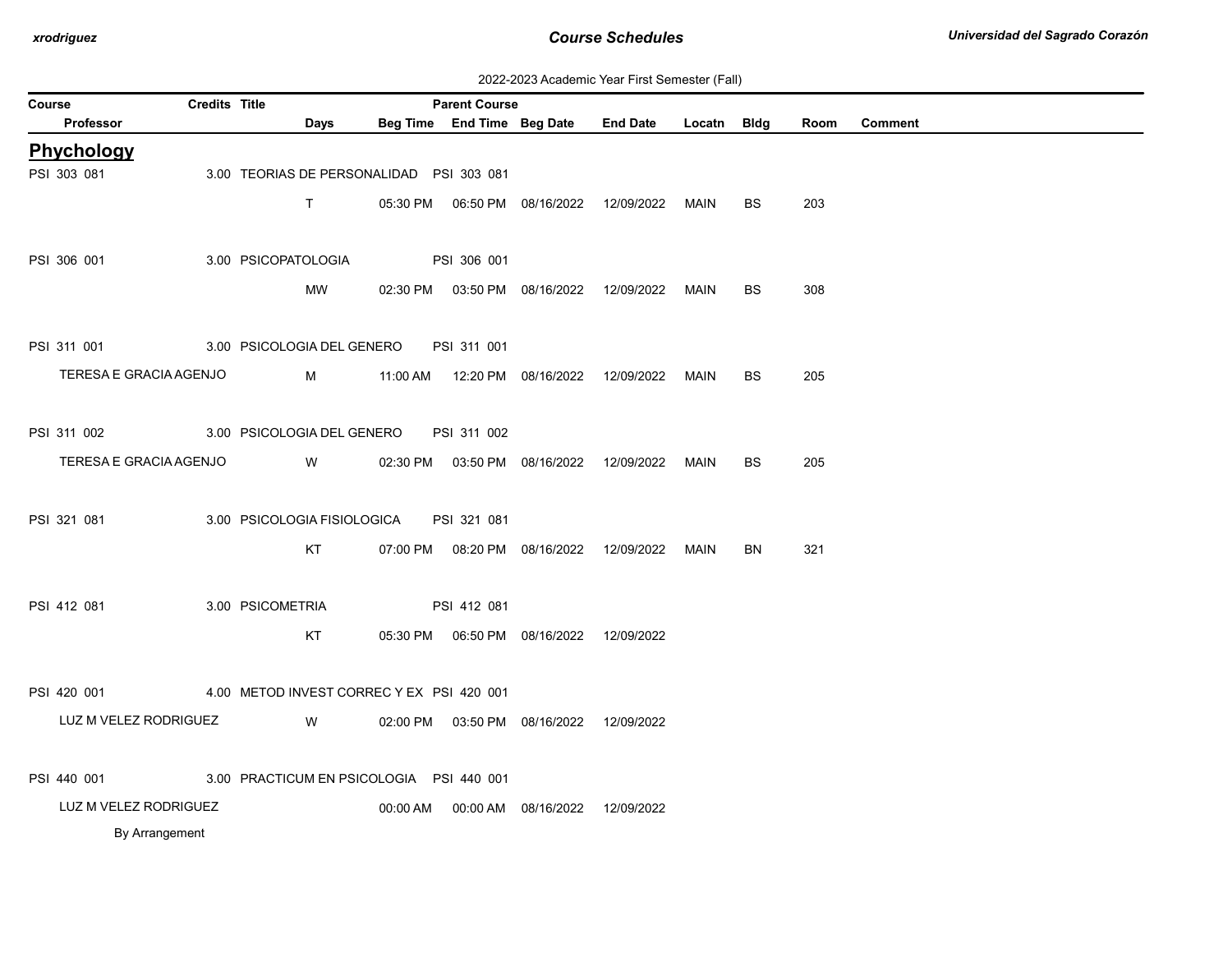| 2022-2023 Academic Year First Semester (Fall) |  |  |  |  |
|-----------------------------------------------|--|--|--|--|
|-----------------------------------------------|--|--|--|--|

| Course | $\sigma$ , location is not connected in any<br><b>Credits Title</b><br><b>Parent Course</b> |  |  |                                                                                                                         |                                             |             |                                            |                                                 |      |           |      |                |
|--------|---------------------------------------------------------------------------------------------|--|--|-------------------------------------------------------------------------------------------------------------------------|---------------------------------------------|-------------|--------------------------------------------|-------------------------------------------------|------|-----------|------|----------------|
|        | Professor                                                                                   |  |  | Days                                                                                                                    |                                             |             |                                            | Beg Time End Time Beg Date End Date Locatn Bldg |      |           | Room | <b>Comment</b> |
|        | Phychology                                                                                  |  |  |                                                                                                                         |                                             |             |                                            |                                                 |      |           |      |                |
|        | PSI 450 001 3.00 SEMINARIO DE PSICOLOGIA PSI 450 001                                        |  |  |                                                                                                                         |                                             |             |                                            |                                                 |      |           |      |                |
|        | LUZ M VELEZ RODRIGUEZ                                                                       |  |  | KT                                                                                                                      |                                             |             | 02:30 PM  03:50 PM  08/16/2022  12/09/2022 |                                                 |      |           |      |                |
|        | <b>Advertising</b>                                                                          |  |  |                                                                                                                         |                                             |             |                                            |                                                 |      |           |      |                |
|        | PUB 130 001                                                                                 |  |  |                                                                                                                         | 3.00 IDEAPRENEURS: CREAT E INN PUB 130 001  |             |                                            |                                                 |      |           |      |                |
|        |                                                                                             |  |  | $\mathsf{T}$ and $\mathsf{T}$                                                                                           |                                             |             |                                            |                                                 | MAIN | BS        | 304  |                |
|        | PUB 230 001 3.00 CONCEPTUALIZACION Y TALLI PUB 230 001                                      |  |  |                                                                                                                         |                                             |             |                                            |                                                 |      |           |      |                |
|        | SACHIRA P RODRIGUEZ MEDINA                                                                  |  |  |                                                                                                                         |                                             |             |                                            |                                                 | MAIN | <b>BS</b> | 219  |                |
|        | PUB 330 001 3.00 DIRECCION DE ARTE Y COPYV PUB 330 001                                      |  |  |                                                                                                                         |                                             |             |                                            |                                                 |      |           |      |                |
|        | HECTOR I. TORRES DIAZ                                                                       |  |  | W                                                                                                                       |                                             |             | 02:00 PM  04:50 PM  08/16/2022  12/09/2022 |                                                 |      |           |      |                |
|        | PUB 341 001 3.00 PLANIFICACION DE MEDIOS 1 PUB 341 001                                      |  |  |                                                                                                                         |                                             |             |                                            |                                                 |      |           |      |                |
|        | YARA MARTINEZ CLAUDIO                                                                       |  |  | <b>Solution</b> Service Service Service Service Service Service Service Service Service Service Service Service Service |                                             |             | 07:30 AM  08:50 AM  08/16/2022  12/09/2022 |                                                 |      |           |      |                |
|        | PUB 346 001 3.00 CREACION/MENSAJE PUBLICI PUB 346 001                                       |  |  |                                                                                                                         |                                             |             |                                            |                                                 |      |           |      |                |
|        | MARY A TORRES MULERO                                                                        |  |  | $M \sim 1$                                                                                                              |                                             |             |                                            | 12:30 PM  03:20 PM  08/16/2022  12/09/2022      | MAIN | BS.       | 311  |                |
|        | PUB 350 001                                                                                 |  |  |                                                                                                                         | 3.00 INVESTIGACION PUBLICITARI/ PUB 350 001 |             |                                            |                                                 |      |           |      |                |
|        | MARY A TORRES MULERO                                                                        |  |  | <b>W</b>                                                                                                                |                                             |             | 09:30 AM  10:50 AM  08/16/2022  12/09/2022 |                                                 |      |           |      |                |
|        | PUB 352 001                                                                                 |  |  | 3.00 PUBLICIDAD DIGITAL                                                                                                 |                                             | PUB 352 001 |                                            |                                                 |      |           |      |                |
|        | CHRISTINE N RODRIGUEZ VALENTIN M                                                            |  |  |                                                                                                                         |                                             |             | 03:30 PM  04:50 PM  08/16/2022  12/09/2022 |                                                 |      |           |      |                |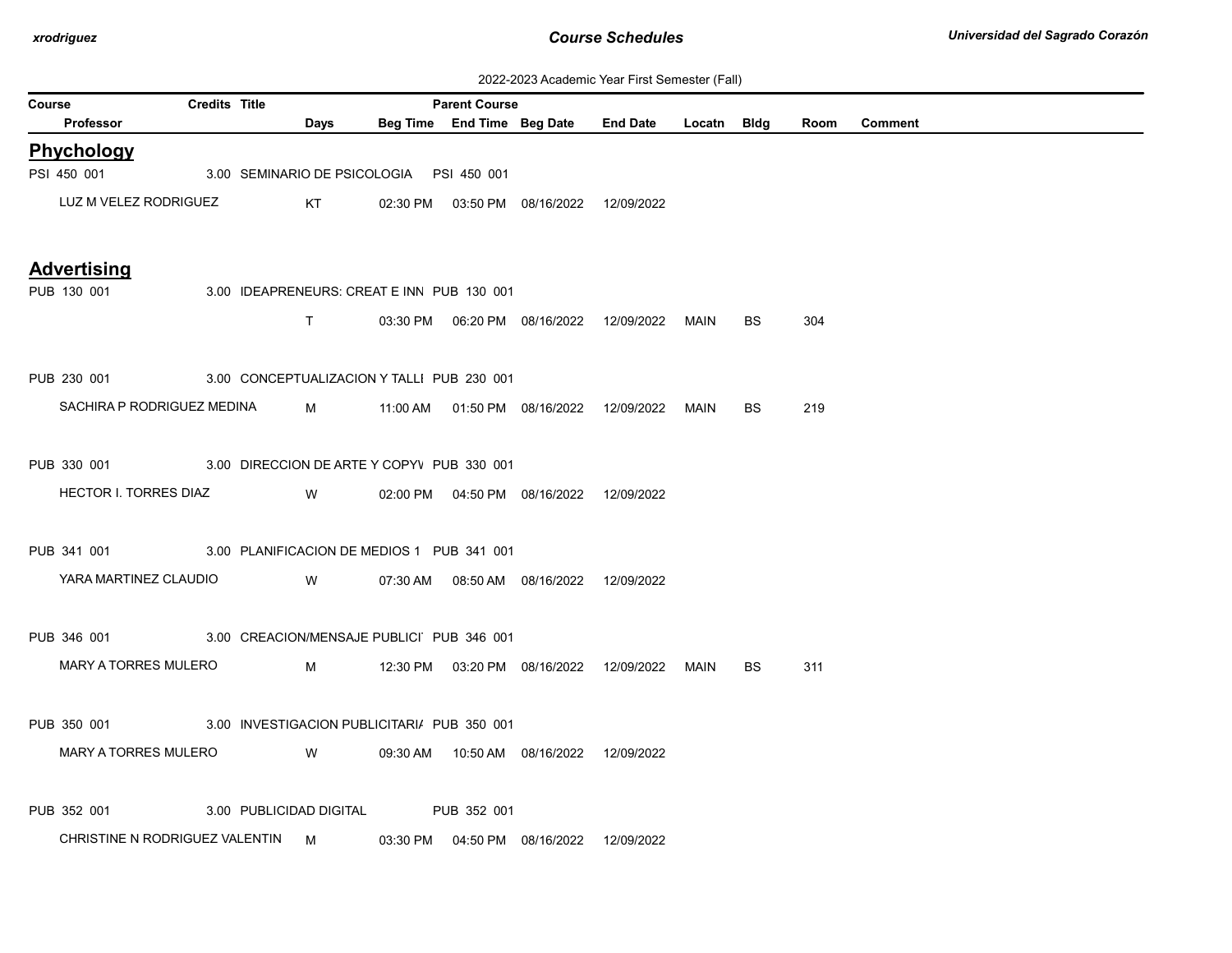| 2022-2023 Academic Year First Semester (Fall) |  |  |  |  |
|-----------------------------------------------|--|--|--|--|
|-----------------------------------------------|--|--|--|--|

|        | ZUZZ-ZUZJ ACQUENNO TEGI TIISLOENIESIEI (I GII)         |                      |                        |      |             |                                           |                                            |                                                  |      |    |      |                |
|--------|--------------------------------------------------------|----------------------|------------------------|------|-------------|-------------------------------------------|--------------------------------------------|--------------------------------------------------|------|----|------|----------------|
| Course | Professor                                              | <b>Credits Title</b> |                        | Days |             | <b>Parent Course</b>                      |                                            | Beg Time End Time Beg Date End Date Locatn Bldg  |      |    | Room | <b>Comment</b> |
|        | <b>Advertising</b>                                     |                      |                        |      |             |                                           |                                            |                                                  |      |    |      |                |
|        | PUB 430 081                                            |                      |                        |      |             | 3.00 PORTAFOLIO CREATIVO/MAR( PUB 430 081 |                                            |                                                  |      |    |      |                |
|        | JENNIFER J ZIERENBERG GARCIA                           |                      |                        |      |             |                                           |                                            |                                                  |      |    |      |                |
|        |                                                        |                      |                        | W    |             |                                           | 05:30 PM  08:20 PM  08/16/2022  12/09/2022 |                                                  |      |    |      |                |
|        |                                                        |                      |                        |      |             |                                           |                                            |                                                  |      |    |      |                |
|        | PUB 446 001 3.00 ESTRATEGIAS PUBLICITARIAS PUB 446 001 |                      |                        |      |             |                                           |                                            |                                                  |      |    |      |                |
|        | <b>MARY A TORRES MULERO</b>                            |                      |                        |      |             |                                           |                                            |                                                  |      |    |      |                |
|        |                                                        |                      |                        |      |             |                                           |                                            |                                                  |      |    |      |                |
|        | PUB 480 081                                            |                      |                        |      |             | 3.00 SEMINARIO INTEGRADOR/PUE PUB 480 081 |                                            |                                                  |      |    |      |                |
|        | GILBERTO GUASP GUTIERREZ                               |                      |                        | M    |             |                                           |                                            |                                                  |      |    |      |                |
|        |                                                        |                      |                        |      |             |                                           |                                            |                                                  |      |    |      |                |
|        |                                                        |                      |                        |      |             |                                           |                                            |                                                  |      |    |      |                |
|        | <b>Chemistry</b>                                       |                      |                        |      |             |                                           |                                            |                                                  |      |    |      |                |
|        | QUI 101 001                                            |                      | 4.00 QUIMICA GENERAL 1 |      |             | QUI 101 001                               |                                            |                                                  |      |    |      |                |
|        |                                                        |                      |                        | KT   |             |                                           | 04:00 PM  05:20 PM  08/16/2022  12/09/2022 |                                                  |      |    |      |                |
|        |                                                        |                      |                        |      |             |                                           |                                            |                                                  |      |    |      |                |
|        | QUI 101L 051                                           |                      | 0.00 QUIMICA GENERAL 1 |      |             | QUI 101L 051                              |                                            |                                                  |      |    |      |                |
|        |                                                        |                      |                        | Κ    |             |                                           |                                            |                                                  | MAIN | SM | 314  |                |
|        |                                                        |                      |                        |      |             |                                           |                                            |                                                  |      |    |      |                |
|        | QUI 101L 052                                           |                      | 0.00 QUIMICA GENERAL 1 |      |             | QUI 101L 052                              |                                            |                                                  |      |    |      |                |
|        |                                                        |                      |                        |      |             |                                           |                                            |                                                  |      |    |      |                |
|        |                                                        |                      |                        | W    |             |                                           |                                            | 02:30 PM  05:20 PM  08/16/2022  12/09/2022  MAIN |      | SM | 316  |                |
|        |                                                        |                      |                        |      |             |                                           |                                            |                                                  |      |    |      |                |
|        | QUI 102 001                                            |                      | 4.00 QUIMICA GENERAL 2 |      | QUI 102 001 |                                           |                                            |                                                  |      |    |      |                |
|        | JOHN A OLMO SOTO                                       |                      |                        | KT   |             |                                           | 09:30 AM  10:50 AM  08/16/2022  12/09/2022 |                                                  |      |    |      |                |
|        |                                                        |                      |                        |      |             |                                           |                                            |                                                  |      |    |      |                |
|        | QUI 102 081                                            |                      | 4.00 QUIMICA GENERAL 2 |      |             | QUI 102 081                               |                                            |                                                  |      |    |      |                |
|        |                                                        |                      |                        | КT   |             |                                           |                                            | 12/09/2022                                       |      |    |      |                |
|        |                                                        |                      |                        |      |             |                                           |                                            |                                                  |      |    |      |                |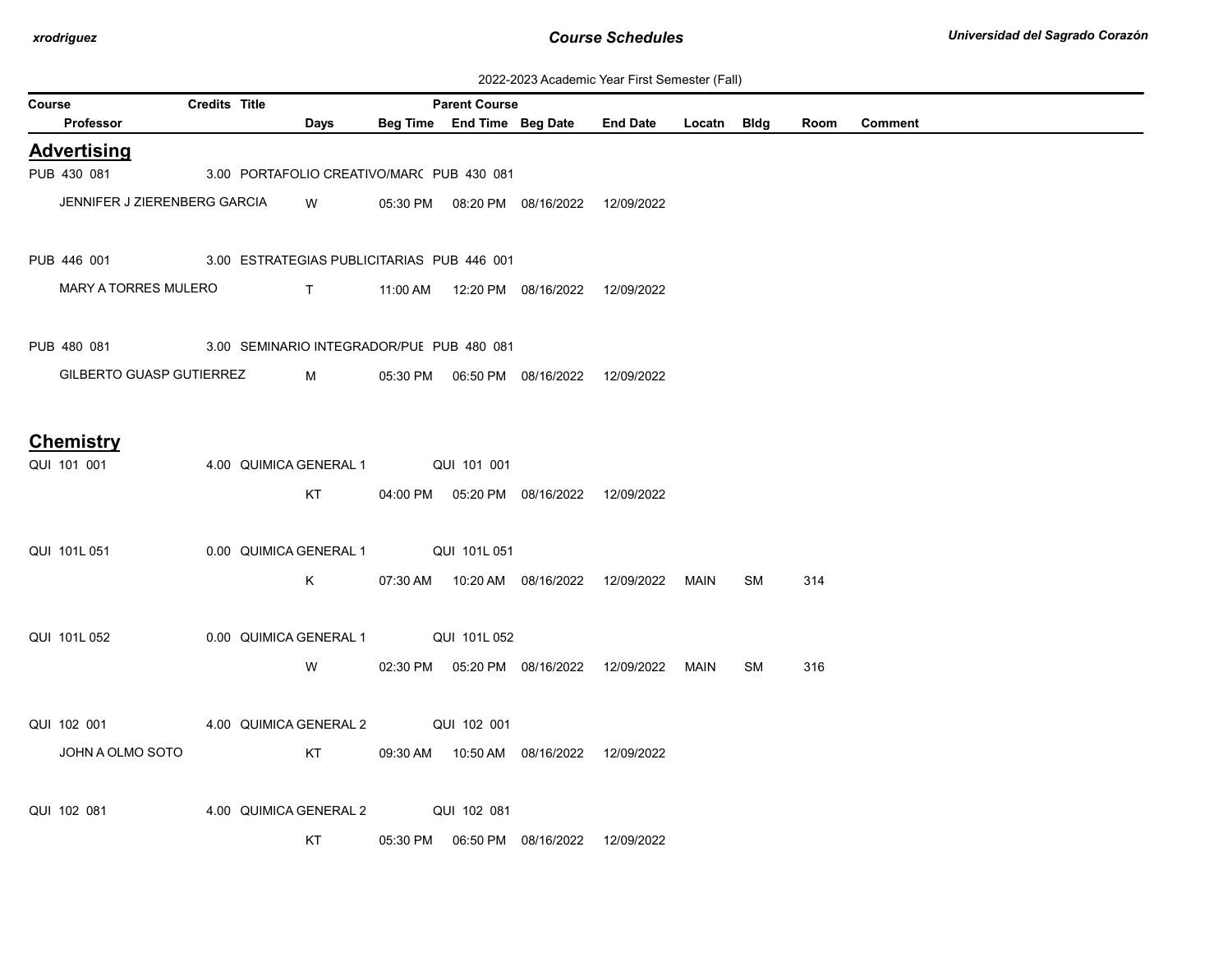| 2022-2023 Academic Year First Semester (Fall) |  |  |  |  |
|-----------------------------------------------|--|--|--|--|
|-----------------------------------------------|--|--|--|--|

| Course |                  | <b>Credits Title</b> |                        |      |                                               | <b>Parent Course</b>       |                                            |                 |             |           |      |                |
|--------|------------------|----------------------|------------------------|------|-----------------------------------------------|----------------------------|--------------------------------------------|-----------------|-------------|-----------|------|----------------|
|        | Professor        |                      |                        | Days |                                               | Beg Time End Time Beg Date |                                            | <b>End Date</b> | Locatn Bldg |           | Room | <b>Comment</b> |
|        | <b>Chemistry</b> |                      |                        |      |                                               |                            |                                            |                 |             |           |      |                |
|        | QUI 102L 051     |                      | 0.00 QUIMICA GENERAL 2 |      |                                               | QUI 102L 051               |                                            |                 |             |           |      |                |
|        |                  |                      |                        | W    |                                               |                            | 07:30 AM  10:20 AM  08/16/2022             | 12/09/2022      | MAIN        | SM        | 314  |                |
|        | QUI 102L 052     |                      | 0.00 QUIMICA GENERAL 2 |      |                                               | QUI 102L 052               |                                            |                 |             |           |      |                |
|        |                  |                      |                        | K    | 12:30 PM                                      |                            | 03:20 PM 08/16/2022                        | 12/09/2022      | MAIN        | SM        | 314  |                |
|        | QUI 118 068      |                      |                        |      | 5.00 FUND QUIMICA GENE/ORGA/B QUI 118 068     |                            |                                            |                 |             |           |      |                |
|        |                  |                      |                        |      |                                               |                            | 00:00 AM  00:00 AM  08/16/2022  12/15/2022 |                 |             |           |      |                |
|        | Online           |                      |                        |      |                                               |                            |                                            |                 |             |           |      |                |
|        |                  |                      |                        |      |                                               |                            |                                            |                 |             |           |      |                |
|        | QUI 118 081      |                      |                        |      | 5.00 FUND QUIMICA GENE/ORGA/B QUI 118 081     |                            |                                            |                 |             |           |      |                |
|        |                  |                      |                        | K.   |                                               |                            | 05:30 PM  08:20 PM  08/16/2022             | 12/09/2022      | MAIN        | <b>BS</b> | 204  |                |
|        | QUI 118L 068     |                      |                        |      | 0.00 FUND QUIMICA GENE/ORGA/B QUI 118L 068    |                            |                                            |                 |             |           |      |                |
|        |                  |                      |                        |      | 00:00 AM                                      |                            |                                            |                 |             |           |      |                |
|        | Online           |                      |                        |      |                                               |                            | 00:00 AM  08/16/2022  12/15/2022           |                 |             |           |      |                |
|        | QUI 118L 090     |                      |                        |      | 0.00 FUND QUIMICA GENE/ORGA/B QUI 118L 090    |                            |                                            |                 |             |           |      |                |
|        |                  |                      |                        | T.   |                                               |                            | 05:30 PM  08:20 PM  08/16/2022             | 12/09/2022      | MAIN        | SM        | 314  |                |
|        | QUI 205 001      |                      |                        |      | 4.00 QUI ANALITICA ANALISIS CUAI QUI 205 001  |                            |                                            |                 |             |           |      |                |
|        | JOHN A OLMO SOTO |                      |                        | M    |                                               |                            | 02:30 PM  05:20 PM  08/16/2022             | 12/09/2022      |             |           |      |                |
|        |                  |                      |                        |      |                                               |                            |                                            |                 |             |           |      |                |
|        | QUI 205L 051     |                      |                        |      | 0.00 LAB QUI ANALITICA ANALISIS (QUI 205L 051 |                            |                                            |                 |             |           |      |                |
|        |                  |                      |                        | Κ    | 02:30 PM                                      |                            | 05:20 PM 08/16/2022                        | 12/09/2022      | MAIN        | <b>SM</b> | 309  |                |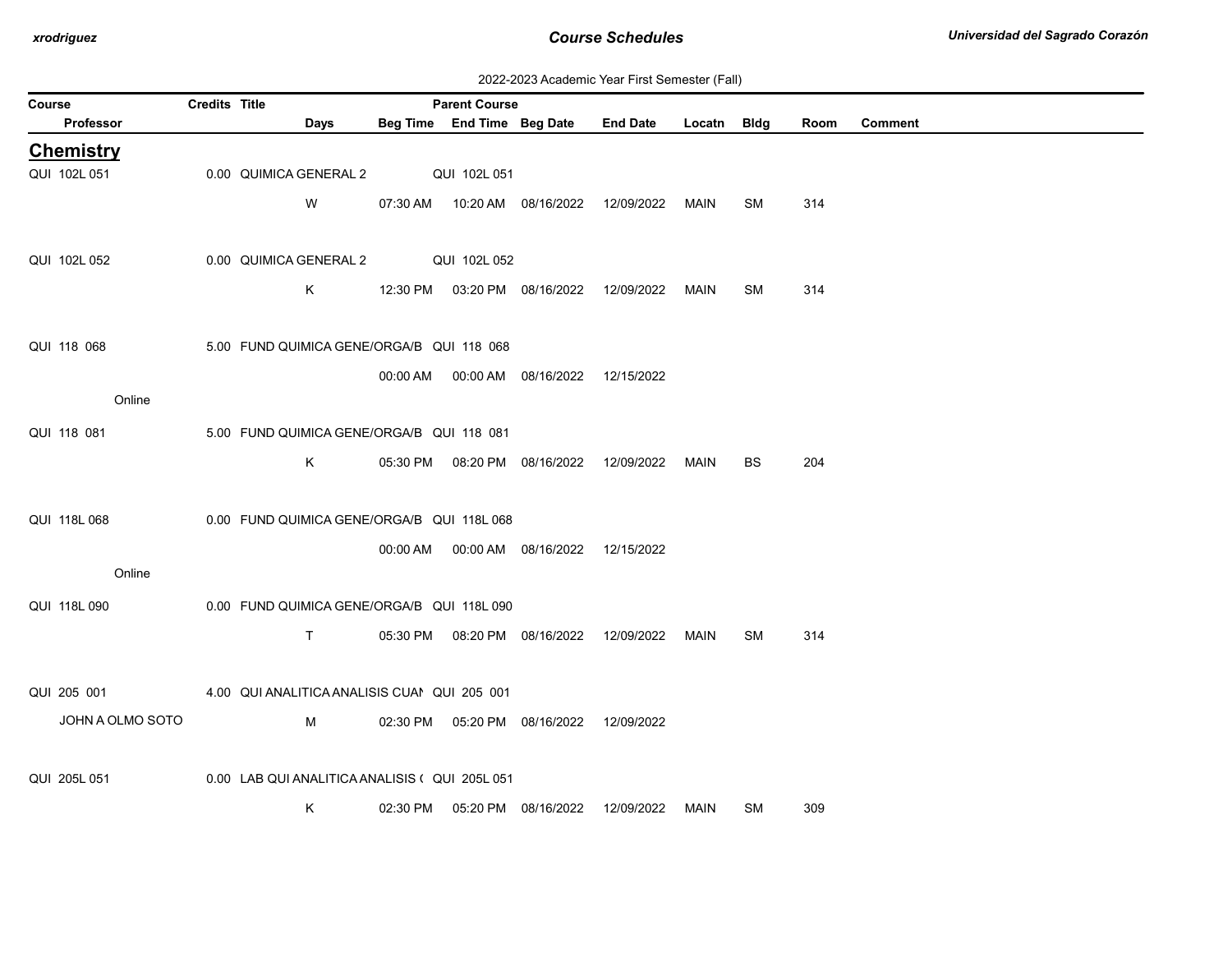| 2022-2023 Academic Year First Semester (Fall) |  |  |  |  |
|-----------------------------------------------|--|--|--|--|
|-----------------------------------------------|--|--|--|--|

|        | ZUZZ-ZUZJ ACQUEINIC TEGI FIISI JENIESIEI (Fail) |                      |  |                                                                                                                                                                                                                                     |  |                            |                                            |                                            |             |           |      |                |
|--------|-------------------------------------------------|----------------------|--|-------------------------------------------------------------------------------------------------------------------------------------------------------------------------------------------------------------------------------------|--|----------------------------|--------------------------------------------|--------------------------------------------|-------------|-----------|------|----------------|
| Course |                                                 | <b>Credits Title</b> |  |                                                                                                                                                                                                                                     |  | <b>Parent Course</b>       |                                            |                                            |             |           |      |                |
|        | Professor                                       |                      |  | <b>Days</b>                                                                                                                                                                                                                         |  | Beg Time End Time Beg Date |                                            | <b>End Date</b>                            | Locatn Bldg |           | Room | <b>Comment</b> |
|        | <b>Chemistry</b>                                |                      |  |                                                                                                                                                                                                                                     |  |                            |                                            |                                            |             |           |      |                |
|        | QUI 301 001                                     |                      |  | 4.00 QUIMICA ORGANICA 1                                                                                                                                                                                                             |  | QUI 301 001                |                                            |                                            |             |           |      |                |
|        |                                                 |                      |  | KT                                                                                                                                                                                                                                  |  |                            | 12:30 PM  03:50 PM  08/16/2022  12/09/2022 |                                            |             |           |      |                |
|        |                                                 |                      |  |                                                                                                                                                                                                                                     |  |                            |                                            |                                            |             |           |      |                |
|        | QUI 301 081                                     |                      |  | 4.00 QUIMICA ORGANICA 1 QUI 301 081                                                                                                                                                                                                 |  |                            |                                            |                                            |             |           |      |                |
|        | JOHN A OLMO SOTO                                |                      |  | <b>M</b> and the state of the state of the state of the state of the state of the state of the state of the state of the state of the state of the state of the state of the state of the state of the state of the state of the st |  |                            | 05:30 PM  08:20 PM  08/16/2022  12/09/2022 |                                            |             |           |      |                |
|        |                                                 |                      |  |                                                                                                                                                                                                                                     |  |                            |                                            |                                            |             |           |      |                |
|        |                                                 |                      |  |                                                                                                                                                                                                                                     |  |                            |                                            |                                            |             |           |      |                |
|        | QUI 301L 051                                    |                      |  | 0.00 QUIMICA ORGANICA 1 QUI 301L 051                                                                                                                                                                                                |  |                            |                                            |                                            |             |           |      |                |
|        |                                                 |                      |  | $\mathsf{T}$ and $\mathsf{T}$                                                                                                                                                                                                       |  |                            | 02:30 PM  05:20 PM  08/16/2022  12/09/2022 |                                            | MAIN        | SM        | 309  |                |
|        |                                                 |                      |  |                                                                                                                                                                                                                                     |  |                            |                                            |                                            |             |           |      |                |
|        | QUI 301L 052                                    |                      |  | 0.00 QUIMICA ORGANICA 1 QUI 301L 052                                                                                                                                                                                                |  |                            |                                            |                                            |             |           |      |                |
|        |                                                 |                      |  | K.                                                                                                                                                                                                                                  |  |                            |                                            | 02:30 PM  05:20 PM  08/16/2022  12/09/2022 | MAIN        | SM        | 316  |                |
|        |                                                 |                      |  |                                                                                                                                                                                                                                     |  |                            |                                            |                                            |             |           |      |                |
|        |                                                 |                      |  |                                                                                                                                                                                                                                     |  |                            |                                            |                                            |             |           |      |                |
|        | QUI 302 001                                     |                      |  | 4.00 QUIMICA ORGANICA 2 QUI 302 001                                                                                                                                                                                                 |  |                            |                                            |                                            |             |           |      |                |
|        | JOHN A OLMO SOTO                                |                      |  | MW                                                                                                                                                                                                                                  |  |                            | 12:30 PM  01:50 PM  08/16/2022  12/09/2022 |                                            |             |           |      |                |
|        |                                                 |                      |  |                                                                                                                                                                                                                                     |  |                            |                                            |                                            |             |           |      |                |
|        | QUI 302 081                                     |                      |  | 4.00 QUIMICA ORGANICA 2 QUI 302 081                                                                                                                                                                                                 |  |                            |                                            |                                            |             |           |      |                |
|        |                                                 |                      |  | KT                                                                                                                                                                                                                                  |  |                            | 05:30 PM  08:20 PM  08/16/2022  12/09/2022 |                                            |             |           |      |                |
|        |                                                 |                      |  |                                                                                                                                                                                                                                     |  |                            |                                            |                                            |             |           |      |                |
|        | QUI 302L 051                                    |                      |  | 0.00 QUIMICA ORGANICA 2                                                                                                                                                                                                             |  | QUI 302L 051               |                                            |                                            |             |           |      |                |
|        |                                                 |                      |  |                                                                                                                                                                                                                                     |  |                            |                                            |                                            |             |           |      |                |
|        |                                                 |                      |  | W                                                                                                                                                                                                                                   |  |                            | 05:30 PM  08:20 PM  08/16/2022  12/09/2022 |                                            | MAIN        | <b>SM</b> | 314  |                |
|        |                                                 |                      |  |                                                                                                                                                                                                                                     |  |                            |                                            |                                            |             |           |      |                |
|        | QUI 302L 052                                    |                      |  | 0.00 QUIMICA ORGANICA 2 QUI 302L 052                                                                                                                                                                                                |  |                            |                                            |                                            |             |           |      |                |
|        |                                                 |                      |  | Κ                                                                                                                                                                                                                                   |  |                            | 02:30 PM  05:20 PM  08/16/2022  12/09/2022 |                                            |             |           |      |                |
|        |                                                 |                      |  |                                                                                                                                                                                                                                     |  |                            |                                            |                                            |             |           |      |                |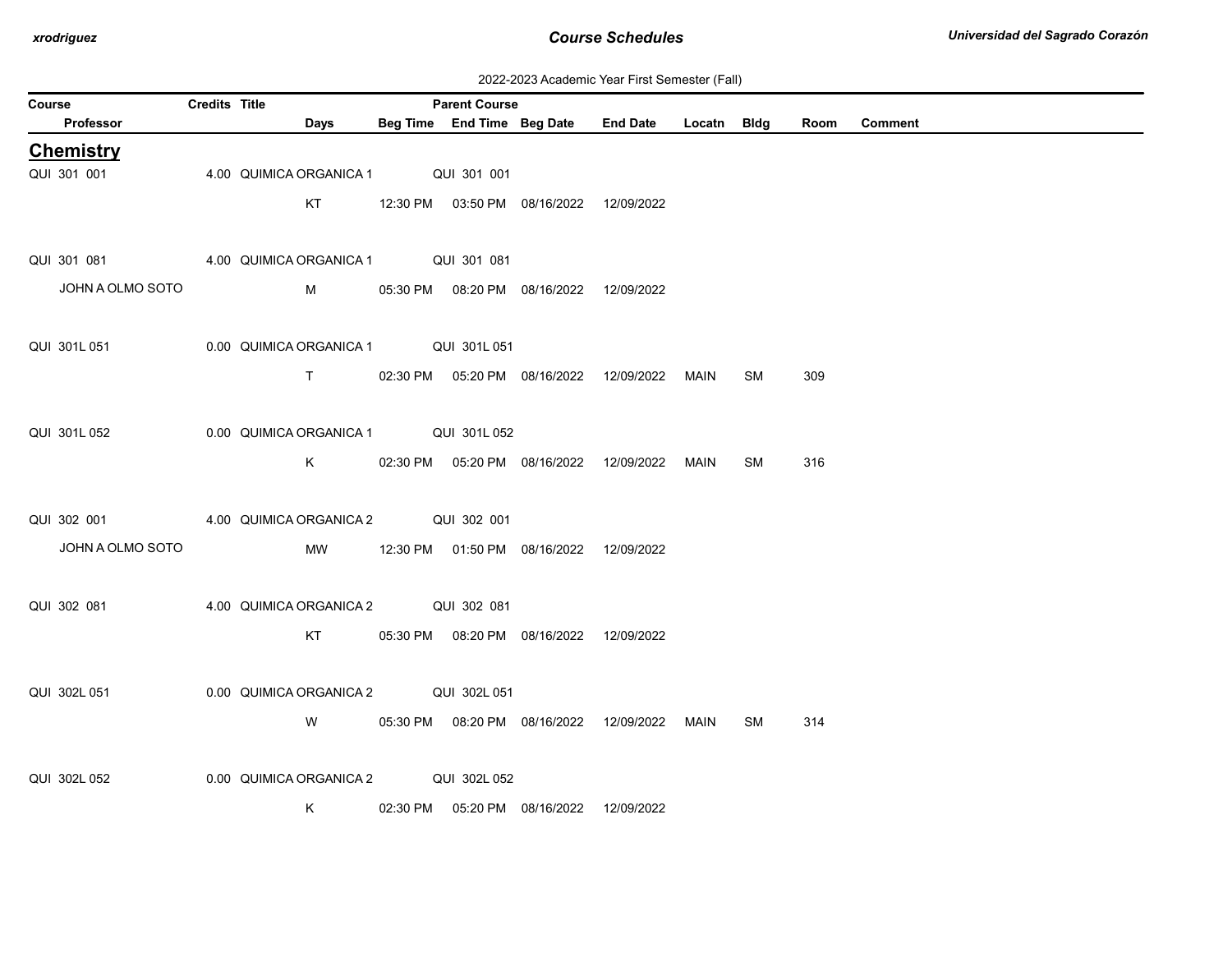| 2022-2023 Academic Year First Semester (Fall) |  |  |  |  |
|-----------------------------------------------|--|--|--|--|
|-----------------------------------------------|--|--|--|--|

|        | ZUZZ-ZUZU AUGUUNIIU TUGI TIIBI UUNIUSIUI (1 GII) |                      |                                            |          |                      |                                              |            |             |           |      |                |
|--------|--------------------------------------------------|----------------------|--------------------------------------------|----------|----------------------|----------------------------------------------|------------|-------------|-----------|------|----------------|
| Course | Professor                                        | <b>Credits Title</b> |                                            |          | <b>Parent Course</b> | Beg Time End Time Beg Date End Date          |            |             |           |      |                |
|        |                                                  |                      | <b>Days</b>                                |          |                      |                                              |            | Locatn Bldg |           | Room | <b>Comment</b> |
|        | <b>Chemistry</b>                                 |                      |                                            |          |                      |                                              |            |             |           |      |                |
|        | QUI 390A 068                                     |                      | 1.00 TEMAS ESPECIALES                      |          | QUI 390A068          |                                              |            |             |           |      |                |
|        |                                                  |                      |                                            |          |                      | 00:00 AM  00:00 AM  08/16/2022  12/16/2022   |            |             |           |      |                |
|        | Online                                           |                      |                                            |          |                      |                                              |            |             |           |      |                |
|        |                                                  |                      |                                            |          |                      |                                              |            |             |           |      |                |
|        | QUI 401 045                                      |                      | 4.00 QUIMICA FISICA 1                      |          | QUI 401 045          |                                              |            |             |           |      |                |
|        |                                                  |                      |                                            |          |                      | 00:00 AM   00:00 AM   08/16/2022  12/09/2022 |            |             |           |      |                |
|        | By Arrangement                                   |                      |                                            |          |                      |                                              |            |             |           |      |                |
|        | QUI 401L 045                                     |                      | 0.00 QUIMICA FISICA 1                      |          | QUI 401L045          |                                              |            |             |           |      |                |
|        |                                                  |                      |                                            |          |                      | 00:00 AM   00:00 AM   08/16/2022             | 12/09/2022 |             |           |      |                |
|        | By Arrangement                                   |                      |                                            |          |                      |                                              |            |             |           |      |                |
|        |                                                  |                      |                                            |          |                      |                                              |            |             |           |      |                |
|        | QUI 403 001                                      |                      | 4.00 BIOQUIMICA                            |          | QUI 403 001          |                                              |            |             |           |      |                |
|        | PETER BARBOSA                                    |                      | KT                                         |          |                      | 12:30 PM  01:50 PM  08/16/2022               | 12/09/2022 | MAIN        | <b>SM</b> | 309  |                |
|        |                                                  |                      |                                            |          |                      |                                              |            |             |           |      |                |
|        | QUI 403L 051                                     |                      | 0.00 BIOQUIMICA                            |          | QUI 403L 051         |                                              |            |             |           |      |                |
|        |                                                  |                      | T.                                         |          |                      | 02:30 PM  05:20 PM  08/16/2022               |            | MAIN        | SM        | 308  |                |
|        |                                                  |                      |                                            |          |                      |                                              | 12/09/2022 |             |           |      |                |
|        |                                                  |                      |                                            |          |                      |                                              |            |             |           |      |                |
|        | <b>Public Relations</b>                          |                      |                                            |          |                      |                                              |            |             |           |      |                |
|        | RPU 130 001                                      |                      | 3.00 CAMPOS DE ACCION EN REL F RPU 130 001 |          |                      |                                              |            |             |           |      |                |
|        | RAQUEL RIVERA TORRES                             |                      | $\mathsf{T}$                               |          |                      | 11:00 AM  12:20 PM  08/16/2022               | 12/09/2022 | MAIN        | <b>BS</b> | 309  |                |
|        |                                                  |                      |                                            |          |                      |                                              |            |             |           |      |                |
|        |                                                  |                      |                                            |          |                      |                                              |            |             |           |      |                |
|        | RPU 230 001                                      |                      | 3.00 CREACION DE CONTENIDOS F RPU 230 001  |          |                      |                                              |            |             |           |      |                |
|        | MIRKA M COLLAZO VALENTIN                         |                      | KT                                         | 09:30 AM |                      |                                              | 12/09/2022 | MAIN        | <b>BN</b> | 447  |                |
|        |                                                  |                      |                                            |          |                      |                                              |            |             |           |      |                |
|        | RPU 230 002                                      |                      | 3.00 CREACION DE CONTENIDOS F RPU 230 002  |          |                      |                                              |            |             |           |      |                |
|        |                                                  |                      |                                            |          |                      |                                              |            |             |           |      |                |
|        | MIRKA M COLLAZO VALENTIN                         |                      | MW                                         |          |                      |                                              | 12/09/2022 | MAIN        | BN        | 447  |                |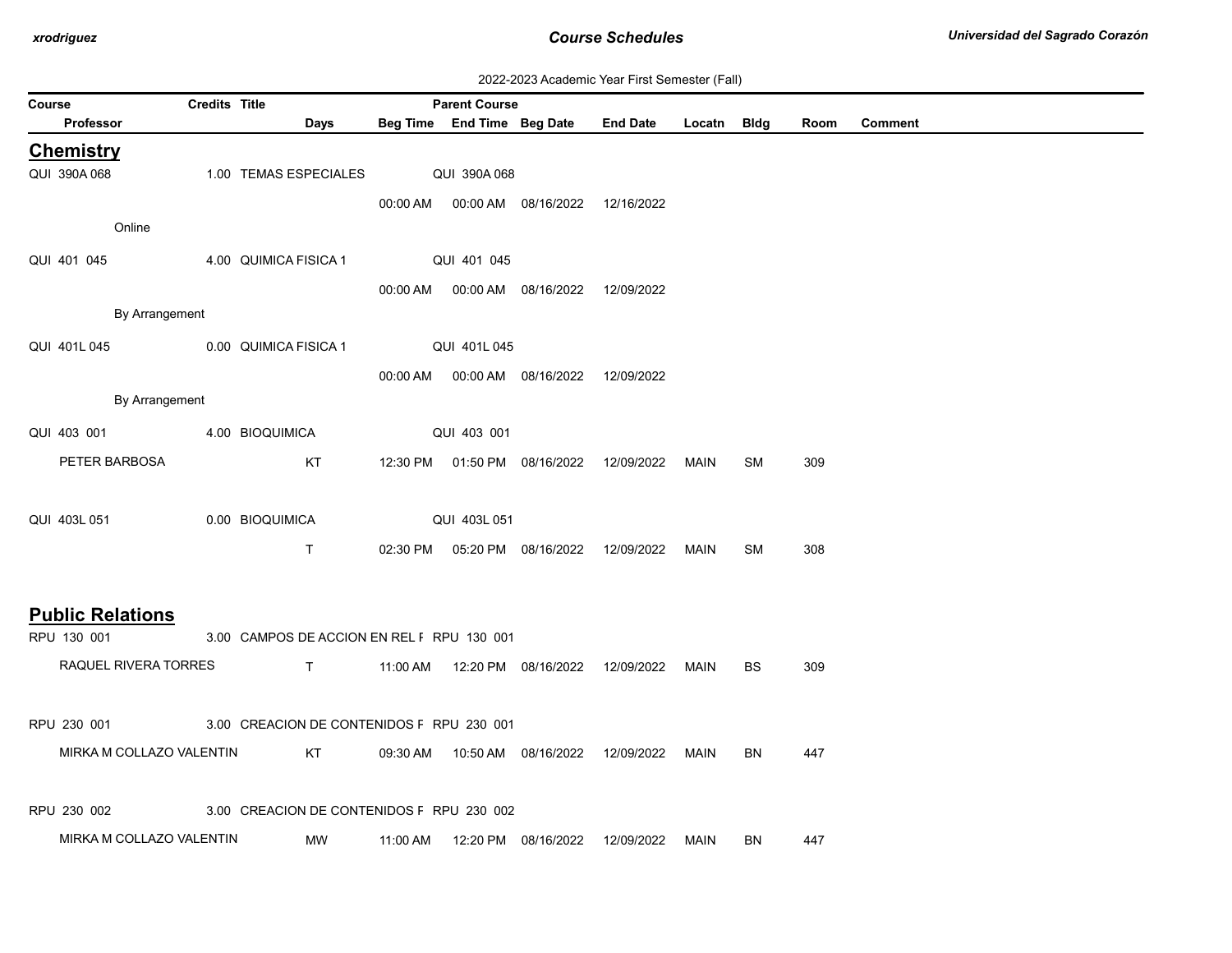| 2022-2023 Academic Year First Semester (Fall) |  |  |  |  |
|-----------------------------------------------|--|--|--|--|
|-----------------------------------------------|--|--|--|--|

|        | ZUZZ-ZUZO ACADEMIIC TEAL FIISLOEMESTEI (FAII)                        |                      |  |      |                                             |                      |                                            |                 |             |           |      |                |
|--------|----------------------------------------------------------------------|----------------------|--|------|---------------------------------------------|----------------------|--------------------------------------------|-----------------|-------------|-----------|------|----------------|
| Course |                                                                      | <b>Credits Title</b> |  |      |                                             | <b>Parent Course</b> |                                            |                 |             |           |      |                |
|        | Professor                                                            |                      |  | Days |                                             |                      | Beg Time End Time Beg Date                 | <b>End Date</b> | Locatn Bldg |           | Room | <b>Comment</b> |
|        | <b>Public Relations</b>                                              |                      |  |      |                                             |                      |                                            |                 |             |           |      |                |
|        | RPU 320 001                                                          |                      |  |      | 3.00 REDACCION RELACIONES PUI RPU 320 001   |                      |                                            |                 |             |           |      |                |
|        |                                                                      |                      |  | м    |                                             |                      |                                            |                 | MAIN        | <b>BS</b> | 312  |                |
|        |                                                                      |                      |  |      |                                             |                      |                                            |                 |             |           |      |                |
|        | RPU 325 001                                                          |                      |  |      | 3.00 RELACIONES PUBLIC ESTRAT RPU 325 001   |                      |                                            |                 |             |           |      |                |
|        | JEANESSA GARCIA IRIZARRY                                             |                      |  | W    |                                             |                      | 09:30 AM  10:50 AM  08/16/2022  12/09/2022 |                 |             |           |      |                |
|        |                                                                      |                      |  |      |                                             |                      |                                            |                 |             |           |      |                |
|        | RPU 330 001 3.00 GESTION DE CRISIS Y REPUT/RPU 330 001               |                      |  |      |                                             |                      |                                            |                 |             |           |      |                |
|        |                                                                      |                      |  |      |                                             |                      |                                            |                 |             |           |      |                |
|        | RAQUEL RIVERA TORRES                                                 |                      |  | M    |                                             |                      | 04:00 PM  05:20 PM  08/16/2022  12/09/2022 |                 |             |           |      |                |
|        |                                                                      |                      |  |      |                                             |                      |                                            |                 |             |           |      |                |
|        | RPU 370 001                                                          |                      |  |      | 3.00 ETIQUETA/PROTOCOLO CORF RPU 370 001    |                      |                                            |                 |             |           |      |                |
|        | MARIA DEL E MADRID GUZMAN                                            |                      |  | K    |                                             |                      | 02:00 PM  04:50 PM  08/16/2022  12/09/2022 |                 |             |           |      |                |
|        |                                                                      |                      |  |      |                                             |                      |                                            |                 |             |           |      |                |
|        | RPU 385 001                                                          |                      |  |      | 3.00 RELAC PUBLICAS Y OPINION F RPU 385 001 |                      |                                            |                 |             |           |      |                |
|        | <b>JEANESSA GARCIA IRIZARRY</b>                                      |                      |  | KT   |                                             |                      | 09:30 AM  10:50 AM  08/16/2022  12/09/2022 |                 |             |           |      |                |
|        |                                                                      |                      |  |      |                                             |                      |                                            |                 |             |           |      |                |
|        | RPU 410 001 3.00 ASUNTOS PUBLICOS/TENDEN RPU 410 001                 |                      |  |      |                                             |                      |                                            |                 |             |           |      |                |
|        |                                                                      |                      |  |      |                                             |                      |                                            |                 |             |           |      |                |
|        | MARIA DE L BURGOS GONZALEZ                                           |                      |  | W    |                                             |                      | 12:30 PM  01:50 PM  08/16/2022  12/09/2022 |                 |             |           |      |                |
|        |                                                                      |                      |  |      |                                             |                      |                                            |                 |             |           |      |                |
|        | RPU 421 001                                                          |                      |  |      | 3.00 AUDITORIA/INVESTIGACION R RPU 421 001  |                      |                                            |                 |             |           |      |                |
|        | MARIA DE L BURGOS GONZALEZ K 12:30 PM 01:50 PM 08/16/2022 12/09/2022 |                      |  |      |                                             |                      |                                            |                 |             |           |      |                |
|        |                                                                      |                      |  |      |                                             |                      |                                            |                 |             |           |      |                |
|        | RPU 430 001                                                          |                      |  |      | 3.00 CAMPANAS DE RELACIONES F RPU 430 001   |                      |                                            |                 |             |           |      |                |
|        | <b>JEANESSA GARCIA IRIZARRY</b>                                      |                      |  | M    |                                             |                      | 02:30 PM  03:50 PM  08/16/2022  12/09/2022 |                 |             |           |      |                |
|        |                                                                      |                      |  |      |                                             |                      |                                            |                 |             |           |      |                |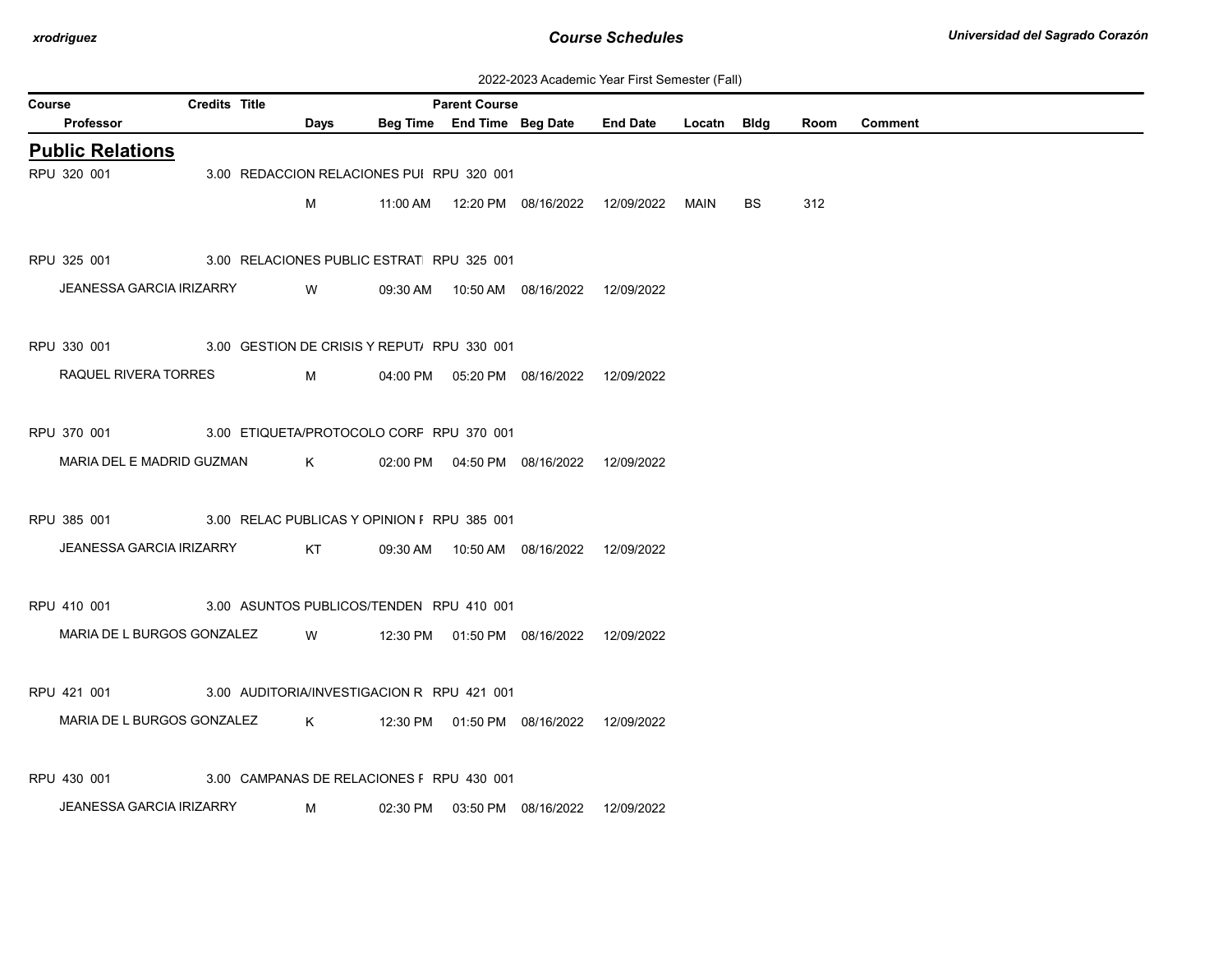| 2022-2023 Academic Year First Semester (Fall) |  |  |  |  |
|-----------------------------------------------|--|--|--|--|
|-----------------------------------------------|--|--|--|--|

| <b>Course</b>                 | <b>Credits Title</b>                       |              |          | <b>Parent Course</b>       |                                            |                 |             | $\overline{\phantom{a}}$ |      |                |
|-------------------------------|--------------------------------------------|--------------|----------|----------------------------|--------------------------------------------|-----------------|-------------|--------------------------|------|----------------|
| <b>Professor</b>              |                                            | Days         |          | Beg Time End Time Beg Date |                                            | <b>End Date</b> | Locatn Bldg |                          | Room | <b>Comment</b> |
| <b>Public Relations</b>       |                                            |              |          |                            |                                            |                 |             |                          |      |                |
| RPU 480 001                   | 3.00 SEMINARIO INTEGRADOR/REL RPU 480 001  |              |          |                            |                                            |                 |             |                          |      |                |
| MARIA DE L BURGOS GONZALEZ    |                                            | $\mathbf{T}$ |          |                            | 02:00 PM  03:20 PM  08/16/2022  12/09/2022 |                 |             |                          |      |                |
| Insurance                     |                                            |              |          |                            |                                            |                 |             |                          |      |                |
| SEG 101 001                   | 3.00 PRINCIPIOS DE SEGUROS                 |              |          | SEG 101 001                |                                            |                 |             |                          |      |                |
| <b>IVAN OTERO RAMOS</b>       |                                            | W            |          |                            | 04:00 PM  05:20 PM  08/16/2022  12/09/2022 |                 |             |                          |      |                |
| <b>Justice Systems</b>        |                                            |              |          |                            |                                            |                 |             |                          |      |                |
| SJU 214 001                   | 3.00 DERECHO CONSTITUCIONAL SJU 214 001    |              |          |                            |                                            |                 |             |                          |      |                |
| JESUS M RIVERA DELGADO        |                                            |              |          |                            | 00:00 AM   00:00 AM   08/16/2022           | 12/09/2022      |             |                          |      |                |
| Online                        |                                            |              |          |                            |                                            |                 |             |                          |      |                |
| SJU 304 045                   | 3.00 PRINC.DERECHO PENAL/PROI SJU 304 045  |              |          |                            |                                            |                 |             |                          |      |                |
| JESUS M RIVERA DELGADO        |                                            |              |          |                            | 00:00 AM  00:00 AM  08/16/2022  12/09/2022 |                 |             |                          |      |                |
|                               | BY ARRANGEMENT                             |              |          |                            |                                            |                 |             |                          |      |                |
| SJU 327 045                   | 3.00 SISTEMAS DE JUSTICIA COMP SJU 327 045 |              |          |                            |                                            |                 |             |                          |      |                |
| <b>JESUS M RIVERA DELGADO</b> |                                            |              |          |                            | 00:00 AM  00:00 AM  08/16/2022  12/09/2022 |                 |             |                          |      |                |
| By Arrangement                |                                            |              |          |                            |                                            |                 |             |                          |      |                |
|                               |                                            |              |          |                            |                                            |                 |             |                          |      |                |
| SJU 413 001                   | 3.00 INVEST/REDACC/DOCUMENT( SJU 413 001   |              |          |                            |                                            |                 |             |                          |      |                |
| JESUS M RIVERA DELGADO        |                                            | M            | 04:00 PM |                            | 05:20 PM 08/16/2022                        | 12/09/2022      | MAIN        | BN                       | 447  |                |
| <b>Sociology</b>              |                                            |              |          |                            |                                            |                 |             |                          |      |                |
| SOC 209 001                   | 3.00 PROBLEMAS SOCIALES                    |              |          | SOC 209 001                |                                            |                 |             |                          |      |                |

MW 07:30 AM 08:50 AM 08/16/2022 12/09/2022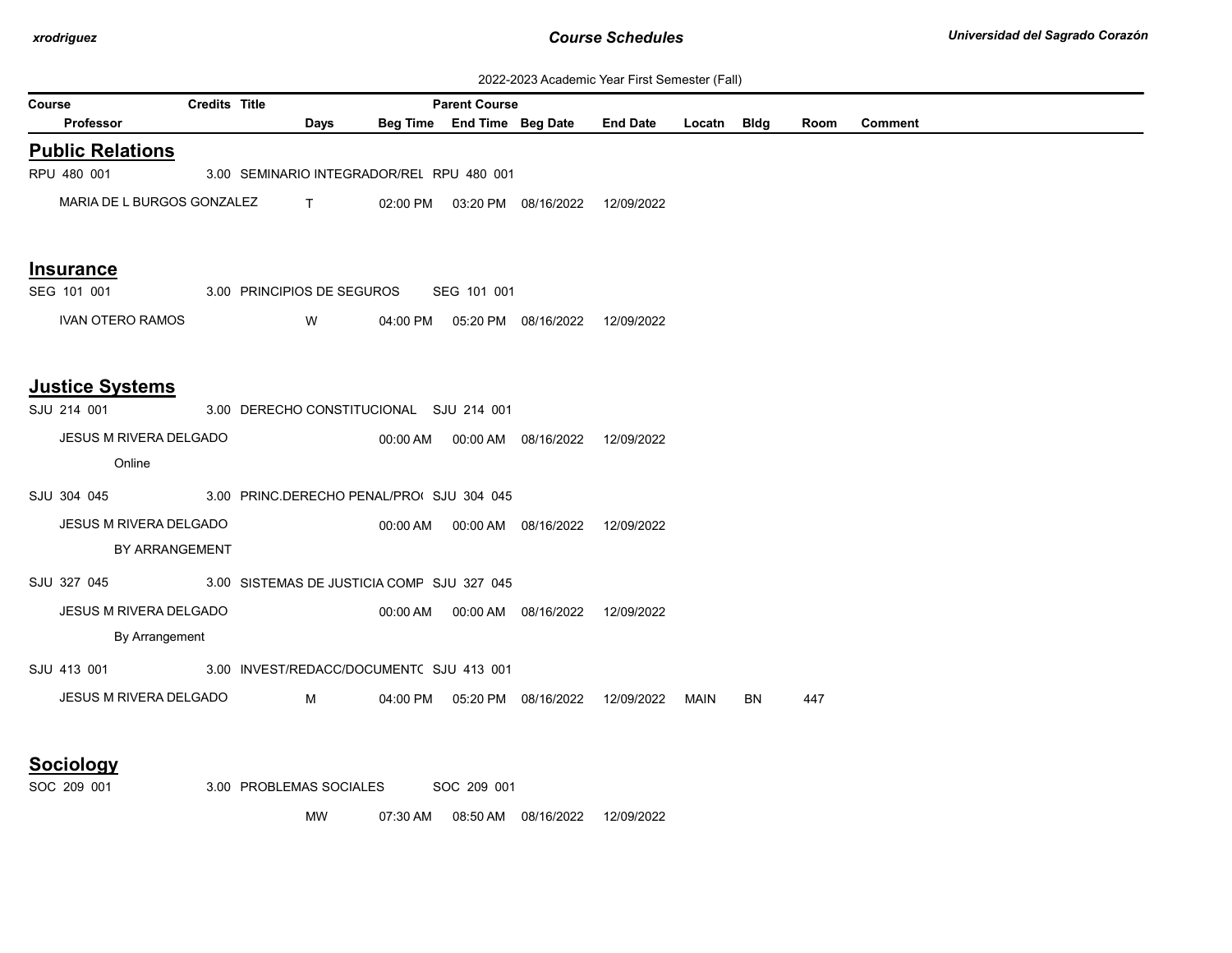2022-2023 Academic Year First Semester (Fall)

| Course |                            | Credits Title                          |             |             | <b>Parent Course</b> |                                            |                                                  |      |           |      |                |
|--------|----------------------------|----------------------------------------|-------------|-------------|----------------------|--------------------------------------------|--------------------------------------------------|------|-----------|------|----------------|
|        | Professor                  |                                        | <b>Days</b> |             |                      |                                            | Beg Time End Time Beg Date End Date Locatn Bldg  |      |           | Room | <b>Comment</b> |
|        | <b>Theatre</b>             |                                        |             |             |                      |                                            |                                                  |      |           |      |                |
|        | TEA 111 001                | 3.00 ACTUACION 1                       |             |             | TEA 111 001          |                                            |                                                  |      |           |      |                |
|        | NORWILL P FRAGOSO MEJIAS   |                                        | KT          |             |                      |                                            | 08:00 AM  09:20 AM  08/16/2022  12/09/2022  MAIN |      | BS.       | 310  |                |
|        | TEA 111 002                | 3.00 ACTUACION 1                       |             |             | TEA 111 002          |                                            |                                                  |      |           |      |                |
|        | EFRAIN ROSA ORTA           |                                        | MW          |             |                      |                                            | 12:30 PM  01:50 PM  08/16/2022  12/09/2022  MAIN |      | SM        | 106  |                |
|        | TEA 111 003                | 3.00 ACTUACION 1 TEA 111 003           |             |             |                      |                                            |                                                  |      |           |      |                |
|        | VICTOR A GONZALEZ PEREZ    |                                        | MW          |             |                      |                                            | 04:00 PM  05:20 PM  08/16/2022  12/09/2022  MAIN |      | SM        | 106  |                |
|        | TEA 111 004                | 3.00 ACTUACION 1                       |             |             | <b>TEA 111 004</b>   |                                            |                                                  |      |           |      |                |
|        | FRANCES I ARROYO LOPEZ     | <b>Example 19</b>                      |             |             |                      | 02:00 PM  04:50 PM  08/16/2022  12/09/2022 |                                                  | MAIN | <b>BS</b> | 310  |                |
|        | TEA 120 001                | 2.00 ACTUACION 2                       |             | TEA 120 001 |                      |                                            |                                                  |      |           |      |                |
|        | NORWILL P FRAGOSO MEJIAS   |                                        | <b>M</b>    |             |                      |                                            |                                                  |      | <b>BS</b> | 310  |                |
|        | TEA 120 002                | 2.00 ACTUACION 2                       |             | TEA 120 002 |                      |                                            |                                                  |      |           |      |                |
|        | ANAMARIS SANTIAGO SANTOS K |                                        |             |             |                      |                                            | 12:30 PM  02:20 PM  08/16/2022  12/09/2022  MAIN |      | <b>BS</b> | 310  |                |
|        | TEA 120 081                | 2.00 ACTUACION 2                       |             | TEA 120 081 |                      |                                            |                                                  |      |           |      |                |
|        | FRANCES I ARROYO LOPEZ     |                                        | $\mathsf K$ |             |                      |                                            |                                                  | MAIN | SM        | 106  |                |
|        | TEA 121 001                | 2.00 HISTORIA DEL TEATRO I TEA 121 001 |             |             |                      |                                            |                                                  |      |           |      |                |
|        | FRANCES I ARROYO LOPEZ     | $\mathsf{K}$                           |             |             |                      |                                            | 02:00 PM  03:50 PM  08/16/2022  12/09/2022  MAIN |      | BN        | 241  |                |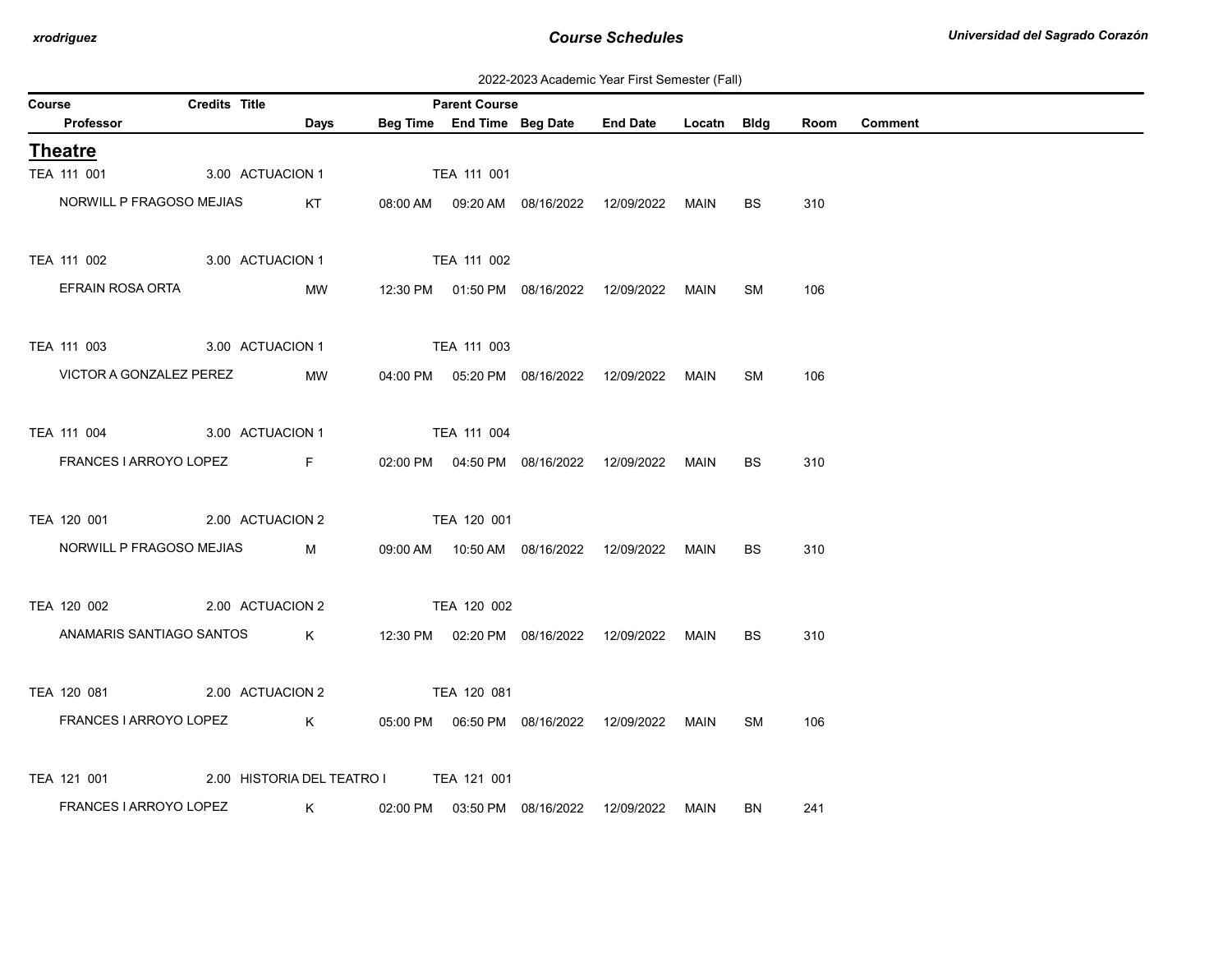| 2022-2023 Academic Year First Semester (Fall) |  |  |  |  |
|-----------------------------------------------|--|--|--|--|
|-----------------------------------------------|--|--|--|--|

| Course |                                | <b>Credits Title</b> |                                        |                                                                                                                                                                                                                                                                                                                               | <b>Parent Course</b> |                                                  |             |           |      |                |
|--------|--------------------------------|----------------------|----------------------------------------|-------------------------------------------------------------------------------------------------------------------------------------------------------------------------------------------------------------------------------------------------------------------------------------------------------------------------------|----------------------|--------------------------------------------------|-------------|-----------|------|----------------|
|        | Professor                      |                      |                                        | <b>Days</b>                                                                                                                                                                                                                                                                                                                   |                      | Beg Time End Time Beg Date End Date              | Locatn Bldg |           | Room | <b>Comment</b> |
|        | <b>Theatre</b>                 |                      |                                        |                                                                                                                                                                                                                                                                                                                               |                      |                                                  |             |           |      |                |
|        | TEA 121 002                    |                      | 2.00 HISTORIA DEL TEATRO I TEA 121 002 |                                                                                                                                                                                                                                                                                                                               |                      |                                                  |             |           |      |                |
|        | FRANCES I ARROYO LOPEZ         |                      |                                        | $\mathbf{T}$ and $\mathbf{T}$ and $\mathbf{T}$ and $\mathbf{T}$ and $\mathbf{T}$ and $\mathbf{T}$ and $\mathbf{T}$ and $\mathbf{T}$ and $\mathbf{T}$ and $\mathbf{T}$ and $\mathbf{T}$ and $\mathbf{T}$ and $\mathbf{T}$ and $\mathbf{T}$ and $\mathbf{T}$ and $\mathbf{T}$ and $\mathbf{T}$ and $\mathbf{T}$ and $\mathbf{T$ |                      | 02:00 PM  03:50 PM  08/16/2022  12/09/2022  MAIN |             | BN        | 241  |                |
|        | TEA 122 001                    |                      | 2.00 HISTORIA DEL TEATRO II            |                                                                                                                                                                                                                                                                                                                               | TEA 122 001          |                                                  |             |           |      |                |
|        | <b>IDAMALY JIMENEZ RAMIREZ</b> |                      |                                        | M                                                                                                                                                                                                                                                                                                                             |                      |                                                  | MAIN        | <b>BS</b> | 305  |                |
|        | TEA 131 001                    |                      | 3.00 HISTORIA DEL TEATRO 1 TEA 131 001 |                                                                                                                                                                                                                                                                                                                               |                      |                                                  |             |           |      |                |
|        | EDGAR H QUILES FERRER          |                      |                                        | MW                                                                                                                                                                                                                                                                                                                            |                      |                                                  | MAIN        | BN        | 232  |                |
|        | TEA 132 001                    |                      | 3.00 HISTORIA DEL TEATRO 2             |                                                                                                                                                                                                                                                                                                                               | TEA 132 001          |                                                  |             |           |      |                |
|        | EDGAR H QUILES FERRER          |                      |                                        | KT                                                                                                                                                                                                                                                                                                                            |                      |                                                  | MAIN        | BN        | 232  |                |
|        | TEA 210 001                    |                      | 2.00 EXPRESION CORPORAL TEA 210 001    |                                                                                                                                                                                                                                                                                                                               |                      |                                                  |             |           |      |                |
|        | <b>IVAN OLMO COSME</b>         |                      |                                        | W                                                                                                                                                                                                                                                                                                                             |                      | 08:00 AM  09:50 AM  08/16/2022  12/09/2022       | MAIN        | BS.       | 310  |                |
|        | TEA 210 081                    |                      | 2.00 EXPRESION CORPORAL                |                                                                                                                                                                                                                                                                                                                               | TEA 210 081          |                                                  |             |           |      |                |
|        | ANA T HERNANDEZ SANABRIA       |                      |                                        | <b>W</b>                                                                                                                                                                                                                                                                                                                      |                      | 05:30 PM  07:20 PM  08/16/2022  12/09/2022  MAIN |             | <b>BS</b> | 310  |                |
|        | TEA 215 001                    |                      | 2.00 DICCION TEATRAL                   |                                                                                                                                                                                                                                                                                                                               | TEA 215 001          |                                                  |             |           |      |                |
|        | EFRAIN ROSA ORTA               |                      |                                        | K                                                                                                                                                                                                                                                                                                                             |                      | 08:00 AM  09:50 AM  08/16/2022  12/09/2022       | MAIN        | <b>SM</b> | 106  |                |
|        | TEA 215 002                    |                      | 2.00 DICCION TEATRAL                   |                                                                                                                                                                                                                                                                                                                               | TEA 215 002          |                                                  |             |           |      |                |
|        | EFRAIN ROSA ORTA               |                      |                                        | M                                                                                                                                                                                                                                                                                                                             |                      | 04:00 PM  05:50 PM  08/16/2022  12/09/2022  MAIN |             | BS        | 310  |                |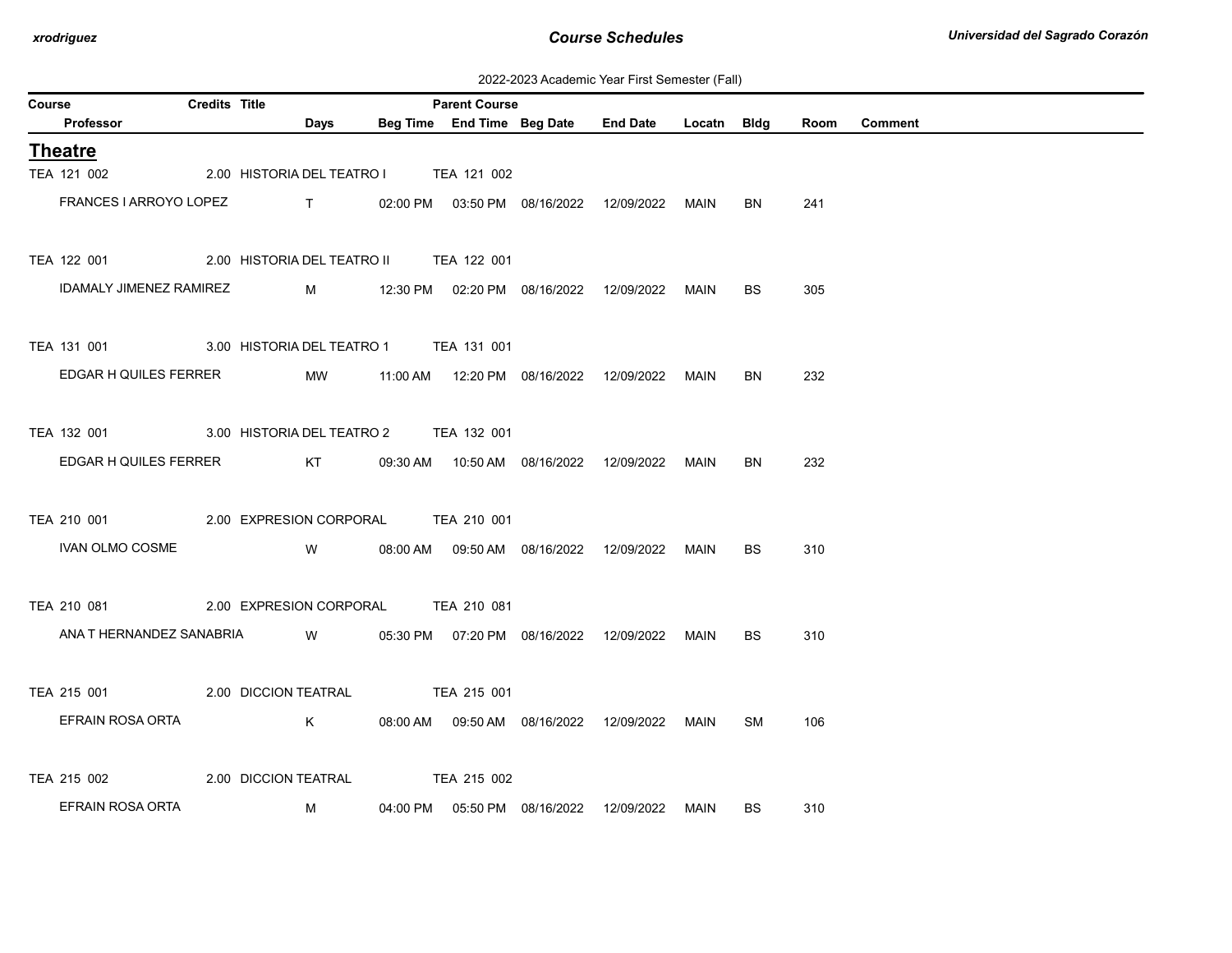2022-2023 Academic Year First Semester (Fall)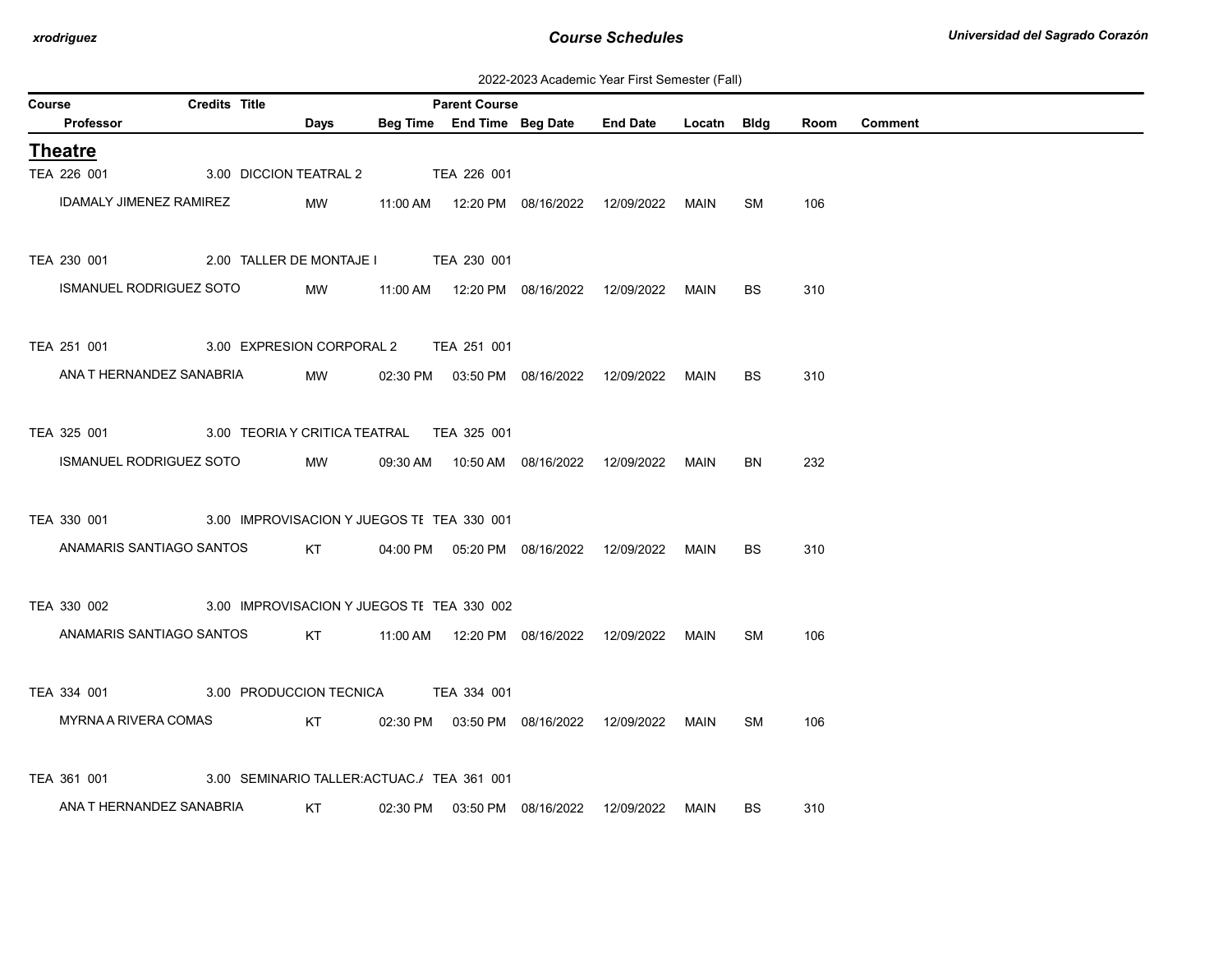| 2022-2023 Academic Year First Semester (Fall) |  |  |  |  |
|-----------------------------------------------|--|--|--|--|
|-----------------------------------------------|--|--|--|--|

| Course |                                  | <b>Credits Title</b> |                                                                                                                                                                                                                                      |                                            | <b>Parent Course</b> |                                            |                                                  |             |           |                 |                |
|--------|----------------------------------|----------------------|--------------------------------------------------------------------------------------------------------------------------------------------------------------------------------------------------------------------------------------|--------------------------------------------|----------------------|--------------------------------------------|--------------------------------------------------|-------------|-----------|-----------------|----------------|
|        | Professor                        |                      | Days                                                                                                                                                                                                                                 |                                            |                      |                                            | Beg Time End Time Beg Date End Date              | Locatn Bldg |           | Room            | <b>Comment</b> |
|        | <b>Theatre</b>                   |                      |                                                                                                                                                                                                                                      |                                            |                      |                                            |                                                  |             |           |                 |                |
|        | TEA 362 001                      |                      |                                                                                                                                                                                                                                      | 3.00 ACTUACION PARA CINE/TELE\ TEA 362 001 |                      |                                            |                                                  |             |           |                 |                |
|        | NORWILL P FRAGOSO MEJIAS         |                      | MW                                                                                                                                                                                                                                   |                                            |                      |                                            | 12:30 PM  01:50 PM  08/16/2022  12/09/2022       | MAIN        | BS        | 310             |                |
|        | TEA 391 001                      |                      |                                                                                                                                                                                                                                      | 3.00 TALLER DE MONTAJE 2 TEA 391 001       |                      |                                            |                                                  |             |           |                 |                |
|        | MYRNA A RIVERA COMAS             |                      | <b>Experience For Contract Contract Contract Contract Contract Contract Contract Contract Contract Contract Contract Contract Contract Contract Contract Contract Contract Contract Contract Contract Contract Contract Contract</b> |                                            |                      |                                            | 11:00 AM  01:50 PM  08/16/2022  12/09/2022  MAIN |             | <b>BS</b> | 310             |                |
|        | TEA 435 001                      |                      |                                                                                                                                                                                                                                      | 3.00 DIRECCION ESCENICA 1 TEA 435 001      |                      |                                            |                                                  |             |           |                 |                |
|        | <b>ISMANUEL RODRIGUEZ SOTO</b>   |                      | MW                                                                                                                                                                                                                                   |                                            |                      | 02:30 PM  03:50 PM  08/16/2022  12/09/2022 |                                                  | MAIN        | <b>SM</b> | 106             |                |
|        | TEA 436 001                      |                      | 3.00 DIRECCION ESCENICA 2                                                                                                                                                                                                            |                                            | TEA 436 001          |                                            |                                                  |             |           |                 |                |
|        | HERIBERTO FELICIANO RODRIGUEZ KT |                      |                                                                                                                                                                                                                                      |                                            |                      | 11:00 AM  12:20 PM  08/16/2022  12/09/2022 |                                                  | MAIN        | <b>BS</b> | 310             |                |
|        | <b>Telecommunication</b>         |                      |                                                                                                                                                                                                                                      |                                            |                      |                                            |                                                  |             |           |                 |                |
|        | TEL 315 001                      |                      |                                                                                                                                                                                                                                      | 3.00 GERENCIA MEDIOS COMUNIC. TEL 315 001  |                      |                                            |                                                  |             |           |                 |                |
|        | <b>GREGORIO BARRETO CARRILLO</b> |                      | KT                                                                                                                                                                                                                                   |                                            |                      | 09:30 AM  10:50 AM  08/16/2022  12/09/2022 |                                                  |             |           |                 |                |
|        | TEL 339D 001                     |                      |                                                                                                                                                                                                                                      | 4.00 PRODUCCION BASICA DE TEL TEL 339D 001 |                      |                                            |                                                  |             |           |                 |                |
|        | LUIS F LOPEZ SALGADO             |                      | KT                                                                                                                                                                                                                                   |                                            |                      |                                            | 12:30 PM  02:20 PM  08/16/2022  12/09/2022  MAIN |             | BN        | TV <sub>1</sub> |                |
|        | TEL 339D 081                     |                      |                                                                                                                                                                                                                                      | 4.00 PRODUCCION BASICA DE TEL TEL 339D 081 |                      |                                            |                                                  |             |           |                 |                |
|        | LUIS F LOPEZ SALGADO             |                      | W                                                                                                                                                                                                                                    |                                            |                      |                                            | 05:30 PM  09:20 PM  08/16/2022  12/09/2022  MAIN |             | BN        | TV <sub>1</sub> |                |
|        | TEL 439D 081                     |                      |                                                                                                                                                                                                                                      | 4.00 PRODUCCION AVANZADA DE T_TEL_439D 081 |                      |                                            |                                                  |             |           |                 |                |
|        | LUIS MOLINA CASANOVA             |                      | T                                                                                                                                                                                                                                    | 05:30 PM                                   |                      | 09:20 PM 08/16/2022                        | 12/09/2022 MAIN                                  |             | BN        | TV <sub>1</sub> |                |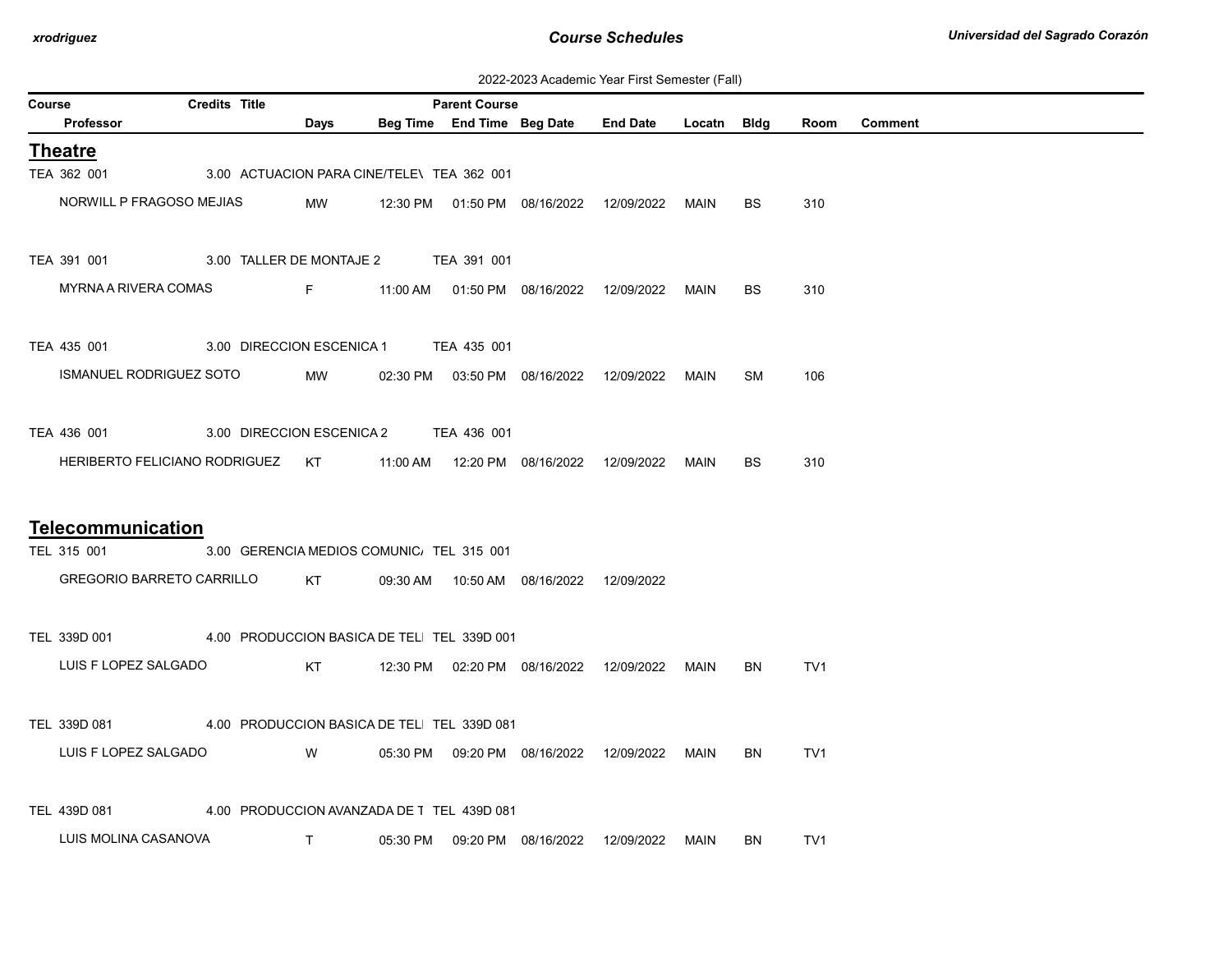| 2022-2023 Academic Year First Semester (Fall) |  |  |  |  |
|-----------------------------------------------|--|--|--|--|
|-----------------------------------------------|--|--|--|--|

|        | <u>ZUZZ-ZUZJ ACAGENIIC TEAL FIISLOENIESIEL (FAIL)</u> |                      |  |      |                                             |                      |                                            |                                                  |             |           |      |                |
|--------|-------------------------------------------------------|----------------------|--|------|---------------------------------------------|----------------------|--------------------------------------------|--------------------------------------------------|-------------|-----------|------|----------------|
| Course | Professor                                             | <b>Credits Title</b> |  | Days |                                             | <b>Parent Course</b> | Beg Time End Time Beg Date End Date        |                                                  | Locatn Bldg |           | Room | <b>Comment</b> |
|        |                                                       |                      |  |      |                                             |                      |                                            |                                                  |             |           |      |                |
|        | <b>Telecommunication</b>                              |                      |  |      |                                             |                      |                                            |                                                  |             |           |      |                |
|        | TEL 480 001                                           |                      |  |      | 3.00 SEMINARIO INTEGRADOR/TEL TEL 480 001   |                      |                                            |                                                  |             |           |      |                |
|        | LUIS MOLINA CASANOVA                                  |                      |  | KT   |                                             |                      | 03:30 PM  04:50 PM  08/16/2022  12/09/2022 |                                                  | MAIN        | <b>BS</b> | 313  |                |
|        |                                                       |                      |  |      |                                             |                      |                                            |                                                  |             |           |      |                |
|        | <b>Theology</b><br>TEO 109 001                        |                      |  |      | 3.00 PLURALIDAD RELI & ESPIRITU TEO 109 001 |                      |                                            |                                                  |             |           |      |                |
|        | YAMIL A SAMALOT RIVERA                                |                      |  |      |                                             |                      |                                            |                                                  |             |           |      |                |
|        |                                                       |                      |  | KT   |                                             |                      | 08:30 AM  09:50 AM  08/16/2022  12/09/2022 |                                                  | MAIN        | <b>BN</b> | 241  |                |
|        | TEO 109 002                                           |                      |  |      | 3.00 PLURALIDAD RELI & ESPIRITU TEO 109 002 |                      |                                            |                                                  |             |           |      |                |
|        | EFRAIN MORALES MORALES                                |                      |  |      |                                             |                      | 00:00 AM  00:00 AM  08/16/2022  12/09/2022 |                                                  |             |           |      |                |
|        | Online                                                |                      |  |      |                                             |                      |                                            |                                                  |             |           |      |                |
|        | TEO 110 001                                           |                      |  |      | 3.00 EXPLORA/BIBLIA JESUS PROF TEO 110 001  |                      |                                            |                                                  |             |           |      |                |
|        | JOSE E HERNANDEZ CARRASQUILLC KT                      |                      |  |      |                                             |                      | 12:30 PM   01:50 PM   08/16/2022           |                                                  |             | BN        | 241  |                |
|        |                                                       |                      |  |      |                                             |                      |                                            | 12/09/2022                                       | MAIN        |           |      |                |
|        | TEO 110 002                                           |                      |  |      | 3.00 EXPLORA/BIBLIA JESUS PROF TEO 110 002  |                      |                                            |                                                  |             |           |      |                |
|        | <b>JUAN A ACEVEDO NIEVES</b>                          |                      |  |      |                                             |                      | 00:00 AM  00:00 AM  08/16/2022  12/09/2022 |                                                  |             |           |      |                |
|        | Online                                                |                      |  |      |                                             |                      |                                            |                                                  |             |           |      |                |
|        | TEO 115 001                                           |                      |  |      | 3.00 EXPLORA/VISION CRISTIANA/: TEO 115 001 |                      |                                            |                                                  |             |           |      |                |
|        | YAMIL A SAMALOT RIVERA                                |                      |  | MW   |                                             |                      |                                            |                                                  |             |           |      |                |
|        |                                                       |                      |  |      |                                             |                      |                                            | 02:00 PM  03:20 PM  08/16/2022  12/09/2022  MAIN |             | BN        | 241  |                |
|        | TEO 115 002                                           |                      |  |      | 3.00 EXPLORA/VISION CRISTIANA/ TEO 115 002  |                      |                                            |                                                  |             |           |      |                |
|        | JORGE D CARDONA AMARO                                 |                      |  |      |                                             |                      | 00:00 AM  00:00 AM  08/16/2022  12/09/2022 |                                                  |             |           |      |                |
|        | Online                                                |                      |  |      |                                             |                      |                                            |                                                  |             |           |      |                |
|        | TEO 115 061                                           |                      |  |      | 3.00 EXPLORA/VISION CRISTIANA/S TEO 115 061 |                      |                                            |                                                  |             |           |      |                |
|        | JORGE D CARDONA AMARO                                 |                      |  |      |                                             |                      | 00:00 AM  00:00 AM  08/19/2022  09/17/2022 |                                                  |             |           |      |                |
|        | Online                                                |                      |  |      |                                             |                      |                                            |                                                  |             |           |      |                |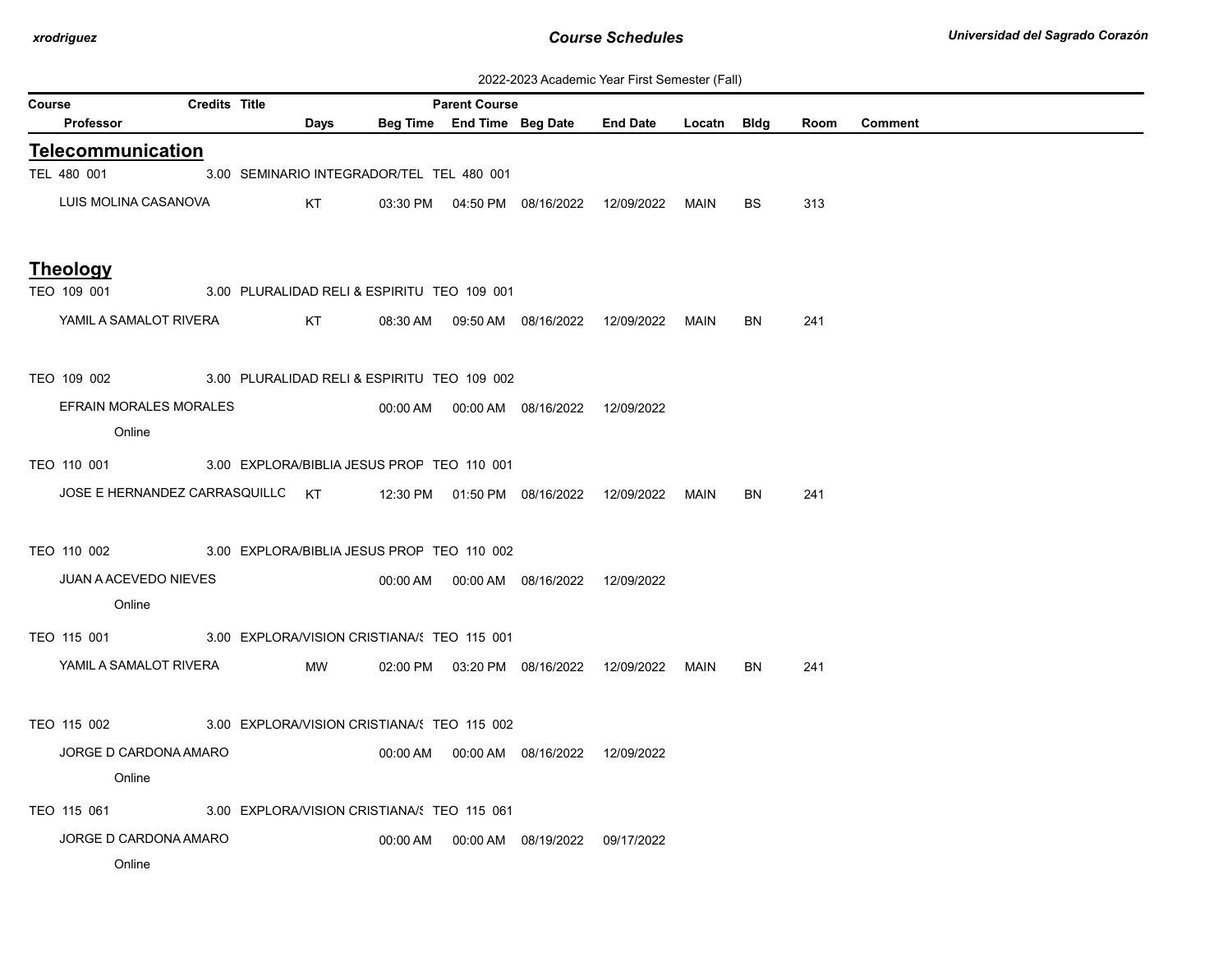| 2022-2023 Academic Year First Semester (Fall) |  |  |  |  |
|-----------------------------------------------|--|--|--|--|
|-----------------------------------------------|--|--|--|--|

| Course |                                                                              | <b>Credits Title</b> |            |                                                                                                                                                                                                                                     | <b>Parent Course</b> |                                            |                                                  |             |           |      |                |
|--------|------------------------------------------------------------------------------|----------------------|------------|-------------------------------------------------------------------------------------------------------------------------------------------------------------------------------------------------------------------------------------|----------------------|--------------------------------------------|--------------------------------------------------|-------------|-----------|------|----------------|
|        | Professor                                                                    |                      |            | Days                                                                                                                                                                                                                                |                      |                                            | Beg Time End Time Beg Date End Date              | Locatn Bldg |           | Room | <b>Comment</b> |
|        | <b>Theology</b>                                                              |                      |            |                                                                                                                                                                                                                                     |                      |                                            |                                                  |             |           |      |                |
|        | TEO 228 068                                                                  |                      | 3.00 MORAL |                                                                                                                                                                                                                                     | TEO 228 068          |                                            |                                                  |             |           |      |                |
|        | EFRAIN MORALES MORALES                                                       |                      |            |                                                                                                                                                                                                                                     |                      | 00:00 AM  00:00 AM  08/16/2022  12/15/2022 |                                                  |             |           |      |                |
|        | Online                                                                       |                      |            |                                                                                                                                                                                                                                     |                      |                                            |                                                  |             |           |      |                |
|        | TEO 228 069                                                                  |                      | 3.00 MORAL |                                                                                                                                                                                                                                     | TEO 228 069          |                                            |                                                  |             |           |      |                |
|        |                                                                              |                      |            |                                                                                                                                                                                                                                     |                      | 00:00 AM  00:00 AM  08/16/2022  12/15/2022 |                                                  |             |           |      |                |
|        | Online                                                                       |                      |            |                                                                                                                                                                                                                                     |                      |                                            |                                                  |             |           |      |                |
|        | TEO 228 070                                                                  |                      | 3.00 MORAL |                                                                                                                                                                                                                                     | TEO 228 070          |                                            |                                                  |             |           |      |                |
|        | EFRAIN MORALES MORALES                                                       |                      |            |                                                                                                                                                                                                                                     |                      | 00:00 AM  00:00 AM  08/16/2022  12/15/2022 |                                                  |             |           |      |                |
|        | Online                                                                       |                      |            |                                                                                                                                                                                                                                     |                      |                                            |                                                  |             |           |      |                |
|        | TEO 231 001 3.00 LIDERAZGO ETICO DE JESUS TEO 231 001                        |                      |            |                                                                                                                                                                                                                                     |                      |                                            |                                                  |             |           |      |                |
|        | <b>IVETTE JIMENEZ MALDONADO</b>                                              |                      |            | <b>M</b> and the state of the state of the state of the state of the state of the state of the state of the state of the state of the state of the state of the state of the state of the state of the state of the state of the st |                      |                                            | 04:00 PM  05:20 PM  08/16/2022  12/09/2022  MAIN |             | BN        | 241  |                |
|        |                                                                              |                      |            |                                                                                                                                                                                                                                     |                      |                                            |                                                  |             |           |      |                |
|        | TEO 231 002                                                                  |                      |            | 3.00 LIDERAZGO ETICO DE JESUS TEO 231 002                                                                                                                                                                                           |                      |                                            |                                                  |             |           |      |                |
|        | IVETTE JIMENEZ MALDONADO                                                     |                      |            | $K$ and $K$                                                                                                                                                                                                                         |                      | 04:00 PM  05:20 PM  08/16/2022  12/09/2022 |                                                  | MAIN        | <b>BN</b> | 241  |                |
|        |                                                                              |                      |            |                                                                                                                                                                                                                                     |                      |                                            |                                                  |             |           |      |                |
|        | TEO 233 001                                                                  |                      |            | 3.00 SEXUALIDAD HUMANA TEO 233 001                                                                                                                                                                                                  |                      |                                            |                                                  |             |           |      |                |
|        | JOSE E HERNANDEZ CARRASQUILLC W 08:30 AM 09:50 AM 08/16/2022 12/09/2022 MAIN |                      |            |                                                                                                                                                                                                                                     |                      |                                            |                                                  |             | BN        | 241  |                |
|        |                                                                              |                      |            |                                                                                                                                                                                                                                     |                      |                                            |                                                  |             |           |      |                |
|        | TEO 233 002                                                                  |                      |            | 3.00 SEXUALIDAD HUMANA TEO 233 002                                                                                                                                                                                                  |                      |                                            |                                                  |             |           |      |                |
|        | JOSE E HERNANDEZ CARRASQUILLC M 08:30 AM 09:50 AM 08/16/2022 12/09/2022 MAIN |                      |            |                                                                                                                                                                                                                                     |                      |                                            |                                                  |             | <b>BN</b> | 241  |                |
|        |                                                                              |                      |            |                                                                                                                                                                                                                                     |                      |                                            |                                                  |             |           |      |                |
|        | TEO 234 001                                                                  |                      |            | 3.00 TEOLOGIAS FEMINISTAS TEO 234 001                                                                                                                                                                                               |                      |                                            |                                                  |             |           |      |                |
|        | ANA CELIA COTTO GONZALEZ                                                     |                      |            | K and the set of the set of the set of the set of the set of the set of the set of the set of the set of the set of the set of the set of the set of the set of the set of the set of the set of the set of the set of the set      |                      | 02:30 PM  03:50 PM  08/16/2022  12/09/2022 |                                                  | MAIN        | BN        | 242  |                |
|        |                                                                              |                      |            |                                                                                                                                                                                                                                     |                      |                                            |                                                  |             |           |      |                |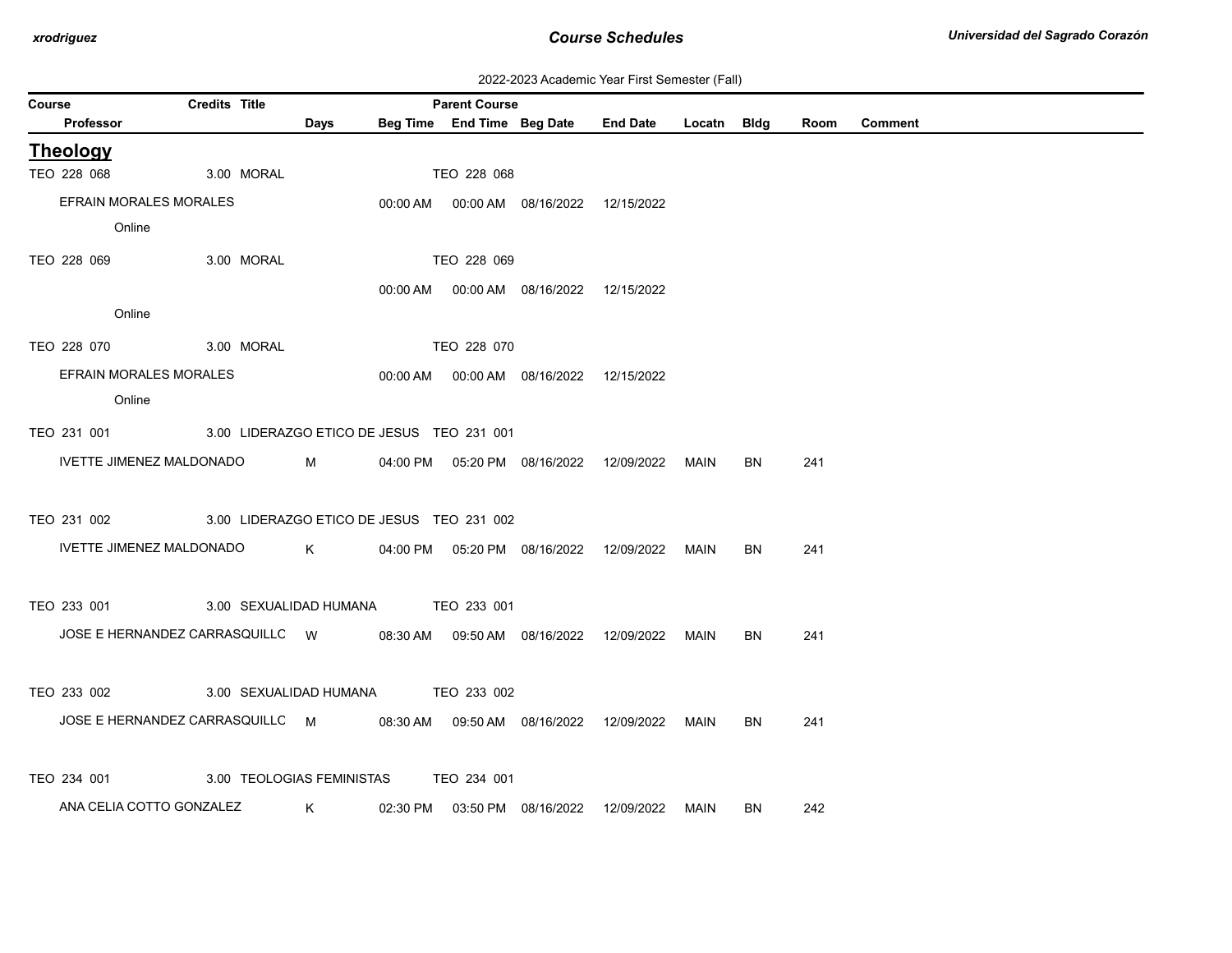| 2022-2023 Academic Year First Semester (Fall) |  |  |  |  |
|-----------------------------------------------|--|--|--|--|
|-----------------------------------------------|--|--|--|--|

| <b>Credits Title</b><br>Course<br><b>Parent Course</b> |                                                                                                                                                                                                                                                                                                                               |             |  |  |                                            |                                                  |      |           |      |                |
|--------------------------------------------------------|-------------------------------------------------------------------------------------------------------------------------------------------------------------------------------------------------------------------------------------------------------------------------------------------------------------------------------|-------------|--|--|--------------------------------------------|--------------------------------------------------|------|-----------|------|----------------|
| Professor                                              |                                                                                                                                                                                                                                                                                                                               | Days        |  |  | Beg Time End Time Beg Date                 | End Date Locatn Bldg                             |      |           | Room | <b>Comment</b> |
| <b>Theology</b>                                        |                                                                                                                                                                                                                                                                                                                               |             |  |  |                                            |                                                  |      |           |      |                |
| TEO 236 001                                            | 3.00 ESPIRITUALIDAD /DESARROLI TEO 236 001                                                                                                                                                                                                                                                                                    |             |  |  |                                            |                                                  |      |           |      |                |
| ANA CELIA COTTO GONZALEZ                               |                                                                                                                                                                                                                                                                                                                               | $\mathsf K$ |  |  |                                            | 12:30 PM  01:50 PM  08/16/2022  12/09/2022  MAIN |      | BN.       | 242  |                |
|                                                        | TEO 236 068 3.00 ESPIRITUALIDAD /DESARROLI TEO 236 068                                                                                                                                                                                                                                                                        |             |  |  |                                            |                                                  |      |           |      |                |
| ANA CELIA COTTO GONZALEZ                               |                                                                                                                                                                                                                                                                                                                               |             |  |  |                                            |                                                  |      |           |      |                |
| Online                                                 |                                                                                                                                                                                                                                                                                                                               |             |  |  |                                            |                                                  |      |           |      |                |
| TEO 236 069 3.00 ESPIRITUALIDAD /DESARROLI TEO 236 069 |                                                                                                                                                                                                                                                                                                                               |             |  |  |                                            |                                                  |      |           |      |                |
| CARLOS J VAZQUEZ RIVERA                                |                                                                                                                                                                                                                                                                                                                               |             |  |  |                                            |                                                  |      |           |      |                |
| Online                                                 |                                                                                                                                                                                                                                                                                                                               |             |  |  |                                            |                                                  |      |           |      |                |
| TEO 312 001                                            | 3.00 MEDIOS PARA LA SOC DIGI PL TEO 312 001                                                                                                                                                                                                                                                                                   |             |  |  |                                            |                                                  |      |           |      |                |
|                                                        |                                                                                                                                                                                                                                                                                                                               |             |  |  |                                            |                                                  |      |           |      |                |
| IVIS M NEGRON PEREZ                                    | $\mathbf{T}$ and $\mathbf{T}$ and $\mathbf{T}$ and $\mathbf{T}$ and $\mathbf{T}$ and $\mathbf{T}$ and $\mathbf{T}$ and $\mathbf{T}$ and $\mathbf{T}$ and $\mathbf{T}$ and $\mathbf{T}$ and $\mathbf{T}$ and $\mathbf{T}$ and $\mathbf{T}$ and $\mathbf{T}$ and $\mathbf{T}$ and $\mathbf{T}$ and $\mathbf{T}$ and $\mathbf{T$ |             |  |  |                                            | 02:30 PM  03:50 PM  08/16/2022  12/09/2022  MAIN |      | BN.       | 242  |                |
|                                                        |                                                                                                                                                                                                                                                                                                                               |             |  |  |                                            |                                                  |      |           |      |                |
| TEO 390 001                                            | 3.00 TEMAS ESPECIALES TEO 390 001                                                                                                                                                                                                                                                                                             |             |  |  |                                            |                                                  |      |           |      |                |
|                                                        |                                                                                                                                                                                                                                                                                                                               | W           |  |  | 11:00 AM  12:20 PM  08/16/2022  12/09/2022 |                                                  | MAIN | <b>BN</b> | 241  |                |
|                                                        |                                                                                                                                                                                                                                                                                                                               |             |  |  |                                            |                                                  |      |           |      |                |
| TEO 411 001                                            | 3.00 COMU/SOLIDARIDAD JUSTICIA TEO 411 001                                                                                                                                                                                                                                                                                    |             |  |  |                                            |                                                  |      |           |      |                |
| FRANCISCO GONZALEZ VEGA                                |                                                                                                                                                                                                                                                                                                                               |             |  |  | MW 12:30 PM 01:50 PM 08/16/2022 12/09/2022 |                                                  |      |           |      |                |
|                                                        |                                                                                                                                                                                                                                                                                                                               |             |  |  |                                            |                                                  |      |           |      |                |
| TEO 411 002                                            | 3.00 COMU/SOLIDARIDAD JUSTICI/ TEO 411 002                                                                                                                                                                                                                                                                                    |             |  |  |                                            |                                                  |      |           |      |                |
| FRANCISCO GONZALEZ VEGA KT                             |                                                                                                                                                                                                                                                                                                                               |             |  |  |                                            |                                                  | MAIN | BN        | 242  |                |
|                                                        |                                                                                                                                                                                                                                                                                                                               |             |  |  |                                            |                                                  |      |           |      |                |
| <b>Social Work</b>                                     |                                                                                                                                                                                                                                                                                                                               |             |  |  |                                            |                                                  |      |           |      |                |

TSO 305 001 3.00 COMPORT HUMANO/AMBIEN S TSO 305 001

MW 12:30 PM 01:50 PM 08/16/2022 12/09/2022 MAIN BN 322